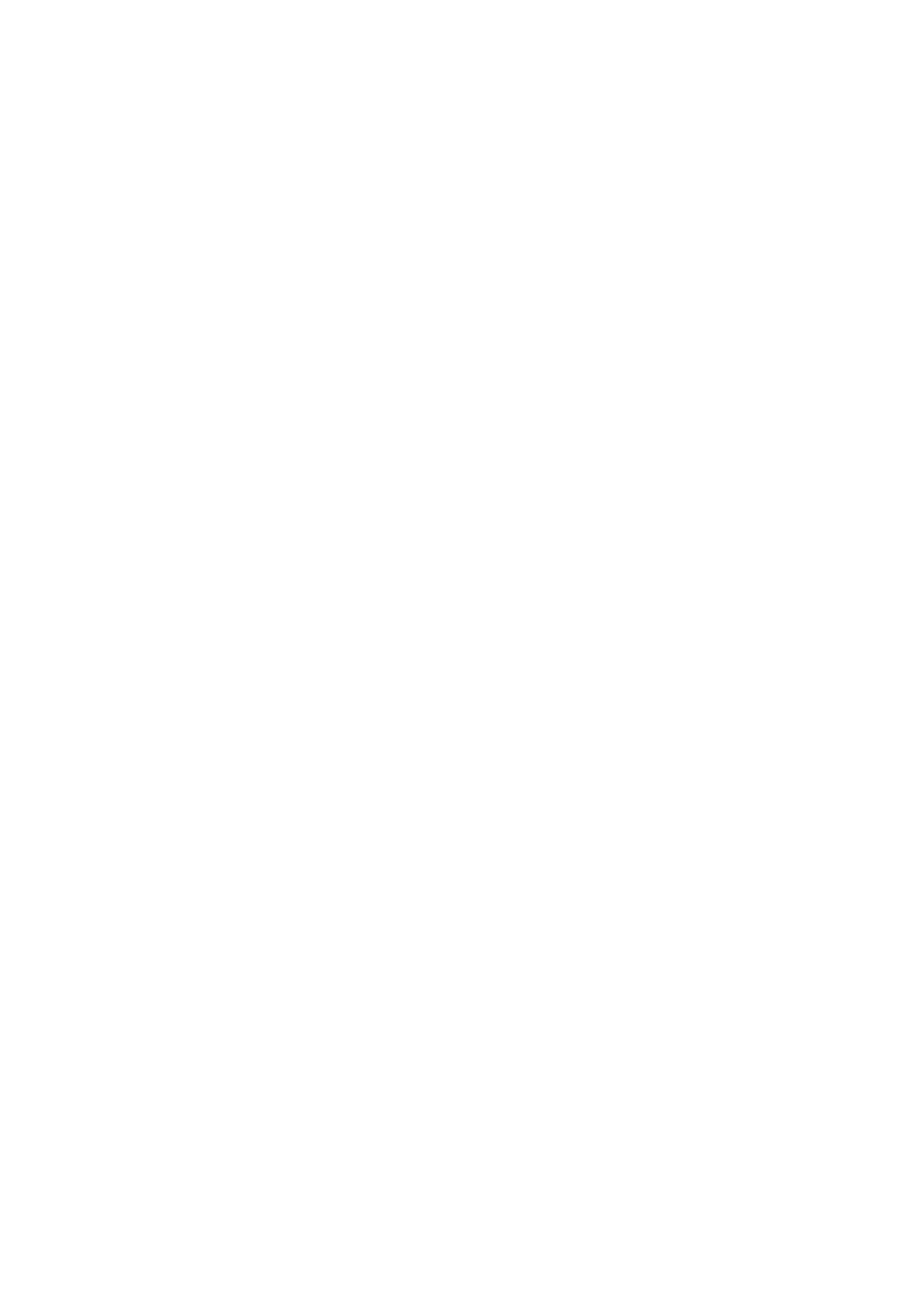

## **Home**

The Strategy Survival Guide aims to support strategy development and promote strategic thinking in government. It encourages a project-based approach to developing strategy and describes four typical project phases. It also discusses a range of skills and useful tools and approaches that will help to foster strategic thinking across government. It is offered as a resource and reference guide, and not intended as a prescription or off-the-shelf solution to successful strategy work.

The Strategic Capability Team at the Prime Minister's Strategy Unit exists to support government departments in understanding and applying the content of the guide.



Typical tasks and outputs of each phase of a strategy project

**Strategy Skills** 



Useful tools and approaches for thinking strategically

- > **Site Index** a full index of the guide
- > **Introducing Strategy** an introduction to strategy and strategic thinking
- > **How to Use the Guide** tips to help you find what you need
- > **About Us** background to the Strategy Unit
- > **Register** we'll inform you when the guide is updated

The Strategy Survival Guide is work in progress. The Strategy Unit would welcome your **comments and suggestions**.

Published: July 2004

Last updated: 01.07.2004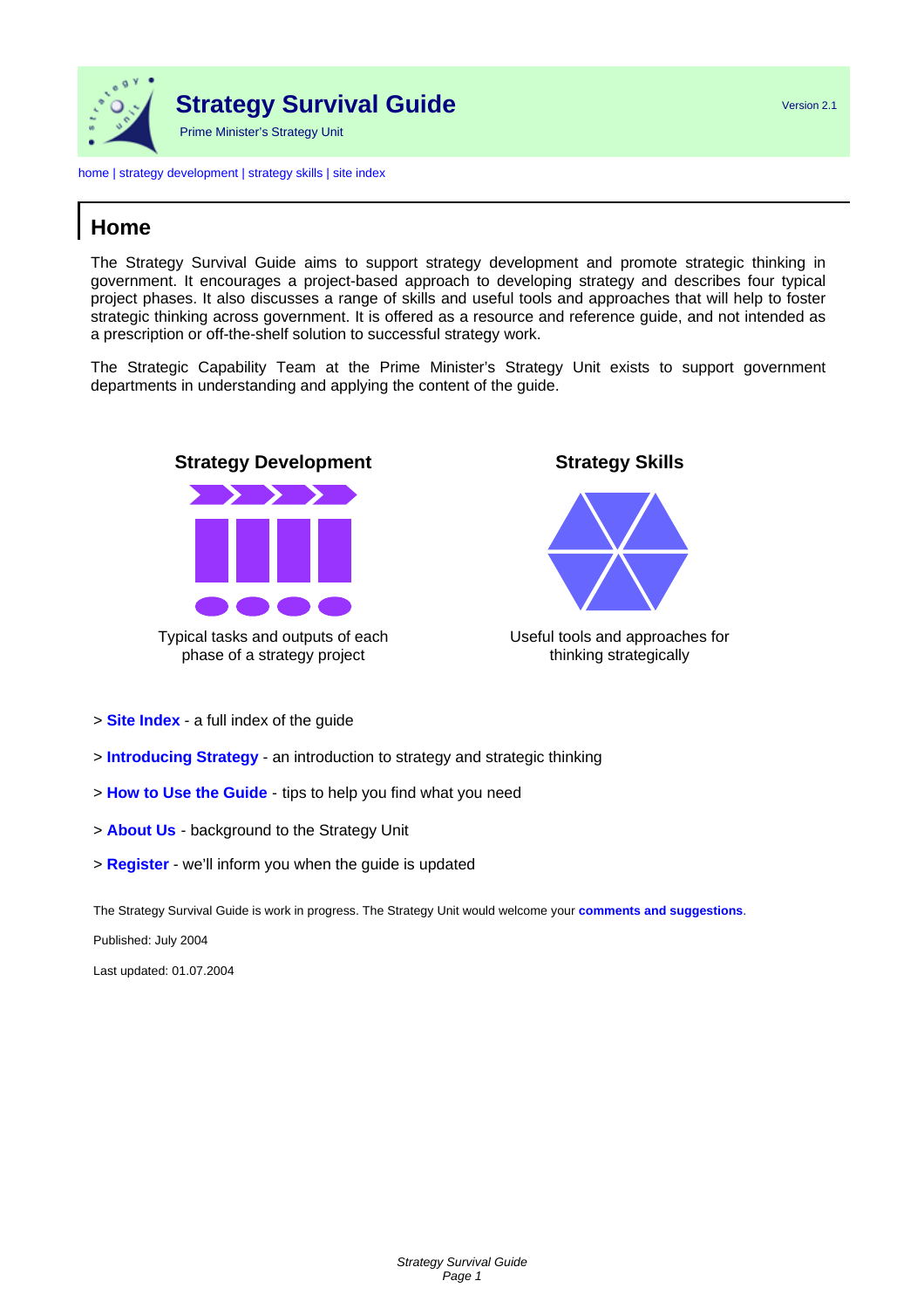

# **Site Index**

| Home                                         | 1            |
|----------------------------------------------|--------------|
| <b>Site Index</b>                            | $\mathbf{2}$ |
| <b>Introducing Strategy</b>                  | 5            |
| How to use the Guide                         | 10           |
| <b>About Us</b>                              | 11           |
| <b>Contact Us &amp; Registration</b>         | 12           |
| <b>Strategy Development</b>                  | 13           |
| <b>Justification &amp; Set Up</b>            | 14           |
| Task: Justifying the project                 | 15           |
| Task: Clarifying the issues                  | 16           |
| Task: Planning the project                   | 17           |
| Task: Setting up the team                    | 18           |
| Output: Project proposal & plan              | 19           |
| Management issues                            | 20           |
| Questions to ask                             | 21           |
| <b>Research &amp; Analysis</b>               | 22           |
| Task: Gathering knowledge                    | 23           |
| Task: Analysing knowledge                    | 24           |
| Task: Reviewing delivery capability          | 25           |
| Output: Interim analytical report            | 26           |
| Management issues                            | 27           |
| Questions to ask                             | 28           |
| <b>Strategic Direction Setting</b>           | 29           |
| Task: Developing guiding principles          | 30           |
| Task: Articulating a vision                  | 31           |
| Task: Defining strategic aims and objectives | 32           |
| Output: Preferred strategic direction        | 33           |
| Management issues                            | 34           |
| Questions to ask                             | 35           |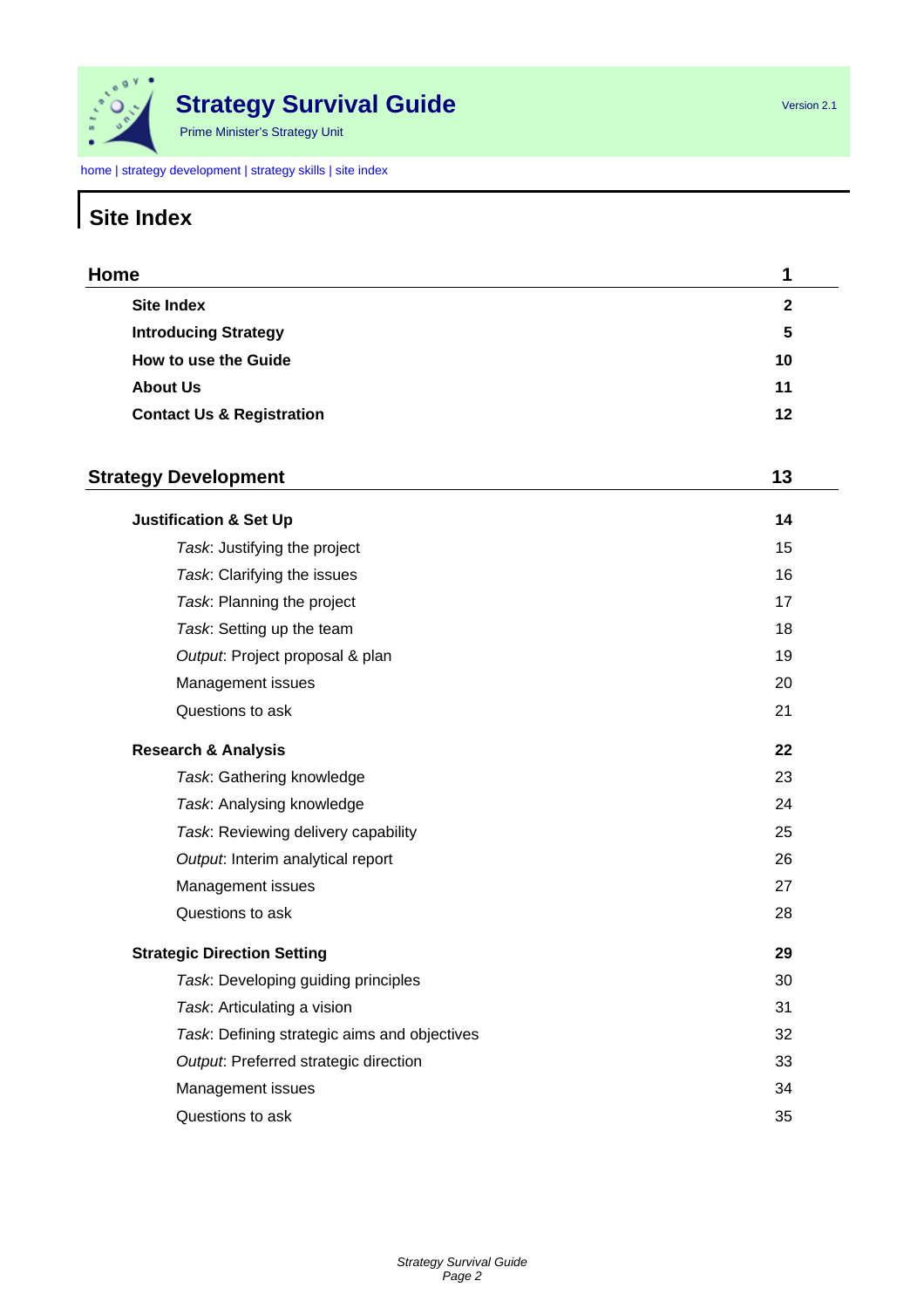| <b>Policy &amp; Delivery Design</b>  |            | 36 |
|--------------------------------------|------------|----|
| Task: Developing policy options      |            | 37 |
| Task: Detailing policy options       |            | 38 |
| Task: Appraising policy options      |            | 39 |
| Task: Planing the roll out           |            | 40 |
| Output. Final report & delivery plan | > template | 41 |
| Management issues                    |            | 42 |
| Questions to ask                     |            | 43 |

# **Strategy Skills** 44

| <b>Managing People and the Project</b>          |               |            | 45  |
|-------------------------------------------------|---------------|------------|-----|
| Recruiting a team                               | > in practice |            | 46  |
| Building a team                                 | > in practice |            | 49  |
| Working as a team                               | > in practice |            | 51  |
| Encouraging creativity                          | > in practice |            | 56  |
| Giving & receiving feedback                     | > in practice |            | 61  |
| Developing the plan                             | > in practice |            | 64  |
| Structuring the work                            | > in practice |            | 66  |
| Setting milestones                              | > in practice |            | 68  |
| Managing risks                                  | > in practice |            | 70  |
| Defining accountability                         | > in practice |            | 72  |
| Evaluating the project                          | > in practice |            | 74  |
| <b>Managing Stakeholders and Communications</b> |               |            | 76  |
| Identifying key stakeholders and their issues   | > in practice |            | 77  |
| Effectively engaging with stakeholders          | > in practice | > template | 79  |
| Developing a stakeholder engagement plan        |               | > template | 82  |
| Drawing up a communications plan                | > in practice |            | 83  |
| Communication with the media                    | > in practice |            | 85  |
| Evaluating communications                       |               |            | 86  |
| Preparing presentations                         | > in practice |            | 87  |
| <b>Structuring the Thinking</b>                 |               |            | 90  |
| <b>Issue trees</b>                              | > in practice | > template | 91  |
| First principles thinking                       | > in practice |            | 94  |
| Systems thinking                                | > in practice |            | 96  |
| <b>SWOT</b>                                     | > in practice |            | 101 |
| <b>PESTLE</b>                                   | > in practice |            | 104 |
| Creativity techniques                           | > in practice |            | 107 |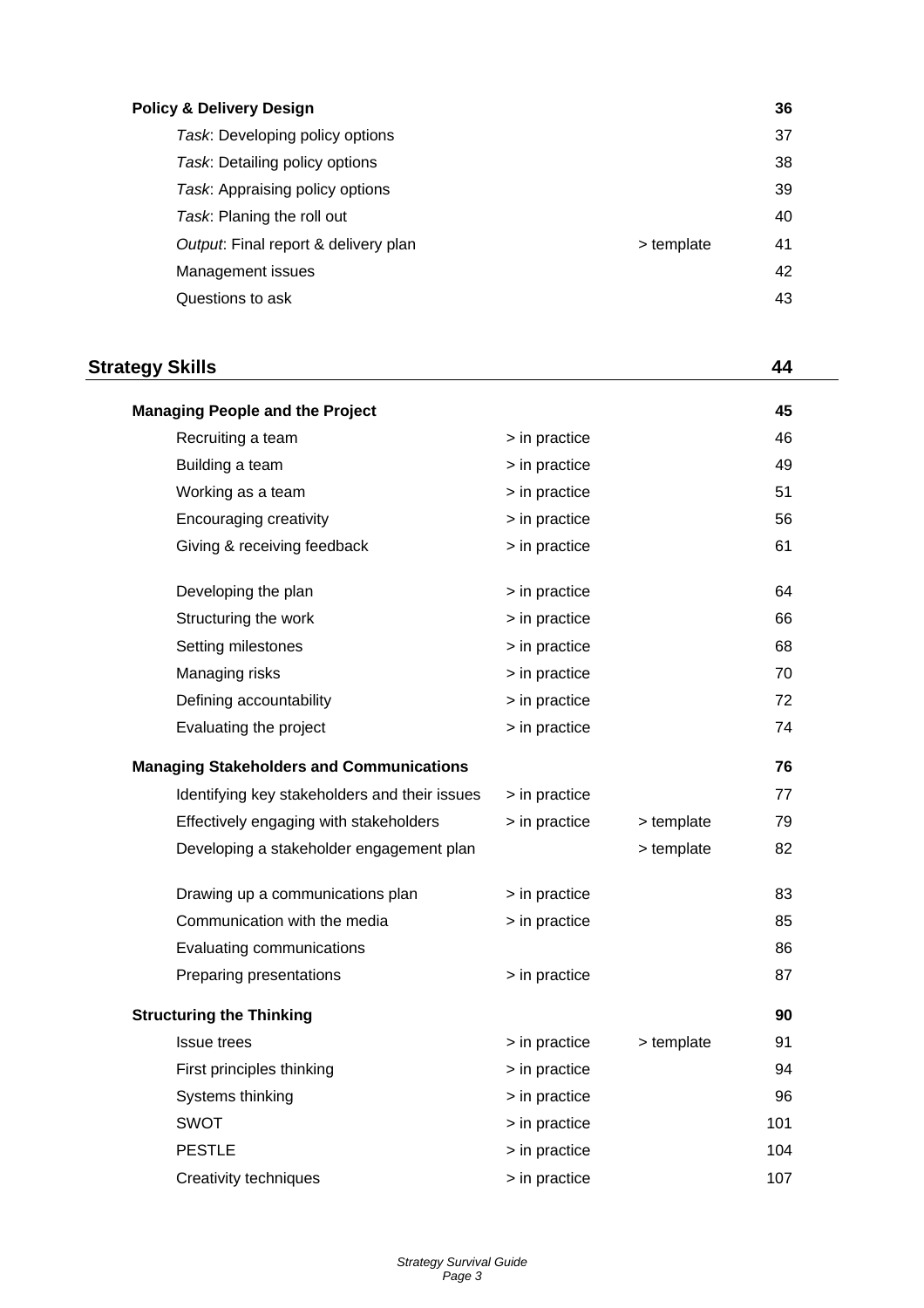| <b>Building an Evidence Base</b>           |               |            | 113 |
|--------------------------------------------|---------------|------------|-----|
| Data types & sources                       | > in practice |            | 114 |
| Surveys                                    | > in practice |            | 118 |
| Interviews & focus groups                  | > in practice |            | 126 |
| Modelling                                  | > in practice |            | 129 |
| Market analysis                            | > in practice |            | 136 |
| Organisational analysis                    | > in practice | > template | 142 |
| International comparisons                  | > in practice |            | 146 |
| Benchmarking                               | > in practice |            | 151 |
| Forecasting                                | > in practice |            | 154 |
| Scenario development                       | > in practice |            | 158 |
| Counterfactual analysis                    | > in practice |            | 165 |
| <b>Appraising Options</b>                  |               |            | 168 |
| Multi-criteria analysis                    | > in practice |            | 169 |
| Cost-benefit & cost-effectiveness analysis | > in practice |            | 174 |
| Rationale for government intervention      | > in practice |            | 178 |
| <b>Planning Delivery</b>                   |               |            | 181 |
| Change management                          | > in practice |            | 182 |
| Institutional change                       | > in practice |            | 186 |
| Designing an implementation plan           | > in practice |            | 188 |

# **Appendix**

| <b>External Links</b> | 191 |
|-----------------------|-----|
| <b>Templates</b>      | 196 |
| <b>Subject Index</b>  | 201 |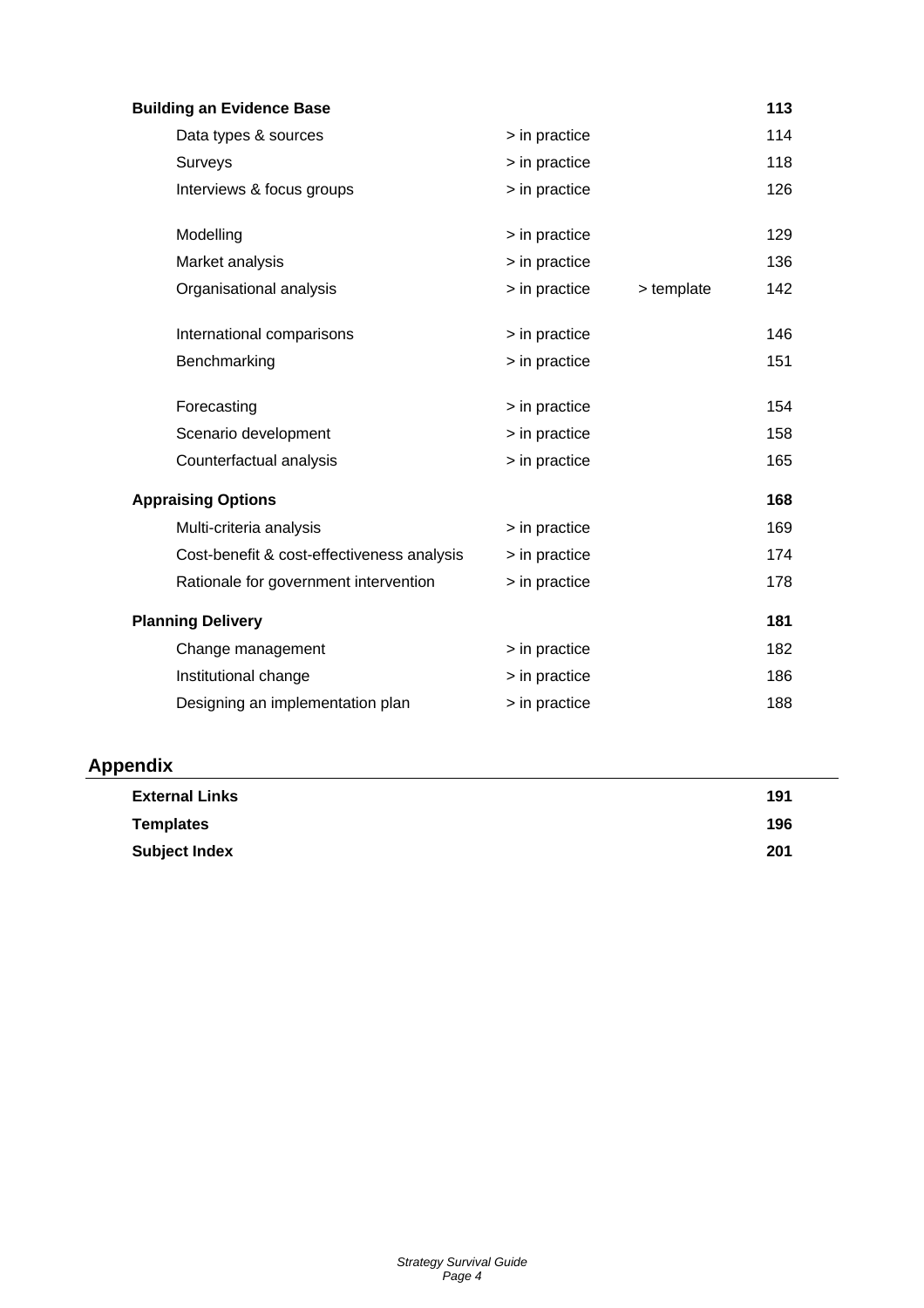

# **Introducing Strategy**

### **An Introduction to Strategy in Government**

Strategies help organisations think through what they want to achieve and how they will achieve it. Putting strategies into practice and acting strategically ensures that they are focused on the things that really matter – not buffeted by events or short-term distractions – and are able to allocate their resources accordingly.

There is a huge literature on strategy in business and in warfare; strategy in government is similar, but tends to be more complex. It generally involves multiple goals rather than one single bottom line and it is implemented through a wide range of policy instruments, including laws, taxes and services. Far from being a neat linear process, it is shaped by unexpected events and political pressures. It also often needs to be more visible and accountable than strategy in other fields.

As a rule, the best strategies in governments and public services are:

- clear about objectives, relative priorities and trade-offs
- underpinned by a rich understanding of causes, trends, opportunities, threats and possible futures
- based on a realistic understanding of the effectiveness of different policy instruments and the capacities of institutions (strategies that work well on paper but not in practice are of little use)
- creative designing and discovering new possibilities
- designed with effective mechanisms for adaptability in the light of experience
- developed with, and communicated effectively to, all those with a stake in the strategy or involved in its funding or implementation.

Strategies vary greatly. Some are very precisely defined and imposed top-down through organisational hierarchies. Others emerge in a more evolutionary and co-operative way from discussions, experiments and learning.

In either case, taking a strategic approach should ensure that decisions on strategic direction, policy design and delivery are seen as an end-to-end process of change management, with constant testing, feedback, learning and improvement. In a democracy, the end purpose will be to create **public value** – services and outcomes that are valued by the public. Policies need to be developed within the framework of a longer-term strategy, taking into account the practicalities of implementation. All strategies need to be adaptable, with quick feedback and effective information flows to respond to new information, and take account of changing circumstances or unexpected events.

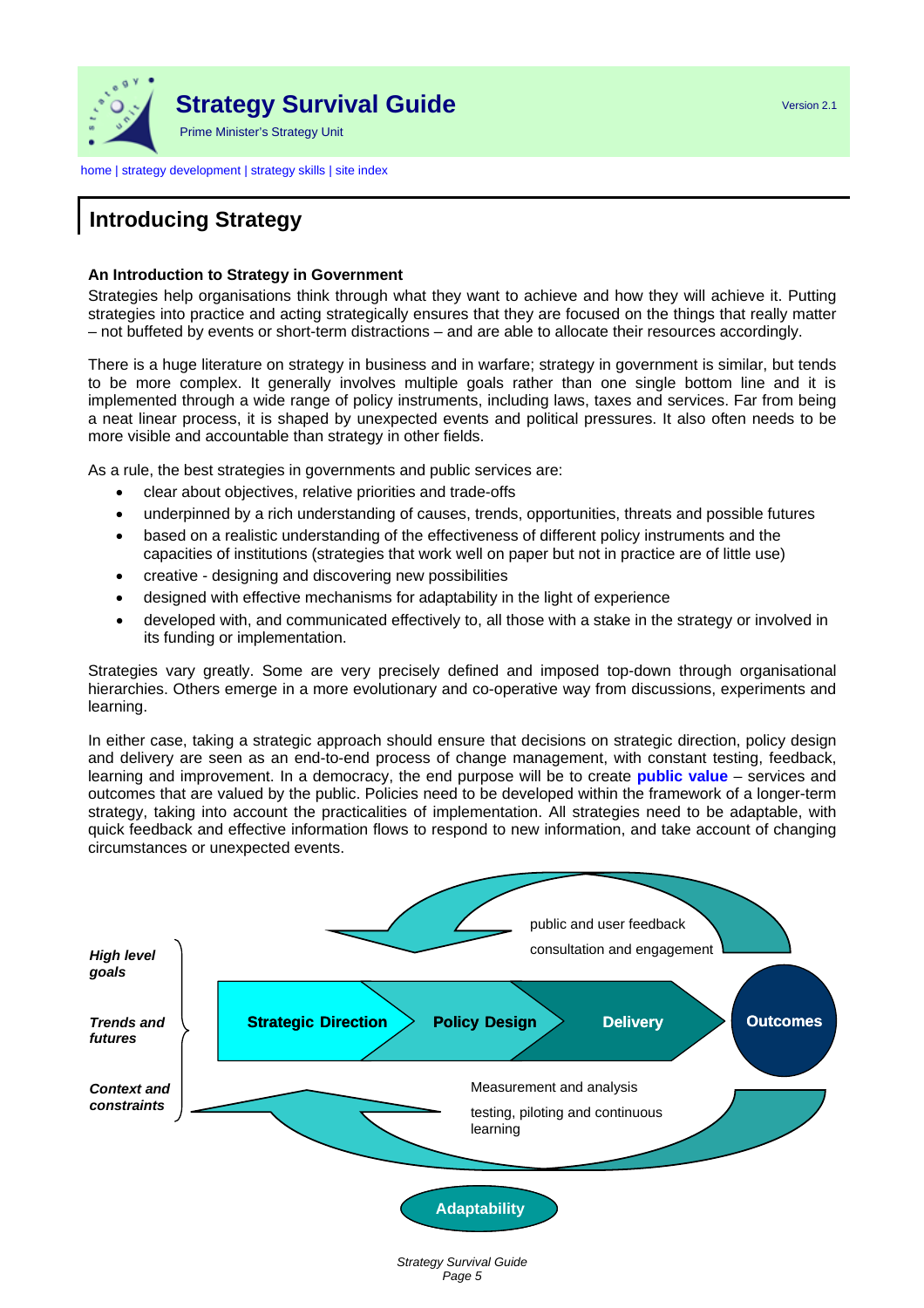### **A Framework for Strategic Direction**

A strategy needs to provide a clear sense of direction – based on analysis of different strategic choices and their implications. Defining the strategic direction or desired way forward will often involve a vision, together with aims and short, medium and long term objectives that provide a coherent and consistent framework for co-ordinating government activity:

- a **vision** is a statement of aspirations describing a desired future
- **aims** are the outcomes needed to bring about that desired future
- **objectives** are those things that need to be achieved in order to realise these outcomes.

An example from a Strategy Unit project is set out below:



### **Strategic Framework - SU Ethnic Minorities and the Labour Market Project**

In addition to a framework setting out strategic direction, strategies need to provide evidence-based policy recommendations to act as a clear route map of how the objectives will be delivered. Examples of strategies developed across a broad range of government policy areas can be found on the Strategy Unit's **website**.

### **The Relationship Between Strategy and Policy**

The terms strategy and policy are used in many different ways, and sometimes interchangeably. For the purposes of this guide, the following definitions are used:

- **Strategy** is the overall process of deciding where we want to get to and how we are going to get there.
- **Strategic direction** describes the desired future and sets out what needs to be achieved in order to bring it about. It provides the guiding principles that give context and coherence to action.
- **Policy** provides the means of moving in that direction and often a number of policies need to work together to deliver particular strategic outcomes. Policy design work is concerned with identifying how to achieve strategic objectives, selecting the most suitable policy instruments for doing this, and detailing how these instruments will work in practice.

The relationship between strategy and policy is very close, and should be highly interactive. Strategies should be developed together with a realistic idea of how they might be realised, and policies should exist within a strategic framework that explains how they contribute to desired outcomes.

Divorcing strategy and policy creates the risk of setting unachievable strategic objectives and allowing policy programmes to develop legitimacy from their longevity rather than their contribution to meeting public needs. Close integration will help to ensure that strategies are implemented using the most suitable policies, and that different policies are not contradictory, but work together towards strategic outcomes.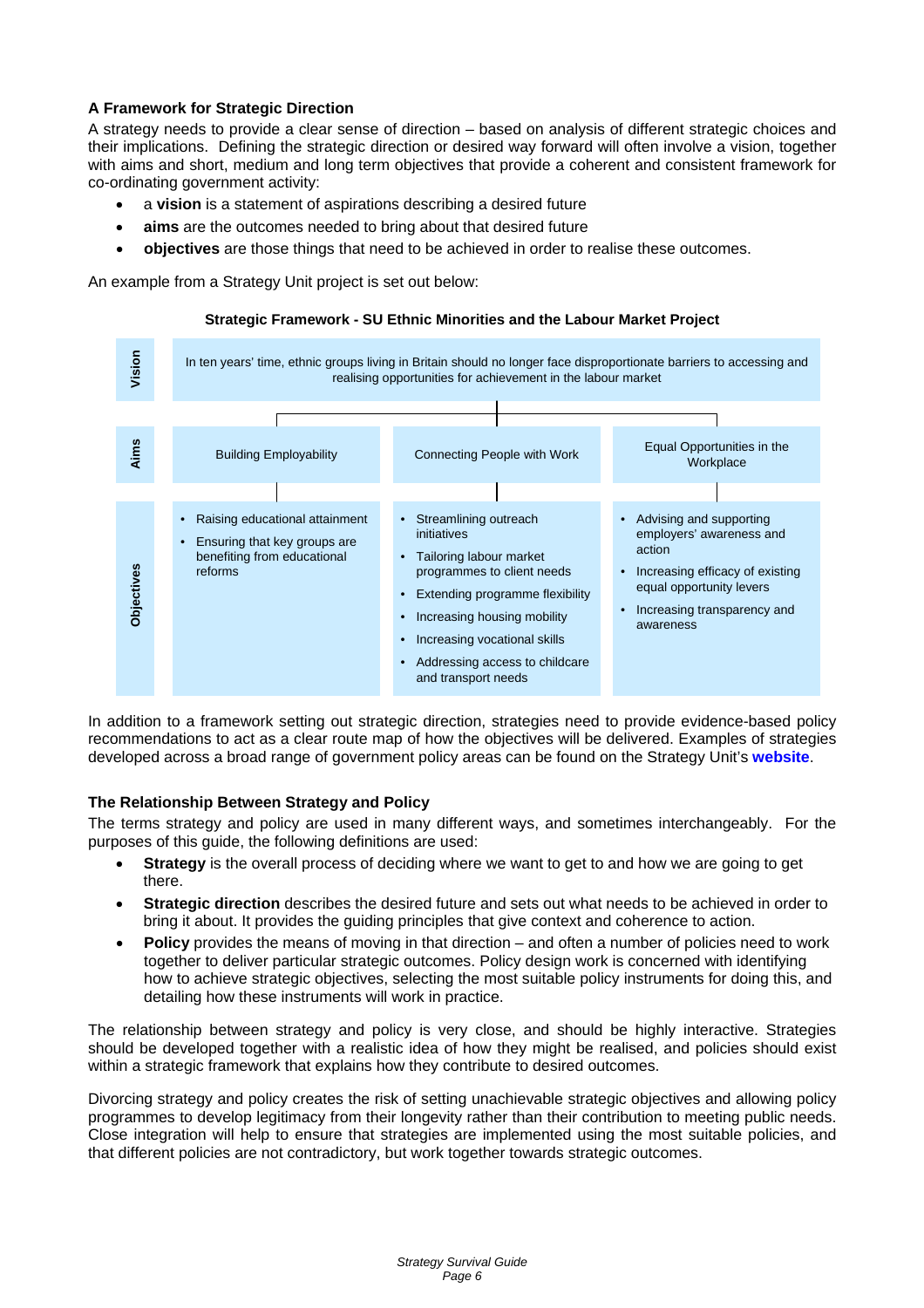### **The Relationship Between Strategy and Delivery**

Strategies and policies that are not deliverable are of little use. Strategy work needs to involve frontline practitioner knowledge from the outset, and proceed grounded in a realistic understanding of delivery capability. Feedback mechanisms are needed from delivery back into strategy and policy design in order to create adaptable learning systems that can evolve in the light of experience and unexpected results.

### **Questions for Strategy Development**

As the underlying framework that guides government thinking and action, strategy is concerned with asking and answering a number of questions. The diagram below demonstrates that while strategic issues may be highly complex and ambiguous, the questions at the heart of strategy development are searching yet fundamentally simple. This in no way detracts from how difficult it can be to answer these key questions, but provides a valuable anchor at times when the complexity is overwhelming.



The first four questions (across the top of the diagram) cut to the heart of strategy development by establishing an understanding of the world as it is today and determining the desired state of the future. The further two questions (underpinning the process) recognise that effective strategy development can not occur in either an ivory tower or black box, but must occur collaboratively using open and transparent methods and approaches. These questions are closely mirrored by the typical phases of a **strategy development** project and highlight the importance of the full range of **strategy skills**.

### **Components of a Strategic Approach**

In practice, strategic thinking may not be as linear as the above questions suggest, but may involve a more iterative consideration of a number of key components.



- **Vision & Values**: a vision of the desired state of the future founded on government's wider values and principles, that sets priorities, recognises trade-offs and describes the relationship to and fit with strategy in other policy areas.
- **Evidence & Analysis**: an understanding of the current situation, trends and likely states of the future, together with their drivers and causes, and a realistic evaluation of the effectiveness of different policy instruments. This should be based on a broad evidence base including economics, science, social research, statistics etc. and placed within a context of benchmarks and international comparisons.
- **Stakeholders**: a deep appreciation of their views, concerns and perspectives and a plan for how they should be involved in strategy and policy development, and the role they may play in delivery.
- **Delivery Capability**: an evaluation of the delivery system, and the culture and available resources of organisations within it, that highlights potential barriers to change and successful delivery.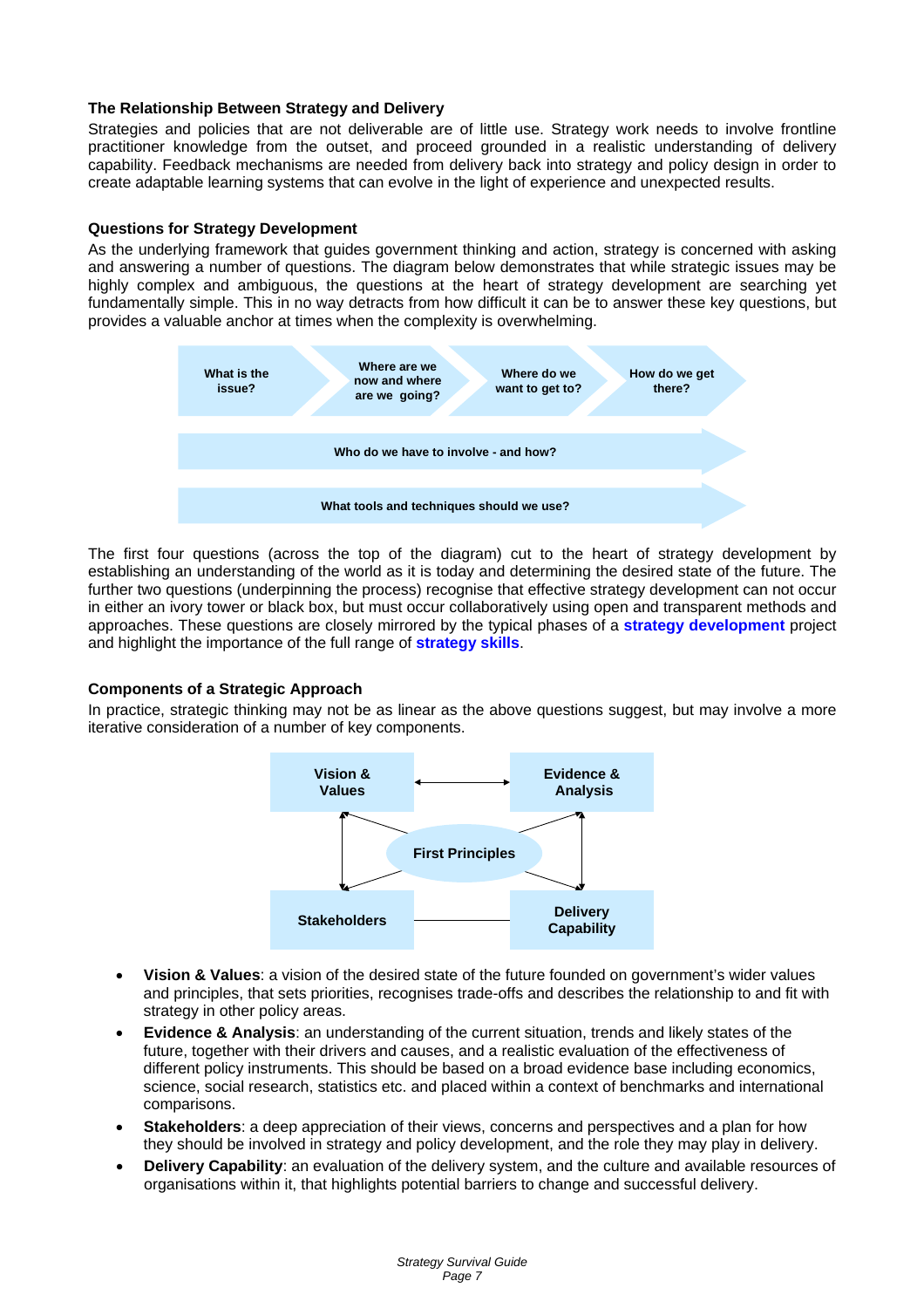These four components need to be considered objectively from **first principles** to identify the real issues, challenge implicit assumptions and question existing approaches.

A development in any one of the components may provide the initial impetus for fresh strategic thinking and drive a need to develop thinking in the other components. In the same way, strategy development is often an iterative process with the components developing and evolving in response to each other.

### **Strategic Solution Generation**

Implicit in adopting a strategic approach is a rational and reasoned process for developing solutions. In contrast to an ad-hoc approach that is likely to result in a more 'random' set of solutions, a strategic approach is underpinned by **guiding principles** and a set of **appraisal criteria** that frame the generation and appraisal of alternative options.



The appraisal criteria that should be used for this process are applicable to all decisions about government action, and address the suitability, feasibility and acceptability of each option:

- **Suitability** do the proposed actions address the key issues and will they be able to deliver desired outcomes?
- **Feasibility** can the proposed actions be delivered with the potential system capabilities and resources?
- **Acceptability** is there sufficient political and public support to legitimise the proposed actions?

### **Maintaining a Strategic Perspective**

The need for strategic thinking extends far beyond the realms of a formal strategy development project. At all stages of policy design and delivery, a strategic perspective is needed to ensure that government action is focused on and capable of meeting the true needs of the public. The questions posed by the three criteria of suitability, feasibility, and acceptability form the basis of such a strategic perspective.

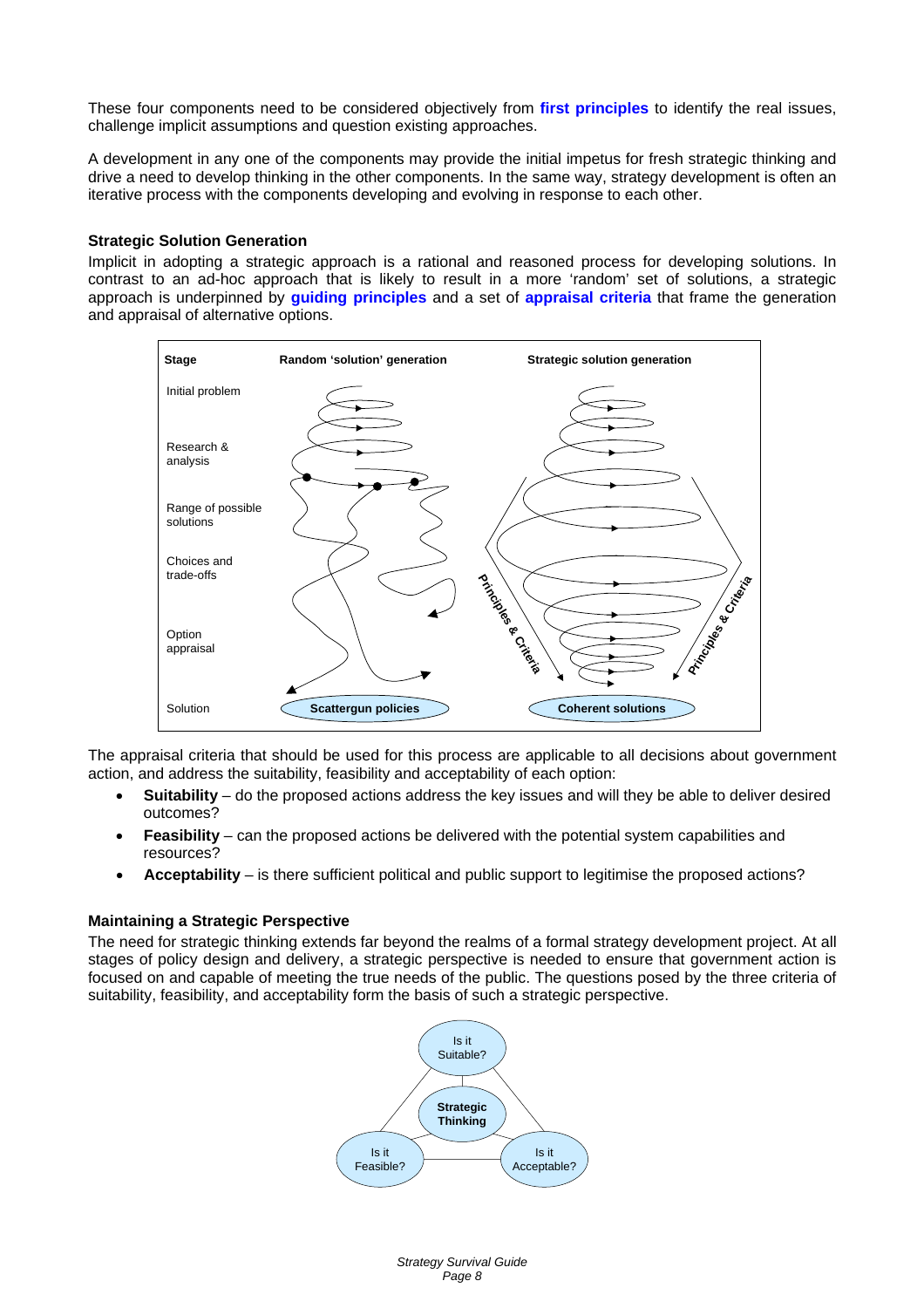In a dynamic world, public managers and policymakers need a strategic perspective to keep these three key questions in mind, and act to redress any gaps:

*Suitability Gap* 

**S F A**

*Feasibility Gap* 

**S F A** A suitability gap is created when public service actions and approaches are no longer a suitable response to public needs. This may occur for reasons including:

- the original problem or need has changed or resolved
- tensions arise with other strategic objectives or priorities
- new evidence informs a change in overall desired outcomes
- escalating or unacceptably high adverse impacts become apparent.

When public policy is no longer adding value, a strategic perspective is needed to challenge the suitability of actions and reallocate resources to address prevalent needs.

A feasibility gap is created by an inability to deliver desired outcomes. This situation may arise for many reasons, including:

- underestimation or unavailability of the resources and capabilities needed to address the key issues
- inconclusive evidence for how to address the key issues
- insufficient incentives for innovation, transfer of best practice and continuous improvement in the system
- diminishing returns requiring disproportional effort to extract benefit beyond the initial quick wins.

In this instance, a strategic perspective is needed to align spending with strategic priorities, and develop a more capable delivery organisation or system. Alternatively, if the feasibility gap is too large, there may be a case for challenging the strategic objectives in favour of more realistic goals.

An acceptability gap is created by the absence of sufficient political or public support to legitimise action. This can occur for reasons including:

- a lack of public engagement in strategy development, including a lack of understanding of the need for change
- changes in the environment leading to shifting views about the strategy
- innovative front-line organisations responding to public needs and evolving beyond their original remit.

A strategic perspective encourages effective stakeholder engagement and a strong evidence base that demonstrates the problem and the suitability of the proposed action for addressing it. Strategies also need to be adaptable enough to encourage innovation and entrepreneurialism in meeting public needs.

### **Building Strategic Capability**

Building strategic capability, both in terms of the ability to develop strategies and the ability to maintain a strategic perspective in day to day operations, requires a focus on creating:

- demand for better strategy work from Ministers, CEOs, Directors, and senior officials
- a culture of bottom-up challenge and 'rocking the boat' that encourages strategic thinking
- organisational structures and processes which reinforce demand for a strategic approach
- a strong evidence base that provides an accurate understanding of issues and how to respond them
- skilled and confident people with diverse experience and access to best practice resources.

### **References**

.

The Strategy Unit discussion paper **Creating Public Value** describes the concept of public value, and how it can be used to think about the goals and performance of public policy.

*Acceptability Gap* 

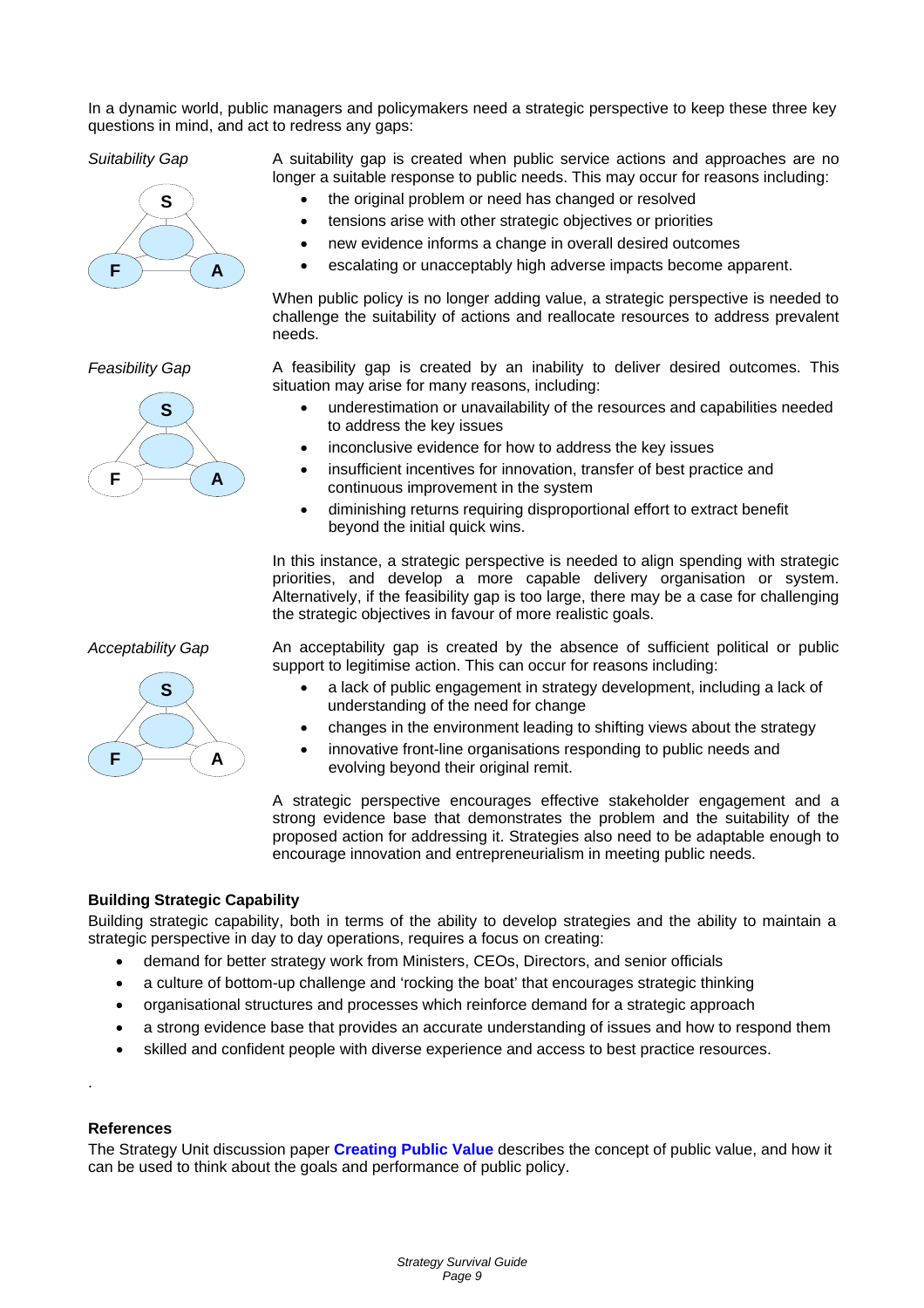

## **How to Use the Guide**

The guide is structured around two sections. The **Strategy Development** section discusses the process of conducting a strategy project and the **Strategy Skills** section addresses the skills that are required for successful strategy work.

### **An Overview**

For the new user, the best way to get an overview of the content of the guide is to read the **Introducing Strategy** section and the summary pages for each of the project phases and strategy skills as set out below:

### **Strategy Development**

- Justification & Set Up
- Research & Analysis
- **Strategic Direction Setting**
- Policy & Delivery Design

### **Strategy Skills**

- Managing People and the Project
- Managing Stakeholders & Communications
- **Structuring the Thinking**
- Building an Evidence Base
- Appraising Options
- **Planning Delivery**

### **The Strategy Development Section**

Having read the summary pages for the four project phases, a more in-depth understanding of any particular phase can be developed by reading through a number of more detailed pages. Each summary page provides links to the following detail:

- typical tasks
- example outputs
- management issues that should be considered
- typical questions that should be asked
- relevant skills.

### **The Strategy Skills Section**

The summary page for each strategy skill contains links to a number of helpful tools and approaches. Together these make up a 'toolkit' for the strategy practitioner – using the right tool for the job will help to improve the efficiency and effectiveness of strategy work.

'In practice' examples are provided to illustrate how each tool or approach has been applied in recent strategy work, and references are provided for those wishing to find further information. Where appropriate, blank templates are also provided.

### **Other Sources of Government Guidance**

The Strategy Survival Guide aims to support strategy development and strategic thinking. Further sources of guidance for those responsible for taking strategies forward into policy design and delivery include:

- The **Green Book** from HMT supporting the appraisal of proposals and evaluation of activities
- **Policy Hub** and the **Magenta Book** from GCSRO encouraging the use of research and evidence in policy making
- **Successful Delivery Toolkit** and **Gateway Process** from OGC supporting the management of procurement and delivery programmes and projects.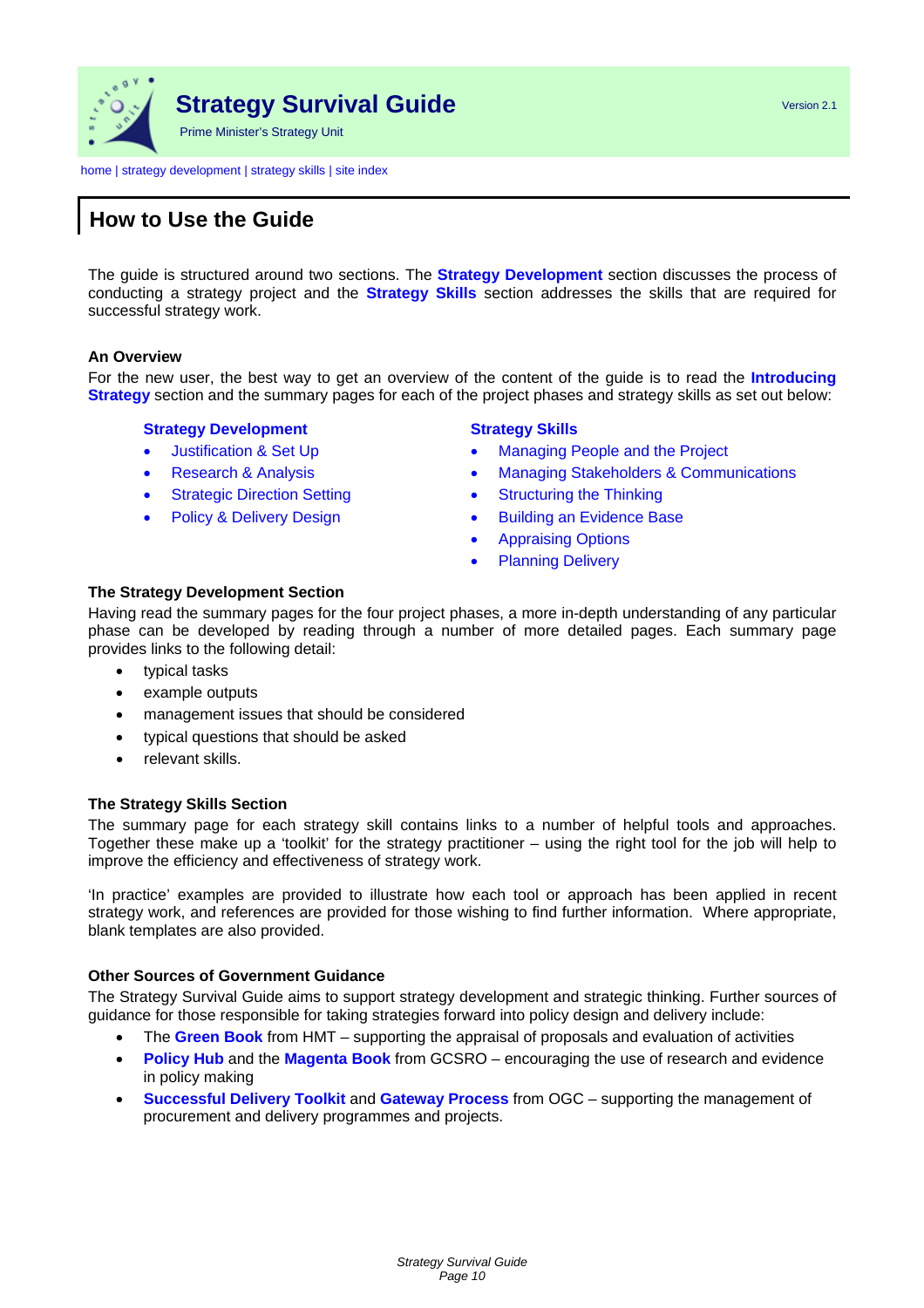

## **About Us**

### **History of the Strategy Unit**

The Prime Minister's Strategy Unit is part of the Cabinet Office. It was formed to provide a clear focus for strategic thinking and policy analysis at the heart of government. It formally began operating in July 2002 through a merger of the Performance and Innovation Unit, the Prime Minister's Forward Strategy Unit, and part of the Policy Studies Directorate of the Centre for Management and Policy Studies. The Unit reports to the Prime Minister through the Cabinet Secretary.

The Strategy Unit has four main roles:

- undertaking long-term strategic reviews of major areas of policy
- undertaking studies of cross-cutting policy issues
- working with departments to promote strategic thinking and improve policy making across Whitehall
- providing strategic leadership to social research across government.

#### **The Unit's Approach to Strategy Development**

The Unit has a project based approach to developing strategy. Most projects are announced to Parliament and short papers outlining the scope of each project and project reports (including those produced by the Performance and Innovation Unit) are published on the Strategy Unit **website**. Teams are tailored to the needs of each project. Most are small multi-disciplinary teams that bring together civil servants and a wide range of people from outside government, including those responsible for implementation and delivery.

Based on the belief that rigorous analysis is an essential foundation for strategy development, the unit fosters an evidence-based approach. It also promotes an open approach believing that involving people early on greatly increases the prospects of sustainable change.

### **The Strategic Capability Team**

Established in 2003, the Strategic Capability Team are dedicated to fulfilling the Strategy Unit's remit to work with departments to promote strategic thinking and improve policy making. In addition to publishing this guide and promoting strategy best practice through coaching, training and networks, the team are focused on working with departments to help them assess and improve their ability to create implementable strategy and meet their most important strategic challenges.

#### **Government Chief Social Researcher's Office**

The Government Chief Social Researcher's Office (GCSRO) was set up in October 2002 to provide strategic leadership to social research across government. It aims to co-ordinate research planning and access to research knowledge across government, and ensure high skill levels and quality standards.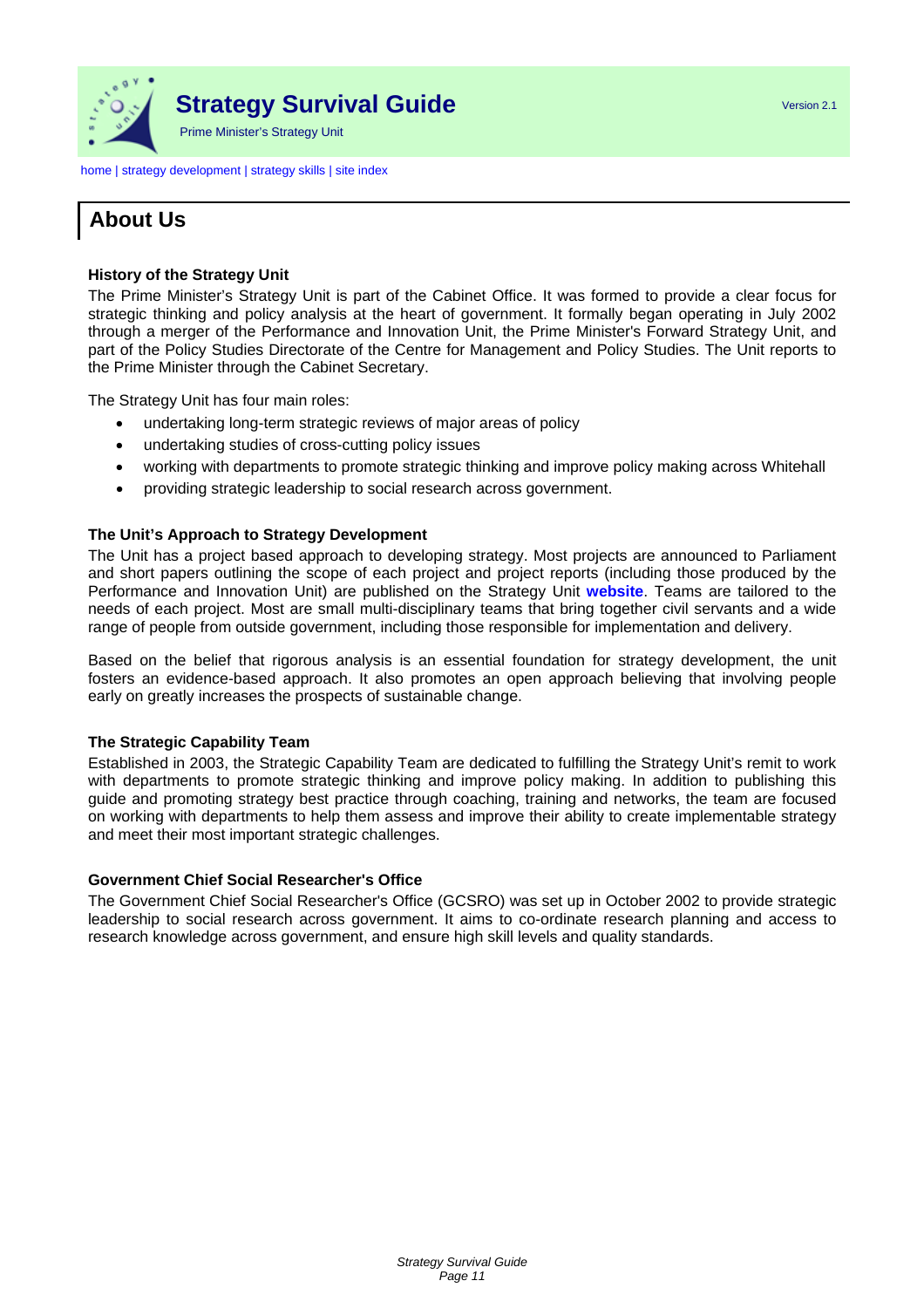

# **Contact Us & Registration**

### **Register To Receive Updates**

The Strategy Survival Guide is work in progress and is updated at regular intervals. If you would like to be notified when a new version of the guide is published please **register** your details.

### **The Strategy Unit**

The Strategy Unit is based in Admiralty Arch in London. General enquiries should be directed to:

Strategy Unit 4th Floor Admiralty Arch The Mall London SW1A 2WH

### **strategy@cabinet-office.x.gsi.gov.uk**

tel: 020 7276 1881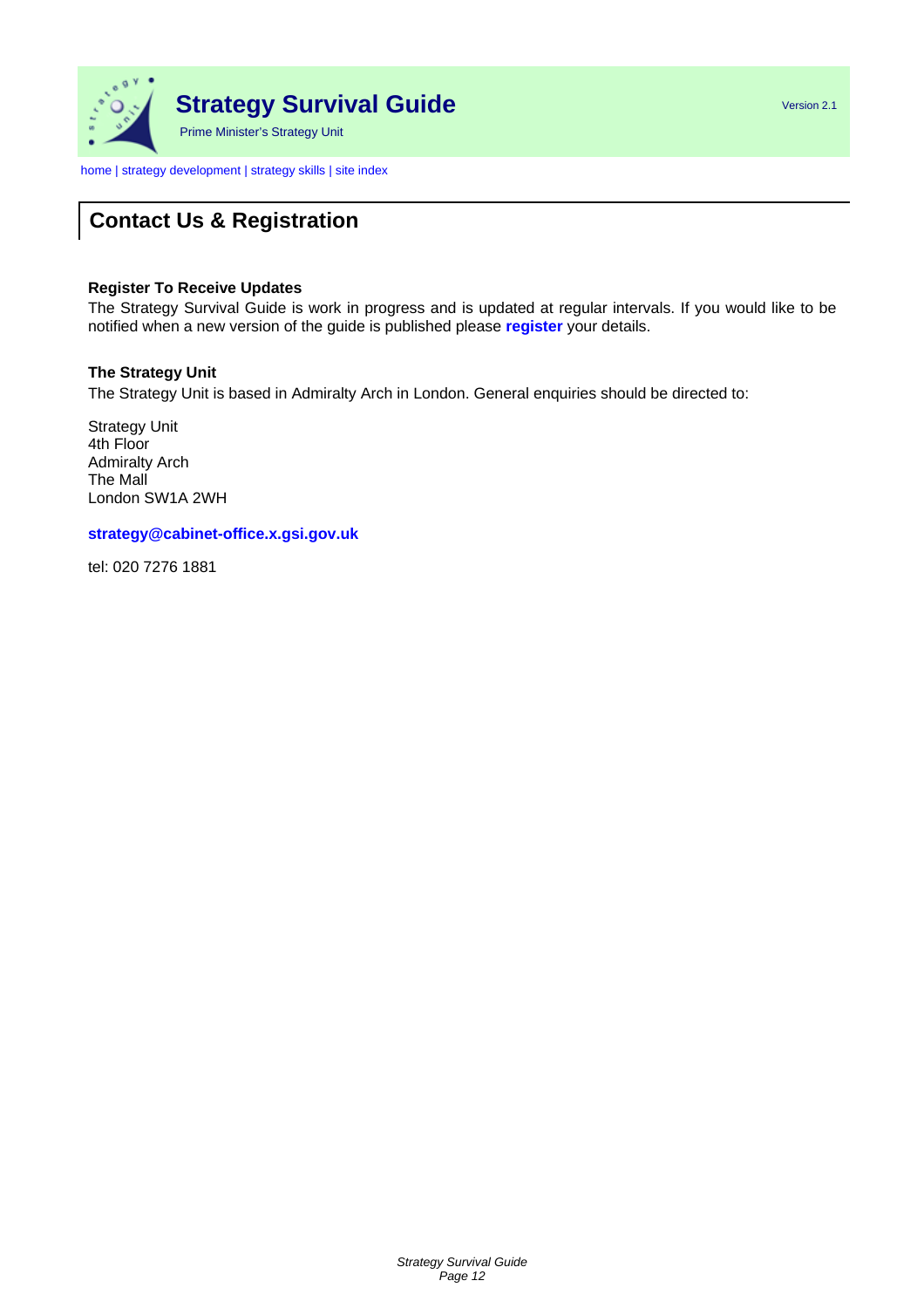

## **Strategy Development**

Effective strategy development requires the mandate to challenge, the space to think and the commitment of stakeholders. For these, and many other reasons, strategy work is best undertaken within the context of a clearly defined project that can act as a focal point for generating momentum behind a change in conventional thinking.

Although the process of developing strategy is complex and often iterative in nature, strategy projects tend to naturally move through a number of phases. The framework below describes these phases together with typical tasks and example outputs. The management issues and questions that often arise at each phase are also highlighted.

The framework provides a helpful reference point but should not be interpreted as a template. In practice the phases are unlikely to be entirely discrete and sequential, tasks may actually span across phases, and phases may need to be revisited as the true complexity of the project unfolds.

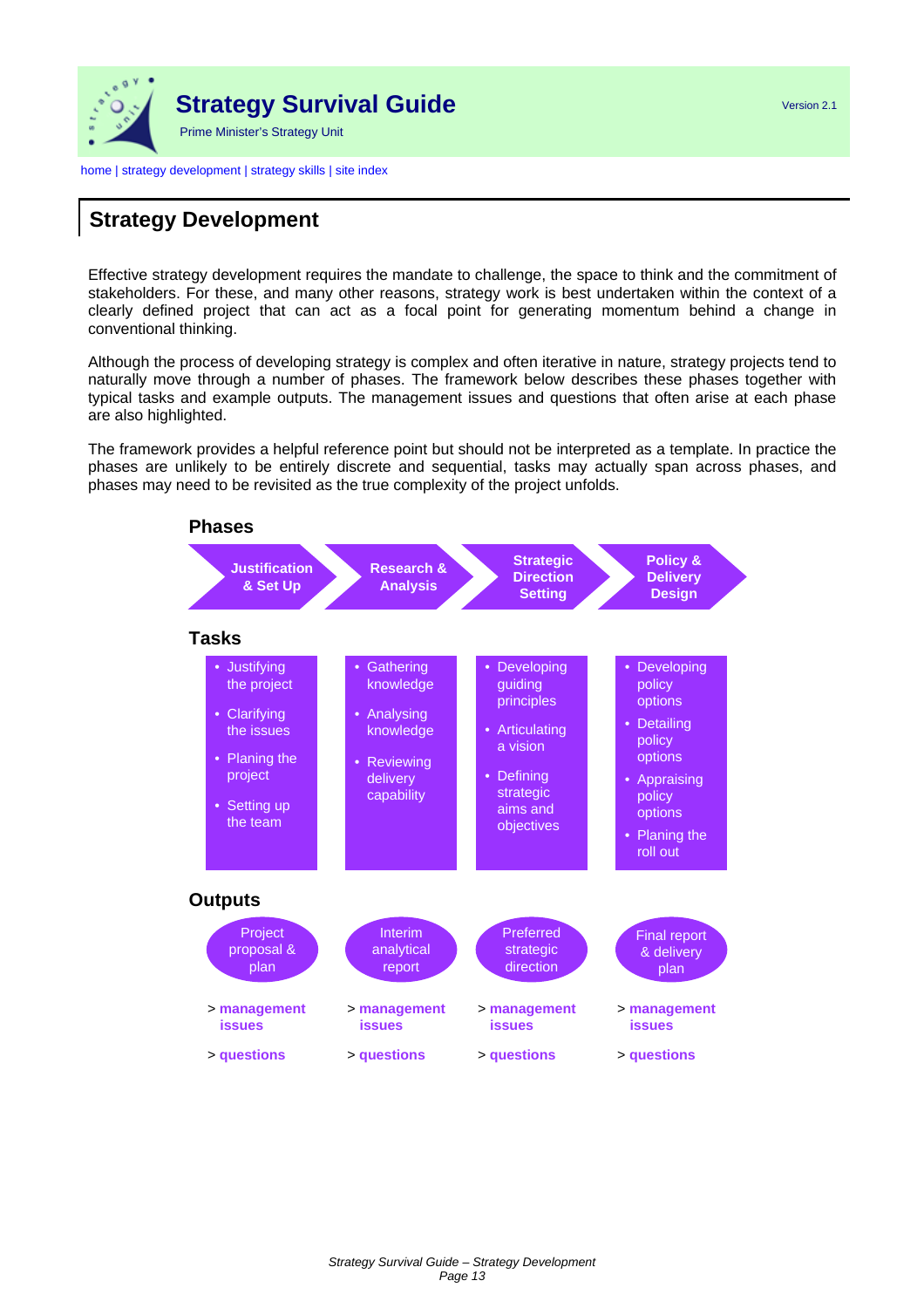

## **Strategy Development > Justification & Set Up**





### **Tasks**

- Justifying the project
- Clarifying the issues
- Planing the project
- Setting up the team

### **Output**



- > typical **management issues** in this phase
- > key **questions** to ask in this phase

As the need for fresh strategic thinking starts to emerge, it is important to bring clarity to the scope, rationale and approach for the proposed work.

At this early stage it is important to:

- demonstrate the need for the project
- identify and structure the issues that need to be addressed
- plan how the project will be structured
- pull together an appropriate team.

Justifying the need for the project is key to securing buy-in from stakeholders and generating momentum behind the need to challenge conventional thinking. This will require a close examination of the issues in order to define and agree the scope of the project. It is also helpful at this stage to identify a Minister or senior official that can act as the project's sponsor.

Clarifying the issues to be addressed will also help to highlight logical workstreams for the project and hence necessary roles and responsibilities within the team. This should be documented in a project plan along with a commitment to particular outputs and milestones, an assessment of risks to the project's successful completion, and a description of the proposed project governance structure. Even at this early stage the project plan should be accompanied by a plan for stakeholder engagement and a communications strategy.

Throughout this phase it will become increasingly clear what kind of project team will be needed. By the end of the phase a team should be in place that is large enough to handle the expected workload, has all the necessary skills and experience and is acceptable to all the key stakeholders.

It can take a significant amount of time to clarify and agree the issues to be addressed with stakeholders, to agree the project budget and to recruit the right team. As a result this phase can often take longer than initially expected. It is however a crucial foundation for the rest of the project and plenty of time should be allowed for it.

Skills relevant to this phase include:

- > **structuring the thinking**
- > **managing people and the project**
- > **managing stakeholders and communications**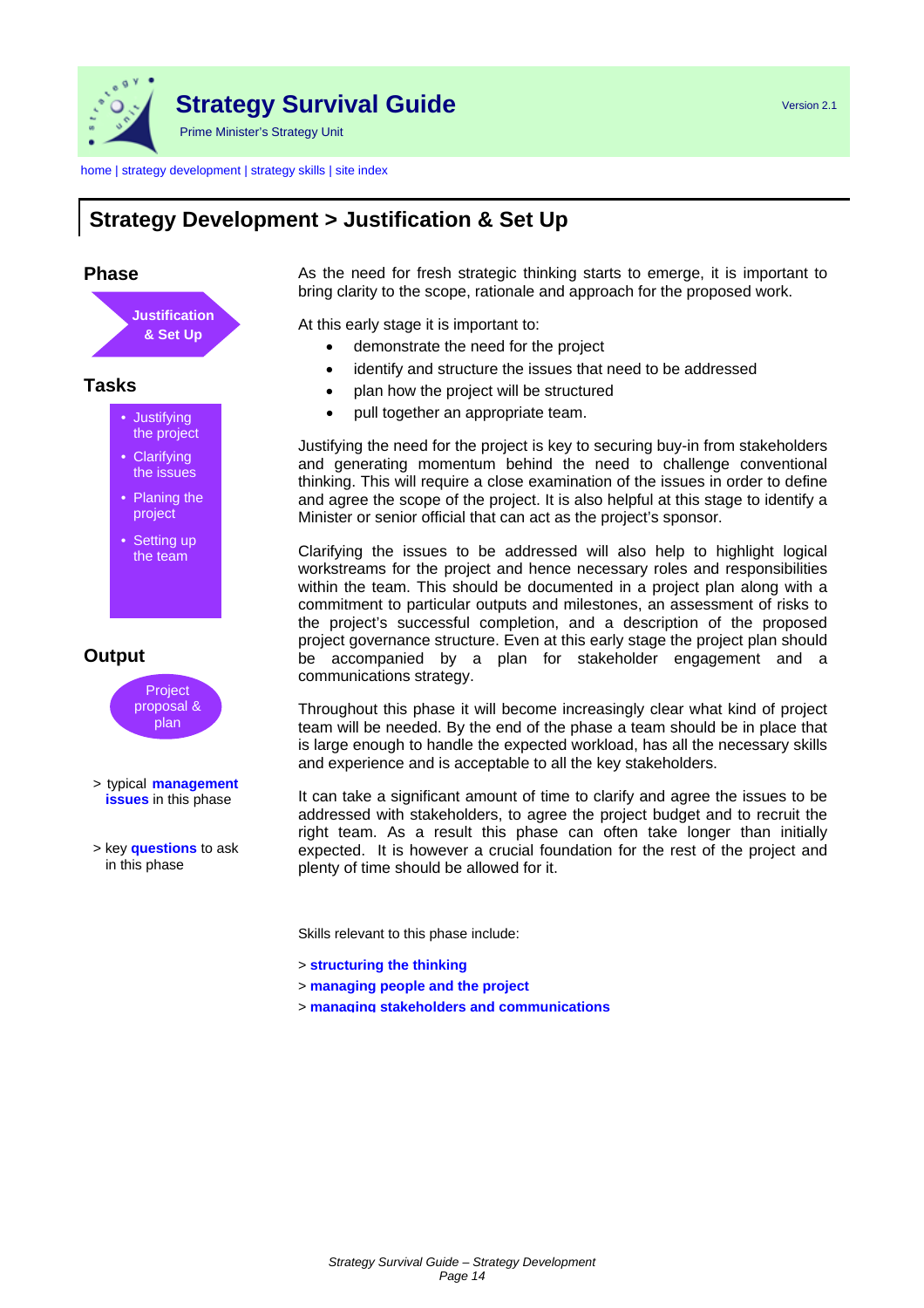

## **Strategy Development > Justification & Set Up > Tasks**

### **Justifying the project**

Before embarking on a project, it is important to define and justify the need for the project. This helps to assess whether the right questions are being asked, whether a review can really add value, whether someone else should lead it, and whether the timing is right. Rigor at this stage pays substantial dividends later on.

The justification exercise should:

- define the problem to be addressed
- articulate the vision and values driving the need for the project
- identify work that has been done to date on this issue
- consider whether there is a clear **rationale for government intervention**
- assess the feasibility of having an impact on the problem
- anticipate the expected resource requirements
- seek to establish a mandate for the project
- identify a suitable sponsor for the project (for example: Secretary of State, Minister or Permanent Secretary).

In some cases this exercise will make it clear that the timing isn't right, or that someone else is better placed to do the work. If the exercise confirms the need for a strategic review it will help the project to hit the ground running.

The desired outcome of this exercise is that the and all key stakeholders have common expectations and high level of commitment to the project. Establishing a mandate in this way before the project starts is important if the team is going to effectively challenge the status quo and develop strategy from **first principles**.

Producing a project proposal or terms of reference document that answers the above questions will help secure such early buy-in.

Useful links:

> **rationale for government intervention** 

> **first principles thinking**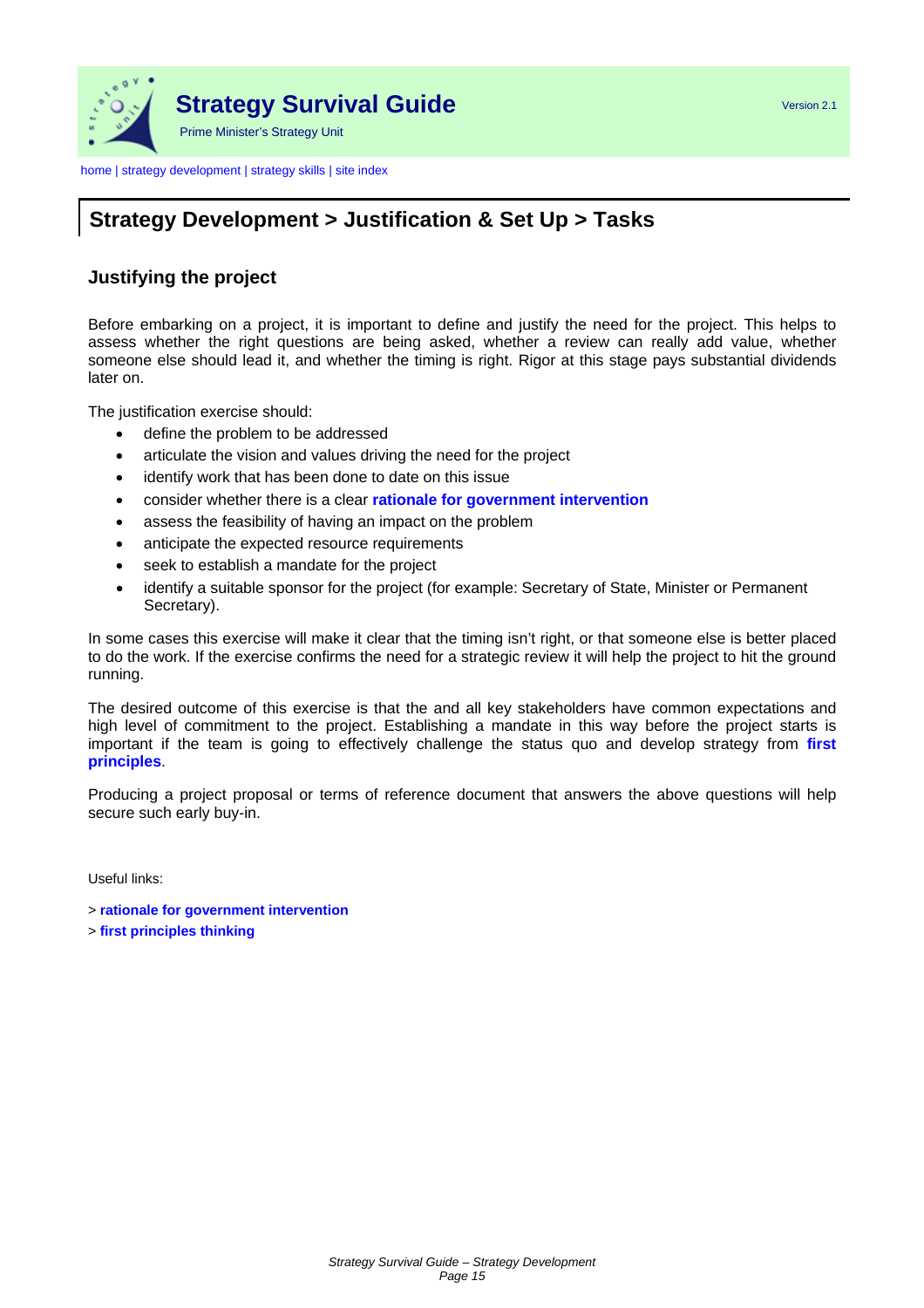

# **Strategy Development > Justification & Set Up > Tasks**

## **Clarifying the issues**

The complex and cross-cutting nature of strategy projects mean that at the outset it is important to develop a clear articulation of the issue to be addressed, and agree this with all key stakeholders. This will help to define the scope of the project, identify any fixed boundaries that are not open to review and set expectations for its outputs.

This exercise should go further than defining the overall issue to be addressed by breaking it down in a logical way to highlight all the sub-issues. A powerful tool for structuring the issue in this way is an **issue tree** which generates a logical family-tree style hierarchy of issues and sub-issues.

Mapping out the entire 'issue space' in this way is useful for a number of reasons:

- it generates a detailed understanding of the relevant issues
- it helps to identify the true root causes of an issue
- it provides a focus for initial discussions with stakeholders to understand their view points
- it highlights potential modules of work, or workstreams, for the project
- it provides a structure and framework for subsequent data gathering and analysis.

Clarifying the issues at this early stage will also help the team to stay focused, help each member to know how their work fits into the whole, and act as a reference later in the project to check that the team has achieved what it set out to achieve.

Useful links:

> **issue trees**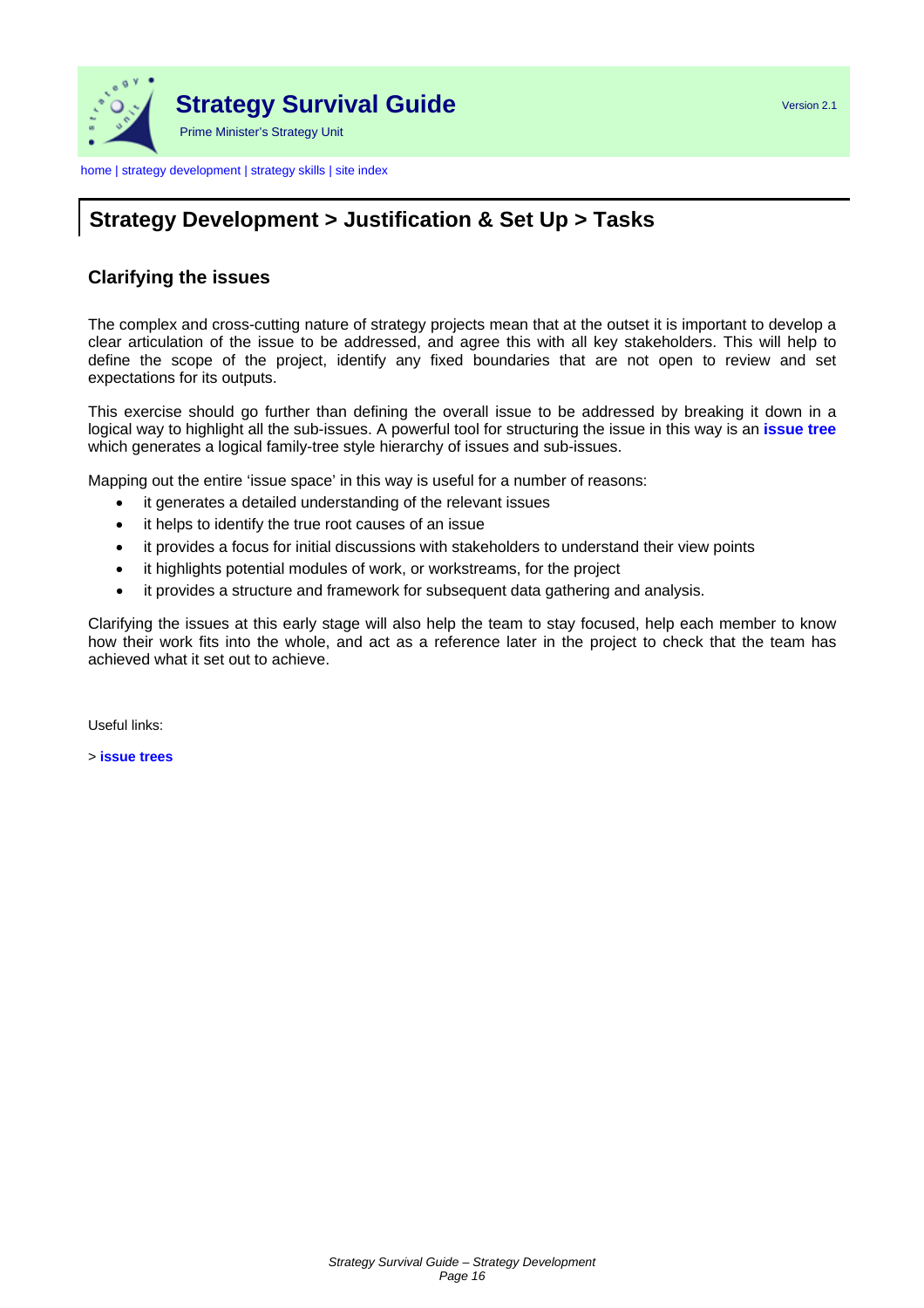

# **Strategy Development > Justification & Set Up > Tasks**

### **Planing the project**

Having gained commitment to the project and its scope from stakeholders, it is important that the project is planned in detail. An accurate, well-maintained and frequently referenced project plan is essential to **managing the project** successfully.

Although taking time to plan is crucial to the success of the project, planning is often neglected or rushed in the haste to get onto the more interesting analysis phase of the project, especially when stakeholders or ministers are keen for project results. However, planning is the whole basis of project management philosophy and it is vital to do it well. Team leaders should expect to spend as much as 30% of their time project planning.

Taking a step back to develop a project plan before diving into the detail has a number of benefits:

- it helps forge a common vision across the team
- it provides coherency between different strands of the project
- it helps to think through tasks and anticipate potential roadblocks
- it highlights trade-offs on issues of time, budget, breadth and depth of analysis
- it helps anticipate long lead-time activities
- it helps manage key stakeholder expectations of what is in and out of the scope for the project, what the team is doing, and whether the project is on track
- it provides an 'anchor' when difficulties develop.

The plan should go into significant depth on the project's rationale and approach, including how the work will be **structured**, what the key **milestones** will be, and how the main **risks** will be mitigated or minimised. In addition the plan should set out the intended approach for **managing stakeholders and communications**, and define the **project governance** structure.

Finally, the extent to which the project will be in the public domain should be agreed. The sensitive nature of some projects may mean that it is not appropriate to announce them publicly.

- > **developing the plan**
- > **structuring the work**
- > **setting milestones**
- > **managing risks**
- > **defining accountability**
- > **managing stakeholders and communications**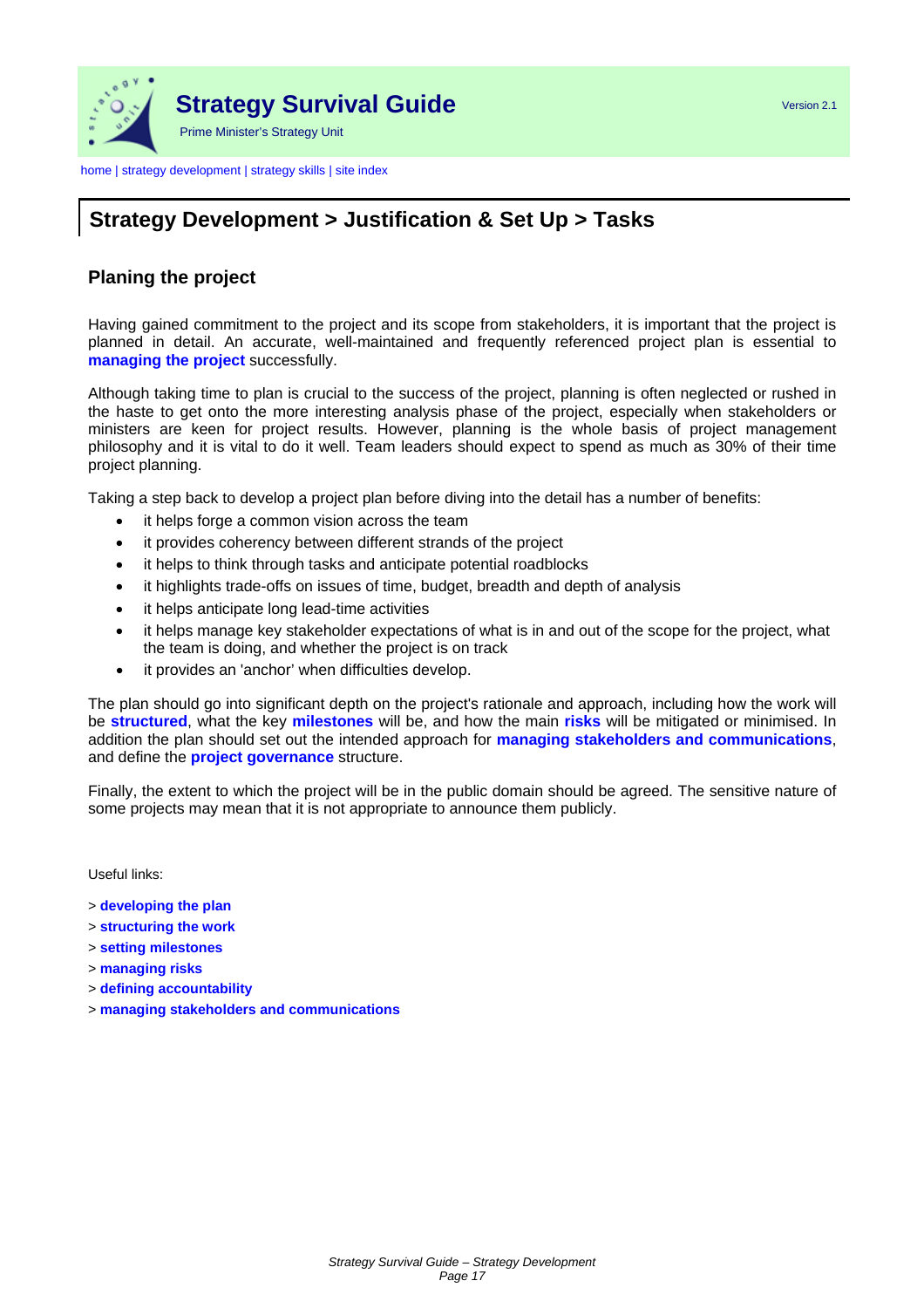

## **Strategy Development > Justification & Set Up > Tasks**

### **Setting up the team**

Up to this point, many of the initial tasks of justifying, planning and defining the scope of the project may have been conducted by one or two individuals, one of whom may be earmarked as the future team leader. However, as momentum builds behind the project, a full team will need to be established to take on the growing work load.

### **Recruiting the Team**

The task of **recruiting a team** may not be as simple as it sounds. Careful attention should be given to the necessary size, composition and skills of the team across the lifecycle of the project, as well as to selecting an appropriate team leader. Consideration should also be given to the benefits of including in the team representatives of key stakeholders and any delivery agencies who will also be involved in implementation of the strategy following the end of the project. This can be crucial to creating buy-in to the project as well as to knowledge transfer and continuity.

### **Building the Team**

It is important that the team leader takes an active approach to **building a team**. Different team members will have different styles of working, strengths and weaknesses. The aim of team building is to create an environment that brings out the best in individuals and a cohesive team that works well together. There are various tools and exercises which can assist in building a successful team.

### **Working as a Team**

A well-defined and understood approach to **working as a team** is essential, particularly if working in multidisciplinary teams is a new experience for team members. Holding both a project kick-off meeting and an away-day at the start of the project is a useful way of developing the team's working approach. This should be supplemented by regular, well structured team meetings throughout the course of the project. Weekly team meetings should be supplemented by additional ad hoc meetings on key issues as they arise. Team communication, document management and other procedures should also be agreed during this phase. It may be beneficial to assign responsibility for specific project management activities and areas such as knowledge management or encouraging creativity to particular individuals within the team.

- > **recruiting a team**
- > **building a team**
- > **working as a team**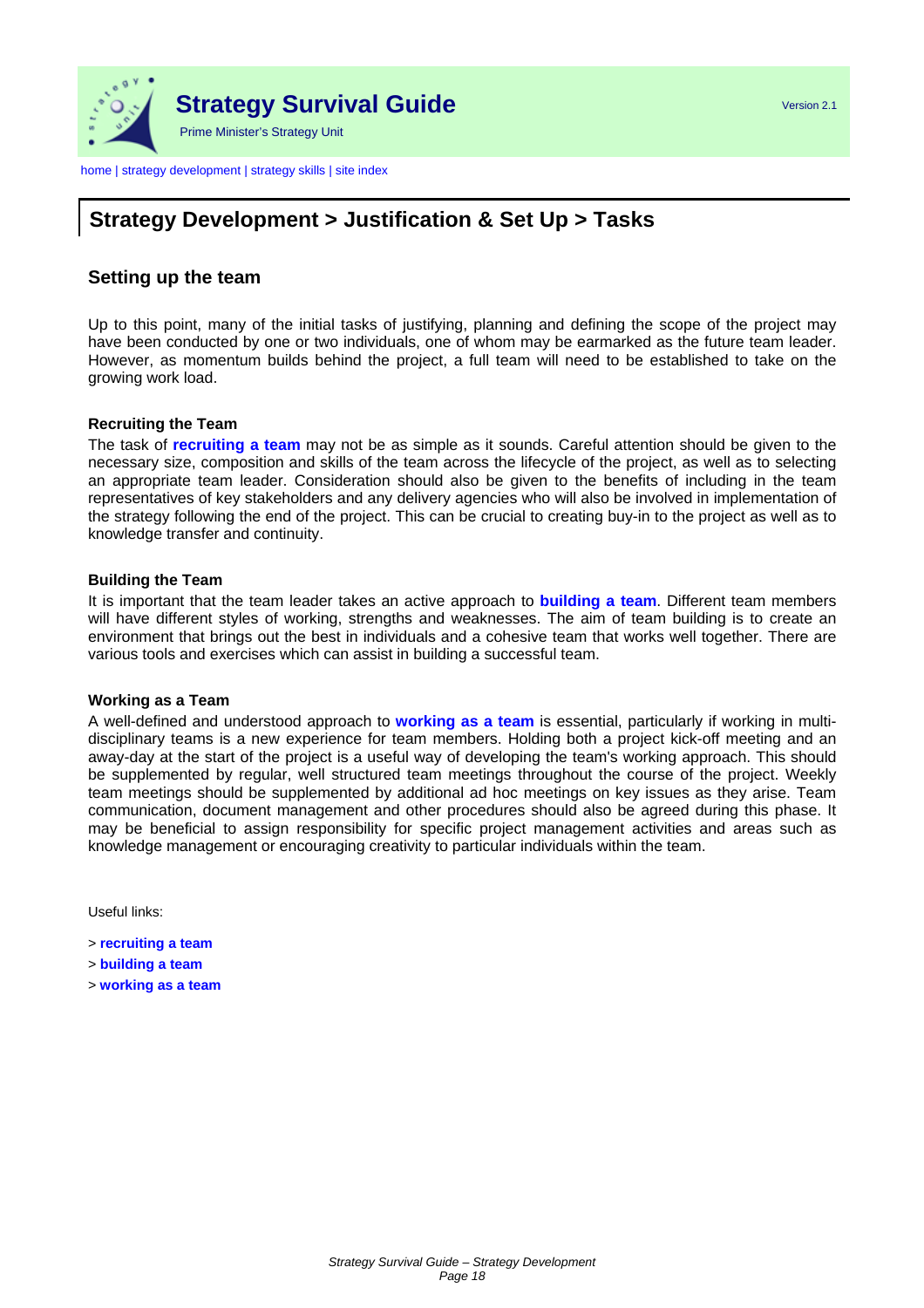

## **Strategy Development > Justification & Set Up > Output**

### **Project proposal & plan**

The first output, towards the beginning of this phase, is likely to be a project proposal, scoping or terms of reference document that sets out a clear definition of the problem in hand. The document may be extensive or simply a few pages, its exact form should be whatever is deemed necessary to ensure buy-in to the project from sponsors and stakeholders.

In addition, this phase should result in documentation that sets out the proposed approach to managing people, the project, stakeholders and communications.

As a minimum, a **project plan** should include:

- a full definition of the problem or issue to be addressed, and the key questions that need to be answered
- a **structure** for breaking down the problem, framing subsequent analysis and organising the team
- a commitment to key **milestones** and outputs
- an assessment of **risks** to the projects successful completion and how they may be mitigated
- a description of the **project governance** structure.

Plans should also be drawn up to describe the intended approach for engaging with and involving **stakeholders** throughout the project, and to set out the intended **communications** strategy.

It should be noted that these documents can only fulfil their function as the foundation for embarking on the project if they are effectively communicated, and fully understood and agreed within the team and by all key stakeholders.

- > **developing the plan**
- > **structuring the work**
- > **setting milestones**
- > **managing risks**
- > **defining accountability**
- > **managing stakeholders and communications**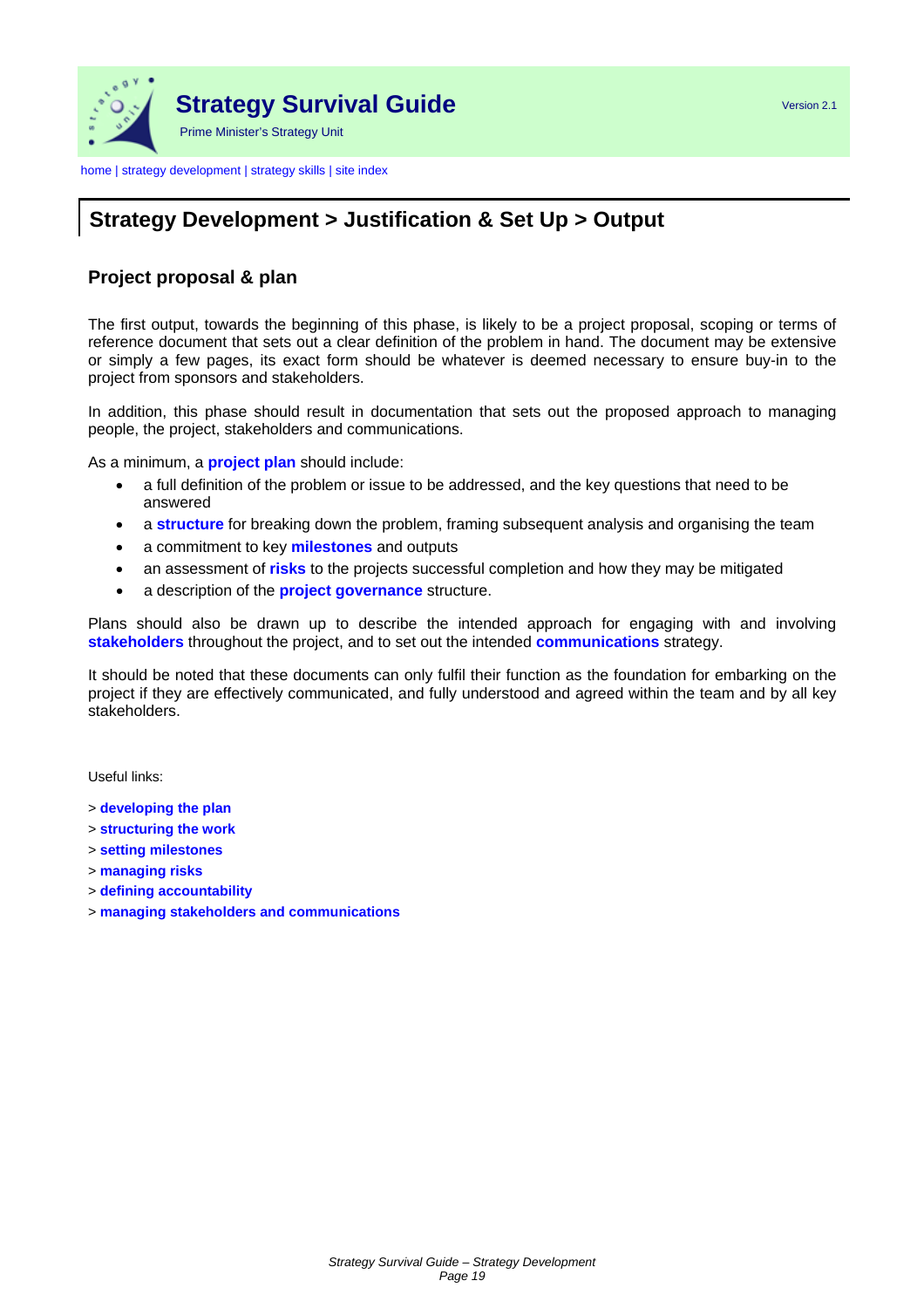

## **Strategy Development > Justification & Set Up > Management Issues**

A large part of this phase is taken up with management tasks that lay the foundation for the project. The management task, however, is by no means over. The project plan should be continually evaluated and revised in the light of changing circumstances, and stakeholders will need to be involved and managed throughout the project.

### **Project Management**

The first issue to be addressed is that of gaining buy-in and commitment to the project. This is essential if the project is going to have any impact, and if the necessary resources are going to be made available. The main project management task in this phase is the development of the **project plan**. This will involve defining and structuring the problem, committing to key milestones and outputs, identifying risks, and agree the project governance structure.

### **People Management**

A team should be recruited that has the right mix of skills and experience and is large enough to handle the expected work load. Consideration should be given to the benefits of including representatives of key stakeholders or delivery agencies within the team. Roles and responsibilities within the team should be defined and agreed, and an active approach should be taken to team building and ensuring the team work well together.

### **Stakeholder Management**

The process of developing a **stakeholder engagement plan** will involve identifying and establishing contact with key stakeholders. It is important to start to understand their issue and concerns, and use this to both inform the vision driving the project, and the criteria by which the final strategic direction will be selected.

### **Communications Management**

Even at this early stage a **communications strategy** should be developed that sets out what and how the team intend to communicate about the project, particularly in relation to the media.

Useful links:

> **managing people and the project** 

> **managing stakeholders & communications**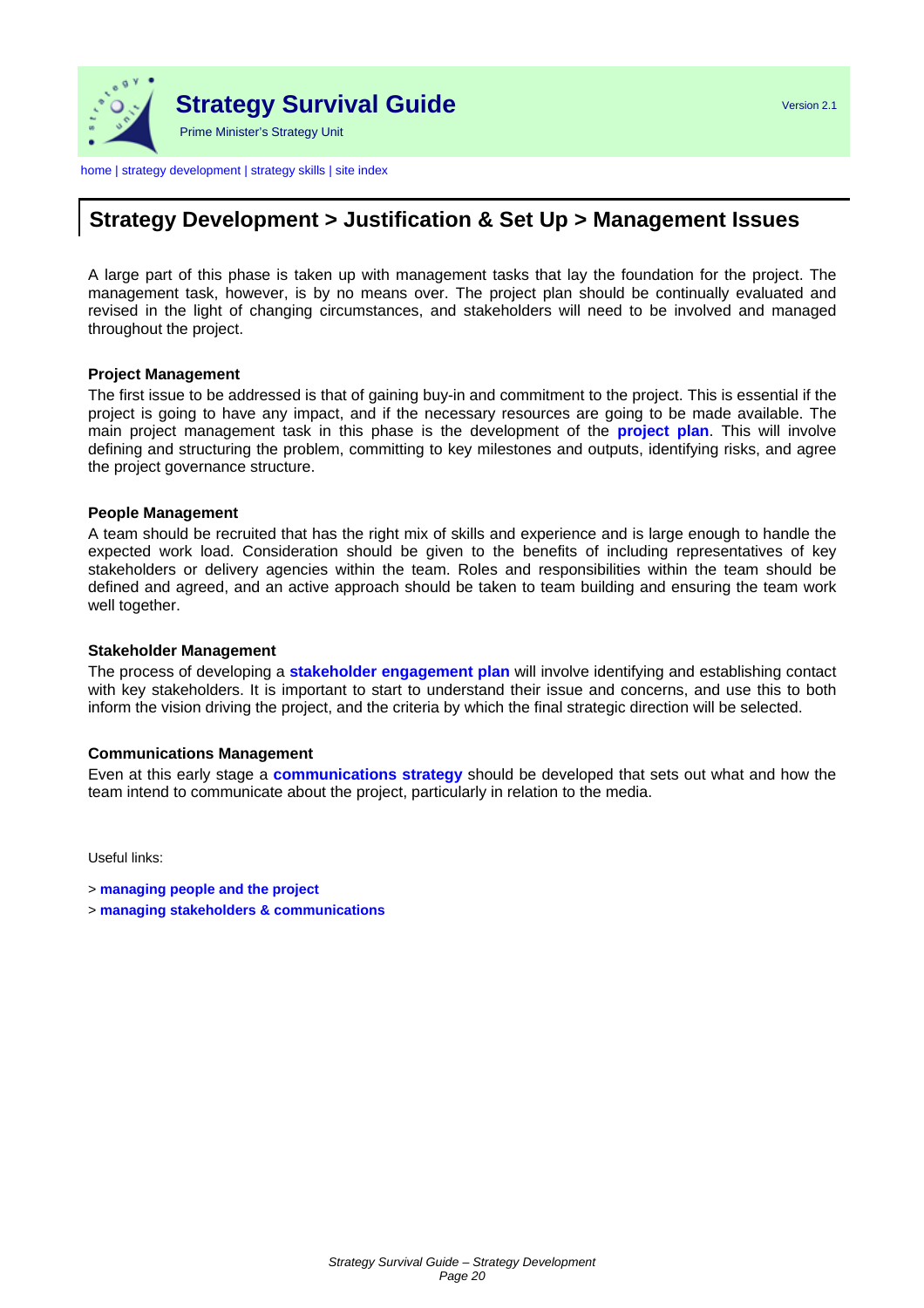

# **Strategy Development > Justification & Set Up > Questions**

This phase will help to address questions such as:

### **Is there a genuine need for a project?**

- What is the problem that needs to be addressed?
- What are the vision and values driving the need for the project?
- What work has been done to date on this issue?
- Is there a clear case for government intervention on this issue?
- How feasible is it that the project will be able to have an impact on the problem?
- What level of resources will be required for the project?

### **What are the issues that the project will address?**

- What are the sub-issues?
- How will we research and analyse these issues?
- What are the main concerns of each of the key stakeholders?

### **How will the project deliver its objectives?**

- How should the team be structured?
- What is a logical way to break down the work into workstreams?
- What should be the roles and responsibilities of each team member?
- What will be the outputs of the project?
- What are the key milestones and deadlines?
- What are the main risks to the success of the project, and how will they be managed?

### **What kind of project governance structure is most appropriate?**

- Who is the most appropriate Minister or senior official to act as the project's sponsor?
- Should there be an expert advisory panel?
- Should there be a steering group?
- Who should be involved in each?

### **Who are the key stakeholders?**

- What are the interests & views of each stakeholder?
- How supportive and influential is each stakeholder?
- What should be the role of each stakeholder and how should we engage and involve them?
- How will we communicate with stakeholders and others?
- To what extent should the project be in the public domain?

### **What kind of project team is most suitable?**

- What skills and experience will be needed in the team?
- Should any of the key stakeholders be represented on the team?
- How can we involve representatives from the relevant delivery agencies in the team?
- How can we encourage the team to work together most effectively?
- What modes of communication will be set up within the team?
- How will the team deal with knowledge management?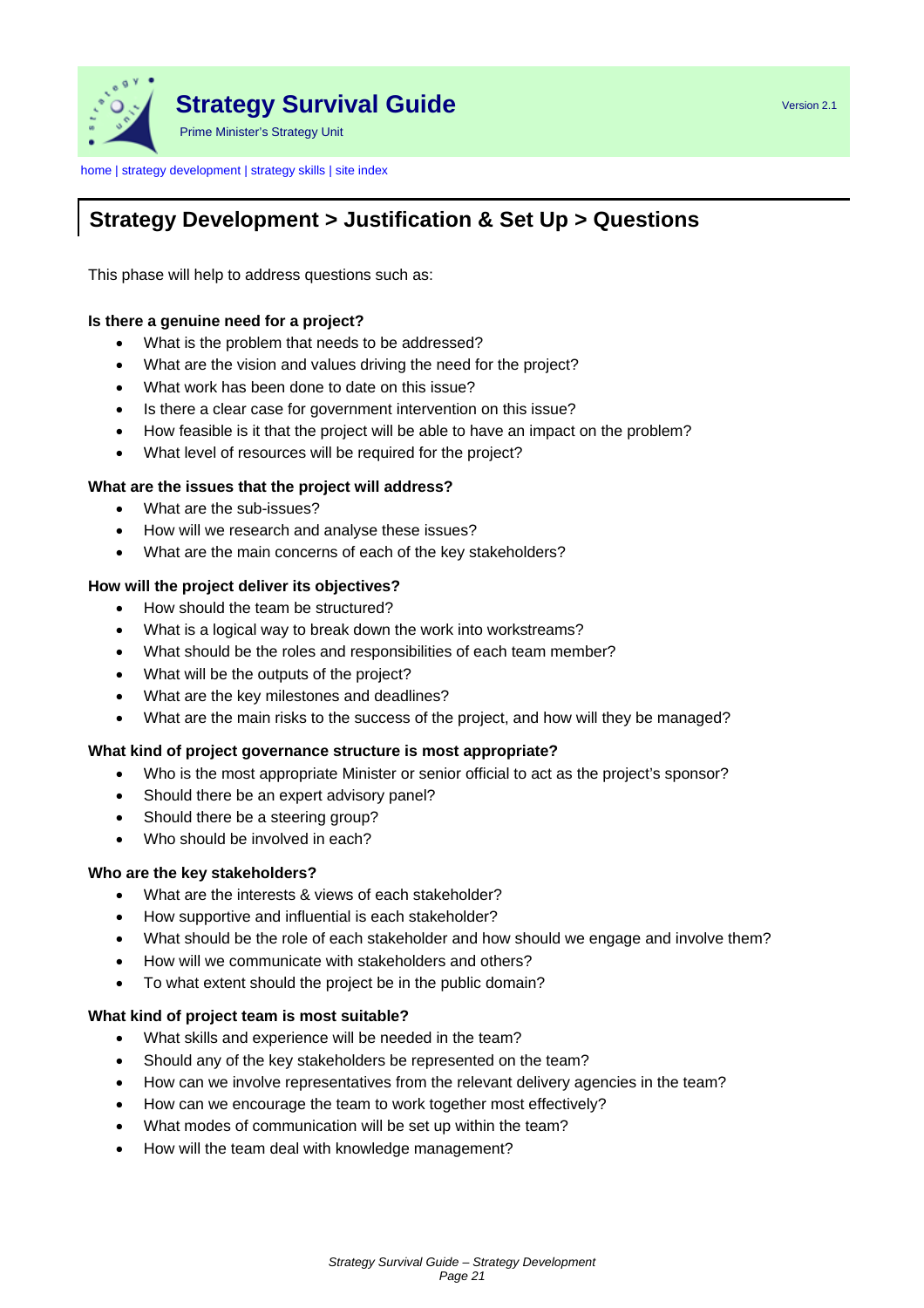

## **Strategy Development > Research & Analysis**







### **Output**



- > typical **management issues** in this phase
- > key **questions** to ask in this phase

Once the project has been agreed and a project plan is in place, the team can start to lay the foundations for developing evidence-based strategy and policy by:

- identifying and gathering all relevant available qualitative & quantitative knowledge
- analysing it to generate understanding and insights.

This phase is concerned with developing an accurate understanding of the issues in hand and accessing the best available knowledge for how to respond to them. In practice, this will lead to an iterative process with new data requirements arising as the team's thinking evolves. Within the time scales of the project it is also likely that judgements will need to be made to bridge gaps in the available knowledge, which should themselves be used to inform the priorities for ongoing research.

There are a wide range of tools and techniques for gathering and analysing data. Links should be established with government specialists early in the process so that their expertise can be brought to bear with maximum effect.

Understanding the dynamics of the delivery system, and the culture and available resources of organisations within it, will provide valuable context. It will help to highlight the degree of change required by the new strategy and identify any potential constraints to its successful delivery.

The desired outcome is that the team develops a comprehensive and accurate understanding of the key facts that may have a bearing on the emerging strategy. The broader the reach of the analysis within the time available, the richer the picture that will emerge.

It can be valuable to conclude this phase with the publication of an interim analytical report. This will focus the team's efforts, invite challenge and feedback, and provide a common platform of understanding for developing strategic options in the next phase.

Skills relevant to this phase include:

- > **structuring the thinking**
- > **building an evidence base**
- > **managing people and the project**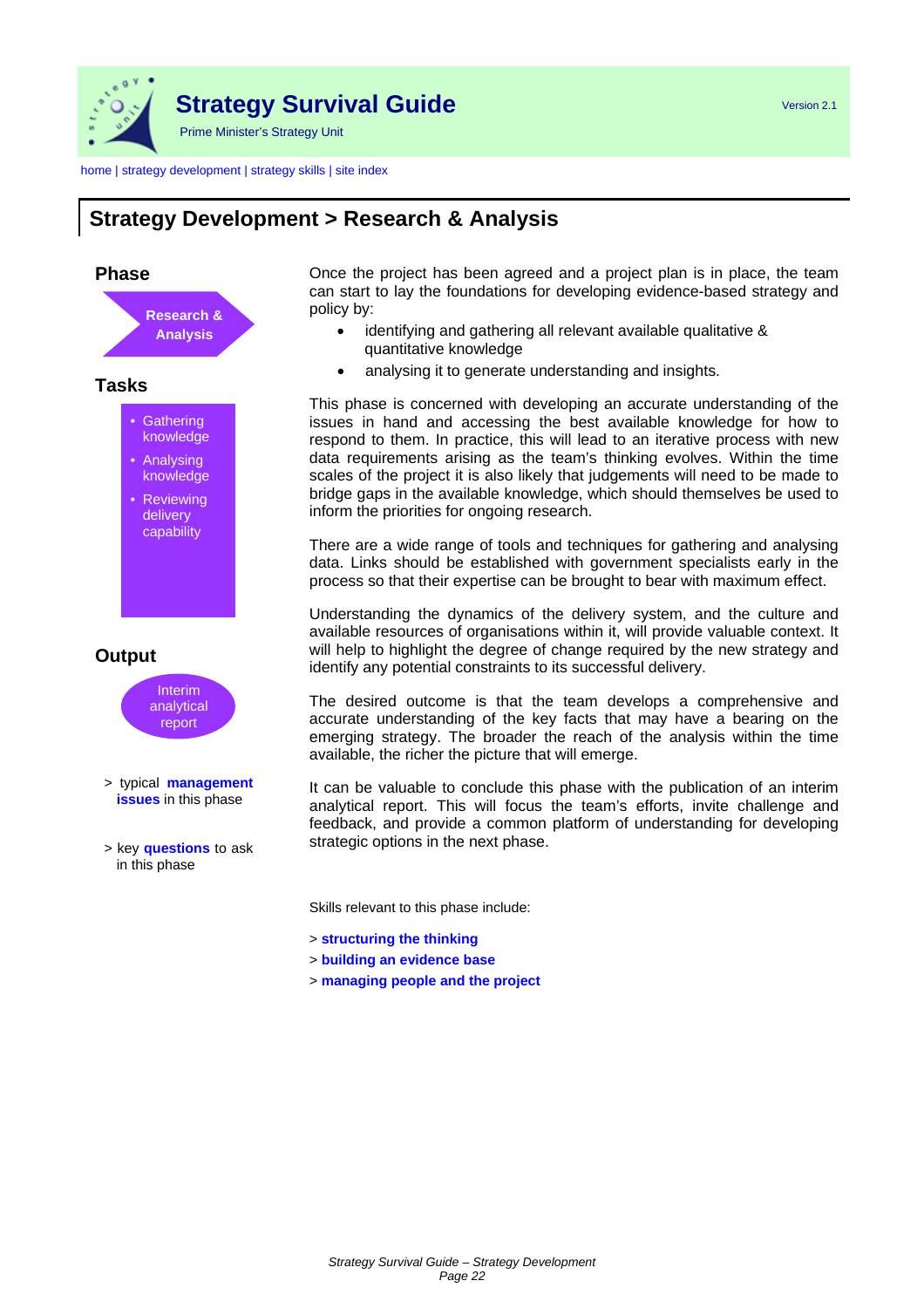

## **Strategy Development > Research & Analysis > Tasks**

### **Gathering knowledge**

The starting point for this phase of the project is to gather relevant data, information, and knowledge to build an accurate understanding of the issues in hand, and the effectiveness of past and present policy responses.

There are many different **data types & sources** available, and also many methods for gathering new knowledge, including **surveys** and **interviews and focus groups**. The data, sources and methods used will depend very much on the nature of the project. Each type of knowledge has distinct sources, grammars, and appropriate methods of use and interpretation. The key challenge is to strike the right balance between quantitative and qualitative types of knowledge.

Before initiating any new research effort it is important to identify existing data and critically appraise it to ensure it is of sufficient quality, perhaps using methods such as systematic reviews or meta-analysis as outlined in **The Magenta Book**. Early links should be established with the full range of government specialists (economists, scientists, social researchers, statisticians etc) as well as those in the wider academic and research community in order to seek advice and avoid duplication of effort.

The design of this phase should be informed by the structure developed when clarifying the issues using techniques such as **issue trees** in the last phase. This will enable the data gathering and analysis process to be hypothesis led and avoid the need to 'boil the ocean' of all available sources. Although options should not be blocked off and the information gathering process unduly narrowed, the process will be more efficient if the team's efforts are focused around its emerging notions of the way forward. It is important to regularly revisit the hypotheses in the light of the emerging evidence from the data.

### **Gathering Sponsor & Stakeholder Perspectives**

Understanding the different perspectives of the sponsor and key stakeholders is a crucial part of the knowledge gathering process. Taking time to understand the sponsor's perspectives will make it easier to ensure that the project answers their key concerns. It will also provide understanding of the political context behind the issue or problem. Similarly, it is important to be fully informed about the perspectives of different stakeholders. Interviews with key stakeholders, including experts, practitioners and frontline staff – who often have a richer understanding of the position than managers or experts – will assist the stakeholder mapping process and should feed into the stakeholder engagement plan. Listening to different perspectives can provide new lenses for looking at the issues and suggest alternative solutions.

### **Managing the Knowledge Gathering Process**

It is crucial to factor in sufficient time for the knowledge gathering process. New sources will undoubtedly emerge as the process proceeds, which will require additional time to investigate – for example, interviewees may suggest other people to interview. However, it is also important that the team is not distracted by areas that are not the core focus of the project.

Where significant data and knowledge do not currently exist, new research may need to be commissioned. The conclusions of this research may not be available within the time scales of the project, however strategies need to be designed to be flexible enough to respond to new knowledge as it emerges.

- > **data types & sources**
- > **surveys**
- > **interviews and focus groups**
- > **The Magenta Book**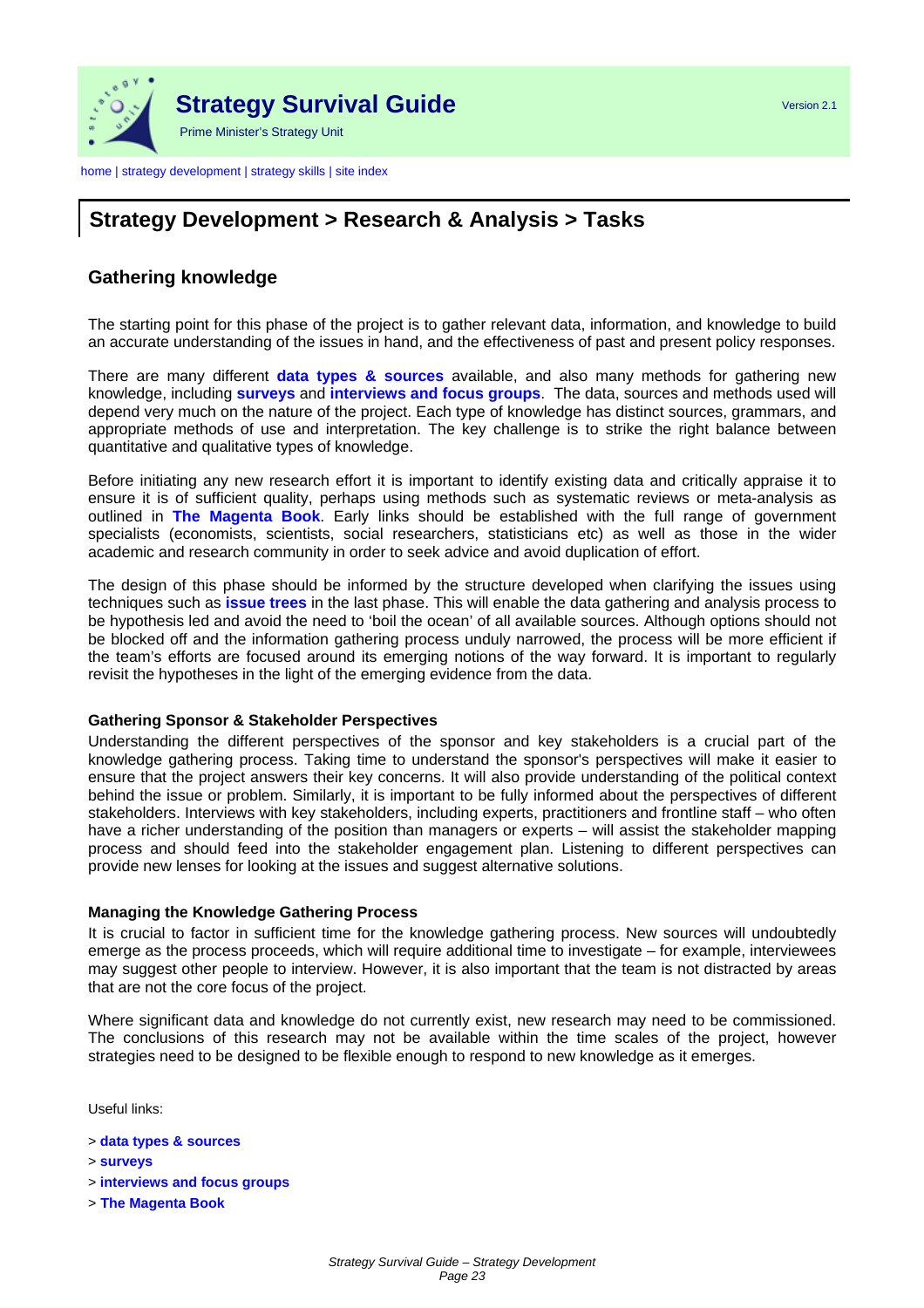

## **Strategy Development > Research & Analysis > Tasks**

## **Analysing knowledge**

The knowledge that has been gathered needs to be analysed to **build an evidence base** to support the forthcoming strategy and policy design work. Providing an objective, factual foundation is very important, and will help to ensure that all stakeholders have the same understanding of the issues at hand. Some flexibility may be needed to modify the original problem definition in the light of the analysed knowledge.

### **Current Position**

It is important to generate an accurate and comprehensive picture of the current state of affairs. Using historical time-series data to show trends over time, it is also helpful to explain the drivers of change that have resulted in the need for the strategy project. Techniques such as **modelling** and **market analysis** can be used at this stage to understand the dynamics and economics of the system.

### **Relative Position**

Making value judgements about the current position is made easier if it is placed in context. Using **international comparisons** and **benchmarking** can be a powerful way to learn lessons from other countries or policy areas and set expectations for what can be achieved.

### **Possible Futures**

Finally, techniques such as **forecasting**, **scenario development** and **counterfactual analysis** should be used to build on an objective view of current reality and trends to generate insights into possible futures. Potential risks, shocks or uncertainties that may cause deviation from expected trends should also be identified. This will ensure that the team has the best possible chance of developing a strategy that will not only address current issues, but also remain effective into the future.

- > **modelling**
- > **market analysis**
- > **international comparisons**
- > **benchmarking**
- > **forecasting**
- > **scenario development**
- > **counterfactual analysis**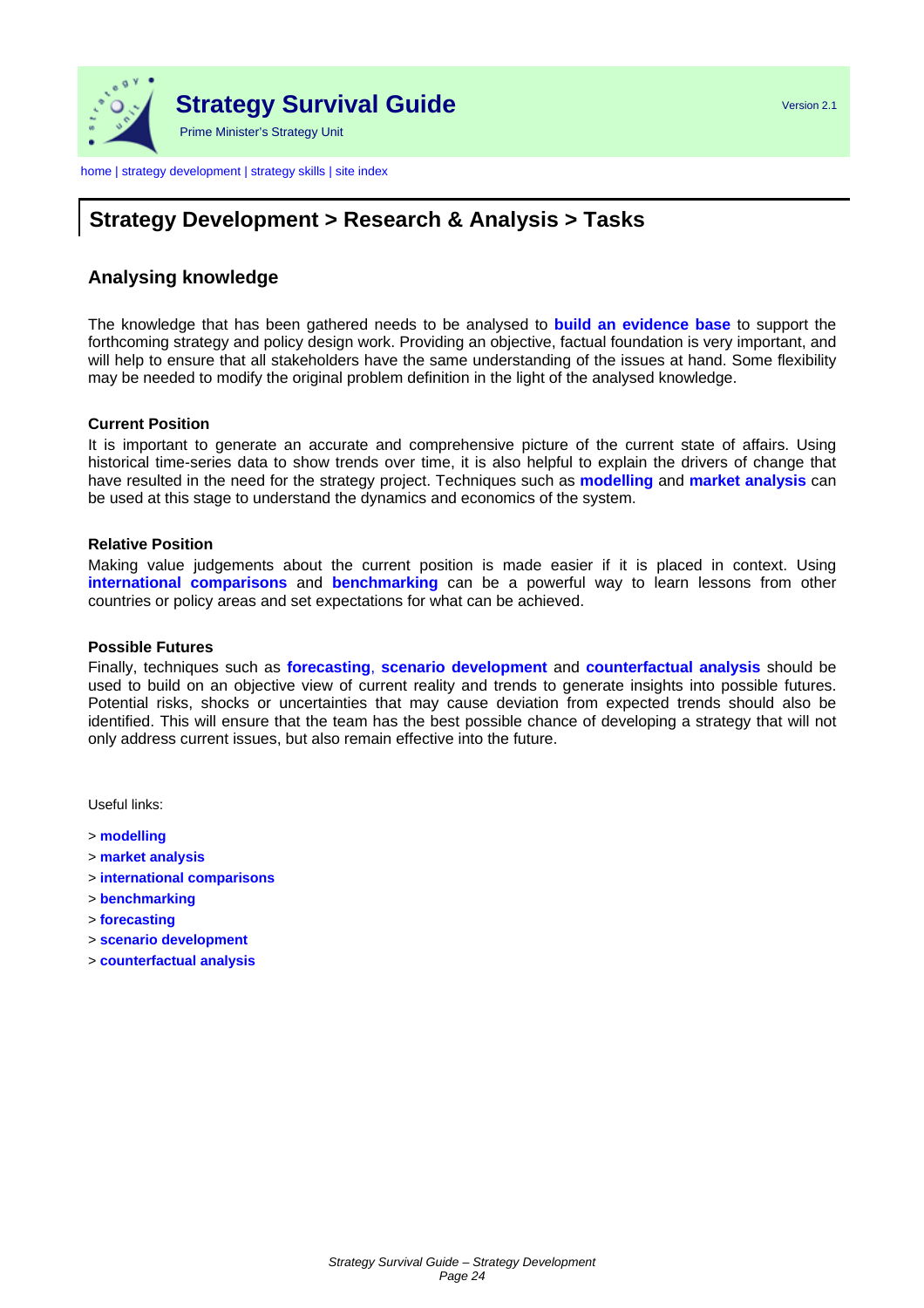

# **Strategy Development > Research & Analysis > Tasks**

## **Reviewing delivery capability**

The knowledge gathering and analysis process should also generate an understanding of the structure and dynamics of the delivery system, and the culture and resources of organisations within it. This will provide valuable context for the development of the new strategy by identifying the strengths that can be built upon, highlighting inefficient structures and processes that need to be re-visited, and gauging the overall capacity of the system to change. Considering delivery capability at this stage, rather than as a post-strategy implementation exercise, is essential if the new strategy is to be truly deliverable.

### **System Structure & Dynamics**

The starting point for reviewing delivery capability is to understand the structure and dynamics of the system. This will involve understanding the role of each organisation in the delivery system and the nature of the relationships between them. It will be of particular interest to examine each organisation's focus and priorities and explore the degree to which these are shared across the system. In addition, the sources and formulae for funding, the flows of information, and the arrangements for accountability and decision making all play a key role in determining the dynamics and performance of the system.

### **Organisational Culture**

An understanding of organisational culture will highlight the context in which any change will have to take place. The underlying values and beliefs of a culture shape the more visible aspects of an organisation such as behaviours and systems, and will have an important influence on the capacity of an organisation to adopt the implications of the new strategy. Identifying key decision-makers and those who hold power is also important for gaining buy-in and ensuring successful delivery.

### **Available Resources**

Consideration should also be given to the available resources and competencies of organisations in the delivery system. Identifying relevant areas of expertise will enable the new strategy to be shaped to capitalise on existing strengths. It is also helpful to identify any gaps in an organisation's activities or competencies, and any existing resource or budget commitments, that may limit their ability to deliver the new strategy.

This understanding of delivery capability provides a guide to the starting point and the context for future change. As the new strategy is developed it will help to identify the extent of change required for successful implementation, and provide an indication of how feasible this will be.

Useful links:

> **organisational analysis**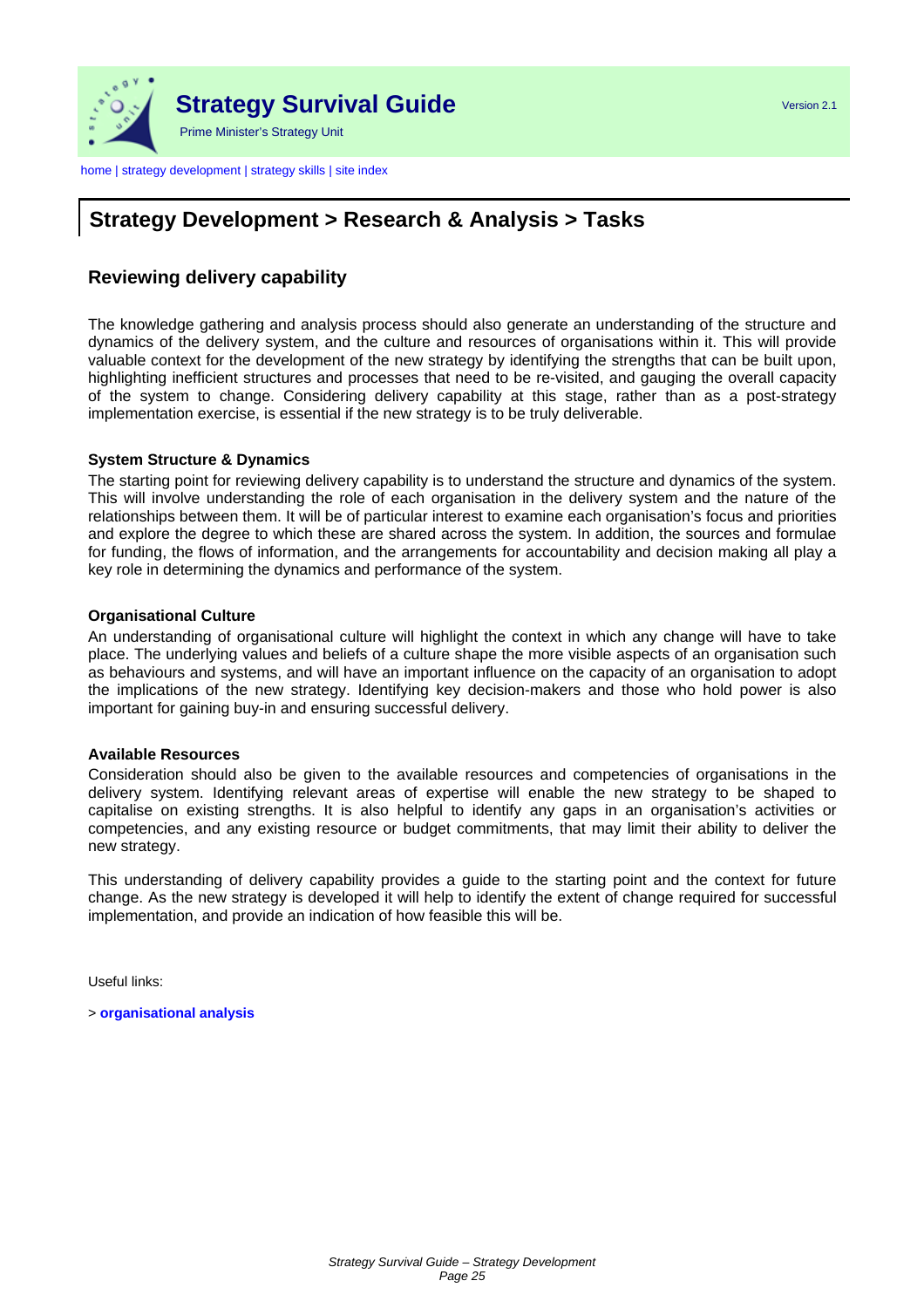

## **Strategy Development > Research & Analysis > Output**

### **Interim analytical report**

The output from this phase should be a document that sets out the findings of the team's research and analysis. By publishing an evidence base or data set in this way, a common platform is created among stakeholders for moving forward.

An interim analytical report is a useful way of setting out the results of the analysis and the emerging conclusions within an initial story line. For example:

- what is the situation?
- what are the problems?
- what is the relative significance or impact of the different problems?
- what is causing the problems?
- how do we currently tackle the problems?
- is this working?
- how is the situation likely to change in the future?

It is important to start drafting the report as soon as possible. Starting the drafting process early will allow time for thinking about the story line, and help to shape the data gathering and analysis work. An interim analytical report will also help to consolidate thinking on the overall structure of the final report.

The interim paper will take some time to produce so sufficient time must be factored into the project plan. Consideration should also be given to the audience for the report, and how it will be communicated. For example, if there is to be a public consultation, it will be beneficial to publish the report on the Web.

Useful links:

> **managing stakeholder & communications**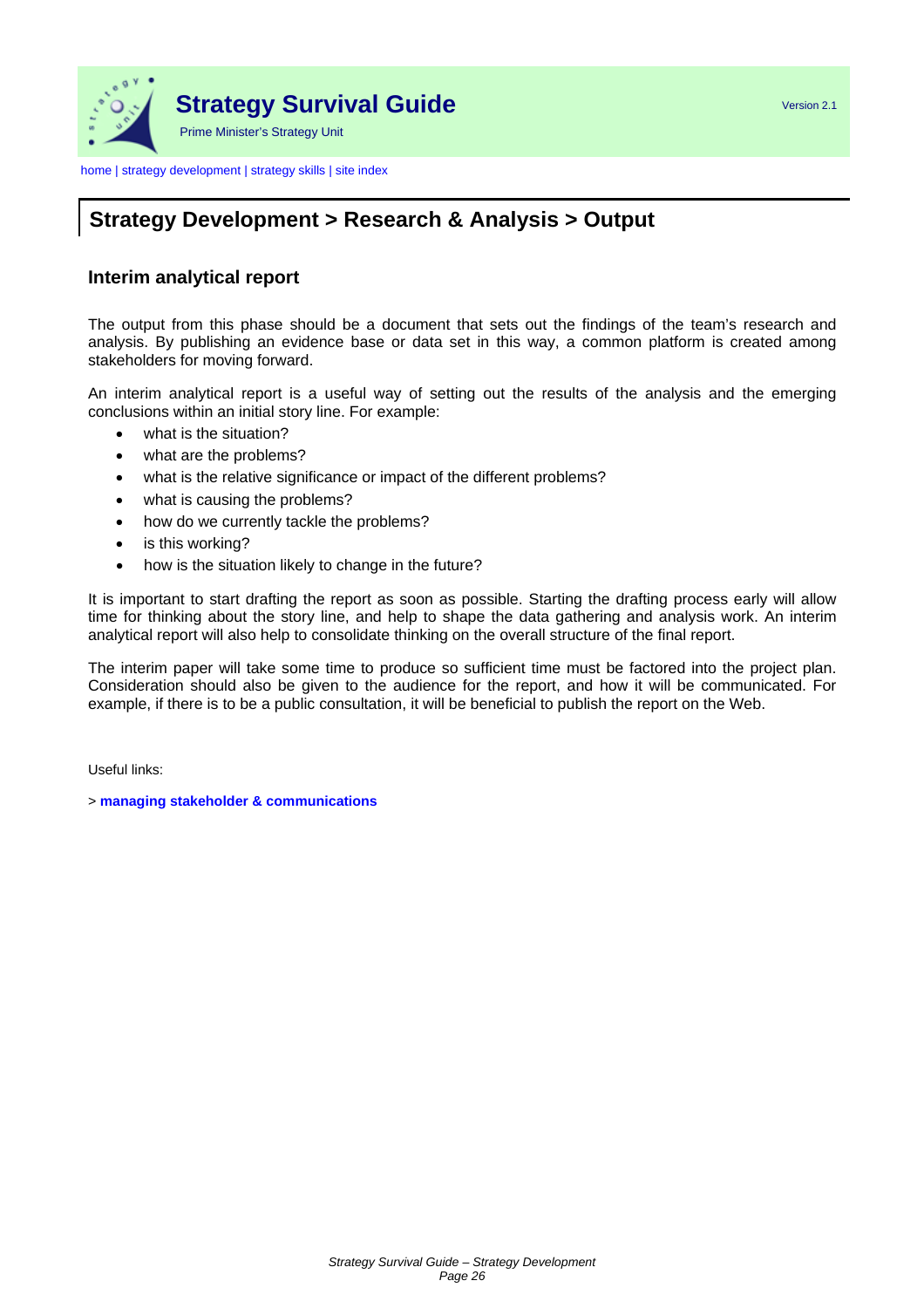

## **Strategy Development > Research & Analysis > Management Issues**

At this stage in the project, project management is often neglected. Team members are concentrating on the detailed data gathering and analysis and it can be easy to let project management slip. The project plan and stakeholder engagement plan should be continually referred to and updated. During this phase the communications plan should also be evaluated to identify any weaknesses.

### **Project Management**

The vision and key hypothesis driving the work should be reviewed in the light of the emerging evidence from the data gathering and analysis. Where the desired granularity of data is not available within the time scales of the project, a pragmatic approach will be needed to make judgements based on the data that is available. Milestones should also be reviewed to check the project's progress and ensure it is still on track.

### **People Management**

It is important that workstreams are reviewed and confirmed. Team roles and responsibilities can then be reviewed and agreed. Regular feedback should be sought from the team on how they feel the team is working.

A meeting of the project **Steering Group** to advise on emerging analysis may be helpful towards the end of the phase. This could involve a presentation of the interim analytical report. **Preparing presentations** using techniques such as storyboarding will help to check the logic before presenting it and ensure that all the supporting information is available before writing the slides.

### **Stakeholder Management**

Stakeholders should continue to be actively engaged and consulted through activities such as the publication of consultation papers (online and/or in paper format), holding seminars and using focus groups.

It is important to be very clear with stakeholders and sponsors about the project process and their role in order to maximise the value of their contribution and secure their continued buy-in.

### **Communications Management**

A public consultation exercise is a helpful way of structuring consultation with stakeholders. The Internet is a useful tool, and should be used in conjunction with a small number of meetings or seminars. Planning for any public consultation should commence early in the project, as it will take time to develop an effective process, prepare consultation documents and plan communications.

### **Knowledge Management**

The information gathered in this phase should be organised in a logical way. At this stage of the project, the role of a knowledge management 'champion' is crucial. For example, notes should be made of each meeting and interview and kept centrally to allow all team members to access them. Electronic data, including a database of all contacts, should also be organised on a project shared drive in a logical way. Hard copies of documents, books, and publications should be catalogued and a system for accessing documents from the project "library" should be established.

Useful links:

> **managing people and the project** 

> **managing stakeholders & communications**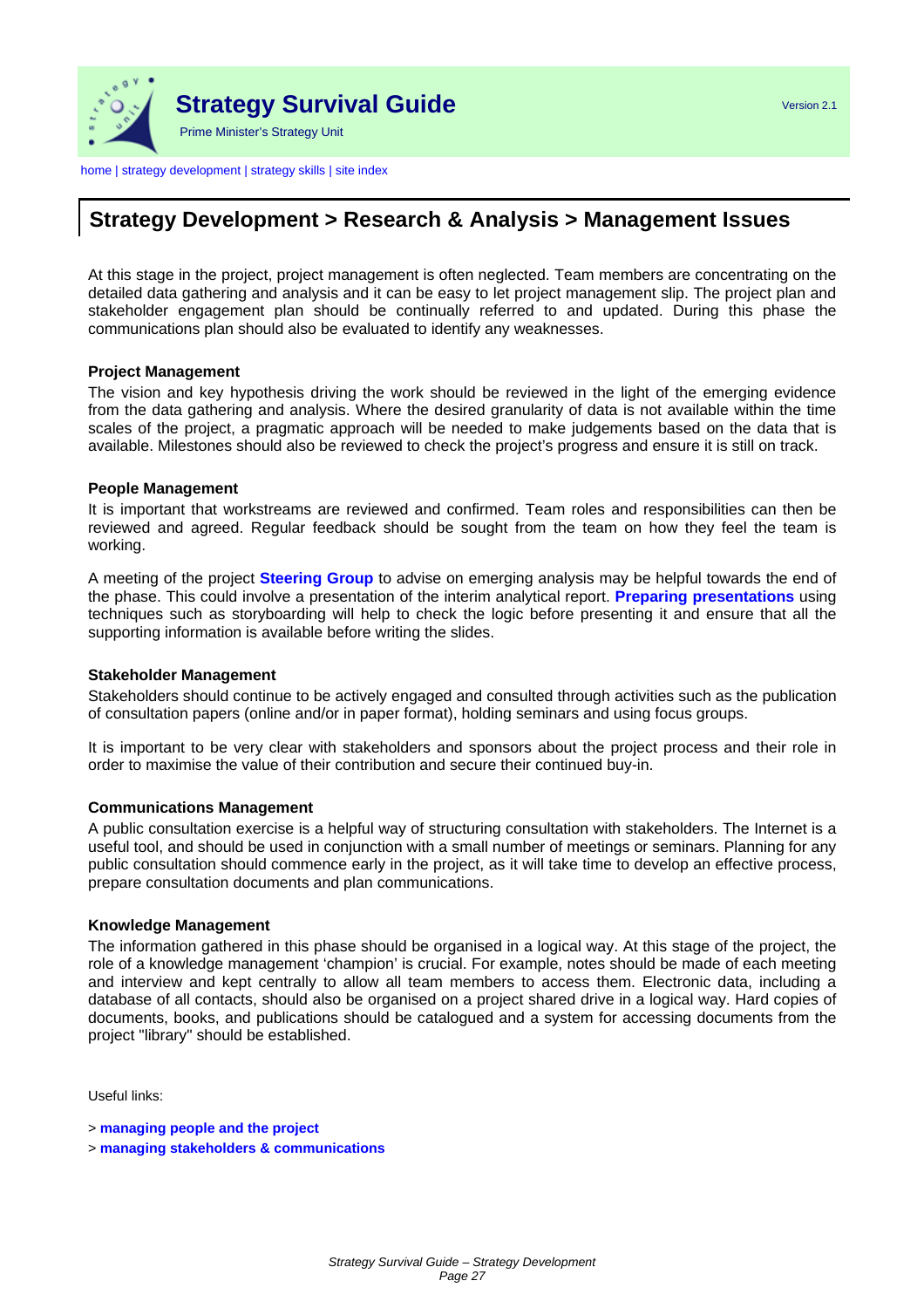

# **Strategy Development > Research & Analysis > Questions**

This phase will help to address questions such as:

### **What data do we need to support the strategy development?**

- How should we structure the data gathering process?
- How much data is readily available?
- Will we need to commission any primary research to collect data?
- What methods are most appropriate for collecting the data we need?
- What is the right balance between qualitative and quantitative data?

### **What analyses do we need to support the strategy development?**

- How should we structure the data analysis?
- Which other policy areas or countries provide helpful comparisons?
- What are the key trends influencing the current position?
- What are the dynamics and economics of the system?
- What is the likely state of the future?
- What other analyses will be needed to answer the key questions?
- How does the original problem definition need to change in the light of the analysis?

### **What is the system and organisational context for the new strategy?**

- What is the role, focus and priorities of each of the organisations in the delivery system?
- What are the funding, information sharing, decision making and accountability arrangements?
- What are the underlying beliefs and core values of the culture of each organisation?
- What impact will this culture have on the ability to deliver the new strategy?
- What are the existing organisational resources and areas of expertise?
- Are there any obvious gaps in capability that may act as delivery constraints?
- Are there any existing commitments that may limit the resources available or the extent of change?

### **What are the views of the sponsor and each of the key stakeholders?**

- What is the political context for the project?
- What are their key concerns?
- Do the buy-in to the emerging evidence base?

### **How will we communicate the findings of this analytical phase?**

- Do we need to have a public consultation process?
- Should the interim analytical report be published on the web?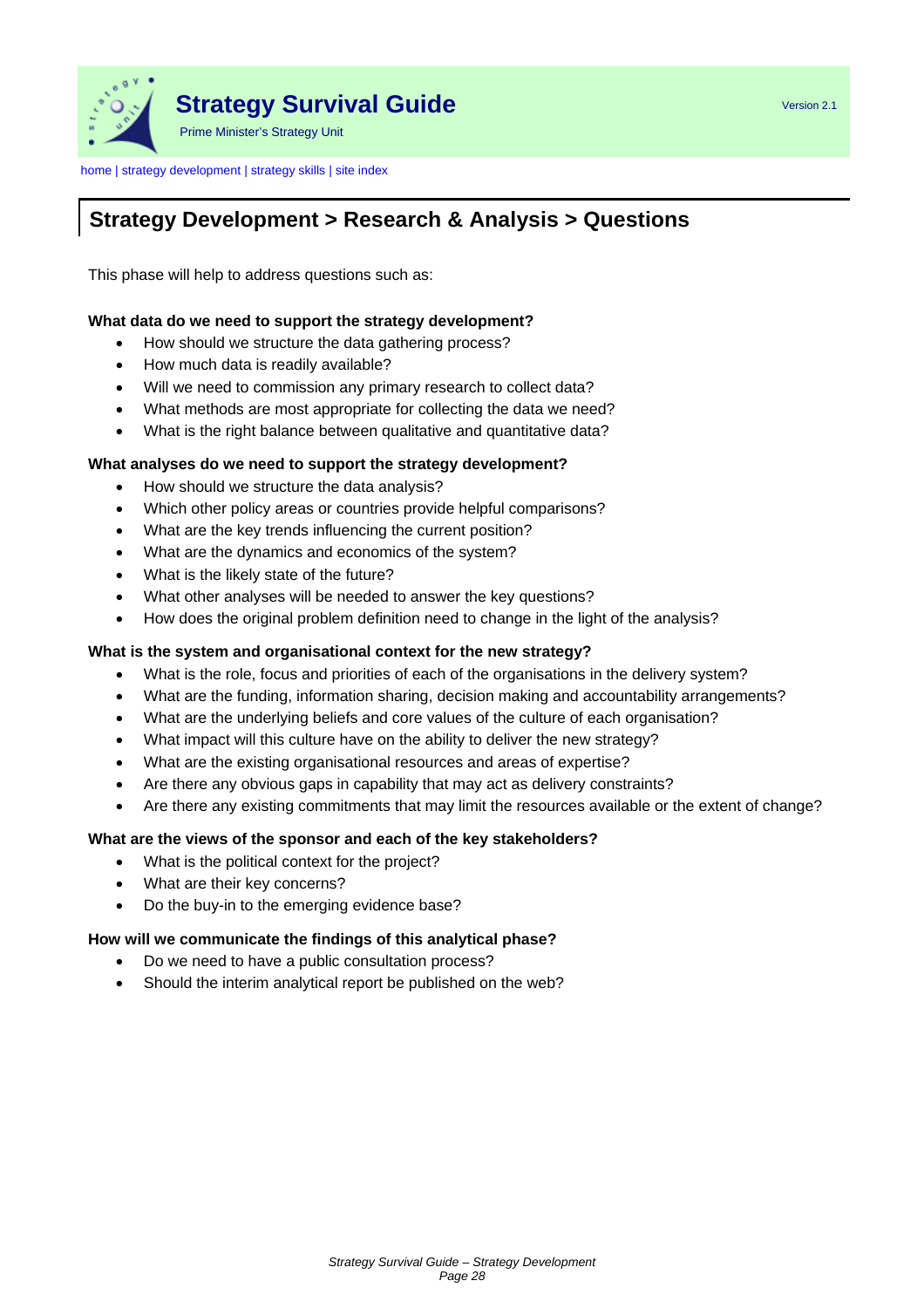

# **Strategy Development > Strategic Direction Setting**





### **Task**

- **Developing** guiding principles
- Articulating a vision
- Defining strategic aims and objectives

### **Output**



> typical **management issues** in this phase

> key **questions** to ask in this phase

Having established a comprehensive body of knowledge, attention can be focused on setting a strategic direction to guide policy and delivery design.

This will typically involve:

- developing a set of guiding principles that will provide the foundation for strategy and policy development
- articulating a vision that describes the desired state of the future
- defining a set of aims and objectives that will need to be achieved in order to bring it about.

Work in this phase lays the foundation for developing a suitable, feasible and acceptable response to the problem at hand. It highlights the choices and trade-offs that will need to be made, and aims to ensure that government action is focused on a vision for meeting public needs; through organisations with ability to deliver; with the support of the political and wider stakeholder community.

It is vital that the transition from setting strategic direction to planning for implementation should not be a discrete step but occur in an iterative fashion. Considering the likely resources required to meet each strategic objective in the light of the delivery constraints identified in the previous phase will help to ensure that only achievable strategic objectives are set.

This phase should result in a consistent and coherent articulation of strategic direction that defines the objectives for policy development.

Skills relevant to this phase include:

- > **structuring the thinking**
- > **appraising options**
- > **managing people and the project**
- > **managing stakeholders and communications**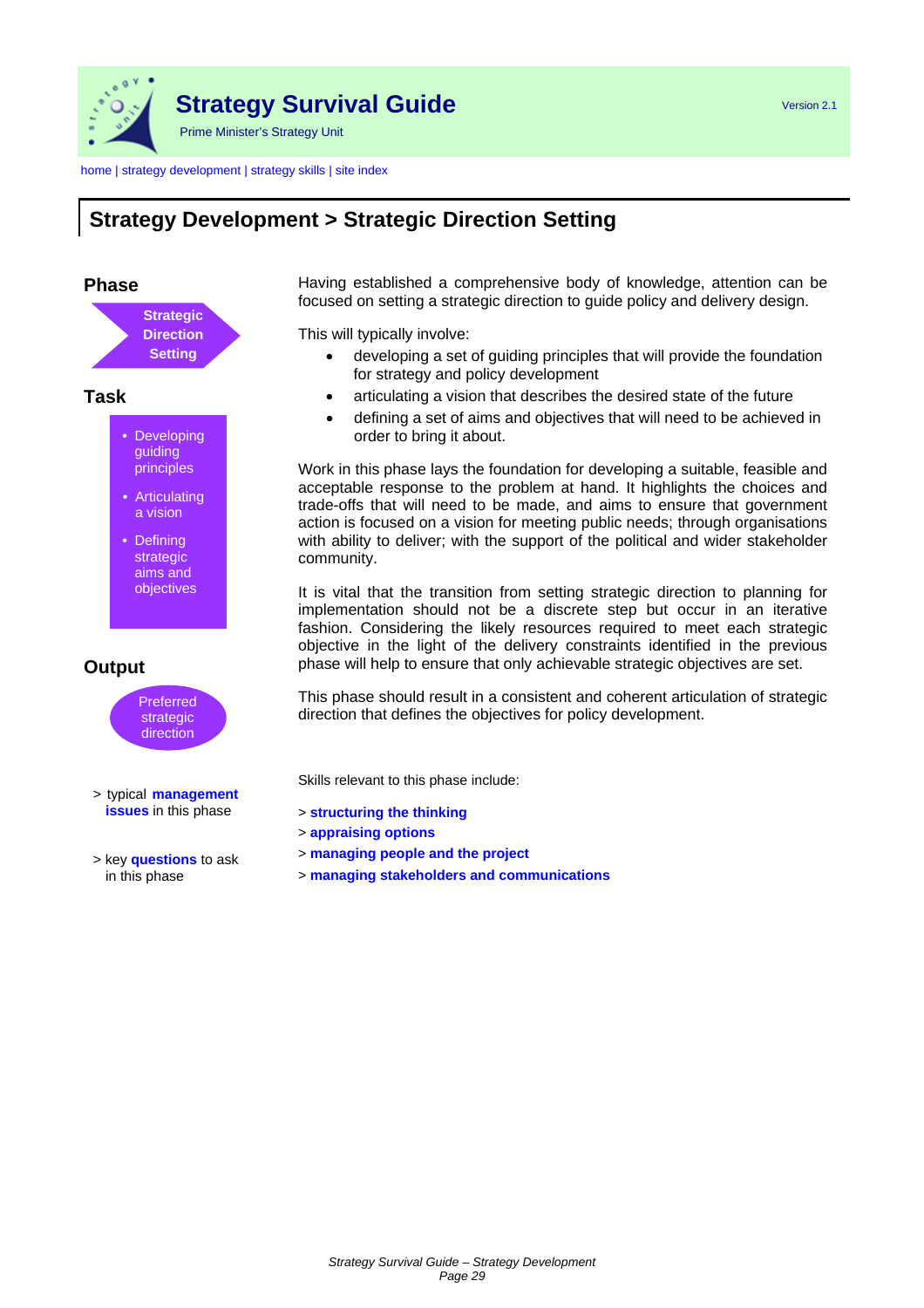

## **Strategy Development > Strategic Direction Setting > Tasks**

## **Developing guiding principles**

Strategy work aims to shape government's long term direction and approach. Rather than just being a collection of good proposals, strategies should establish underlying principles that provide a coherent reference point for future decision making. These guiding principles should form the foundation for government action, and provide a consistent basis for the ongoing development of policies capable of delivering strategic objectives in a changing world.

Establishing a set of guiding principles is the pivotal point in the strategy development process between reviewing the world as it exists today, and starting to define the desired state of the future. There are a number of key considerations:

### • **Rationale for Government Intervention**

An evaluation of the **rationale for government intervention** is central to clarifying the nature of the problem in hand, and the role that government can play in addressing it. Exploring the root causes of the problem will help to highlight why government action may be needed, allowing the benefits of intervention to be weighed against its potential costs and the distortions it may cause.

### • **Existing Government Values and Principles**

It is important to identify and understand the values and principles already established and held by government. For example, the **Principles of Public Service Reform** are a set of guiding principles that any additional strategic thinking must either adhere to or explicitly challenge. Other existing principles may be explicitly or implicitly recorded in manifestos, Spending Reviews, Budgets and White Papers. In addition to centrally defined principles, relevant department-specific values and principles should also be sought out and evaluated to assess their bearing on future strategic direction.

### • **Public and Political Will**

The guiding principles should establish common ground with the wider public and political arena. Effective **stakeholder engagement** and participation throughout the strategy development process is central to gauging opinion accurately.

- > **rationale for government intervention**
- > **Principles of Public Service Reform**
- > **effectively engaging with stakeholders**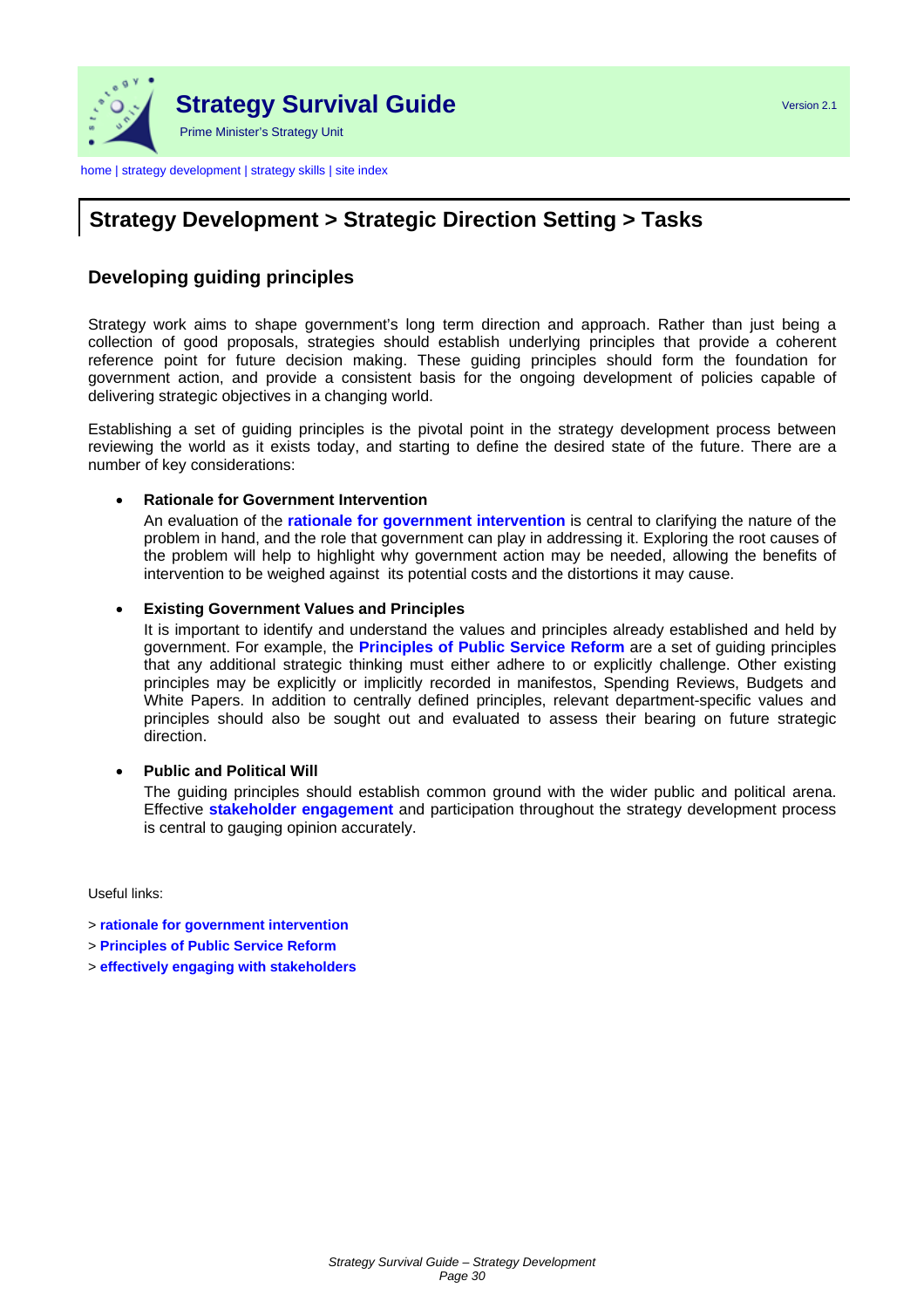

# **Strategy Development > Strategic Direction Setting > Tasks**

### **Articulating a vision**

A key part of developing strategy and setting strategic direction is articulating a vision for the desired state of the future. A vision is a concise summary statement describing the world as it would ideally exist if current issues could be fully addressed.

By this stage in the project the aspirations driving the vision may already be widely acknowledged. Whether or not any further work is necessary, the articulation of a vision and the subsequent definition of aims and objectives will draw on a number of key inputs:

### • **An Understanding of the Problem**

A fundamental prerequisite is an accurate and informed understanding of the problems or issues at hand. The research and analysis phase will have helped to differentiate between root causes and symptoms of problems and enabled some prioritisation of the issues. In this way it will also have highlighted the factors within the wider **system** that can be most effectively influenced for maximum impact on the problem.

### • **Consideration of the Evidence**

Strategic thinking should be informed by the widest possible evidence base. This should include an understanding of drivers and trends, an exploration of potential alternative futures, an appreciation of the relevant cultural and political context, and a recognition of any constraints or barriers to potential alternative delivery options.

### • **Stakeholder Perspectives**

Although the views, concerns, and perspectives of key stakeholders inform the development of strategy at every stage, there is no greater focal point for their lobbying than the process of setting strategic direction.

It is at this stage that officials are encouraged to be radical in their proposals. The process of articulating a vision and setting objectives provides the opportunity to explore ministers' appetite for ambitious **change**. Potentially risky or extreme solutions should not be screened out too early in the process but instead used to challenge and test their thinking.

- > **systems thinking**
- > **change management**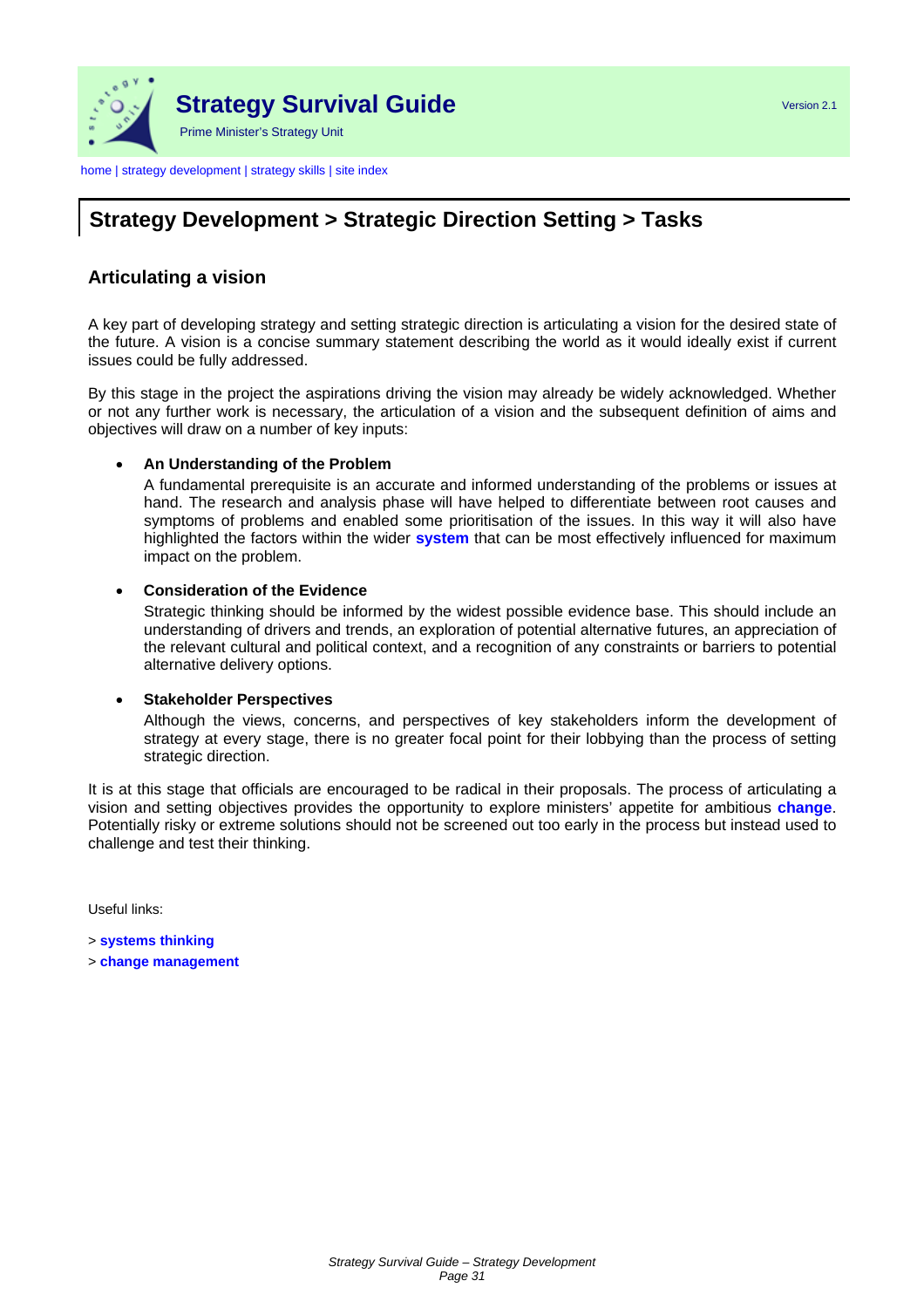

## **Strategy Development > Strategic Direction Setting > Tasks**

### **Defining strategic aims and objectives**

As the desired state of the future is described in the vision, strategic aims and objectives are needed to define those things that need to be achieved in order to bring it about. A small number of broad aims need to be supported by a range of more specific objectives defined over the short, medium and long term.

At this stage the primary concern is 'what' needs to be achieved rather than 'how' – which will be more fully addressed through policy design – however some broad appreciation of the policy packages that might deliver each objective will help to ensure that realistic objectives are set. In addition, some sense of the likely level of support for each idea will provide an indication of its chances of success. In summary, it is important to set objectives that are:

- **Suitable** addressing key issues and able to deliver desired outcomes
- **Feasible**  achievable with potential organisational and system resources
- **Acceptable**  with the support of those with the authority and influence to legitimise action.

The process of defining alternative aims and objectives will highlight the choices and trade-offs that will need to be made. These will need to be considered together with the emerging vision, to select those that best describe and are able to deliver the desired future.

#### **Generating Alternatives**

In addition to a structured consideration of the problem, the evidence and stakeholder perspectives as discussed in **Articulating a vision**, a **creative** approach to generating possible alternative objectives may be helpful. For example, brainstorming potential objectives in terms of radical, medium and cautious change may help to generate fresh insights. **Scenarios** can also be a useful tool to help identify potential opportunities and envisage preferred futures. A range of alternative objectives should be sought over the short, medium and long term as milestones towards the desired future expressed in the vision.

### **Selecting Objectives**

The crystallisation of strategic direction occurs with the selection of the preferred set of aims and objectives. The alternatives should be subject to scrutiny with regards to their suitability, feasibility and acceptability. It may be beneficial to have a two-stage selection process, allowing alternatives short-listed to be worked up in more detail before the final selection is made.

Involving stakeholders in the generation and selection of alternative objectives will help to ensure buy-in to the resulting strategic direction, reducing the risk of dissent in the longer-term.

- > **creativity techniques**
- > **developing scenarios**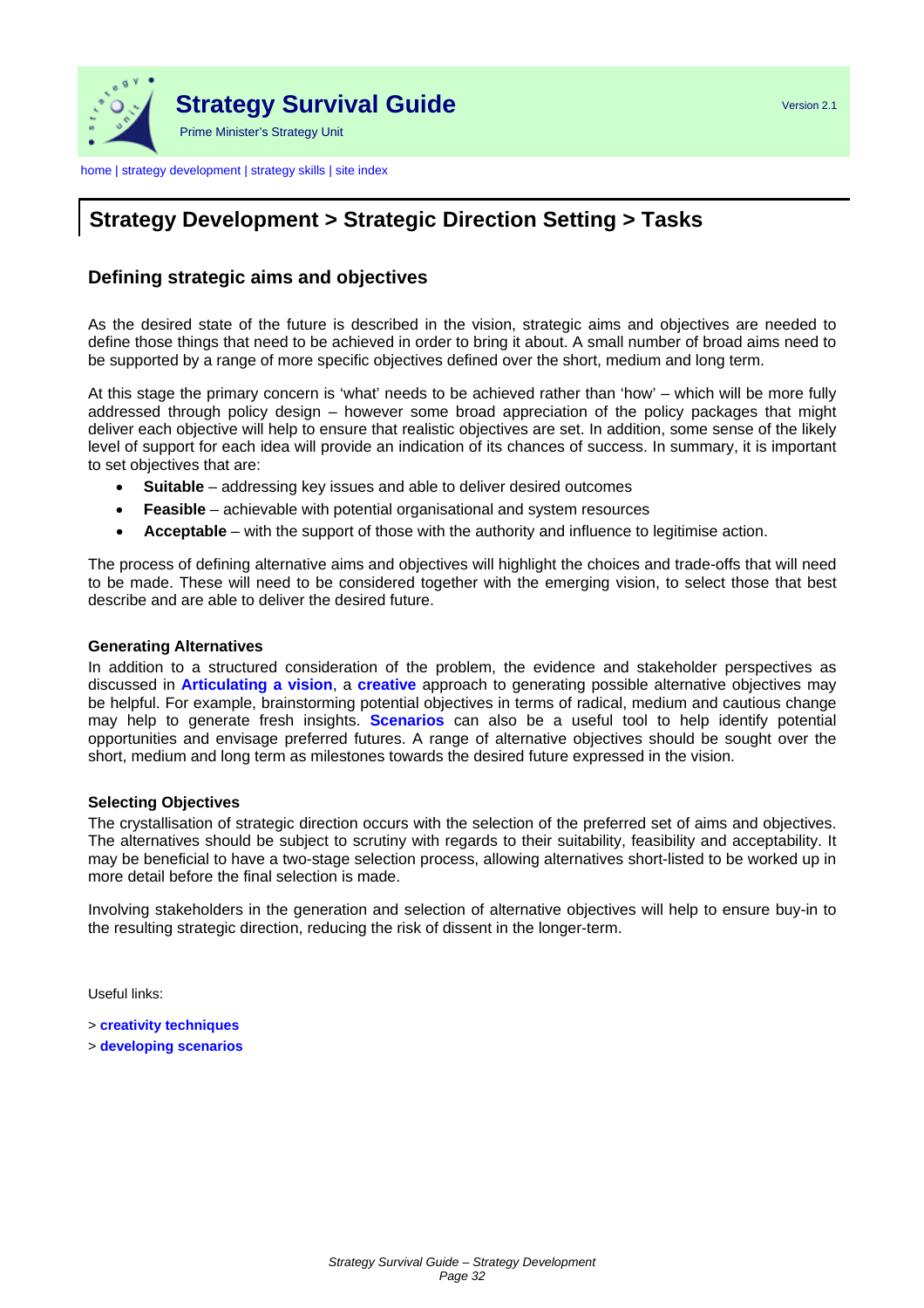

# **Strategy Development > Strategic Direction Setting > Output**

## **Preferred strategic direction**

The primary output from this phase will be the definition of the new strategic direction, which as far as possible will have the support of the project's sponsor and all key stakeholders. However, a degree of judgement and discernment will be needed to know when is it right to set a new course despite opposition. Even the most successful reform programmes may start life as controversial proposals, and take leadership and commitment from government to set the strategic direction and see it through to fruition.

The strategic direction will be expressed through:

- A vision describing the desired state of the future
- A number of aims and short, medium and long term objectives that need to be achieved in order to bring it about.

Although it is unlikely that a formal written document will be appropriate at this stage, a working document describing the preferred strategic direction will help to ensure common understanding.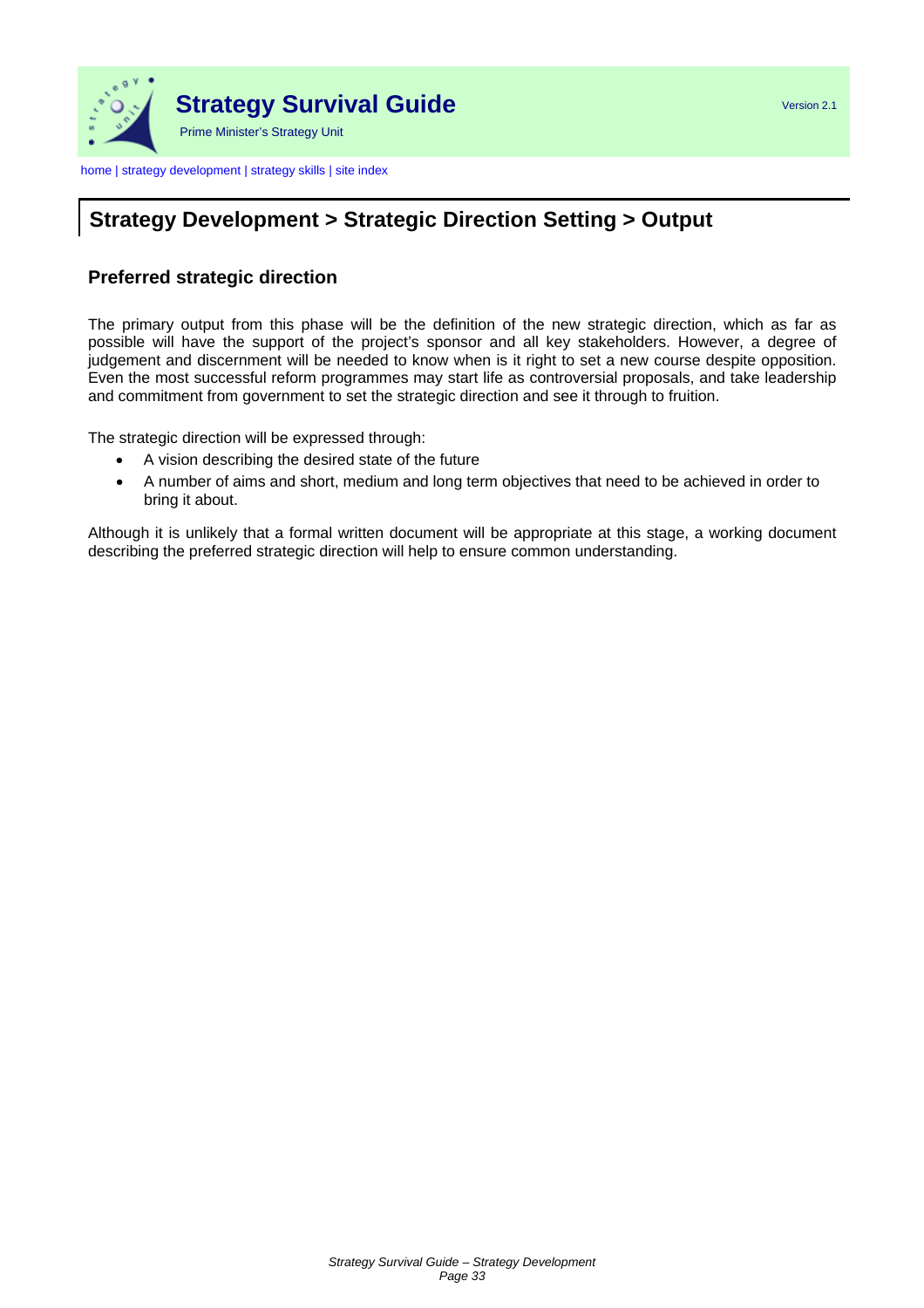

## **Strategy Development > Strategic Direction Setting > Management Issues**

### **Project Management**

The project management plan should be reviewed and revised in response to any changes in priorities, milestones, or meeting dates. Initial thought should also be given to the project end game. For example, how the final report will be produced and communicated.

### **People Management**

Team roles, responsibilities and workstreams should continue to be monitored and progress assessed. It may be an appropriate time for informal mid-project appraisals and to seek feedback from the team.

This is also the time to start thinking about whether any changes are required to the composition of the team. For example, to bring in more policy-oriented team members who can start working up policy options in order to achieve the strategic direction being identified. Involving representatives of delivery agencies will also help to ensure strategy is grounded in front line reality and help to secure buy-in. At this stage in the project it may be useful to have another team-building event, particularly if there are new team members coming on board.

### **Stakeholder Management**

Continued active management of stakeholders will be required. In particular, it is important to unpack the meaning of 'we' when asking "where do we want to be?". Many initiatives fail because 'we' is assumed to be clear. However, different elements in government, the public sector and private sector will have different ideas. It is therefore fundamental to confirm that there is a clear and united 'we' at this stage.

In particular, at this stage in the project it will be important to meet with stakeholders to discuss emerging strategic options. This will enable agreement to the proposed option to be secured, and also to test how radical the subsequent policy recommendations can be. It is important that the analysis is presented clearly and logically, with a compelling story. The storyboarding technique can be of assistance when **preparing presentations**. The stakeholder management plan should be revisited and revised according to any changes in stakeholder support or influence.

### **Communications Management**

The communications plan should also be reviewed and revised in the light of any changes. Communications during the phase should be evaluated to identify any problems and lessons learned. Thought should also start to be given to how to communicate the project outputs at the end of the project.

- > **managing people and the project**
- > **managing stakeholders & communications**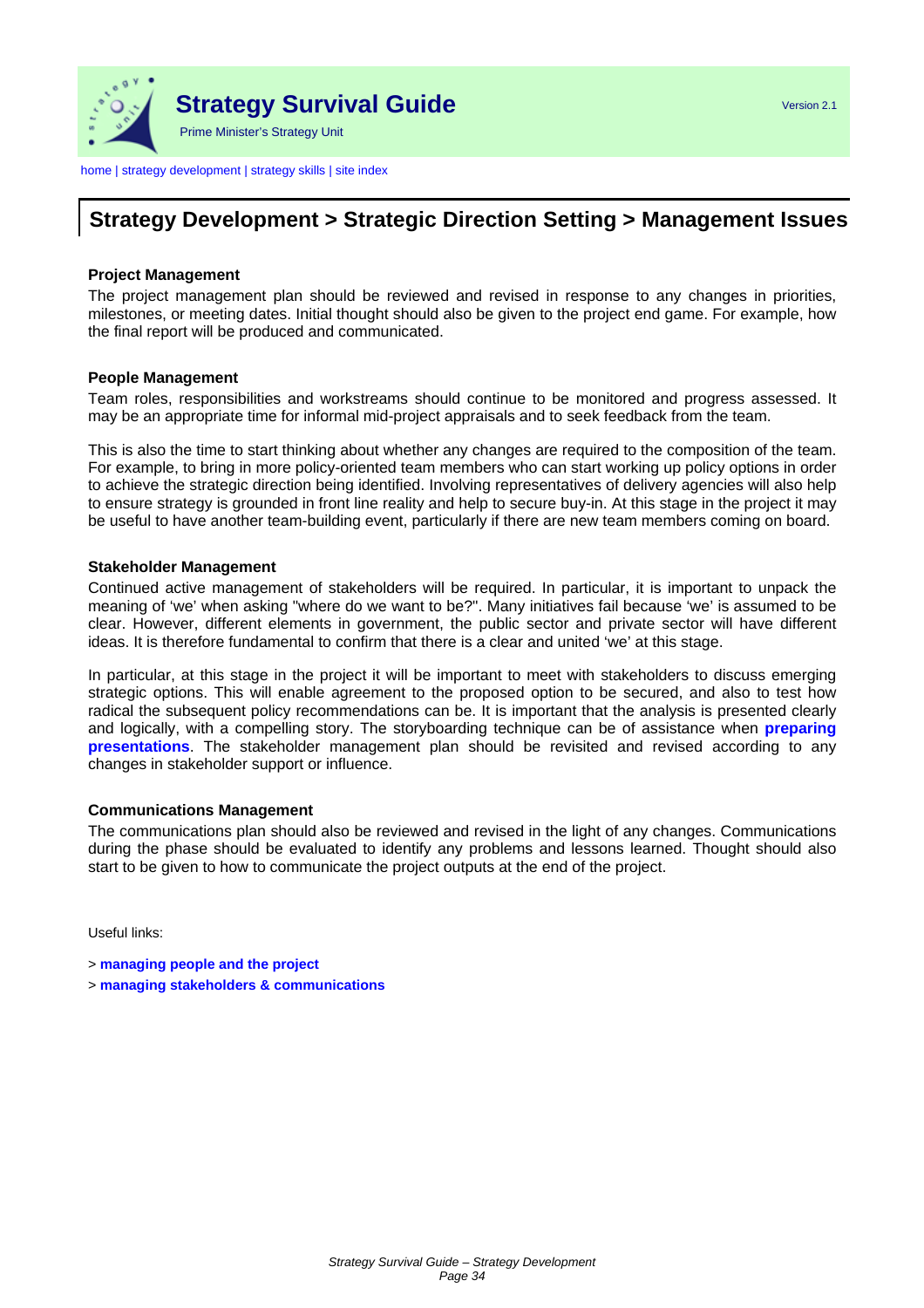

# **Strategy Development > Strategic Direction Setting > Questions**

This phase will help to address questions such as:

## **What should be the guiding principles underpinning strategy in this area?**

- What is the rationale for government intervention?
- Which existing government principles are relevant to this area?
- What relevant principles or values exist at the department level?
- Is there a clear will amongst the public or politicians for how to approach the issues?

#### **What is the vision for the future?**

- What are the real problems and issues that need to be addressed?
- What are the drivers and trends?
- What are the potential alternative futures?
- What is the cultural and political context?
- What are the constraints or barriers to potential delivery options?
- What are the views, concerns and perspectives of key sponsors and stakeholders?
- How radical are ministers prepared to be?
- How does the vision fit with strategy and vision in other areas?

### **What aims and objectives could be set to realise the vision?**

- What needs to be achieved in the short, medium and long term to realise the desired future?
- Where are the biggest opportunities to create public value?
- What choices and trade-offs will need to be made?
- What is the organisational and system capacity available?
- What kind of support can be expected from those with authority and influence?

#### **What is the preferred strategic direction?**

- How suitable is each objective for addressing the key issues and creating public value?
- How feasible is each objective given the available delivery resources and competencies?
- How acceptable is each objective to key stakeholders?
- How robust is each objective under possible future outcomes?

#### **Is the team working to maximum effectiveness?**

- Does the current division of work and responsibilities still make sense?
- Is now the time for an informal mid-project appraisal for team members?
- Should any changes be made to the composition of the team as policy work draws closer?
- Is there a clear paper trail, and well organised documentation for future reference?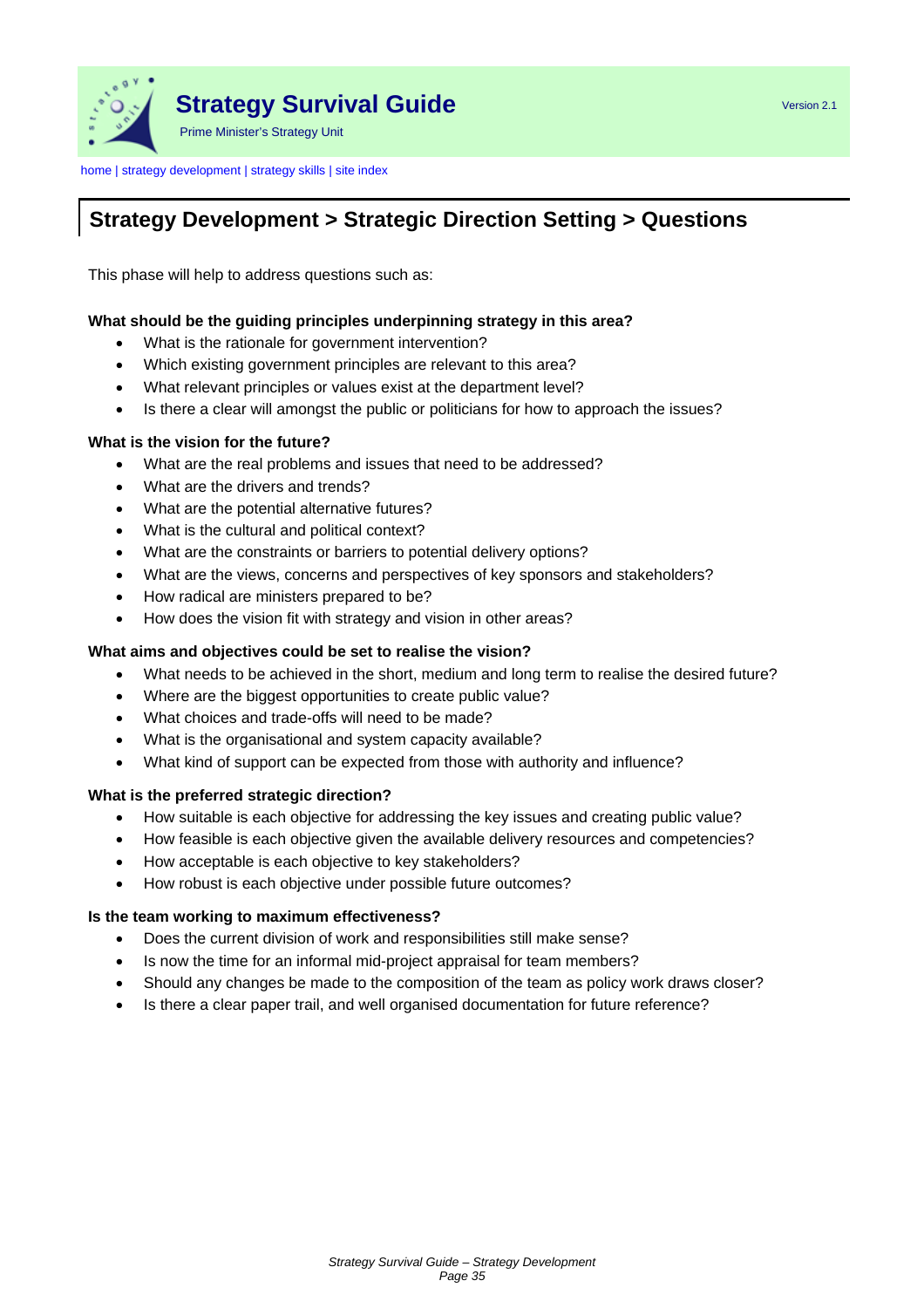

# **Strategy Development > Policy & Delivery Design**

## **Phase**



# **Tasks**

- Developing policy options
- Detailing policy options
- Appraising policy options
- Planning the roll out

# **Output**



- > typical **management issues** in this phase
- > key **questions** to ask in this phase

The final phase of the project is concerned with designing policies that will deliver the chosen strategic direction, and planning for their implementation.

It will involve:

- developing alternative policy options and identifying appropriate policy instruments
- narrowing down the number of options under consideration by appraising them against a broad set of criteria
- progressively detailing the remaining options
- using the appraisal criteria to select the preferred option(s)
- planning the roll out of the policies.

It can be helpful to adopt a creative as well as a structured approach to generating policy options, which should consider the full range of ways in which government might intervene. As each option is developed, increasing consideration should be given to designing not only the policy itself, but also the system for delivering it.

As in the last phase, involving stakeholders – particularly those responsible for implementation – in developing policy options and planning their roll out, is central to the success of this phase and indeed to the success of the entire project.

The detail of the final policy proposal and the plan for its roll out should be documented in a final report and implementation plan. Agreement and commitment to this plan will mark the conclusion of the strategy development process.

If due attention has been given to all key stakeholders, the outcome of this phase and of the entire project should be a shared recognition for the need for change, a common vision for the nature of change and clear ownership of the delivery of change.

Skills relevant to this phase include:

- > **appraising options**
- > **planning delivery**
- > **managing people and the project**
- > **managing stakeholders and communications**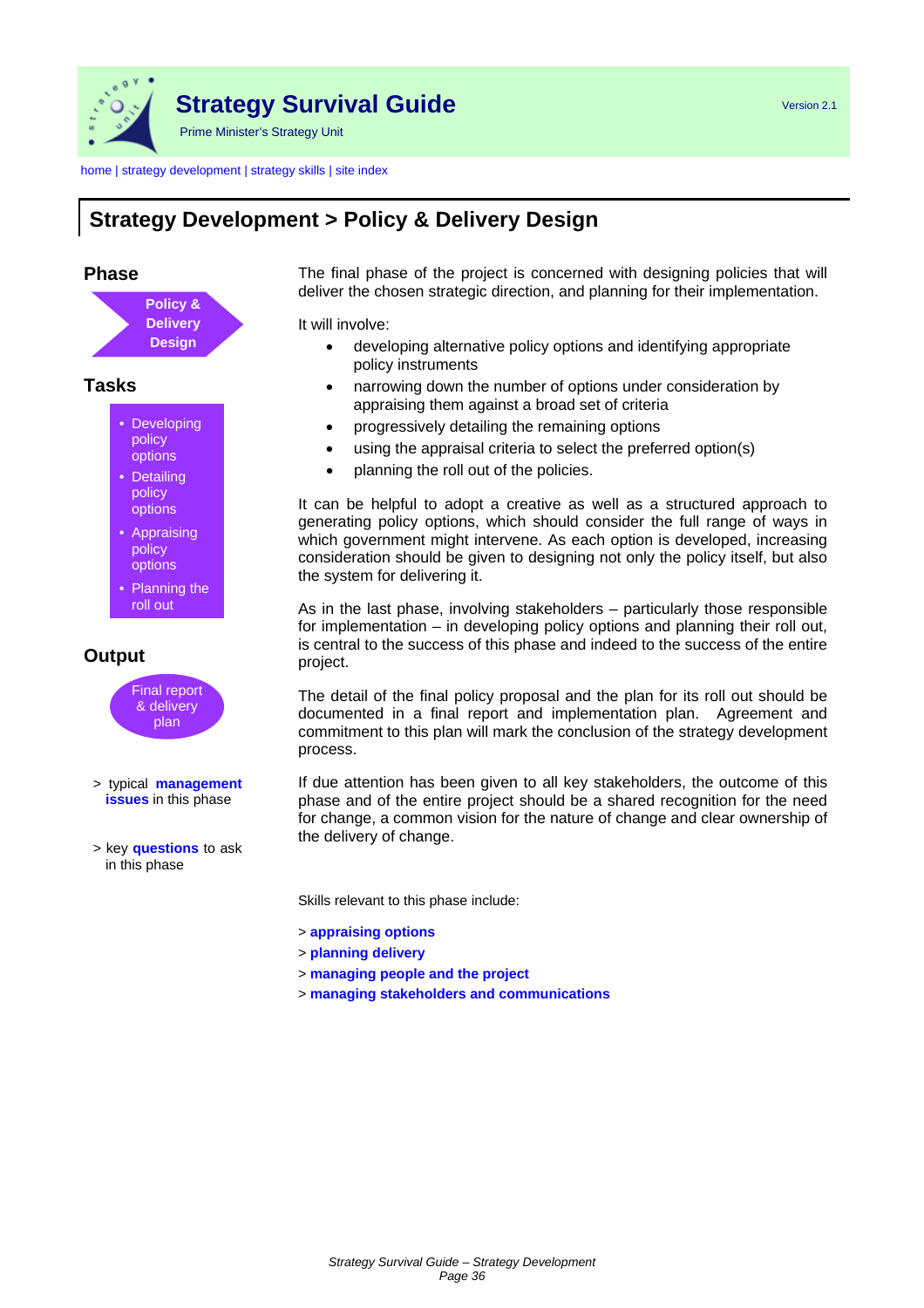

# **Strategy Development > Policy & Delivery Design > Tasks**

# **Developing policy options**

Having set a strategic direction, policy design work is needed to determine how it can be achieved. The starting point is to identify alternative policy options and appropriate policy instruments for realising the vision and objectives. The full breadth of knowledge and evidence gathered in the Research & Analysis phase, including the organisational analysis, will be relevant and important inputs.

### **Generating Options**

The generation of policy options is framed by the need to work both backward from the stated strategic objectives and forwards from the guiding principles. This will help to ensure that the options generated reflect the underlying values and principles driving the strategic direction as well as directly address the most pressing issues as prioritised by the strategic objectives.

This provides the opportunity for maximum **creative thinking**. Using **techniques** such as Brainstorming, 4 R's and six thinking hats can help to stimulate lateral thinking and spark the generation of hypotheses about potential solutions. In addition to this creative approach it is helpful to establish a systematic process for generating policy options. A structured process for generating options helps overcome 'blind spots' and prevents the team converging too early by focusing on what they think they know at the expense of that which they are unaware they don't know.

#### **Stakeholder Participation**

The participation of the public and key stakeholders in policy development should not be confined to a formal **consultation** exercise. There are many innovative ways of engaging them throughout the process that can lead to more informed, realistic and owned policies.

## **Selecting Policy Instruments**

A fundamental part of developing policy options is the selection of policy instruments. In accordance with **Better Regulation Taskforce Guidance**, this involves recognising that regulation is only one of a wide range of options for government action, others include:

- Providing information , education and advice
- Encouraging voluntary agreements and self-regulation
- Using economic instruments
- Intervening directly by providing or commissioning a service.

There are many **alternative policy instruments** within each category, each with their own characteristics, benefits and limitations. It is essential for strategists and policymakers alike to recognise the implications of instrument choice, not least for the level of inter-dependency created between government and third parties and the additional complexity this creates.

- > **encouraging creativity**
- > **creativity techniques**
- > **Code of Practice on Consultation**
- > **BRTF Guidance: Alternatives to Regulation**
- > **alternative policy instruments**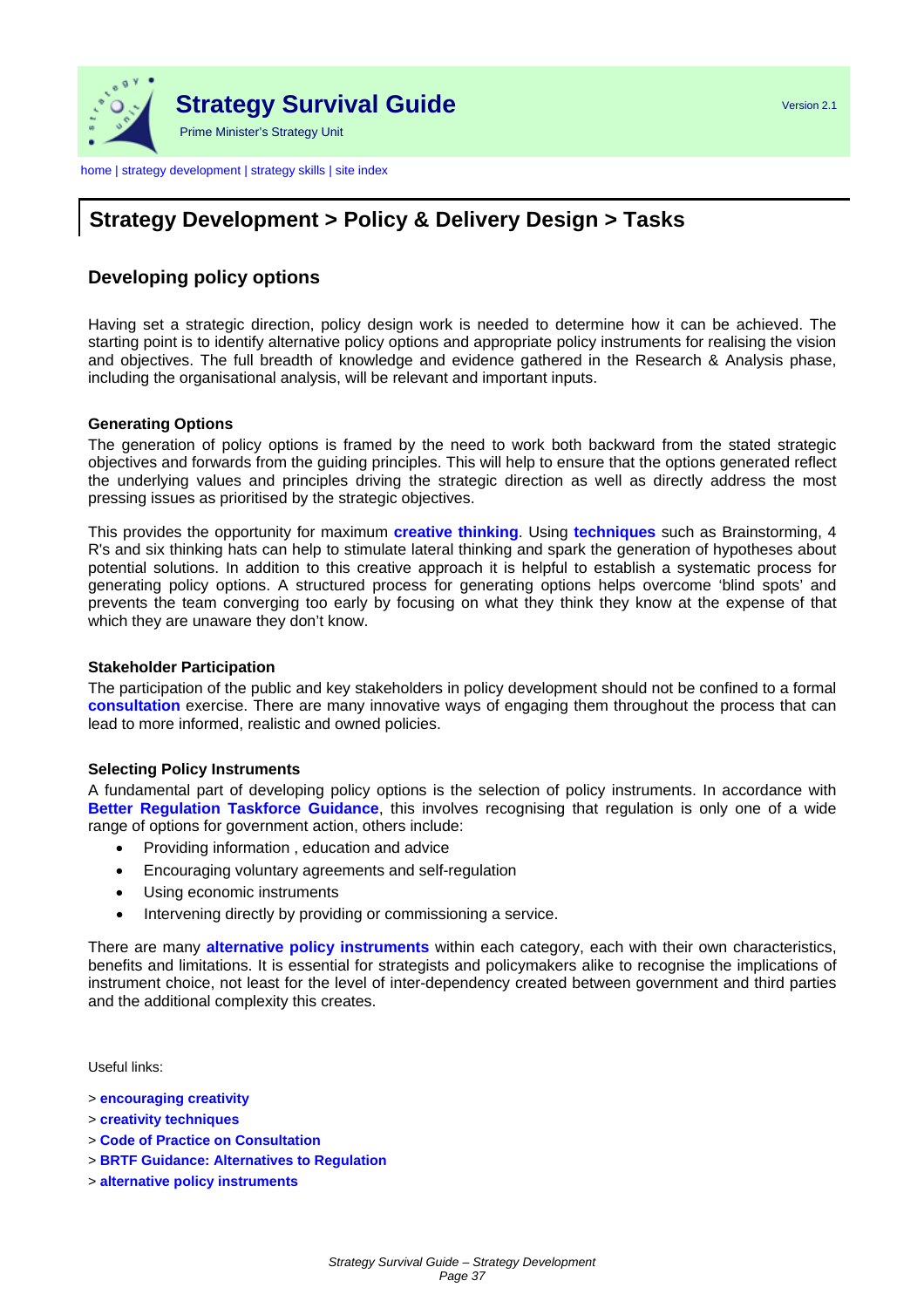

# **Strategy Development > Policy & Delivery Design > Tasks**

# **Detailing policy options**

Following the initial identification of policy options and appropriate policy instruments, an iterative process of appraisal and detailing is required to work towards a final policy proposal. As the appraisal criteria are applied to narrow down the range of options under consideration, so the importance and practicality of detailing the remaining options increases. Fully worked-up policy options will address:

### **What will be Delivered?**

The proposed policy and choice of policy instruments defines what will be delivered and the vehicle for delivering it. For example this could be an incentive delivered through the tax system, a cash payment delivered using a loan, or a prohibition delivered through legislation. The new good or service to be delivered should be clearly defined and differentiated from policy programmes or projects already in place.

### **Who will Deliver it?**

Identifying the organisations that will make up the delivery system is a key part of detailing a policy. This will involve identifying:

- the extent to which delivery will require the involvement of government departments and agencies, voluntary sector organisations or private sector players
- the extent to which the policy can be delivered through existing institutions versus the need to create new structures.

Drawing on the **organisational analysis**, this will begin to highlight the degree of **institutional change**  required by the new policy.

#### **What will the Rules be?**

Having established who the players in the delivery system will be, it is necessary to define rules to shape how the system will operate. This will involve articulating the roles and responsibilities of each individual player, as well as the arrangements that will govern their interaction. Specifically, this should cover:

- **Accountability**  the balance of power and allocation and ownership of ultimate responsibility
- **Funding**  the mechanisms and formulae by which the policy will be funded
- **Success**  how players will be held to account for success and how it will be defined and measured
- **Incentives** what additional incentives are required to drive outcomes.

As the paper **Better Policy Delivery and Design** discusses, designing a high performing delivery system is a highly complex task.

#### **How much will it Cost?**

Finally, alongside an increasingly quantified understanding of the benefits that the new policy will deliver, it will be necessary to detail the capital and operational costs associated with the policy and the expected spending schedule.

- > **organisational analysis**
- > **institutional change**
- > **Better Policy Delivery and Design**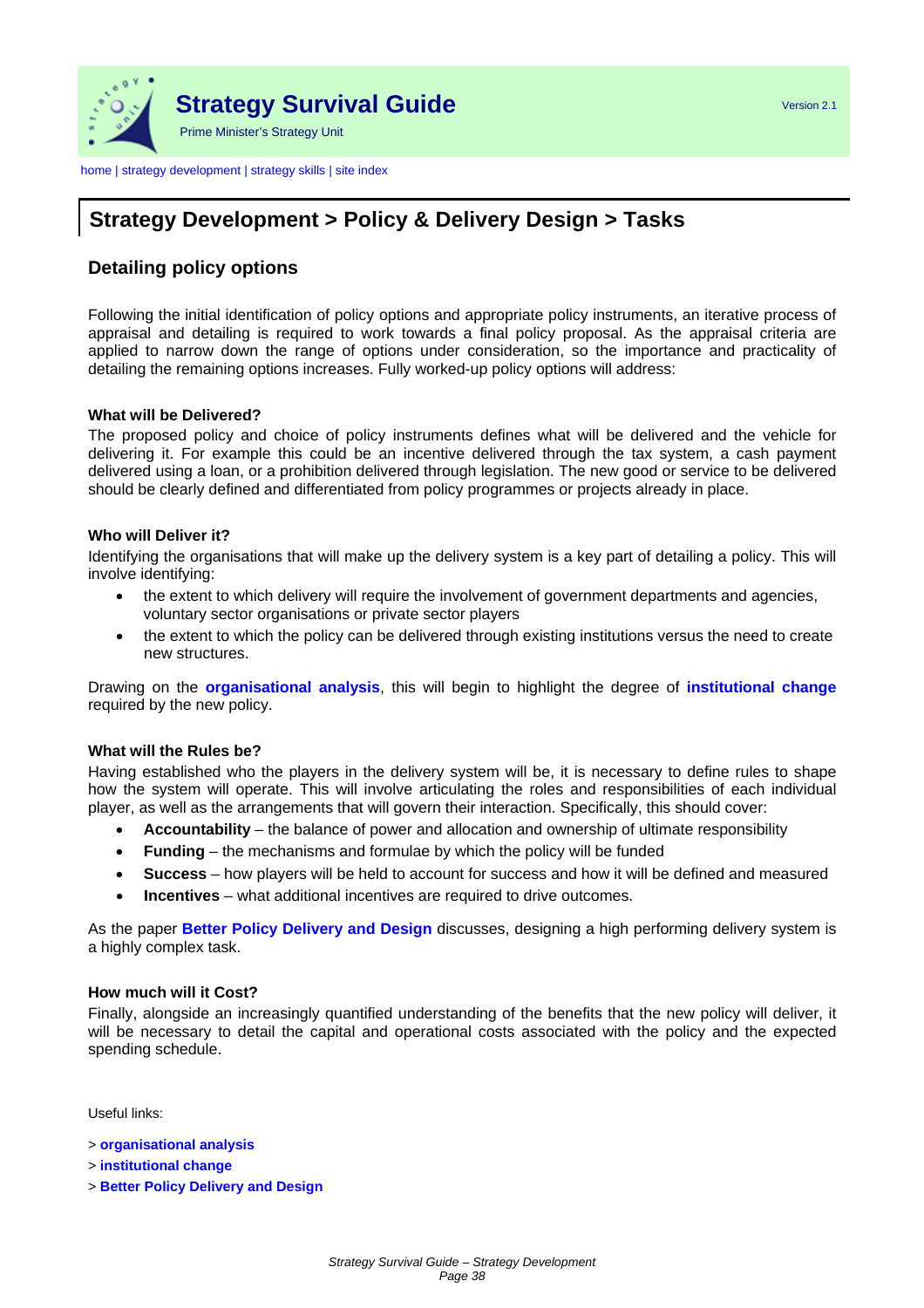

# **Strategy Development > Policy & Delivery Design > Tasks**

# **Appraising policy options**

The policy development process should be under-pinned by a progressively more formalised appraisal of alternative options according to a constant set of criteria. From the initial sense-check following the brainstorm to the final **cost-benefit analysis** or **regulatory impact assessment**, the same set of criteria should inform and frame the development and appraisal of policy options. These include:

**Suitability** – Will the option address the key issues and will it be able to deliver desired outcomes?

- **Rationale**  is there a clear case for government action?
- **Proportionality**  is the (cost of the) policy option proportionate to the (cost of the) problem?
- **Effectiveness**  how well will the option address the issue or problem?
- Impact are there any unintended consequences? Are costs and benefits equitably distributed?

**Feasibility** – Is the option a realistic and practical possibility?

- **Capability** will it be possible to implement and manage the option?
- **Accountability**  can clear accountabilities be established and aligned with incentives?
- **Affordability** is there the money, and is it value for money against alternatives?
- **Risk**  can risks be identified and either mitigated or allocated and managed?
- **Control**  are there clear success measures and mechanisms for prompt feedback and learning?

**Acceptability** – Is the option supported by those with the authority and influence to legitimise action?

- **Participation** has there been sufficient public participation and **consultation** in policy design?
- **Buy-in** is there sufficient support from both internal and external stakeholders?

Accompanying the increasingly more formal application of these criteria should be a corresponding increase in the burden of proof required. An initial intuitive application of the criteria should be progressively replaced by an evidence-based approach such that the final appraisal of options, (using techniques such as **costbenefit and cost-effectiveness analysis** or **multi-criteria analysis**), is fully grounded in a comprehensive body of evidence drawing on the full range of **data types** available.

In addition, and to help appraise each of the options against the above criteria, it can be helpful to:

- use **scenarios** to assess the robustness of the proposed policies against different possible futures
- use sensitivity analysis to explore the risks and uncertainties surrounding each policy option
- imagine the future created by each option and analyse for the unexpected or unacceptable
- seek the reaction of the expert advisory group or **focus groups** of practitioners or clients
- use **counterfactual analysis** to compare the potential impact and costs of each option against the likely impact and costs of doing nothing.

- > **cost-benefit and cost-effectiveness analysis**
- > **multi-criteria analysis**
- > **Regulatory Impact Assessment**
- > **Code of Practice on Consultation**
- > **data types**
- > **scenario development**
- > **focus groups**
- > **counterfactual analysis**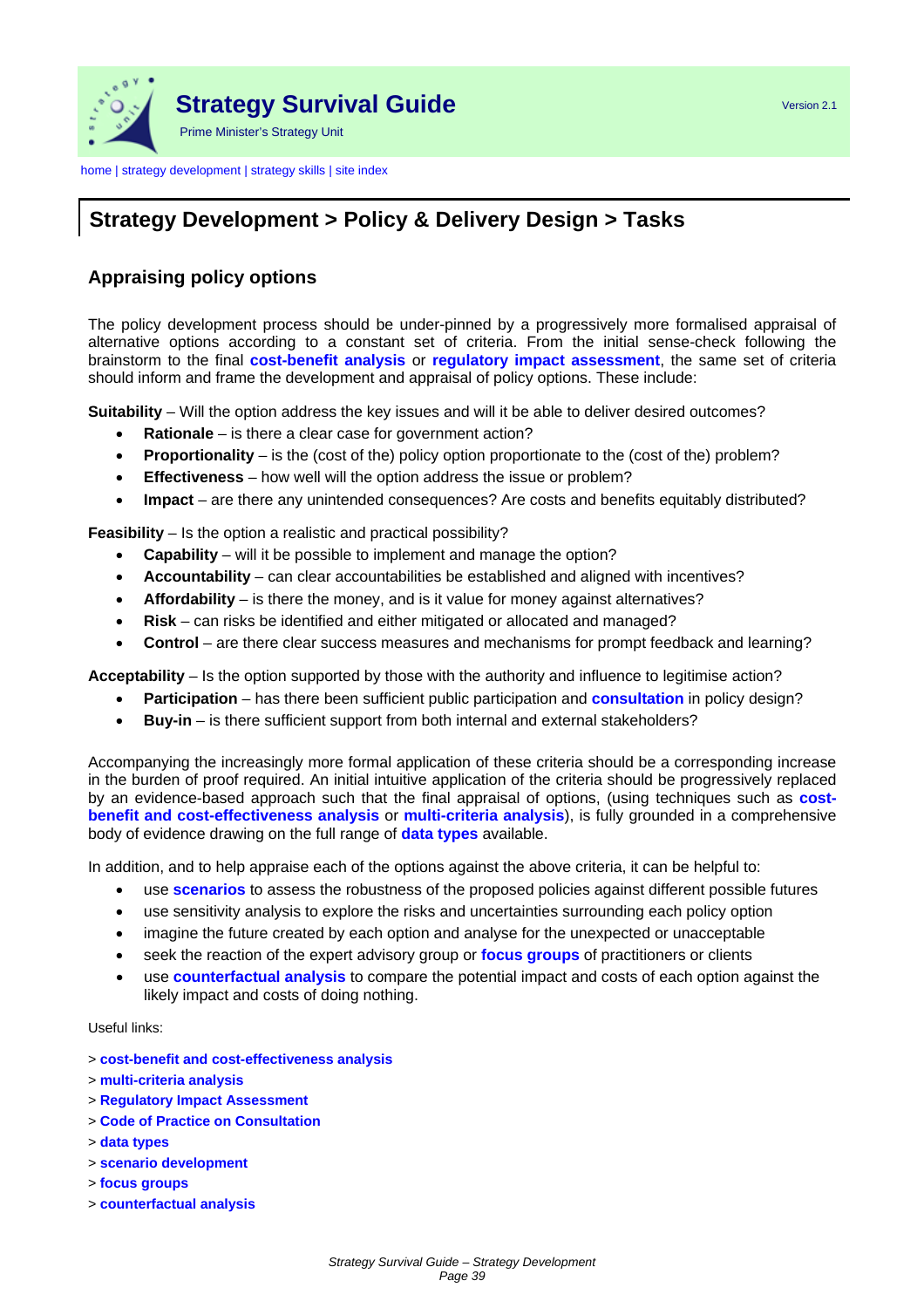

# **Strategy Development > Policy & Delivery Design > Tasks**

# **Planning the roll out**

Applying the appraisal criteria to a final short list of options should result in the selection of a preferred policy or set of policies. Once these have been fully detailed and agreed by key stakeholders, attention can be turned to planning for implementation. This will be focused around three key tasks:

### **Defining Success Measures**

The foundation for planning the roll out is the definition of the indicators that will be used to measure success in moving towards the desired state of the future described in the vision. This provides the mechanisms for establishing clear accountability and responsibility for delivery.

#### **Developing an Implementation Plan**

The detail of how the new policy will be implemented should be documented and agreed by developing an **implementation plan**. This should be done in conjunction with all key stakeholders and especially those directly involved with delivery. By detailing all the actions that need to be taken and who will be responsible for each, the plan is a means of securing commitment and buy-in to deadlines, budgets and the overall conclusions of the project.

The plan should also help to identify those who will be responsible for monitoring and evaluating the progress of the implementation. Implementation is more likely to be successful if formal structures are created for this purpose.

The implementation plan should be checked by working backwards from final delivery dates to provide a sense check that it is really deliverable.

#### **Developing a Change Management Plan**

Implementing the new policies will inevitably require some degree of change to organisations, systems and processes. A pro-active approach to **change management** is essential if the benefits of the new policies are to be realised. Developing a change management plan is a way of defining and agreeing what change is required and how it will be brought about. Building on the **organisational analysis** conducted in the Research & Analysis phase, the plan should be grounded in a thorough understanding of the obstacles and constraints to change and lay out a realistic road map for achieving it.

In situations where high levels of uncertainty surround the effectiveness, impact or implications of a new policy there is a strong argument for running **pilot programmes** ahead of a full-scale roll out. Simulations can also play a valuable role in helping to predict the likely response to a new policy. Where a number of options have been identified for how to implement a policy, controlled experiments offer the possibility of observing rather than pre-judging which is the best option.

- > **designing an implementation plan**
- > **change management**
- > **organisational analysis**
- > **The Role of Pilots in Policy Making**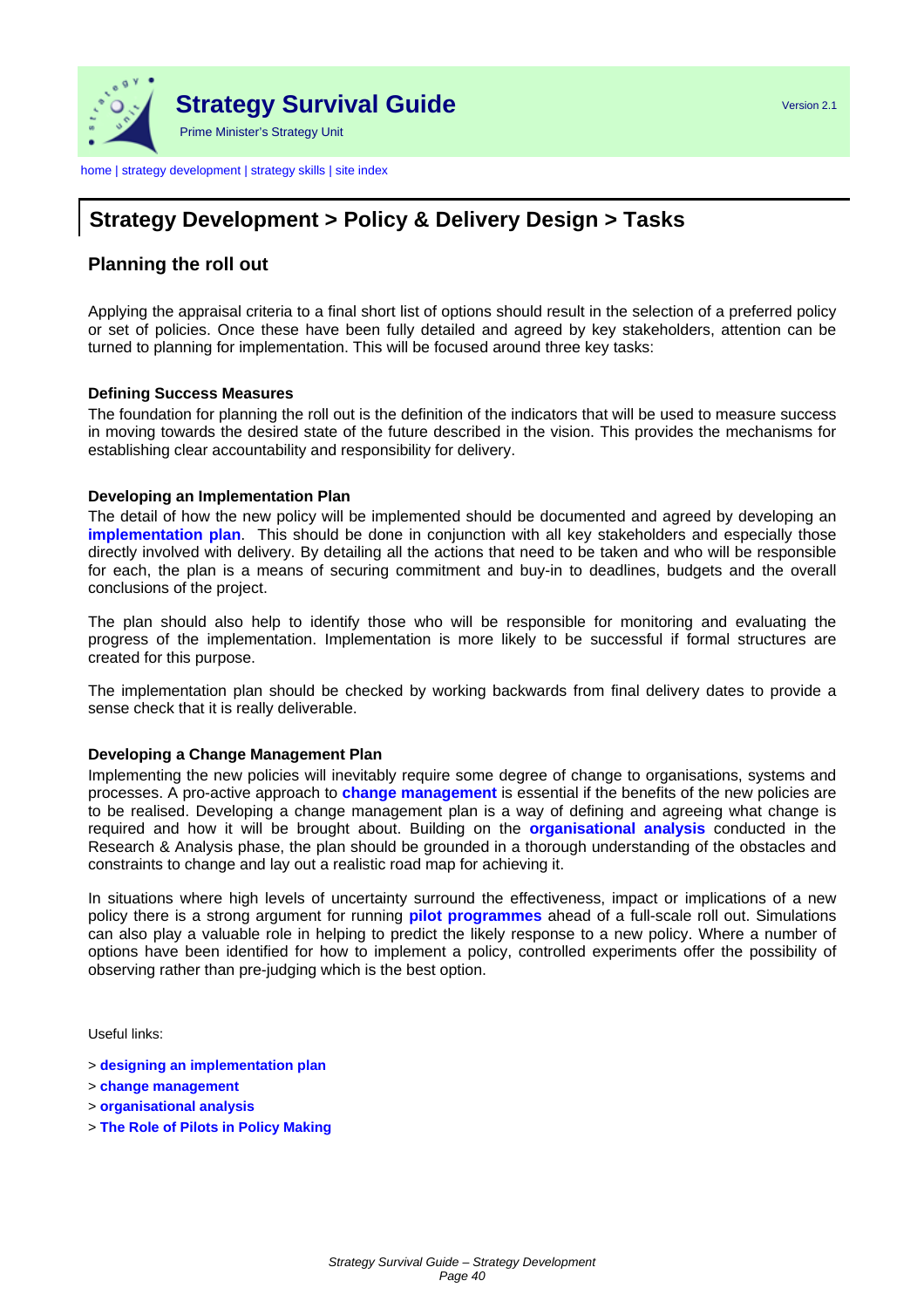

# **Strategy Development > Policy & Delivery Design > Output**

# **Final report & delivery plan**

#### > **template**

The final output from the project should be a report setting out the new strategic direction and detailed policy recommendations together with change management and implementation plans that clearly assign ownership and accountability for delivery.

#### **Drafting the Final Report**

Waiting until the very end of the project to start drafting the final report is generally not recommended. Writing it can take considerably longer than anticipated, and drafting as the project proceeds will ensure that key information is not missed, particularly if team members leave during the latter part of the project. Drafting an interim report at the end of the Research & Analysis phase will assist in this process.

#### **Production of the Final Report**

Planning for production of the final report should be done in good time and should feed into the project management plan. In particular, proof reading should be allocated sufficient time and resources. If the final report is to be produced professionally, the team should work closely with the printer to ensure their requirements are met. Consideration should be given to the number of reports are to be printed. The leadtime on the publication of an electronic report is naturally much shorter.

#### **Securing Collective Agreement**

The final report should be discussed with the client and key stakeholders to get formal sign-off. It may also be necessary to go through the formal process of securing **collective agreement** among departments. This can either be done through the relevant Cabinet Committee or through Ministerial correspondence and discussion. The relevant Cabinet Office secretariat can confirm whether the strategy requires collective agreement and identify which Cabinet Committee should be consulted. Sufficient time to secure collective agreement should be factored into the project plan. It may take longer than anticipated, at worst a number of months, particularly if ministers have other pressing priorities or don't like the outcome!

- > **preparing presentations**
- > **Collective Agreement**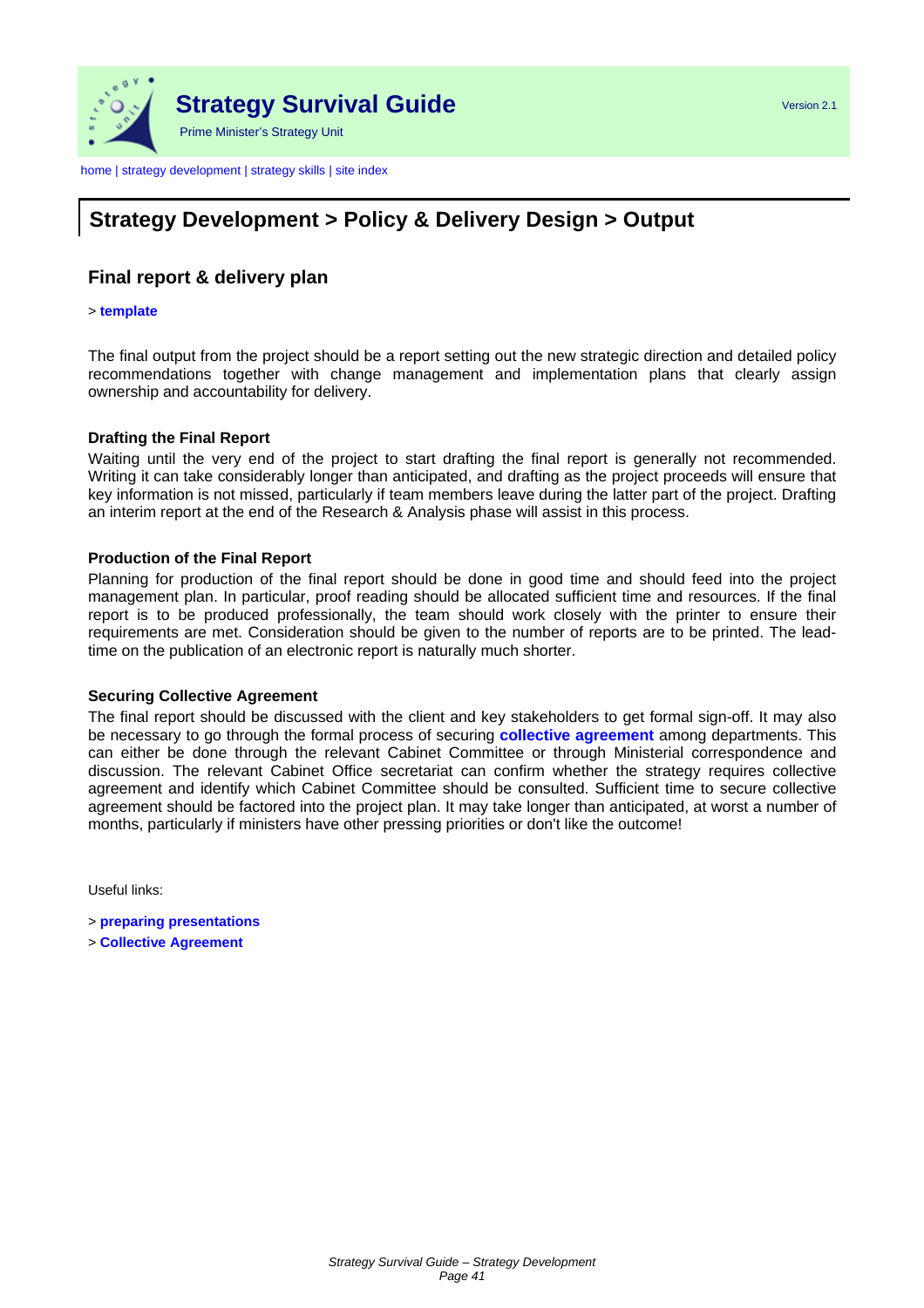

# **Strategy Development > Policy & Delivery Design > Management Issues**

#### **People Management**

In the latter stages of the policy design process, the team size is likely to reduce to a core team who will produce the final report and manage the transition to implementation. Activities such as final appraisals, wrap-up sessions and knowledge capture should be carried out before the team disbands. It may also be appropriate to celebrate the success of the project, bringing back any team members who have already left.

#### **Stakeholder Management**

Stakeholders, especially those with responsibility for delivery and implementation, should be closely involved in the identification and appraisal of policy options. The initial mapping of stakeholder interests and expectations should be revisited to assess their likely reaction to key proposals. Consulting and updating stakeholders throughout the project should reduce the risk of any surprises that could serve to de-rail the project during this final stage.

Policy recommendations should be presented to the Minister and Steering Group for approval. As in previous phases, **storyboarding** is a useful technique to make sure that messages are presented clearly and logically.

Once the project is complete, it is good practice to write and thank stakeholders and advisers for their time and input. It may also be appropriate to invite them to an event to celebrate the end of the project.

#### **Communications Management**

A plan should be developed for distributing the final report and communicating the key messages, both externally, where it may be beneficial to hold a press briefing, and internally where it might be necessary to present the project findings to Ministers and senior officials in other relevant departments. These presentations should be organised to coincide with the distribution of the final report, both to ensure the momentum behind the project isn't lost and that the relevant team members are also available to attend the meeting. Diary constraints will mean that dates have to be organised in good time.

If a public report is to be produced that will be of interest internationally, the team should liase with the Foreign Office to develop an international communications strategy. The FCO can advise as to how best to use the network of Overseas Posts and, if required, how to prepare a telegram to be sent to posts.

Two-way communication is also extremely important in the longer-term as the project is implemented. Ensuring continued dialogue between policy makers and those responsible for implementation will mean that future strategy and policy development projects are informed by operational learning.

#### **Knowledge Management**

The data, information and books etc collected during the project should be collated and catalogued. It should not be a big job if it has been done efficiently during the project. This will enable others to make use of the information after the project team disbands.

Another useful exercise is to conduct a "**lessons learned**" session. This is a good way to identify what went well during the project, what went less well and lessons for future projects or pieces of work. The output of this session can be presented back to other staff in the Department so that they can learn from the experiences of the project team.

- > **managing people and the project**
- > **managing stakeholders & communications**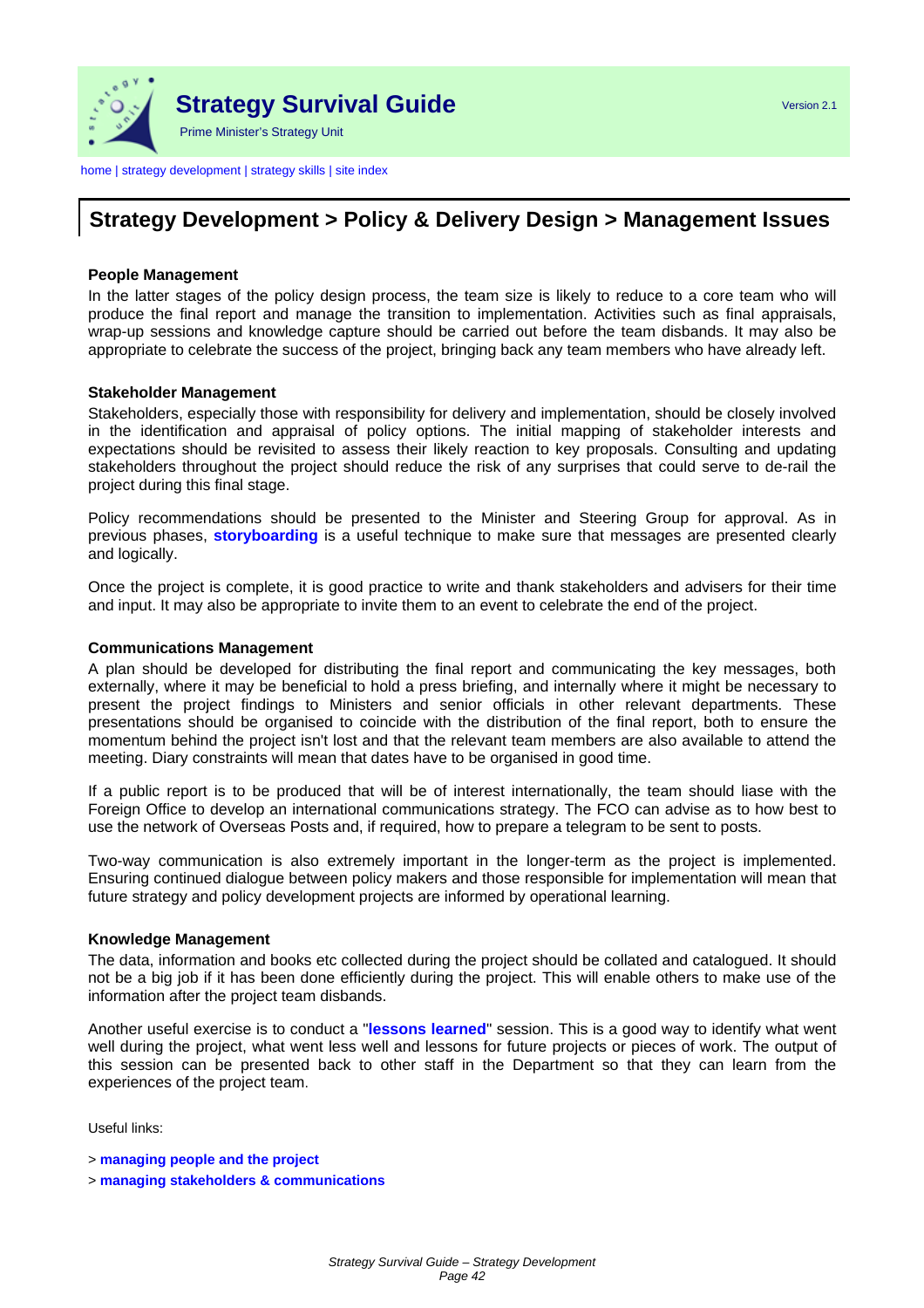

# **Strategy Development > Policy & Delivery Design > Questions**

This phase will help to address questions such as:

#### **What are the policy options for realising each of the strategic objectives?**

- What are the key pieces of knowledge and evidence gathered in the Research & Analysis phase?
- What organisational and system competencies could be utilised?
- How should the public and key stakeholders be involved in generating policy options?
- Which policy instruments could be used?
- What are the implications of the choice of policy instruments?

#### **How could each policy option be developed into a workable solution?**

- What will the new policy deliver?
- What kinds of organisations are needed in the delivery system?
- What will be the rules, roles and responsibilities within the delivery system?
- What are the expected capital and operational costs associated with the policy?

### **Which policies provide the most suitable option for implementing the strategy?**

- How suitable is each policy option for addressing the issue in hand?
- How feasible is each policy option given the available delivery resources and competencies?
- How acceptable is each policy option to key stakeholders?
- How robust is each policy option under possible future scenarios?

#### **What kind of change will the new policy require?**

- What system or structural level changes are required by the new policy?
- What are the obstacles and constraints to change and how can they be overcome?
- Who will be responsible for delivering this change?
- How quickly does the change need to happen?
- Is there a need for pilots or controlled experiments?

#### **How should the conclusions of the project be communicated?**

- What should the final report look like?
- How many copies of the report need to be printed?
- To whom do we want to communicate the findings of the project?

#### **What has the team learned through the project?**

- What went well and what went badly, and why?
- What would be done differently next time?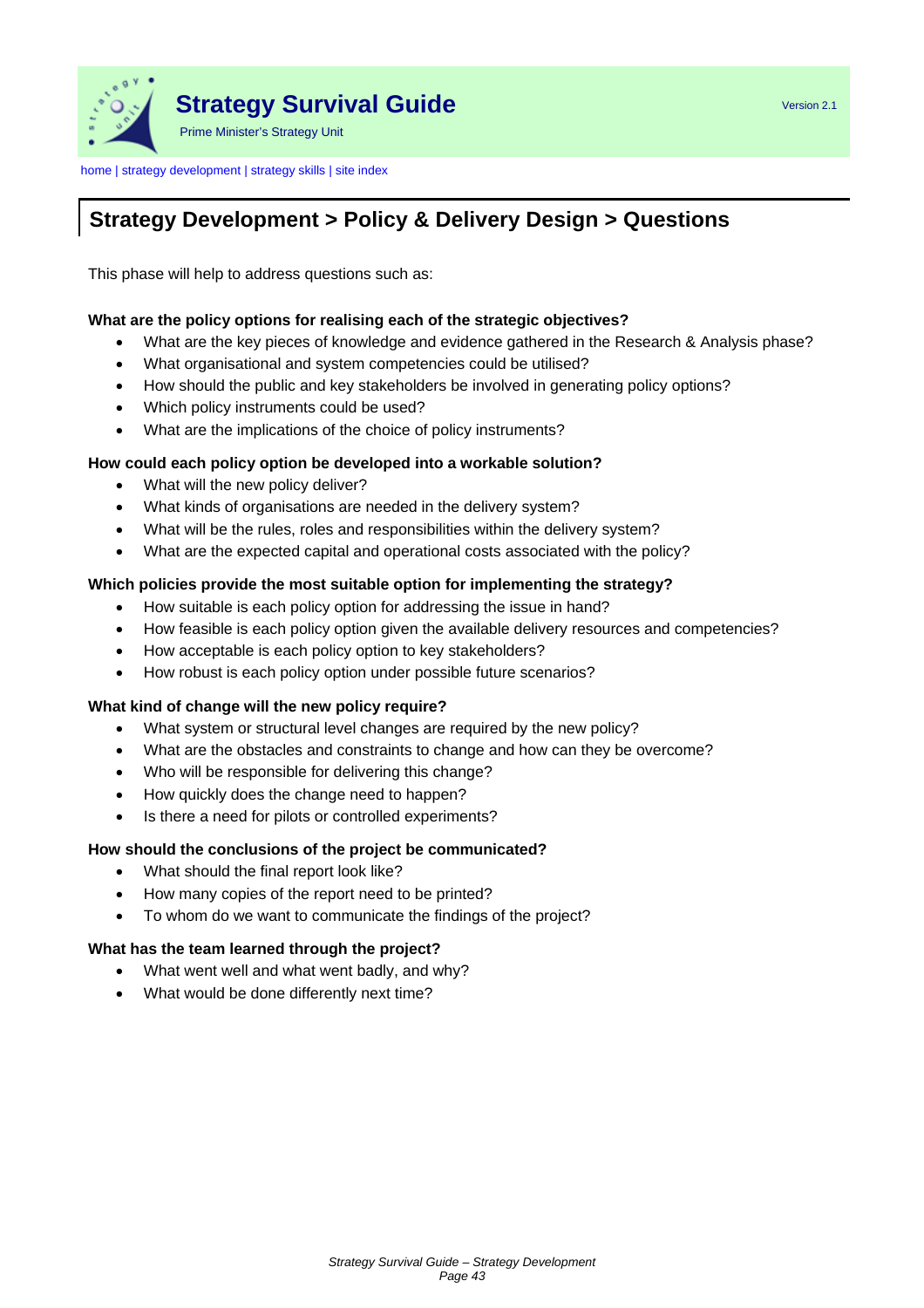

# **Strategy Skills**

Successful strategies are rarely achieved by spontaneous flashes of genius, but rather result from the systematic collection, analysis and evaluation of facts, circumstances, trends and opinions.

In the same way, teams do not work to maximum effectiveness and strategies do not deliver full benefit unless explicit attention is given to understanding the motivations and developing relationships with the people involved.

Successful strategy work therefore requires a wide range of skills, including those below. Although each skill may prove to be of most use at a particular phase of a project, the relevance of each is by no means confined to any one phase.

Within each skill area there are a number of tools and approaches that can help to support strategic thinking. These are discussed together with 'in practice' examples from recent strategy work.

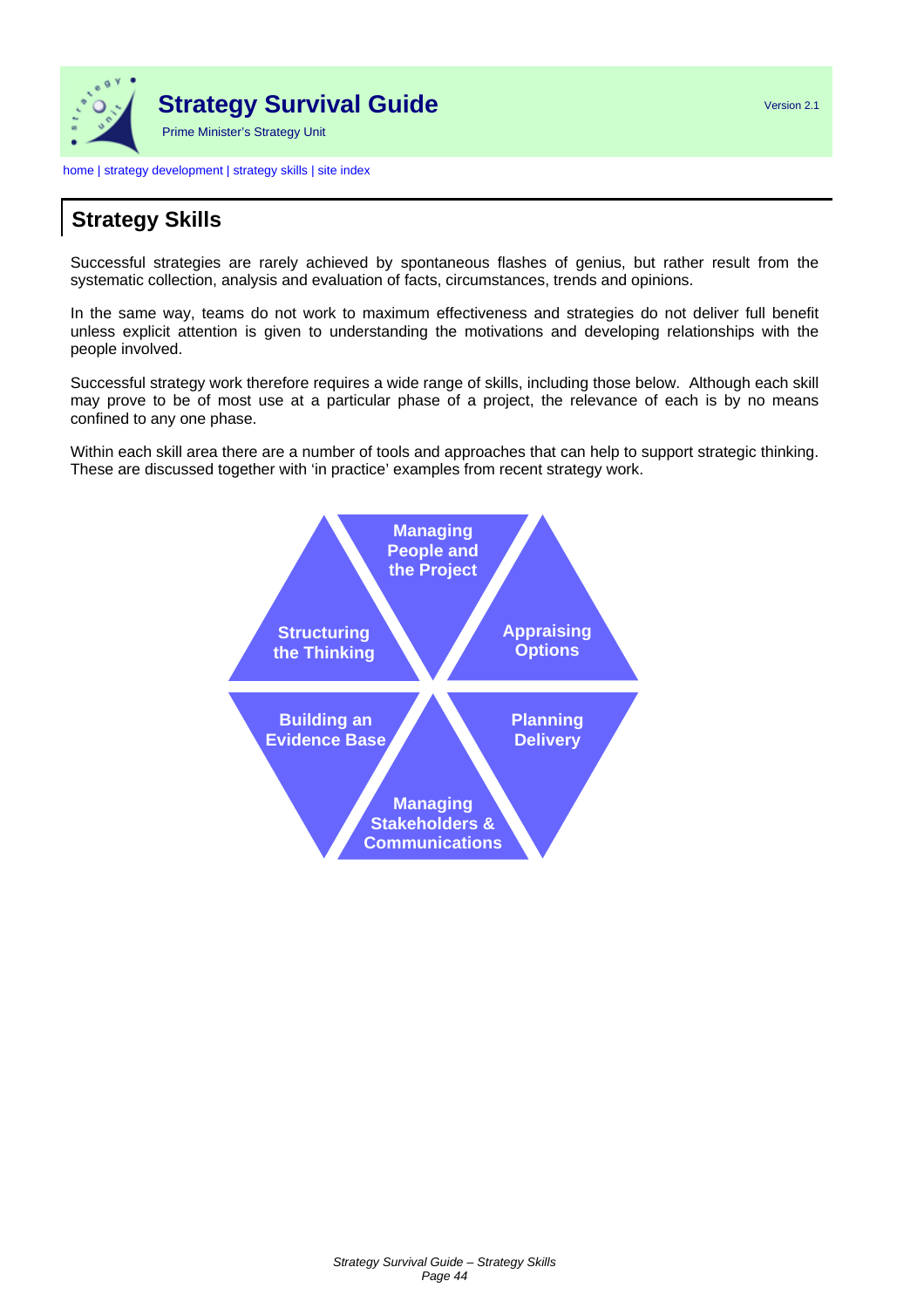

# **Strategy Skills > Managing People and the Project**

# **Tools & Approaches**

#### **People**

- Recruiting a team
- Building a team
- Working as a team
- Encouraging creativity
- Giving & receiving feedback

#### **The Project**

- Developing the plan
- Structuring the work
- Setting milestones
- Managing risks
- Defining accountability
- Evaluating the project

#### **Managing People**

Difficult strategic issues require creative and fresh thinking. To maximise the contribution of all participants, including stakeholders, to this process, effective people management skills are required throughout the project.

Particularly in the early phases of the project, attention needs to be given to **recruiting a team** of the right size, with the right skills and with the right team leader.

Once recruited, it can take time to transition from a group of individuals into an effective team. An active approach to **building a team** may be necessary given the short time scales of many strategy projects.

**Working as a team** also requires a clear articulation and common expectations of roles, responsibilities, modes of communication and decision-making, and an appreciation of different working styles within the team. Actively **encouraging creativity** is also an important way of maximising people's contributions.

**Giving & receiving feedback** is the iterative process by which the team optimise their performance. It should occur informally to enhance the day-to-day functioning of the team, as well as formally to provide appraisal points and aid long-term professional development.

#### **Managing the Project**

The overall co-ordination of the project to ensure the timely delivery of an acceptable and effective strategy requires excellent project management skills.

At the outset of a project, it is helpful to document the proposed management approach in a project plan. **Developing the plan** aids explicit communication, and helps to ensure common expectations. The plan should be continually revised and updated as the project progresses.

The team leader should determine the best way of **structuring the work** to get the most out of the team and address the issues in hand. **Setting milestones** for each work-stream as well as the overall project will help to keep it on track. Identifying and **managing risks** to the successful completion of the project is also key.

The governance structure for the project should be agreed by **defining accountability**. It may be appropriate to establish a steering committee or advisory board to whom the project team can report.

**Evaluating the project** before the team disbands it an important means of capturing what has been learned.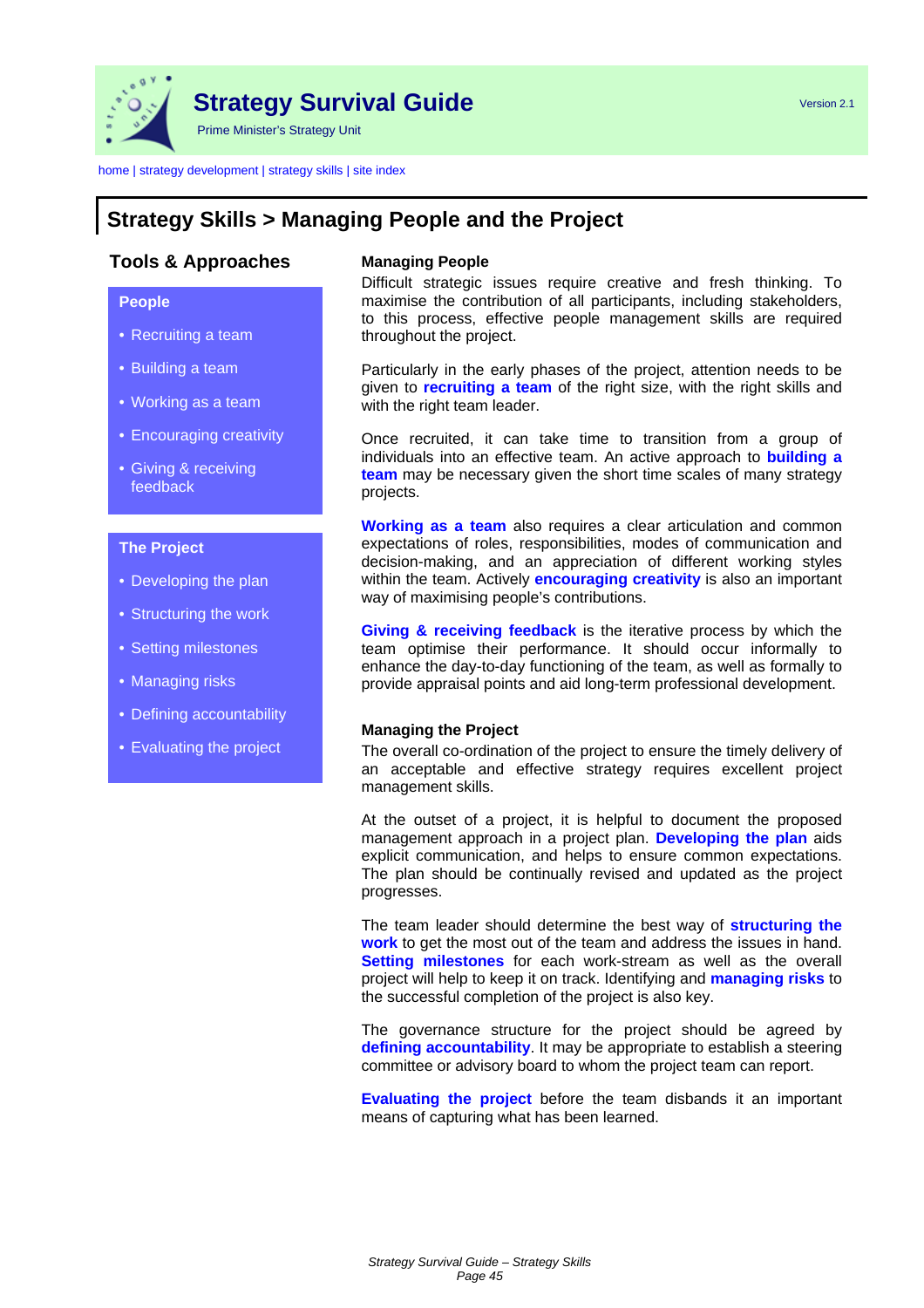

# **Strategy Skills > Managing People**

# **Recruiting a team**

#### > **in practice**

A team with the right mix of skills and experience will bring insights and fresh thinking to difficult strategic issues. A roughly equal mix of experts and non-experts, insiders and outsiders works well in ensuring the right balance of focused analysis and imagination.

Key issues to consider when recruiting a team include:

- team size
- team skills
- the team leader
- the recruitment process
- stakeholder engagement.

#### **Team Size**

The size of the team is important – it should be large enough to encourage a mix of backgrounds and skills but small enough for each person to be a crucial part of the team. Relatively small teams established especially for the project tend to arrive at better solutions than single individuals or large legacy teams. In a large group, people may tend to go along with popular opinion rather than thinking for themselves. In general, the larger the group of people, the harder it is for the group to work well together. Smaller numbers also make team administrative tasks easier and make it easier to develop a common purpose with mutual goals and mutual accountability.

The size and composition of the team is likely to vary over the length of the project, as different phases of work will require different levels of resources and different skills.

#### **Team Skills**

A multi-disciplinary team with the right mix of skills and experience will bring insights and fresh thinking to difficult strategic issues and will provide a secure foundation for successful policy analysis, design and implementation. Considering the appropriate split between civil servants and non-civil servants and between experts and non-experts will help to secure the right combination of knowledge and freshness. End dates of any secondments should be made as flexible as possible to allow for delays in publication or securing collective agreement to the project's recommendations. Team leaders also need to be aware of and manage demands on team members who are not full-time on the project.

Before beginning the recruitment process, a team leader may draw up job profiles to help identify the breadth of skills and experience needed in the new team which is likely to include:

- specific domain knowledge or expertise in certain subject areas
- general analytical and conceptual ability
- specialist statistical and economics skills
- decision-making skills and project management experience
- interpersonal skills
- creativity skills
- delivery experience.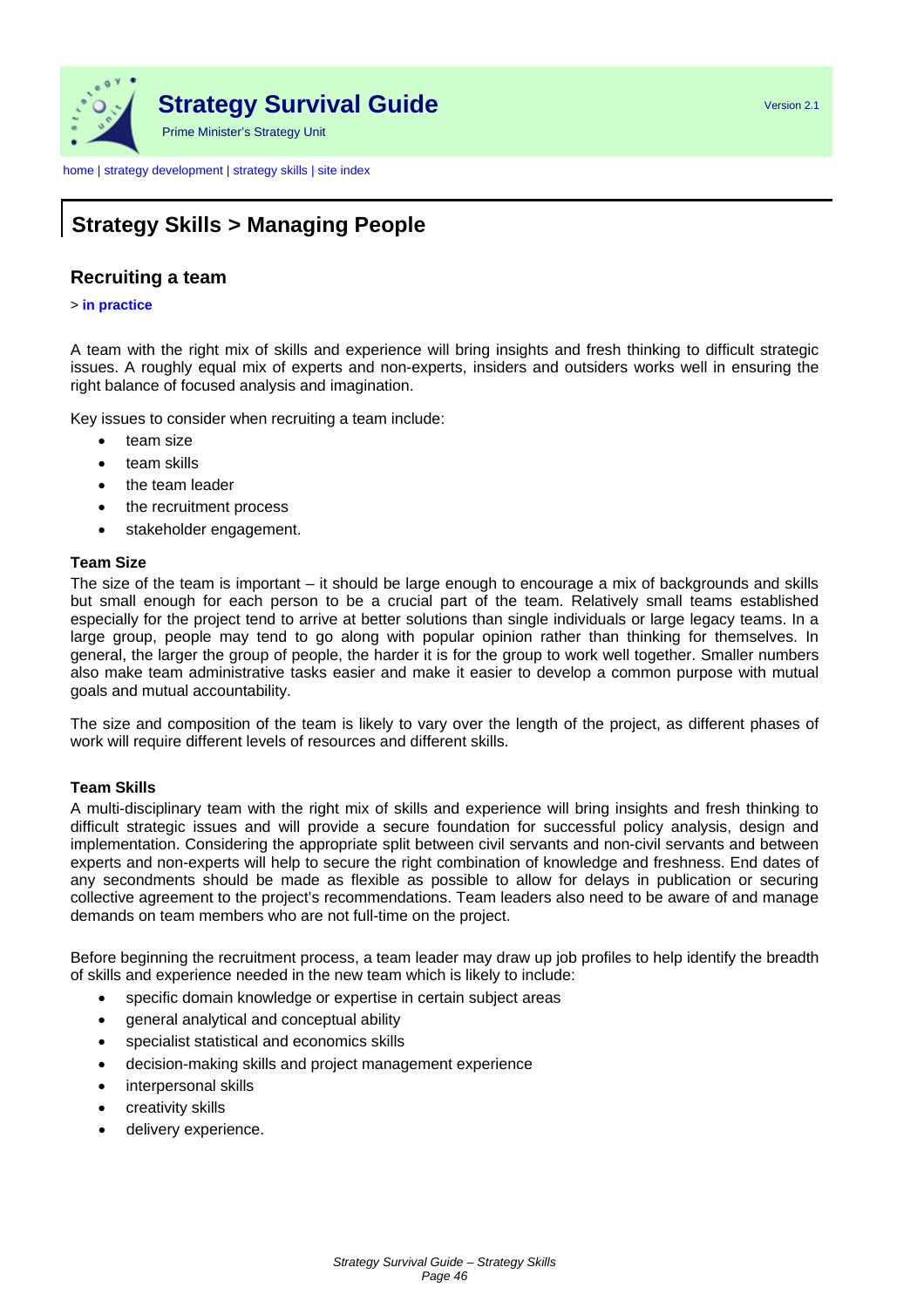## **The Team Leader**

The role of the team leader is to lead the people and manage the resources of the team to meet the project's goals. It is the team leader's responsibility to:

- keep the purpose, goals and process meaningful through effective project management
- monitor the performance of the team
- build commitment and confidence in the team members
- manage, with support, the public face of the project e.g. media
- establish constructive links with other units, departments and with external stakeholders
- create opportunities for team members and make effective use of their skills and experience
- inspire, lead, coach and develop
- take on responsibility for producing specific pieces of work as appropriate.

## **The Recruitment Process**

To enable the project to commence quickly, it is helpful to have identified potential candidates well before the project gets the green light. Without this, the momentum behind the project can dissipate before it has even got off the ground. One way to facilitate this is to have a database of candidates who have already passed the interview process. The team leader can then trawl through the database to identify suitable candidates to contact.

If team members are to be recruited from scratch, there is the critical question of who chooses the team. It is important that the team leader is given the final decision over this and is able to interview and reject candidates. This will avoid the awkward situation whereby the team leader is allocated team members that others are trying to get rid off - an unfortunate, but surprisingly common, scenario.

It is important to manage the workload of any internal candidates for the team, by ensuring that real time is made available and that the project will not simply add to existing workload. This can be aided by identifying the part of their current workload that will be removed.

### **Stakeholder Engagement**

When putting together a team, it is important to consider whether **stakeholder interests** should be represented. It is desirable to bring into the team people from organisations and other government Departments with a major interest in the subject area (for example practitioners, academics and other civil servants) in order for the work to benefit from their perspective and to encourage a more inclusive process. This will also be of benefit during the subsequent implementation of recommendations arising from the project, particularly if team members are likely to be involved in implementation themselves.

Issues for consideration should include:

- Does the individual in question have specific skills or knowledge that will allow them to make a genuine contribution to the team, or could the same knowledge be gained without having them on the team?
- Will the presence of a representative from one stakeholder distort the project in any way (i.e. by making other stakeholders feel ignored, or by appearing to prejudice the outcome)?
- Is the individual available on a full or part time basis?

In many cases an individual with expert knowledge of the issues and the key institutions can be a very valuable team member, adding credibility to the overall project. But this should be carefully assessed when putting together the team structure.

## **Strengths**

• Taking time to recruit the right time, with the optimum mix of skills, expertise and freshness is crucial to the success of the project.

#### **Weaknesses**

The team leader is often constrained in choice of team members by budget considerations and availability of staff.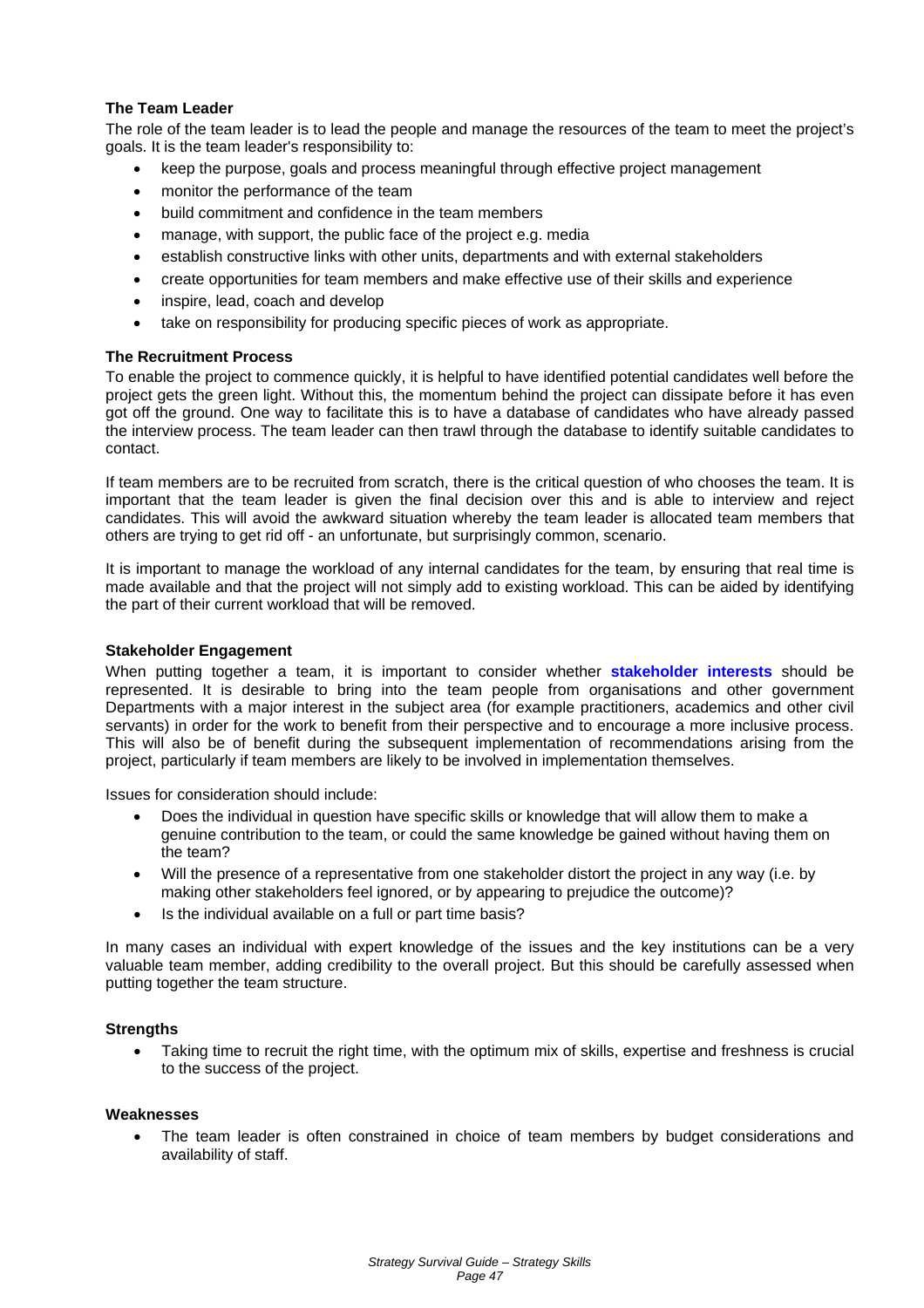# **Recruiting a team**

### **In Practice: SU GM Crops & Disability Projects**

The clear lesson from both the GM Crops and Disability projects is that team recruitment needs to be an integral part of project planning. The skills, backgrounds and experiences of all the team members – especially the team leader – will play a major part in determining the success of the project and the tone / content of any outputs.

In the GM Crops project, the SU identified early on that the project team would need to be seen as objective, with no pre-conceived positions on the many controversies arising from the GM debate. For this reason, the SU deliberately recruited a team containing no experts on GM issues, recognising that there was no such thing as an expert perceived as "neutral" by all sides. However, the SU ensured that the team members contained the right set of skills and experience – economic, scientific and policy development – which would need to be brought to bear in the project.

The SU adopted a somewhat different approach in recruiting the team for the work on Disability. Drawing on an early draft of the project's terms of reference and workstream structures, a list of essential and desirable team skills was identified. This was then matched against a list of known candidates, drawn from inside and outside the SU. Where candidates possessed the right skills for the project, interviews were held, led by the team leader. Where gaps were identified in the necessary skills mix, new candidates were identified through contacts across Government and elsewhere. At all times, the overall balance of the team was of paramount importance – as was the need to include experts from inside and outside Government. Although this thorough process proved to be time-consuming (as much as 12-14 weeks from initial identification of skills to arrival of the final team member), it was essential in creating the right team for the project.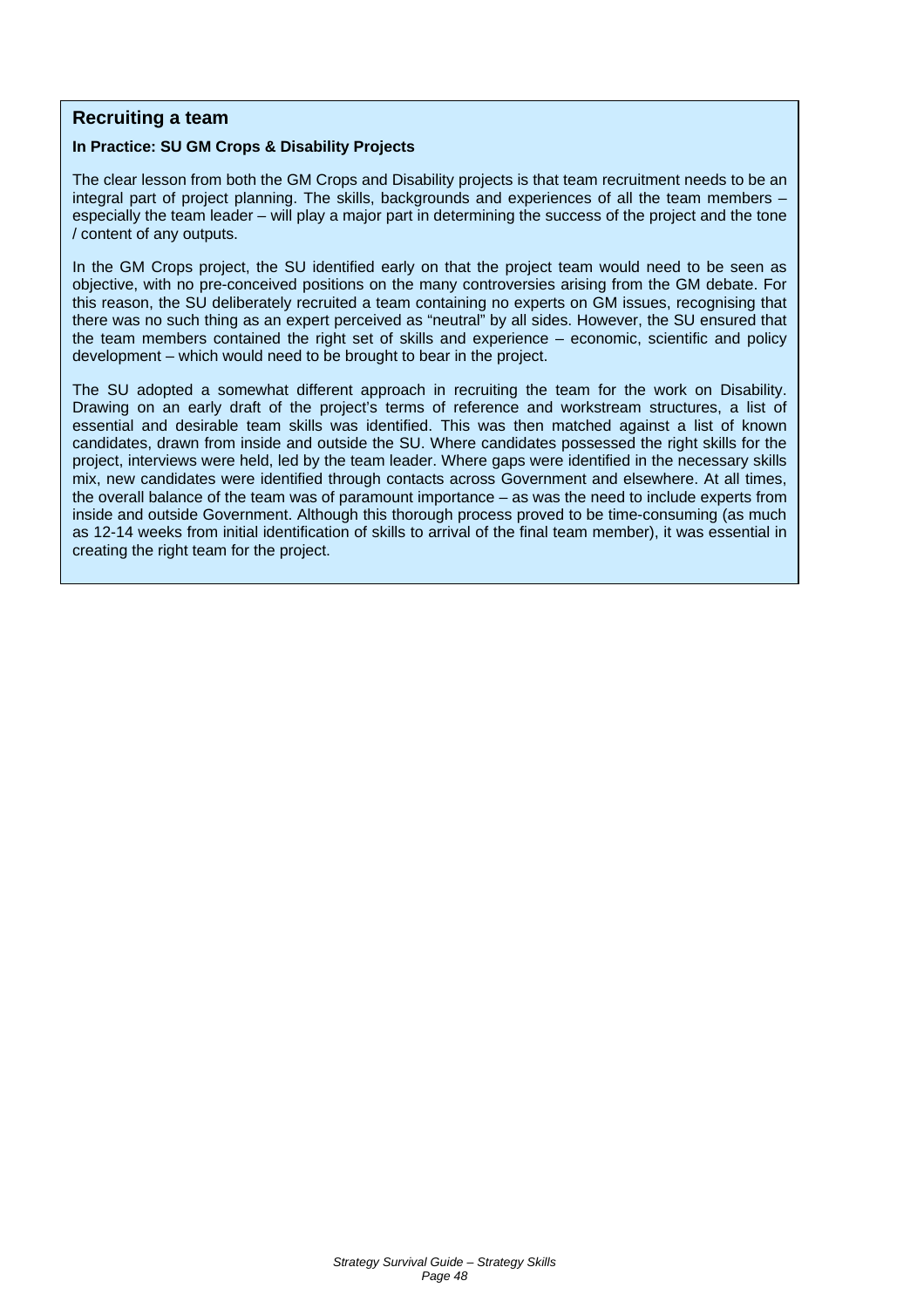

# **Strategy Skills > Managing People**

# **Building a team**

#### > **in practice**

The aim of team building is to create an environment that brings out the best in individuals and enables the team to work effectively together.

#### **Common phases of team development**

Teams often go through a number of phases during their development. There are many ways to describe these phases, but perhaps the best known are:

- forming
- storming
- norming
- performing.

These terms were developed by Bruce Tuckman in 1965 to describe how the members of small groups tend to act as the team develops. Each phase is described below.

#### *Forming*

This phase occurs when a team first comes together, or when membership changes. Sometimes this phase is called the "honeymoon" period because everyone is extremely nice to each other. Team members are usually cautious and polite with each other, while exploring their new circumstances. A good way to expedite this phase is to have "icebreaker" activities that allow team members to understand each member's capabilities and motivations. (This could be done as part of an Away-day early in the project)

#### *Storming*

During this phase, team members begin challenging and disagreeing with one another. They often jockey for position and use their expertise as weapons. Teams can get stuck in this phase and then fail. They key to moving quickly through this phase is explicitly defining the roles and responsibilities of each team member.

#### *Norming*

In this phase, team members start offering ideas and suggestions, sometimes using humour to get their points across. They reveal their preferences for performing tasks. Standards of behaviour and team processes are defined. By defining team processes, one can move on to performing.

#### *Performing*

This phase is the ideal phase for a team. They work hard and play hard together, using humour to help ease tensions. Team members anticipate problems, changes in direction and each other's moves. The focus of the team is on accomplishing their goals and not on blaming each other.

While 'storming' is a common part of team development, it is not a desirable or productive time. Your team can help shorten the storming phase by clarifying the team's purpose, defining clear performance goals and milestones, establishing roles and responsibilities and creating processes for getting the work done. Too much 'storming' is an indicator that the team's purpose is unclear or ambiguous.

#### **Characteristics of successful teams**

The following characteristics will help build a successful, cohesive team:

• Mutual Accountability. The members of the team should share a sense of mutual accountability. Team members should hold themselves and each other answerable for meeting the team's goals. All members must know what they are responsible for both individually and as a team.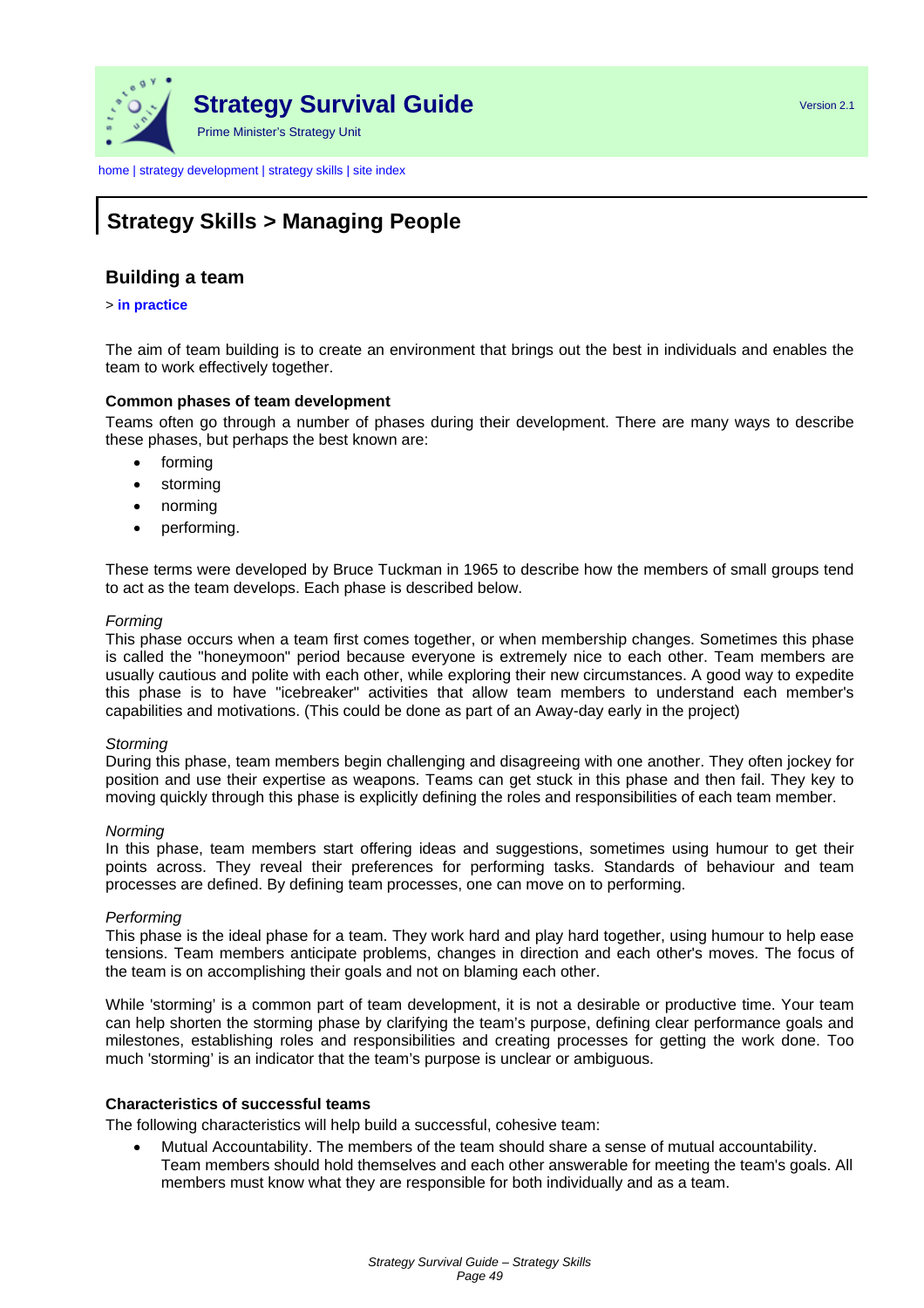- Commitment to a common purpose and goals. A common, meaningful purpose sets the tone and aspirations of the team
- Agreement on working methods and expected contributions from individual team members
- A non-hierarchical way of working
- Emphasis on job satisfaction and a friendly atmosphere
- Critical friends outside the team to give objective insights
- Sufficient flexibility in working methods and approach to accommodate different working styles
- Good communication and openness, where questions, ideas and opposing views on issues are encouraged.

#### **Team-building events**

A team building event gives everyone the opportunity to engage with the vision for the project, to think about how they will work together and to understand that everyone has different abilities that they bring to the project. There are many different tools in organisational development used to help people understand their differences. These include Belbin's team roles, Honey and Mumford's learning styles and Myers Briggs. All instruments give an insight into how it takes all kinds of people to make up a team. Your choice of instrument will depend on personal preference and training (e.g. formal accreditation is required for using Myers Briggs).

It may be helpful to use specific team-building exercises at team away-days and other team building sessions. These can assist learning about team working and project management. They can include, for example, survival, building and manufacturing exercises. Such exercises can be purchased from firms such as **Management Learning Resources** and **Verax**.

#### **Strengths**

- Very important to the success of the team, particularly when team members have not worked together before or have not worked on project teams before.
- Useful to bring together team members working on differing work-streams, to help them see the big picture.
- Can be formal or informal, ranging from professional techniques such as Myers-Briggs to team social events.

#### **Weaknesses**

- Often conducted early on in the project life-cycle but can be neglected as the project progresses and team members are engrossed in detailed analytical work.
- Use of techniques such as Myers-Briggs and professionally developed team games can be expensive.

#### **References**

Management Learning Resources Ltd, PO Box 28, Carmarthen, Wales, SA31 IDT, phone 01267 281 661, email: **sales@mlr.co.uk** 

**www.verax.co.uk**, phone: **01252 849300** email: **info@verax.co.uk**

## **Building a team**

#### **In Practice: SU Energy Review**

The Myers-Briggs technique was used by the team at its initial away-day. The session was run by the SU's HR Adviser who is trained in conducting the test.

All team members were requested to fill out the text prior to the away-day, and the results were collected and collated for presentation on the day. The results were quite surprising, and gave significant insight into the different personality traits within the team. The facilitator was able to give suggestions as to how team members might interact, how to deal with potential problems and when particular traits would work well together.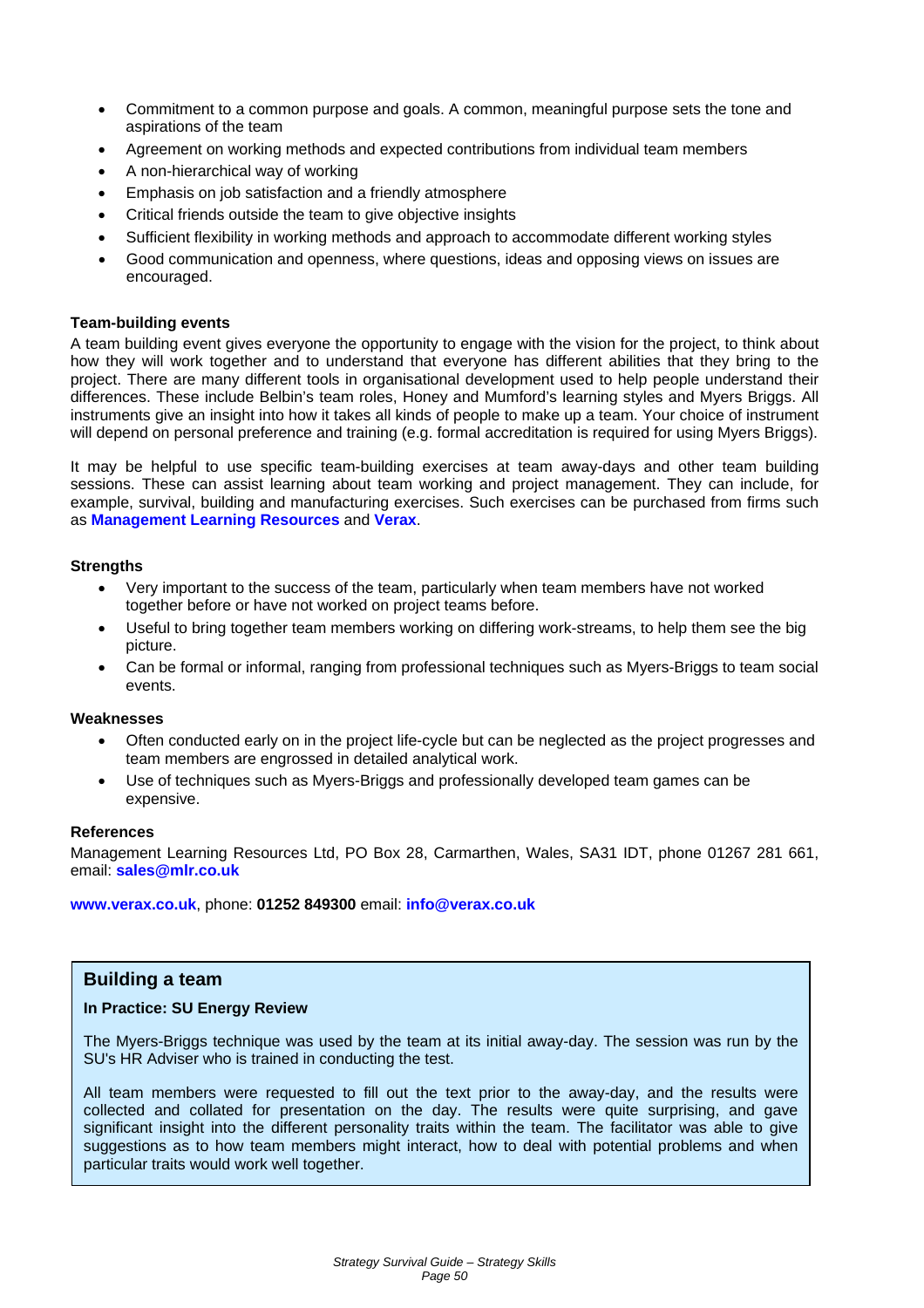

# **Strategy Skills > Managing People**

# **Working as a team**

#### > **in practice**

Teams work best with strong focus and purpose; clearly defined roles; and a working approach that encourages honesty and mutual support.

Working in multi-disciplinary project teams may be a new experience for many staff and it is important to ensure that all team members are familiar with the team working approach. It is important that the team leader:

- Clearly articulates the different roles and contributions of team members
- Clearly articulates the purpose and format of consultation within the team
- Acknowledges the practical demands of the project, especially for members of the team who are not full-time on the project
- Accommodates different styles
- Ensures attention is paid to individual development during the project.

### **Kick-off meetings**

Holding a project kick-off meeting at the start of the project is a useful way of developing the team's working approach. Depending on the size and length of the project, it may also be appropriate to have kick-off meetings for each new phase of work.

## **Sample Kick-Off Meeting Agenda**

- 1. Objectives of the kick-off meeting
- 2. What will be covered today and what will be covered at the Away-day
- 3. Working philosophy
	- Focus on outputs/results
	- Non-competitive, collaborative atmosphere
	- Commitment to good process
- 4. Team members and roles (to be further updated at the Away-day),
- 5. Team contact details
- 6. Working approach ground rules
	- Meeting norms
	- Communication norms
	- Filing and document coding
- 7. Review of work plan, timelines and deliverables
- 8. Presentation on background to project issues
- 9. Identifying stakeholder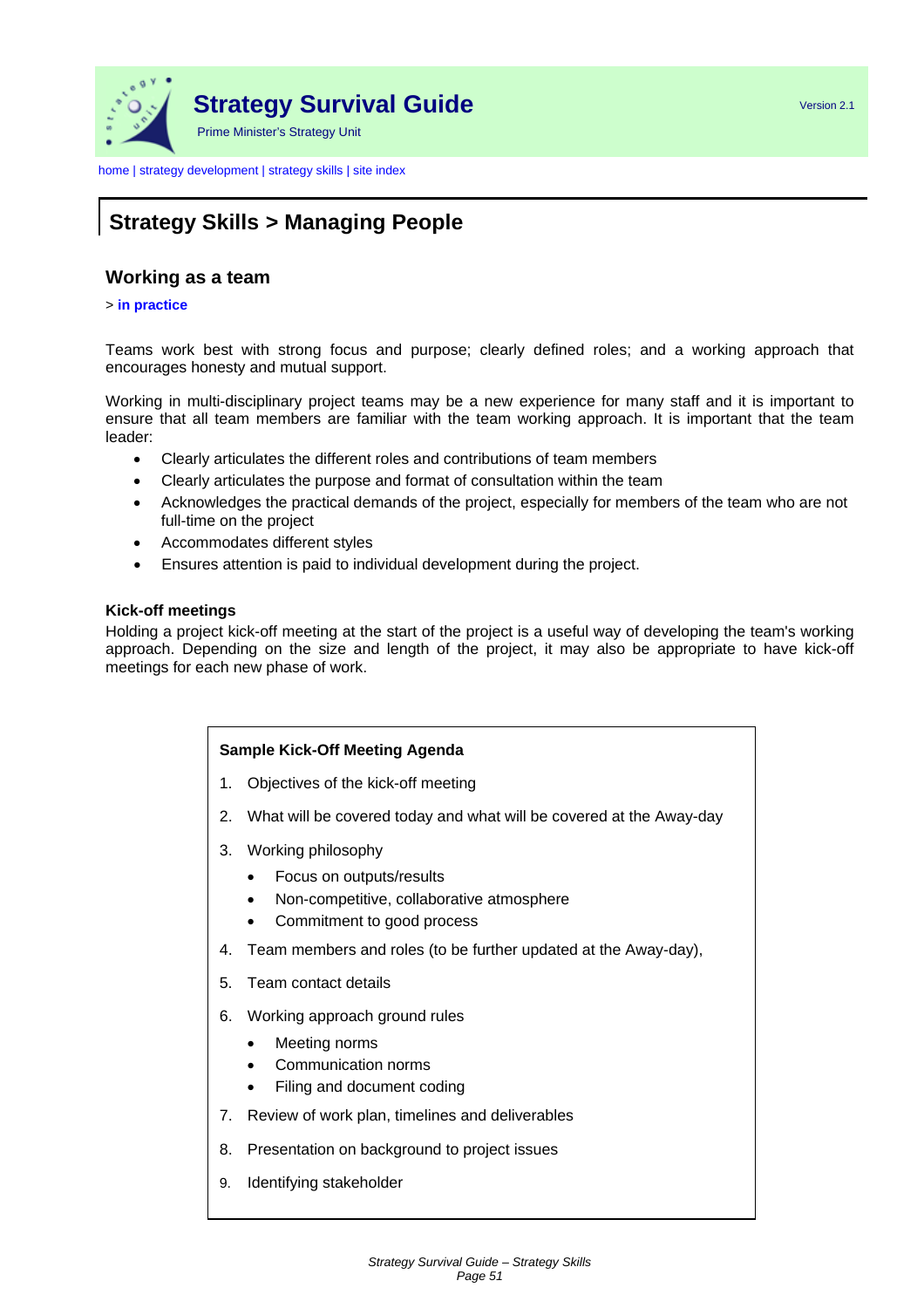## **Away-days**

A project away-day is another useful way to get the project started, plan work-streams and encourage team building.

If possible, it is best to hold the away-day away from the office environment. This will help people switch off from day-to-day tasks and avoid the inevitable trips back to desks to check emails or phone messages. Where practical, it can be beneficial to hold the away-day in a location relevant to the project - for instance the Strategy Unit Childcare team held their away-day at a nursery.

The away-day agenda could include an ice-breaking session, a session on team member's working and learning styles and a tour of the location (if relevant). If there are team members with little specific knowledge of the subject, it may also be helpful to invite an external expert to provide an "idiot's guide" to the subject. This will ensure that all team members have at least a basic knowledge of the subject.

It is very important to organise the away-day with sufficient notice to ensure everybody attends, including project sponsor and support staff. The major objective of the away-day should be to make sure that key milestones and rules are clear to all team members by the end of the day, including:

- timelines
- key deliverables
- roles and responsibilities
- how to work together.

Following the away-day and kick-off meeting, a summary of what was covered and agreed should be circulated and followed up with one-to-one meetings if necessary. Depending on the length of the project, a further away-day at a key point later in the project may also be worthwhile.

# **Sample Away-day agenda**

- 1. Tour of relevant location
- 2. Icebreaker activity
- 3. Team building exercise
- 4. What each member brings to the team
- 5. Introduction to project issues
- 6. Expert presentation on relevant issues
- 7. Structure of the project: team, timelines and deliverables
- 8. Review of team process issues
- 9. Lessons learnt from previous projects
- 10. Assumptions and expectations for what can be achieved through the project

#### **Team Meetings**

As well as ad-hoc discussions and workstream meetings, weekly team meetings should be held throughout the course of the project. It is important to communicate the purpose and process of every meeting and structure the meetings to ensure they are effective and worthwhile.

Regular **team meetings** involving relevant members of the core team as well as the Project Director and/or Sponsor, if appropriate, should be held. These meetings provide an opportunity to update on substantive issues, make and communicate decisions and map progress against the project plan. Meetings will also be needed to debate difficult issues and create space for creative thinking.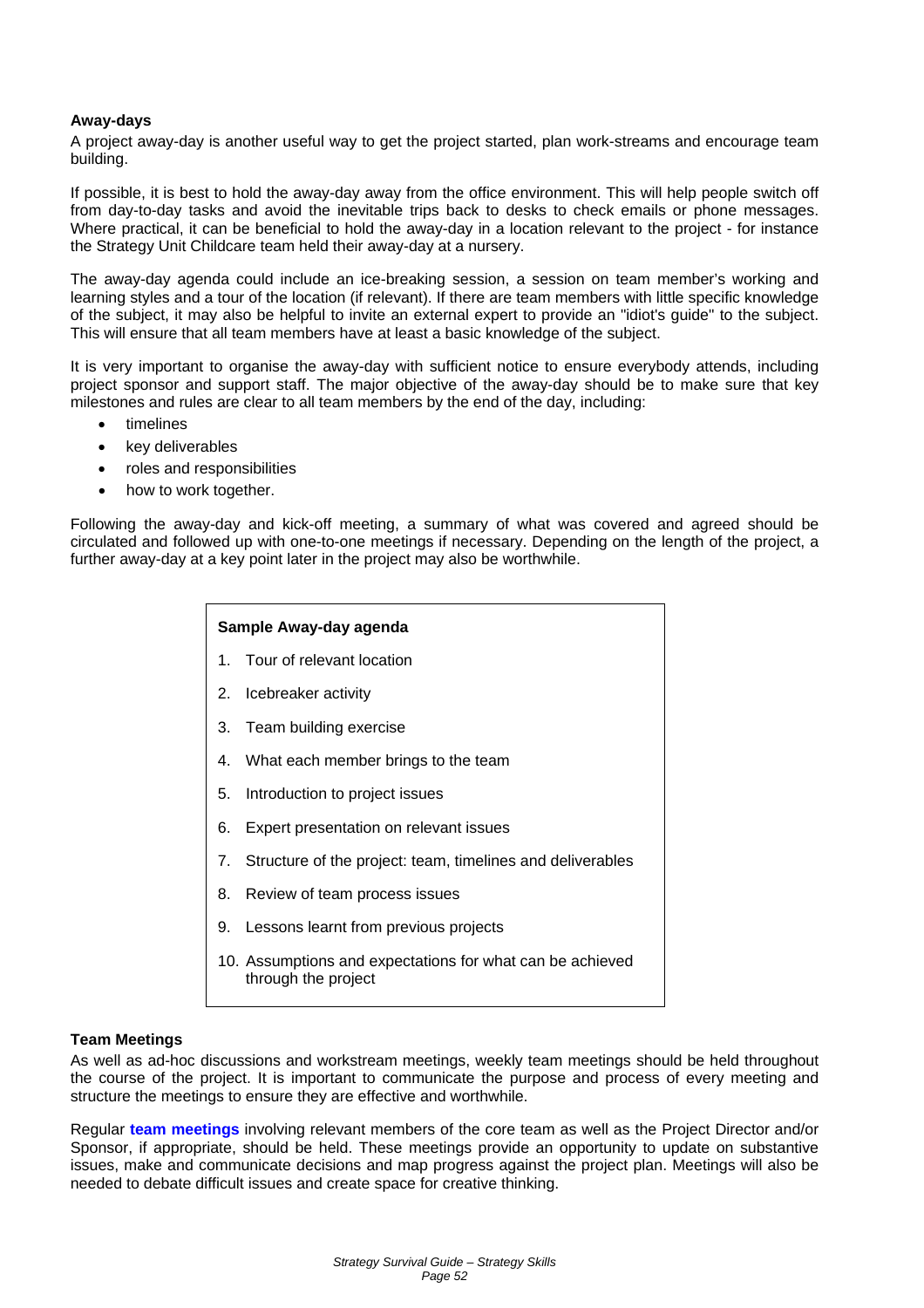If the project has an Advisory Group, Advisory Group meetings needs to be managed by the team leader to ensure the Group is used effectively. Responsibility for supporting the Group needs to be assigned and meetings planned carefully and in good time.

Below are some suggested guidelines:

Set the content

- Why call the meeting? (e.g. share information, brainstorm, scheduling)
- What tangible results do you want?
- What preparation do you want? (limit this to a minimum)
- Set the agenda people will perform better with a map

Set the process

- What kind of participation do you want? (e.g. listening, problem solving, presenting)?
- What climate do you want (e.g. time-limited, open-ended, team building)?
- What role will the team leader play?

For the team to be creative...

- Everyone must be willing to share ideas, even (especially) in raw form
- Everyone must be willing to receive ideas, and synthesise/improve them

An open communication style is an important part of this

- Such a style does not necessarily come naturally!
- Always be explicit
- Solicit feedback along the way

### **Team Communications**

For a team to work efficiently, it needs a standard way of operating. The processes that a team needs to agree upon include:

- *Standards of behaviour:* Set clear rules to promote focus, openness, trust and commitment.
- *Making decisions:* As well as clear project governance arrangements, the team needs to be clear on what decisions individuals can make, what decisions the team should make and how the team will decide actions.
- *Team communication:* How will the team keep each other informed of progress? When does the team need to meet and when are other communication methods, like email, appropriate?

Team communications are as important as external communications and principles and processes should be clearly agreed early in the project. Team members should agree:

- *What to share*: Transparency alleviates anxiety. Feedback from Ministers and stakeholders and updates on meetings should be communicated to the team
- *How to share it*: keep all communications focused and efficient. Team members should be considerate in their use of group emailing (including only replying to sender rather than whole group where appropriate) and use email subject lines to indicate whether content requires action or is for information only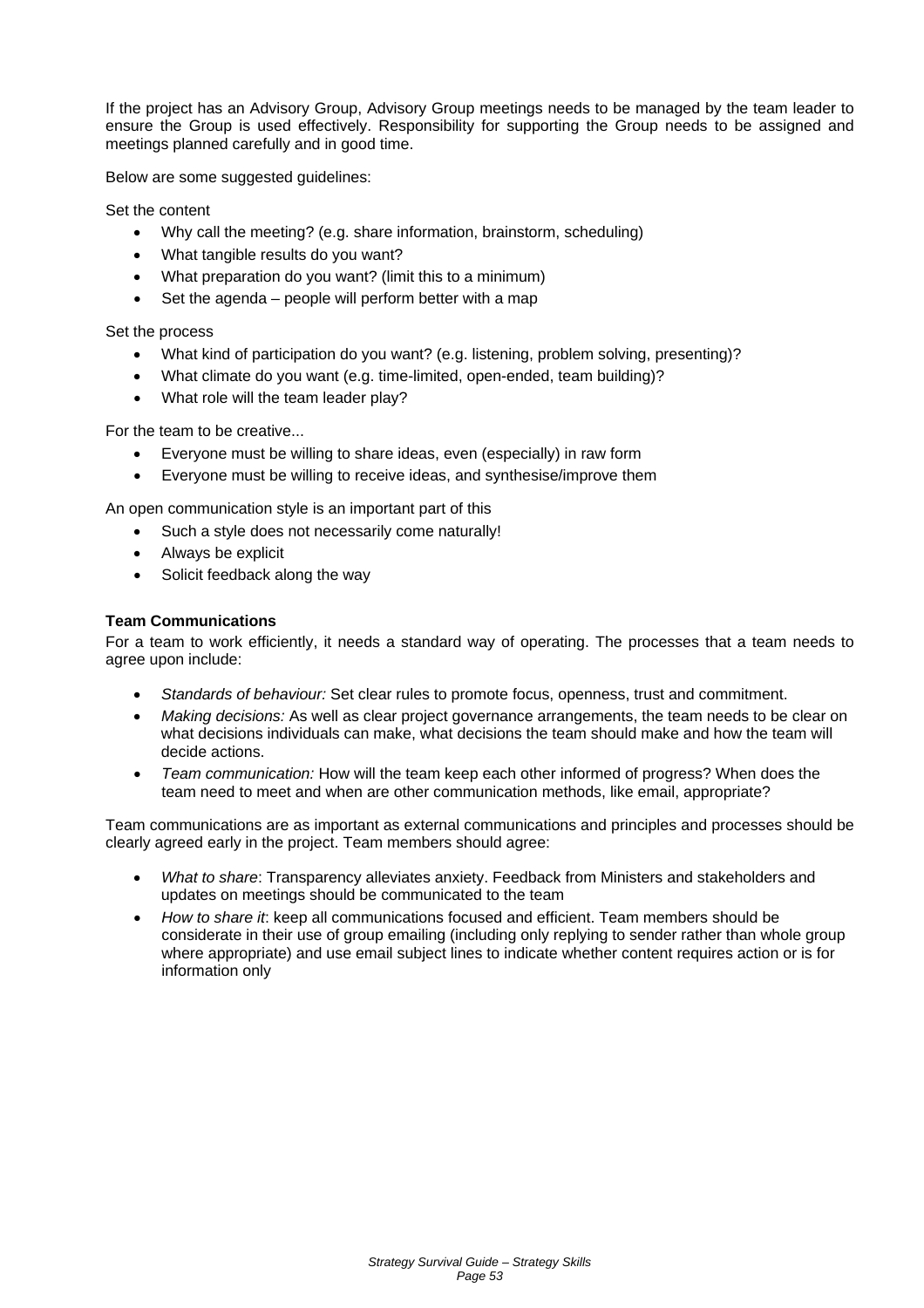

## **Team-working appraisal**

A method of monitoring and appraising team-working may be found to be useful. For instance a 'team barometer' could be used to measure satisfaction with the project and approach. This involves anonymously answering a number of questions, every 3 weeks, on a scale of one to five, such as:

- 1. Overall, how satisfied are you with experience on the project since the last pulse check?
- 2. How satisfied have you been with:
	- Clarification of roles and general project progress
	- Our individual workloads
	- The work itself (interesting/challenging enough?)
	- Personal development (are you learning?)

Team leaders may feel that they work sufficiently closely with individual team members to be able to gauge satisfaction without this relatively formal approach. The option of using such a method should be discussed with the team and a decision made based on this feedback. An appraisal method can be introduced at any stage in the project, based on perceived need.

If this rather formal method is used, the team leader is obliged to act on the result. Using these sorts of formal methods can sometimes inhibit rather than create conversation as they use the medium of forms rather than dialogue. It is usually better to encourage people to take responsibility for speaking up rather than communicating through an anonymous process.

#### **Strengths**

- Agreeing norms within the team will help the team work to maximum effectiveness
- Away-days are a very good way of both promoting team bonding and ensuing buy-in from team members on the project structure and approach.

#### **Weaknesses**

• Away-days and formal team meetings can sometimes be neglected as the detailed work gets underway.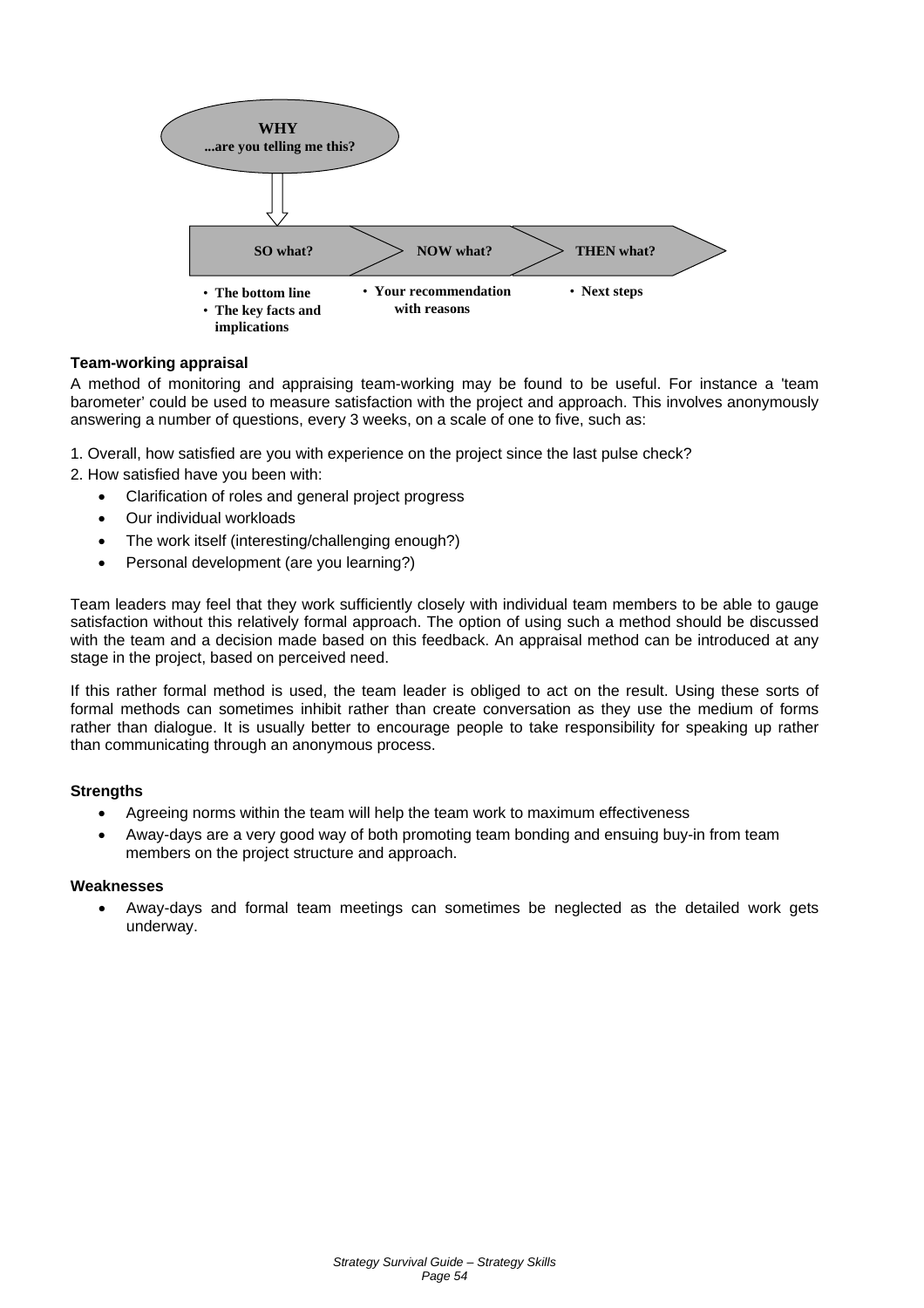## **Working as a team**

### **In Practice: SU Drugs Project**

At the beginning of the project we held a kick-off meeting for all team members. This included introducing ourselves to each other and sharing our academic backgrounds, whether we had been on any previous projects and what our relevant skills were. It also included setting out our issue tree and hypothesis tree, identifying potential stakeholders and their level of interest in the project.

We held a number of additional away days during the project: either when new team members started, or at other critical points in the project – e.g. when moving from one phase of the project to another.

Regular team meetings were a vital form of communication within the team. Throughout the project a set time was allocated for a team meeting each week. We would firstly discuss the action points from last weeks meeting and then move onto discussing relevant meetings from the past week and the outcomes that arose from them. These would be discussed within the team and the follow up work allocated to particular team members. Forthcoming meetings in the week ahead were also discussed and preparation for them set. After each meeting, action points were always typed up and sent around the team.

Detailed project planning also helped to facilitate effective team working by raising people's awareness of each other's roles and responsibilities.

Another useful arrangement was a regular email update from the team leader that set out the team's priorities, what had happened in any meetings and what we needed to follow up on.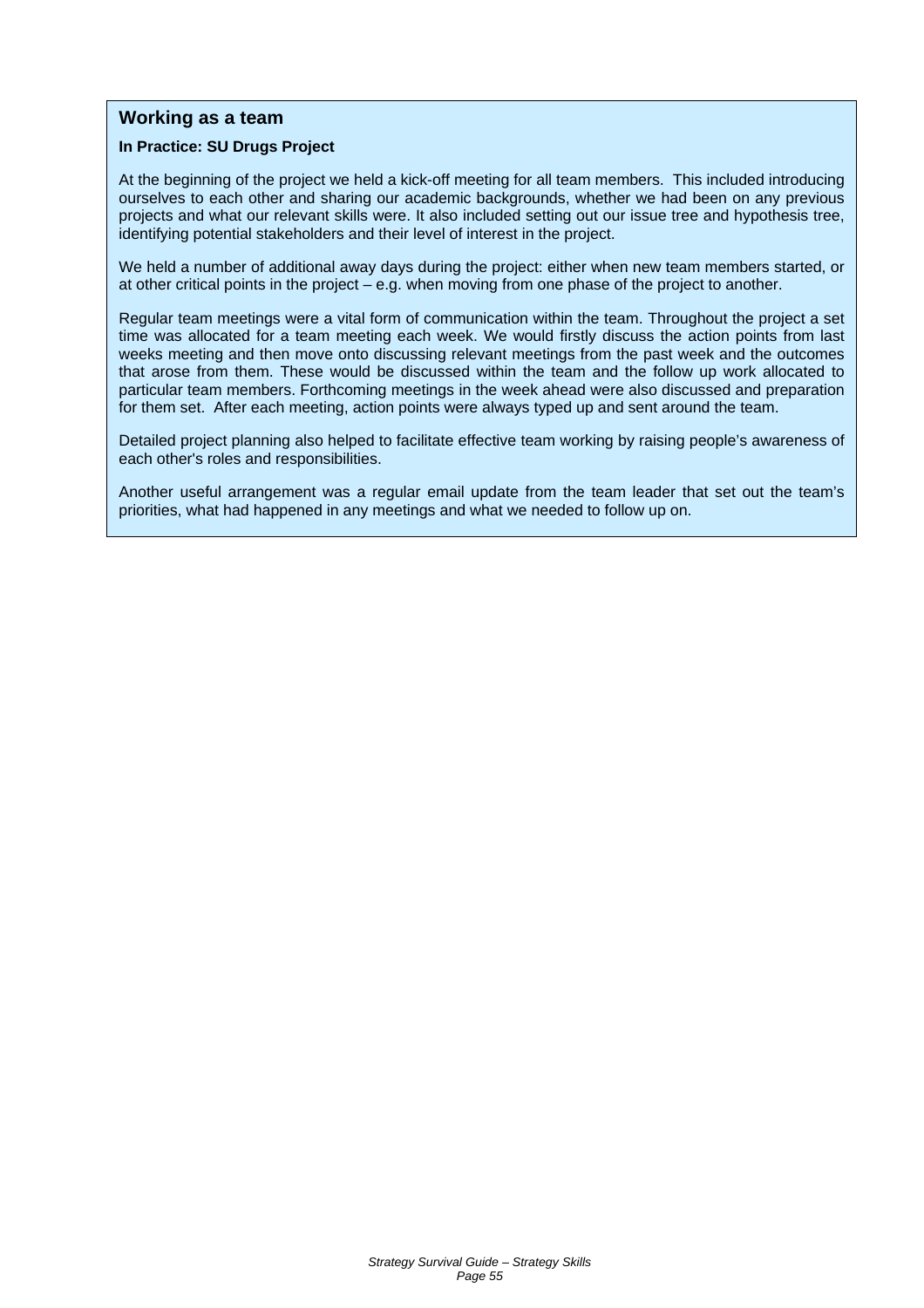

# **Strategy Skills > Managing People**

## **Encouraging creativity**

#### > **in practice**

Creative behaviour needs to be encouraged and nurtured. The team leader, or perhaps a creativity champion with the team, should actively promote a creative environment and watch out for attitudes or influences that might limit creativity. ?What If!, a creativity and innovation consultancy, have developed 'Sticky Wisdom' that defines six creative behaviours needed to stimulate the right environment for creative problem solving. These behaviours are:

#### **Freshness**



The Thames Barrier was invented when it was realised that the valve system used in plumbing could work for a river too; the iconic design of the London Underground map was stimulated by the way wiring diagrams are displayed; and Velcro was created when its inventor noticed the way burrs stuck to his clothing.

Creativity does not necessarily have to be something completely new, but creative people have the ability to see how something could work in an alternative situation. With this end in mind, they seek wider experiences and new ways of thinking. ?What If! call this 'Freshness'. Freshness can be found in simple ways, taking a different route into work, by employing people with a range of backgrounds and skills, and by corporatelyarranged visits to other organisations.

### **Greenhousing**



New ideas are delicate. Of course they have not been thought through, they're new! However, if you pounce on an idea too quickly and subject it to rigorous testing (for financial soundness, for general feasibility etc) it will soon fall down.

Once destroyed, it is unlikely to be revisited again, and even worse, the person who had the idea is unlikely to be keen to have another one**. Synectics** says:

 $Idea + build = 2 ideas$ 

 $Idea + crush = 0$  ideas

However, being analytical is the natural way to think in the Western world (see the section on **Six Thinking Hats**). Making swift and critical judgements is what drives our success. However, such behaviours are an anathema to creativity. Synectics has a list called '17 ways to murder an idea', they are: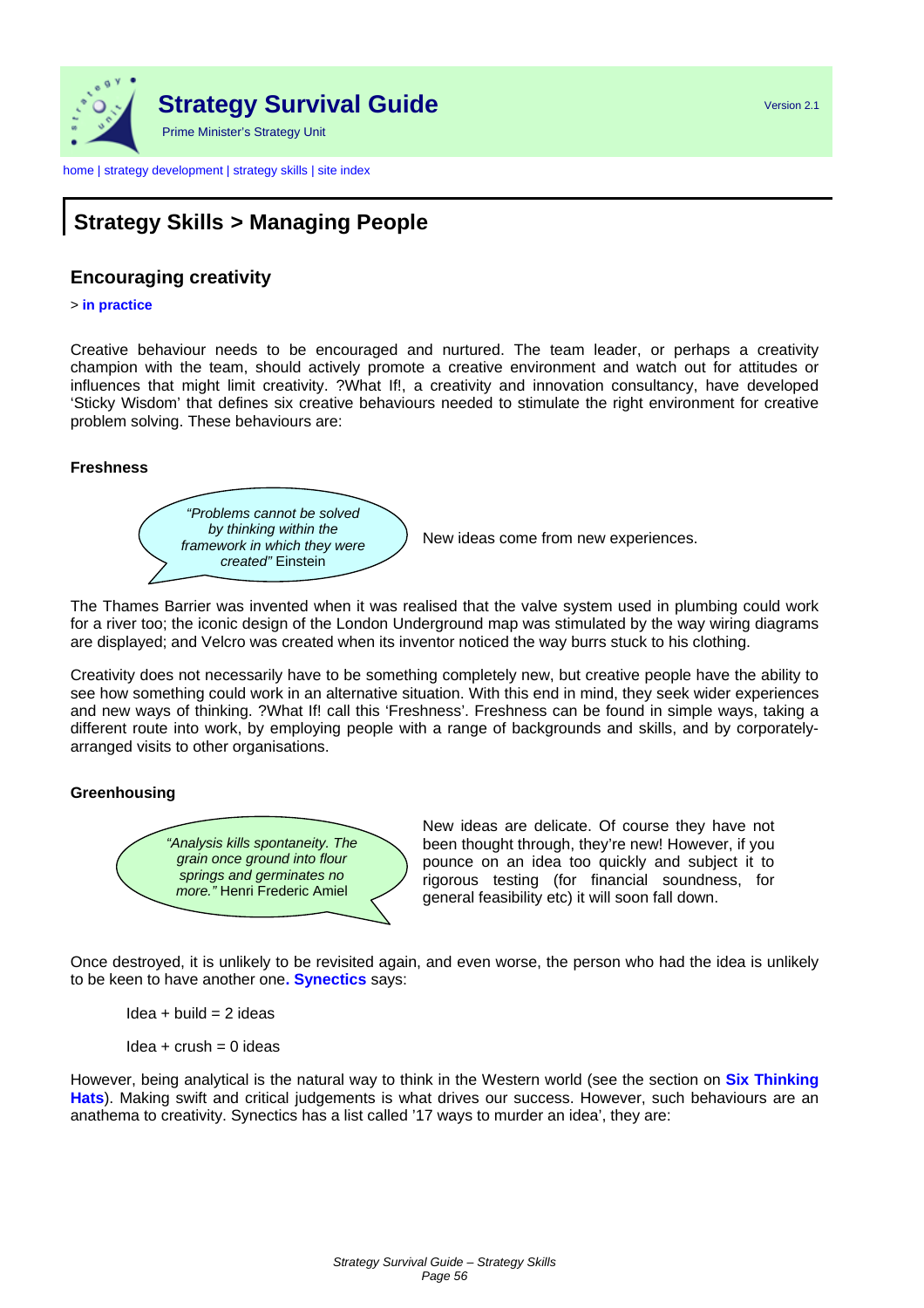### **17 Ways to Murder an Idea**

- 1. **See it coming and quickly change the subject.**
- 2. **Ignore it.** Dead silence intimidates all but the most enthusiastic.
- 3. **Feign interest but do nothing about it.** This at least prevents the originator from taking it elsewhere.
- 4. **Scorn it.** "You're joking, of course." Make sure to get your comment in before the idea is fully explained.
- 5. **Laugh it off.** "Ho, ho ho, that's a good one Joe. You must have been awake all night thinking that up."
- 6. **Praise it to death.** By the time you have expounded its merits for five minutes everyone will hate it.
- 7. **Mention that it has never been tried before.** If the idea is genuinely original, this is certain to be true. Alternatively, say, "If the idea's so wonderful, why hasn't someone else already tried it?"
- 8. **Say, "Oh, we've tried that before" even if it is not true.** Particularly effective with newcomers. It makes them realise what complete outsiders they are.
- 9. **Come up with a competitive idea.** This can be dangerous tactic, however, as you might still be left with an idea to follow up.
- 10. **Stall it** with any of the following: "We're not ready for it yet, but in the fullness of time." "I've been waiting to do that for a long time, but right now..." "Let's wait until the new organisation has settled down."
- 11. **Modify it out of existence.** This is elegant. You seem to be helping the idea along, just changing it a bit here and there. By the time the originator realises what's happening, the idea is dead.
- 12. **Try to chip bits off it.** If you fiddle with an idea long enough, it may fall to pieces.
- 13. **Make a strong personal attack on the originator.** By the time he or she has recovered, the idea won't seem so important.
- 14. **Appoint a committee to sit on the idea.** As Sir Barnett Cox observed: "A committee is a cul-de-sac down which ideas are lured, then quietly strangled."
- 15. **Drown it in cold water.** As in: "We haven't got the staff to do it ...the intangible risks would be too great... that's all very well in theory, but in real life…"
- 16. **Return it to sender** with: "You need to be much more specific about your proposal."
- 17. **If all fails, encourage the originator to look for a better idea.** Usually a discouraging quest. If he or she actually returns with one, start them looking for a better job.

© Synectics

?What If! describe the situation needed to nurture a new idea as 'Greenhousing'. To greenhouse (protect) a new idea, we have to:

- suspend judgement and bite back criticism
- understand the world through another's eyes
- nurture ideas until they are strong enough to cope with criticism on their own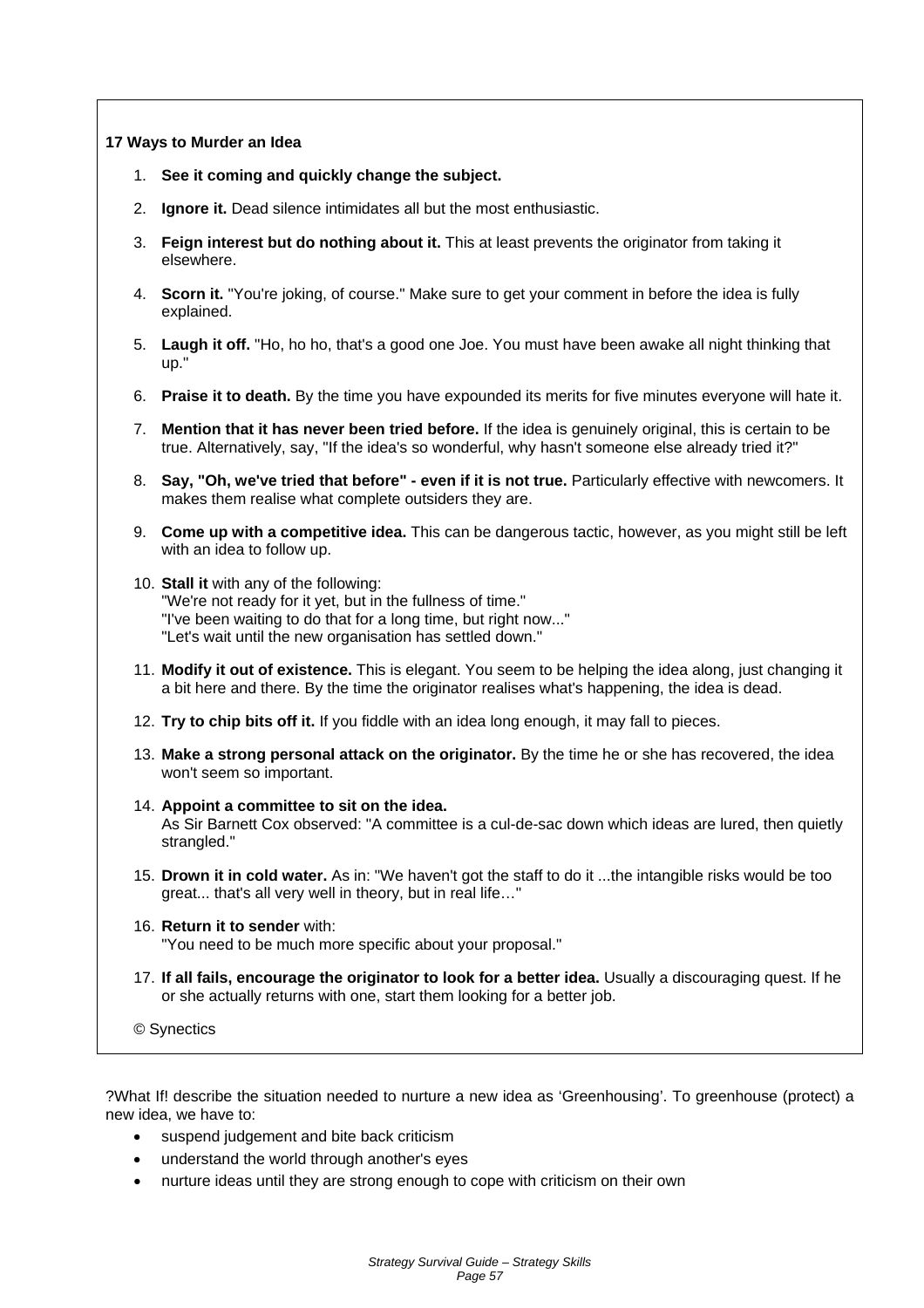Try to put into practice the principle that every idea should be followed by two 'builds' (developing the idea further with phrases that start with "That makes me think of . . . ; To build on that idea, if we . . .; X's idea could also work if we . . . "). Language is an important part of being creative.

**Realness** 



Realness is another ?What If! word for a creative behaviour. The technique is very simply and extremely effective. It demands that we stop talking about innovation and ask "how can we make it real right now?"

A recent Harvard Business Review article (Levitt T. Harvard Business Review August 2002) likened the situation to someone who talks about painting a beautiful picture, and someone who actually paints one – which person is the creative artist? Levitt felt that lots of organisations confuse brilliant talk with constructive action. The solution is to build a prototype as soon as you can (yes, this can work with policies as well as products - think of pilots). Play with it, think about it, carry it around with you improve it, tweak it, build another model and start again. ?What If! advice is - *Don't Think, Just Leap.* This links into the next creative behaviour – Momentum.

#### **Momentum**



All really creative people have an air of urgency. An innovative leader can learn to create this state, especially with the help of a skilled facilitator who can help enthuse the people around. Working on a project that has momentum is fantastic.

There is an energy and an optimism that is infectious. There is a sense of determination to get the job done, no matter what obstacles get thrown in the way. Good managers will understand how to manage and harness this energy.

Meetings are dreadful momentum-killers; ?What If! suggest trying one of these 5 types of meeting instead:

- information only: no discussion, no debate, just the sharing of information
- decision only: no discussions, only yes or no
- stand up: stops the chatting and long winded debates
- decide at the beginning: make all the decisions first, then discuss them (cuts out unnecessary talk and focuses on real issues)
- rattle and roll: rattle through the first 8 easy and quick points. everyone feels hopeful despite the long agenda

You can also keep meetings energetic and creative by the way you plan the meeting: for example use flipcharts instead of slides; take turns to be chair; have an 'energiser' or break if energy is low.

#### **Signalling**

*"The 'silly' question is the first intimation of some totally new development."*  Alfred North Whitehead

Signalling lets people know what you are doing and how you are thinking. It helps people align their effort (see **Six Thinking Hats**). Signalling makes the creative process explicit and legitimate and (hopefully) stops others from crushing your emerging idea (see **Greenhousing**)

The things you can say as signals include:

- How would a child look at this?
- Let's assume XYZ already does this.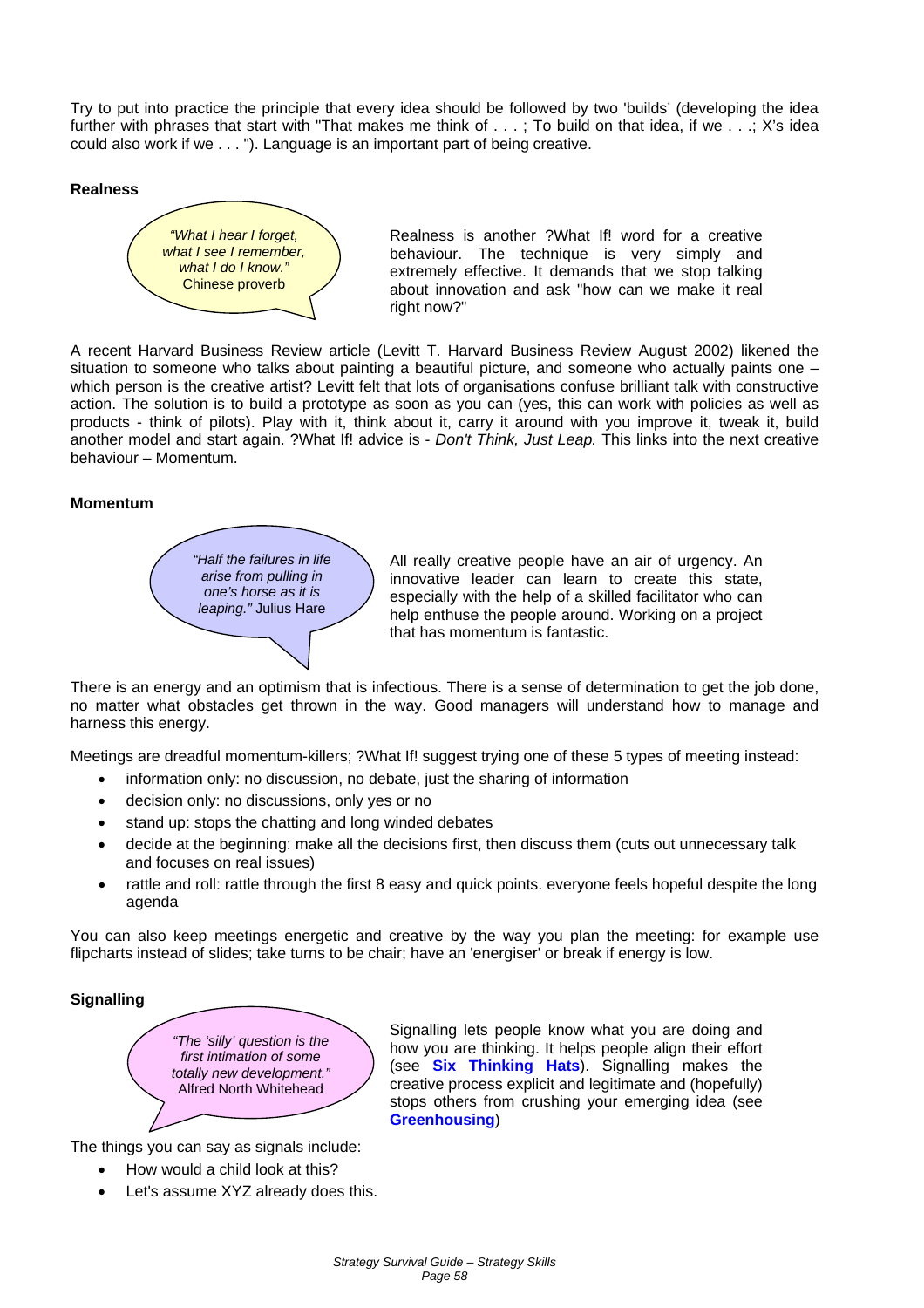- How can we try this out?
- To build on that idea. . .
- What I like about this idea is . . .
- How would we make that real right now?
- Could you draw that for me?
- Let's stop talking and just try it out
- I'm really excited about this.
- I'm just signalling that . . .
- I don't like doing this, so that's a good reason why I should.
- I'm thinking as I go along here. . .
- I have not thought this through fully yet, but . . .

## **Bravery**

*"The greatest mistake you can make in life is to be continually fearing that you will make one."* Hubbard

Creative ideas are strange at first. That's what makes them creative. If they were not unusual and off-thewall, they would already have been thought of and you would not be trying to solve this particular problem.

As a result, many creative ideas are lost because the person who had them does not say them aloud. A creative idea requires you to stand up and dare to be different.

Bravery is vital to the creative process because it enables creative people to offer the full power of their minds, and use their spontaneous connection-making skills without self-censoring ideas into mediocre acceptability. To be brave, you need to be confident that all the other creative behaviours are in place; but without bravery, none of the other behaviours are any use. Bravery is difficult, and the best advice is to just do it!

#### **Strengths**

• These behaviours will help the team work efficiently and effectively, and ensure that the contribution from each member is valued and that all ideas are developed to their full potential.

#### **Weaknesses**

• Creating a team culture that supports these behaviours will take commitment and buy-in from all team members.

#### **References**

Allan D et al (1999) *Sticky Wisdom, How to start a creative revolution at work.* **?What If!** Limited

*The rights of Dave Allan, Matthew Kingdon, Christina Murrin and Darren Rudkin (the "Authors") to be identified as authors of Sticky Wisdom (the "Work") have been asserted in accordance with the Copyright, Design and Patents Act 1988. Copyright in the work belongs to ?What If! Limited.* 

*All rights reserved. No part of the work may be reproduced, stored in a retrieval system or transmitted, in any form or by any means, electronic, mechanical, photocopying, recording or otherwise without the prior written consent of the copyright owners.* 

*The ideas, tools, techniques and knowhow expressed in the work including, without limitation the 4Rs and the 6 Behaviours are the exclusive property of ?What If! Limited.* 

*?What if! Limited and* **REVIVAT LIFE 2008** are trademarks of ?What If! Limited and may not be reproduced without the prior *written consent of ?What If! Limited.* 

#### **Synectics**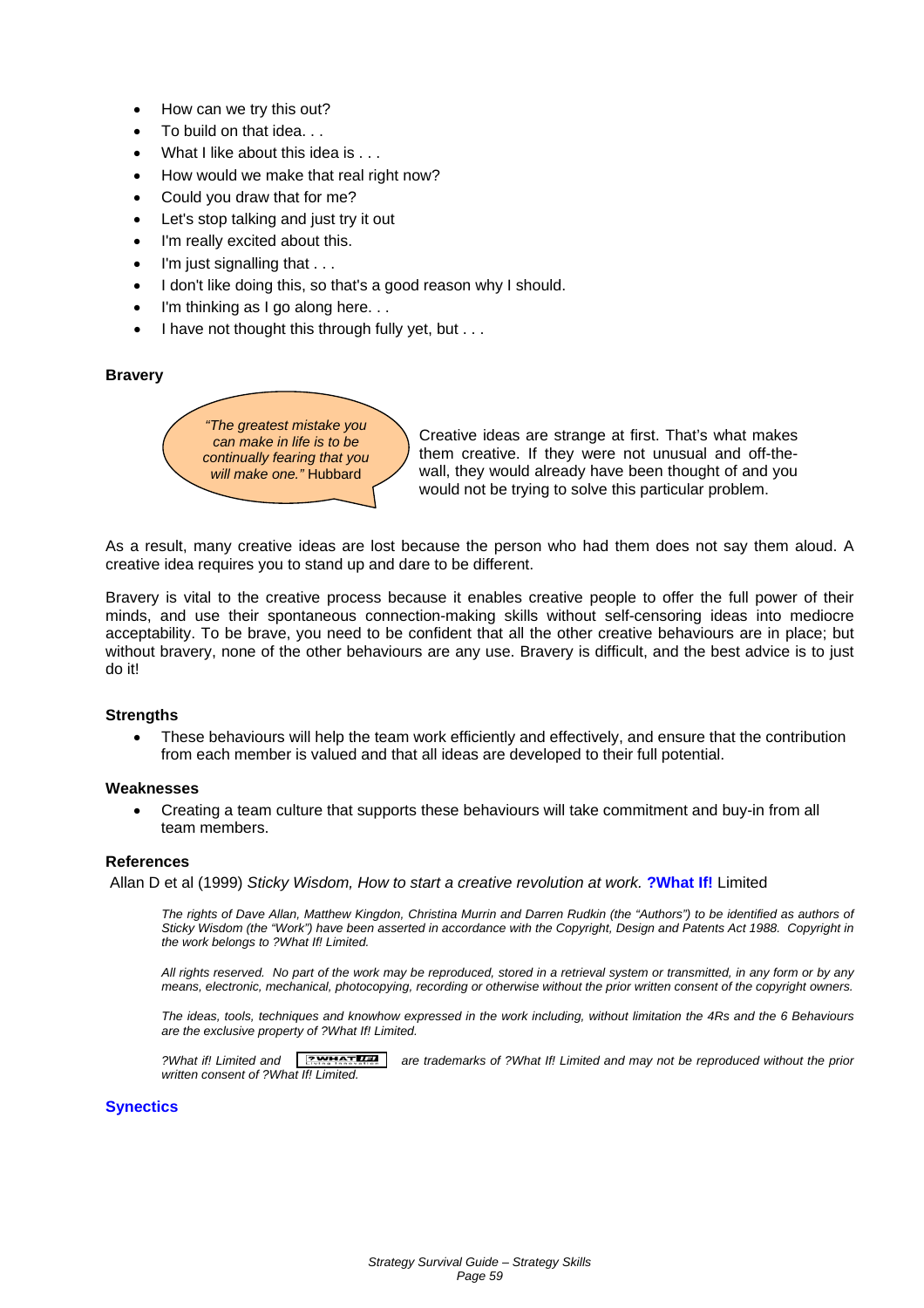# **Encouraging creativity**

### **In Practice: SU Alcohol Misuse Project**

Creativity techniques can be helpful not only in generating new ideas, but also in approaching existing material in fresh and innovative ways. On the Alcohol project, for example, techniques were used by the team to ensure that the narrative of the Interim Analytical Report was clear, coherent, and accessible to a non-specialist audience.

In order to crystallise the key points emerging from the report, the team set itself two exercises:

- 'Texting Tony'- where team members were required to summarise the report in writing, in the form of ten short sentences, as if they were sending a series of text messages to the Prime Minister; and
- the Lift test where team members were required to summarise the report orally, in two minutes, as if they were giving the Prime Minister an overview of its findings in a lift journey.

The discipline of these exercises encouraged the team to isolate the headline findings emerging from their work. These headlines were subsequently used to structure the analytical report and its communications strategy.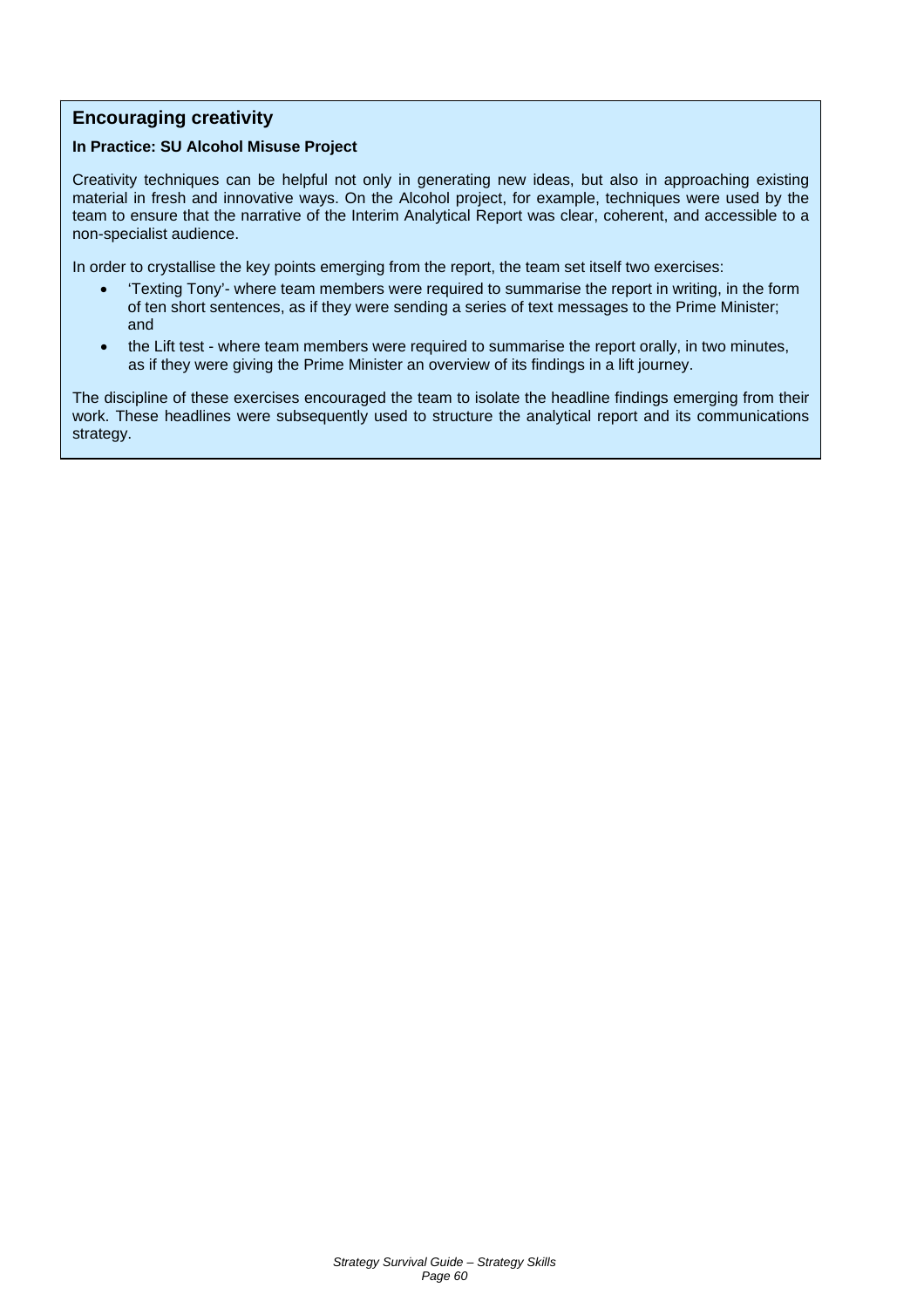

# **Strategy Skills > Managing People**

# **Giving & receiving feedback**

#### > **in practice**

The project leader should give regular feedback on performance to each team member. Feedback over the course of the project will be mainly informal but where appropriate a formal appraisal or review as part of the Department's performance appraisal process should be conducted (see the guidelines for the relevant Department. For instance, Cabinet Office guidelines can be found within the Personnel section of the CabWeb Intranet).

Feedback exists for more than contributing to formal performance and pay processes:

- The only way to increase effectiveness and productivity is by getting people involved and excited about their roles.
- A culture based on trust and relying on ideas and shared values helps win the commitment of team members oriented around a common vision.
- Leaders are more effective when they inspire performance from their team rather than when they force it.
- Two way feedback is essential, to grow both the team member and the team leader.

It is important to establish good communications patterns from the start:

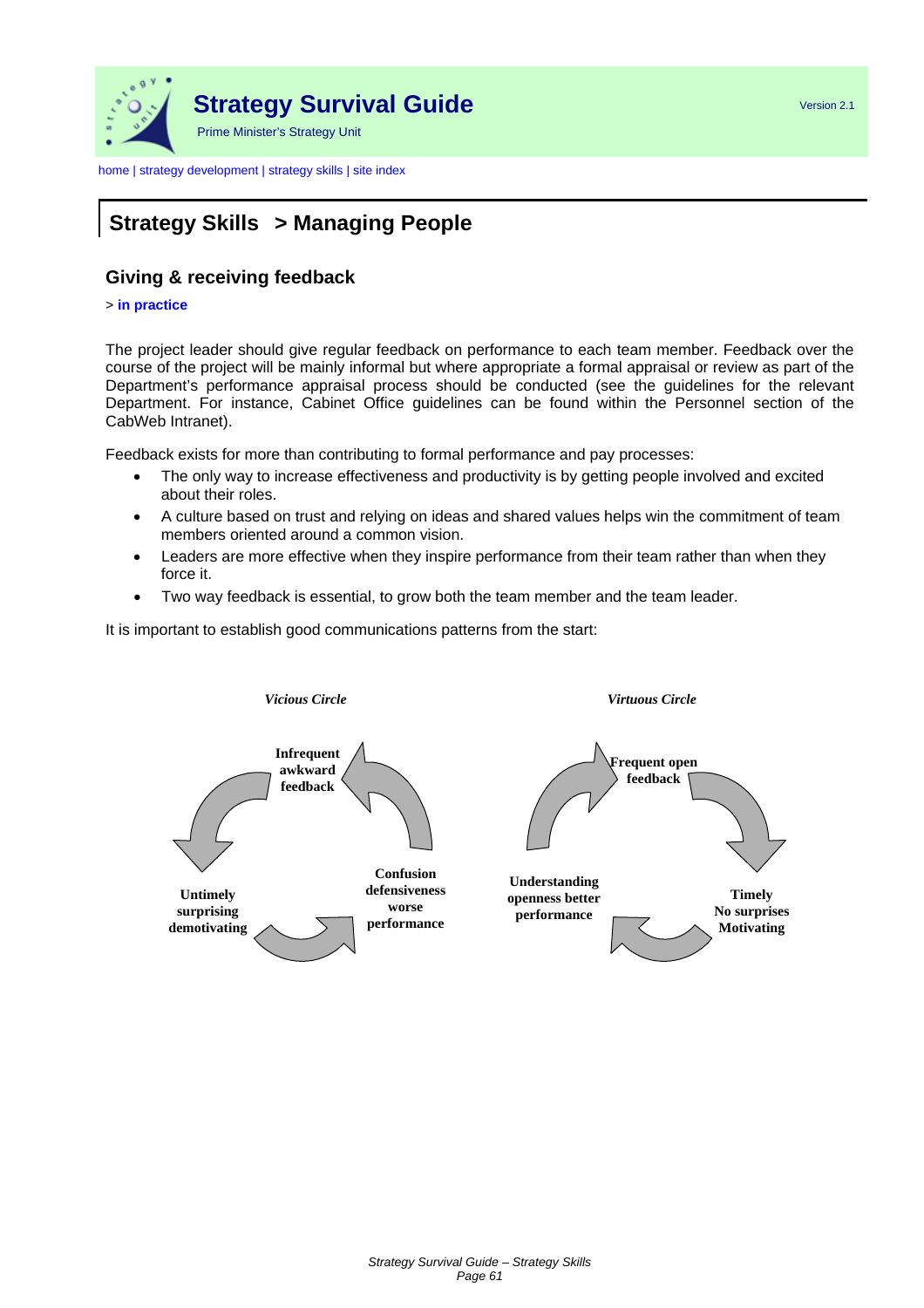## There are clear differences between good and bad feedback:

|                             | Good feedback                                                                                                                                                                                                | <b>Bad feedback</b>                                                                                                                                                                                                                                 |  |  |  |  |  |  |  |
|-----------------------------|--------------------------------------------------------------------------------------------------------------------------------------------------------------------------------------------------------------|-----------------------------------------------------------------------------------------------------------------------------------------------------------------------------------------------------------------------------------------------------|--|--|--|--|--|--|--|
| Content<br><b>Direction</b> | Discusses content, process, values<br>Highlights positives<br>$\bullet$<br>Highlights deficiencies with specific<br>$\bullet$<br>and tested guidelines for<br>improvements<br>Is a two-way street (hence 360 | Is incomplete<br>٠<br>Ignores positives (a classic violation of psychology)<br>$\bullet$<br>Is a witch-hunt or a blame-placing session (With no<br>$\bullet$<br>training or improvement offered; no opportunity for<br>growth)<br>Is one-sided<br>٠ |  |  |  |  |  |  |  |
|                             | degrees                                                                                                                                                                                                      | Domination by one party<br>٠<br>No opportunity for alternative views<br>٠                                                                                                                                                                           |  |  |  |  |  |  |  |
| <b>Process</b>              | Is conducted in an environment<br>befitting the goal: mutual<br>understanding and improvement<br>Is not a surprise<br>٠<br>If there is a big problem, it must be<br>discussed beforehand                     | Is hostile<br>٠<br>Is personal<br>٠<br>Is defensive<br>٠<br>Contains content which is completely unexpected<br>٠                                                                                                                                    |  |  |  |  |  |  |  |

Certain behaviours can help ensure feedback is valuable:

| <b>Giving Feedback</b> |                                                                                                                                                     | <b>Receiving Feedback</b> |                                                                                                                                                                                                                                 |  |  |  |  |  |
|------------------------|-----------------------------------------------------------------------------------------------------------------------------------------------------|---------------------------|---------------------------------------------------------------------------------------------------------------------------------------------------------------------------------------------------------------------------------|--|--|--|--|--|
| 1.<br>2.<br>3.         | Provide information intended to benefit<br>the receiver<br>Use "I" statements - own your<br>observations and perceptions<br>Be concise and specific | 1.                        | Make it safe for others to be honest with you by:<br>Welcoming the information, even if critical<br>٠<br>Listening - not defending or justifying<br>٠<br>Asking questions, defining the information that will be useful to<br>٠ |  |  |  |  |  |
| 4.                     | Describe the behaviour - avoid using<br>labels                                                                                                      | 2.                        | you<br>Offer a summary of what you hear                                                                                                                                                                                         |  |  |  |  |  |
| 5.<br>6.               | Describe the impact of the behaviour (so<br>what?)                                                                                                  |                           | Acknowledge agreement where appropriate; make note of questions<br>Take some time to think about what you hear - then decide how to<br>respond                                                                                  |  |  |  |  |  |
| 7.                     | Suggest improvements<br>Ask for feedback as well as giving it                                                                                       | 5.                        | Offer a different view if it is constructive                                                                                                                                                                                    |  |  |  |  |  |

It is useful to formalise the feedback process so that it can more easily feed into annual performance reviews. Capturing feedback at the time of the project will mean that it won't be forgotten or lost when the formal review process commences.

A feedback form should ask questions such as:

- Who is the provider of the feedback?
- Who is the subject of the feedback?
- In what context has the provider been working with the subject?
- What are key strengths that have been observed?
- What are key areas for development?
- Any other relevant comments?

## **Strengths**

• Effective team management is crucial to the overall success of the project.

## **Weaknesses**

• Can be time-consuming and is often neglected for this reason, particularly mid-project when the detailed analysis is being undertaken, often to tight deadlines.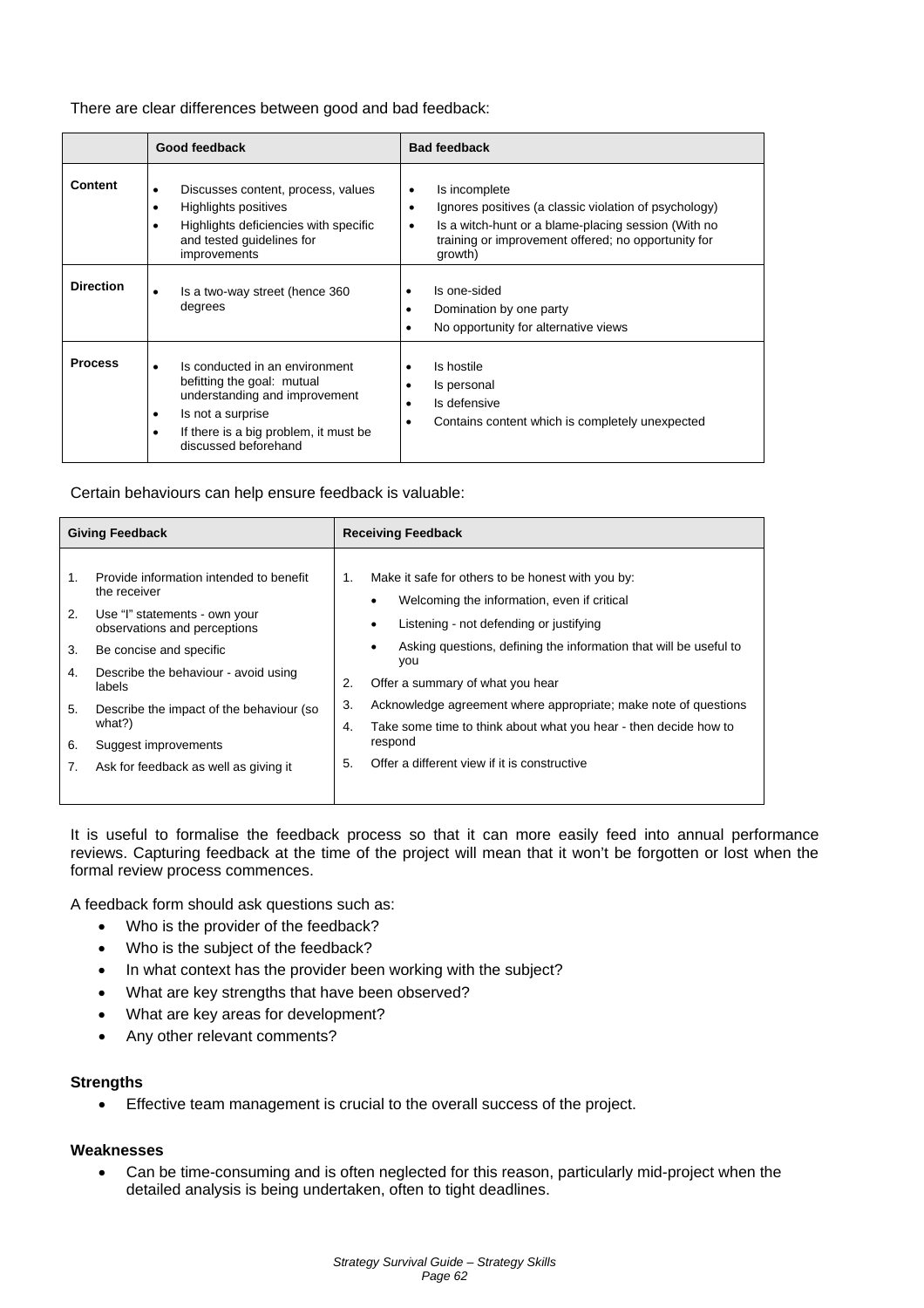# **Giving & receiving feedback**

### **In Practice: SU Local Government Project**

### **Informal feedback**

The team leader frequently gave informal feedback to individual team members. The feedback was oneto-one, perhaps over a cup of coffee, and provided a chance to chat about recent performance. Particular importance was attached to praising good performance whenever this had been demonstrated, but the sessions also provided the opportunity of talking through areas where improvement could be made.

Team members could request informal feedback, or the team leader could initiate the brief meeting. Informal feedback was often prompted by a team member finishing a particular piece of work or stage of analysis. Informal feedback usually lasted between 5 and 20 minutes, though the final length reflected the particular circumstances of the discussion.

### **Formal appraisal**

The team followed the required process for formal appraisal. This involved mid-year and end-of-year appraisals based on the objectives set at the beginning of the project.

The appraisals involved the team leader talking the team member through their strengths and development needs as measured against their objectives. Team members had the opportunity of discussing the feedback and asking questions. The appraisal took into account feedback from other members of the unit with knowledge of the team member's work – to get a greater understanding of their all-round performance.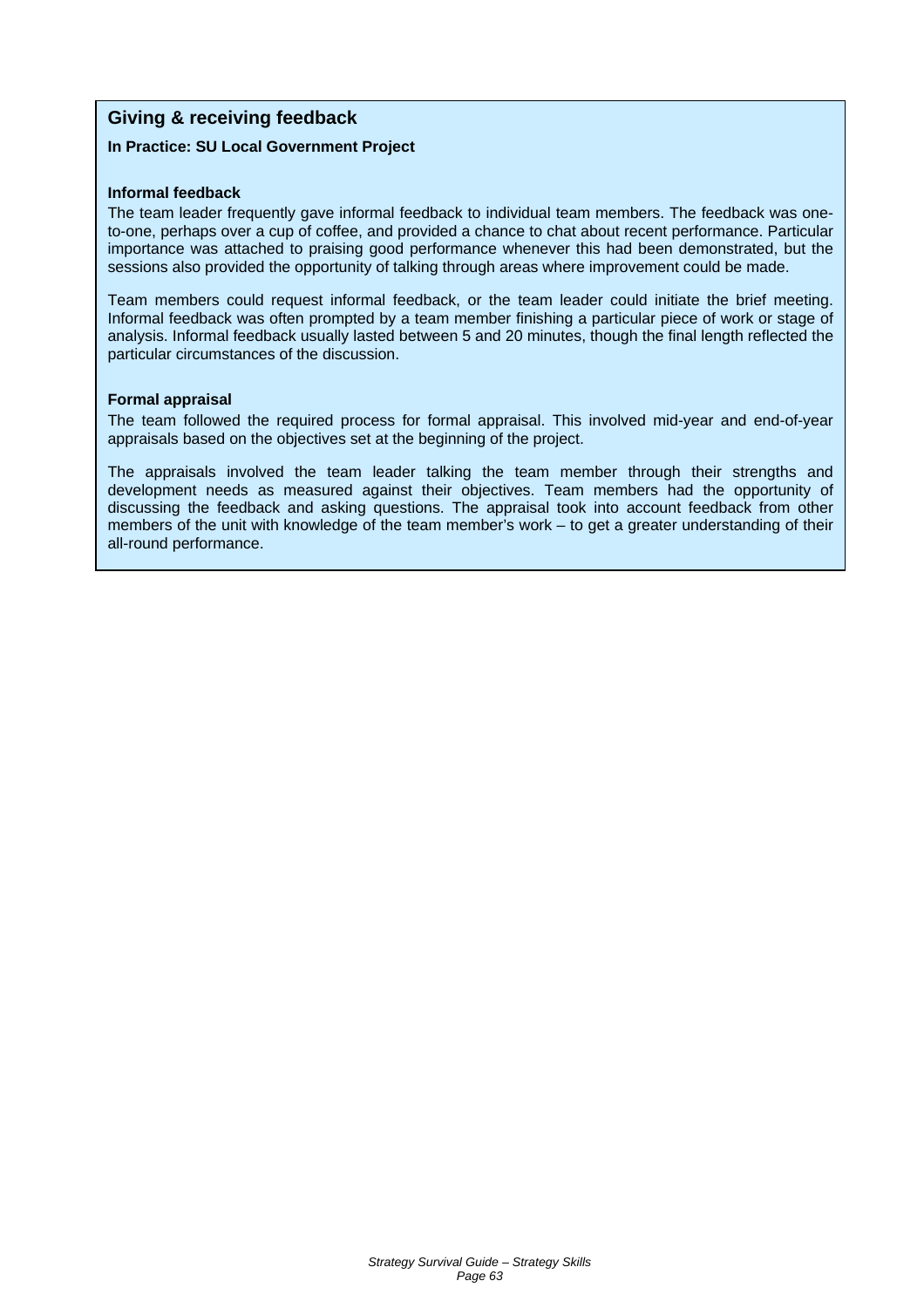

# **Strategy Skills > Managing the Project**

# **Developing the plan**

#### > **in practice**

Involving team members in the development of the work plan and discussions of roles and responsibilities will help to build a good team working environment and to gain commitment. Team members can also offer new experience and insights. Holding an initial team away-day provides a good opportunity for this discussion. However, delays in recruitment may mean that this is not possible.

In order to ensure buy-in and commitment to the project, the project plan should be cleared with the sponsor, key stakeholders and, if the project has one, the Steering Group.

The project plan may take the following structure:

### **Example Project Plan**

- Define the background to and drivers of the project
- Define the problem that the project is to address and key questions to be answered
- Set out initial analysis of available evidence. This should:
	- Identify key trends and issues
	- Identify key drivers of change
	- Identify work underway in related areas, both domestically and internationally
	- Set out thinking on possible ways ahead and methodology.
- Identify the project time scales and key milestones
- Define the individual work phases that will be required for delivery, the key milestones and outputs from each work phase. This plan should set out the activities required to achieve these outputs, and identify who will be responsible for delivery and by when
- Identify the skills needed to take the work forward and the team working arrangements
- Identify the potential risks to the successful delivery of the project
- Determine the political sensitivity and feasibility of the issue
- Identify the key stakeholders
- Determine whether and how the project is to be communicated within relevant departments and externally, and set out the reasoning for this
- Identify initial thoughts on potential implementation
- Identify the assumptions you will be making regarding the project budget
- Identify the project governance arrangements: sponsor minister and whether you will be having a project steering board and/or advisory group
- Identify project evaluation arrangements and success indicators.

The project plan should not be a static document to be placed on a shelf and ignored once the project is up and running. It should be a live document that is regularly revisited and revised.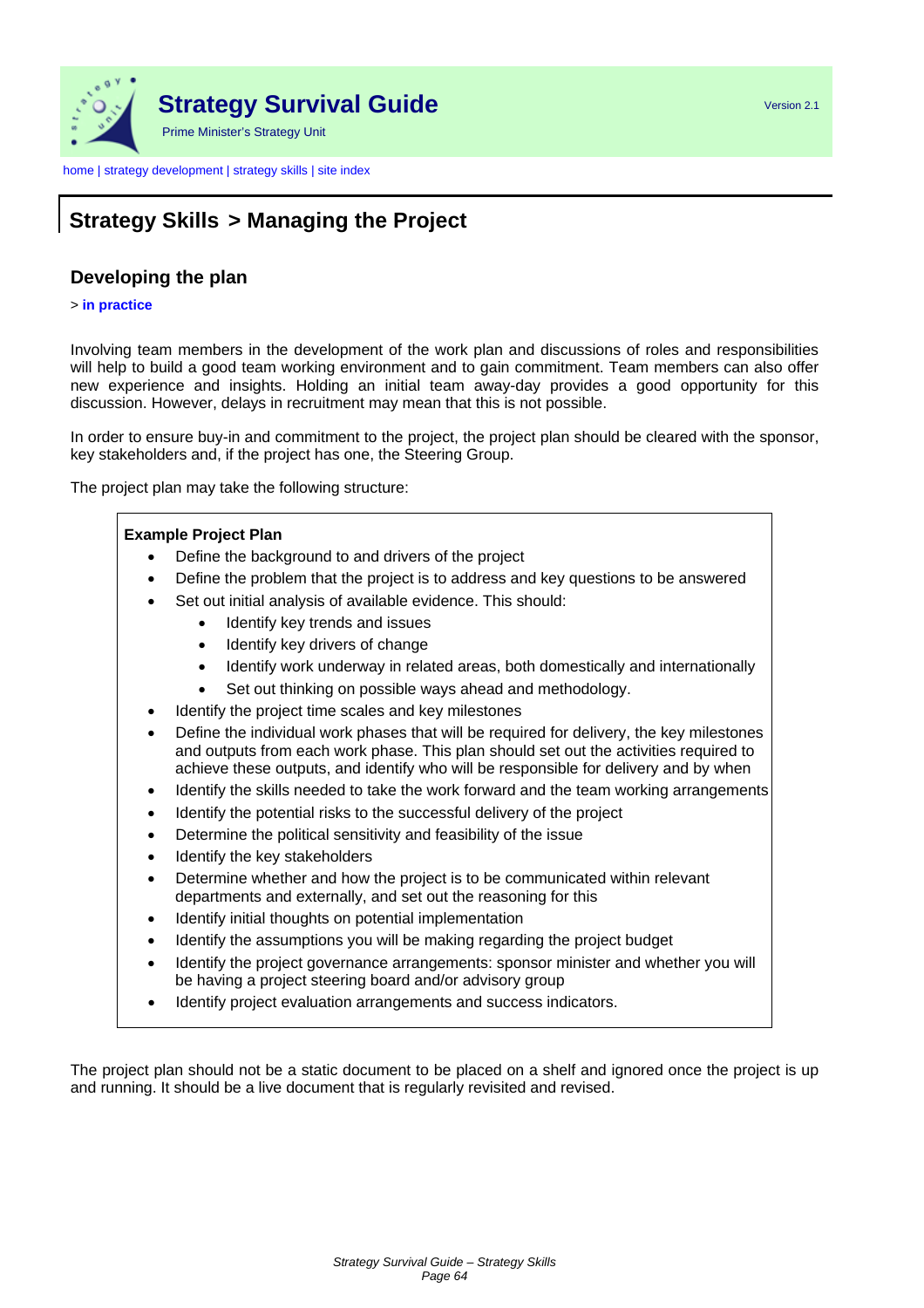### **References**

For more detailed information of all aspects of programme and project management, see the **Office of Government Commerce** website, which provides information on the principles and concepts of programme and project management and provides a helpful summary of the key stages and management activities required for delivering successful outcomes. The site also covers programme and project management techniques in detail, including:

- OGC's successful delivery toolkit, which describes proven good practice for procurement, programmes, projects, risk and service management.
- An introduction to the **PRINCE2** Project Management Methodology.
- OGC's 22 Questions From "what is our vision?" through to "what's the plan?" *22 Questions* to help you consider your project.
- Programme and Project Documentation description of the contents of some of the commonly used documentation for planning, managing, monitoring and controlling progress on programmes and projects.

# **Developing the plan**

### **In Practice: Joint SU & HO Police Reform Project**

The project management plan was developed jointly by the Strategy Unit and Home Office teams over the first few weeks of the project. The plan provided the means by which the work was integrated and co-ordinated.

Several early pieces of work have informed the project plan:

- a project proposal note and agreed terms of reference for the project;
- development of issue trees to help identify key issues and logical structures for the workstreams;
- initial data gathering to draw together the dominant evidence on different crime areas and the effectiveness of the police response.

Based on the above and the Strategy Unit's project plan template, the SU team undertook a first cut for discussion with the Home Office. Several iterations were then discussed at team meetings, covering in particular the ground rules on project governance as well as the analytical approach. The basic structure developed for the plan covers:

#### **Contents**

Purpose, project aims and scope Issues overview and proposed methodology Issues, workstreams and related work Governance arrangements Stakeholder analysis, risk analysis and success Implementation

## **Annexes**

Issues trees Detailed analysis of workstreams Team member biographies

The Strategy Unit maintained responsibility for pulling drafts together, but sought specific input from the Home Office in several areas given their policy expertise and the need to draw on the ongoing programme of work in the Home Office on options for police reform. (So, for example, the Home Office led on the detail of key stakeholders, and how and when to engage with them.)

Separate brainstorms (including senior management from both sides) were held to flesh out the work programme and activity approach – linking this to the issue trees, work phasing, overall timelines, and agreeing the detail of workstream splits, activity and outputs. A high-level work programme was then drafted for inclusion in the project plan.

The draft project plan was then put to the project steering group and relevant Ministers for comment.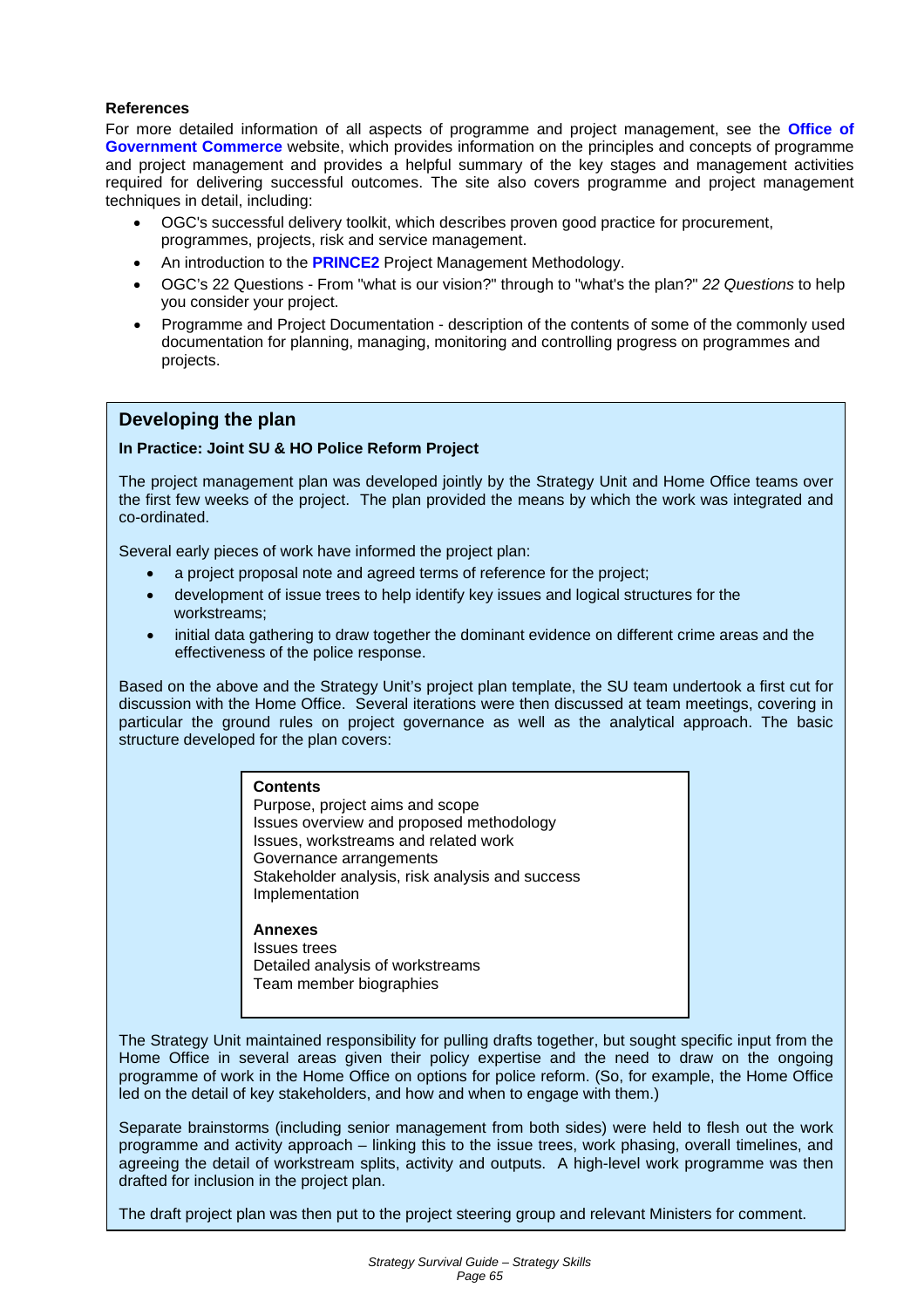

# **Strategy Skills > Managing the Project**

# **Structuring the work**

> **in practice** 

As part of the overall planning process, the work should be broken down into manageable work-streams. This will enable responsibility for discrete modules of work to be delegated to individual team members. Defining work-streams and responsibilities clearly is a crucial part of project management and will ensure that all team members are aware of what is expected of them.

Workstreams and team roles should be defined early in the Justification & Set-up phase and defined in more detail as the initial analysis progresses. Developing an **issue tree** will help to identify logical workstreams.

The initial analysis needs to be mapped onto the team structure and skills base to determine who will do what and by when. Using the map of issues to be addressed, the team should identify any critical dependencies and the key phases and strands of work. A tool such as a gantt chart for each of the key phases and each of the key strands of work to be completed in these phases should be prepared. These should set out in detail the tasks to be completed (i.e. interview stakeholders A and B) rather than just using high level statements. Team members should be involved in this stage in terms of identifying the tasks to be completed for their strands of work. These workstream-specific plans should feed into the over-arching project plan.

Team members need to think more widely than their workstream 'silos'. As well as being workstream focussed, individual team members may well be working on specific 'cross-cutting' issues or processes, generating a matrix structure of responsibilities as shown below.



The team leader may find it helpful to use a spreadsheet to keep track of which team members are assigned to which workstreams, what their key milestones are and when they are away from the office on leave or training.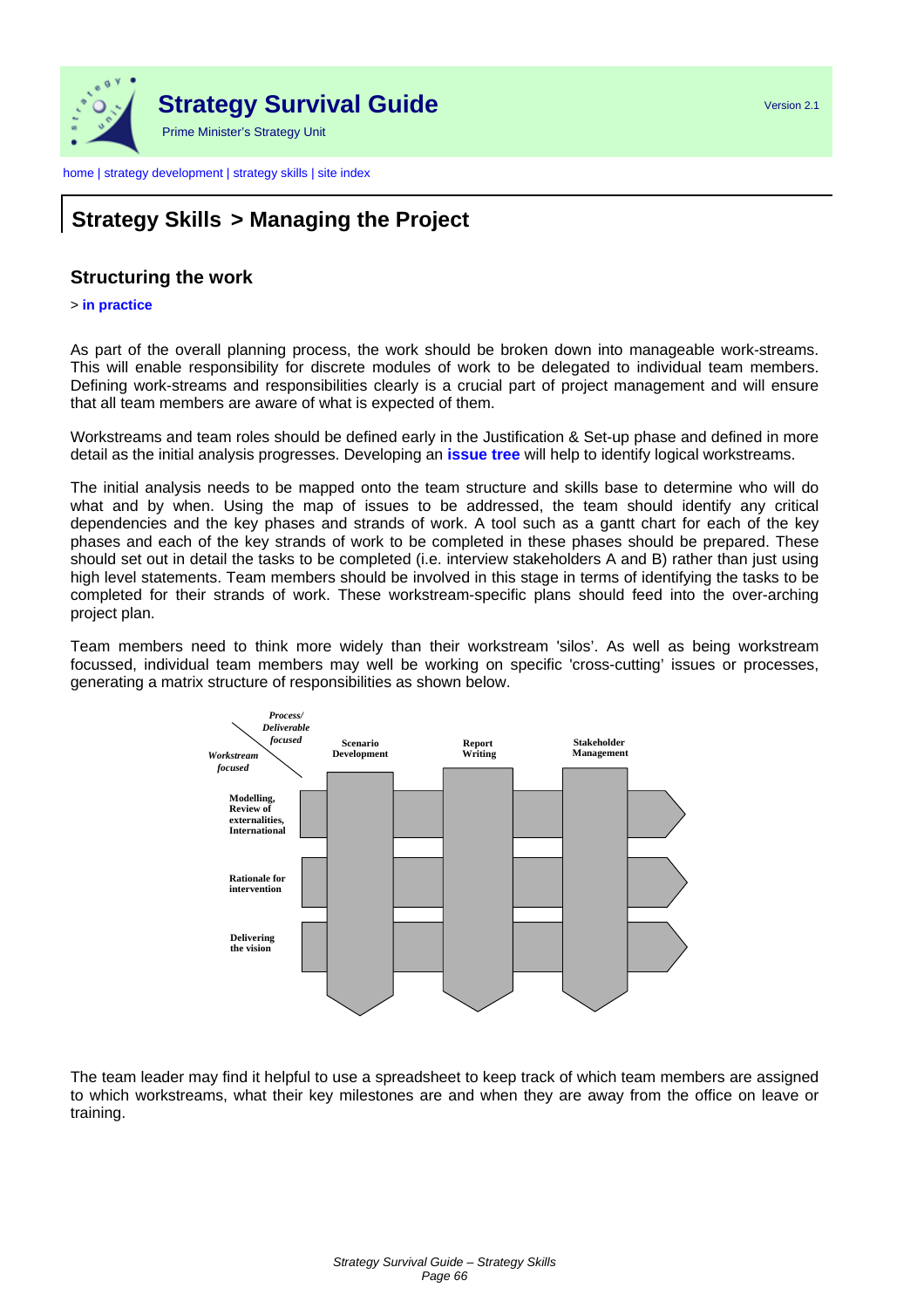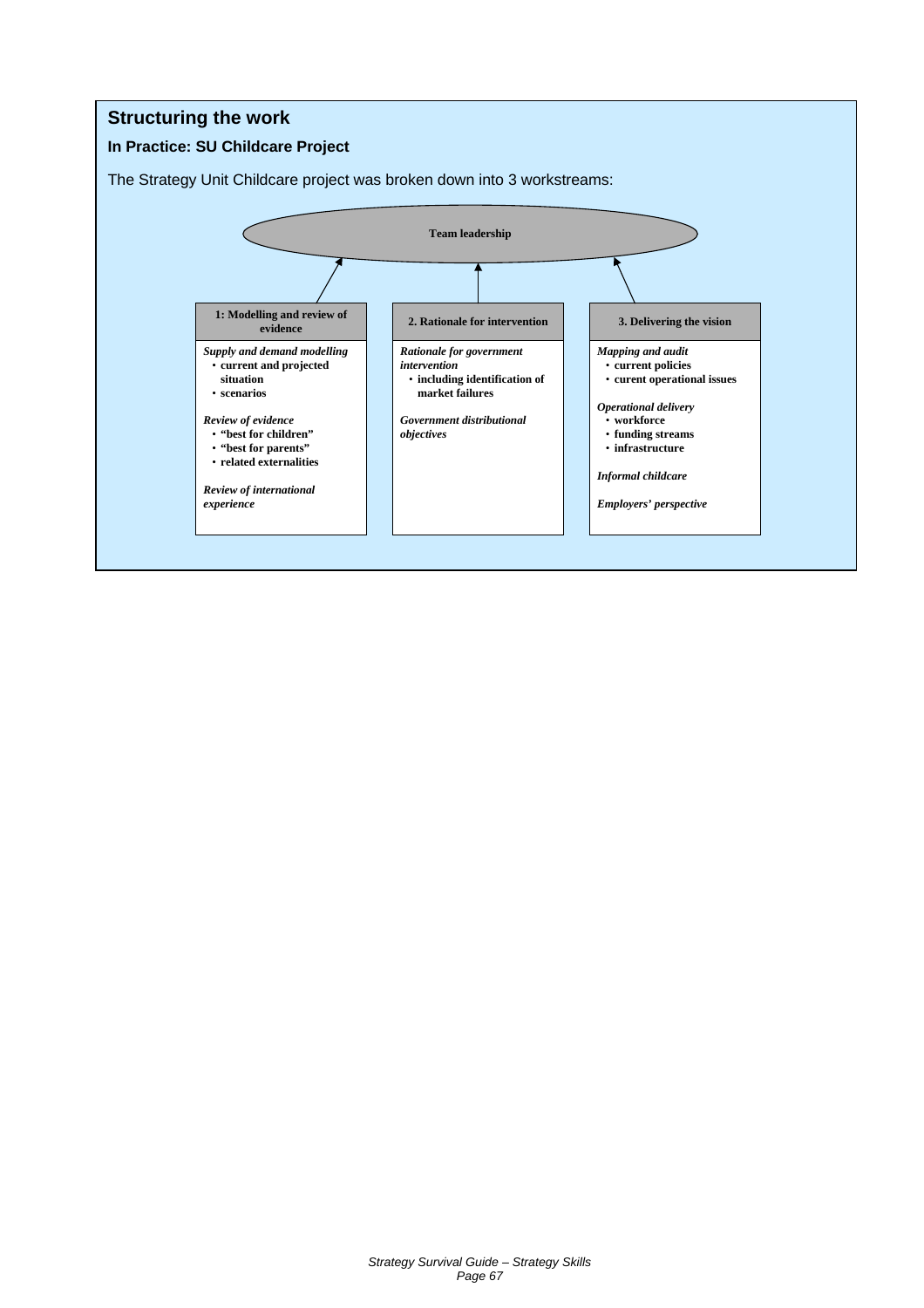

# **Strategy Skills > Managing the Project**

# **Setting milestones**

#### > **in practice**

Timelines are a necessary part of plans and milestones add transparency to a project. They represent the results of work plan action and are an excellent means of communicating expectations and helping to drive efficiency. As well as capturing milestones – milestone planning, includes:

- Presentation and team meeting dates schedule around key stakeholders
- Parliamentary recess dates and team and stakeholder leave dates.

Timelines help the team leader identify and manage the 'critical path'. Some tips on how to do this are to:

1. Identify the longest lead items - the 'critical path'

- Start working on key data and inputs as soon as possible
- 'Front load' effort on critical items
- Make data requests explicit and clear verifying understanding
- Set and agree clear deadlines for external sources of information and escalate if the source is unresponsive
- 2. Work backwards from the key milestones
	- Remember your output may be on someone else's critical path
	- Think about what the next steps will be following this project
- 3. Attempt to fill 'white space' with productive activities
	- Produce the 'quick wins' as quickly as possible

The level of detail required in a plan will depend on the type of plan used (e.g. issue-based or calendarbased) and on the project – it's complexity, length and intensity, the experience levels within the team and the level of clarity on the issue to be addressed.

An example of a milestone plan can be seen in the diagram below: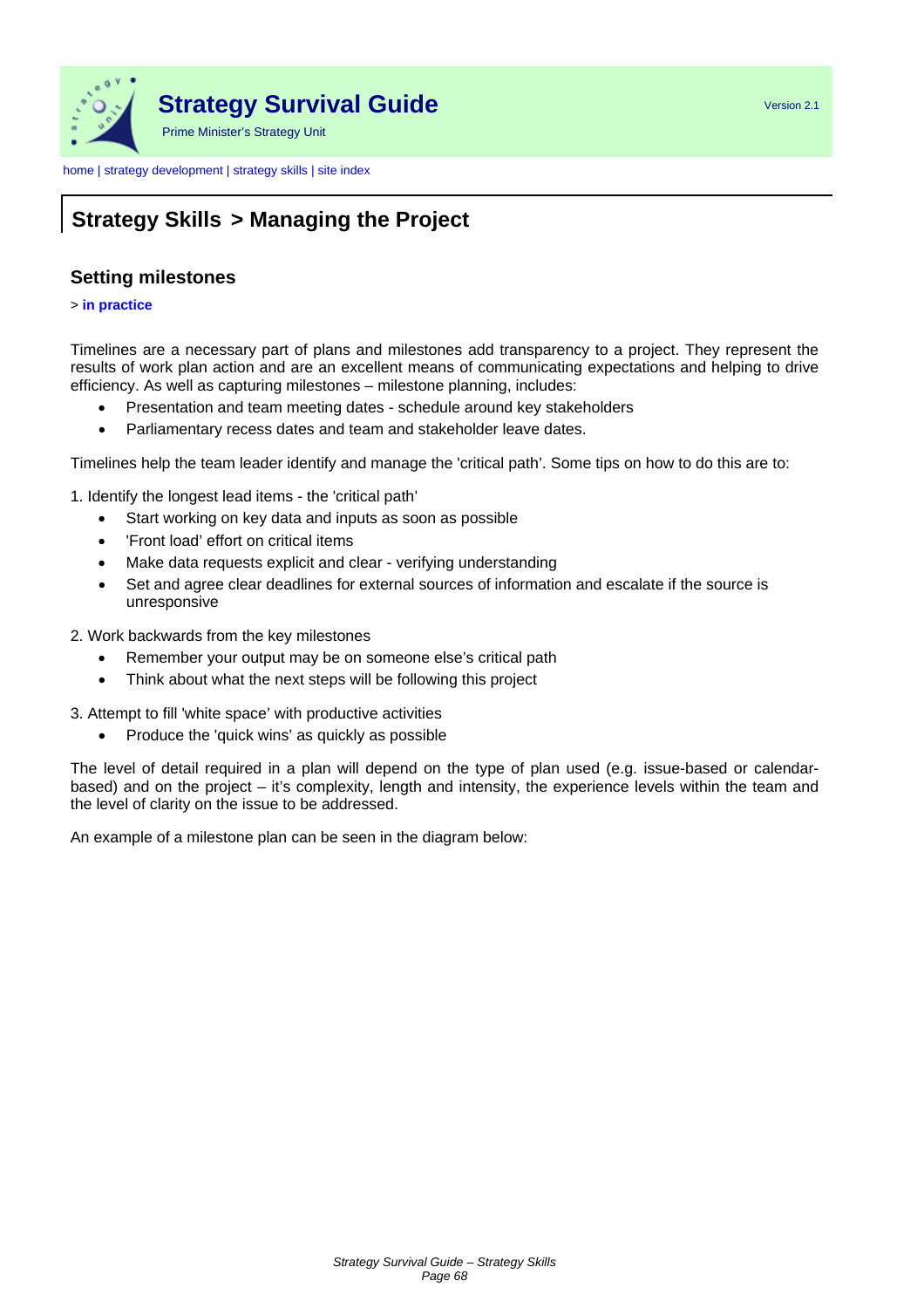|                                                                                    |     | <b>November</b> |    | <b>December</b>         |    |    |    |    | <b>January</b>  |    |    |    | February                |    |    |
|------------------------------------------------------------------------------------|-----|-----------------|----|-------------------------|----|----|----|----|-----------------|----|----|----|-------------------------|----|----|
|                                                                                    | w/c | 19              | 26 | $\overline{\mathbf{3}}$ | 10 | 17 | 24 | 31 | $7\overline{ }$ | 14 | 21 | 28 | $\overline{\mathbf{4}}$ | 11 | 18 |
| "Twin-track" paper                                                                 |     |                 |    |                         |    |    |    |    |                 |    |    |    |                         |    |    |
| <b>Modelling approach</b><br>paper                                                 |     |                 |    |                         |    |    |    |    |                 |    |    |    |                         |    |    |
| Interim review of<br>evidence                                                      |     |                 |    |                         |    |    |    |    |                 |    |    |    |                         |    |    |
| Paper on informal care                                                             |     |                 |    |                         |    |    |    |    |                 |    |    |    |                         |    |    |
| <b>Interim Report (I)</b>                                                          |     |                 |    |                         |    |    |    |    |                 |    |    |    |                         |    |    |
| Interim Report (II)                                                                |     |                 |    |                         |    |    |    |    |                 |    |    |    |                         |    |    |
| Papers to sponsor<br>minister<br><b>Inter-Ministerial Group</b><br><b>Meetings</b> |     |                 |    |                         |    |    |    |    |                 |    |    |    |                         |    |    |

In addition to the overall project milestone plan, It is helpful to develop workstream-specific milestone plans. This will ensure that all team members are clear as to expectations and deadlines.

# **Setting milestones**

## **In Practice: SU Alcohol Misuse Project**

On the Alcohol project we found it very important to make sure that everyone on the team was clear about key milestones and understood how their work fed into meeting the objectives and deadlines. We used our weekly team meeting to review the project plan and the key tasks for the coming week. This enabled us to discuss issues and circumstances that might impact on the milestones and think about how we might manage them.

In the early phase of the alcohol project we had some part-time team members. To ensure that they could contribute effectively and were kept up to date with progress towards our milestones we used a "buddying" system where a full-time team member kept in touch and updated a part-time one.

The project's milestones didn't just affect the team. It was important to involve and work with external people who could help us achieve our goals. For example, we developed a good working relationship with our Sponsor Minister's Private Office, which helped us get papers cleared by the Minister at short notice and get papers to them when the Minister was actually in the office.

We always celebrated achieving our milestones. For example, when we published our interim analysis, completed the draft report and at other important times we celebrated with a cake, a celebratory drink, a meal or simply leaving the office early for a well earned rest.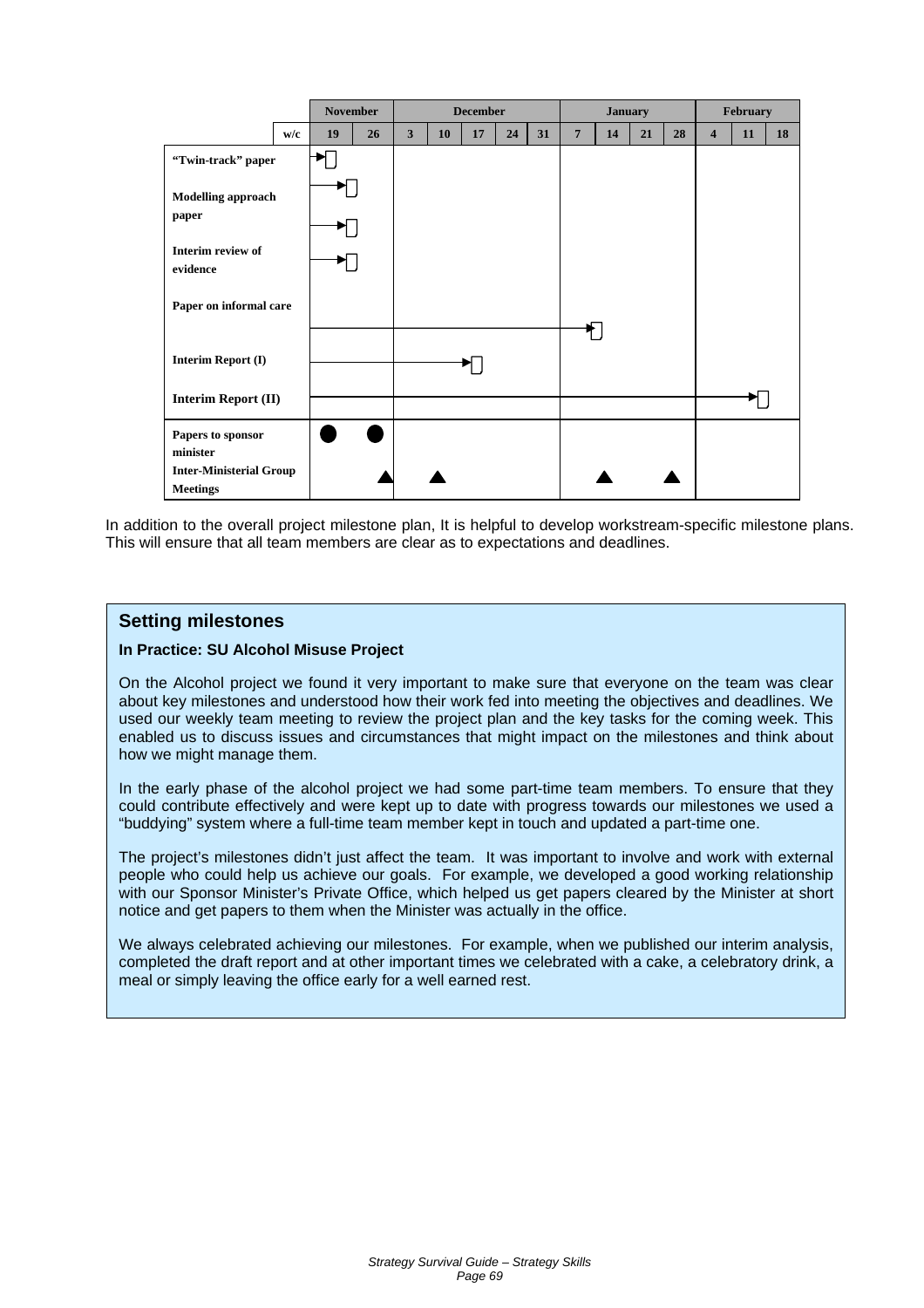

# **Strategy Skills > Managing the Project**

# **Managing risks**

> **in practice** 

The project plan should contain an analysis of risks to the project itself. There are a number of potential risks which can hamper a project including necessary changes to the project time scale, budget cuts, staff problems or shortages or, more fundamentally, that the sponsor changes his/her mind as to the objective or scope of the project.

The aim of the risk assessment is to identify and assess these threats to successful project delivery. This will enable the team to identify actions to help avoid or reduce the potential damage.

The risk assessment should identify and describe possible risks to each task identified in the project management plan. This can be done by brainstorming (perhaps at the initial project away-day) and by speaking with others who have worked on similar projects or issues.

The analysis should identify the probability of the risk occurring (High/Low) and the potential impact of the risk on project objectives (High/Low), as shown on the diagram below.



A risk log can be maintained to capture and actively manage risks to the project, and could contain:

- A unique reference for each risk identified
- A description of the risk to the project
- A description of the impact on the project should the risk materialise
- The proximity of the risk, which is an estimation of time-scale for when the risk might materialise
- The likelihood of the risk occurring. This could be a mathematical calculation, or a simpler High, Medium, Low classification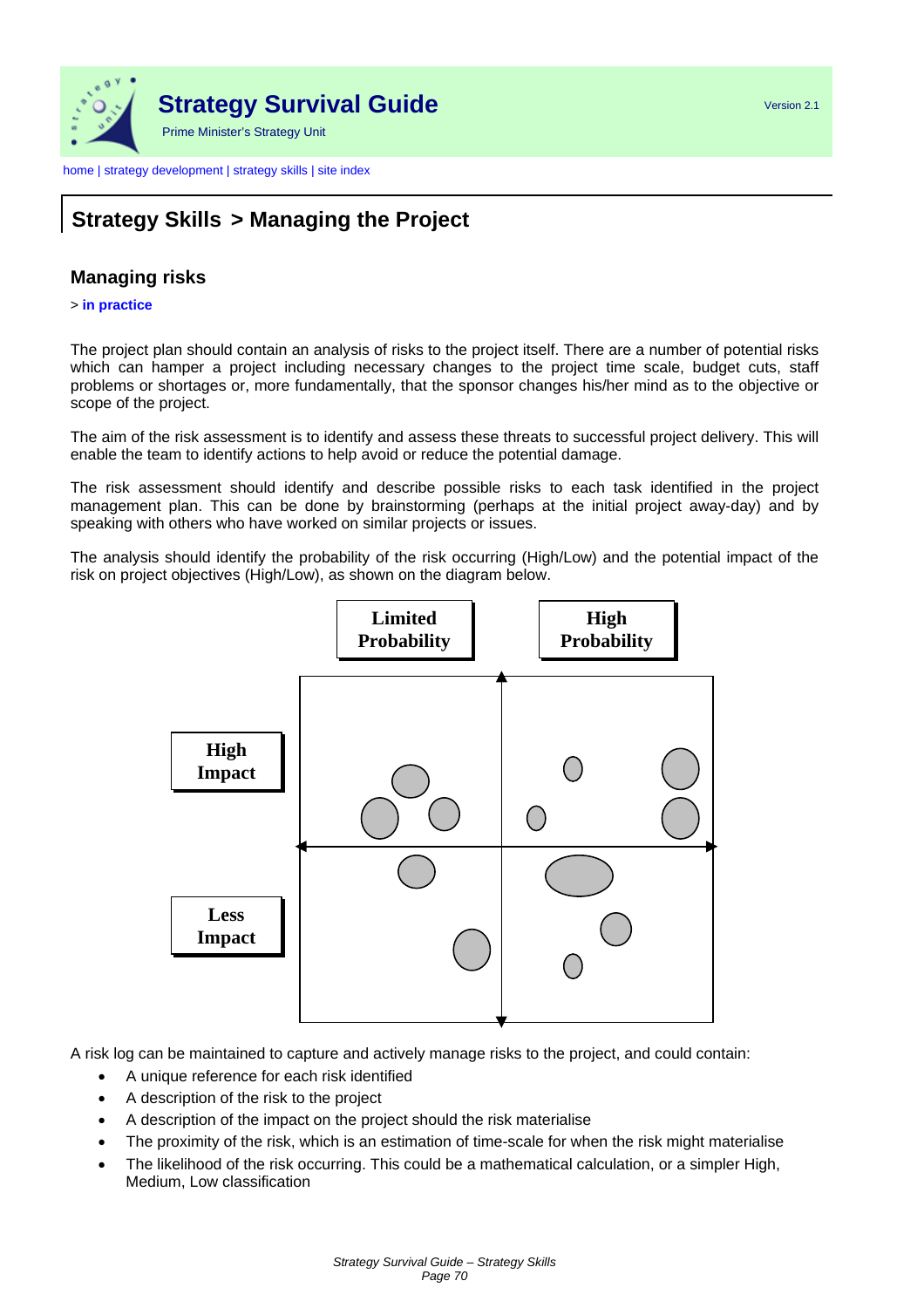- The severity of the risk categories for severity might be Critical (that is, adverse effect such that continuation of the project is unacceptable), Major, Significant, and Minor
- The risk owner each risk should be assigned to an individual who is best placed to monitor it and manage any necessary actions
- The response to the risk which either reduces the probability of the risk happening or reduces the damaging effects of the risk should it happen
- The current status of the risk itself and progress of any actions relating to the management of the risk.

A risk log should be reviewed and updated regularly.

#### **References**

The **Risk Support Team** at HM Treasury are responsible for implementing the Strategy Unit report on handling risk in government and provides guidance on all aspects of risk management, including the Principles of Managing Risks to the Public.

# **Managing risks**

#### **In Practice: SU GM Crops Project**

The SU GM Crops project formed one strand of a highly-charged and controversial dialogue around the role of GM technology in the UK. This had the two-fold impact of (1) increasing the number of risks faced by the project, and (2) raising the stakes in the event of things going wrong. In this context, active management of risks was essential.

The team worked together to identify risks and to assign to them both impacts and probabilities. The possible consequences of each risk were identified, and responsibility for preventative actions assigned to specific team members. Risks varied from the relatively prosaic – e.g. team members leaving partway through the project (which happened twice in this instance) – to the much more dramatic – e.g. the US bringing a case against the EU under the WTO, in respect of policy on GM (which happened towards the end of the project).

Many of the risks identified in the risk register came to pass during the project. The fact that the team had already thought about these risks undoubtedly made them easier to deal with, although the use of a risk register in itself was not a panacea. For example:

- In several cases the team's assessment of impact or probability proved inaccurate. For example, the early departure of team members was classed as medium / high impact but only medium probability – in the event, two team members left early, but the impact if anything was positive, because it enabled different skills to be brought into the project at different stages.
- Even where risks were identified, it was not always possible to mitigate against them or to deal effectively with the consequences. For example, the availability of good data from the parallel Science Review was identified early on as a key risk. But despite best efforts from the SU and the Science Review team, the timing of the two strands restricted the opportunities for datasharing.
- Some risks were missed completely partly because the team did not keep the risk register fully up to date. For example, the team failed to identify and prepare for the impact of a reshuffle of Ministers on the governance of the project.

Overall, however, the use of active risk management techniques enabled the team to steer a successful course through a potential minefield, relatively unscathed.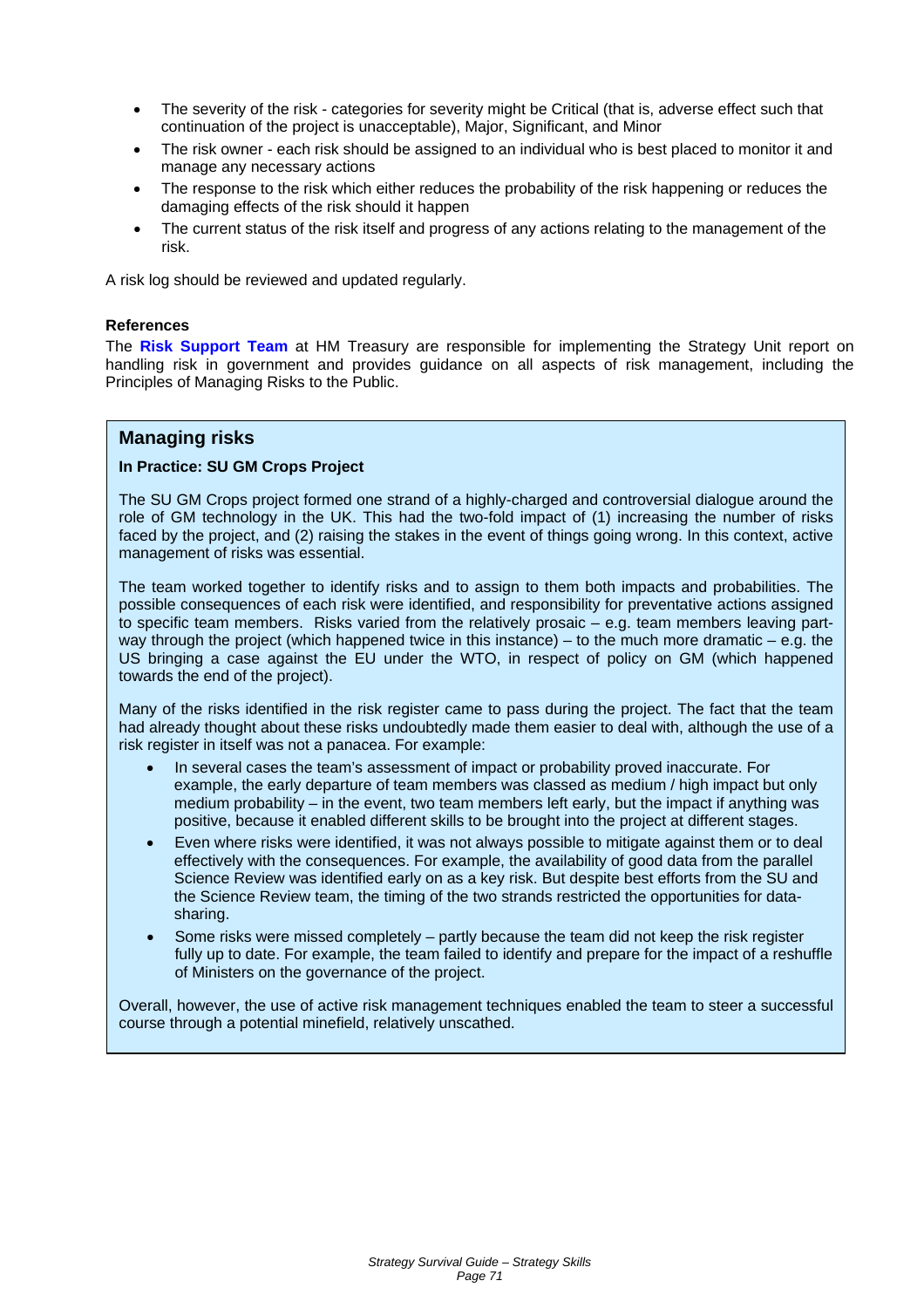

# **Strategy Skills > Managing the Project**

# **Defining accountability**

#### > **in practice**

As the project is planned it is important to determine the appropriate governance structures. This should include identifying a sponsor Minister and whether it is appropriate to establish a Steering Group.

Where possible, it is a great advantage to identify a Minister who will be the project's sponsor. This will help to gain senior buy-in to the project from the outset, and also provide someone to consult about the political feasibility of emerging conclusions and recommendations.

It can also be very useful to have a project Steering Group. The traditional role of the Steering Group is to provide a steer and take decisions at key stages in the project. Members should include key project stakeholders and may include external stakeholders, if appropriate. The key to a successful Steering Group is getting the balance right between breadth and depth of experience.

There are also other roles for a Steering Group:

- Advice on content
- Stakeholder buy-in
- External discipline for the team.

These roles may not be fulfilled by a single group. Content work in some cases is best done separately, for example through expert panels, bilateral sessions with stakeholders etc.

It is generally advisable to have 3-4 meetings of the Steering Group during the life of the project. The objective of each meeting is to provide an update on project progress and to seek advice and consensus at key decision points. In practice, this means that there is likely to be a meeting at the end of each phase of the project, to discuss project outputs. For example, during the Justification & Set-up phase of the project, the Steering Group should agree the project plan. Steering Group Meetings should be factored into the project plan, as key milestones. It takes a lot of work to prepare for these meetings, so holding more than 3 or 4 could mean that servicing the Steering Group could become overly burdensome.

In addition or as an alternative to the Steering Group, it may be useful to have an Expert Advisory Group. This is a small group of industry, sector or issue experts who are used to providing technical input and advice, and can act as a sounding board and reality check on emerging conclusions. It is advisable to establish the Group early in the project as it can take stakeholders some time to identify the most appropriate representatives. The Advisory Group can also feed into the development of the project approach if they are involved early in the process.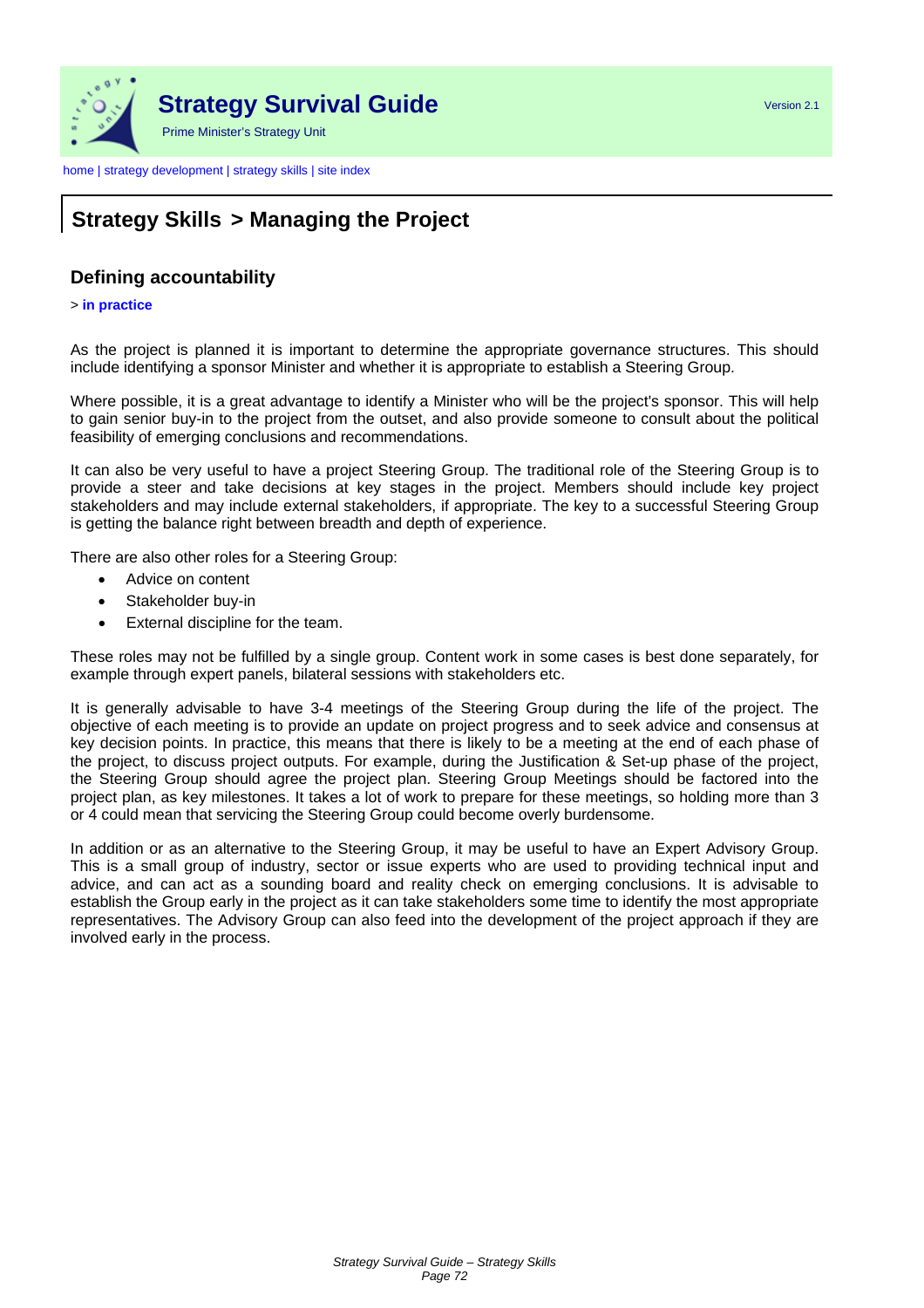# **Defining accountability**

# **In Practice: An SU Project**

Our project was accountable to at least three types of oversight groups.

A ministerial steering group was essential for the high-profile and sensitive issues such as the one with which we were engaged. With a senior cabinet minister as sponsor minister, we were able to open doors, challenge sacred cows and had a natural champion for a bold new agenda.

We took this steering group through our thinking step-by-step so that they could reach the same conclusions as the project team. They provided some valuable political guidance on what would and what would not fly. Inevitably, pressure on their time meant we could only meet once every two or three months so we made sure we got the maximum value and clearest possible steer from those meetings.

In between those meetings, a senior officials group provided more hands-on guidance in overseeing the direction of work. They met every 2-6 weeks at different stages in the project. As they had a wider portfolio of responsibilities, their main function will be to help the team distinguish between 'wood' and 'trees'. We found it is very easy for full-time team members to get overly absorbed in detailed issues and lose sight of wider issues.

Finally, we convened a number of ad hoc expert advisory groups. They were useful in providing an external reality check on our emerging conclusions. The non-governmental participants ensured that our thinking was not too Whitehall-centric and helped us to identify best-practice elsewhere and leading-edge thinking in the academic research community. This had the added benefit of ensuring that we had credibility with a wider group of stakeholders when we were ready to announce new initiatives.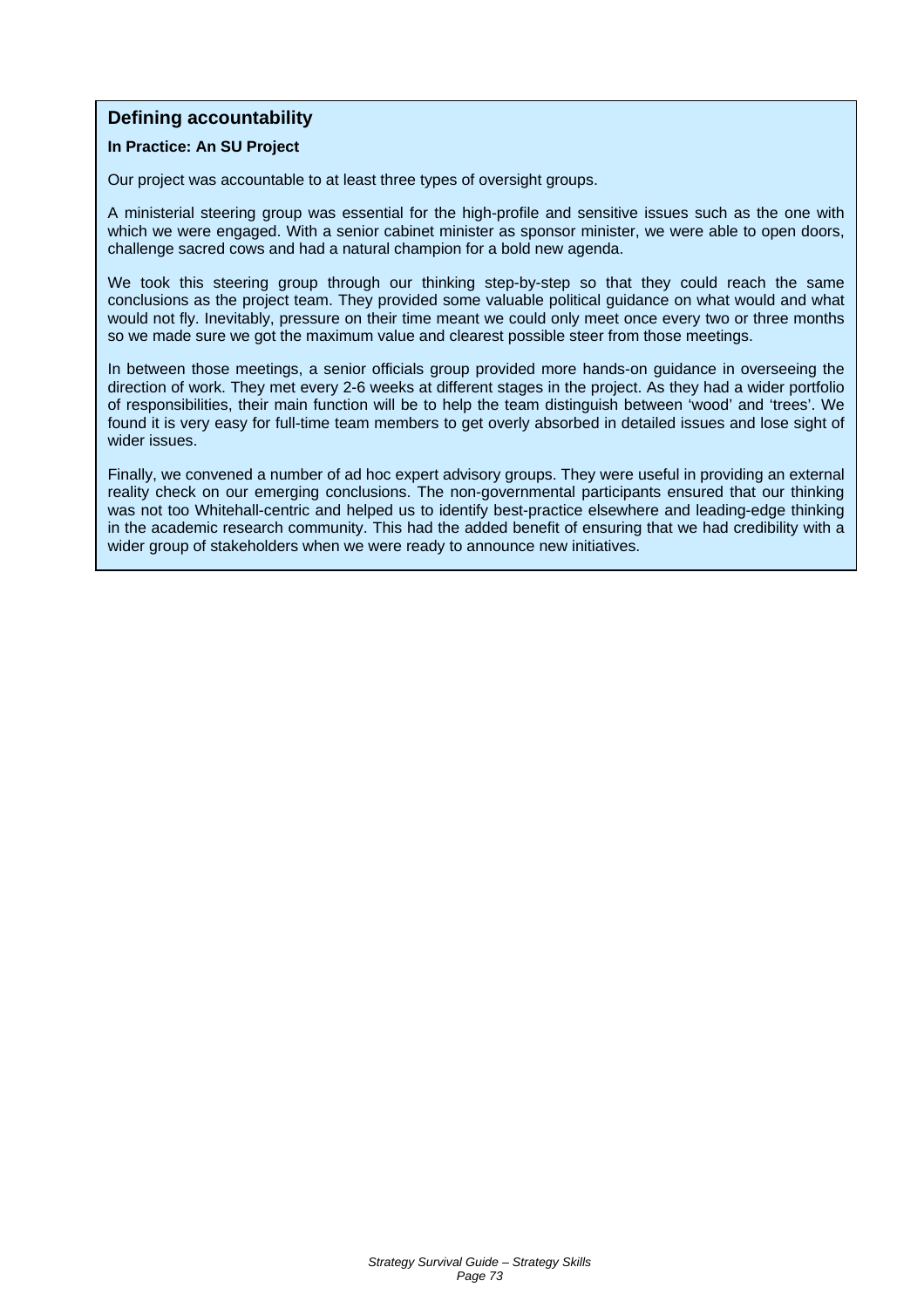

# **Strategy Skills > Managing the Project**

# **Evaluating the project**

#### > **in practice**

This exercise, involving all team members, should be conducted at the end of the project to evaluate whether the project met its objectives and identify key lessons learned. It is important to:

- have a meeting to do this explicitly. Make this a formal post-case review and audit session.
- use the session to assess content and process learning
- make sure everybody is present.

#### Possible Agenda:

| Agenda Items                                    | <b>Purpose</b>                                                                                                     |
|-------------------------------------------------|--------------------------------------------------------------------------------------------------------------------|
| Project evaluation                              | To debate satisfaction with outcome and<br>process of the project                                                  |
| Lessons learned                                 | Top insights<br>Key process learnings                                                                              |
| Stakeholder and relationship development        | Identify/prioritise opportunities for further<br>developing relationship<br>- Who and how<br>- Timeline definition |
| Plan knowledge capture                          | Satisfaction of material for Knowledge<br>Management                                                               |
| Team discussion on support staff<br>performance | Provide team feedback and evaluation                                                                               |

Key aspects to cover are

- 1. what went well
- 2. what went less well, and
- 3. lessons for future projects or pieces of work.

Some of the issues the discussion should cover are:

- How well was the study specified?
- How convincing was the analysis?
- How effective were the working methods?
- What impact has the work had?
- What was media coverage of the work like?
- How should the results of the evaluation be disseminated?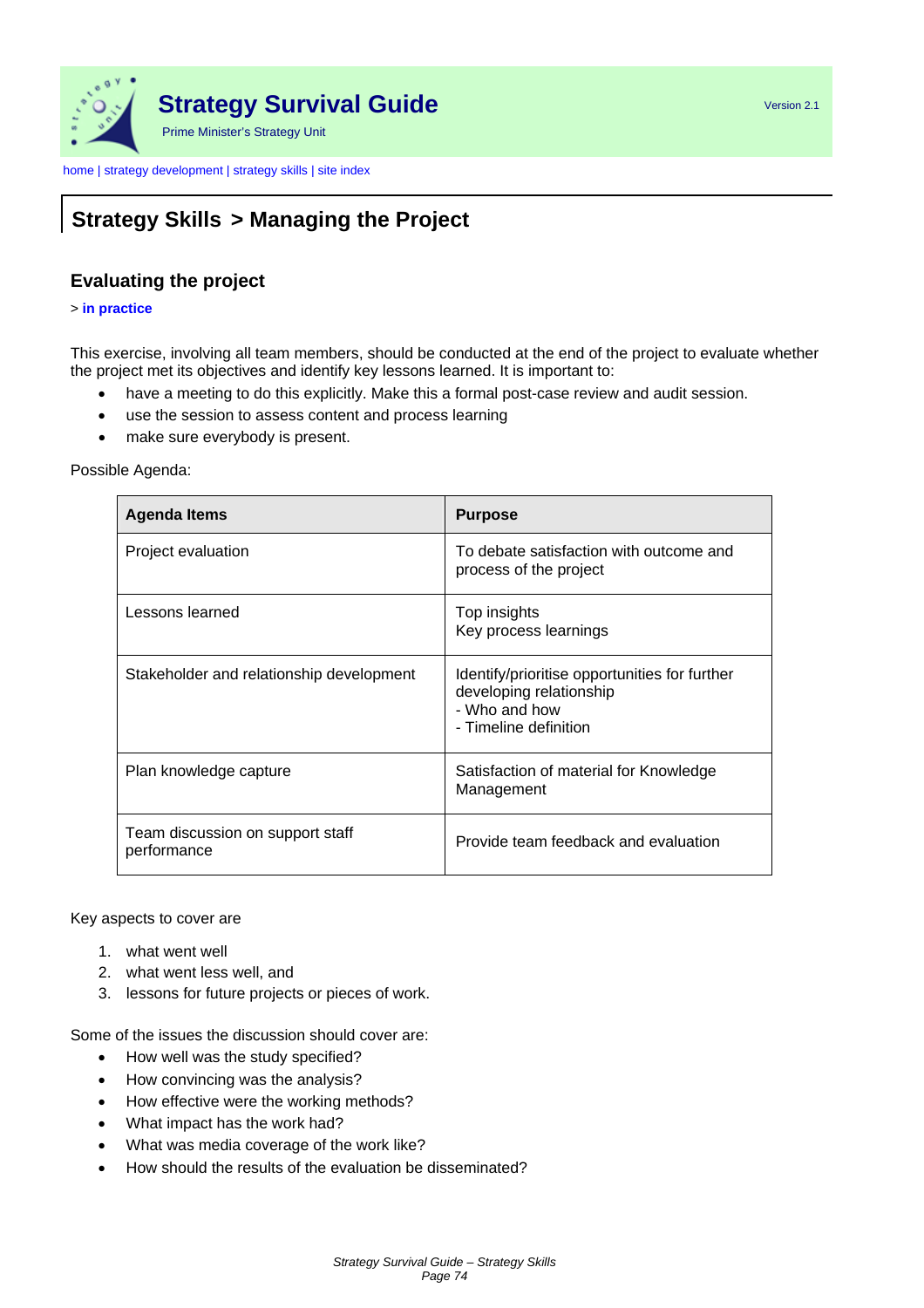- Is there a mechanism in place to ensure follow up and implementation of the report's recommendations?
- What was the value of the work for the key stakeholders?
- How was the project managed?
- Did you get the work/life balance right?

In order to make sure that the lessons are taken on board for future projects, it can be useful to present the outcomes to senior management or other projects teams.

### **Why Projects Fail?**

- Failure to agree the key question or issue
- Planning is carried out superficially
- Eye off the ball
- People aspects are not well managed
- Risks are not properly addressed and insufficient contingencies are allow
- It is difficult to make tough decisions
- Lack of authority
- Lack of commitment

# **Evaluating the project**

### **In Practice: SU Workforce Development Project**

At the end of the project the team arranged an extended lunch to discuss lessons learned. Prior to the lunch, the facilitator drew a timeline of the project on a white board in the team's room. The team (anonymously) marked their high and low points in different colours on a timeline of the project. This encouraged the team to think about the lessons to be learned from the project as a whole and not just the end game. This was used to produce slides to stimulate discussion at the lunch. That **discussion considered a wide range of issues**. Following the lunch, a team member prepared a presentation summarising the discussion. This was presented first to the senior managers and then to an all-staff meeting.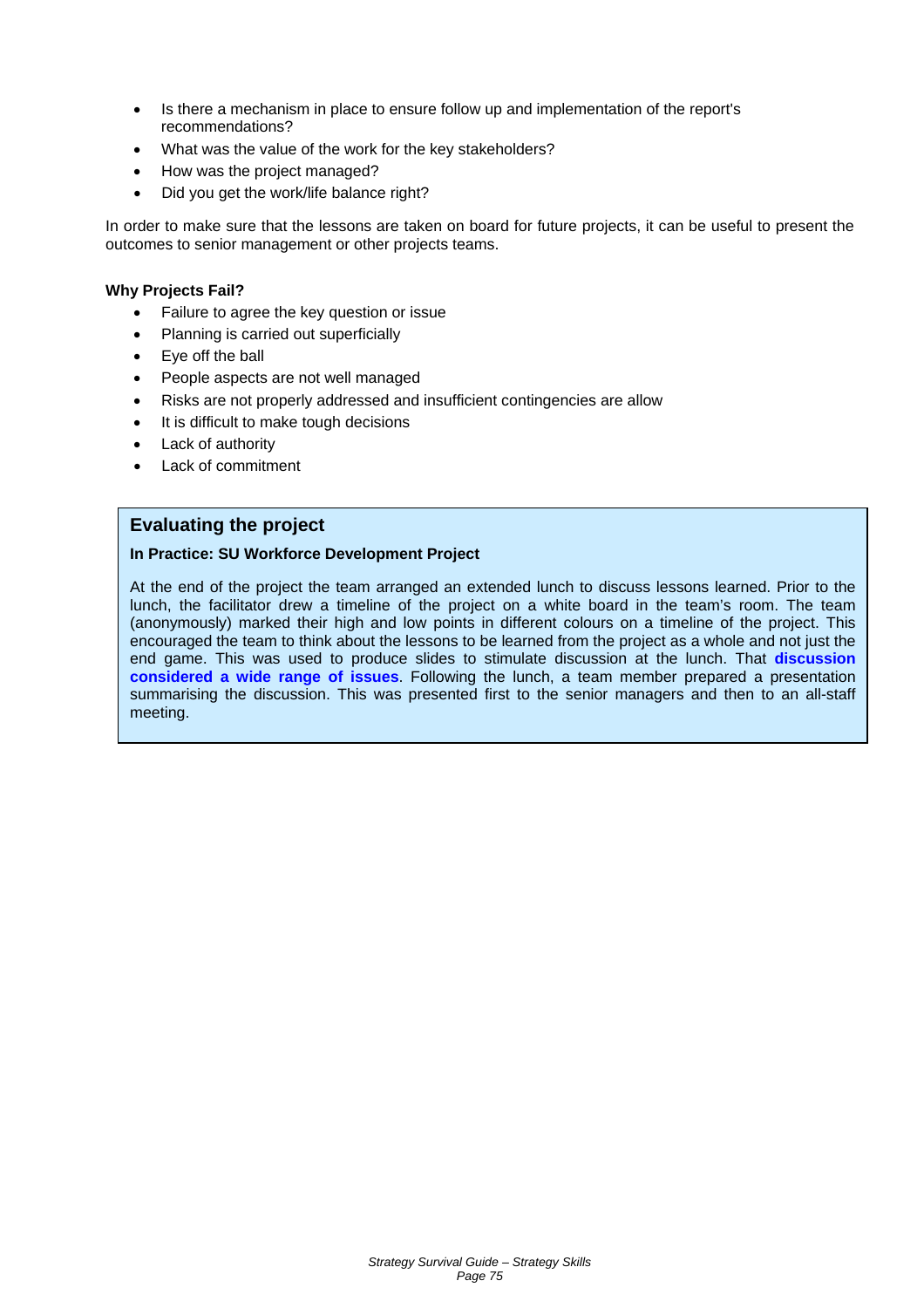

# **Strategy Skills > Managing Stakeholders & Communications**

# **Tools & Approaches**

#### **Stakeholders**

- Identifying key stakeholders and their issues
- Effectively engaging with stakeholders
- Developing a stakeholder engagement plan

#### **Communications**

- Drawing up a communications plan
- Communication with the media
- Evaluating communications
- Preparing presentations

#### **Managing Stakeholders**

Strategy work conducted in isolation from those that it will impact is unlikely to deliver any benefit. It is therefore essential that strategy is developed with implementation in mind at all times. The team should pay great attention to managing relationships and communicating with those outside the team who have an interest in the project's outcome.

Stakeholders are the individuals and groups affected by and capable of influencing the development and implementation of strategy and policy proposals. **Identifying key stakeholders and their issues** is therefore a very valuable exercise that should be conducted as early on in the project as possible.

Stakeholders, including the public and frontline staff, can make an extremely valuable contribution to the success of a project. **Effectively engaging with stakeholders** is key to motivating them and obtaining their commitment, and should be done through contact and involvement throughout the project - engagement from early on in the project lifecycle should help to reduce the risk of any surprises later on. **Developing a stakeholder engagement plan** is a useful way of planning how to effectively engage with each stakeholder.

#### **Managing Communications**

The importance of communicating effectively with those outside the team is clear. Successful communication is about sharing the right information, at the right time, with the right audience. **Drawing up a communications plan** helps to structure how to go about this in the most effective and efficient way.

**Communication with the media**, who have significant influence over public opinion, is key to ensuring favourable coverage of the project.

Once the message has been agreed and communicated to the audience, it is important to go through a process of **evaluating communications** for their effectiveness. Communications planning must begin on day one of a project and continue until the project has been completed. Evaluation will help the plan to keep evolving through each stage of the project.

Direct communication with stakeholders often takes the form of a presentation. **Preparing presentations** to a high standard and tailoring them to the audience is crucial to getting the message across.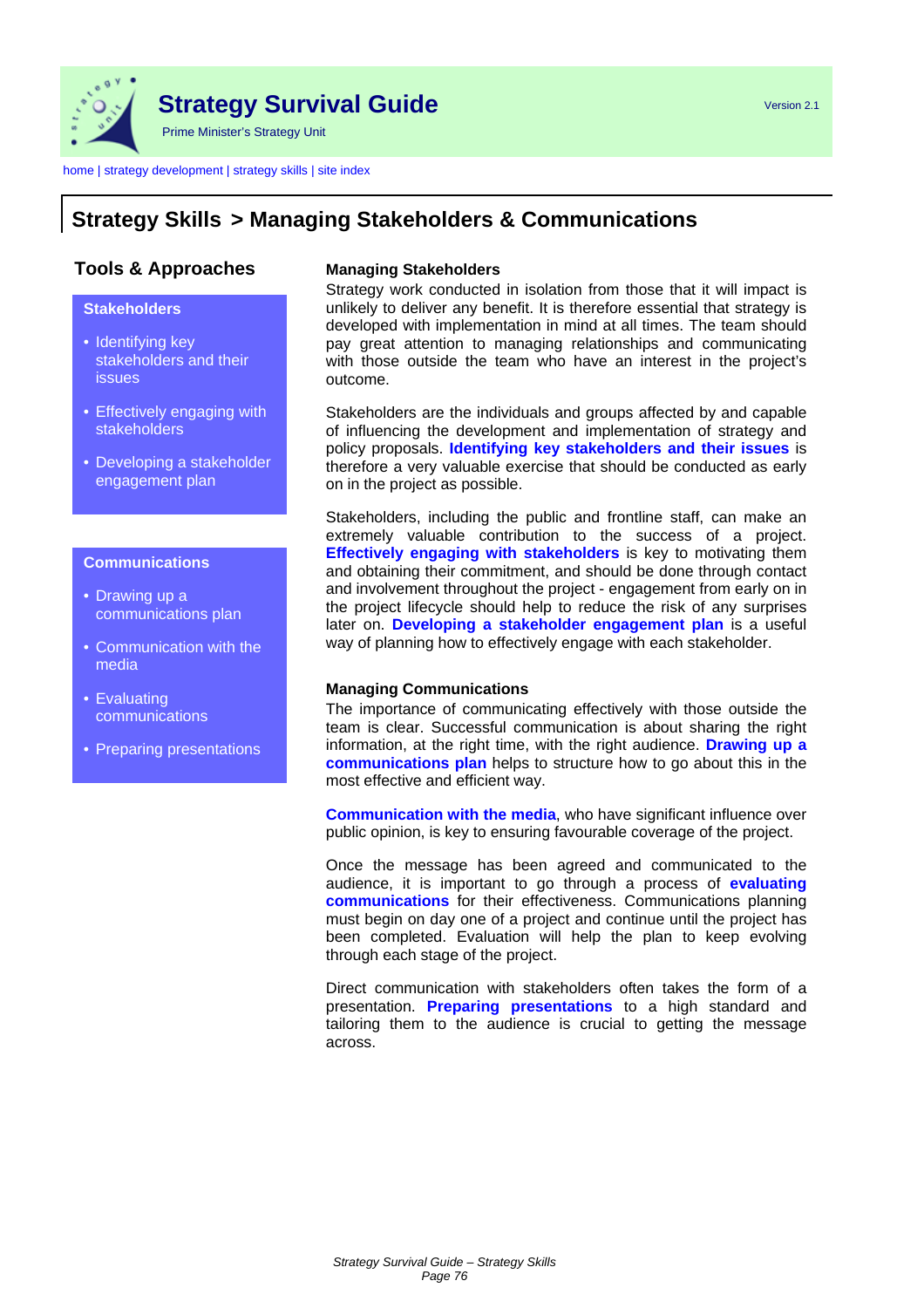

# **Strategy Skills > Managing Stakeholders**

# **Identifying key stakeholders and their issues**

> **in practice** 

Identifying stakeholders – those affected by and capable of influencing strategy - and their issues is necessary in order to understand the range of interests that need to be considered in developing and implementing strategy and policy proposals.

Different stakeholders can perceive the same project and proposals in quite different ways depending on their vested interests, their particular priorities at the time and their experiences of the organisation or people leading the work. Indeed, the concerns and objectives of different stakeholders and stakeholder groups are frequently in conflict.

The list of stakeholders for any government strategy work is likely to be long and include:

- Users and customers
- The departmental or lead Minister (if there is one) and their specialist adviser
- Ministers in relevant other government departments (OGDs) and their specialist advisers
- Groups of officials and individuals in the relevant OGDs
- The Number 10 Policy Unit
- Devolved administrations
- Representative organisations from the relevant sectors
- Local authorities and the wider public sector
- Private sector organisations and individuals who have a current or potential future vested interest in an area (for example, if they might be involved in future delivery)
- Parliamentary Committees
- Academics, research organisations and think tanks
- Employers and trade unions
- International organisations such as the EC, World Bank, IMF or UN

A brainstorming session during a team meeting devoted to stakeholder identification is an effective means of capturing the list of all the likely stakeholders. It is useful to keep a record of identified stakeholders and their contact details.

In addition, in order to manage stakeholders effectively it is important to understand the needs and interests of each, including:

- their goals
- past reactions
- expected behaviour
- the likely impact the project will have on them (positive or negative)
- their likely reaction
- the extent of buy-in and level of support.

It may be useful to meet with some of the stakeholders to establish the nature of their interest and any concerns they may have about the project.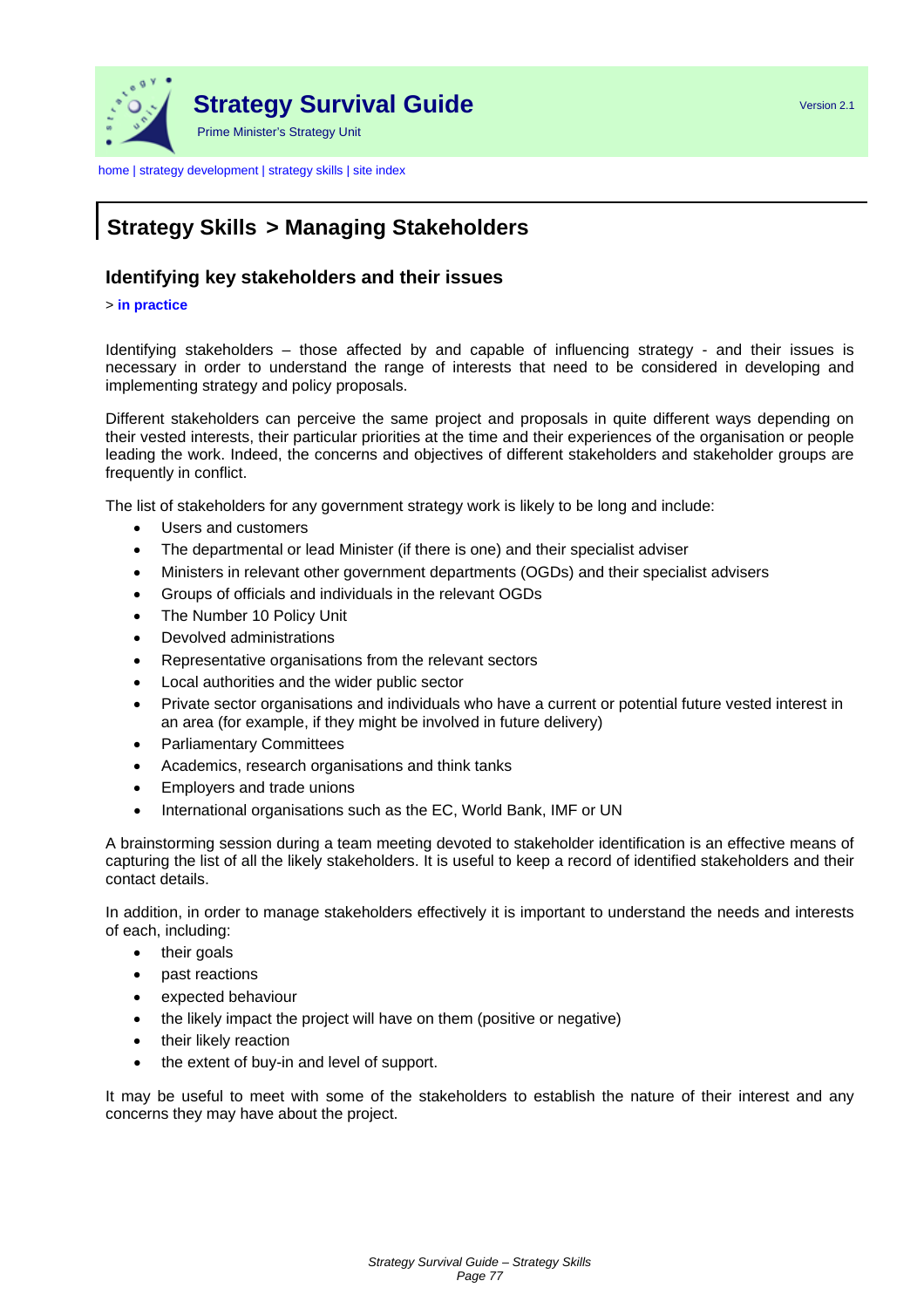# **Identifying key stakeholders and their issues**

## **In Practice: SU Fisheries Project**

Before the Fisheries project was launched the team thought about how to identify and engage stakeholders with the project.

Member of the team seconded from fisheries departments were able to identify key stakeholders and groups of stakeholders and developed a contacts database as a central record of their details.

The process of engaging with stakeholders and understanding their issues was designed to include a number of elements:

- a tour of UK fishing ports
- a written consultation process
- a stakeholder event
- the formation of a number of working groups to support the work of the team.

It was planned as an open, transparent process employing formal and informal contacts and a mixture of standard and original tools for structuring the interaction with stakeholders. Where possible, material was published on the Strategy Unit website to allow interested parties to follow the work of the team.

Once the project was launched, team members embarked on a tour of UK fishing ports to talk to people involved in the industry. These meetings were opportunities to gather data and get an understanding of the issues as identified by people closest to them. The personal connections made in these meetings meant that the project was viewed positively by key stakeholders and allowed for follow-up contact to request information and test ideas.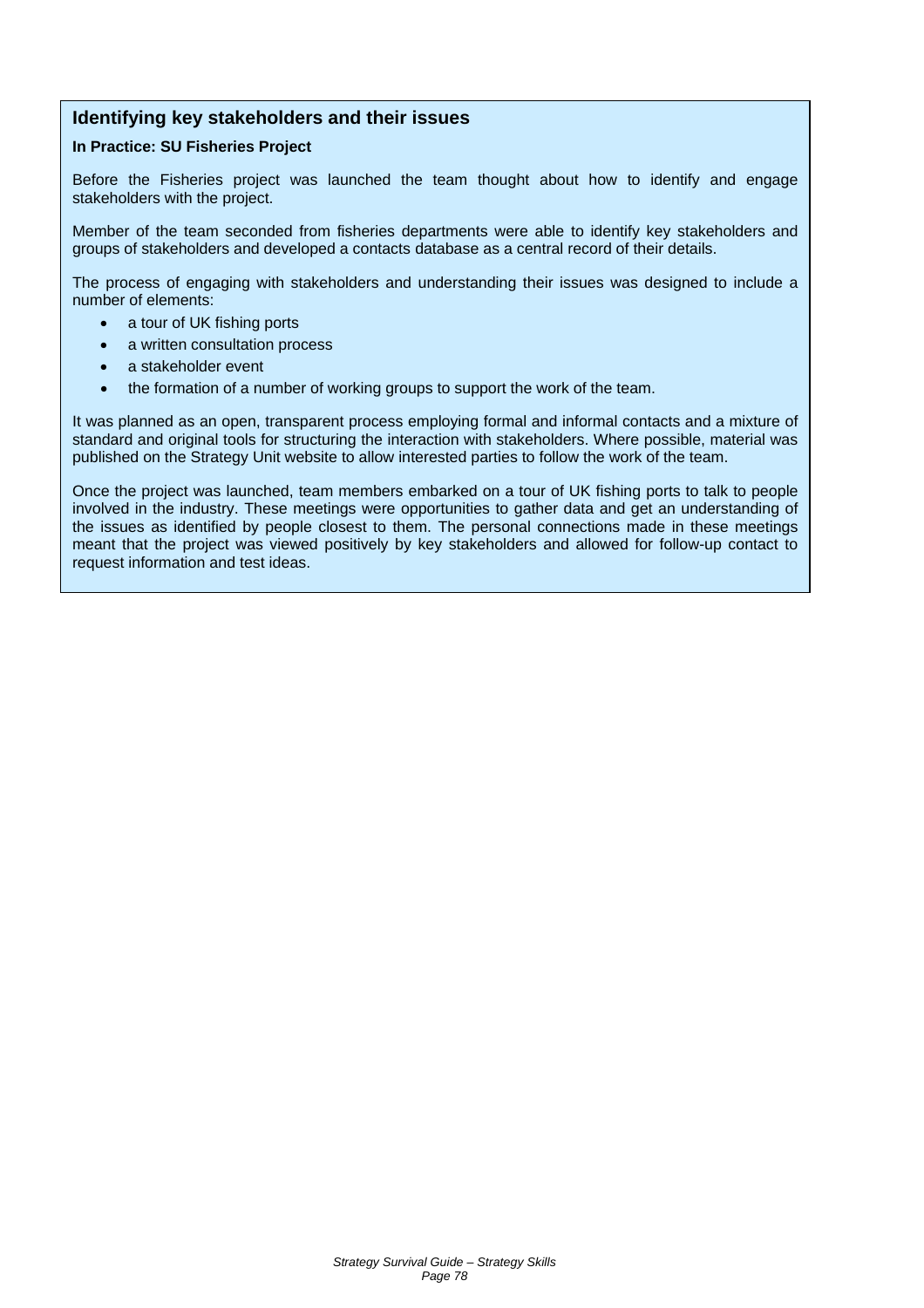

# **Strategy Skills > Managing Stakeholders**

# **Effectively engaging with stakeholders**

- > **in practice**
- > **template**

Having identified all the stakeholders and their issues, the team will need to decide how they will prioritise their efforts between them and how they will most effectively engage with them.

#### **Prioritising effort**

In order to prioritise the team's efforts it is necessary to identify the most important, or key stakeholders – i.e. those who are *most* affected by or *most* capable of influencing the strategy and its implementation. Combining this with an understanding of how supportive each stakeholder is likely to be will then enable the team to differentiate their approach to engaging with them. A simple matrix can help in this process:



## **Support**

- Stakeholders who are highly supportive and highly important should be closely involved with the work of the team.
- Stakeholders who are highly important but not supportive need to be closely managed with the aim of increasing their level of support. To do this, it is helpful to determine the benefits that the project can offer to them, and identify how those benefits can be sold to the stakeholder.
- Stakeholders who are supportive but of little importance could provide a distraction and should be acknowledged but then managed accordingly.
- Stakeholders who are neither supportive nor important should be monitored to ensure that their level of importance does not change, but otherwise should not distract the team.

It may be helpful to plot the matrix twice – once considering the degree of influence of each stakeholder, and once considering the degree to which each stakeholders is affected by the strategy. The first matrix will inform the process of achieving political buy-in, and the second will help focus the team on serving the true customers of the strategy.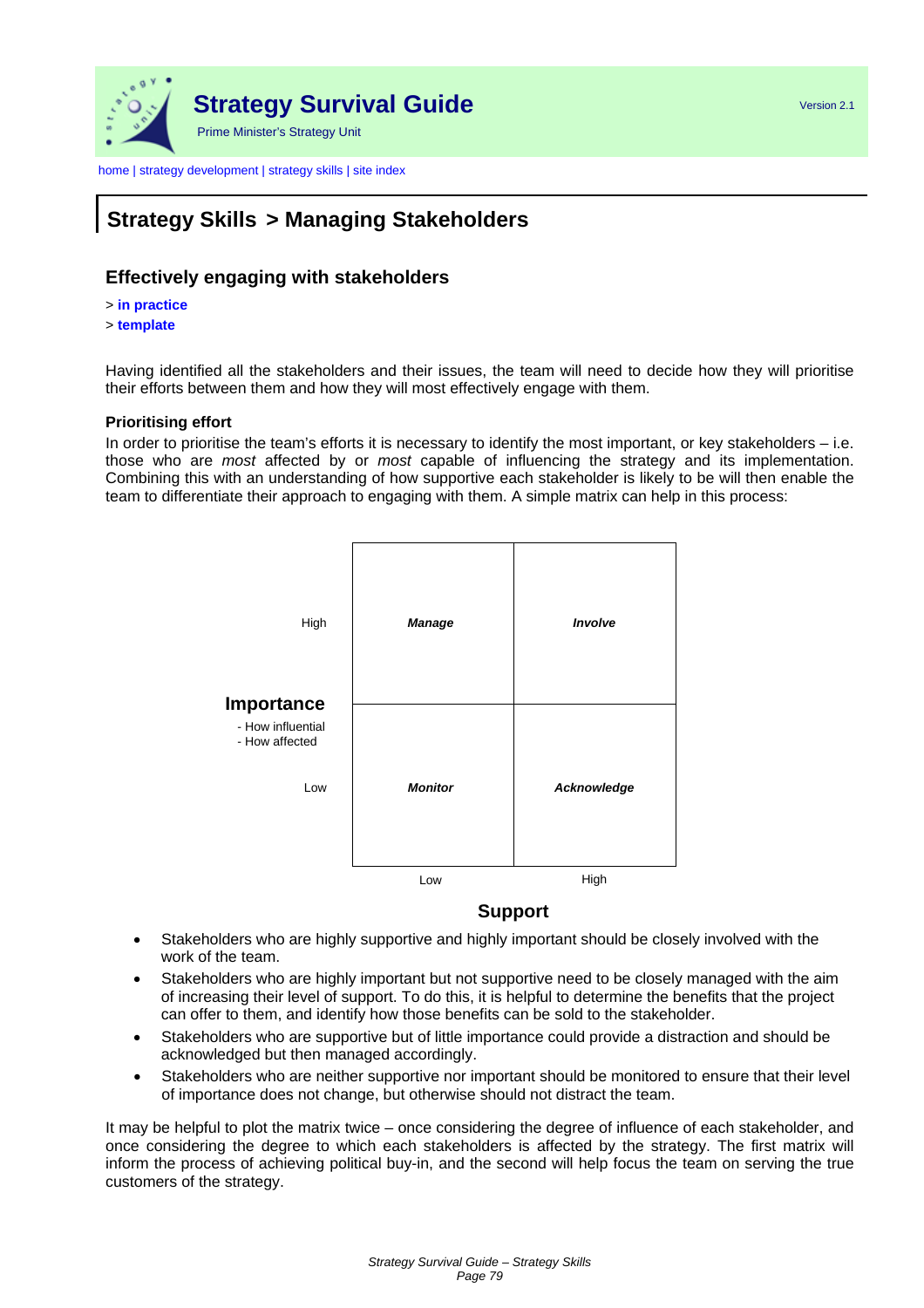# **Engaging with stakeholders**

Having identified those stakeholders that will be most closely involved with the project, it is necessary to identify how best to engage with them throughout the various stages of the project.

The key elements of a positive stakeholder relationship include:

- Early agreement of the need to work together to deliver results
- Meetings to establish project parameters, success criteria and potential constraints or barriers
- Review and agreement of key issues
- Early flagging of problems
- Constant updates on progress.

The table below identifies some of the steps to stakeholder engagement throughout 4 phases of the strategy process.

| <b>Phase</b>                       | Key Stakeholder Management Tasks                                                          |
|------------------------------------|-------------------------------------------------------------------------------------------|
| Justification & Set Up             | Agree objectives and questions to be answered<br>$\bullet$                                |
|                                    | Determine process for consultation<br>٠                                                   |
|                                    | Discussion of broad issues<br>$\bullet$                                                   |
| Research & Analysis                | Identify key concerns/issues and collect knowledge<br>٠                                   |
|                                    | Communicate emerging conclusions<br>$\bullet$                                             |
| <b>Strategic Direction Setting</b> | Seek views as to emerging strategic options<br>٠                                          |
|                                    | Communicate chosen option<br>٠                                                            |
| Policy and Delivery Design         | Consult on policy design, especially those responsible for<br>$\bullet$<br>implementation |
|                                    | Secure collective agreement if required<br>٠                                              |

There are a number of approaches to engaging with stakeholders, including:

- One to one meetings (usually required on regular basis with influential stakeholders)
- Inviting stakeholders to sit on Steering, Advisory or Working Groups
- Presentations to staff/senior management teams/boards
- Recruiting team members from stakeholder organisations
- Joint working with stakeholder organisations on key issues
- Conducting a public consultation exercise and preparing an interim report for publication
- Seminars for broader debate of particular issues or topics
- Written communications, for example in the form of newsletters, updates or drafts of papers
- E-mails
- Web sites posting up key papers
- **Focus groups** and seminars for example, these might be a useful way of involving members of a sector, representative organisations and users.

Different approaches are likely to be appropriate for different stakeholders. A combination of approaches is likely to be most effective, especially for key stakeholders.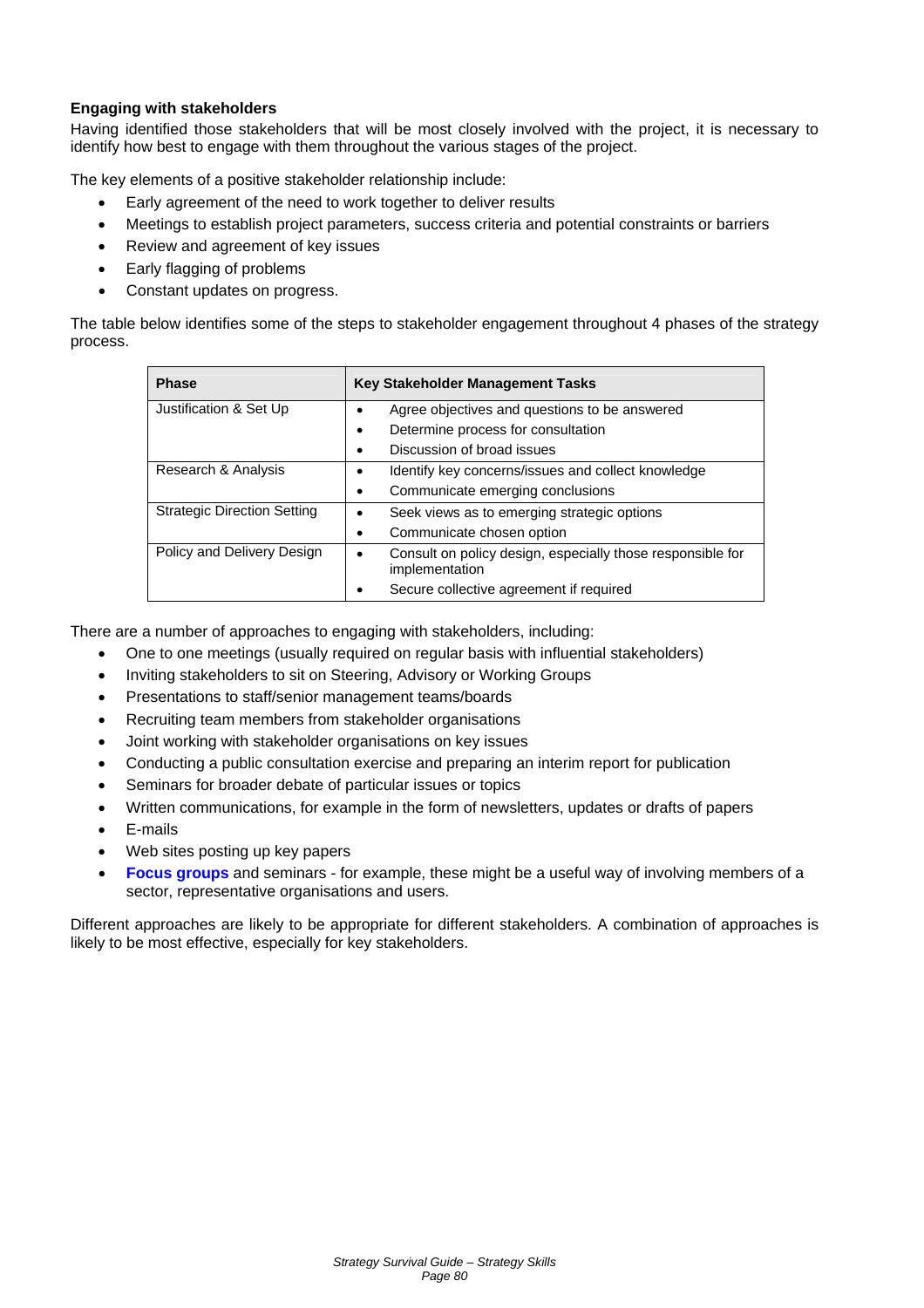# **Effectively engaging with stakeholders**

### **In Practice 1: SU GM Crops Project**

The GM crops project learned some tough lessons in stakeholder engagement. Despite the team having drawn up a stakeholder management plan, the initial scoping document - heavily reliant on internal work and comments from other government departments - was widely and severely criticised by many external stakeholder groups.

In response to the criticism, the GM crops team opted for a much more extensive level of stakeholder engagement. All interim papers (including the criticisms of the scoping note) were published, and the team arranged stakeholder seminars to design the scenarios for the project and to draw up some illustrative "shocks and surprises". Repeat meetings with key stakeholders were organised, and many key stakeholders were involved in "Expert Groups" which had the opportunity to provide input to work in progress. A long list of contacts was kept informed of key developments in the project, and at the end of the project, a post-publication event provided stakeholders with an opportunity to comment on the report and the methodology.

Whilst most stakeholders were interested mainly in the content of the report, the degree of engagement in the process was widely welcomed. NGOs in particular appreciated the feeling of being used as a source of valuable information, rather than just another group to tick off a list. The ability of the team to respond and re-plan in the light of criticisms was also seen as positive. Overall, the project achieved a surprising degree of consensus, with most groups feeling that their viewpoint had been listened to and reflected in the report.

# **Effectively engaging with stakeholders**

## **In Practice 2: SU Fisheries Project**

The Fisheries Project set up two bodies to mediate formal contact with external stakeholders. The team invited a 'Red Team' of fishing industry experts to act as critical friends of the project. They provided constructive criticism of the team's thinking at key stages of the project. In addition, the Stakeholder Advisory Group brought together representatives from all sectors of the fishing industry along with environmentalists and other stakeholders. Two meetings were held during the course of the project. These were structured to allow the team to communicate key findings and for the Stakeholder Advisory Group to input to the team's work.

The consultation paper, launched after the first couple of months of analysis, had several purposes. It provided an opportunity for gathering data that could not be found by other means. It gave individual stakeholders and organisations the opportunity to feed into the team's work through a formal process. It also provided the team with the opportunity to present some of the initial analysis in a form that challenged preconceived notions and asked some searching questions. This was useful in preparing the ground for consideration of reform of the fisheries sector.

The team also held a Stakeholder Event after the bulk of the analysis had been done. The team invited over sixty stakeholders; people met during the course of the project and a number of respondents to the consultation exercise. The Stakeholder Event allowed the team to 'truth test' its findings with a crosssection of stakeholders, continue the process of challenging received wisdom and provide stakeholders with 'early warning' of the likely terrain of the final report. The Stakeholder Event used outside facilitation and innovative technology to allow structured participation from attendees. This meant that all participants were able to comment on the team's work.

The use of a mixture of conventional and innovative tools for stakeholder engagement, combined with a commitment to transparency, encouraged constructive engagement and allowed the team to access resources and knowledge that were invaluable to gaining an understanding of a highly complex field.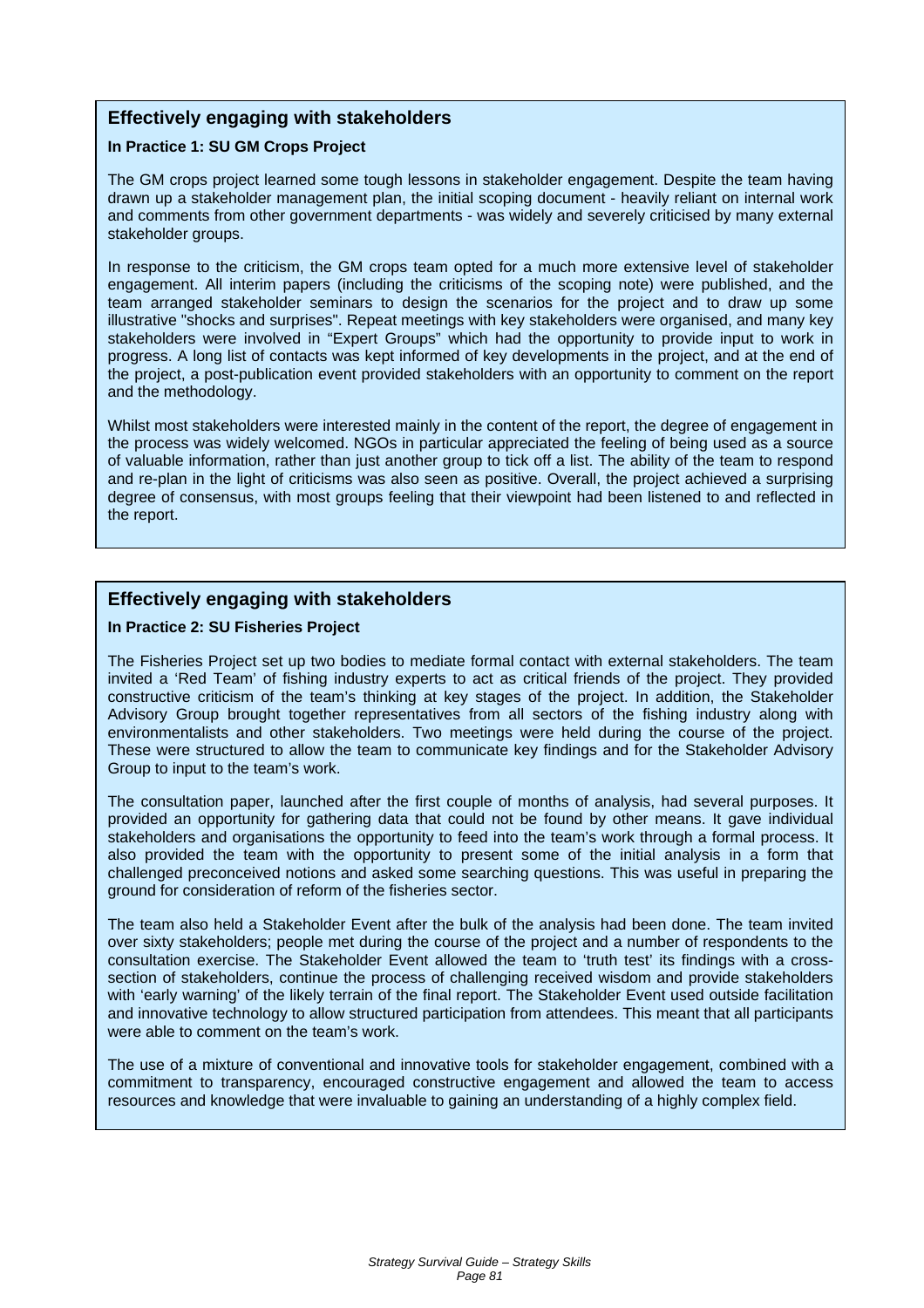

# **Strategy Skills > Managing Stakeholders**

# **Developing a stakeholder engagement plan**

#### > **template**

The process of identifying stakeholders, their issues and how the team will engage with each should occur early on in the project, and the results should be documented in a stakeholder engagement plan. The plan should specify the intended approach to engaging with stakeholders throughout the four stages of the project. It should be integrated with the overall project plan, and include details of:

- the proposed actions
- the proposed timing of those actions
- the team members responsible for each engagement.

For example, the plan might include the timing and proposed aim of meetings with individuals or working groups and the proposed dates and nature of particular communications. This **stakeholder engagement plan** template may provide a useful start.

The stakeholder management plan should be a living document that is referred to on a regular basis, and updated according to developments during the project. At key points during the project it is also advisable to update the stakeholder assessment as positions do change and this will require the stakeholder management plan to be revised accordingly.

Developing and regularly revisiting the plan is a time consuming process, and as such often neglected. However, it will be extremely beneficial to the final outcome of the project if key stakeholders are bought into the process and are willing to implement the strategy.

#### **Strengths**

• Drawing together a clear plan for stakeholder engagement is crucial to the success of the project. It will help ensure buy-in to the strategy, and will also help secure commitment to implementation.

#### **Weaknesses**

• It can be a very time-consuming exercise, however, which can be neglected given the pressures to undertake analytical work etc.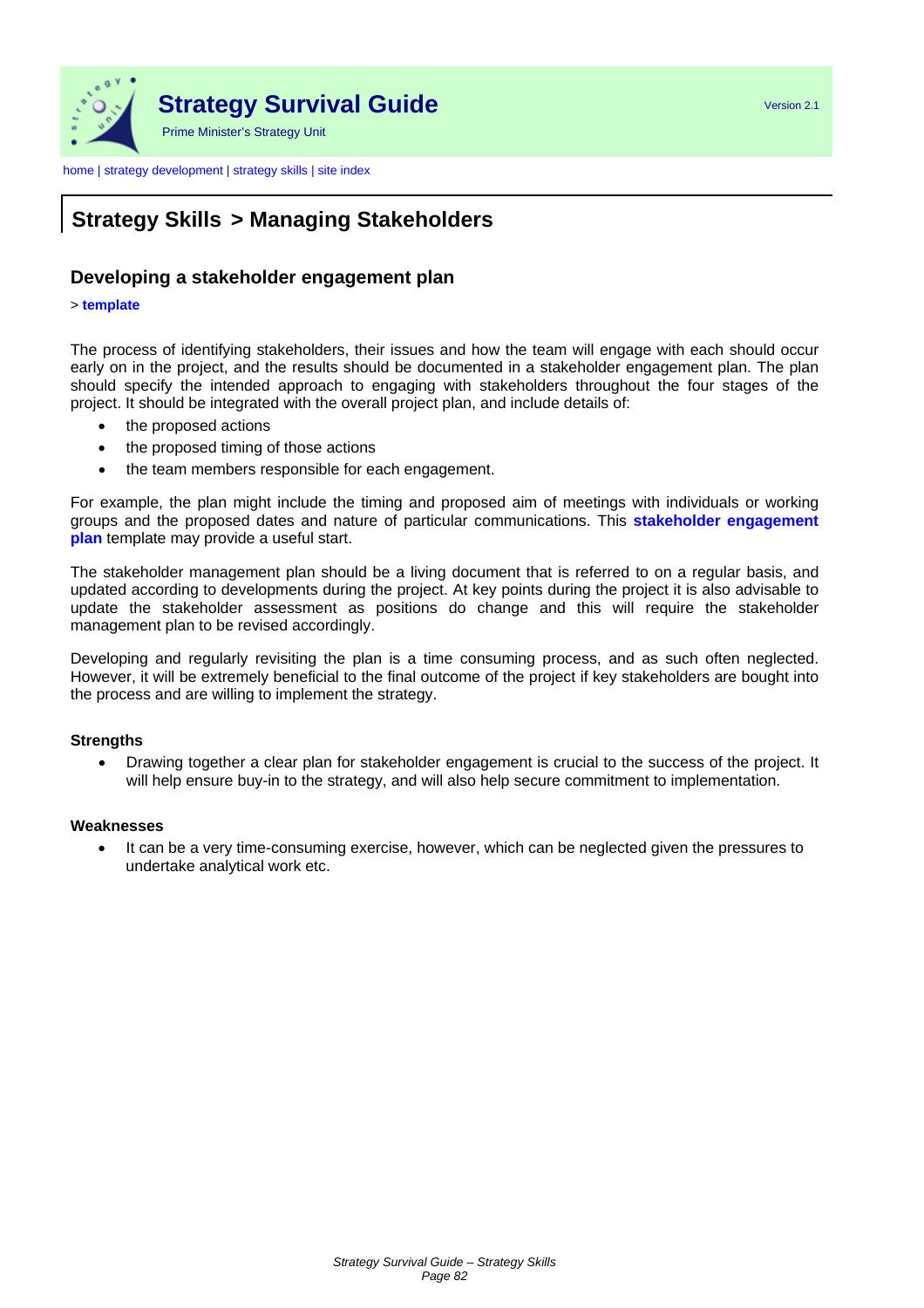

# **Strategy Skills > Managing Communications**

# **Drawing up a communications plan**

#### > **in practice**

A communication plan should set out the team's approach to handling both stakeholders and the media at all stages of the strategy development process. This includes the formal launch, the consultation process, the presentation of analysis to stakeholders, the publication of the interim report, the communication of the conclusions and the publication of the final report.

The plan should clearly identify activities, responsibilities and time scales.

If there is to be a formal launch of the project to the public, the plan should be developed with assistance from the relevant departmental Press Office team. In most cases, it is best if any media queries are directed to the Press Office for follow-up.

After each phase of the project, communications should be **evaluated** to monitor success and identify any learning points.

#### **Questions to Answer**

Some of the key questions to cover in drawing up the communications plan are:

1. Objectives: What is the main business objective this communications strategy needs to support (the main change(s) you are trying to achieve)?

2. Audience: What are the main audience groups that:

- Can make a difference to the change happening (or not)?
- Are affected by the change?

If there are more than five in this list, which are the really key ones (that can *really* make a difference to whether the objective happens)?

3. State of opinions and knowledge. What are their:

- Attitudes (how do they feel?)
- Opinions (what do they believe?)
- Information gaps (what do they know?)

Are they correct?

- Do they have enough information to make the right decision? (Is it just that they don't believe the information they get?)
- How do they influence others?

4. Messages: If you could change any of these opinions (or fill the information gap) which ones would you prioritise? (Is this achievable?) Therefore what messages or information needs to be continually highlighted to the main groups?

5. Methods:

- What is the best method of getting to the audience group?
- Who influences them?
- What do they read?
- Who do they speak to? Who do they believe?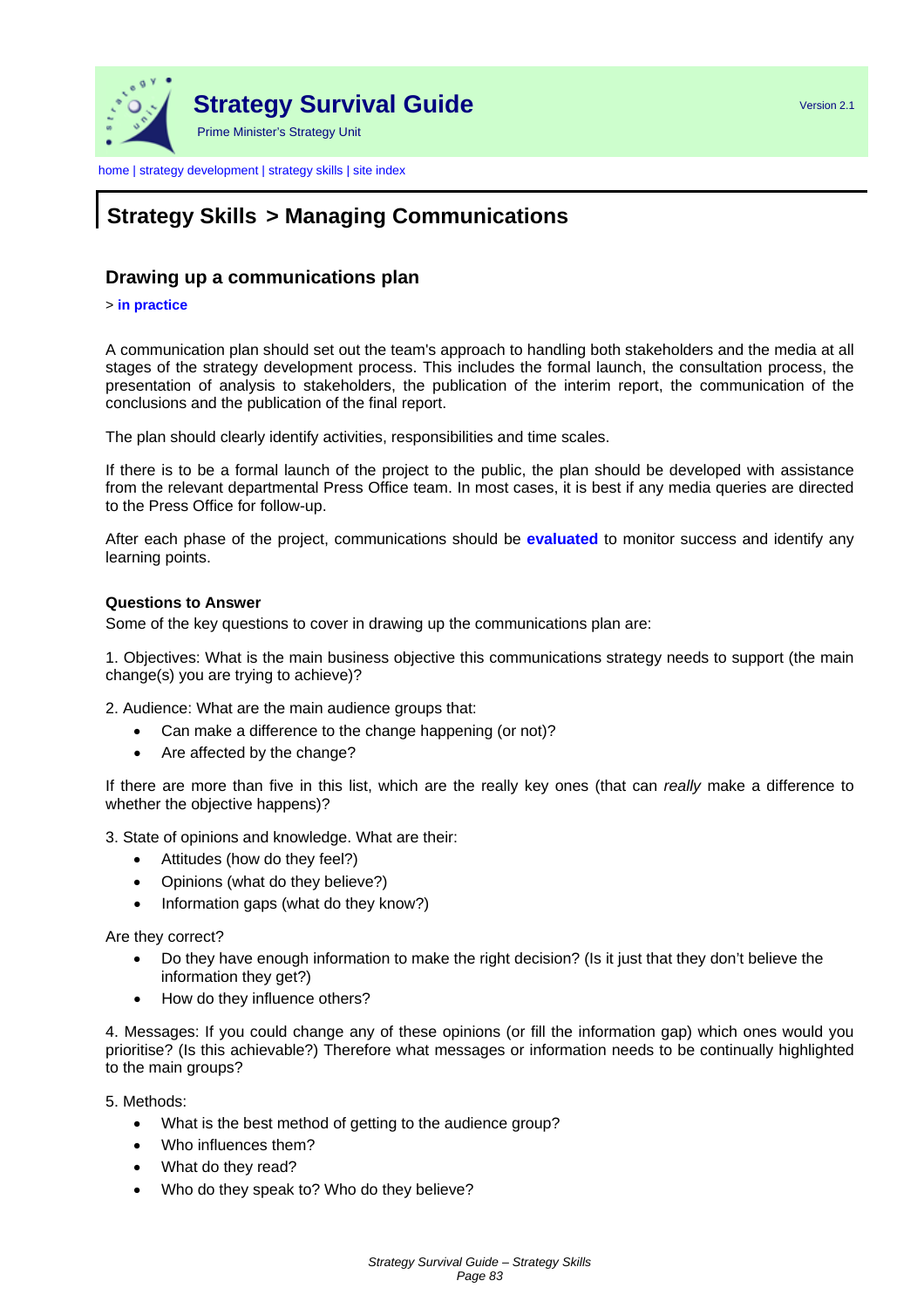- What channels do we know don't work?
- 6. Timing:
	- How long will it take to change these opinions?
	- Are there logical opportunities on the calendar we can exploit?
	- When should we start?
	- When must we have achieved this attitude shift by?

7. Plan: Using this information, what are you going to do, for whom and how?

8. Evaluation: How will we know if we have changed their opinion?

The answer to many of these questions may be clear. For others, it may be necessary to conduct research.

In drawing up your communication plan the team should consult their departmental press office for any guidance they have produced on communication. Specialist advice for public sector organisations is also available from **COI Communications.**

# **Drawing up a communications plan**

## **In Practice: SU Voluntary Sector Review**

The Strategy Unit's report "Private action, public benefit", had a very diverse range of stakeholders across wider Government, the voluntary sector, education, savings bodies, sport and social clubs, and even housing associations.

The wide media interest ranged from national media to specialist magazines covering the various sectors.

The overall communications strategy for this project needed to address stakeholders' needs from its launch to publication of the final report.

Communications techniques allowed us to identify key stakeholders who were kept regularly updated on progress and consulted on key areas during the lifetime of the project. This included the press officer being able to update media on progress and explain reasons why the project was taking longer than originally expected – thus keeping criticism to a minimum.

Some key points to note:

- 1. Detailed briefing notes are vital for any launch. The Q and A must be exhaustive and must address sensitive issues.
- 2. The launch strategy included a large number of briefing sessions to cover stakeholders and the media. This was extremely time-consuming but effective.
- 3. Briefing small groups of the media helped to improve their understanding of the report especially for non-specialist media - and resulted in measured and accurate reporting of the key recommendations. It also allowed specialist media more opportunity to delve into their areas of interest.
- 4. The concentrated briefing of stakeholders also resulted in much more informed initial comment from them than might otherwise have been the case.
- 5. This model has been followed with other SU reports and tend to show that the investment of time in preparing briefing notes and with stakeholders and the media is returned in better understanding and much more informed comment.
- 6. However, this model is not always possible when Ministers are involved in the launch process. The time needed tends to make it impractical.
- 7. Do not forget to plan for the dissemination stage post-launch. Activity should not stop the day after launch.

**An overall communications strategy** was produced for the final report's launch. We have left the actual text in place in the template wherever it is appropriate.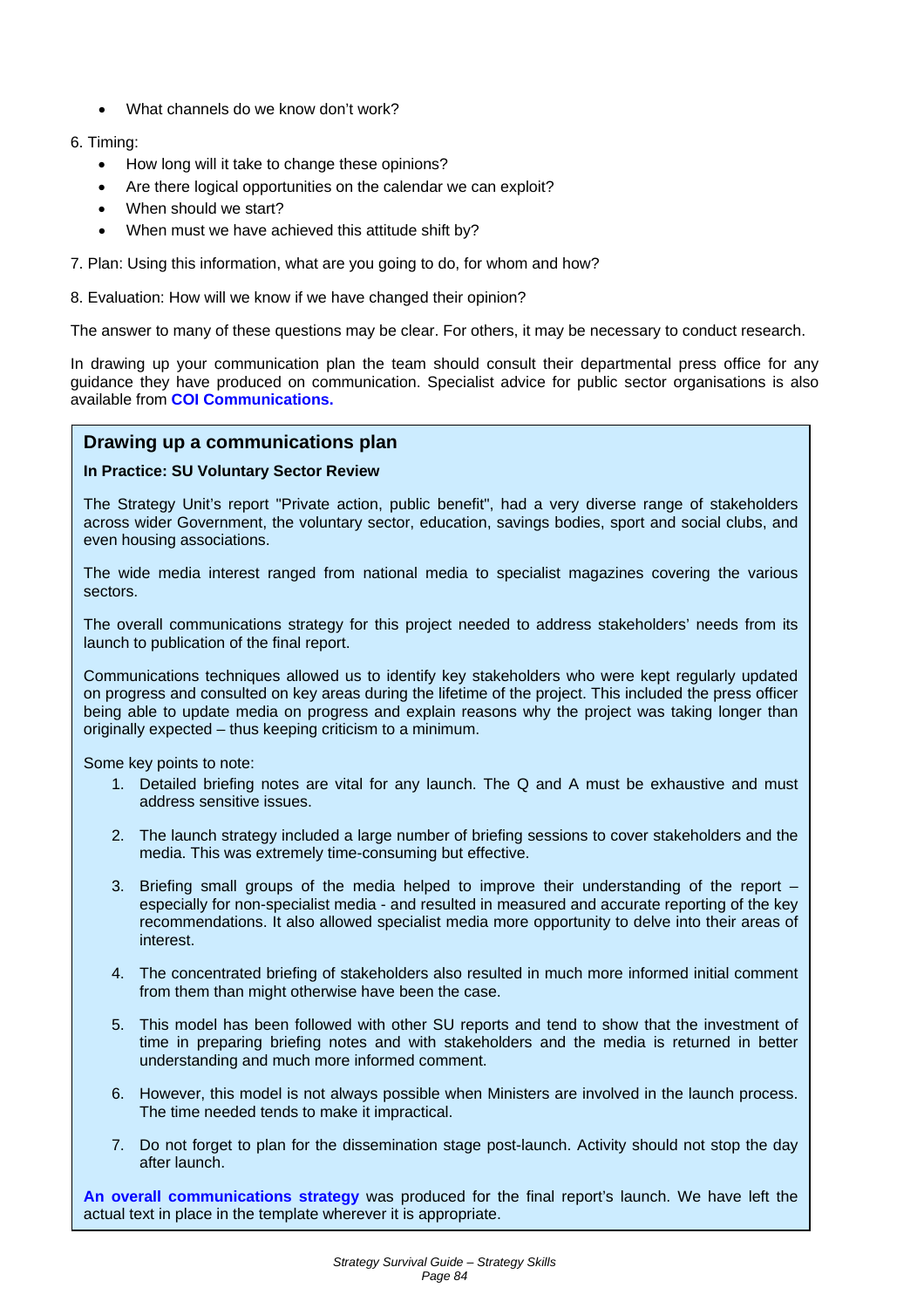

# **Strategy Skills > Managing Communications**

# **Communication with the media**

#### > **in practice**

The media is the means by which many stakeholders will be influenced and informed about the project. Hostile media coverage can seriously damage the project and lead to options being closed by important stakeholders without any informed discussion or consideration.

Except in exceptional cases, it is always better to engage with the media as perceived secrecy will only increases their interest. News is what is different – the project's view of issues are informed and detailed in a way that the media will not usually have access to.

The team should always work with and through the Communications Group and Press Office rather than dealing with the media directly. When communicating with the media it is important to remember:

- Keep it simple and ensure that the story is clear. News has no grey areas: It's a 'success' or a 'failure', it's 'big' or little', 'yes' or 'no', 'right' or 'wrong'; journalists rarely have the time to deal with detail.
- Be as open as possible, secrecy adds interest and value to a story.
- Be fully briefed and know the facts.
- Avoid the void: If you don't provide some information, someone else will.
- Create a Q&A brief to cover areas that the media will be interested in.
- Don't be tempted just to answer the easy questions or cover the areas they '*should* to be interested in'. Test the answers to ensure that they robust.
- Consider whether a press briefing or conference is required and whether there are any key stakeholders that the media will automatically contact. If so consider briefing them in advance.

# **Communication with the media**

#### **In Practice: An SU Project**

When our project became news many team members were surprised by the ability of even ""serious" newspapers to get the issues wrong. This presented a delicate trade-off: should we seek to correct misrepresentation and risk inflaming the debate; or should we sit tight and let the story blow over?

We received some helpful advice from the media professionals in the press office and others who were able to advise on the political dimension. The golden rules are 1) don't panic; 2) have a media strategy and 3) stick to it.

That said, being in the eye of media storm was certainly unnerving. Journalists have a pack mentality and will pursue and develop stories first picked up by their rivals. This is particularly true on 'hot button' issues that translate into strong headlines.

Damage limitation is crucial. In the first instance, we had to ensure that we knew the facts ourselves with as much certainty as possible. Second, we checked that key stakeholders inside and outside government also knew the true position. Many had already been contacted by the media and had been rushed into commenting on what was at best a partial picture of the situation.

 We set out to provide a clear long-term vision and a more immediate agenda. This is where good strategy comes in. A compelling narrative backed up by clear evidence, helped to show that government was on top of the problem and had a coherent view on how our issue will be addressed in the future. This might be less interesting to some journalists, but makes for better public policy.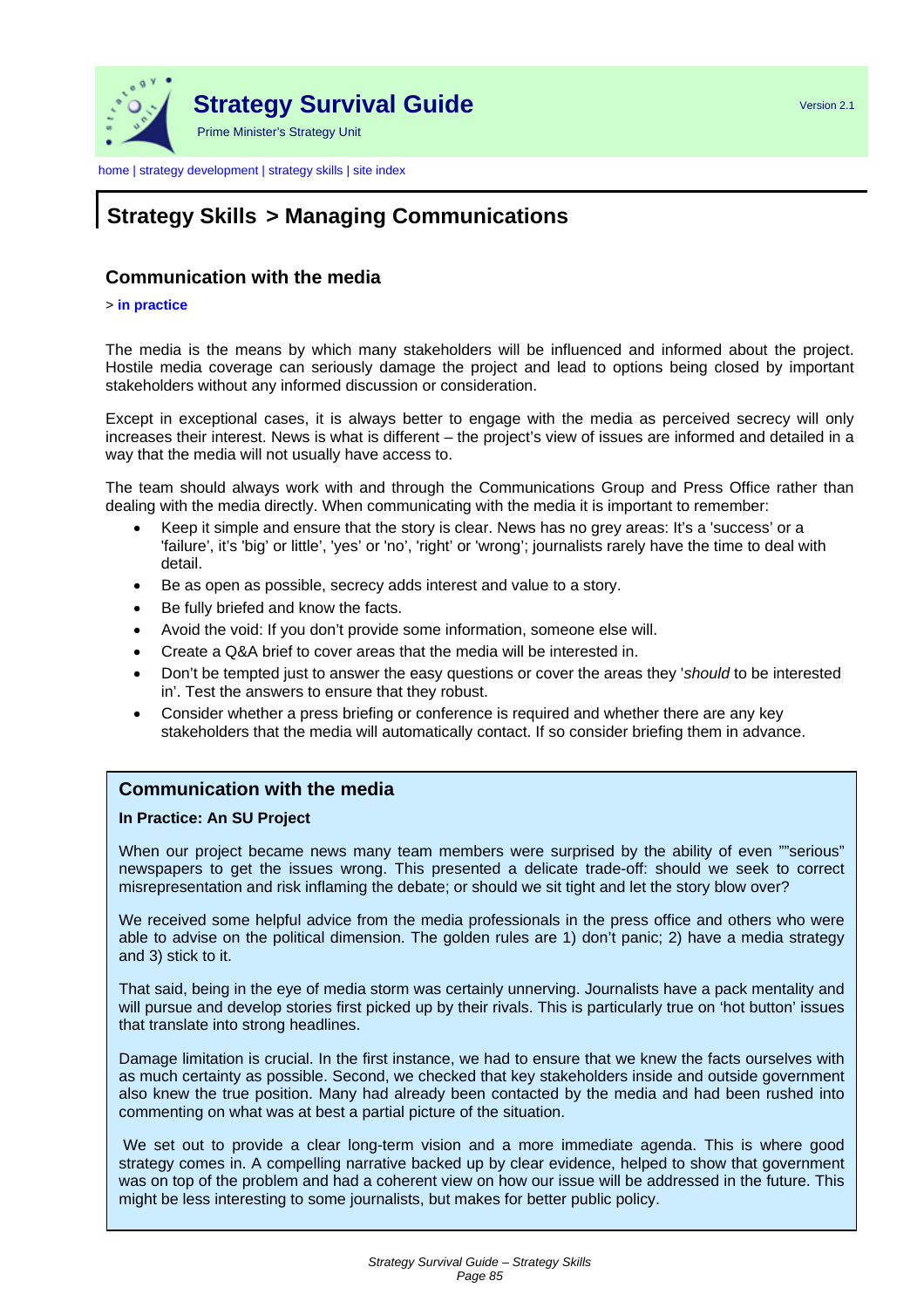

# **Strategy Skills > Managing Communications**

# **Evaluating communications**

Communications should be evaluated after each phase. A number of formal tools and 'off the shelf' solutions are available as well as specialist companies offering media analysis and evaluation. Although independent analysis is best, these options are expensive and usually beyond the budget of projects.

There are informal techniques that can be used to test the effectiveness of communications. Most depend on having identified key messages and target media in advance. (The intended message must be explicitly articulated before it is possible to evaluate whether anyone else understood it, or whether the message got through).

A crude but effective form of media evaluation involves checking how many of the key **messages** were covered correctly in the stories that were published (for example, a story could score four out of five, or 80%).

However, this can be skewed because it takes no account of where the story was published (e.g. national tabloid, broadsheet or trade journal) and its **prominence** (front page, page 2 etc, column inches). So there needs to be a balancing factor. This could be through ranking the publication by its appropriateness to target audiences. The scale needs to be large enough to show up a difference. It is usually sufficient to grade publications on a scale of 1-10. As an example, this could be:

- 10 = prominent story in national broadsheet or tabloid
- $6 =$  prominent story in an important specialist publication
- 4 = prominent story in a major regional
- $2 =$  story in non-target publication

A further factor is **tone** – whether the story is positive or negative. For example a story may contain all the key messages, be in a prominent position in the target media but be fiercely opposed to the policies. The message has got through but not the argument.

Again this needs a wide enough scale to reflect nuances of tone in the coverage. It is best to use  $a + / -$  scale that is centred at 0 for neutral coverage. For example:

- $+ 5 = a$  highly positive story
- $0 = a$  balanced story
- $-5 = a$  highly negative story.

An overall score can be assigned using the formula:

Score  $=$  (Message + Prominence) x Tone

Users of this self-assessment tool usually tend to over-rate the negative and under-rate the positive. But while this system is crude it does give a useful pointer to how well the messages are getting through.

#### **Strengths**

• Ensures messages are understood clearly by users.

#### **Weaknesses**

• Can be time-consuming but should not be neglected.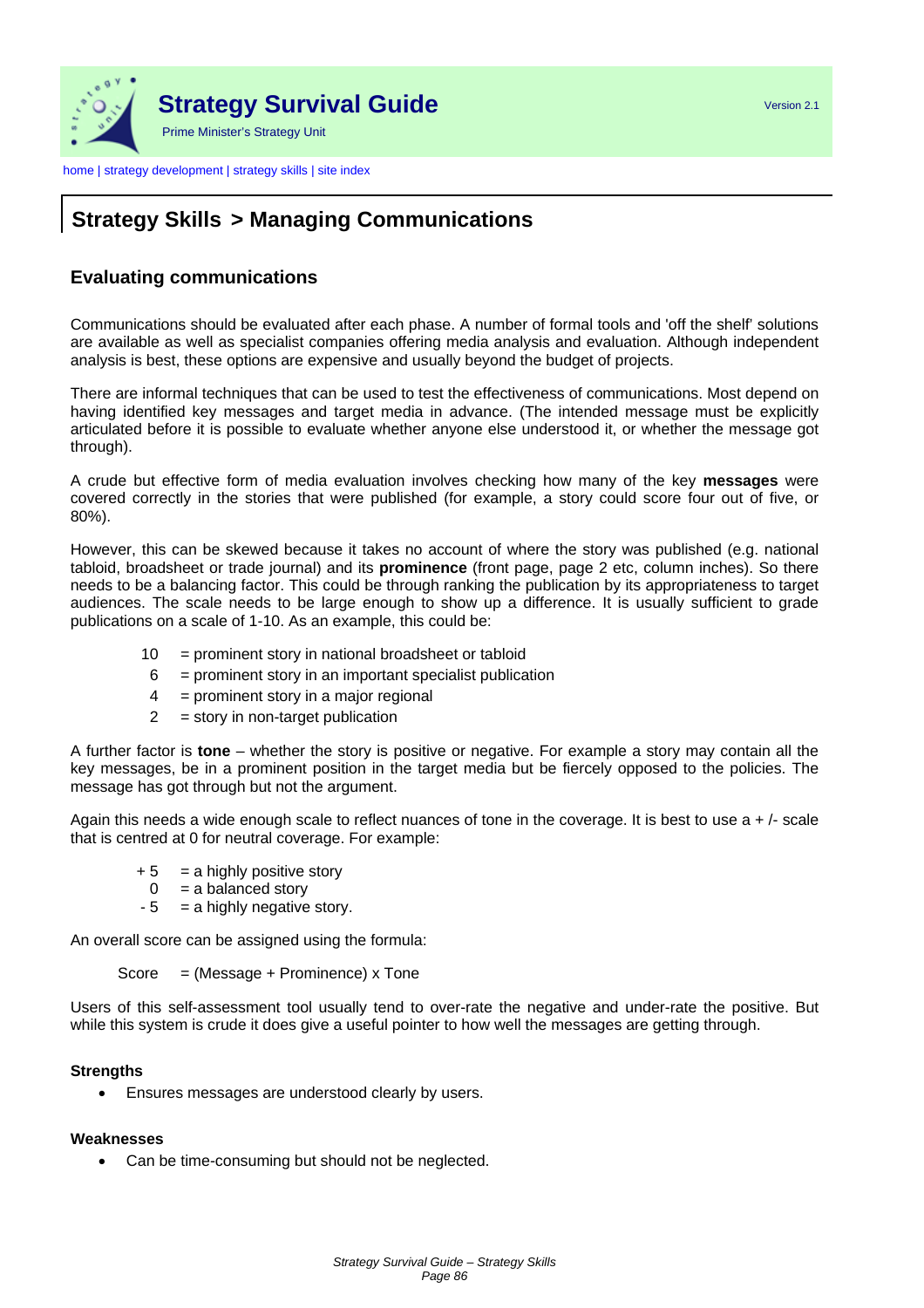

# **Strategy Skills > Managing Communications**

# **Preparing presentations**

#### > **in practice**

Most projects will at some point require a presentation to be given to key stakeholders and other interested parties. These presentations are often a crucial part of the project, and their outcome can significantly impact the success of the work. The team stands a much greater chance of making a successful presentation generating enthusiasm and commitment from stakeholders, if they present their analysis clearly and logically, with a compelling narrative. *Storyboarding* is a tool to help achieve this.

### **What is Storyboarding?**

The storyboard is a tool originally developed in the film industry, and consists of a series of visual images that simply and briefly illustrate the film's key scenes and events. As with many 'buzzword' terms, storyboarding has been used and misused in a variety of contexts other than filmmaking. Applied to projects and presentations, the most important parallels are as a means to sketch the flow of the narrative at the very early stages, seeking the most coherent way to link its component parts. By having a clear idea of the best way to construct the narrative, significant savings are made in work at the later stages, avoiding the need to change the structure once the slides have a lot of detail on them and are integrated more tightly. Secondly, having a clear narrative through the presentation will help avoid the tendency to present 'facts, facts, facts', which is likely to make the presentation tedious for the audience.

#### **Initial Questions to Ask**

Before preparing a storyboard, there are a number of basic questions that need to be answered:

- **What do you want to achieve from the presentation?** Are you planning to update the audience on general progress, or do you want to engage them in a discussion of particular issues? Are there specific decisions that you need them to make?
- **Who is your audience?** The way you prepare your narrative will differ depending on whether you are presenting to an expert group, or a group who has never engaged with the issues before. Do you know if they want to hear a detailed analysis, or high-level conclusions?
- **How long do you have to make the presentation?** It usually takes longer than you expect to present, particularly if the audience ask questions (which they should, if they are engaged with your work). Establish how long you will have to present (leaving time for questions) and from there, work out how many slides you can use. As a rule of thumb, it takes three minutes to present a basic slide with three or four points to explain. More complex slides will of course take longer to explain. The longer the presentation, the greater the need for clarity.
- **In what format are you going to present?** With a small group it is easy to print out paper copies of your slides, with multiple slides on each page. This has the advantage of avoiding the need to organise a projector and laptop (as well as inopportune technical glitches!) and allows your audience to make notes more effectively. However, with printouts people can try and race ahead in the presentation, not being able to focus on your commentary at the same time. How much do you trust your audience, do they want to listen? With larger groups, providing individual printouts may not be possible, but nevertheless a projector has the advantage of being a single focal point for the room where you can more precisely control the flow of the narrative. Furthermore, it can act as a covert *aide memoire* in longer presentations for the narrator.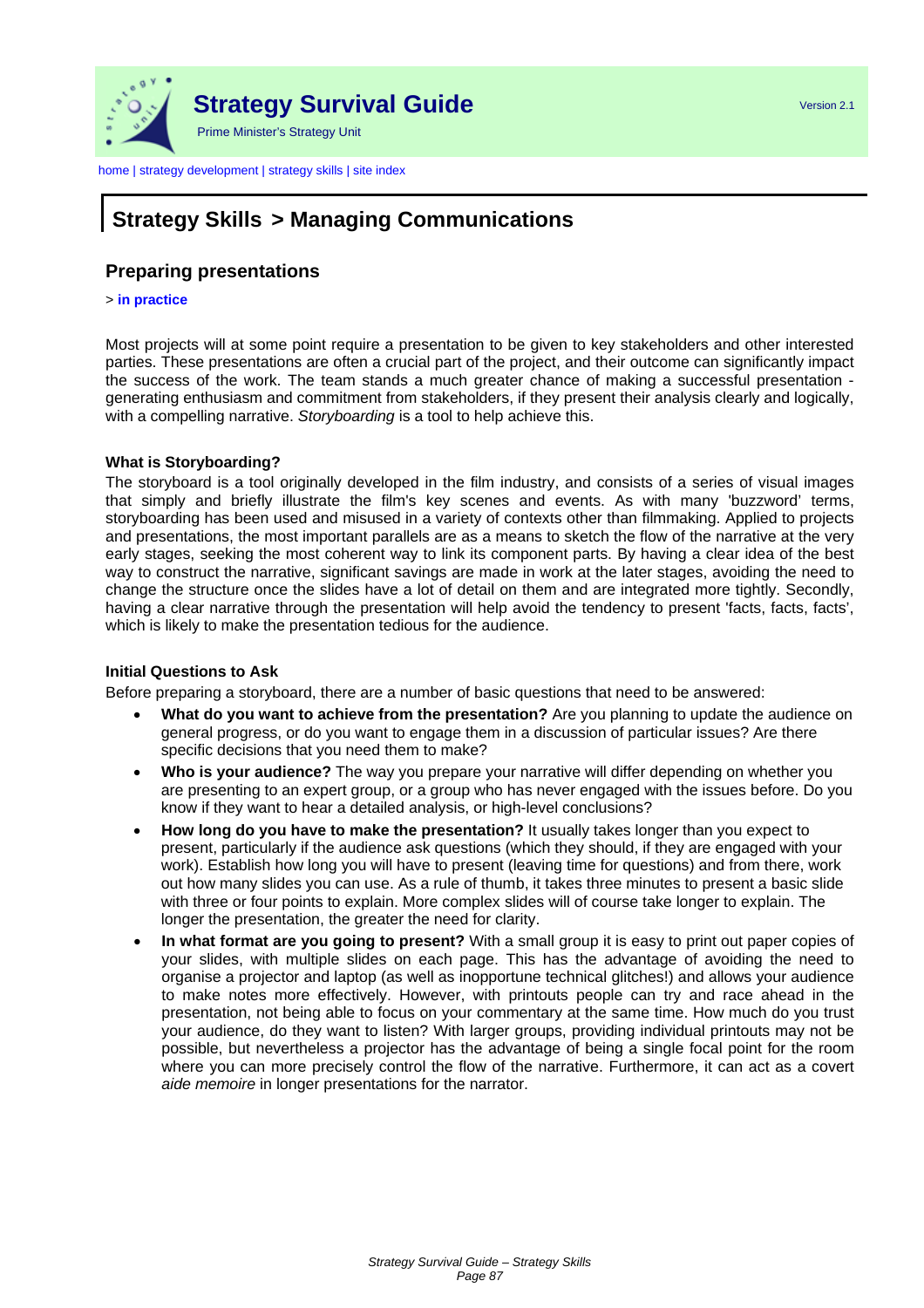## **Preparing the Story**

Once you have a good idea of the right length, tone and format for your presentation, you can start to design your 'story'. As with the standard dictum that governs speeches, tell them what you are going to say, say it, and then tell them what you have said. Secondly, don't simply read out the contents of your slides! Use them as the bulwark with which to fortify your commentary. The surest recipe for confusion is to be talking about a different point to the one on the projector or the hand-out. Where one slide covers four points, consider revealing them one by one as you talk though them. Remember that you want your audience to:

- Absorb what you are saying quickly and easily  $-$  so have the body of the slide fit tightly with the title or 'strap-line'. Try to keep your slides uncluttered, with no more than four points on each with a common convention for font sizes and styles and element positions.
- Have confidence in the validity of the material cite your analytical sources
- Be clear on the recommended path of action provide a conclusion that encapsulates your central message.

You can be more confident of meeting your audience's needs if you can answer the following questions:

- What is the subject I am considering?
- What is the central question in my audience's mind about that subject?
- What is my answer to that central question?

Frequently, the agenda of the presenter and his audience may be slightly different. For example, a presentation to the Treasury that tries to convey the innovative nature of your policy recommendation might be lost amidst their concerns regarding its cost-effectiveness. Communications with stakeholders before the presentation often give an indication of their concerns If they are not explicit, and if you don't know them before the presentation, try and pick them up as you go through rather than ignoring them.

Knowing the central question in your audience's mind is central to generating an engaging narrative. A common approach is to use a 'pyramid' structure for your presentation. The pyramid should start with a single overall summary slide, on which you sum up the key elements of your story, and the answer to the central question that you believe will be in your audience's mind. Behind the summary slide are more detailed sections, each of which also starts with a slide summarising the section. Inside each section is the detailed analysis and arguments to support the main conclusions.

Using this pyramid approach creates a strong presentation with clear conclusions extracted out of the body of detail, and grounded in a sound logical basis. Where presentation time is short, and you are not sure which of the slides the audience will want clarification on, a useful trick is to include 'hidden' slides in the presentation which can be shown later in support of a particular slide if it is questioned (in PowerPoint, go to Slide-show ® Hide Slide).

Before writing any slides, sketch out the flow of the presentation with a separate post-it note for each slide. Write down the exact title you are going to use on each slide. The titles alone should tell the complete story that the audience is going to hear. Secondly, sketch out the content you are going to put on each slide – word arguments, analytical tables, graphs or pictures. That way you can check that you have all the data that you need before starting to prepare the slides, and more easily see the balance of the presentation between text, tables, graphs and graphics. Once you have prepared your presentation, share it with colleagues to check that they agree with your logic, and that your story is clear.

Every presentation should include a number of standard elements:

- Agenda so you can explain to your audience what your are going to be presenting, and the timing of your presentation
- Summary slides both an overall one page summary of your presentation, and individual summaries at the start of each new section
- Conclusions/recommendations sum up your findings on a single page
- Next steps tell your audience what you plan to do next, and how you will keep them involved in the process

In the process of constructing the narrative, several teams have found it advantageous to involve individuals with executive input into the presentation, such as external advisors, as it lessens the risk of trying to rewrite the structure of the presentation at the 11<sup>th</sup> hour. Quite apart from their opinion of the content, the very process of constructing the story is very likely to increase their sense of 'ownership' with the project.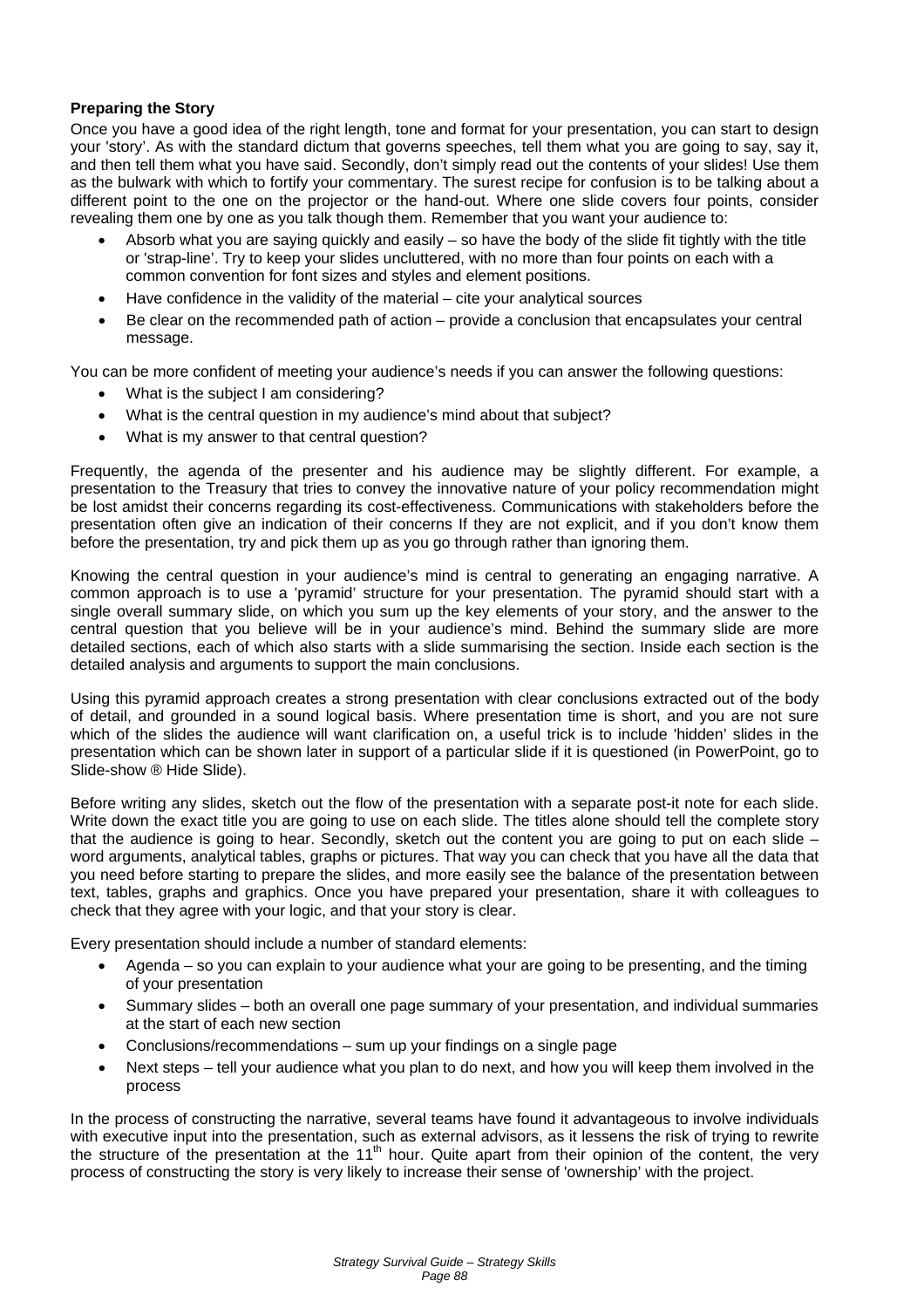# **Strengths**

- It allows you to see the logic and flow of the presentation at a very early stage, making experimentation and revision of the narrative far less costly (in time) compared with jumping straight in with slide design and revisions are required later.
- It also allows you to ensure that you have all the supporting information that you need before starting to write your slides.
- It allows you to see early on the viability of different elements of the presentation together, rather than as discrete units that are then stuck together in an ungainly fashion at a late stage of the project cycle.

### **Weaknesses**

• It is an extra layer of planning which will be time-consuming. For very short presentations it might not be necessary to include all the elements listed above (e.g. agenda, summary slides etc.) However, even with very short presentations, it is valuable to think through your story, as you have very little time to engage your audience.

### **Pitfalls**

- Including graphs, tables or analysis in your presentation just because you've done the work. If it doesn't directly support your conclusions, don't include it!
- Failing to identify the key issues that your audience wants to discuss, or failing to put together a compelling story that is fully supported by the data.
- Failing to match the claims of your commentary with the evidence in your slides.
- The clarity of the presentation achieved via storyboarding is designed to increase its impact, not substitute for the strength of the evidence and analysis.

#### **Resources**

Consulting firms tend to prepare a lot of presentations, so any colleagues who have worked for a consultancy will be able to help you prepare a compelling story for your presentation.

"*The Pyramid Principle*" by Barbara Minto describes in more detail how to structure a presentation using pyramid logic.

# **Preparing presentations**

#### **In Practice: SU Education Project**

The Strategy Unit conducted a review of education strategy, which exemplifies many of the elements discussed above. It was a large piece of work, and several versions of the presentation were constructed for different audiences. For the presentation to the PM, we had 90 minutes, and presented about 30 slides of substance. For general circulation the complete version was around 170 slides, with a couple of annexes containing supporting material. There was vigorous discussion regarding the structure of each presentation, but the storyboarding process helped to speed-up decisions.

The common elements to each presentation were:

- The contents page laid out the structure of the pack
- Each section had a one-slide summary immediately after being introduced
- Each slide had a descriptive strap-line, with the contents backing it up, and the source of the data clearly indicated. The slides were full, but the strap line provided a clear message that can be grasped quickly
- The slide-sorter view of PowerPoint showed a balanced variety of slide formats to convey the data – text, schematics and graphs, with a common colour scheme throughout
- The conclusion was a single page, summarising the thrust of the whole report.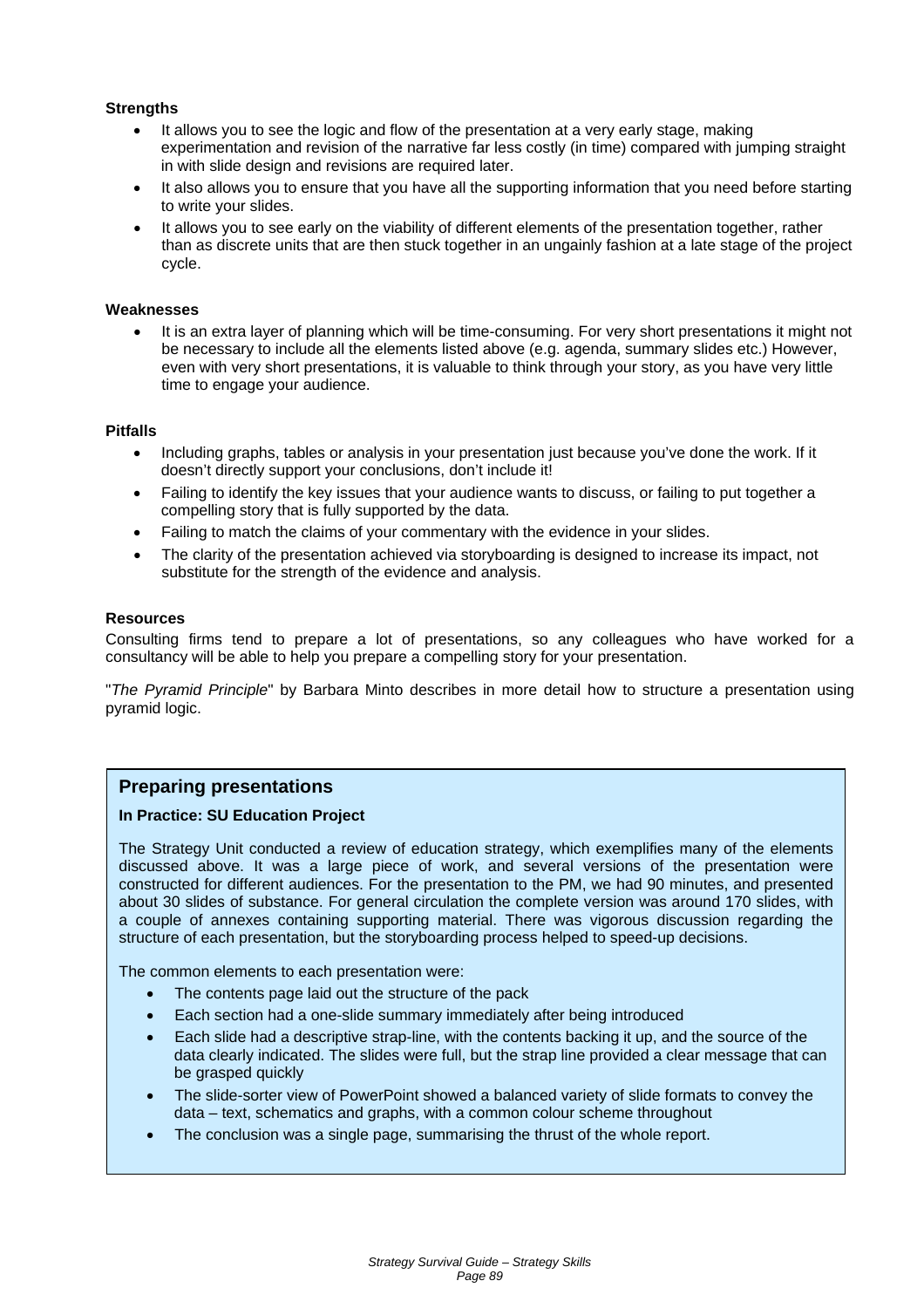

# **Strategy Skills > Structuring the Thinking**

# **Tools & Approaches**

- Issue trees
- First principles thinking
- Systems thinking
- SWOT
- PESTLE
- Creativity techniques

The ability to bring structure to complex issues and establish new conventional wisdom is a core skill in strategy development. To influence the way government thinks about an issue, strategy work needs to demonstrate superior thought leadership.

Having a clear understanding of the real problem and issues to be addressed is a prerequisite to designing effective solutions. Using **issue trees** can be a powerful way of identifying the fundamental questions that the project needs to answer.

Underpinning strategic thinking is the ability and willingness to go back to **first principles** and challenge implicit assumptions. A fresh, objective evaluation of the situation may yield surprisingly different conclusions from the current status quo.

Keeping the big picture in mind, rather than being tempted by its complexity to focus attention on specific issues, is key to developing effective solutions. **Systems thinking** techniques can help to understand dynamically complex systems by mapping out how factors influence each other. This can be powerful for helping to establish a common view of the way the world works and when trying to anticipate the likely response to possible interventions.

Analysing a situation or system along a defined set of dimensions can help to brake down the complexity and bring structure to the thinking. Two tools that work in this way are **SWOT** analysis, which involves identifying the potential Strengths, Weaknesses, Opportunities and Threats of an organisation or strategy, and **PESTLE** analysis which involves identifying the Political, Economic, Socio-cultural, Technological, Legal and Environmental influences on an organisation or strategy.

At various stages of the strategy process the team will seek solutions that are not constrained by current thinking and assumptions. Using a range of **creativity techniques** can help to break through these constraints and free the team to find imaginative solutions.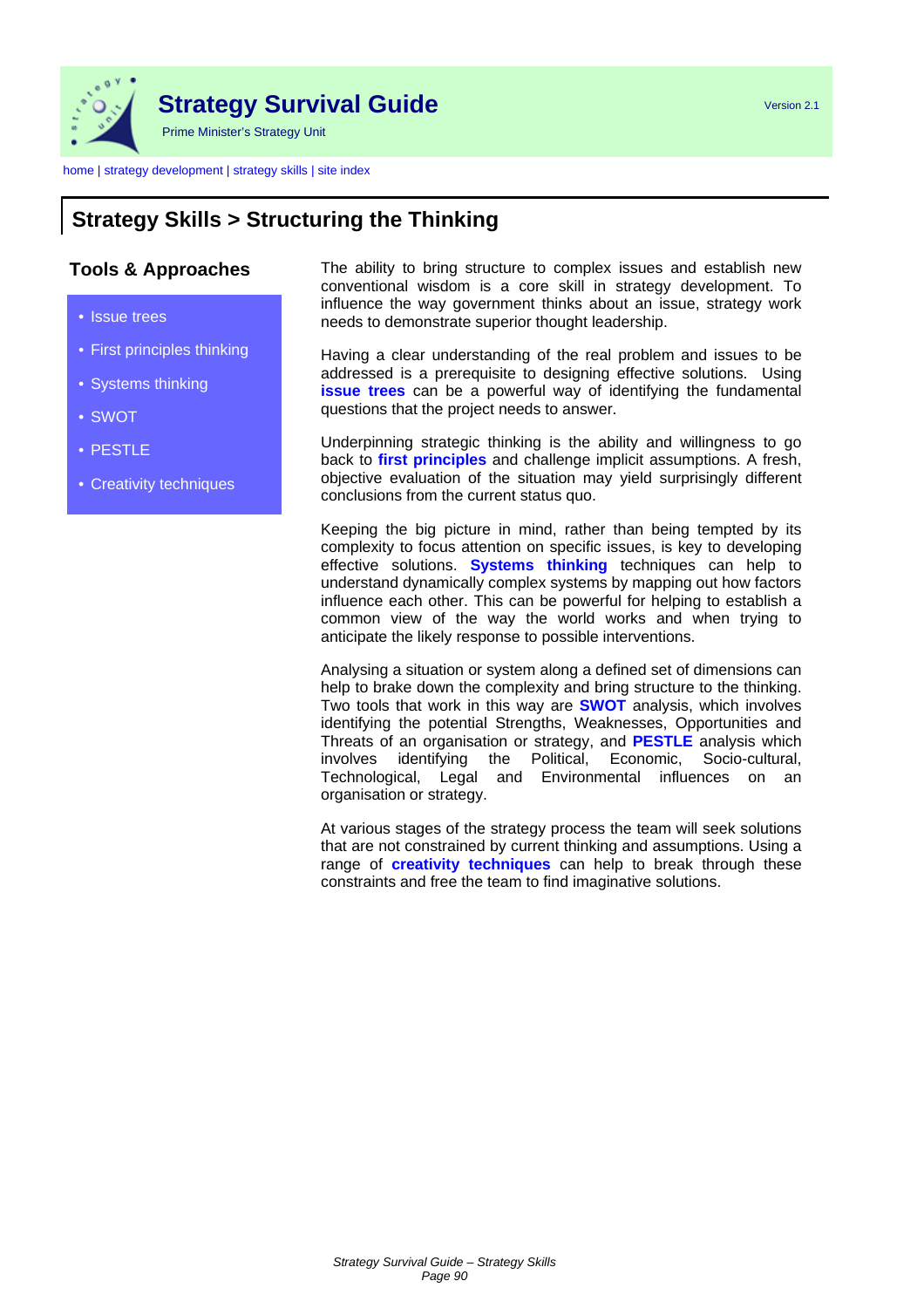

# **Strategy Skills > Structuring the Thinking**

# **Issue trees**

- > **in practice**
- > **template**

Issue trees help to identify the key issue or question that the project should address, and break it down into its smaller component parts. They can be used:

- at the beginning of a piece of strategy work to identify key workstreams
- to plan individual workstreams
- to analyse specific key questions
- to communicate the shape and direction of the work.

The trees are a useful reference point throughout a project providing context and showing how each piece of work fits into the whole. A well thought out tree should also inform how to structure communications about the project, including the final report.

#### **Issue trees**

Before embarking on the detailed thinking, some time should be spent thinking through the overarching question that the project is attempting to answer. One way of creating this statement of the problem is to note down some of the areas of enquiry and, crucially, those areas that lie outside the scope of the project. The opening question must be wide enough to encompass the full overview of the strategy if it is to be used to plan the project. Defining the starting point can be the most difficult part of building an issue tree.

The next layer should set out a series of questions that together answer the question above them in the tree. For example, if the starting question is "How can we most effectively increase employment rates through improving access to childcare?" the next layer in the tree might comprise two further questions:

- What are the most effective forms of childcare to help parents into work?
- How can government best support parents in accessing these forms of childcare?

The answers to these two questions should provide the answer to the original, higher level question. These two questions will then be further broken down, and so on, until a level of questions is reached that address the fundamental root causes of the original issue. Specific analysis can then be designed to address each one.

Each time a question is broken out into lower level questions, these lower-level questions should together give the answer to the higher level question. Moreover, these lower level questions should together cover all the issues needing to be resolved, but should not overlap each other. Questions to be resolved should fall into one of the buckets, not both. In more technical parlance, this is known as Mutually Exclusive, Collectively Exhaustive.

Although it may seem cumbersome, writing out the questions in full is very helpful as it forces clarity of thinking.

#### This **issue tree template** may be helpful.

For any problem, there will be a number of ways of drawing out the issue tree, frequently resting on the way in which the first set of branches is constructed. It is worth having a number of attempts at the tree (perhaps done by different members of the team), using different structures. The trees can then be evaluated on the basis of how well they seem to be working best in terms of breaking down the issues into smaller, answerable questions; in terms of breaking the project out into workstreams; and in terms of structuring future communications (reports or other documents). Techniques that can be helpful during the question-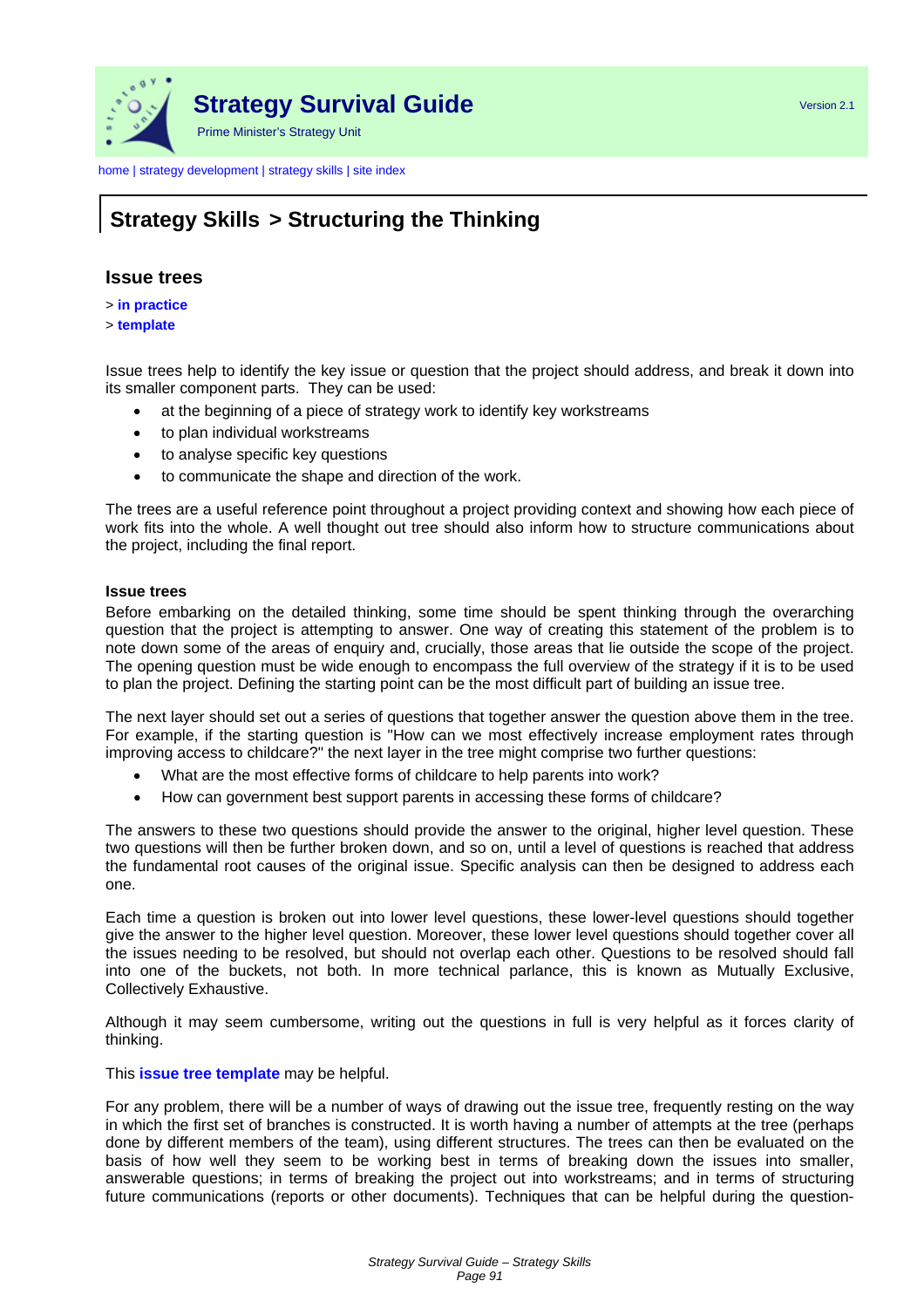development process include brainstorming and other creativity tools. They will help you approach the issue from a fresh perspective.

# **Hypothesis Tree**

A variant of an issue tree is a hypothesis tree. While issue trees are likely to be most useful early on in the project when developing the project plan, hypothesis trees tend to be more useful later on in the project in structuring the conclusions and subsequent communications.

If an issue tree starts with one question; a hypothesis tree starts with one statement. Each level of the hypothesis tree is linked with the questions "why?" or "how?". This ensures that the lower level hypotheses together answer the higher level hypothesis. An example of this might be: higher level hypothesis: "Government can best support parents moving into work by ensuring availability of out-of-school childcare in the local area through pump-priming of provision of this type". The next layer of the tree will answer "Why?":

- Out-of-school care will have the greatest effects in getting parents into work.
- The price of out-of-school care is reasonable, it is the availability that is the problem, caused by difficulties amongst out-of-school clubs in meeting start-up costs.

Note that to some extent, using a hypothesis tree relies on having some knowledge of the content of the likely solutions.

### **Work planning**

Issue or hypothesis trees can feed directly into detailed work planning. A work plan could have sub-issues on the left hand side, with activities to answer the question, sources and outputs on the right. For example:

| <b>Issue</b>                                                                         | <b>Sub-issue</b>                                                                                       | <b>Activities</b>                                       | <b>Sources</b>                                      | <b>Outputs</b>                                                                                          | <b>Responsible</b> | <b>Due</b><br>date |
|--------------------------------------------------------------------------------------|--------------------------------------------------------------------------------------------------------|---------------------------------------------------------|-----------------------------------------------------|---------------------------------------------------------------------------------------------------------|--------------------|--------------------|
| What are the most<br>leffective forms of<br>childcare to help<br>Iparents into work? | What forms of<br>childcare are most levidence on use Demand for<br>working parents<br>currently using? | <b>Review the</b><br>of childcare by<br>working parents | <b>Parents</b><br><b>Childcare</b><br><b>Survey</b> | Paper on the most<br>leffective childcare to<br>get parents into work,<br>including estimated<br>impact |                    |                    |

#### **Strengths**

- A powerful tool providing the opening question is right wide enough but not so wide that issues outside the scope of the study are included – to find the most effective initial breakdown.
- Can be used to structure the development of the project and define the workstreams.

#### **Weaknesses**

- Interdependent issues may be divided across branches of the tree. It is worth keeping this in mind.
- Does not give any sense of priorities. The team should focus on those areas of the tree that are likely to have the most impact on the eventual conclusions and impact of the project.

#### **Resources**

"The Pyramid Principle" by Barbara Minto gives an explanation of the type of logic involved in thinking in tree structures.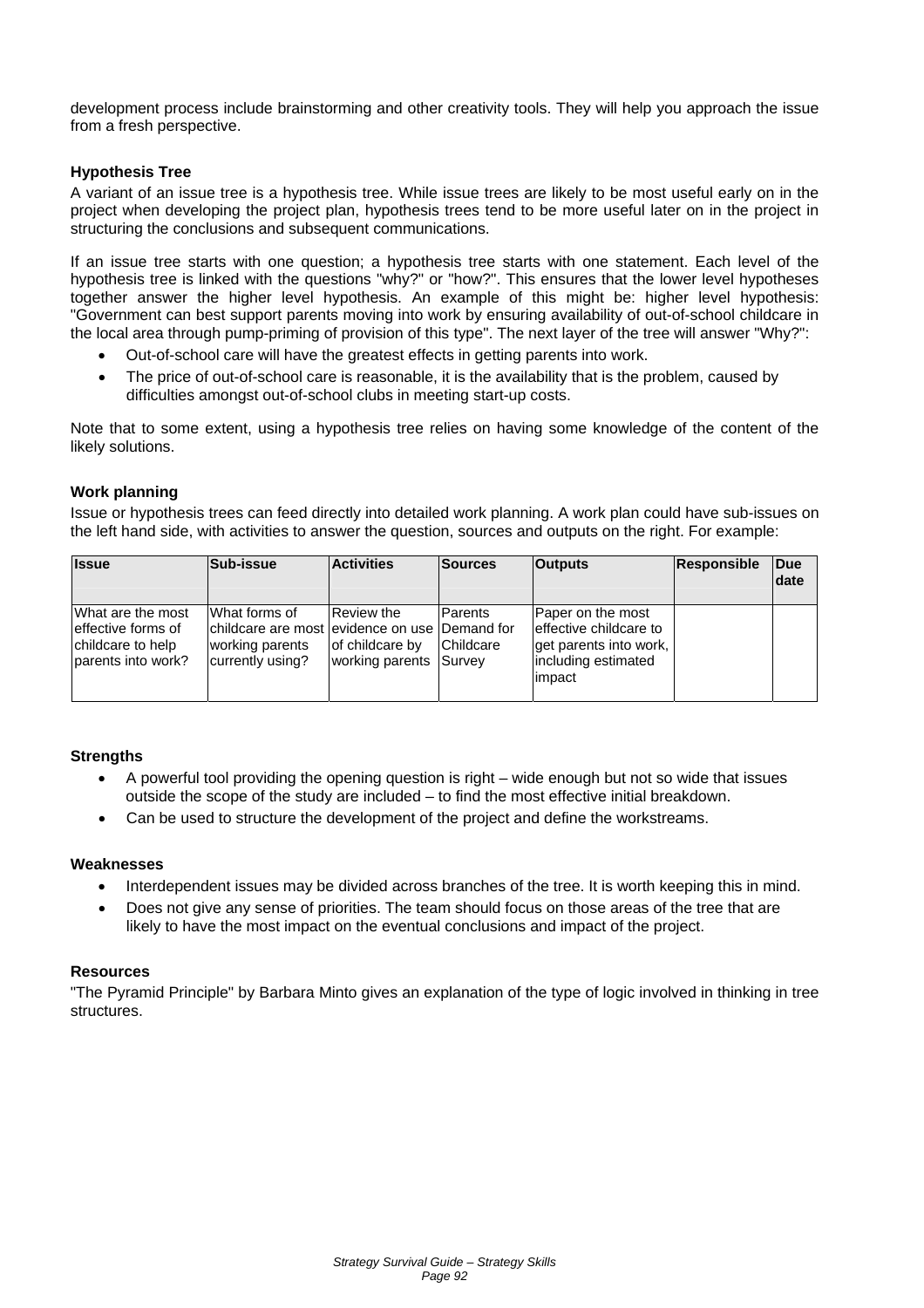# **Structuring the thinking - Issue trees**

### **In Practice: SU Childcare Project**

The SU Childcare project used an issue tree to identify all the issues in the childcare arena. By breaking out all the questions in this way, the team:

- designed the overall project plan
- constructed workstreams
- gave a kick-start to the process of work planning within these workstreams
- began to think about the structure of the report and other communications.

The team decided to develop the tree in some detail as it was proving helpful in work planning.

#### Example: **A fully worked-out example from the Childcare project**

The team continued to revisit the issue tree as the project unfolded as a means of monitoring progress and to kick start thinking as new workstreams were started up.

The first couple of levels of the tree and, crucially, the opening problem statement, were discussed as a team – though a number of team members had attempted first cuts from which we worked. A smaller team then further developed the tree and translated it into the project plan.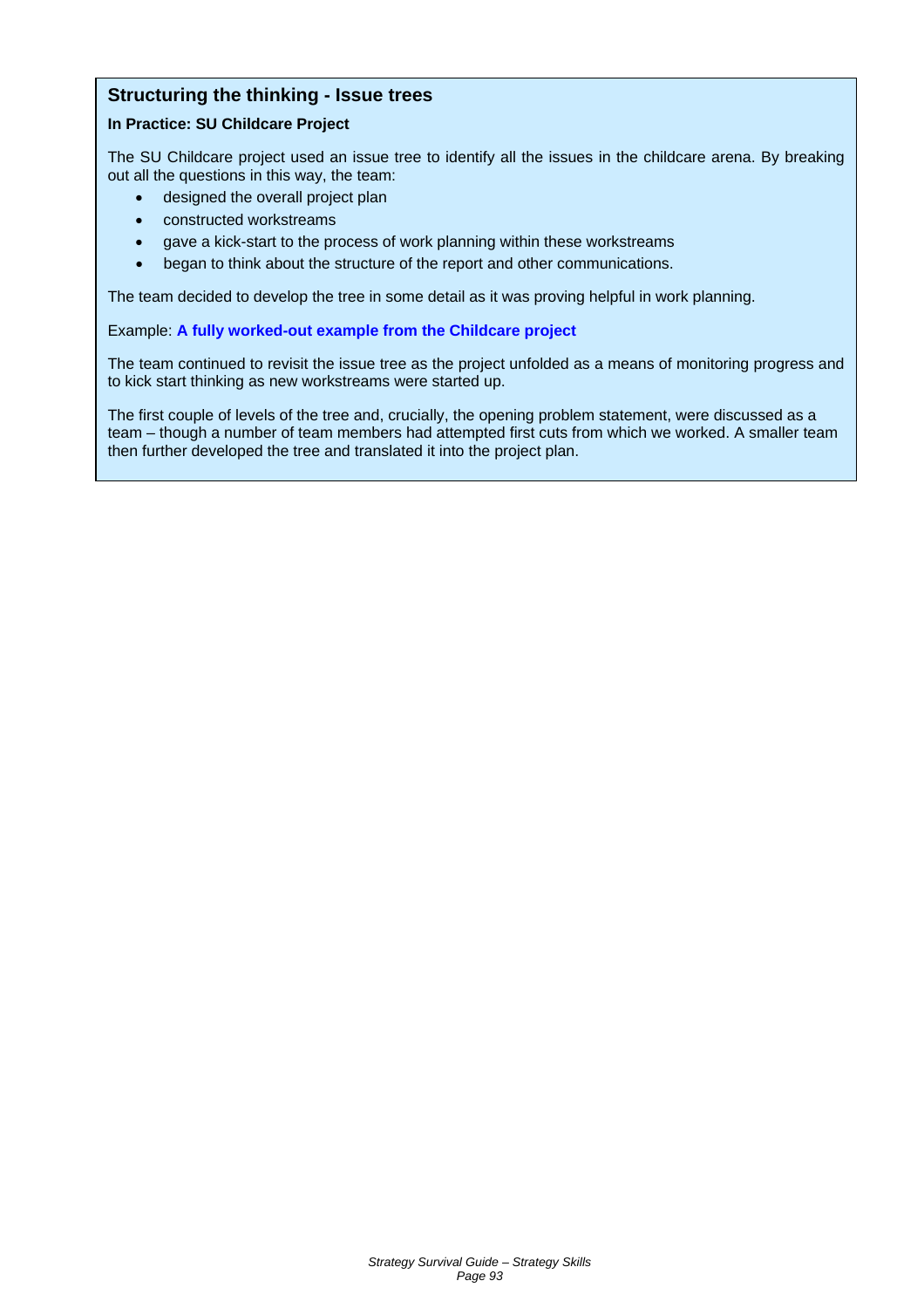

# **Strategy Skills > Structuring the Thinking**

# **First principles thinking**

Although strategy needs to be developed with a pragmatic and realistic understanding of delivery constraints and real world complexity, it is important that strategic thinking is not constrained or limited by existing legacy norms and assumptions.

## **What Is It?**

Going back to first principles is simply a way of thinking that challenges implicit assumptions and current approaches, and uses an objective assessment of available evidence and knowledge to come to fresh logical conclusions.

## **Why Is It Useful?**

Situations often arise where the current state of affairs would never have been explicitly designed or intentionally constructed. Rapidly changing environments or a history of uncoordinated incremental interventions can result in unintended consequences and behaviours driven by distorted incentives.

In the same way, the rationale for a policy programme or intervention can become lost or muddied over time. It is possible for policies to acquire legitimacy simply by virtue of being in place for long periods, with the original underlying assumptions becoming so taken for granted that they become received wisdom. Standard behaviours and ways of working are then in danger of continuing unchanged despite these assumptions having long lost their validity.

By going back to first principles it is possible to take stock of a policy – how it fits with and drives towards strategic outcomes, and whether it is still an effective means of addressing the underlying problem. First principles thinking encourages an explicit recognition of the drivers, incentives and rationales driving behaviours and interactions in a system and ultimately challenges resource allocation decisions.

## **The Necessary Conditions**

Obtaining a mandate for the kind of fundamental re-evaluation encouraged by first principles thinking is one of the biggest challenges in strategy development. Those working within clearly defined strategy projects commissioned by high-level sponsors such as ministers may be given such a remit, but those developing new strategies within their policy areas too often come up against fixed boundaries.

Going back to first principles can mean re-opening issues that have lain dormant for years, and allows no room for sacred cows or 'undiscussables'. For strategy work to be truly effective, the importance of gaining the commitment of stakeholders to a fundamental re-think can not be understated.

It is also important to nurture a conducive culture and working style – one in which norms can be challenged and creative ideas are encouraged. 'Greenhousing', or protecting creative ideas that are generated in brainstorms, is an important way of encouraging innovative and fresh approaches to an issue rather than immediately finding faults or flaws in an idea.

Stepping outside of the current situation, and identifying and setting aside current assumptions requires space and time to think. This is naturally easier in the context of clearly defined strategy projects than in business-as-usual situations. However, it is equally important in both situations if strategy is to be not only developed effectively but also fine-tuned to remain effective in response to a changing environment.

Physically leaving the location embodying the current situation through an away day can be a more than symbolic way of creating space to think. It can help to provide some useful distance from both the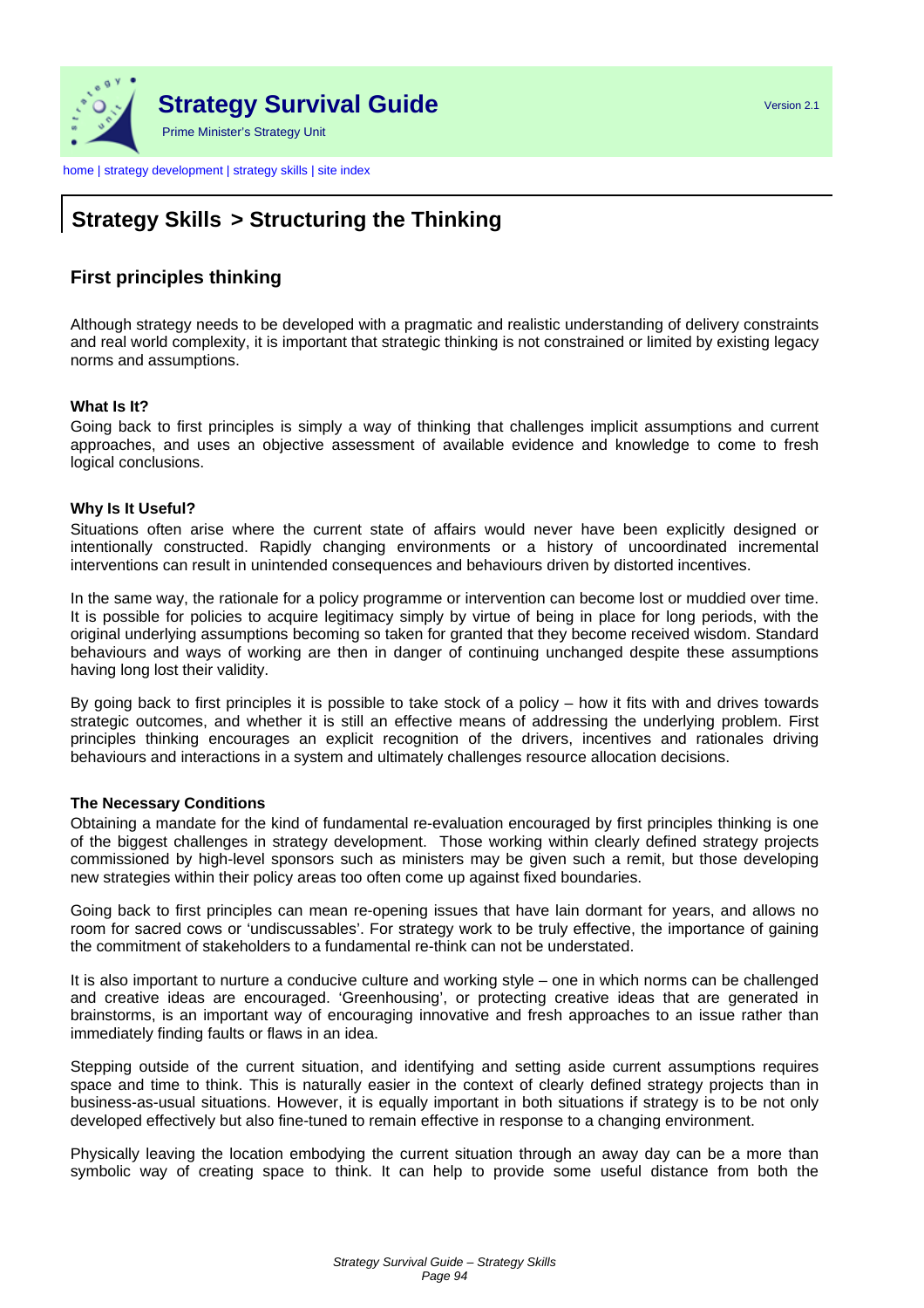environment in which prevailing assumptions are taken for granted, and also from the more practical pressures of day to day issues.

## **Keeping A First Principles Perspective**

Whether developing a new strategy, or managing the ongoing implementation of a policy, it is valuable to develop and retain an objective first principles perspective. Regularly asking the question 'why?' can be a powerful way of uncovering the motivating forces shaping the behaviour of different players in a system, and checking that the underlying rationale, incentives and structures are still appropriate and valid.

### **Designing a System From First Principles**

Given the space to rethink an approach to a policy issue, first principles thinking encourages an explicit approach to identifying and understanding the drivers and incentives that are together expected to determine behaviours and hence outcomes of a system. Techniques such as **Systems Thinking** and Theories of Change (described in further detail in **The Magenta Book** on Policy Hub) use similar logic and again stress the importance of understanding the causal sequence through which an intervention is anticipated to have its effect.

A first principles approach also encourages the generation of 'ideal' solutions. Temporarily putting aside issues of feasibility and acceptability allows the ideally suitable solution to be designed. This ideal world solution can be used to challenge resources allocation decisions and explore the political appetite for radical change.

#### **Strengths**

- Helps to challenge implicit assumptions.
- Uncovers perverse incentives, undesired behaviours and unintended consequences.
- Encourages a fresh approach to issues, and helps to develop creative and innovative solutions.

#### **Weaknesses**

- Challenging the status quo can be uncomfortable, especially for those with vested interests.
- It can be very hard to challenge fixed boundaries that are not initially open to debate and to obtain the necessary mandate and commitment for a fundamentally re-think.

# **First principles thinking**

## **In Practice: SU Alcohol Misuse Project**

In the Alcohol project, going back to first principles meant asking questions such as:

- Why should Government intervene/have a role at all?
- What should the overall goals of government policy in relation to alcohol be? Maximising wellbeing? Or reducing harm?
- Where is the line between the responsibilities of the state and the responsibilities of the individual?
- What are the rights and responsibilities of other actors in tackling alcohol-related harm e.g. should the alcohol industry be required to internalise the externalities of its products?
- Should we be taking whole population measures to tackle alcohol-related harm (e.g. by increasing price), or should we target particular harm-causing groups (e.g. young bingedrinkers?)
- Is alcohol a drug like any other? Would it be legal if it were invented today?
- What is alcohol-related harm? Harm to the drinker? Harm to drinker's friends/family? Harm to wider society? Are some types of harm more serious than others?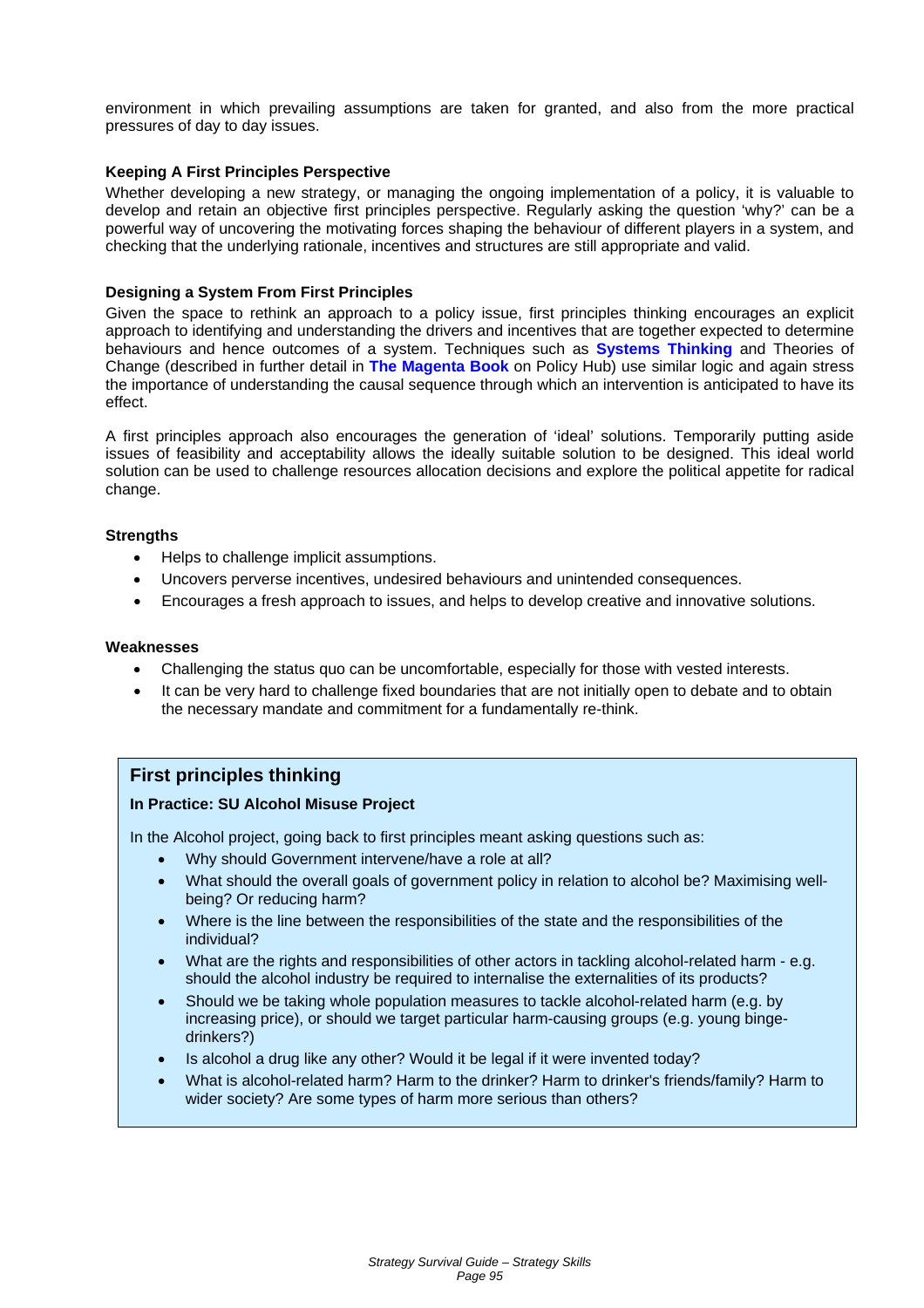

# **Strategy Skills > Structuring the Thinking**

# **Systems thinking**

#### > **in practice**

A key component of thinking strategically is recognising that issues do not exist in isolation. Holding a mechanistic view of policies as levers that have a focused and direct impact on a situation, without considering the wider implications of an intervention, can be short sighted and potentially disastrous. Strategic thinking requires the inter-related nature of circumstances to be recognised up front rather than relying on a post hoc screening to identify unintended consequences and impacts.

### **What Is Systems Thinking?**

Systems thinking is both a mindset and particular set of tools for identifying and mapping the inter-related nature and complexity of real world situations. It encourages explicit recognition of causes and effects, drivers and impacts, and in so doing helps anticipate the effect a policy intervention is likely to have on variables or issues of interest. Furthermore, the processes of applying systems thinking to a situation is a way of bringing to light the different assumptions held by stakeholders or team members about the way the world works.

#### **When Is It Useful?**

Systems thinking is particularly powerful for understanding dynamic complexity, which stems from the relationships between factors in a system. A dynamically complex system cannot simply be broken down into pieces in the same way as a structurally complex system, which derives its complexity simply from the sheer number of factors involved. Where structural complexity can be modelled and managed using databases and spreadsheets, dynamic complexity needs a more organic approach to understand the complex web of influences that often results in various forms of feedback loops. Such loops add a time dimension to system complexity and often magnify or dampen the intended effect of an action in a non-obvious manner.

#### **Influence Diagrams**

The core tool in systems thinking is the influence diagram, which captures graphically how each factor or variable in a system influences the others. Arrows are used to indicate the direction of the influence together with a '+' or '–' sign to show whether an increase in the one variable leads to an increase or decrease in the other. A double line across an arrow indicates a delay before the influence is felt.



In the diagram above, an increase in training leads to an immediate increase in costs, but – via a delayed increase in morale which in turn reduces staff turnover and hence recruitment – a delayed reduction in costs. An additional complication is provided by the feedback loop driven by the relationship between recruitment levels and the need to train new staff.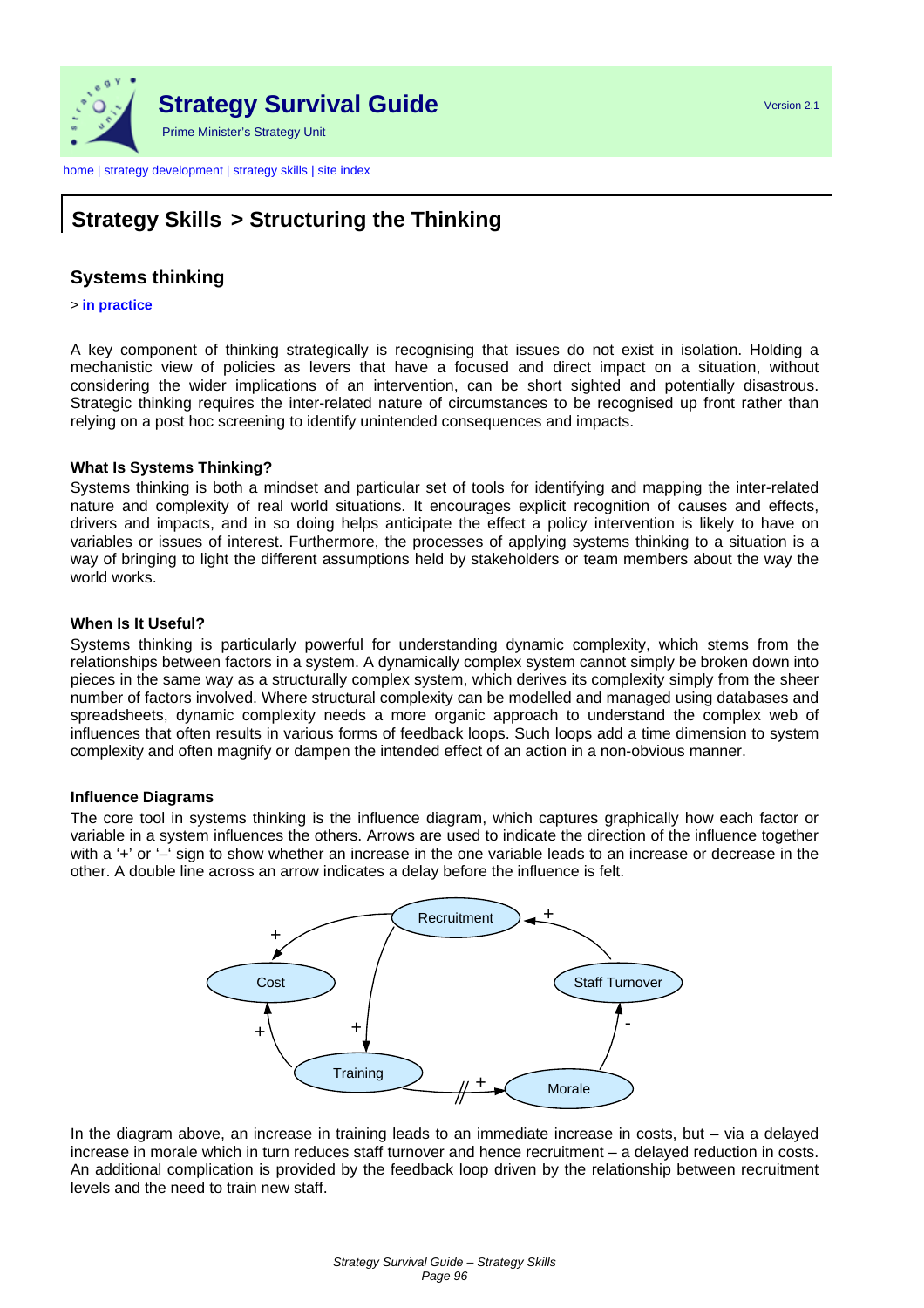The diagrams help to improve understanding of the drivers of behaviour in the system, and can uncover counter-intuitive effects of interventions. They can show how a change in one factor may have an impact elsewhere or feed back to affect itself, and also how two seemingly independent factors are actually linked.

Influence diagrams are best constructed in a working session with a small number of key people. The sessions are likely to stimulate in depth discussion as each participant's assumptions and views are explored and incorporated into the emerging picture.

#### **Driver Trees**

An influence diagram aims to map the relationship between all the variables in a system. However, it is likely that there are one or two key variables of particular strategic interest that need to be either maximised or minimised. Unravelling the influence diagram into a driver tree can be a powerful way of highlighting and communicating the drivers of these key variables, and hence provide insight into the kind of interventions that are needed to impact them.

Unravelling the influence diagram above can help to highlight the drivers of cost. The feedback loops in the system mean that certain variables appear in more than one branch of the tree. Where variables are repeated in this way they are conventionally placed in brackets.



Driver trees raise a number of questions, not least the relative significance of the different branches of the tree in driving the key variable.

#### **Impact Trees**

There will be only a limited number of variables within a system that can be directly influenced to act as levers for change. An alternative way to unravel the influence diagram is to highlight the impact that managing these variables will have on the rest of the system. Again using the example influence diagram above, an impact tree can be constructed to more explicitly highlight the consequences of increasing the level of training as described above.



Impact trees provide a causal sequence for understanding how managing one variable is expected to have an impact on another variable of interest. Social Researchers encourage a similarly explicit articulation of how an intervention is expected to have its impact using Theories of Change methodology, outlined in the **Magenta Book**.

#### **Interpreting Feedback Loops**

Constructing an influence diagram will highlight the great number of feedback loops that exist within any complex system. Interpreting these loops is central to understanding the likely behaviour of the system.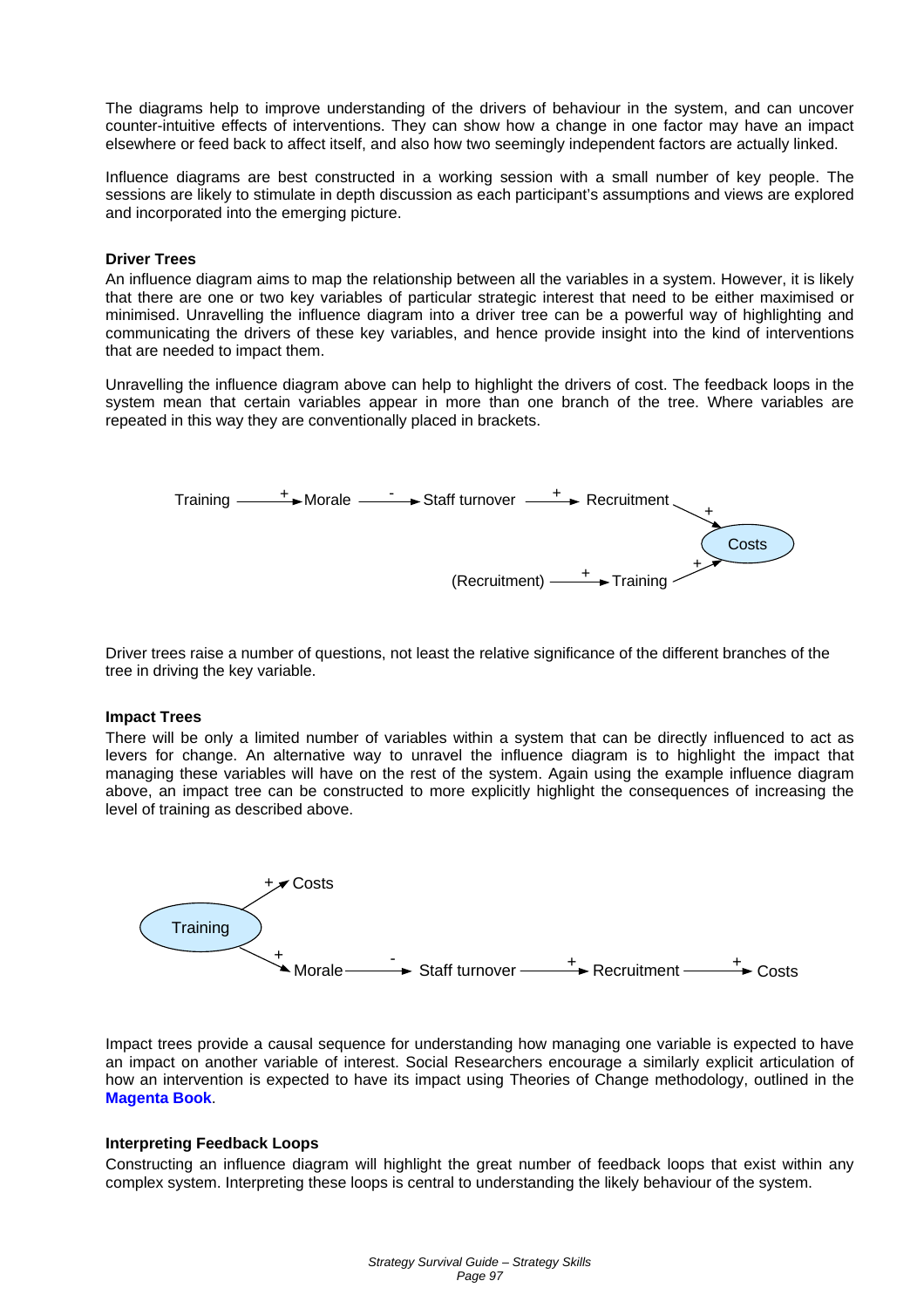## *Reinforcing Loops*



A dominant reinforcing loop is a self-sustaining process that will lead to either exponential growth or decay. The critical factor is whether the process is proceeding in the desired direction, as once started the process will continue unchecked unless an intervention is made to break the cycle.

The rise and decline of neighbourhoods demonstrates the potentially beneficial or destructive power of reinforcing feedback loops.

*Balancing Loops* 

A balancing loop perpetuates the status quo. As one factor changes, other factors exert a balancing influence to return it to original level.

This behaviour can either act as barrier to change or a beneficial stabilising mechanism. To drive change any intervention must be influential enough to over-ride the balancing effects.



*Balancing Loop with a Delay*



A delay in the influence of a balancing effect can produce oscillatory behaviour through repeated over compensation. As the balancing forces act to maintain the status quo, the lack of responsiveness in the system means that corrective action is excessive and the mark is over shot.

Aggressive or heavy-handed management of such a system will produce instability. If the system can not be made more responsive the only option is to take change more slowly.

*Reinforcing Loop with Delayed Balance*



A reinforcing loop with a delayed balancing influence will demonstrate 's-curve' style growth. The reinforcing loop produces a period of accelerating growth or expansion, which then slows and eventually comes to a halt under the delayed influence of the balancing effect. A classic learning curve follows this pattern.

Sustained growth can not achieved by simply encouraging the reinforcing process, but must be unlocked by removing or weakening the balancing influence that is creating the limitation to sustained growth.

## **Using Systems Thinking**

- Work in groups: developing an influence diagram as a group exercise forces everyone to explicitly list the factors that matter in the system and then decide on the relationships between them.
- Use the influence diagram and tree to identify areas of study at the very beginning of the work and intermittently thereafter for further direction.
- An influence diagram can include both quantitative and qualitative factors and relationships.
- The tree and influence diagram can be used to inform the construction of quantitative models using software such as **Vensim** (free for personal use), **ithink** or **Powersim**, which can be used to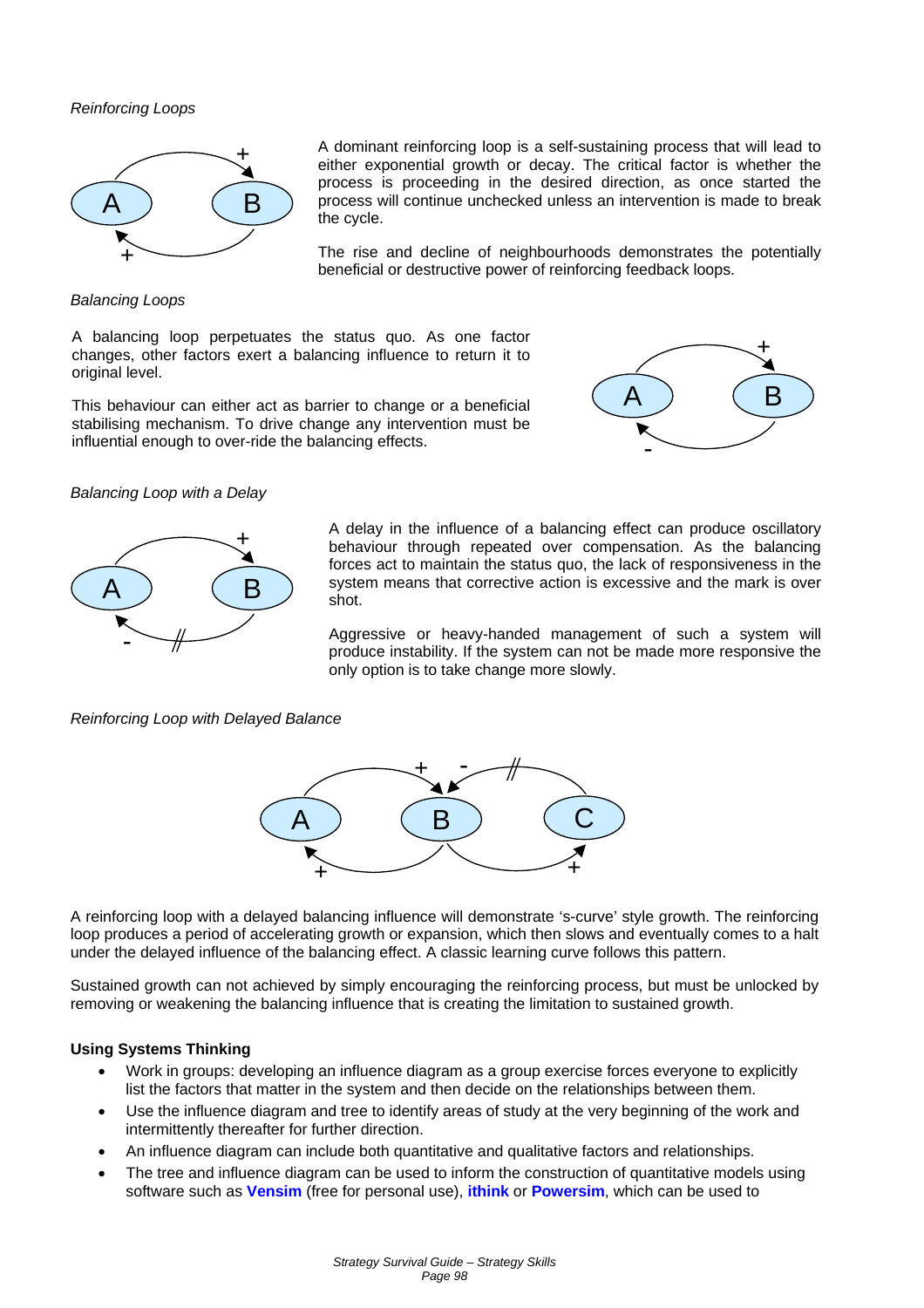simulate system behaviour. (Note that the model's usefulness will be limited by the difficulty of meaningfully defining a mathematical algorithm for each influence or relationship).

• This approach is best used for designing and testing interventions, rather than designing systems.

#### **Strengths**

- Systems thinking can generate new insights into the drivers of a dynamically complex issue.
- The systems approach provides a powerful way for project teams to establish a shared agenda for addressing a problem. It allows development of consensus and ownership, leading to shared commitment to decision making.
- It ensures feedback loops are recognised and incorporated into policy design.
- The systems approach provides a powerful way for project teams to reach a shared understanding of how a system operates.

#### **Weaknesses**

- It is very easy to overcomplicate the system map and lose the key insights. It is important to focus on the key feedback loops and cut out the less important links.
- The process can be significantly undermined by team members who:
	- dislike the approach and are out to prove it does not work
	- are committed to a prior solution or who are fixated on finding "a solution"
	- have hidden agendas that they are unwilling to disclose.

#### **References**

"Systems Failure" by Jake Chapman (Demos)

Checkland, P "Systems Thinking, Systems Practice", Wiley, 1981

Checkland, P and Scholes,J, "Soft Systems Methodology in Action", Wiley 1990 which provides a thorough update of the methodology together with several extended examples.

"Practical Soft Systems Analysis" by D.Patching, FT Prentice Hall 1990 provides a simple step by step introduction

"The emergent properties of SSM in Use: A symposium by reflective practitioners" by P.Checkland et al, Systemic Practice and Action Research, 13(6) p.799 2000 contains personal accounts of experience in the use of SSM in a wide range of contexts.

The **Mind Tools** website provides an introduction to system thinking and the behaviour of feedback loops.

**Rich Pictures** are another creative way of representing systems.

"Systems Thinking: a practice guide" by Business Dynamics, IBM Business Consulting Services (**trevor.cooper@uk.ibm.com**)

**Business Dynamics: Systems Thinking and Modelling for a Complex World .** By John Sterman

Systems Thinking, is **The Fifth Discipline Fieldbook: Strategies and Tools for Building a Learning Organisation.**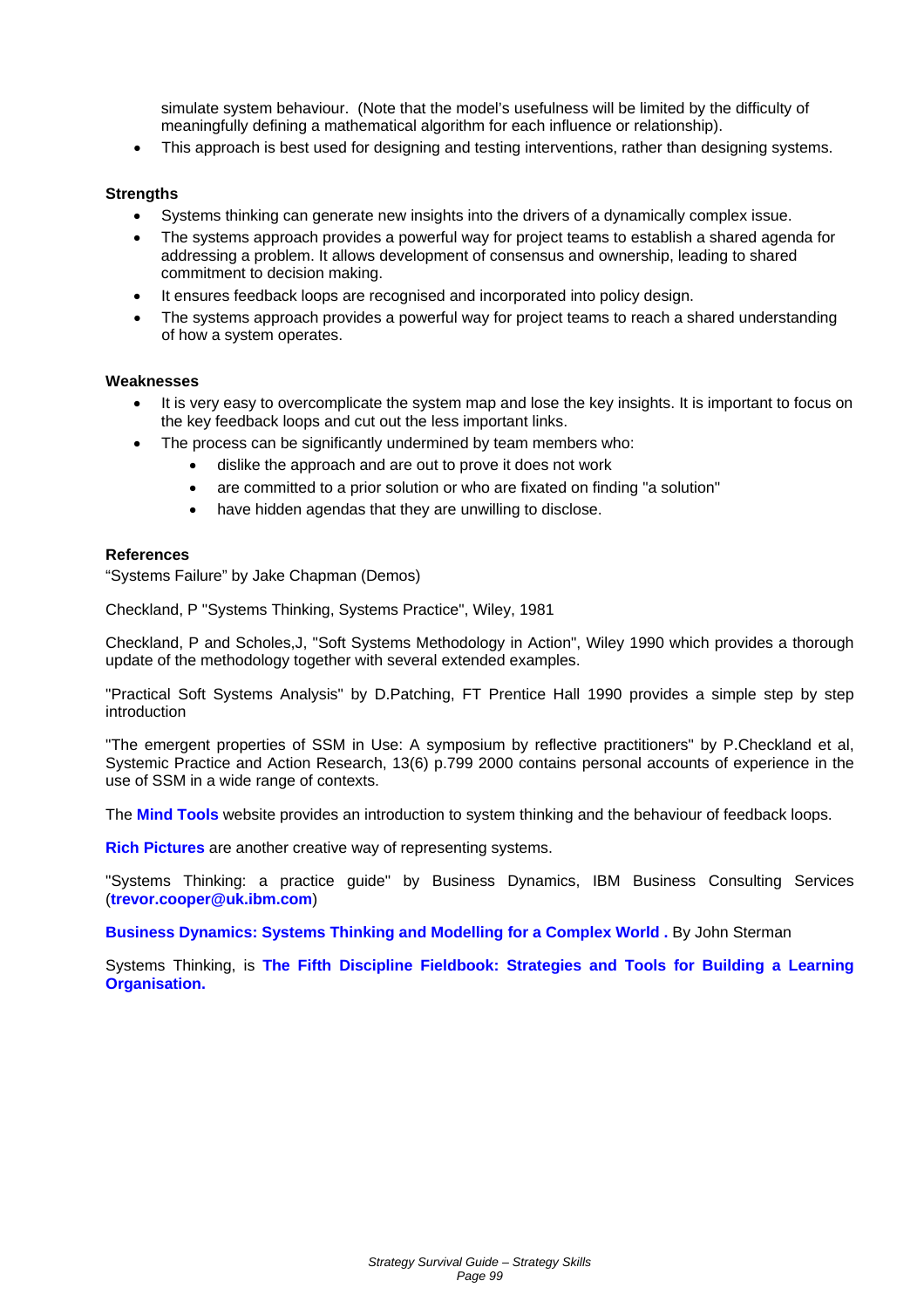# **Structuring the thinking - Systems thinhking**

### **In Practice: SU Deprived Areas Project**

The Deprived Areas team wanted to examine the dynamics of deprived areas, mapping out the factors that, when combined, can 'lock' an area into deprivation. The existence of a 'vicious circle' in deprived areas had been indicated by academic studies and regeneration practitioners and the team wished to amalgamate the studies and combine them with further research to understand all of the factors contributing to this vicious circle. The team used evidence from visits to deprived areas, interviews with regeneration practitioners and academic studies to start building up a picture of the links in the cycle. It soon became clear that a multiplicity of factors were contributing to the 'cycle of decline', including factors relating to the operation of the housing market, incentives to work, and social capital. A very complex influence diagram containing around 40 linked factors was developed.



← Doubled headed arrows blue for clarity

The cycle of decline proved a useful tool in the following ways:

- It illustrated the importance of linking physical regeneration (housing, environment) with economic, 'work-focused' factors and social factors, with implications for government policy towards deprived areas.
- It showed where the performance of public services can perpetuate the problems in deprived areas, and therefore where government can take action immediately.
- It showed how some factors, e.g. poor health. appeared to be mainly an outcome of deprivation. rather than a driver, with implications for priorities for public expenditure in deprived areas.
- It allowed the team to identify where interventions might be effective in 'breaking' the cycle and helping areas to regenerate.

Further development of the cycle included analysis of where different drivers might apply to different types of deprived area, and work to show how successful interventions in the main drivers might create a 'cycle of success'.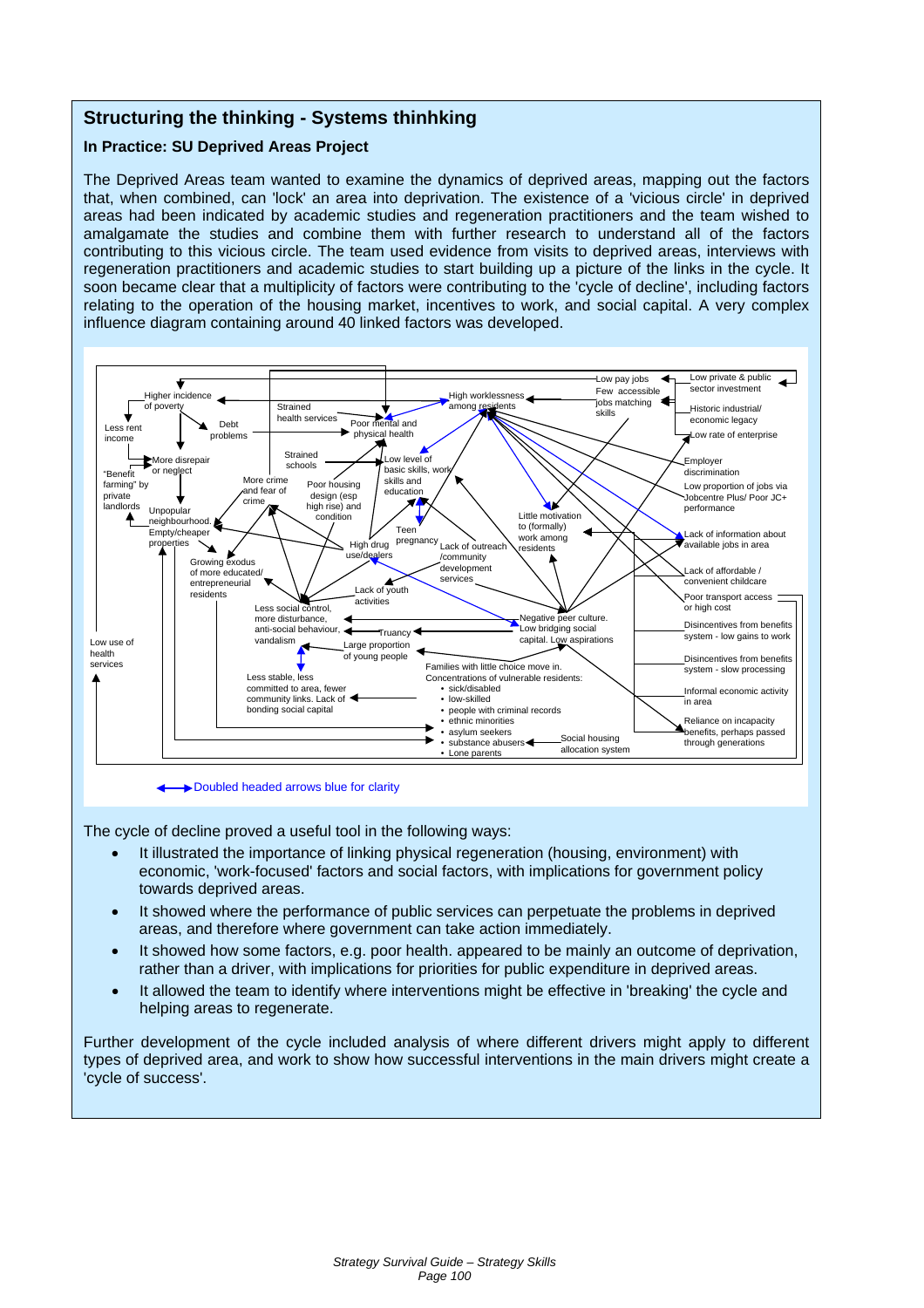

# **Strategy Skills > Structuring the Thinking**

# **SWOT**

#### > **in practice**

A SWOT analysis can be a useful way of summarising the relationship between environmental influences and core competencies and hence framing the agenda for developing new strategies. It can be simply understood as the examination of an organisation's or a strategy's internal Strengths and Weaknesses, and its external Opportunities and Threats.

#### **How to use SWOT**

Identify the external factors acting upon the organisation or policy area using tools and methods such as **PESTLE** and **market analysis** (including five forces). Undertake the same process in terms of internal resources and competencies, using tools such as **organisational analysis**.

|  | Use the SWOT framework, as shown below, to summaries the findings of these exercises. |
|--|---------------------------------------------------------------------------------------|
|--|---------------------------------------------------------------------------------------|

|                 | <b>Strengths</b>     | <b>Weaknesses</b> |
|-----------------|----------------------|-------------------|
|                 |                      |                   |
|                 |                      |                   |
| Internal        |                      | 2                 |
|                 | 3                    | 3                 |
|                 | 4                    | 4                 |
|                 | 5                    | 5                 |
|                 | 6                    | 6                 |
|                 |                      |                   |
|                 |                      |                   |
|                 | <b>Opportunities</b> | <b>Threats</b>    |
|                 |                      |                   |
|                 |                      |                   |
|                 |                      |                   |
| <b>External</b> | 3                    |                   |
|                 | 4                    | 4                 |
|                 | 5                    | 5                 |
|                 | 6                    | 6                 |

List specific items related to the issue at hand under the appropriate heading in the table. It is best to limit the list to 10 or fewer points per heading and to avoid over-generalisations. Use evidence to answer the following, or similar, questions:

#### *Strengths*

- What are the/our advantages?
- What does the strategy/policy/service/sector do well?
- What do other people see as its/our strengths?

#### *Weaknesses*

- What could be improved?
- What does the strategy/policy/service/sector do badly?
- What do other people see as its weaknesses?
- What should be avoided?
- Are there other similar services, strategies, policies etc that are doing better?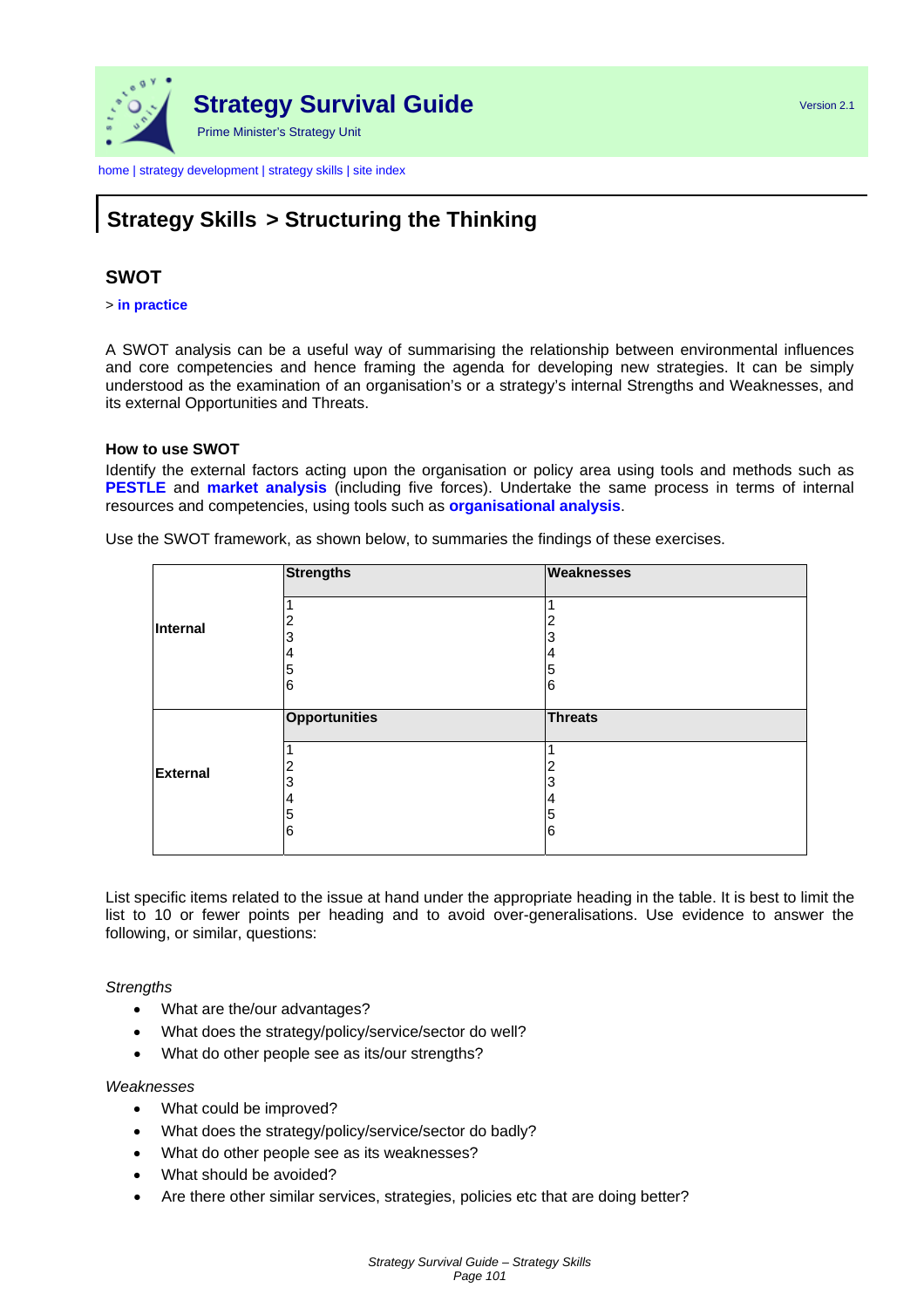# *Opportunities*

- Where are the good opportunities?
- What are the interesting trends that you are aware of?

Useful opportunities can come from such things as changes in technology and markets on both a broad and narrow scale, changes in social patterns, population profiles, lifestyle changes and local events

### *Threats*

- What are the obstacles to improving performance/delivery etc?
- Are the required specifications for the service/strategy/policy changing?
- Is the strategy/policy/service sector under pressure as a result of changes in circumstances, demand/expectations? Is changing technology threatening your position?

This analysis should provide some useful insights that will help to ensure that the strategy capitalises on identified strengths and minimises or eliminates weaknesses, takes advantage of opportunities and avoids or lessens threats.

### **Strengths**

- A useful way of summarising and combining previous analyses.
- Can be used as framework for a "quick and dirty" brainstorming of a situation.

### **Weaknesses**

- Definition of factors as opportunities or threats is not always clear: choice of strategic direction may influence whether external factors are threats or opportunities. Separation of strategic analysis from strategic choice is therefore somewhat artificial.
- SWOT analysis is sometimes used to brainstorm ideas at the beginning of analysis rather than as a tool for summarising findings of analysis. Using the tool in this way can be very subjective and should therefore not be relied on heavily, as two people or groups rarely come-up with the same final version of SWOT. If SWOT analysis is used in this way it should be revisited following further analysis.
- Bear in mind that while the SWOT model helps summarise *external* opportunities and threats, opportunities and threats can also be *internal*.

#### **References**

S Tilles, 'Making strategy explicit' in I Ansoff, *Business Strategy*, Penguin 1968

*Exploring Corporate Strategy,* Gerry Johnson and Kevan Scholes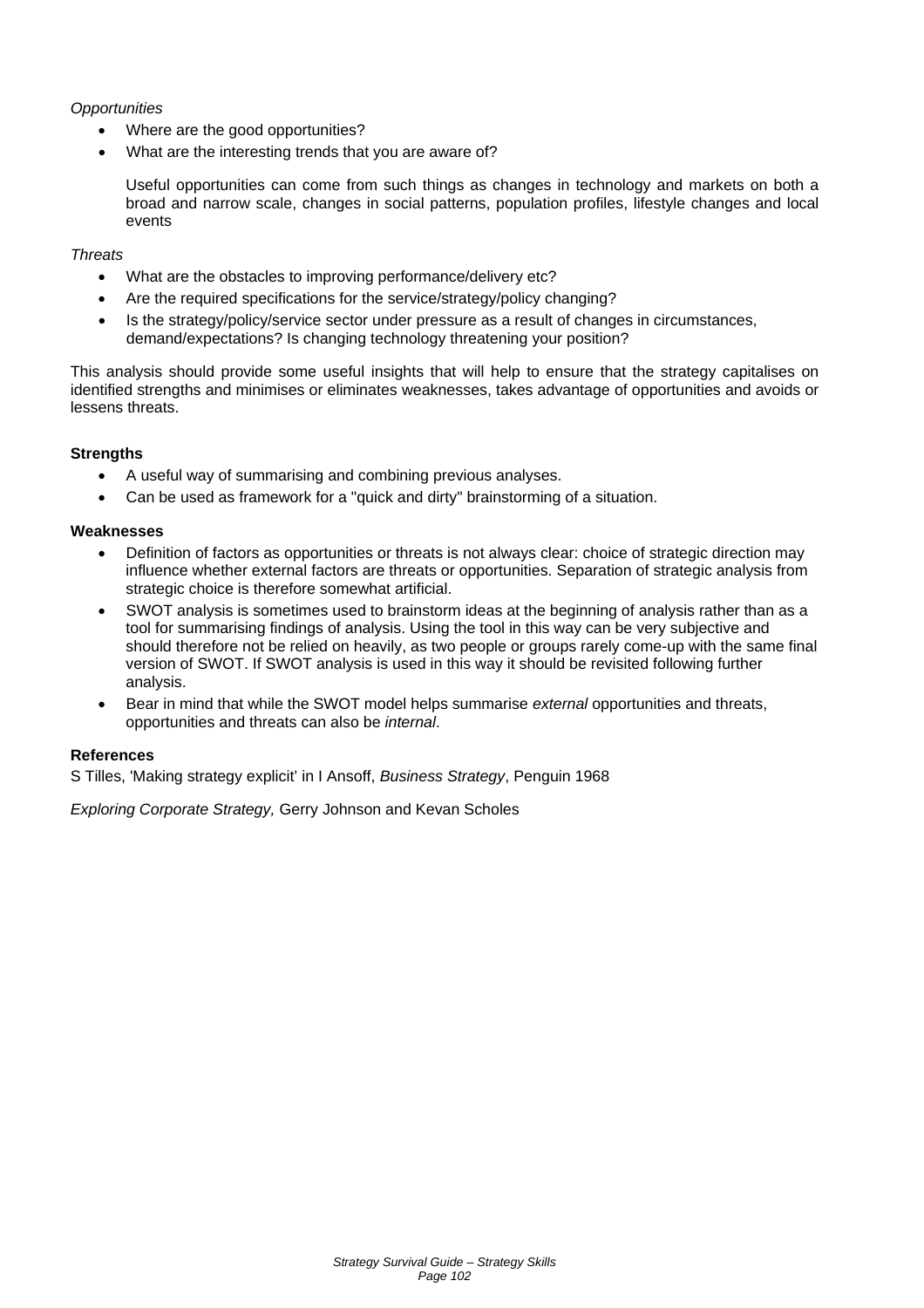# **Structuring the thinking - SWOT**

# **In Practice: SU Alcohol Misuse Project**

The team constructed a SWOT analysis following some preliminary research and discussions with key stakeholders in order to:

- Summarise the assessment of the strengths, weaknesses, opportunities and threats within the UK drinks industry
- Provide an easily accessible framework for identifying the relevant commercial issues affecting the UK drinks industry
- Build a picture of the general business drivers within the UK drinks industry
- Crystallise key trends, issues and considerations.

|                 | <b>Strengths</b>                                                                                                                                                                                                                                                                                                                                                                                                                           | Weaknesses                                                                                                                                                                                                                                                                                                                                                                                                                                                                                                                                                                                                                                            |
|-----------------|--------------------------------------------------------------------------------------------------------------------------------------------------------------------------------------------------------------------------------------------------------------------------------------------------------------------------------------------------------------------------------------------------------------------------------------------|-------------------------------------------------------------------------------------------------------------------------------------------------------------------------------------------------------------------------------------------------------------------------------------------------------------------------------------------------------------------------------------------------------------------------------------------------------------------------------------------------------------------------------------------------------------------------------------------------------------------------------------------------------|
| Internal        | Strong brand awareness, powerful<br>1.<br>international brands<br>2.<br>Multi-nationals have developed<br>profitable scale economics<br>Drinks brands are flexible and can<br>3.<br>be adjusted to reflect changing<br>tastes<br>4.<br>Greater diversity of catering outlets<br>and venues with bars have opened<br>up to new markets for drinks<br>5.<br>Multiple grocers can give drinks<br>large areas of display in the<br>superstores | Near monopolies or duopolies exist<br>1.<br>in many segments, making barriers<br>to entry high<br>2.<br>Large multiple retailers have<br>increasing buying power<br>3.<br>Production costs are relatively low<br>leading to low cost imitations<br>4.<br>Exports for traditional British<br>products are weak<br>5.<br>Pressure from Alcohol Concern etc                                                                                                                                                                                                                                                                                              |
| <b>External</b> | <b>Opportunities</b><br>Consumption of some drinks is still<br>1.<br>lower in the UK than in other<br>countries, leaving room for increases<br>in per capita consumption<br>Young consumers' thirst for novelty<br>2.<br>presents an opportunity for<br>continuos innovation<br>Further de-regulation of the licensing<br>3.<br>laws will extend the opportunities for $\vert_4$ .<br>distributing drink in the on-trade                   | <b>Threats</b><br>1 <sub>1</sub><br>Since production costs are low and<br>marketing costs are high, drinks<br>brands are always under threat from<br>own label products and other brands<br>2.<br>Alcopop's cannibalising beer and<br>cider<br>3.<br>Flavoured water cannibalising<br>carbonates<br>Contraband and legitimate products<br>bought across borders and present a<br>threat to profitability<br>Smaller companies are constantly<br>5.<br>faced with the threat that their<br>launches might be overshadowed by<br>large multi-national marketing<br>budgets<br>Mergers will be heavily supervised<br>6.<br>by government as the industry |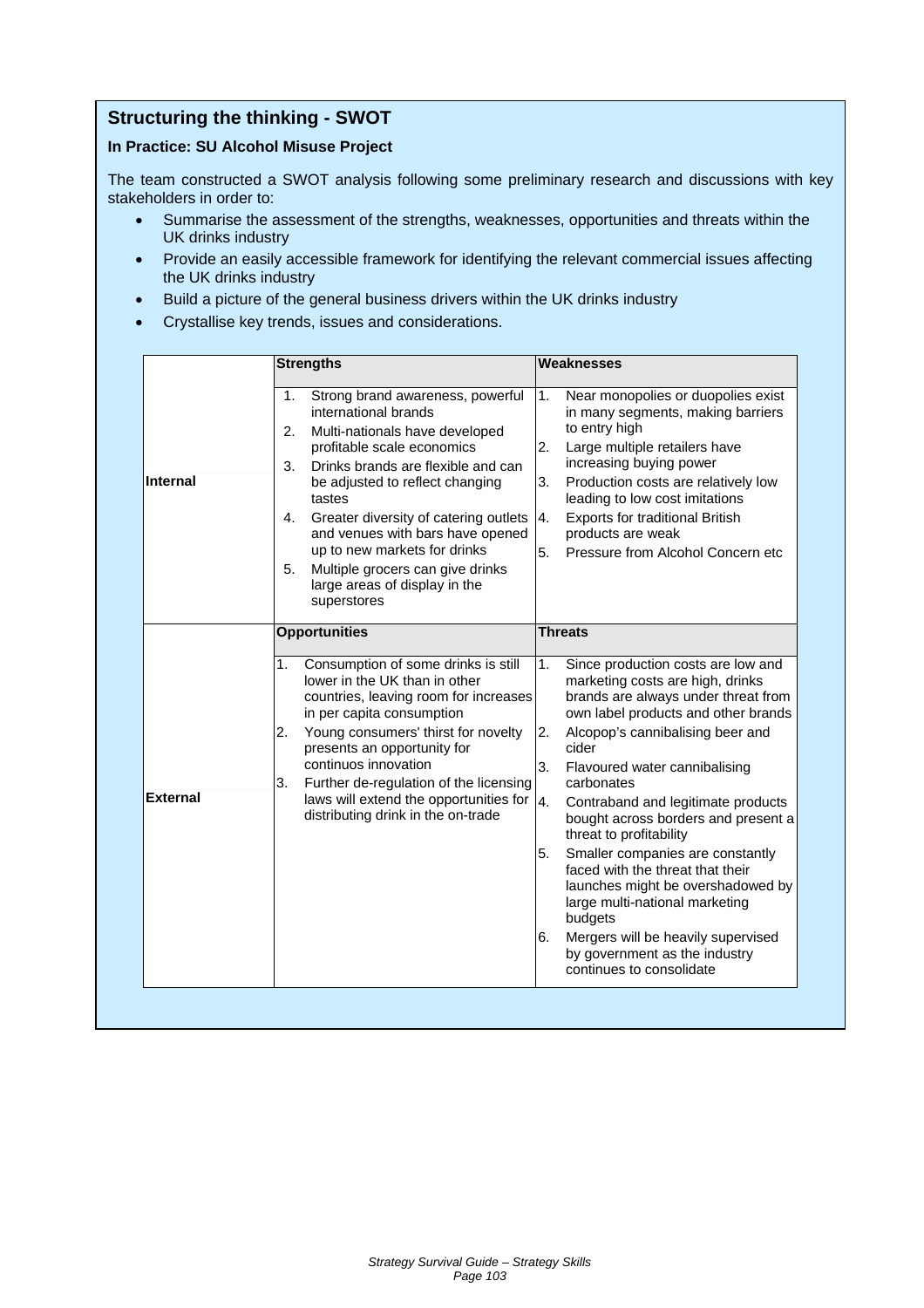

# **Strategy Skills > Structuring the Thinking**

# **PESTLE**

> **in practice** 

PESTLE analysis aims to identify and summarise environmental influences on an organisation or policy.

PEST analysis involves identifying the political, economic, socio-cultural and technological influences on an organisation - providing a way of auditing the environmental influences that have impacted on an organisation or policy in the past and how they might do so in future.

Increasingly when carrying out analysis of environmental or external influences, legal factors have been separated out from political factors (due to increasing legal influences outside national political systems, such as European and regional legislation). The increasing acknowledgement of the significance of environmental factors has also led to Environment becoming a further general category, hence 'PESTLE analysis' becoming an increasingly used and recognised term, replacing the traditional 'PEST analysis':

| $P$ – political      |
|----------------------|
| $E -$ economic       |
| $S -$ socio-cultural |
| $T$ – technological  |
| $L -$ legal          |
| $E -$ environmental  |
|                      |

The following can be used as a checklist to consider and prompt analysis of the different influences. The model can then be used to inform and guide further analysis.

- 1. Which of the environmental factors are affecting the organisation?
- 2. Which of these are the most important at the present time? In the next few years?

#### **Political**

- Taxation policy
- Local government / devolved administrations

#### Economic

- Business cycles
- GNP trends
- Interest rates
- **Inflation**
- **Unemployment**
- Disposable income

Socio-cultural

• Population demographics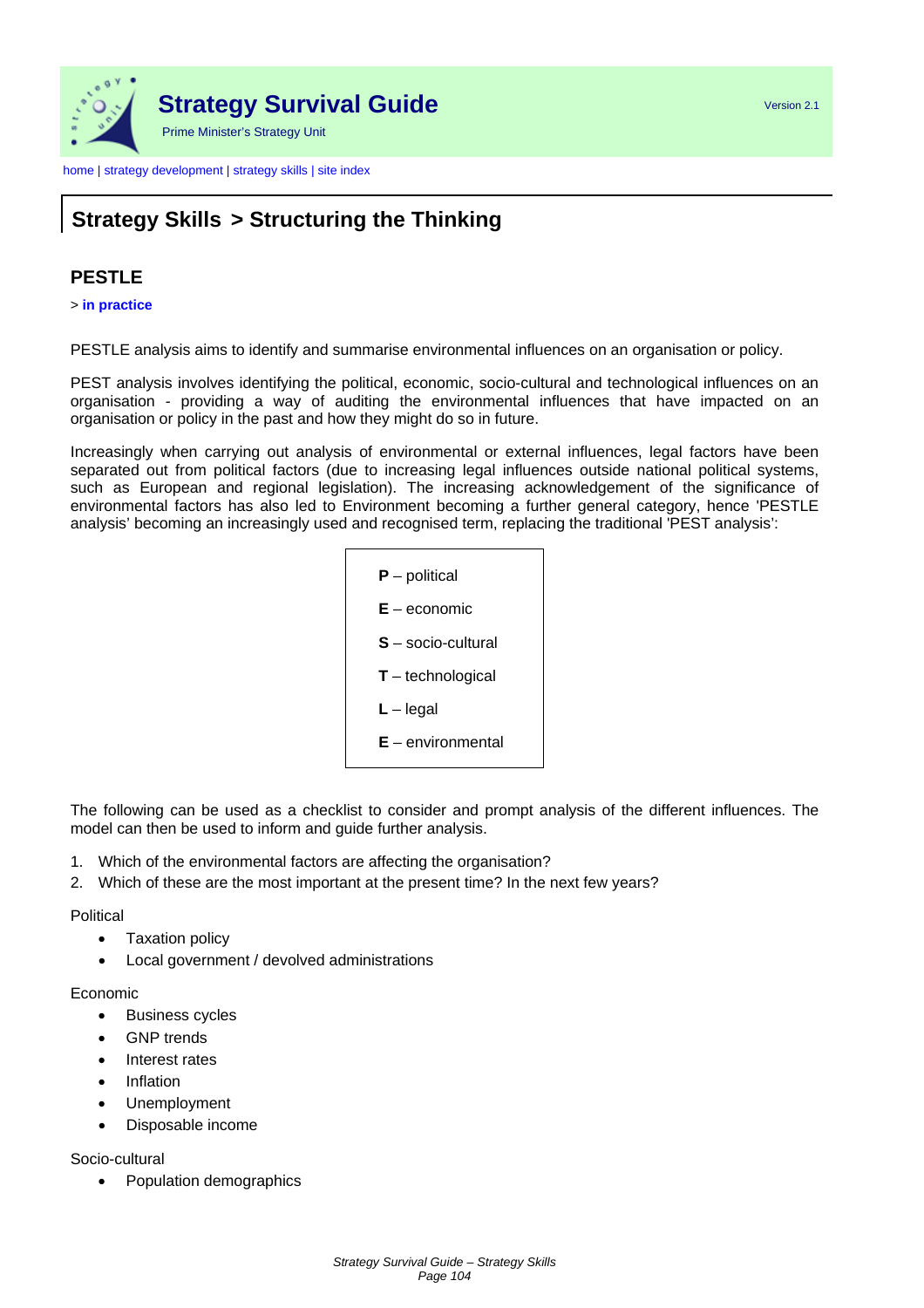- Income distribution
- Social mobility
- Lifestyle changes
- Attitudes to work and leisure
- **Consumerism**
- Levels of education

**Technological** 

- New discoveries
- ICT developments
- Speed of technology transfer
- Rates of obsolescence

# Legal

- International/European Agreement/Law
- **Employment Law**
- **Competition Law**
- Health & Safety Law
- Regional legislation

## **Environmental**

- Environmental impact
- Environmental legislation
- Energy consumption
- Waste disposal

The items in the list above are of limited value if they are merely seen as a listing of influences. It is therefore important that the implications of the factors are understood. It may be possible to identify a number of structural drivers of change, which are forces likely to affect the structure of an industry, sector or market. It will be the combined effect of some of these separate factors that will be important, rather than the factors separately. A good example can be found in the forces which are leading to increased globalisation of industries and markets.

It is particularly important that PEST(LE) is used to look at the future impact of external factors, which may be different from their past impact. Using **scenarios** may help with this.

PEST(LE) analysis may also help to examine the differential impact of external influences on organisations either historically or in terms of likely future impact. This approach builds on the identification of key trends and asks to what extent they will affect different organisations.

## **Strengths**

- Straightforward, easy to grasp tool
- Broad categories, covering major environmental factors can prioritise specifics for own policy area
- Can generate a lot of material about influences
- Can help to identify the long term drivers of change which can be built into scenarios

## **Weaknesses**

- Will be of limited use unless the results are used to inform and guide analysis.
- Of limited use unless there is some analysis of the differential impact of the trends need also to indicate which can combine to greater effect and which might cancel each other out.

## **References**

Exploring Corporate Strategy-Gerry Johnson, Kevan Scholes)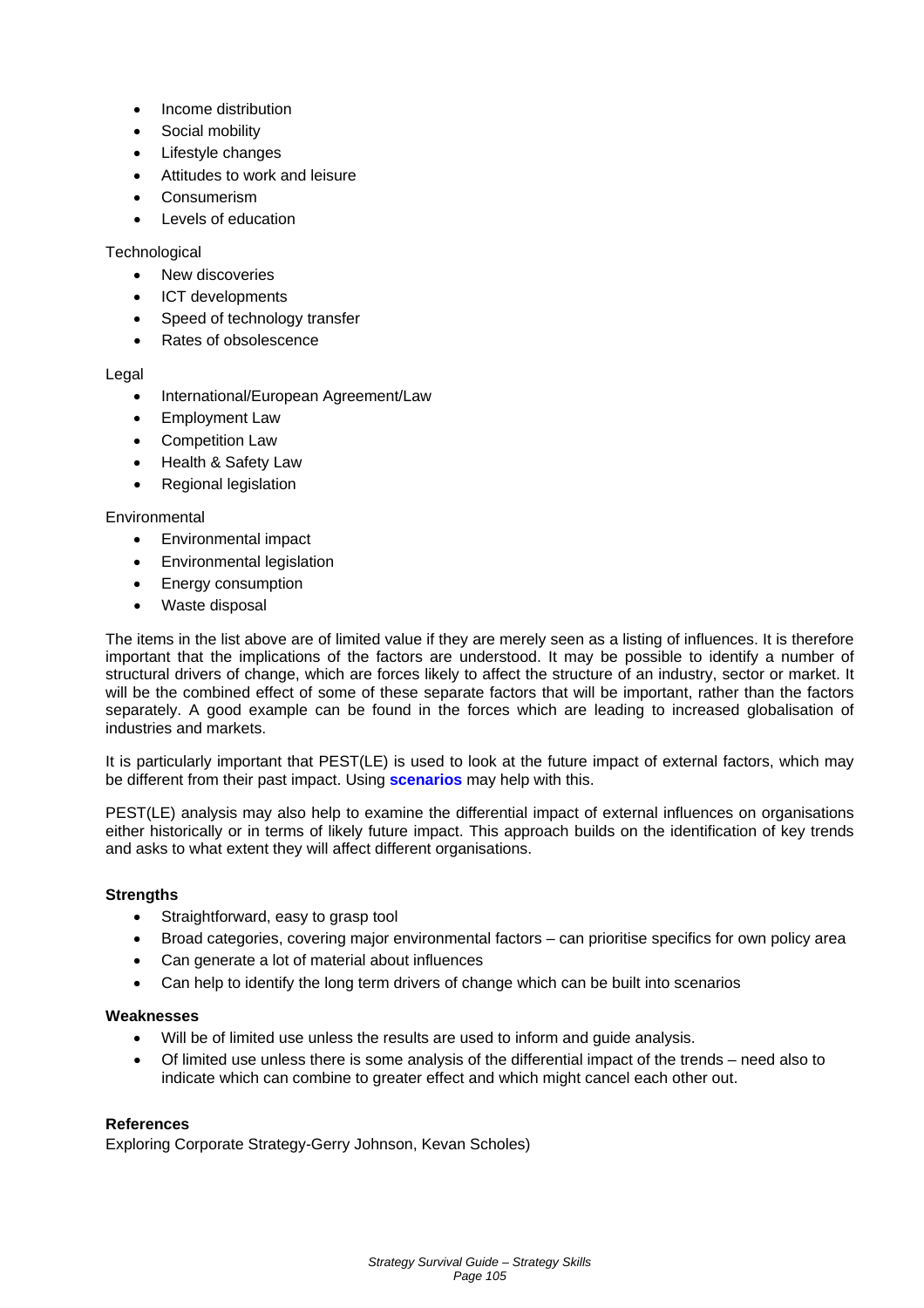# **Structuring the thinking - PESTLE**

# **In Practice: SU Alcohol Misuse Project**

The team constructed a PEST analysis from the view point of industry following some preliminary research and discussions with key stakeholders in order to:

- Provide a framework for understanding the macro environment in which the drinks industry operates
- Provide a means of identifying key external trends to feed into decision making
- Identify key areas of relevance to policy making
- Provide a distillation of key themes and considerations

# POLITICAL

- Concern about binge drinking and anti-social behaviour
- Government use increased demand for alcohol as a way of boosting indirect tax revenues. No harmonisation across the EU which means cross border shopping is common
- Duty Free trading abolished in the EU in 1999 with little affect on the drinks industry
- International consolidation had led the EU to pay attention to cross-border mergers as they influence domestic markets

## ECONOMIC

- Rising consumption has been linked to an increase in the relative affordability of alcohol, and in particular increases in consumer's disposable incomes
- Price fluctuation can be dictated by global commodity markets which gives multi-nationals an advantage
- Increasing price differential between on and off trade

## SOCIO-CULTURAL

- Drinking is built into the social fabric
- Recent upsurge in café culture
- Increase in eating out and in holidaying overseas impact on consumption of wine and bottled water
- Increases in under age drinking
- Health of consumers

## **TECHNOLOGICAL**

- packaging
- **bottling**
- influence of the Internet and eCommerce

#### LEGAL

- Licensing Act 2003
- Private Security Industries Act 2003
- Beer Orders and other changes to Competition Law in the 1990s

#### ENVIRONMENTAL

• Increasingly focus on the sustainability agenda - and corporate social responsibility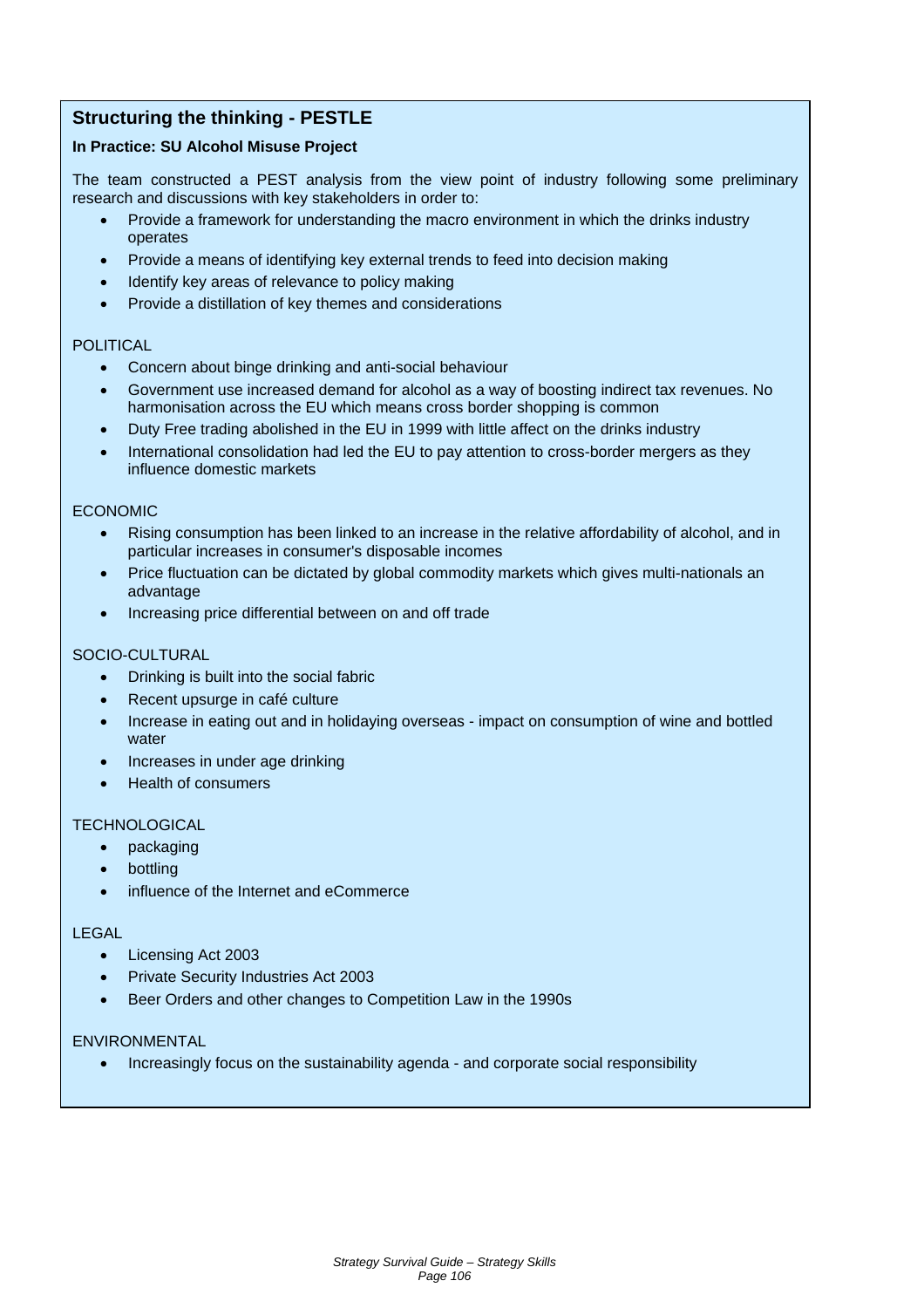

# **Strategy Skills > Structuring the Thinking**

# **Creativity techniques**

> **in practice** 



Creativity tools are used to help policy makers develop innovative solutions to problems and spot opportunities that might not be identified through more conventional analysis and policymaking approaches.

There are a number of different creative techniques that can be useful when approaching a strategy project. These include Brainstorming, ?What*If!'s 4Rs*, Synectics' idea development model, and Edward de Bono's Thinking Hats.

# **Brainstorming**

The brain is a very powerful instrument. It learns responses based upon previous experiences. This can be very useful - we do not have to learn how to get dressed every day, we know that pants go on before trousers (usually). ?What*If*! describe these regular responses as 'rivers of thought'. When faced with a problem, we automatically start exploring the things we know for a solution. But radical solutions are never going to be found within the problem area. We have to force our brains to jump out of the well-worn river channel into another one. There are a number of brainstorming techniques to encourage this out-of-the-box thinking. ?What*If*!'s technique is called the '*4 Rs'.*

#### **?What If!'s 4 Rs**

#### *Random Links*

This is the technique that feels most creative - and it is also the easiest to do and is very effective. There are 2 rules: the random item must be truly random; and you must find a connection. The random item can be physical (a tennis ball, some feathers, a glove . . .) or a word picked at random from a book or a list of words. The technique then involves thinking about the characteristics of the random stimulus, and applying them back to your problem.

Example: You are looking at the problem of young adults' education; your random object is a pack of sweets. The sort of connections you may start to make might include:

- Sweets are small treats divide courses into very short sessions, about a day, with a reward for each day completed.
- Sweets are full of sugar, which gives you energy emphasise how learning makes you more interested in learning more.
- A packet of sweets is easy to carry around make course notes into pocket books, or put them onto CD so people can study on the move.



There are thousands of other connections that can be made. Each of these ideas would collapse easily if faced with criticism at this stage; so they need to be built upon, greenhoused, and support built up around them. An idea should never be discarded until it has been given a chance.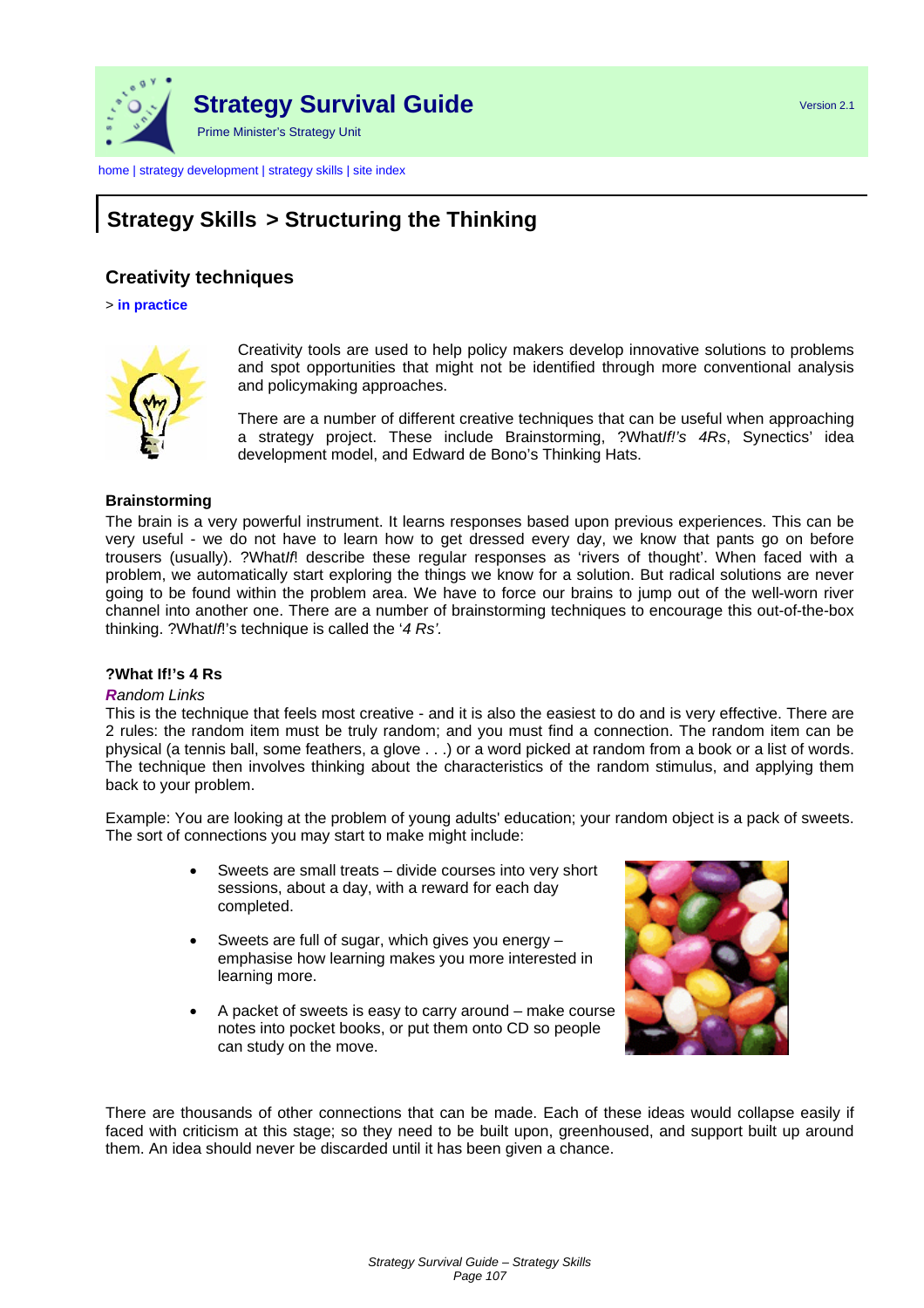# *Revolution*

This is creativity at its most provocative. It is the deliberate challenging of rules and assumptions. Very often, our ability to come up with innovative ideas is limited by the rules of our own particular river. Revolution breaks those rules. Here are 5 questions that may get you started:

- What if we did nothing?
- What if we had to do it at half the cost?  *reduce adult learning courses to bare essentials and have 'key points' packs*
- What if demand was twice as high?  *energy may lead to home study groups*
- What if we reversed the process?  *young adults have to teach a skill to others*
- What if we exaggerated the issue? information everywhere: billboards with dates of major battles, bus tickets with useful foreign words

### *Re-expression*

The way tasks and issues are expressed tends to be limited. We rely on jargon, which send us off down the same old rivers of thought. Describing the problem in a different way can make the brain jump to a new river. Re-expression is a way to do this:

- Re-express with alternative words
- Re-express using different senses
- Re-express from someone else's perspective (e.g. a child, an alien)
- How would it appear to Napoleon? Or Abraham Lincoln? Or Florence Nightingale?

#### *Related worlds*

Never assume you are the only person to have faced an issue like the one you are facing, or that you cannot learn from the world around you. Related worlds is a technique that allows you to harness the experience of others in a creative way. For example, the roll-on deodorant was invented by stealing the principles from ball-point pens.

- importance of 'freshness'
- visit other businesses
- talk to people not in the field
- look in other disciplines (e.g. nature)

See the **in practice** example from the Strategy Unit Workforce Development project.

#### **Synectics: Developing an idea from a brainstorming session**

Brainstorming sessions are great for generating hundreds of ideas and building up energy and motivation within a team. The danger is that all this will be lost if the ideas are not developed and are either abandoned or shared too soon.

Synectics is a creativity consultancy that has pioneered a way to develop ideas beyond the initial phase to really implementable new solutions. They have a model that can be represented by the diamond shape below: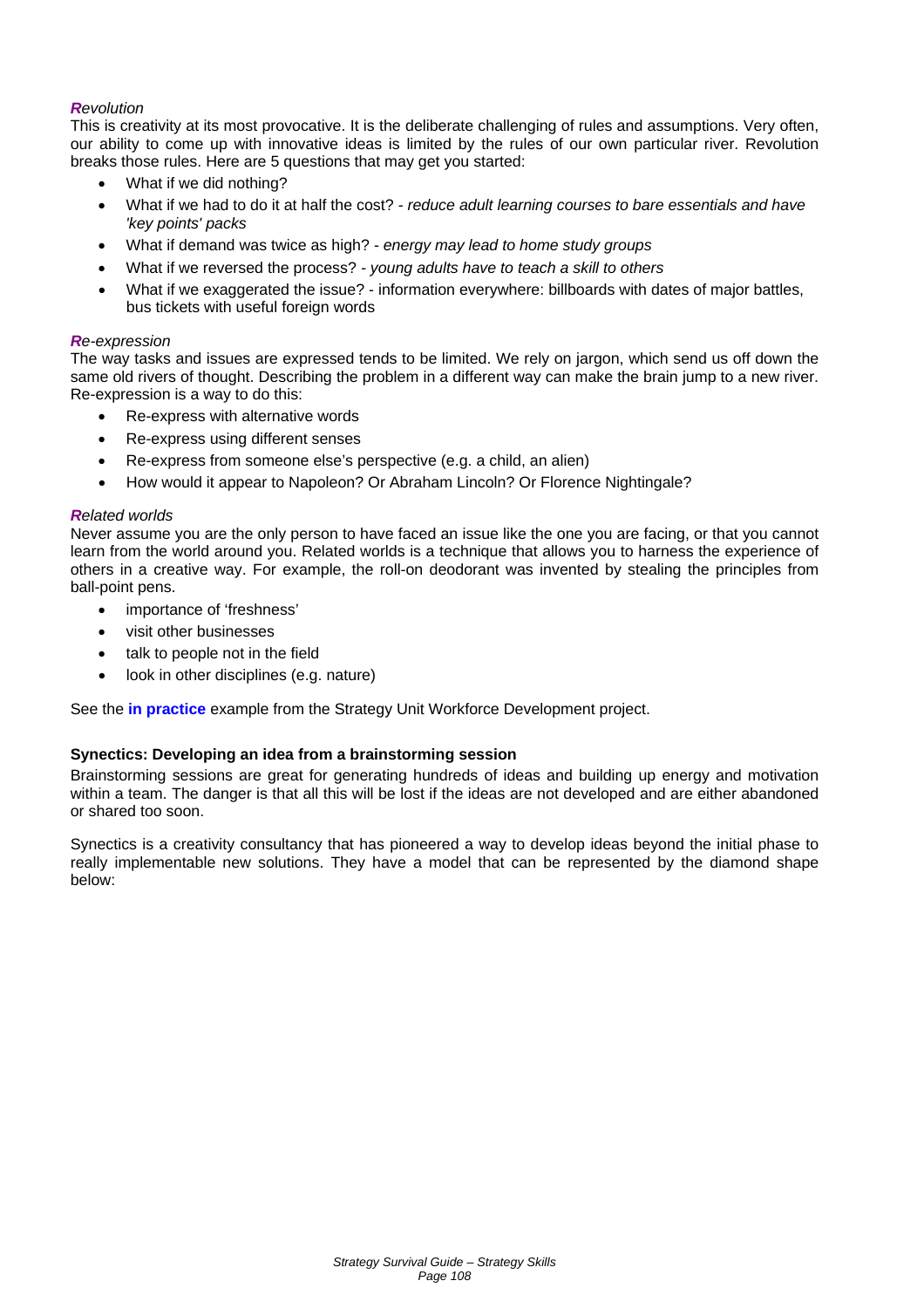

Beyond the  $4<sup>th</sup>$  stage, Selection, is the main part of the diamond, where most of the work takes place and where the hundreds of ideas that were created in the top half are turned from the intriguing or appealing into a few that are really workable. For each idea, one needs to list all the benefits that will come from it and all the major concerns that you associate with it. Then use the rest of the team to brainstorm possible solutions to these mini-problems phrased in a positive way. Between the problem and the ideal solution are many small hurdles, but each can be fenced off and dealt with individually. This stops you from feeling that the ideal solution is so far away from where you are now that it is unattainable....



...by dealing with each of these on its own – so you can move along the line from problem to solution.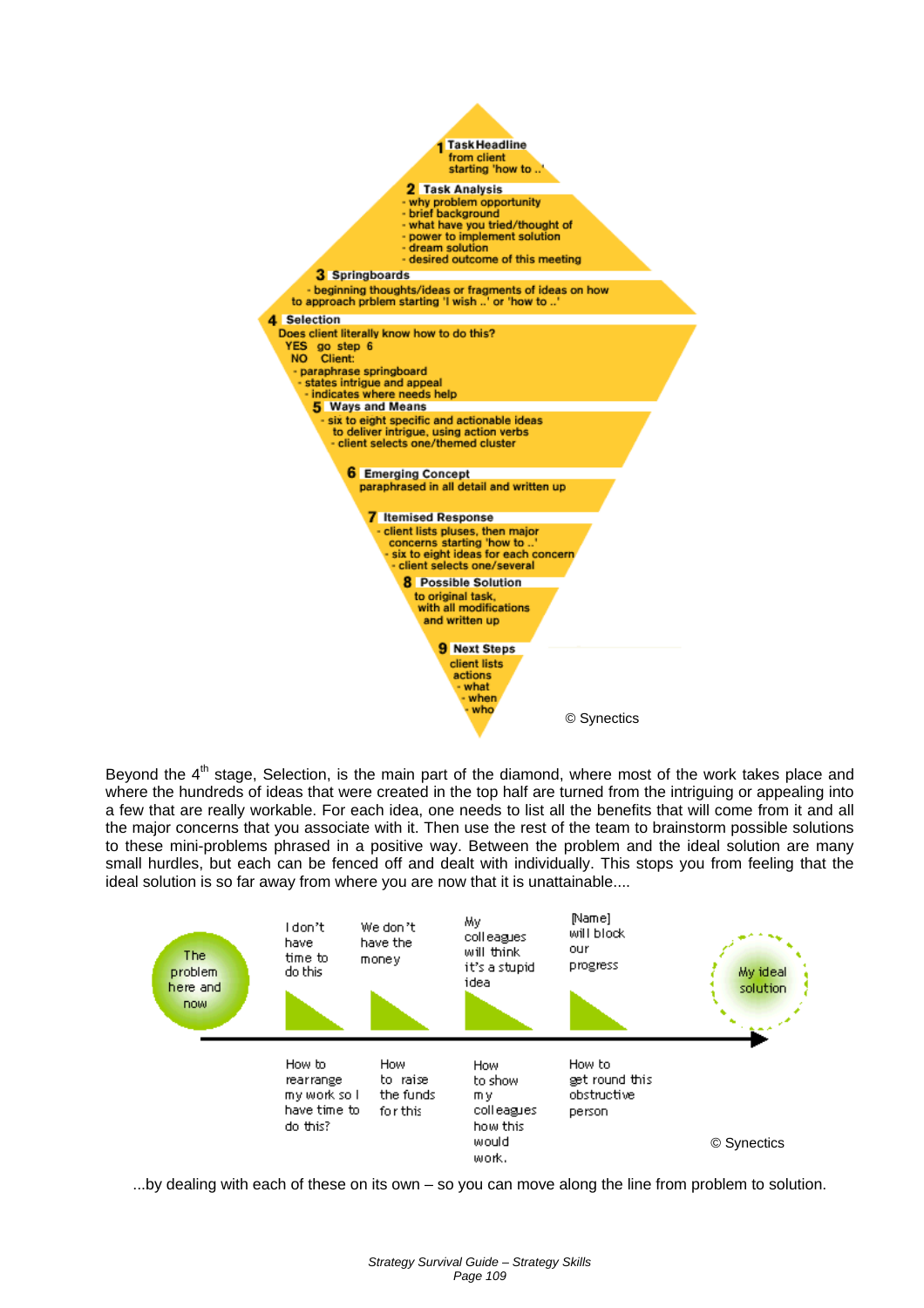For example, Sub-problem: My colleagues will think it's a stupid idea

This is a problem because without their support I'll never get the resources I need to develop and implement the idea. I wish I could show them how this would work. If I built a model, or tried it out on our office team, or found a case study, then I could demonstrate the benefits to them. But I do not have time to do this.

You've hit another hurdle, so it's through the process again. I wish I could find the time to run a demonstration of my idea. If I could delegate some more of my work, change my working hours to devote half a day a week to this, agree with my manager that the report on ABC can wait for a month . . .And so on.

# **Edward de Bono's Six Thinking Hats ®**

Edward de Bono's Six Thinking Hats ® technique can help to organise thinking and make it more effective and more powerful. The approach is widely used by multi-national organisations, such as Siemens, IBM and Shell.

The hats represent alternative perspectives from which to view an issue. By wearing one hat at a time, the energy of the team can be focused in a particular direction allowing opinions and ideas to be expressed more freely, and unnecessary conflict to be avoided.

The benefits of using the Six Hats include:

- accessing the intelligence and knowledge of all the group
- limiting opportunities for argument and counter argument
- saving time through parallel thinking
- cutting down on ego and power displays
- giving each aspect of the issue time and space to be discussed.

The six hats are each given a different colour:



- The **white** hat is neutral and focuses exclusively and directly on the facts
- The **red** hat allows for emotions and intuition
- The **black** hat advises caution, pointing out the risks, threats and obstacles
- The yellow hat sets out to find the benefits and how an idea might be put into practice
- The **green** hat is used to put forward new ideas, building upon existing proposals
- The **blue** hat defines the problem and organises the thinking.

# **Lessons from trying to be creative**

1. It can take time. After the excitement of a creativity session, the plunge back into day-to-day working can be depressing. The wonderful ideas seem to have been shelved, the camaraderie and motivation seems to have disappeared. We found this was all normal. Synectics describes the Path of Innovation like this: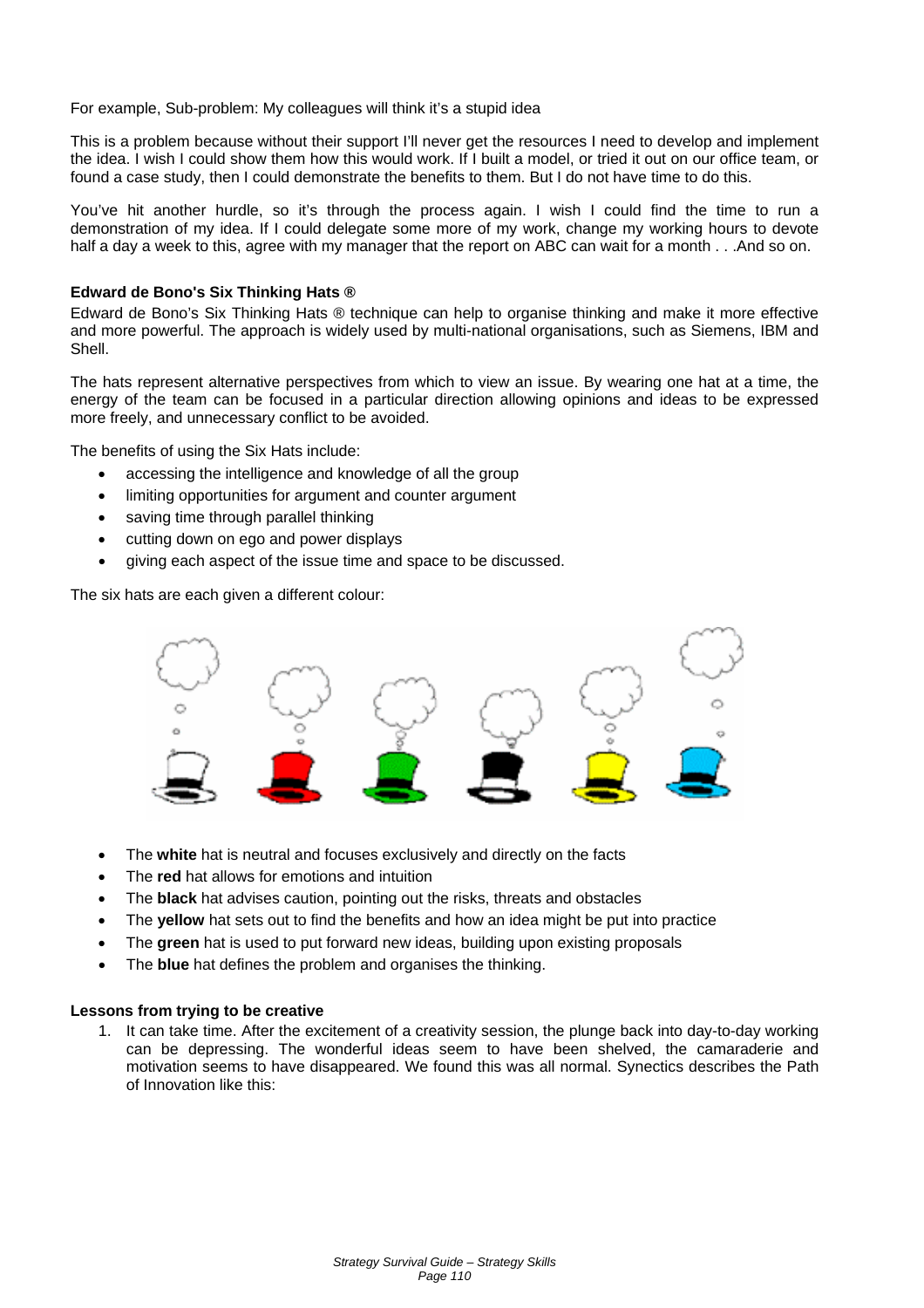

- 2. Some changes are only small. The ideas may include ways to change the world, and if the changes you manage to implement are small – new organisational changes for instance – there may be a tendency to feel downhearted. Don't be, small changes can have more effect than you think. Which leads to:
- 3. Change the atmosphere and culture first. Making a place feel creative is something that is fun and easy to do – by legitimising the creative process in this way (brainstorming rooms; office art; a new language; and so on) so you encourage **bravery** which is key to people being creative.

#### **Strengths**

- Creativity tools can generate radical and innovative solutions
- Lots of fun and can help with team building

#### **Weaknesses**

• Radical ideas are often not developed after the session and policy makers fall back on "safe options"

#### **References**

There are hundreds of books on creative thinking, and you'll find the ideas touched upon here repeated in very similar ways. The information above is drawn mainly from:

Allan D et al (1999) *Sticky Wisdom, How to start a creative revolution at work.* **?What If!** Limited

*The rights of Dave Allan, Matthew Kingdon, Christina Murrin and Darren Rudkin (the "Authors") to be identified as authors of Sticky Wisdom (the "Work") have been asserted in accordance with the Copyright, Design and Patents Act 1988. Copyright in the work belongs to ?What If! Limited.* 

*All rights reserved. No part of the work may be reproduced, stored in a retrieval system or transmitted, in any form or by any means, electronic, mechanical, photocopying, recording or otherwise without the prior written consent of the copyright owners.* 

*The ideas, tools, techniques and knowhow expressed in the work including, without limitation the 4Rs and the 6 Behaviours are the exclusive property of ?What If! Limited.* 

?What if! Limited and **REVIVAT LEEE** are trademarks of ?What If! Limited and may not be reproduced without the prior *written consent of ?What If! Limited.* 

**Edward De Bono** (1999) *Six Thinking Hats*. Penguin Books, London.

#### **Synectics**

These other web links to free creativity resources may also be useful:

**globalideasbank** - A suggestion box for socially innovative non-technological ideas and projects

**brainstorming** 

**creativityatwork** 

**creativitypool** 

**gocreate**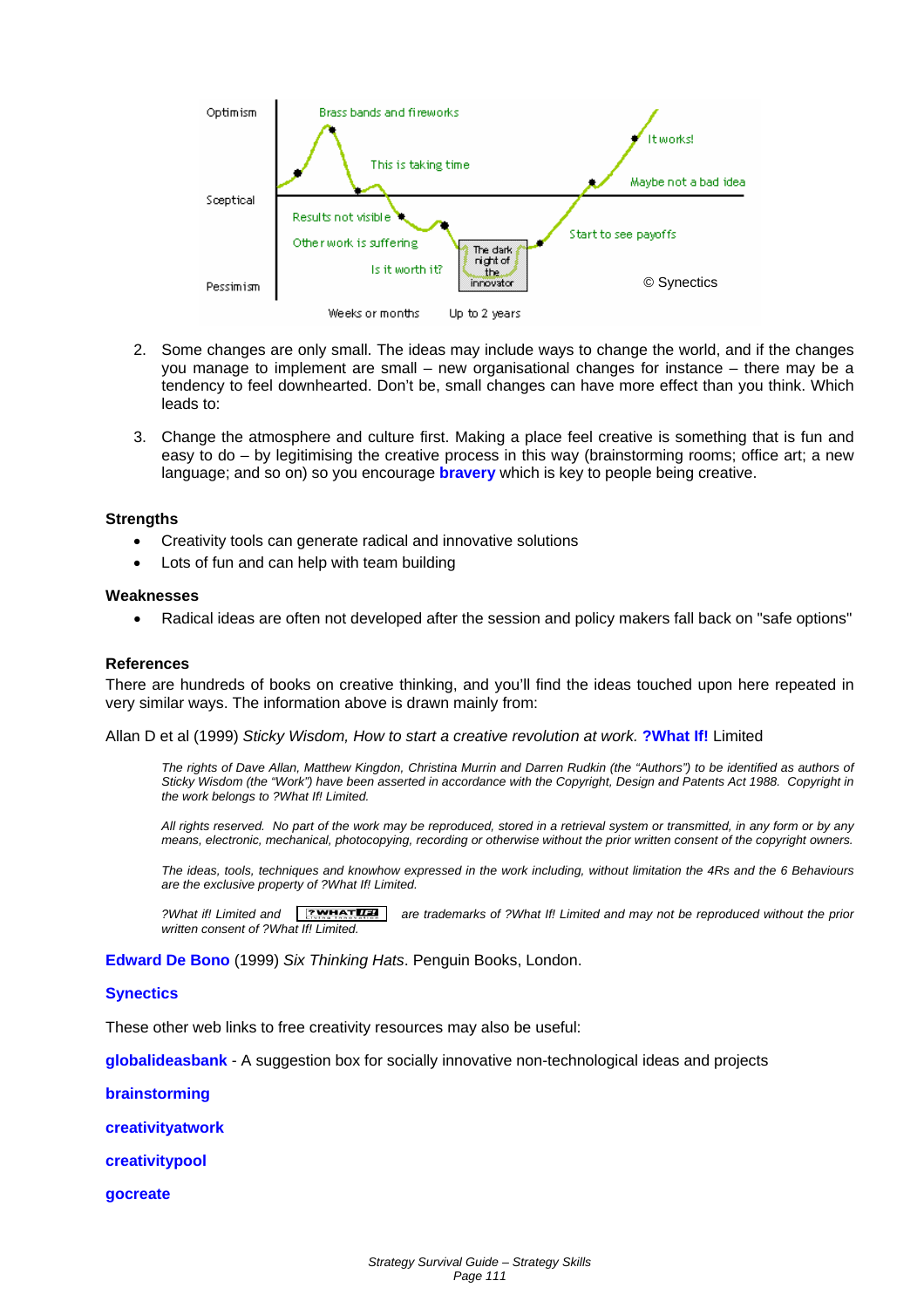# **Structuring the thinking - Creativity techniques**

# **In Practice: SU Workforce Development Project**

Towards the end of the analysis phase of the Workforce Development project the team organised an away day to begin the transition towards policy formation. Through the related worlds exercise the team alighted on the comparison of Workforce Development with that of health and fitness. Despite being considered 'good for you', participation in exercise and trends in healthy eating seem to have boomed in recent years. How had this been achieved and what lessons might be learnt for WfD policies around motivation, incentives and strategies to stimulate demand for training and skills development?

Initially a brainstorm on the characteristics of the health and fitness market and attitudes towards it threw up some useful insights into drivers of demand, for example:

Health and fitness:

- seems to have become fashionable/a status symbol
- wide variations in participation and cultures: young professionals vs. the couch potato
- growing market in healthy eating many consumers are prepared to pay more for 'organic' foods perceived as higher quality and not mass produced or necessarily homogenous
- expression of interest fitness can often be overridden by other commitments and time pressures (or these are blamed when real motivation is lacking)
- scare tactics have been important in changing mindsets (heart disease, smoking etc) but they only work with some people
- it's the outcome that sells the product as the process itself is not intrinsically attractive: "if it makes you thin, rich and sexy it will sell".

Next, ideas around how health and fitness might be further encouraged in the future were explored. These ranged from scientific advances enabling us to produce healthy ice cream and pizza to incentivising employees to cycle to work by providing those who do with a 'free (organic) lunch'.

Thinking about a related world was refreshing for the team as it emerged from the intense analysis phase. The exercise provided the space and stimulation to throw new light on what drives peoples' behaviour. The ideas that came out of the session had a direct bearing on some of the principles that informed the project's final recommendations, for example:

• The need for training provision to be responsive to consumer need and not 'mass produced' or 'homogenous' in the way it is designed and delivered

Training isn't very 'sexy': need to focus on and sell the outcomes rather than the process. The message can be positive but can also come down to scare tactics - "train or else" - especially in terms of business innovation and competitiveness.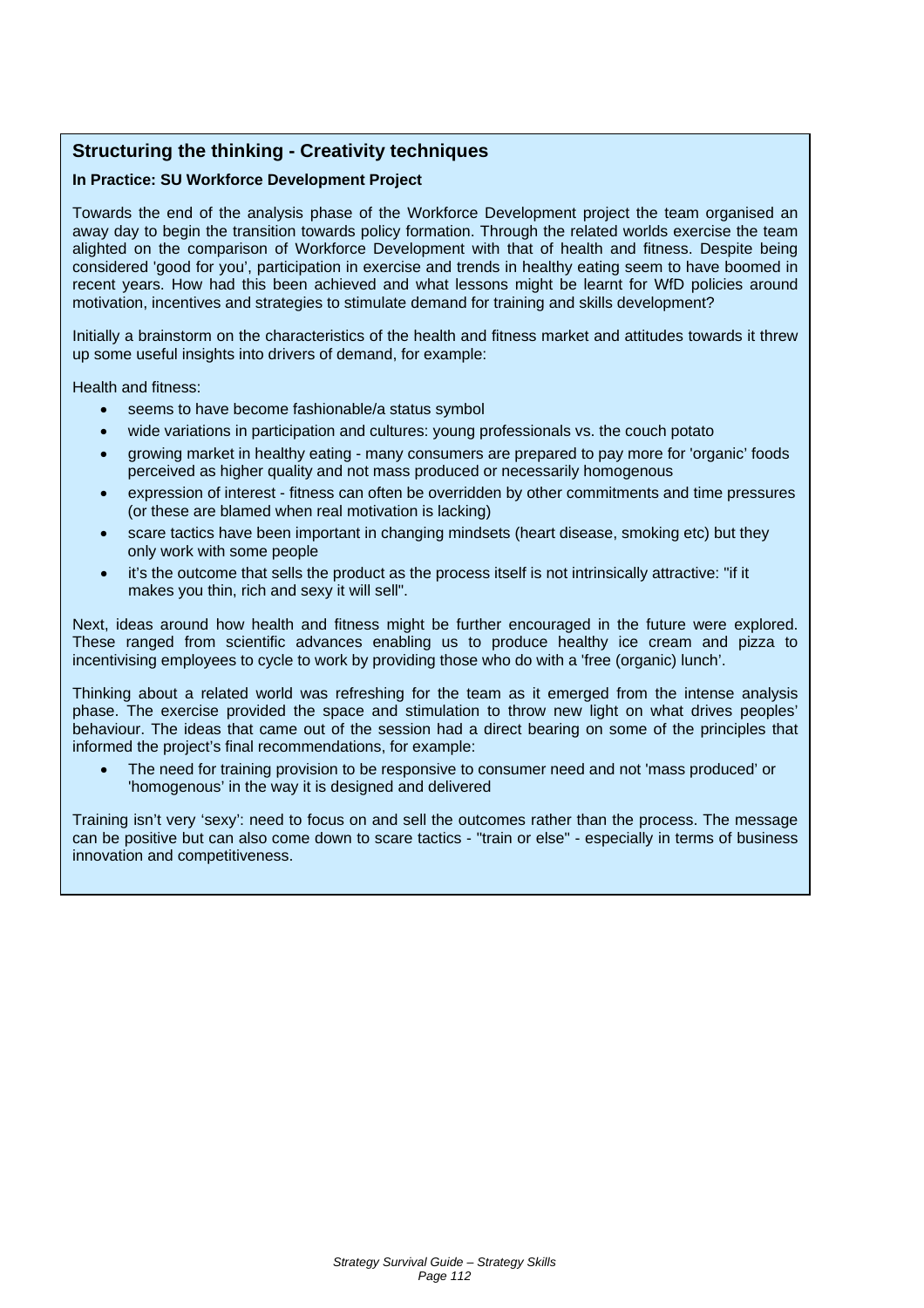

# **Strategy Skills > Building an Evidence Base**

# **Tools & Approaches**

### **Collecting data**

- Data types & sources
- Surveys
- Interviews & focus groups

#### **Analysing data**

- Modelling
- Market analysis
- Organisational analysis

#### **Learning from others**

- International comparisons
- Benchmarking

#### **Looking forward**

- Forecasting
- Scenario development
- Counterfactual analysis

Evidence plays a central role in strategy development by helping to establish a factual understanding of the issues in hand, and by informing the selection of possible solutions with the reality check of what is likely to work.

Evidence can take many forms, but for most projects it will be based on activities including:

- analysing key patterns in sectoral data
- analysing public attitudes, behaviours and expectations
- identifying international best practice examples which can provide some guide to potential futures for the UK
- developing hypotheses about trends and causal links, and testing these hypotheses against available data.

Early links should be established with government specialists to identify the full range of **data types and sources** available and the extent of work already done on related issues. Data that is not already available may need to be collected using methods such as **surveys** or **interviews and focus groups**.

Analysing the data that has been collected in order to generate understanding and insights will form the core of the project's analytical effort. Various forms of **modelling** can be used to understand the relationships between variables, while **market analysis** and **organisational analysis** can be used to provide context for the emerging strategy.

Further context, in the form of **international comparisons** and **benchmarking,** that provides a comparison with similar policy areas or other countries, is often another useful way to identify new approaches.

Finally, the evidence base on which strategy is developed needs to not only cover the present day, but also likely future developments. **Forecasting** can be used to extrapolate current trends, **scenario development** can help identify a number of possible alternative futures, and **counterfactual analysis** can help predict what is likely to happen without change to government policy and with a continuation of expected drivers of change.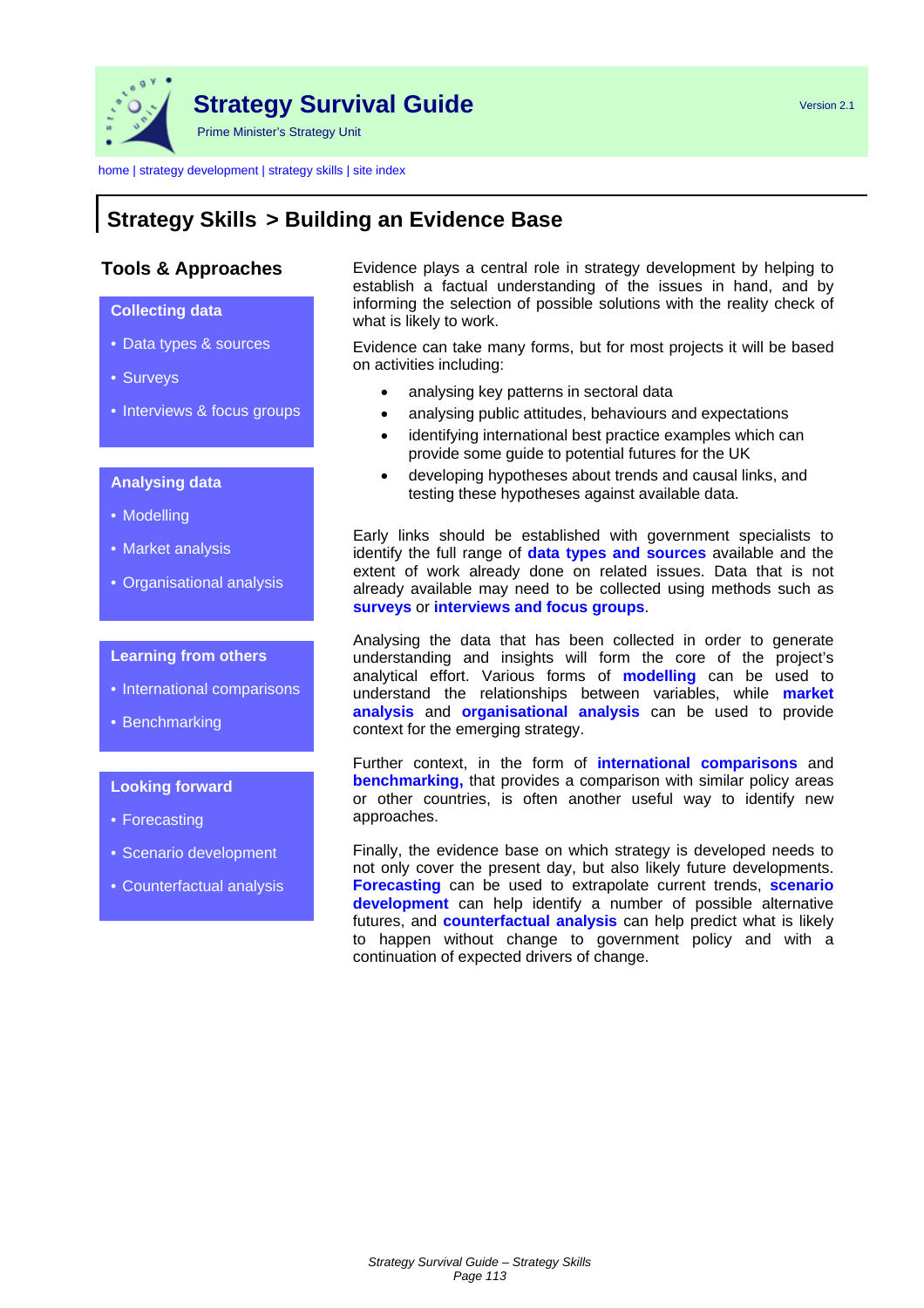

# **Strategy Skills > Building an Evidence Base**

# **Collecting data - Data types & sources**

#### > **in practice**

Strategy work needs to be informed by the highest quality and most up-to-date data and knowledge possible. Those involved in strategy work need to be aware of the breadth of data types and sources available, and be 'intelligent consumers' to know how to bring it to bear in a timely fashion to inform their thinking.

However, strategic thinking should not be paralysed by the absence of perfect information. Instead a pragmatic approach is needed to make judgements and take decisions based on the data available at the time. Stratgies need to be adaptable enough to respond to new data as it emerges.

### **Data Types**

The broadest and perhaps most common distinction is between quantitative and qualitative data types:

- **Quantitative**: numerical data that can be measured in units time, money, volume, percentage etc.
- **Qualitative**: descriptive data that uses words to record observations, thoughts or opinions.

Quantitative data can be generated by measurement or by asking closed questions, while qualitative data is typically generated by observation or by asking open-ended questions. While insights can be gained from isolated pieces of either quantitative or qualitative data, strategic decisions need to be based on reliably representative or statistically significant data. Specialist advice should be sought if the validity of data is in question.

Another broad distinction can be drawn between data that are:

- **Cross-sectional**: observations collected at a single point in time
- **Longitudinal**: observations collected over a period of time.

Cross-sectional data provide a snap shot, while longitudinal data allow trends to be observed over time. Longitudinal data, by its nature, takes longer to produce and is hence more costly, however it overcomes the bias inherent in cross sectional data when, for example, examining the variation in a variable with age.

Data can also be distinguished by the use to which they will be put. Typical uses of data in strategy work include measuring or describing:

- Trends the changing state of the world over time
- Preferences what the public and stakeholders value, and what they think about certain issues
- Finance how much is spent, lost, earned, saved, invested etc
- Performance the outputs or outcomes of an intervention or service
- Evaluation how well an intervention addresses the underlying issues
- Impacts the level and nature of unintended consequences of an intervention
- Benchmarks how the current situation compares to other similar situations
- Forecasts what the future may hold.

#### *Government Specialists*

To ensure that strategy work is based on the best data and knowledge available it often needs to draw on experts or specialists – either for their superior content knowledge or their skill in collecting and handling particular forms of data. There are number of specialisms within government that can provide expertise in different forms of data collection, interpretation and analysis. These include: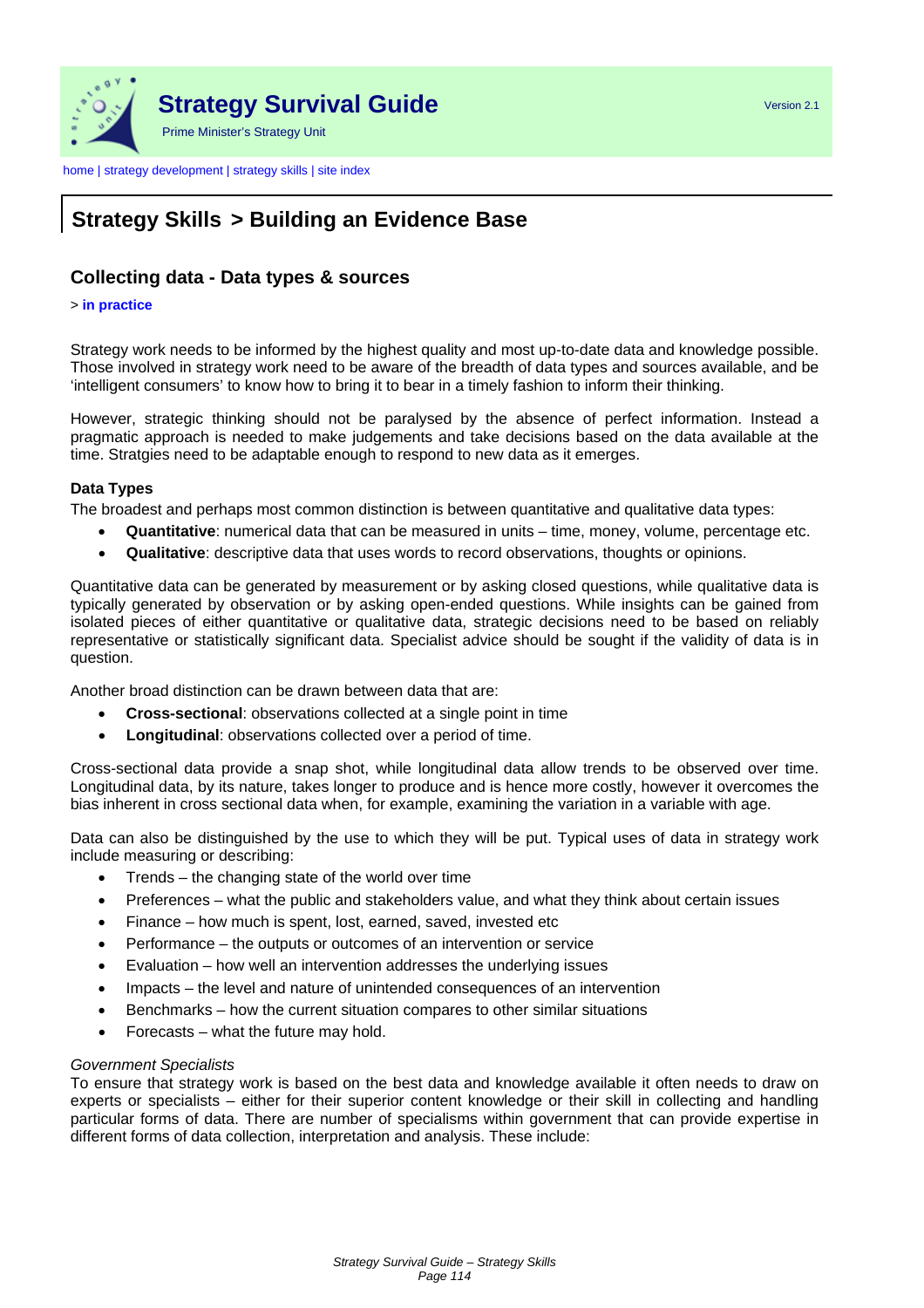- *Economists* Economics is concerned with macro issues of the economy as a whole inflation, interest rates, employment, taxation, government spending etc, as well as micro issues such as resources allocation, labour supply, pricing, and consumer behaviour. Much of the work of economists is concerned with bringing an analysis of these issues to bear in determining the nature of economic and social problems and their causes, establishing the rationale for government intervention and the role of markets, and designing and appraising policy options. A chief economist in each department heads the economics specialism. See the **Government Economic Service** website for details of the kind of roles that economists play in each department
- *Operational Researchers*  Operational Research is the application of scientific methods to management problems. It aims to provide a rational basis for decision-making, by understanding and structuring complex situations. Often this involves building mathematical models to predict system behaviour and thereby assist the planning of changes to the system. Contact the **Government Operational Research Service**.
- *Scientists* The **Office of Science and Technology** leads for government in supporting excellent science, engineering and technology and their uses to benefit society and the economy. The OST also hosts **ForeSight** which aims to increase UK exploitation of science by either identifying potential opportunities for the economy or society from new science and technology, or considering how future science and technology could address key future challenges for society.
- *Social Researchers*  Social research is about measuring, describing, explaining and predicting social and economic phenomena. In government, this relates to policy development, implementation and delivery and to the estimation of policy impacts and outcomes. Social research explores social and economic structures, attitudes, values and behaviours and the factors which motivate and constrain individuals and groups in society. Contact **Government Social Research**.
- *Statisticians* **National Statistics** provides up-to-date, comprehensive and meaningful data on the UK's economy, population and society that can be used to create evidence-based policies and monitor performance against them.

# **Data Sources**

The data and knowledge that inform strategy development and strategic thinking can and should come from a wide range of sources. Specific arrangements may be required in each situation to benefit from more informal sources such as the first-hand experience of front life professionals, but for more systemised data, there are a large number of readily accessible sources.

# *Learning from experience*

There are many of ways of ensuring that up-to-date data and learning from the front-line is fed back into strategic thinking, including:

- Publishing early drafts of proposals to elicit challenge and feedback
- Using pilots and controlled experiments to test out options
- Engaging stakeholder communities in ongoing dialogue
- Identifying best practice and looking for lessons that can be learned
- Encouraging horizontal networks of professionals, operating units and front-line staff to enable experience to be quickly shared
- Responding to informal information and gossip (the NASA lesson from the Shuttle disaster)
- Granting flexibility to innovate and break the rules (e.g. Health Action Zones) with "venture capital" equivalents to finance promising new ideas
- Establishing contestability in public services to encourage new entrants and innovation (as in prisons and welfare)
- Commissioning real time evaluations as well as formal ex-post evaluations

# *Learning from systematised data*

Strategy work should make full use of the enormous volume of data that is routinely captured and systemised for publication by a wide range of institutions. Much of this data is readily accessible, often without charge via the internet. Techniques such as systematic reviews and meta-analysis (explained further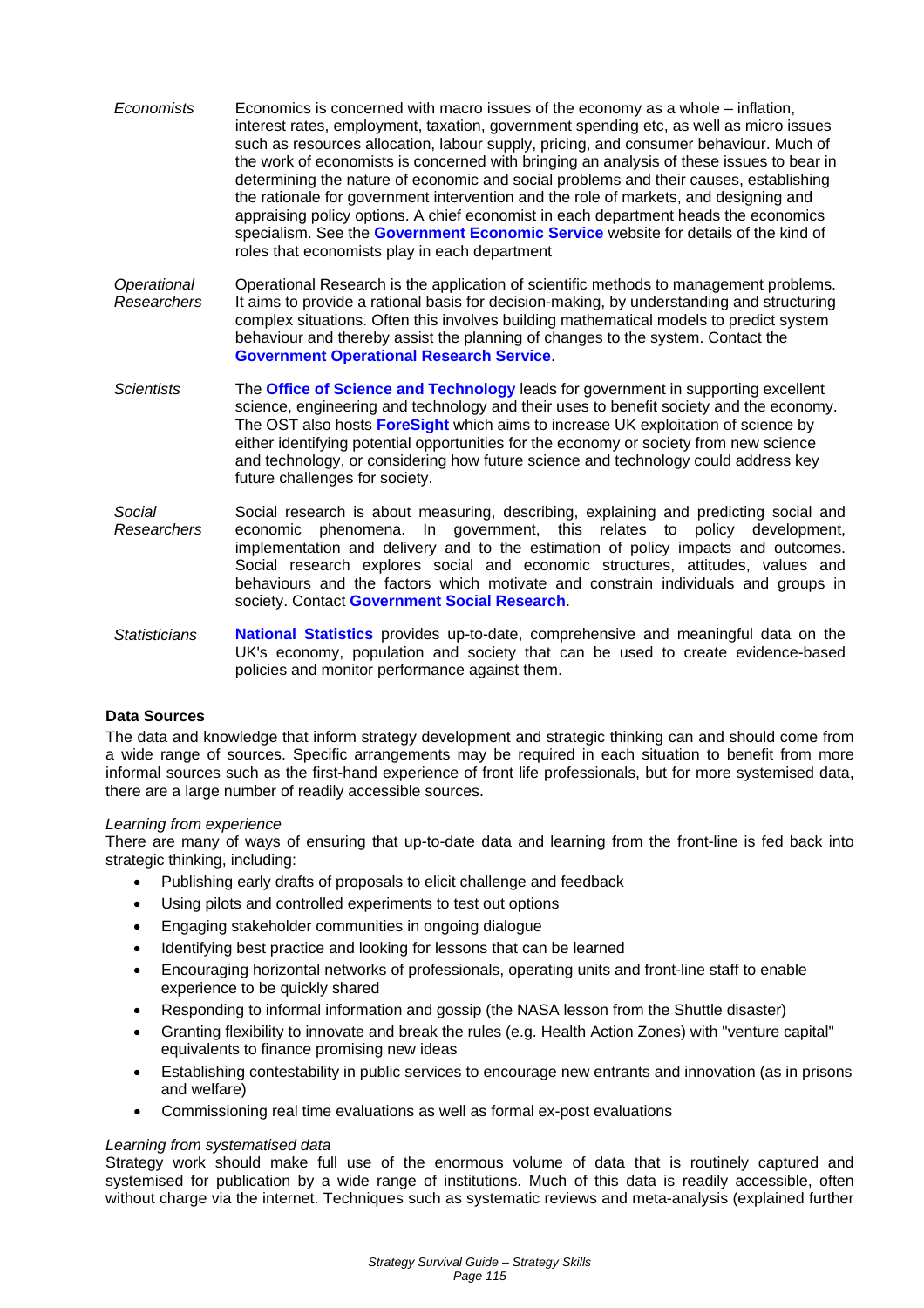in **The Magenta Book**) are rigorous methods of consolidating what is already known about a topic, and should be explored before initiating any new systematic data capture. Useful data sources include:

**Bank of England Monetary and Financial Statistics**: The Bank of England publishes a large range of banking, monetary and financial statistics. Most of the series can be download as Excel files. Perhaps the most useful publication is the annual Statistics Abstract.

**CIA World Factbook**: CIA site providing a host of economic and other data, on a country basis. Simply click on the country.

**EconData**: (University of Maryland): US and international economic time series data.

**EcoWin**: this is a Swedish site, much of which requires registration, but it does have a free graphing facility from its databases, which cover all the major countries. The graphs are excellent and can easily be copied and pasted into PowerPoint or Word documents.

**Eurostat**: provides selected European Community statistics.

**IMF**: country reports for all countries of the world can be found on the IMF website. Three particularly useful publications are the World Economic Outlook, Annual Report and International Capital Markets. Each of these has a large statistical annex.

**Financial Times**: provides archive articles and statistics on a wide range of economic and business related issues.

**Guide to Official Statistics**: this is a directory of all statistical censuses, surveys, administrative system, publications and other services produced by government and a range of other organisations in the UK. It was produced by the former Office of National Statistics (ONS) in 2000, so may now be a little out of date.

**HM Treasury**: a useful source of UK data. The *Economic Data and Tools*, and the *Budget* sections are particularly useful. The *Economic Data and Tools* section contains *Latest Economic Indicators* which in addition to providing recent data releases, also contains the *Pocket Data Book*. This is a very useful monthly publication that downloads as an Excel Spreadsheet, with 28 tables containing time series data for a range of national and international indicators, going back to 1980.

**Institute of Fiscal Studies**: an independent research body, looking particularly at the UK tax system, considering the likely effects of fiscal policy on different sections of the population.

**MIMAS** (Manchester University): stores data from the 1981 and 1991 Censuses, UK government surveys, international macro-economic time series and geographical and satellite sources. Users need to register with the service.

**National Statistics**: National Statistics (formerly ONS) data sets are now freely available. The *Time Series Data* section of the website contains PDF versions of many documents, and downloadable Excel files of the data. Documents include: the *Blue Book*, the *Pink Book*, *Labour Market Trends*, *Scottish Economic Statistics*, *New Earnings Survey*, *Family Spending*, *Social Trends*, *Regional Trends*, *Agriculture in the UK*, the *Annual Abstract* and the *Monthly Digest of Statistics*. Tables from other publications including *Economic Trends* (Monthly and Annual Supplement) and *Financial Statistics* are also available.

**OECD**: provides a host of statistics on OECD countries. There is also the OECD Economic Outlook, a sixmonthly publication which contains macroeconomic data for each of the 30 OECD countries, the EU15, the Euro area and the OECD as a whole. The data typically covers 20 years with forecasts ahead for the next 2 years.

**Policy Library**: a social, economic and foreign policy resource that covers a wide range of topics and sectors, and provides links to additional sources of information on each topic.

**The Economist**: the website provides archives of previous articles and special reports and surveys. The *Economic Intelligence Unit Country Briefings* also provide a good source of country information. Simply click on the country to get a selection of statistics (under Country Profile), and briefing articles.

**UK Data Archive** (University of Essex): contains several thousand UK, European and International data sets for the social sciences and humanities from government, academic and commercial sources. Data sets can be downloaded from the internet or ordered, although this requires registration.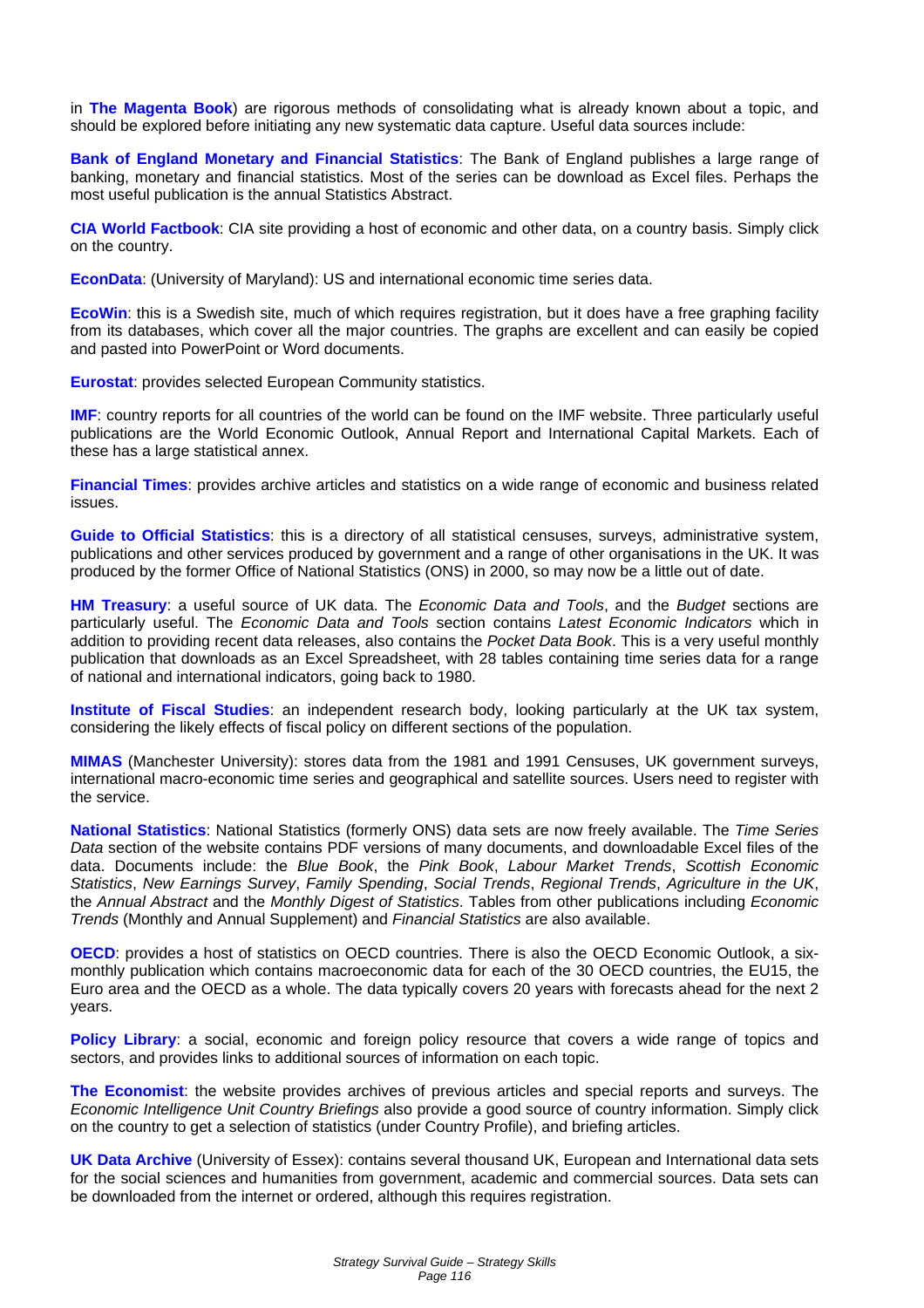**World Bank Data Sets**: the World Bank site contains a vast database of economic, social and other development statistics for all countries of the world. Data can be accessed by country, by topic or by using a data query (from 54 indicators, 5 years and over 200 countries.) The World Bank also publishes its annual World Development Report.

There are also a number of specialist social science databases including: Policyfile, Psyclit, Sociofile, and Social Science Abstracts. Online social science data sources include **Econlit, PAIS, EPPI-Centre Library**, the **Campbell Library**, the **Cochraine Library**, the **National Electronic Library of Health**, and the **ESRC Evidence Network**. Further detail on these sources can be found in **The Magenta Book**.

Other sources include departmental websites and libraries, which can provide departmental specific data and links to other useful sites. It can also be beneficial to search relevant academic and trade journals or magazines and visit specialist libraries.

#### **References**

*Research Design*, Catherine Hakim

*Approaches to Social Science Research*, Royce Singleton, Bruce C Straits & Margaret Miller Straits

For details of both major longitudinal and cross-sectional surveys in the UK see the **UK Data Archive** list of *Major Studies*.

# **Collecting data - Data types & sources**

#### **In Practice: SU Benchmarking Exercise**

The SU undertook an exercise to benchmark UK performance against other developed countries across a broad spectrum of economic and social indicators. A key task in this was data collection and analysis. Our approach was to break down the exercise into several thematic, though related, strands, which each began with a somewhat informal wish list of data and evidence. One of the lessons we learnt early on, however, was that some of the desired data simply did not exist, and much of what was available needed a good deal of reconfiguring and interpretation.

For the broad range of the issues we were considering, an obvious source of national and international data was the Office of National Statistics. Alongside the ONS, we found data and information from several other Government Departments available on their web sites - some better than others, but all providing clues and leads to other potential sources.

The team also made use of a number of other sources. In particular, we found the OECD an excellent source for a broad range of international data, and similarly the European Commission. Both offered fast access to data over the internet, though a slight drawback is that much of the more detailed data and analysis produced by these organisations remains limited to subscribers only. Other sources such as the UK based National Institute of Economic and Social Research (NIESR), the World Bank, and the International Monetary Fund also proved to be good sources for comparative international data.

Alongside these sources, we found web-based searches threw up a wide variety of useful data and evidence, particularly recent academic studies, which in some cases prompted us to contact authors directly for more. Wading through internet search returns, however, proved a frustrating and timeconsuming exercise at times, highlighting the importance of thinking carefully about the key words and phrases used.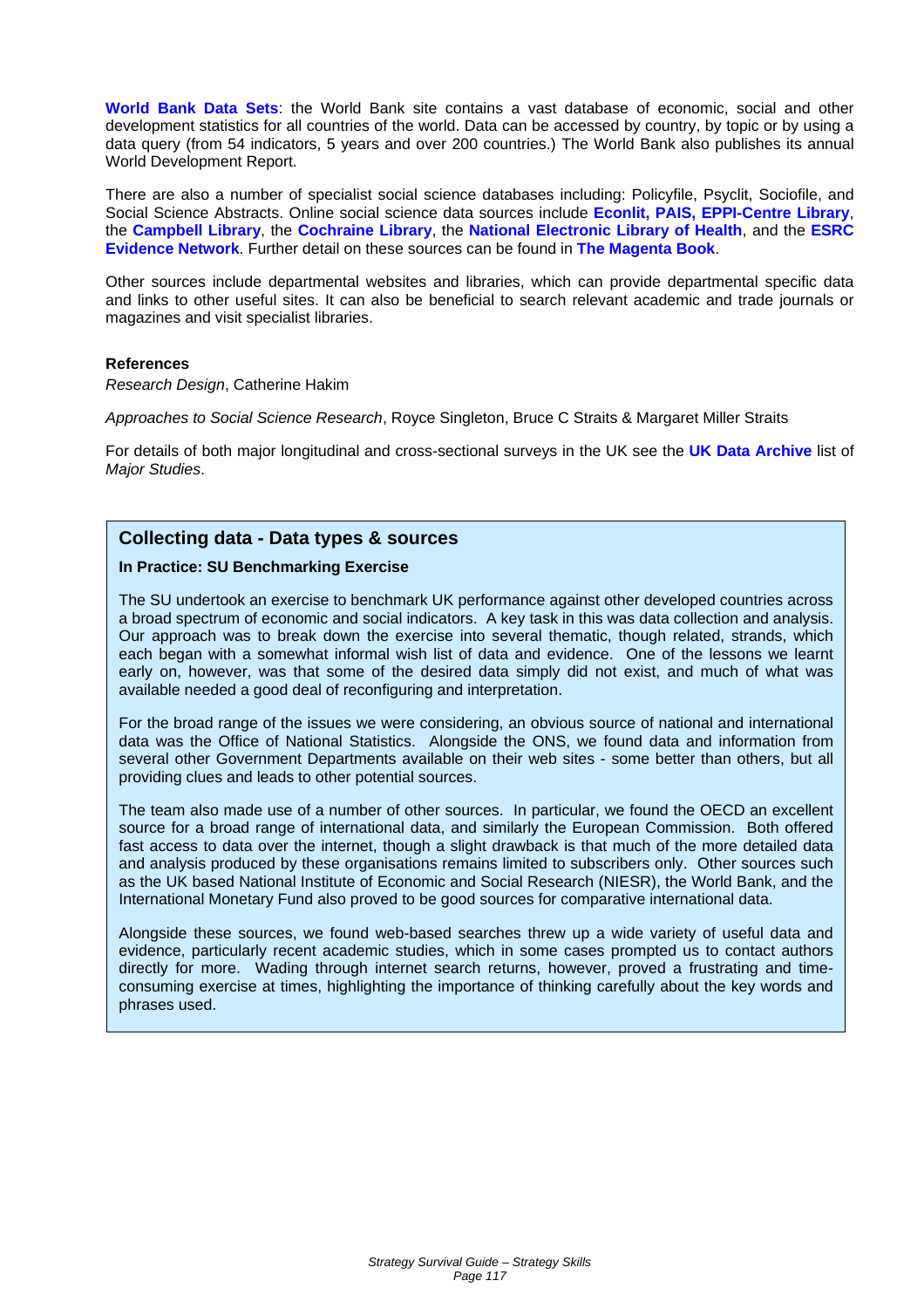

# **Strategy Skills > Building an Evidence Base**

# **Collecting data - Surveys**

#### > **in practice**

Surveys are a means of developing a broad, representative understanding of a situation, social attitudes or prevalent behaviour.

It is helpful to first identify whether survey data is actually required or whether it is more appropriate to use data collected through other means such as focus groups, interviews with experts or practitioners or email discussion groups.

If a survey data is considered necessary, a search should be conducted for previous surveys that have been undertaken that could provide raw data required. The ONS's **Guide to Official Statistics** is a good starting point. If the data does already exist this would save considerable time and expense

If a survey is to be conducted, it may be necessary to commission a market research company to undertake the work. This can be particularly helpful if a large amount of data needs to be collected in a short period of time. The company will also have experience of what makes a good survey, and can feed best practice into its design. However, it will be expensive and will also take some time to tender for the job, design the survey and train the market researchers to conduct it successfully. This timing should be incorporated into the project plan.

#### **Types of Survey Data**

Most surveys contain cross-sectional data. This provides a snapshot at a point in time. A typical crosssectional survey asks a random sample of the population the same questionnaire. As long as the sample is statistically representative, then it will give a clear guide to what answers the whole population would have given to the same questions. The larger the sample, the more confident you can be that the survey accurately represents the population's viewpoint.

Alternatively a longitudinal survey may be appropriate. These trace the same individuals over time. They may range from short-term panel studies, such as when the same people are asked the same questions before and after a big event, to comprehensive studies that track individuals – and even whole families or households – over a life-time, enabling causal links to be more confidently established than when based on one-off surveys. Longitudinal data can therefore be used to analyse the impacts of policy over time (for instance over an individual's lifetime or between generations) and also permit the analysis of how policy interventions may affect the future.

#### **Things to consider when designing a survey**

Designing a survey is a complex task and should usually be done in collaboration with a government social researcher or specialist market research firm. Before starting to design a survey, there are a number of questions that need to be considered:

- *The purpose of the survey*: a survey can either be descriptive or explanatory. A descriptive survey describes the distribution within a population of certain characteristics, attitudes or experience. An explanatory survey investigates the relationship between two or more variables. Explanatory surveys require that all variables that might be important are identified and measured during the data collection process.
- *A structured or an unstructured approach*: structured approaches are useful for hypothesis testing. Unstructured approaches are more useful for acquiring population data in an area where little research has been done.
- *Quantitative or qualitative data*: which type of data is more appropriate?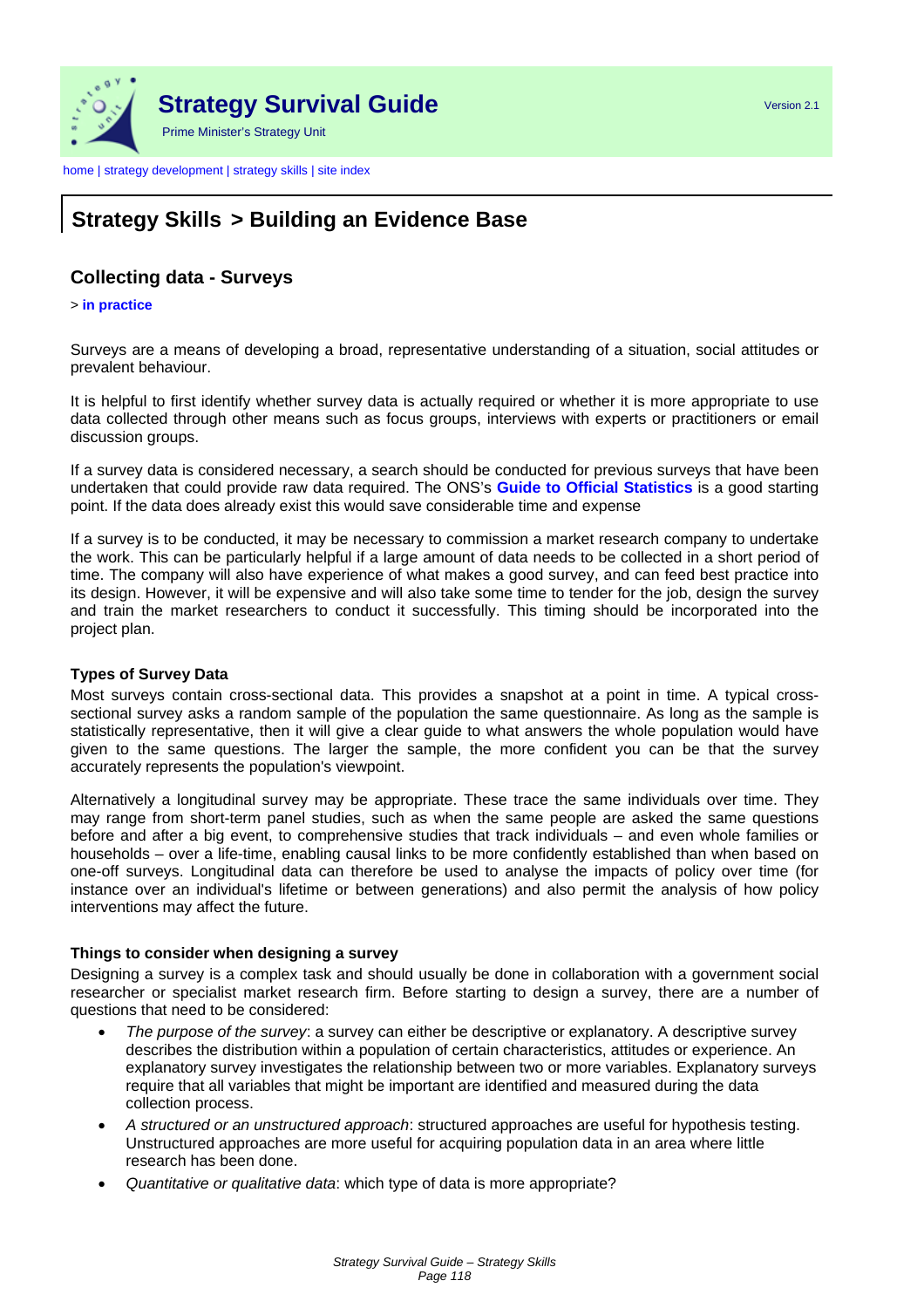- *The "population" and "sub-groups" to be studied*: the sample to be surveyed needs to be carefully selected to ensure that the findings are similar to those found amongst your target population. There are three basic types of sampling:
	- 1. *Probability sampling*. This includes random sampling, systematic sampling (similar to random sampling but some element of selection e.g. every 100th person in directory), and cluster sampling (e.g. pupils in a particular school). Consideration needs to be given to the 'sampling frame' – such as the voting register, telephone book etc. If the sampling frame is biased, such as richer people being ex-directory or poorer people avoiding the voting register, then this problem will be reflected in the sample.
	- 2. *Non-probability sampling*. This can be useful when there is insufficient information about the population (i.e. there is uncertainty about how many people or events make up the population) or the population is intrinsically difficult to survey e.g. the homeless. Non probability sampling techniques include purposive sampling (e.g. the sample is handpicked) or snowballing (those identified for inclusion in the sample nominate others). Caution must be taken in generalising from such samples.
	- 3. *Stratified sampling*. This involves dividing the sampling frame into segments and 'oversampling' sections of the population. For example, a survey might deliberately over-sample young people or ethnic minorities in order to ensure that there are sufficient in the sample to make reliable statistical comparisons. Such samples can be 're-weighted' to give averages that are representative of the whole population. Stratified sampling is usually necessary for sub group analysis.
- *Optimum sample size:* the sample size needs to be an adequate size, in order to generalise from the survey's findings. Provided that the sample size is representative of the target population, the larger the sample size, the more confident you can be that the results are an accurate reflection of the population as a whole. The key factor is the absolute size of the sample, rather than the proportion of the population that gets included in the sample. Adequate samples can be estimated from the expected variation in the major variables of interest, and will therefore depend on the specific question or hypothesis to be tested. As a general rule of thumb, adequate samples will generally involve more than 30 events or people. Most market research companies use samples of around 1000-2000. However, other factors to consider when deciding on the sample size include the likely response rate, the desired level of accuracy, sub-divisions in the data etc. For example, if the survey seeks to discover not only the general attitude towards an issue, but also that of married men under 40, single parents etc, then a larger sample will be needed. Advice from a statistician or social researcher will help to ensure that the chosen sample size will yield reliable and relevant data.
- *Data collection method:* there are a variety of different methods for actually collecting survey data. Each has pros and cons:
	- 1. self-completion postal questionnaires: this can be expensive and the typically low response rates, can result is a selection bias and hence doubt in the validity of the findings.
	- 2. face to face interviews*:* market researchers may approach people in the street, or call at people's homes. On other occasions contact will be made in advance by phone or letter. Response rate is usually higher than for postal surveys but face to face interviews tend to be more expensive. Decisions will need to be made about whether the interviews are to be structured, unstructured or partially structured.
	- 3. telephone interviews: these are quicker and cheaper than face to face interviews, but have the highest non-response rate because people are less inhibited about saying no over the phone.

# **Checklist for Designing a Survey or Questionnaire**

1. Wording of the questions:

- Style of question should be suited to target group e.g. children or professionals. The table below provides some alternative styles.
- Respondents should only be required to answer about themselves, not others
- Avoid the use of leading questions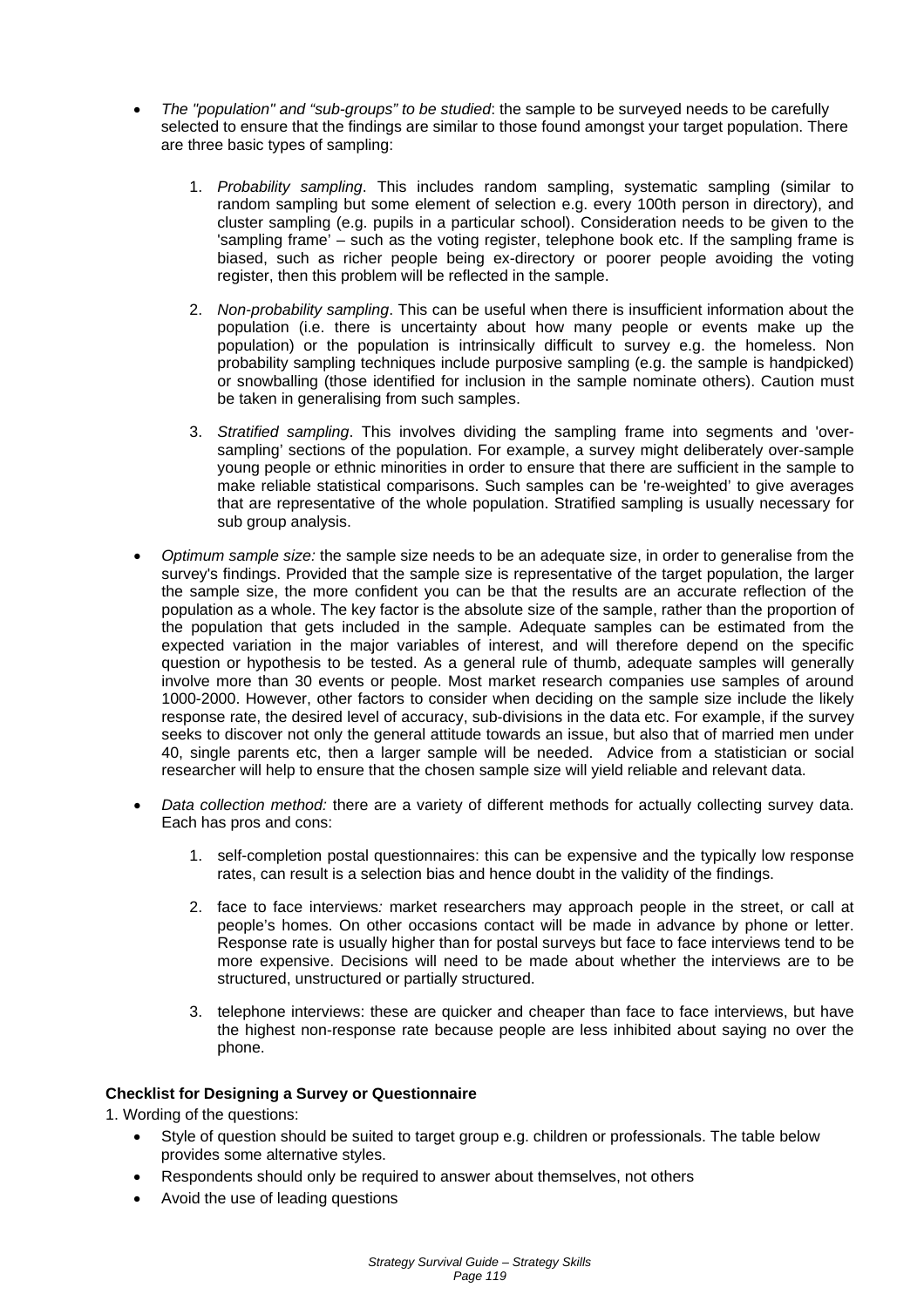- Avoid asking the same question twice in different ways
- Avoid double barrelled questions
- Avoid double negatives
- Beware of ambiguous terms (e.g. lunch versus dinner)
- Make sure the wording is unambiguous and avoid jargon
- Keep questions short and straightforward

| <b>Type</b>                                                     | <b>Example</b>                                                                                                                                                                                                                           |  |  |  |
|-----------------------------------------------------------------|------------------------------------------------------------------------------------------------------------------------------------------------------------------------------------------------------------------------------------------|--|--|--|
| <b>A Statement</b>                                              | What do you think about the UK's membership of the European Union?                                                                                                                                                                       |  |  |  |
| A list                                                          | Please list the issues you feel are most important in relation to the UK's membership of<br>the EU                                                                                                                                       |  |  |  |
| <b>Yes/No answer</b>                                            | Have you travelled from the UK to another European country in the past 12 months?<br>Yes / No                                                                                                                                            |  |  |  |
| Agree/disagree<br>with a<br>statement                           | Would you agree or disagree with the following statement?<br>"European economic unity carries economic advantages which outweigh the political<br>disadvantages". Agree / Disagree / Don't Know                                          |  |  |  |
| Choose from a<br>list of options                                | Which ONE of the following list of European countries do you feel has the strongest<br>economy?<br>France<br>Germany<br>Italy<br>Spain                                                                                                   |  |  |  |
| <b>Rank Order</b>                                               | From the following list of European countries choose THREE which you feel have the<br>strongest economies and put them in rank order. 1= strongest, 2=strongest, 3 third<br>strongest<br>France<br>Germany<br>Italy<br>Spain<br>Portugal |  |  |  |
| Degree of<br>agreement and<br>disagreement:<br>the Likert scale | Membership of the EU is a bad thing for the UK<br><b>Strongly Agree</b><br>Neither Agree<br><b>Disagree</b><br>Strongly<br>Agree<br>nor Disagree<br>Disagree                                                                             |  |  |  |
| <b>Rate Items</b>                                               | How significant would you rate the following factors in affecting further European<br>integration?<br>Not Significant<br>Very Significant                                                                                                |  |  |  |
|                                                                 | <b>Political Sovereignty</b><br>$\overline{c}$<br>3<br>5<br>$\mathbf{1}$<br>4<br>7<br>6                                                                                                                                                  |  |  |  |

- 2. Are the questions in the right order?
	- Getting the question order right will help the interview to flow.
	- Remember that the nature of the previous question can affect answers.
- 3. Is the layout of the survey form/questionnaire clear?
- 4. Is the instruction to respondents clear?
- 5. Has a cover sheet been produced explaining purpose, return date, confidentiality, thanks etc?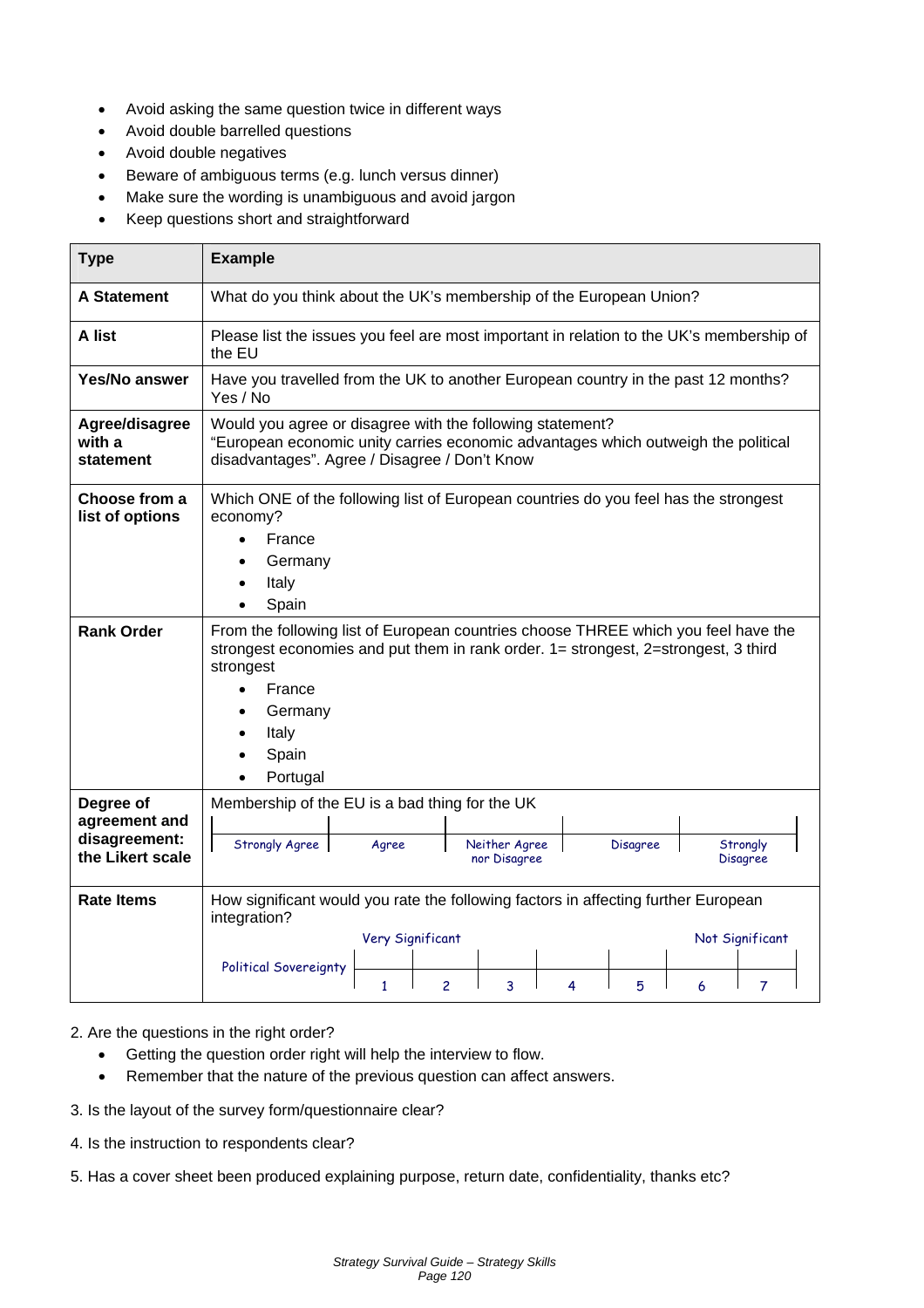6. Has access been granted from:

- appropriate authorities
- respondents.

7. Has time been scheduled for:

- designing and production of an initial draft
- application for ethical committee approval and subsequent response
- piloting of an initial draft? Design of a subsequent draft
- the production of the subsequent draft
- numbering of questions
- respondents to complete the questionnaire
- pursuit of non-respondents
- collection and checking of questionnaires
- data preparation for analysis
- analysis of the results.

# **Presentation of Survey Data**

There are a number of tools that can help present survey data in a form that is easily understandable. They can be used to isolate important basic relationships, for example to understand any absolute differences in experiences of different population groups or sub-groups.

- Data can be presented in the form of a graph or table, for example a frequency table, block diagram, pie chart, frequency distribution or a histogram.
- Distribution and dispersion diagrams can be used to illustrate such concepts as the arithmetic mean and standard deviation.
- Descriptive statistics can be helpful in analysing data including the mean, maximum observation, minimum observation and other measures that describe how data looks.

# **Particular Types of Surveys**

There are a number of survey types that are useful for public sector strategy work. These include:

- Customer Satisfaction Surveys
- Customer Priorities Surveys.

# *Customer Satisfaction Surveys*

The level of satisfaction or dissatisfaction that results from an encounter between a service user and provider depends both on the user's *expectations of the service* they will receive and their *perceptions of the service*  they have received. The leading model for thinking about satisfaction and perceptions of service quality focuses on whether the customer's expectations are "confirmed" or "disconfirmed" by their perceptions of the service they have received (see figure below). If a user's expectations are exceeded by their perceptions of the service they have received then the user is satisfied or even delighted. If their perceptions of the service fall short of their expectations then the result is dissatisfaction.



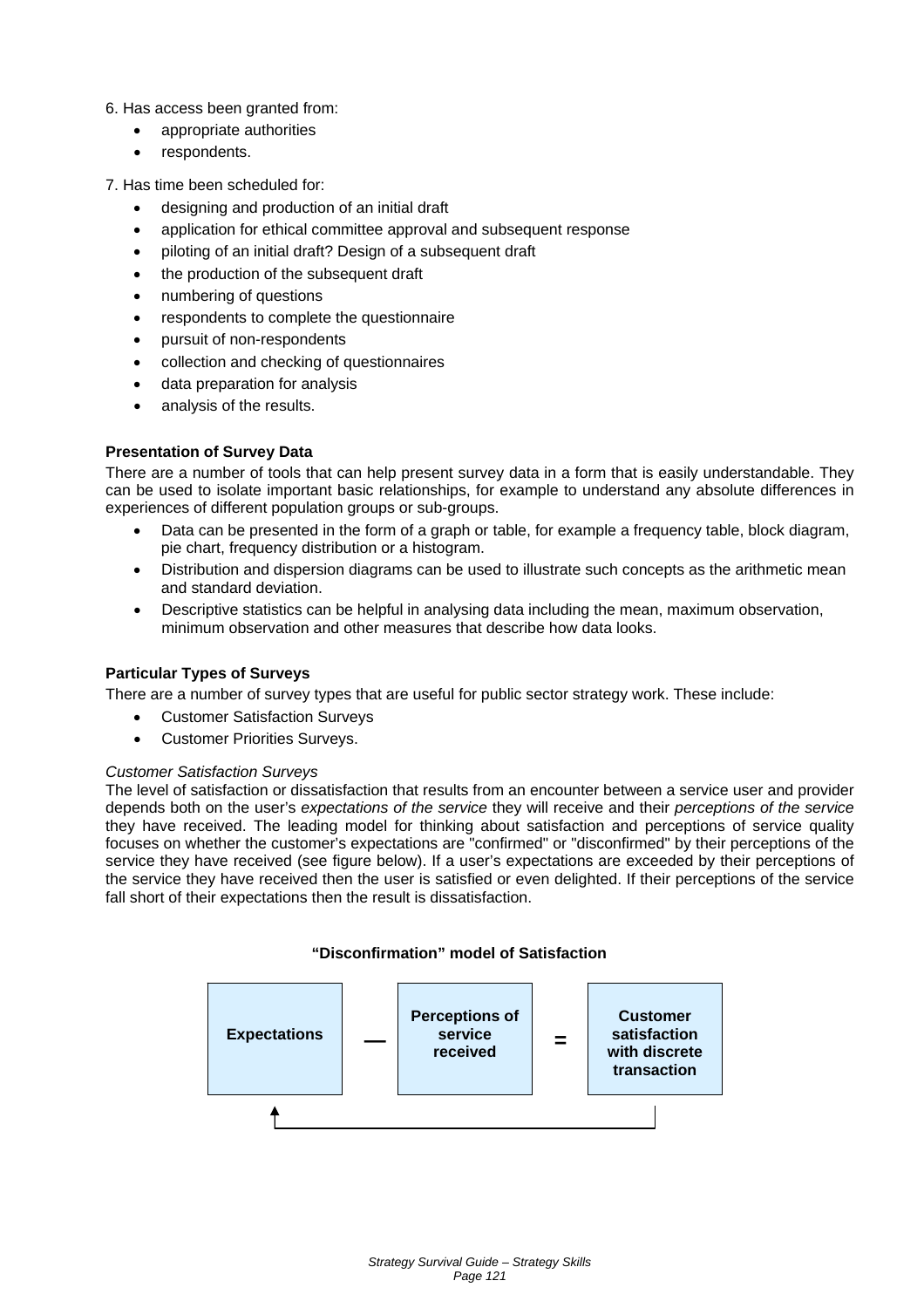Expectations can be shaped by a number of factors:

- **Personal needs**. Each user of a public service will have individual needs that they expect to be met. This will vary from service to service and from customer to customer.
- **Previous experience** shapes expectations. For example, if someone has received excellent care from one GP they may have high expectations of another GP.
- **Word of mouth and media communication.** The experience of friends and family and the opinions of those in the media can be important in shaping expectations about the service.
- **Explicit service communications.** Printed material and statements from staff can have a direct impact on expectations. It is sometimes important to give a realistic assessment of the service the user might receive rather than raise expectations too high.
- **Implicit service communications.** For example, the physical appearance of buildings can be taken as a guide to the quality of services inside.
- **Service reputation.** The reputation of the wider service can raise or lower expectations about a single service encounter. Service reputation is determined by individual's perceptions of the their experience, the media and the reputation of the government.
- **Personal beliefs and values**. Expectations may also be shaped by people's personal values. For example, strong supporters of public services may be more forgiving of poor service.
- **Nature of client group**. It is thought that the social class, age and ethnicity of the client group tend to strongly influence people's expectations. For example, older people are consistently more satisfied with the health service, while richer people are less satisfied. It is thought that part of the explanation lies in the differing expectations of the better off and the elderly.

Similarly the perceptions of the service received by the user may depend upon a variety of factors including: access, aesthetics, attentiveness, availability, care, cleanliness, comfort, commitment, communication, competence, courtesy, flexibility, friendliness, functionality, integrity, reliability, responsiveness and security.

The 'in practice' example shows how the Communidad de Madrid conducted a gap analysis using this technique to drive service improvements.

### *Customer Priorities Survey*

This approach enables satisfaction with different aspects of a service to be directly compared to the importance the customer attaches to each of them. By mapping satisfaction against importance areas of the service most in need of improvement can be identified. As can be seen in the figure below, the service provider can identify and focus action upon elements falling into the bottom right quadrant.



This approach can be applied at several levels:

- Inter-service priorities. To compare public priorities between different services.
- Intra-service priorities. To determine which aspects of a service are priorities for improvement. For example, existing surveys ask about importance of various factors. For General Practitioners the appointments system is one of the main areas of dissatisfaction mentioned to be in need of improvement.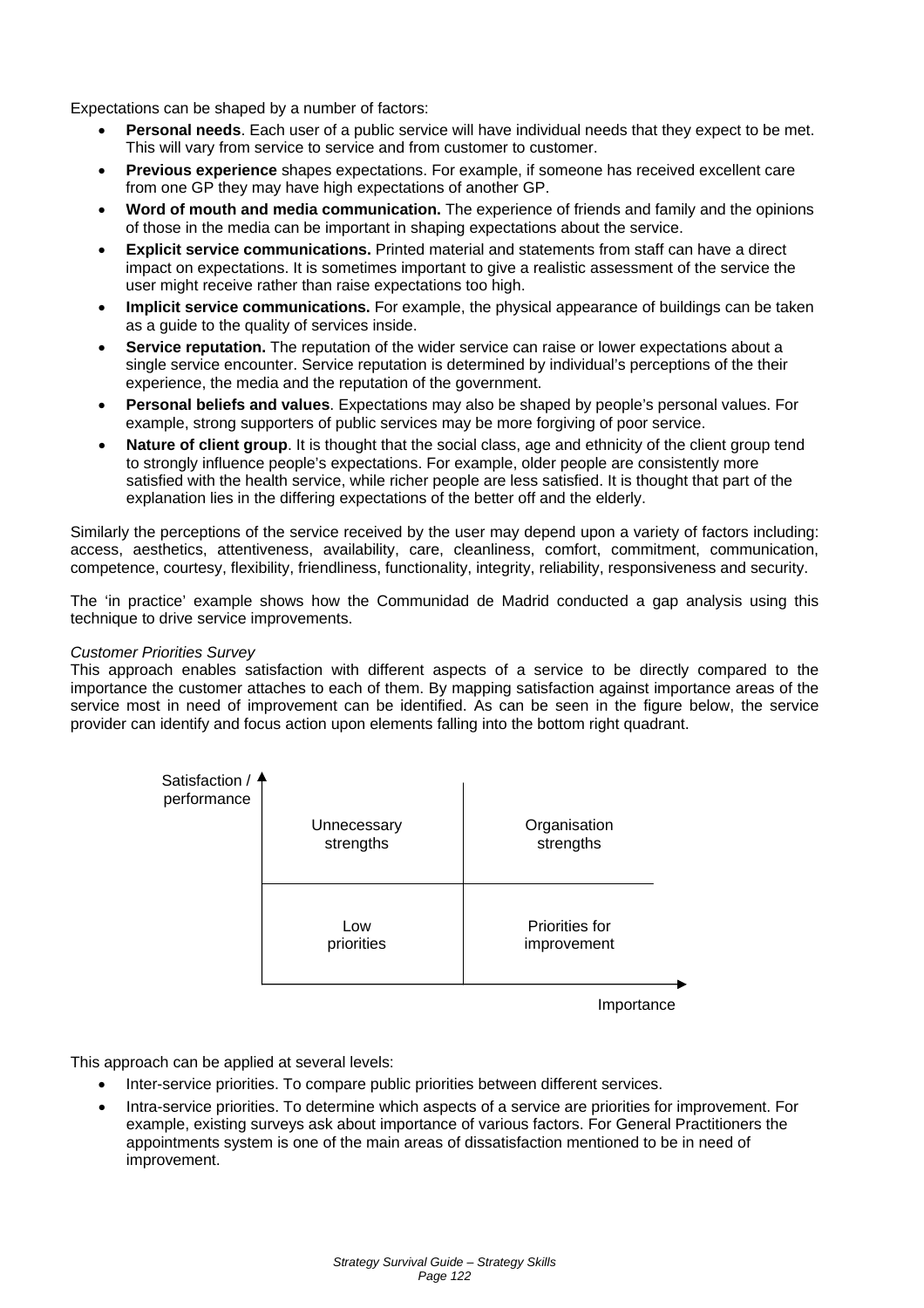# **Strengths**

- A breadth of issues can be covered in a survey.
- Providing the sampling is sound, it should be possible to generalise the findings.
- Lends itself to quantitative data.
- Can assess how far the methods used are replicable (precise), accurate (approximate the true value of the quantity sought), and valid (represent the variable to be quantified).
- Gap analysis allows both individual aspects of a service encounter to be analysed separately and perceptions of the service overall to be measured. Thus individual aspects of the service (say, staff friendliness) can be isolated and singled out for improvement.

### **Weaknesses**

- Data produced can lack the depth, detail and colour of, for instance, the case study approach.
- Difficult to check accuracy of responses or follow-up ideas, although cross-validation can be conducted (such as objective measures on a sub-sample).
- Causal inferences from survey (explanatory) research are generally less reliable than from experiments.
- Individuals are very different and may come to a service with very different expectations for example more deferential people may arrive with lower expectations than those with more assertive personalities.
- In judging the overall service encounter different aspects of the service may differ in their importance for the consumer – for example in one service reliability might be more important than responsiveness, while in another reliability might be expected and therefore discounted by the service user. This can be handled through weighting different factors.

# **References**

# **The Magenta Book** on **Policy Hub**

Approaches to Social Research, Royce Singleton et al.

The Good Research Guide, Martyn Denscombe

Research Design, Catherine Hakim

Statistical Methods in Medical Research, P. Armitage and G. Berry (Oxford: Blackwells; second edition 1987)

Buttle F (1995) SERVQUAL: review, critique, research agenda. *European Journal of Marketing 30 (1)* pp8-32

The Strategy Unit paper, **Satisfaction with Public Services**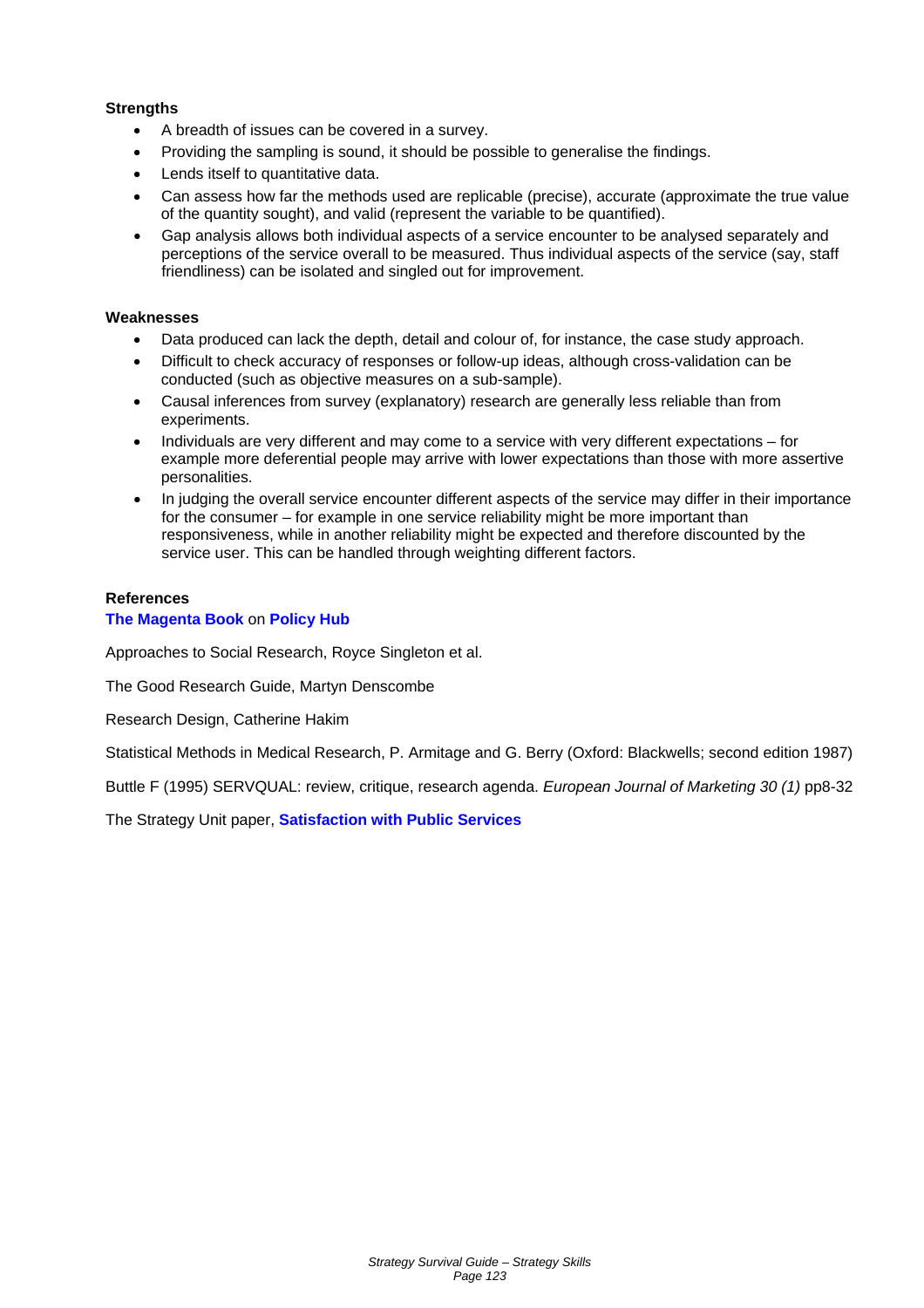# **Collecting data - Surveys**

# **In Practice 1: SU Alcohol Misuse Project**

Studies of a small number of hospital Accident and Emergency Departments have suggested that alcohol is associated with a large number of visits, particularly at weekends, but there has been no well-validated nationally representative study of the burden imposed by alcohol on A&E services. To address this gap, the alcohol project commissioned two surveys.

**Study 1:** The first was a questionnaire-based survey contracted through the Health Development Agency to MORI. This cross-sectional survey covered all 224 A&E departments in England. This was designed broadly to replicate the first such survey in 1997. As coverage was intended to be 100%, sampling issues were not raised. The aim was to quantify use of different procedures for recording and handling alcohol-related cases (coding schemes, diagnostic categories, types of intervention), the perceived prevalence of such cases, the major difficulties posed by such cases, and to identify possible future improvements to provision. The questionnaire was sent to one clinical director and one nursing director in each department. Initial response rates both in 1997 and 2002 were around 20%, as expected. Non-respondents were subsequently contacted directly by telephone, raising the response rate to 61%.

**Study 2:** The second survey was a single 24-hour "census" of a nationally representative sample of A&E departments on a fixed date. This was designed to test three hypotheses:

- Alcohol related A&E attendances will be associated with violence and assault incidents
- Regional variations in alcohol-related A&E attendances will be related to regional general population prevalence of excessive drinking and alcohol misuse
- Higher levels of alcohol-related A&E attendances will be associated with higher levels of violent incidents towards A&E staff

This survey was commissioned from a leading authority in a major medical school. Sampling was based on the need to test for a statistically significant difference in the prevalence of alcohol-related A&E attendances by men between the regions of England. The desired sample size of cases in each region was estimated on the assumption that in each region the proportion of A&E cases which were alcohol-related would be similar to the prevalence of excessive drinking by men reported in the year 2000 General Household Survey. The maximum regional prevalence was 25%, the minimum 17%.

To detect a significant difference between two independent proportions, the required number of cases in each population was estimated using a sampling formula. This was done by the survey specialist advising the team.

A&E departments were selected by random sampling from the national list stratified by the 9 Government Office Regions and by urban/rural catchment area. The survey was planned to be undertaken through direct interview by research nursing staff trained specifically for this purpose. The questions were designed to establish:

- whether alcohol has been consumed in the past 24 hours
- where and when the last drink was consumed
- whether the attendance was related to a violent incident
- whether the patient had been a victim of violence or not
- where and when the violent incident had occurred
- any category of criminal offence related to the attendance
- whether an injury has been sustained and if so the nature of the injury
- reported hazardous drinking in the past year using an established questionnaire anonymised to protect confidentiality

A breath sample indicating alcohol level was included to provide an objective assessment of alcohol intoxication. Each A&E department was asked to report any verbally or physically violent incidents in A&E during the 24hr census period.

Studies 1 and 2 were linked in that the second survey's breath test measurements were intended to validate staff perceptions of the prevalence of alcohol-related cases as determined by the first survey. However, study 2 was not solely a validation exercise.

Hospitals are in many respects autonomous. Research surveys of patients generally required the permission of hospital ethics committees. Ethics committees often raised issues about the proposed studies including concerns about whether individual respondents can be identified from data records, and the preservation of respondents' confidentiality. This process took considerable time and needed to be factored into the research commissioning process. Where several hospitals were involved, as in the case of the second survey, multiple centre research ethics committee (MREC) permission was sought to avoid the need to approach each hospital separately, which could have taken considerable time.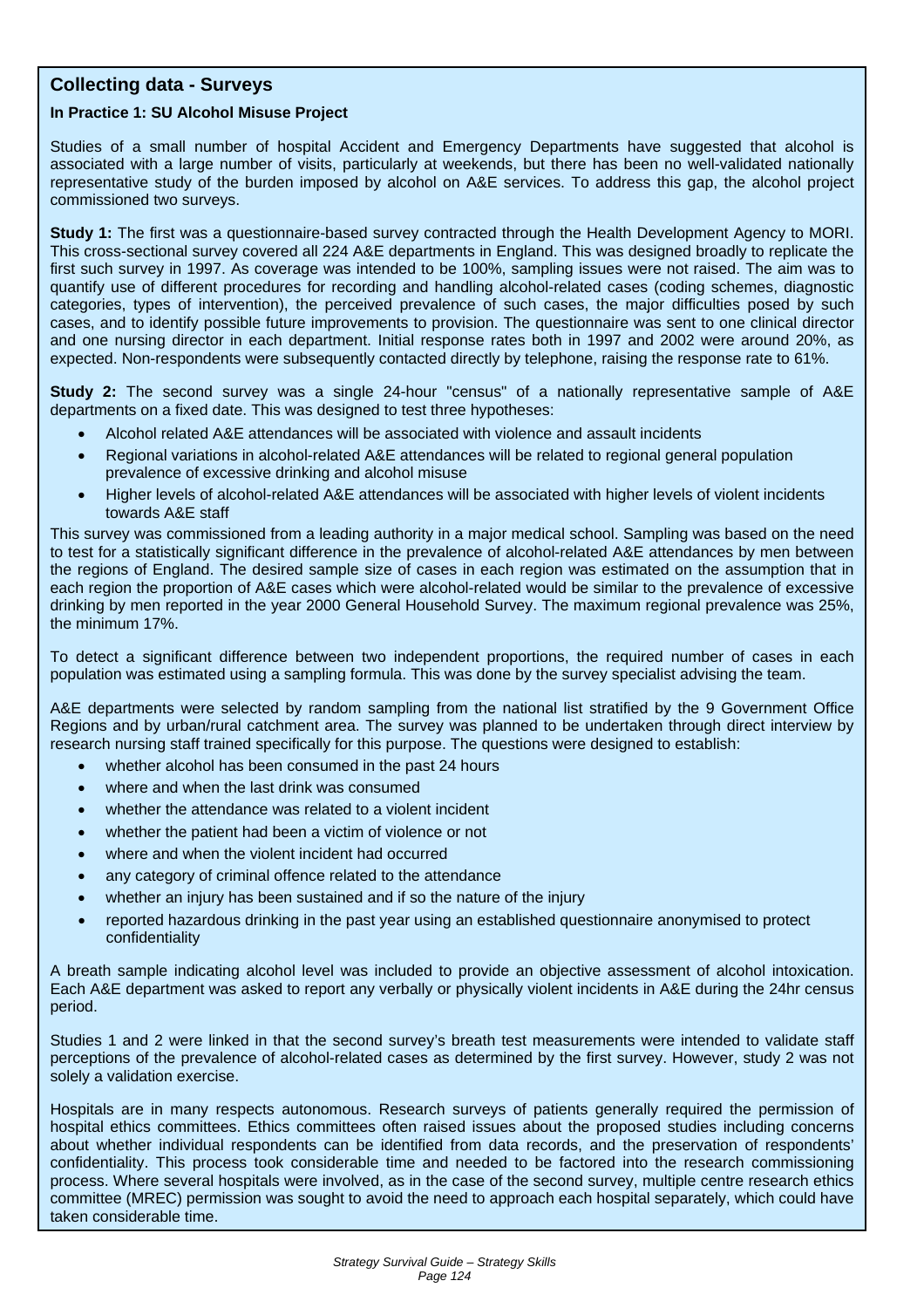# **Collecting data - Surveys**

# **In Practice 2: Gap Analysis - Communidad de Madrid**

The "Comunidad de Madrid" is one of the 17 regional governments in Spain. In 1995 it decided to implement a quality plan based upon the disconfirmation model of satisfaction. The Comunidad de Madrid measured both the satisfaction of its citizens as well as the satisfaction of the clients of its public services.

The Comunidad de Madrid has developed and registered its own satisfaction measurement model called CAL-MA (Calidad-Madrid: Quality-Madrid). CAL-MA is based upon the concept of a service quality "gap": between expectations and perceptions of service. The gap (usually negative) is taken to be the scope for improvement. Surveys are carried out every year on different representative samples of clients. Measurement of expectations takes place separately from that of perceptions of the service.

For further details see: **La Calidad del Servicio Publico' 1999** Comunidad de Madrid.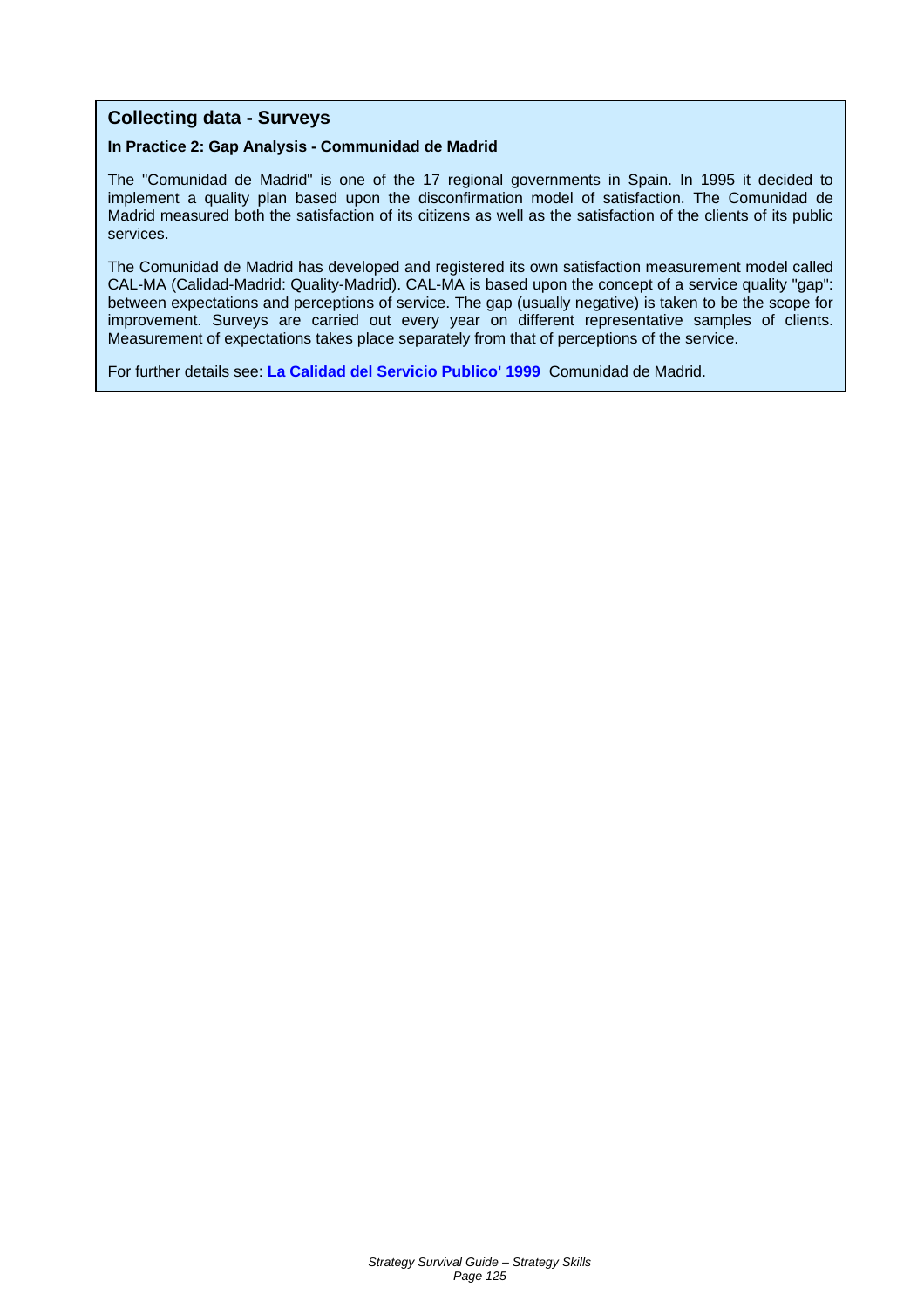

# **Strategy Skills > Building an Evidence Base**

# **Collecting data - Interviews & focus groups**

#### > **in practice**

The aim of these tools is to get a better understanding of the preferences, needs, expectations and experience of citizens, customers or business people, and how different policy options might impact upon these groups. Both interviews and focus groups are an excellent way of getting a "real world" view on a particular issue.

#### **Interviews**

During the "Set up" phase of the project, interviews with key policy makers in government and selected stakeholders can provide important insights; for example, into the nature of the problem, work underway and the further work required.

During the analytical phase of the project, more comprehensive in-depth interviews with a broader group of stakeholders including academics and researchers will be required. These interviews will focus not only on the nature of the problem but causes, prospects for change and the feasibility of possible solutions. The aim of the interview is to guide the discussion enough to focus on a topic of interest whilst giving the respondents sufficient scope to steer the conversation to bring in all sorts of tangential matters.

It will be helpful to develop a list of the key questions to cover at such interviews, particularly if they are being conducted by different members of the project team. It will also be important to write detailed interview notes to be kept on the shared drive, to enable all team members to benefit from the discussion.

The project team may decide to commission papers or research from selected interviewees following these interviews.

#### **Focus Groups**

Focus groups entail structured interviews with a small number of consumers to explore a particular issue or policy, or to seek views on areas of concern. Focus groups are generally considered to be a 'qualitative' method – exploring a small number of people's views and feelings in-depth, as opposed to large scale surveys that ask large numbers of people identical questions and that are more suitable to quantitative analysis.

Generally, projects will want to use a number of groups, with different consumer segments, to test how different groups feel or will react.

The process typically involves:

- Specifying what is required and selecting a specialist facilitator
- Deciding on the target groups and how these should be segmented (e.g. by gender, socio-economic group, work – e.g. single mothers, young people, small businesses)
- Producing supporting material for focus groups that can help clarify policy options and developments and help people easily visualise the proposals
- Following the focus groups, a follow-up discussion with the researchers is useful, and the final report then needs to bring out the most salient issues.

Alternatives to focus groups include:

- market research surveys e.g. British Social Attitudes Surveys
- modelling at the individual consumer level e.g. representative journeys for FSU transport review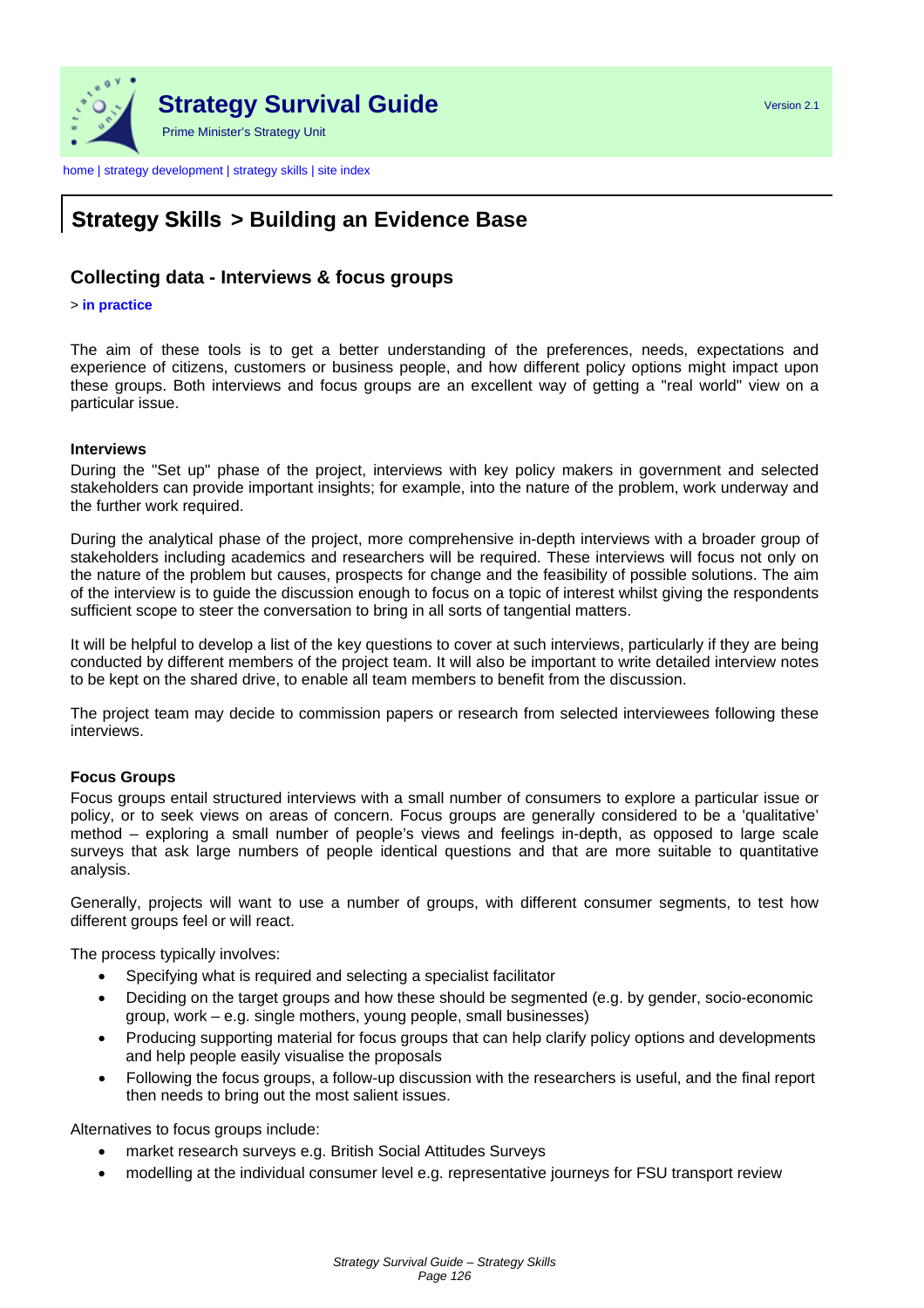- 'ghost shoppers' e.g. researchers or actors directly experiencing services used by the Consumer Association
- role playing
- event diaries e.g. National Travel Survey based upon travel diaries.

It is important to be very clear about the purposes of the exercise – what evidence the focus groups are looking to collect, how the event can be tailored to the participants while maintaining analytical rigour and how to prime the groups. Consideration should also be given to which social groups need to be consulted, how broad the consultation should be and how the groups will be managed and facilitated.

A useful first step is to design some **scenarios** for the groups to consider – this is a useful exercise to organise the team's own thoughts, and will help to design the consultation, and provide a clear view of what the groups should focus on. Scenarios also offer the opportunity to be creative – they can set out existing practices or problems, but they can also be used to pose some hypothetical questions.

It is also useful to consider using external expertise to organise, host and facilitate the groups – MORI and others have good expertise in this area. If an external consultant is involved, consideration should be given to how the results should be presented back – either as a factual report, a presentation, a report with suggested solutions to problems posed etc. It can be better to simply get a factual read-out as this leaves more scope for the team to interpret the findings for themselves and design creative solutions.

### **Strengths**

- Interviews give an insight into problem from a range of perspectives.
- Stakeholders can act as sounding boards and provide a reality check.
- Can generate new ideas and hypotheses, and can challenge prior assumptions of policy-makers about public attitudes.
- Provides insights for policy making by indicating some of the drawbacks of existing arrangements or potential new policies.
- Gives a more considered view than conventional surveys, in a more natural 'conversation' with other members of the public.
- Understanding motivation.
- Relatively cheap.

#### **Weaknesses**

- Time-consuming.
- Stakeholders may try to apply pressure through lobbying.
- Views from selected frontline organisations will be based on individuals' experiences and may not always be representative. Therefore conclusions need to be assessed in the light of other evidence.
- Be aware of limitations: focus group participants won't have a policy background (obviously) and won't be able to discuss detailed policy issues. Focus groups may not throw up many new ideas or produce very rational discussion (though useful to be aware of the apparent contradictions in consumers' views) and results may not be of too much help to the project.
- As the focus groups tend to involve small numbers they may not be representative of the wider population, or even of the narrower population from which they are drawn. A single focus group per consumer segment/policy issue means that any differences between groups may not be robust and caution should be taken over wider inferences.

# **References**

*The Good Research Guide*, Martyn Denscombe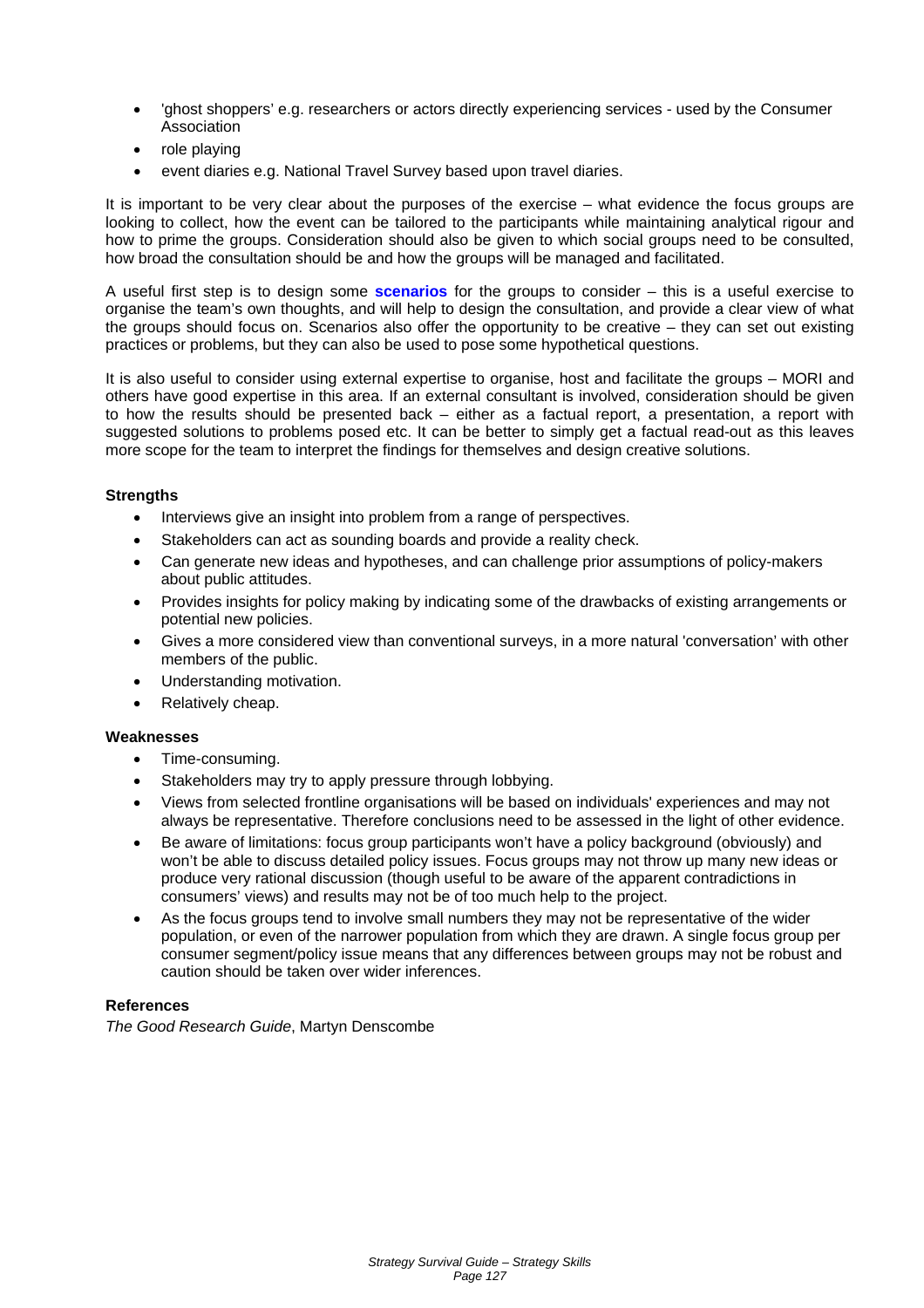# **Collecting data - Interviews & focus groups**

# **In Practice 1: SU Modernising the Post Office Project**

In order to develop an understanding of the Post Office network's business - including the size and shape of the network, the outlets and the people who run them, the network's products, services and customers - the team:

- Had extensive discussions with people within the Post Office, drawing on their existing research and knowledge and commissioning new analyses from them where necessary. These discussions took place with field staff as well as headquarters' staff.
- Visited post offices and talked to the people who ran them. The team visited post offices in south and north London, Leicester, Lincolnshire, Gloucestershire, Scotland, Wales and Northern Ireland.
- Spoke to clients of the Post Office about their use of the Post Office network and their future strategy.
- Consulted business experts about potential business opportunities.

# **Collecting data - Interviews & focus groups**

### **In Practice 2: SU Workforce Development Project**

The project used a variety of models:

- Commissioning two focus groups, one of individuals and one of small businesses, from MORI. These were run at two stages of the project, in May to garner attitudes and in July to try out policy ideas. MORI were selected by open tender. They set up and ran the groups, producing a summary and a full written report; oral briefings were also on offer (at a price). The Groups provided good output both in terms of quotes and more general analysis.
- A regional focus group run by an independent consultant in Doncaster. Deliberately commissioned to bring together a mix of employers and providers. Good across the piece input giving a snapshot of attitudes and, importantly, how policies were working out at ground level.
- Various groups ad hoc, particularly small businesses.
- 'Mystery shopping' by team members tested information and advice services. This was highly effective, although the team needed to be clear on the 'cover story'. The findings had a significant impact on subsequent policy.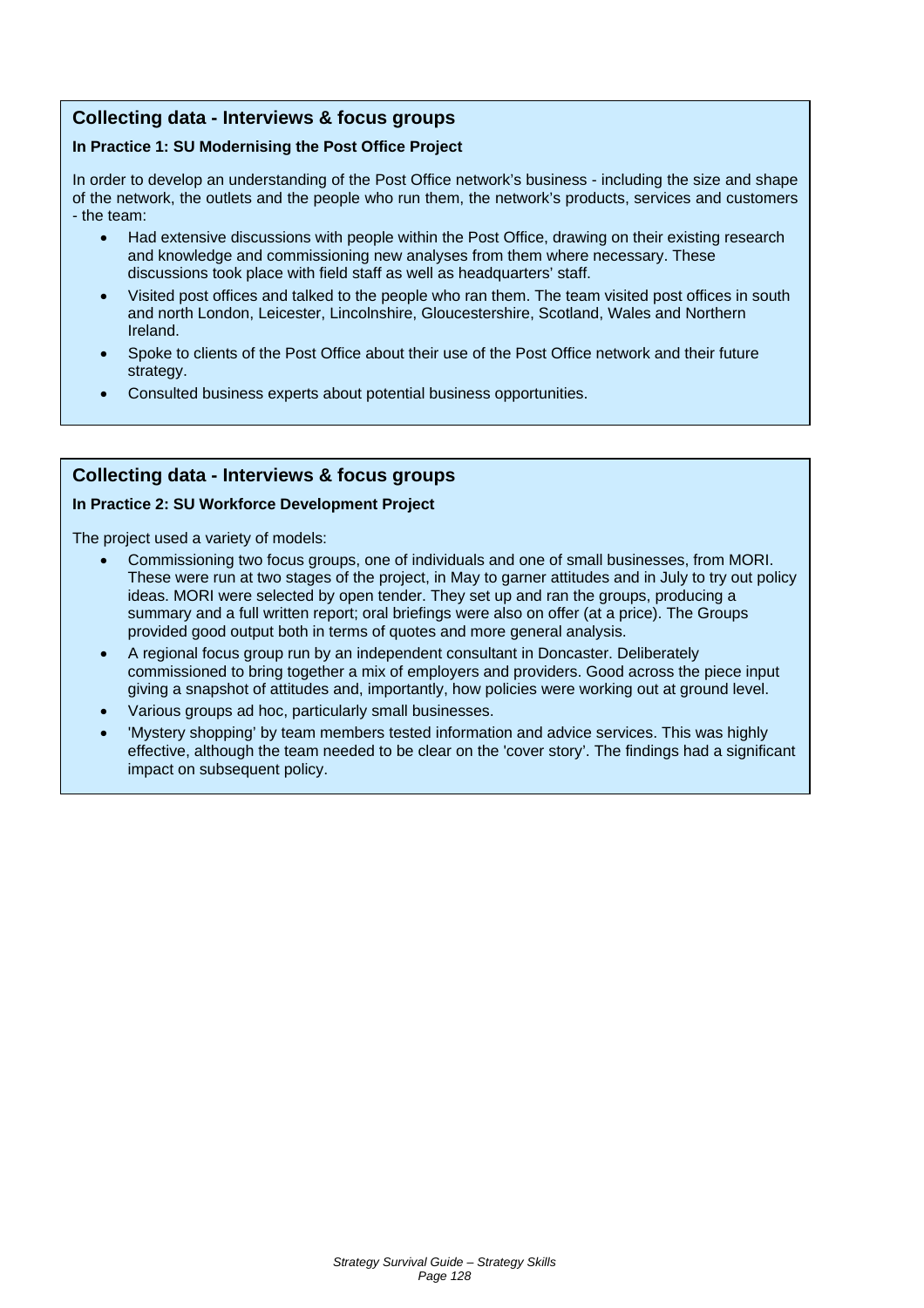

# **Strategy Skills > Building an Evidence Base**

# **Analysing data - Modelling**

#### > **in practice**

Modelling is a very useful analytical tool that aims to establish formal mathematical relationships between variables. Models can take a variety of forms, and it is important to select the right model for the circumstances:

- In some situations, the variables and issues of interest can be narrowly and tightly defined, in which case the model should in turn be narrow in its coverage, but detailed within its boundaries.
- In other circumstances, variables and issues of interest may go much wider (e.g. impact on the whole economy), in which case the model will inevitably be less detailed, but with much wider coverage.

Another choice to be made will be with regard to the degree of quantification. Is it necessary to determine the amount of an impact, and can the data tell us this information? Or is a qualitative indication of impact (i.e. direction of effect) sufficient?

Once the right type and level of model has been selected, the key is then to understand the model's structure:

- If the modelling work is going to be carried out in-house, an appropriate functional form will need to be decided and the necessary data collected.
- Models will often be "bought in" from outside, rather than developed in-house. But this should never be an excuse for simply treating them as a "black box", without understanding what makes them tick. It is vital to understand why/how models produce the results they do, always ask: Which variables in the model are driving the results obtained?

In either case, it will be important to get a good feel for the key determinants of the model's results, so that they can be used appropriately and intelligently. For example, is the model based on relationships estimated on historic data? Or does it use survey data? To what extent does it incorporate behavioural change?

Modelling Tips

- Modelling is not just data mining, it needs to be based on theoretical foundations.
- Sensitivity analysis (i.e. assessing the impact of varying assumptions or variables) is useful in understanding what drives a model's results.
- Need clarity about what is endogenous and what is exogenous to the model.
- A rich data set is needed to construct a robust model.
- Modelling can be very time and resource intensive hence the likelihood of choosing to buy-in existing models.

# **Excel Modelling**

Modelling in Excel is like any other piece of analysis - you require a clear understanding of the questions at hand, a vision of the output, a good plan to get there, time to work through the plan to completion and the ability to package the analysis for review. Failure to do so will almost certainly result in the need for rework, lost time and frustration.

There are a number of steps, which if followed, will assist in creating a successful Excel model.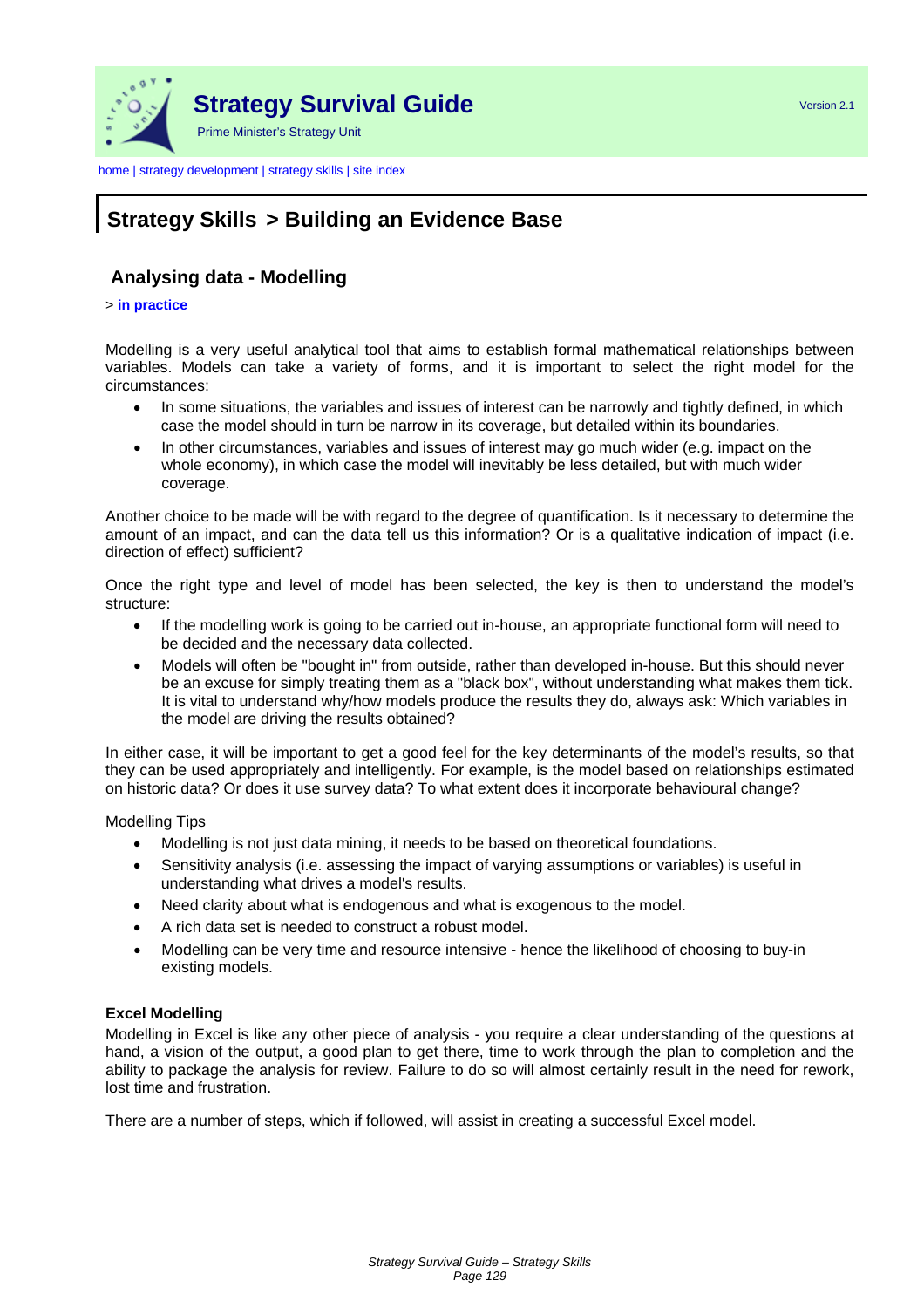#### *Step One: Define the problem explicitly*  Ask yourself:

- What are the questions I need to answer?
- Conceptually, how do I answer each of the questions?
- What will the final output look like?

# *Step Two: Understand the audience*

Determine who the target audience will be and keep in mind their background when preparing data to share. Pre-empting your audience and their needs, and designing Excel and other output to suit those needs will save 'low-value' added time repackaging output.

### *Step Three: Design, don't type*

Having now envisaged the output and understood your audience, think about how to design your Excel analysis to best meet those aspirations:

- Spend the time up front to design the spreadsheet
- If necessary, write a brief work plan
- Ask yourself: how accurate does the analysis have to be? How long do I have to generate the model?
- Design the spreadsheet workbook
- Always have an assumptions sheet, this will help with sensitivity analysis
- Make other sheets flow logically from the assumptions sheet
- Sketch out a classification of variables:
	- Static variable: variable that is unlikely to change.
	- Dynamic variable: variable that you do not know accurately and you are likely to want to test the sensitivity to a range of the variable
	- Calculated fields: variables that are derived as a direct result of static and dynamic variables

First, it will be useful to classify variables according to type which will then help in writing the model, for example:

| Variable                       | <b>Type</b>   |
|--------------------------------|---------------|
| Household density              | Dynamic       |
| Store reach                    | <b>Static</b> |
| Number of households per store | Calculated    |
| Household penetration          | Dynamic       |
| Annual spend per customer      | <b>Static</b> |
| Annual revenue per store       | Calculated    |
| Gross margin                   | Static        |
| Annual fixed costs             | <b>Static</b> |
| Annual profits                 | Calculated    |
| Initial investment             | <b>Static</b> |
| NPV period                     | <b>Static</b> |
| Discount rate                  | <b>Static</b> |
| <b>NPV</b>                     | Calculated    |

Secondly, laying-out a workbook design will save you time in writing the model in Excel. In general, Excel workbooks should follow this generic design: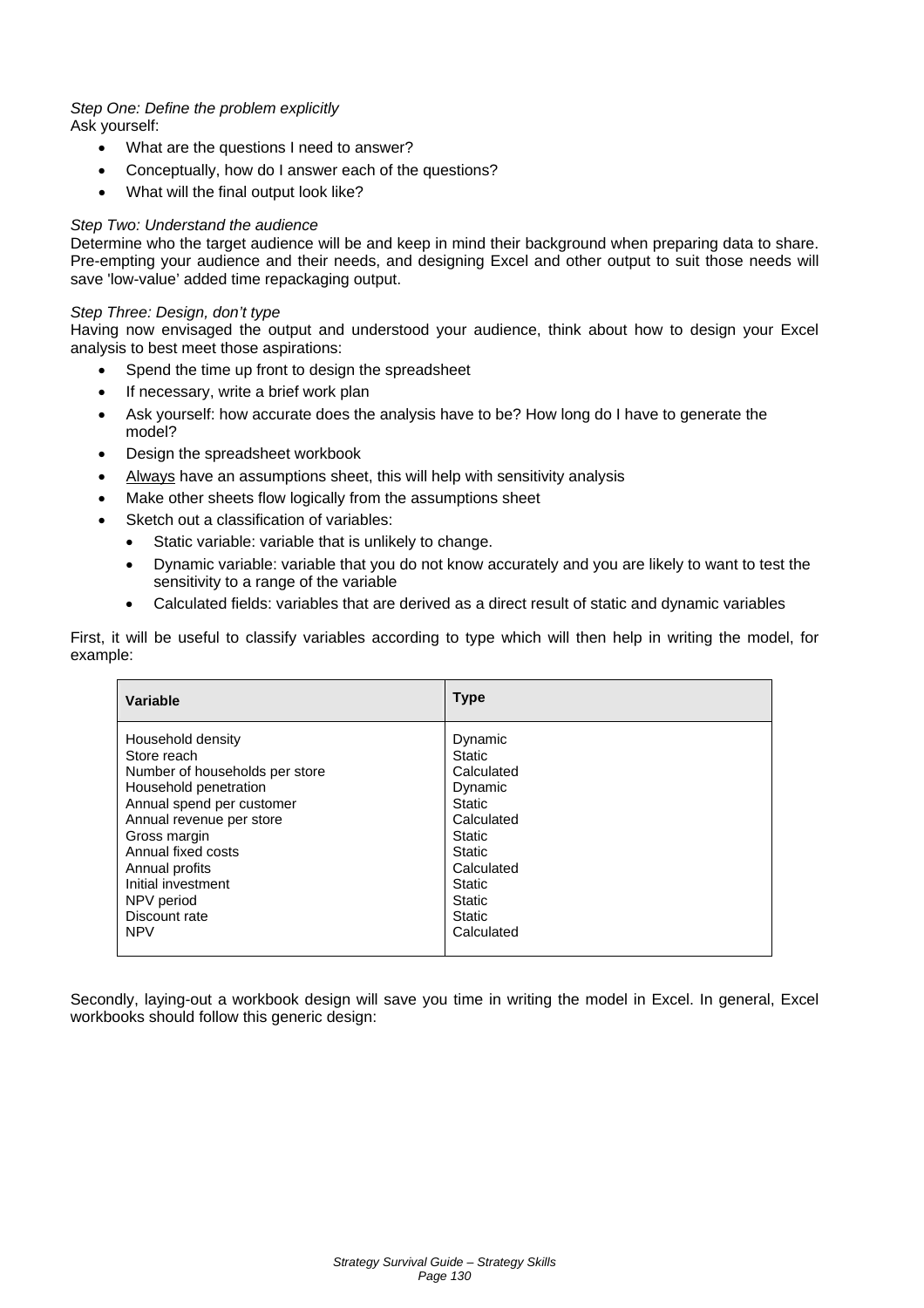

# *Step Four: Document your spreadsheets*

It is very important to document the model as it is built. Such documentation will include information about sources of data or estimates, comments on non-obvious calculations and anything else pertinent. Any one looking at the model tomorrow or in six months time will find good documentation on the spreadsheets extremely useful.

The basic rule here is that your spreadsheets should be self-documenting as much as possible. One way to test whether you have sufficient documentation as you go along is to ask the question "If my team leader had to take over my analysis tomorrow, could they understand what I've done?".

There are two major alternatives for documenting spreadsheets, using either:

- An additional Excel column
- Comments attached to the cells

| <b>Alternative</b>  | <b>Advantages</b>                                                                                                                                                                                   | <b>Disadvantages</b>                                                                    |
|---------------------|-----------------------------------------------------------------------------------------------------------------------------------------------------------------------------------------------------|-----------------------------------------------------------------------------------------|
| <b>Excel column</b> | Easy to see, so when an<br>assumption changes more likely<br>to change the note as well<br>Documents the spreadsheet<br>when printed - can hide the<br>column/set out of print area not<br>required | Can feel intrusive - gets in the way<br>Easy to forget to update columns<br>when hidden |
| <b>Comment</b>      | Discreet - less intrusive when<br>using the spreadsheet                                                                                                                                             | Easy to forget to update                                                                |

In some cases, it may also be necessary to write additional documentation in MS Word or MS PowerPoint.

*Step Five: Use variables, never hardcode* 

- By defining the variables up front and create the assumptions sheet you will have fewer problems when changing variable values
- As you type a number into any formula, ask yourself:
	- "Is this number likely to change...ever?"
	- "Will I know what the number refers to in a year's time?"
- Rarely is it beneficial to hardcode variables into formulae.
- Do not paste values as this significantly diminishes your audit trail.

#### *Step Six: Check answers – do they make sense?*

Having built your model and produced some answers, don't show them yet to anyone. Instead, stop and sanity check them yourself. Ask yourself these questions:

- Is the answer what you would expect?
- Is this what your audience would expect?
- If not, what drives the different answer can you explain the differences to yourself and your audience?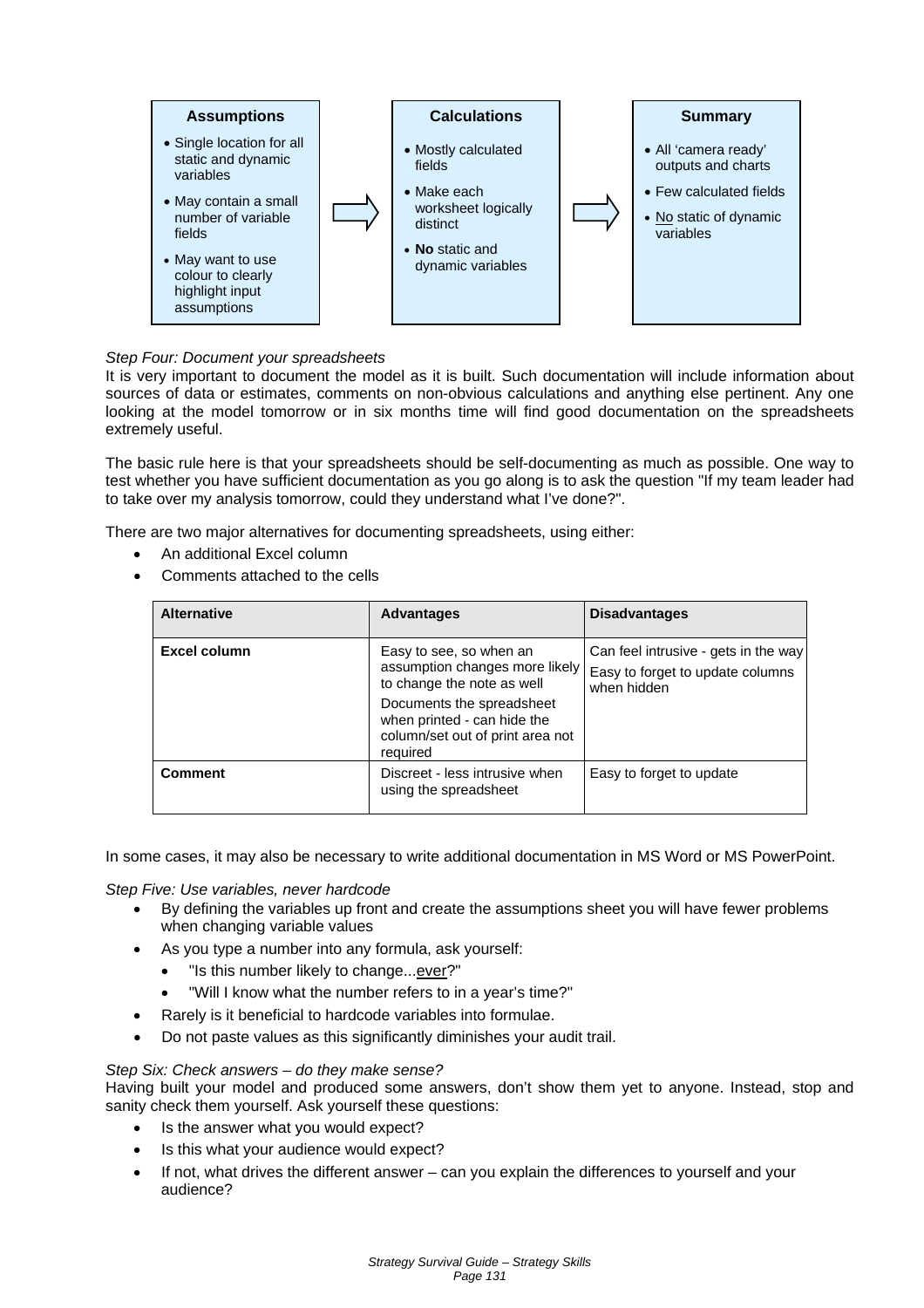• Are the units correct?

# *Step Seven: Let Excel make your life easier*

Microsoft Excel has a number of features that make analysis easier to navigate and complete:

- **Sorting**
- **Functions** 
	- Aggregation (SUM, AVERAGE, MIN, MAX)
	- Conditional (IF, AND, OR, Nested IF)
	- Lookup Values (VLOOKUP, HLOOKUP)
	- **SUMPRODUCT**
	- Table command
	- Financial functions
- Manipulating data strings
	- Using formulas (LEN, LEFT, RIGHT, MID, SEARCH, TRIM, CONCATENATE)
	- Converting text to columns
- Formatting cells
- Pivot tables
- Conditional formatting.

# *Step Eight: Understand the sensitivities*

Having built the model and development output, understand the sensitivities of the output to key input variables. To do this, undertake three key steps:

- Determine the range of valid values for each variable
- Test impact by changing each variable on its own
- Test impact by changing combinations of variables.

A good first pass of the two tests is to change the values of the variables in the assumptions sheet to their maximums and minimums.

# *Step Nine: Presenting the Results*

Much of the impact of analysis can be lost if it is presented badly. In particular, complex modelling with many variables and sub-analyses can easily become confusing and lose credibility unless presented logically and sequentially. Think very carefully about the story the analysis tells. Transparency is crucial, as much discussion will be held over assumptions in the model.

A typical presentation to explain an Excel model would cover:

- Overall objective of the model
- What the model can and can't do
- A schematic overview of how the model works
- The key data sources
- How logic of how the variables are combined to produce the outputs
- The key inputs, the value of each and the rationale for this value
- The key assumptions, the value of each and the rationale for this value.

# **Econometric Modelling**

This is the application of mathematical and statistical techniques to economic and social problems. Econometric studies proceed by formulating a mathematical model, then, using the best data available, statistical methods are used to obtain estimates of the parameters in the model. Methods of statistical interference are then used to decide whether the hypothesis underlying the model can be rejected or not. Econometrics is thus concerned with testing the validity of economic and social theories and providing the means of making quantitative predictions.

Regression analysis is a major tool of econometrics. It permits different hypotheses to be tested about the forms of the relationship and the variables that should be included in it.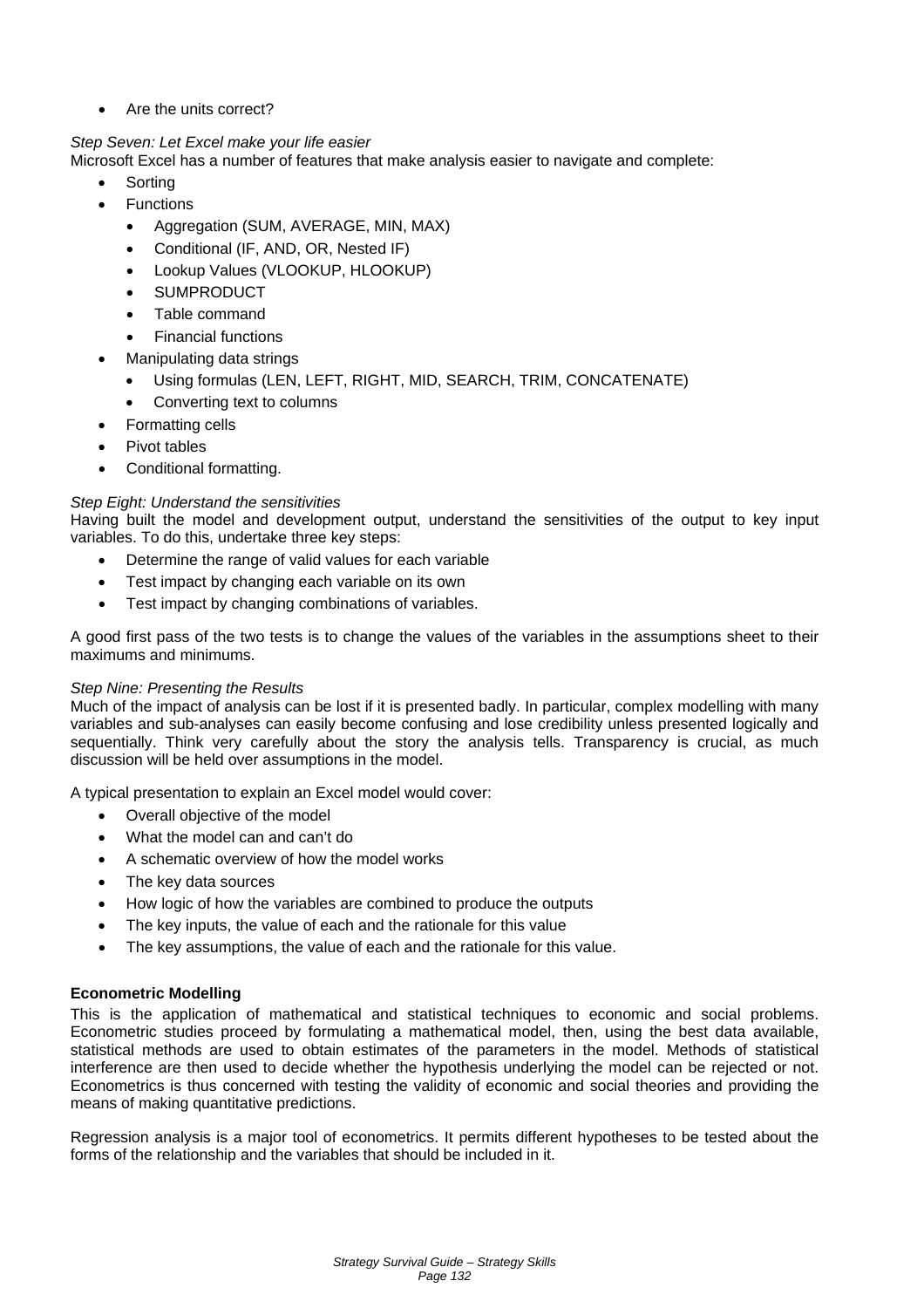Regression analysis is used to determine relationships between variables that analysts believe intuitively to be related. Once a relationship is established, it can be used to forecast the outcome. In business, regression analysis is often used to examine the relationship between:

- Sales, price, promotion and market factors
- Production costs to production volumes

It is equally useful to policy makers as illustrated in the 'in practice' example. See **BMJ.com** for more detailed guidance on how to use these techniques.

#### **Strengths**

- There are a variety of different tools with which to conduct data analysis. The key is to keep focused on the specific question/task, and not allow the focus of the analysis to stray.
- Modelling can provide a clear structure for the analysis, which can help create buy-in to the process from other government departments.
- Modelling allows examination of a range of factors, all operating at once. It investigates the strength of these factors and their interaction, and generates robust quantitative evidence.

#### **Weaknesses**

- A strong end-user focus is needed to avoid becoming too bogged down in technical issues.
- Analysis may suffer from a lack of available data.
- Modelling work often has to deal with numerous uncertainties surrounding data and assumptions. A pitfall to be avoided is to try and hide these weaknesses within coding in the model to try and make the results appear more robust. It is important to be transparent about all the data and assumptions, and to be aware of the degree of accuracy required by the results in order to reach a robust conclusion.

# **References**

### **The Green Book, HMT. Appraisal and Evaluation in Central Government**

Derek Rowntree, Statistics Without Tears

Sprent P, Statistics in Action

Statistics for Economists, R.E.Beals

Statistics for Economics, R E Davies and J N Foad

Cambridge Econometrics - Modelling for Government

Multi-Criteria Analysis: A Manual (DTLR)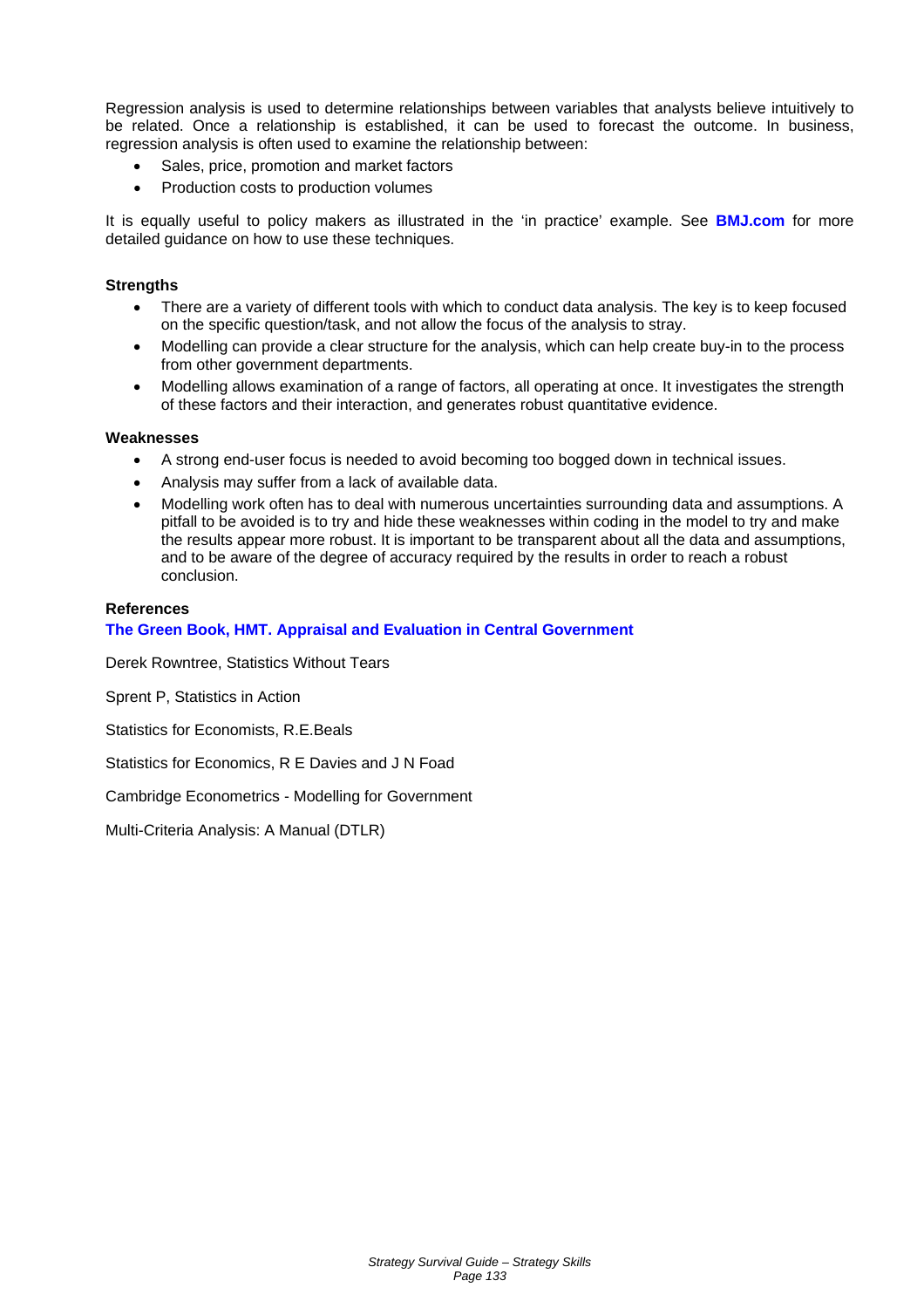# **Analysing data - Modelling**

# **In Practice: SU Ethnic Minorities and the Labour Market Project**

Understanding the drivers of performance and progression in the workplace was crucial to the SU's 'Ethnic Minorities and the Labour Market' project. Equally important, however, was gaining an understanding of the various factors impeding success in the workplace, from educational underattainment and socio-economic disadvantage to residence in inner urban areas and limited experience in the labour market.

The team used regression analysis to compare the relative strength of each of these, and other, factors in accounting for the disadvantage experienced by Britain's ethnic minority groups. A number of regression models were used, each of which took account of a different combination of these conditioning factors. An examination of several of the models led the team to conclude that:

- ethnic minorities remain disadvantaged in terms of employment and occupational attainment even after key variables are taken into account. Some groups are clearly even more disadvantaged than gross differences suggest, given their educational qualifications or other characteristics;
- ethnic minority men have been persistently disadvantaged in terms of earnings. British-born ethnic minority women appear to be no longer disadvantaged in terms of earnings, though their foreign-born peers continue to be disadvantaged;
- Indian men are consistently the least disadvantaged among ethnic minority groups; and
- Pakistani, Bangladeshi and Black men and women are consistently among the most disadvantaged.

The most important conclusion that emerges from these analyses is that, even after accounting for key variables, all ethnic minority groups are disadvantaged relative to Whites in comparable circumstances. The figures below illustrate this fact, showing the earnings and unemployment risk of ethnic minority men relative to their White peers, before ('Actual') and after ('Like-for-like') taking into account factors such as age, education, recency of migration, economic environment and family structure. Together, these variables can explain just £10 of the £116 wage gap between Blacks and Whites.



Figure 1: Weekly Male Earnings Relative to White Counterpart

*Source: R. Berthoud 'Ethnic Employment Penalties in Britain',* Journal of Ethnic and Migration Studies*, 26:389-416, 2000.* 

*Note: Figure combines the effects of unemployment and of pay*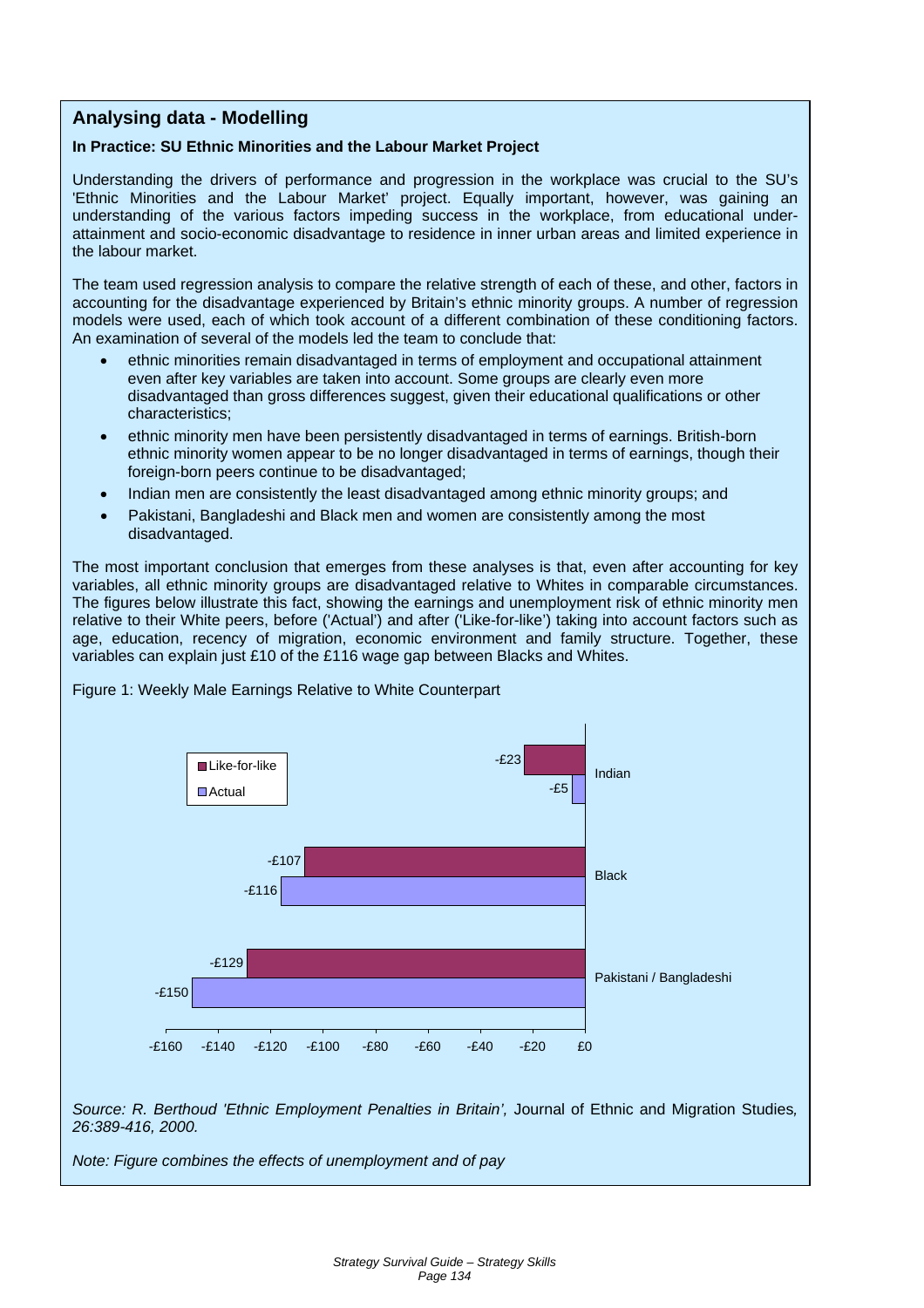

*Source: F. Carmichael and R. Woods, 'Ethnic penalties in unemployment and occupational attainment: evidence for Britain'. International Review of Applied Economics 14: 71-98, 2000.* 

It follows from such analysis that a range of other explanatory factors must be at work. These may include: degree of assimilation; cultural/religious factors; business opportunities in the areas where ethnic minorities live; Government infrastructure in local regions; quality and location of housing; access to childcare; quality of, and willingness to use, transportation to access employment opportunities; levels of, or access to, social capital; and employer discrimination. However, due to the absence of quantitative measures for such factors, in statistical terms we are left with an incomplete picture of their relative weight.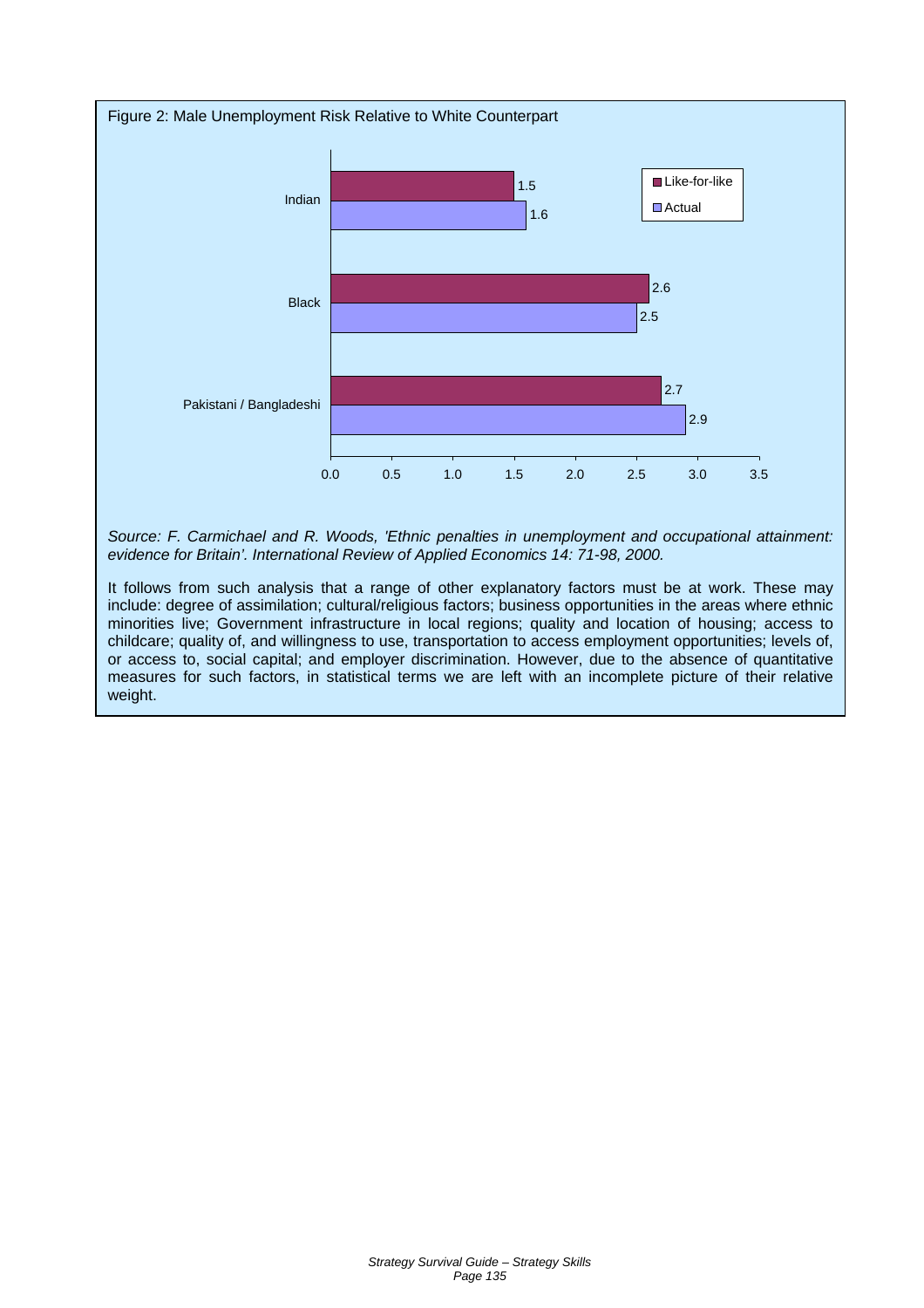

# **Strategy Skills > Building an Evidence Base**

# **Analysing data - Market analysis**

> **in practice** 

Market analysis aims to provide:

- Insights into and understanding of industry and departmental positions
- Knowledge of the likely impact of various policy actions on departments and industry structure
- Understanding of likely international reactions and reactions of private and voluntary sector to changes.

There are a number of different frameworks that can be used for market or industry analysis:

- Structure, Conduct, Performance
- Forces at Work
- Cost Structure Analysis

### **Structure, Conduct, Performance**

This can be used to analyse different components (e.g. demand or supply chain economics) of industry structure and their impact on the conduct of private and public sector players in the sector.

It is mainly used for strategy studies where it is important to understand the industry dynamics and how government and the private sector interact. The analysis needs to consider a number of different elements when analysing structure, conduct and performance.

| Shock                                                                                 | <b>Structure</b>                                                                                                                                                                                   | <b>Conduct</b>                                                                                                                                                                          | <b>Performance</b>                                                |
|---------------------------------------------------------------------------------------|----------------------------------------------------------------------------------------------------------------------------------------------------------------------------------------------------|-----------------------------------------------------------------------------------------------------------------------------------------------------------------------------------------|-------------------------------------------------------------------|
| Technology<br>breakthroughs                                                           | <b>Economics of demand</b><br>Market failures<br>Availability of substitutes<br>Differentiation of services<br>Rate of growth                                                                      | <b>Marketing</b><br>Pricing<br>Promotion<br><b>Distribution</b><br>$\bullet$                                                                                                            | <b>PSA</b> attainment<br>Social welfare<br>Technological progress |
| Changes in<br>government<br>policy or<br>regulation<br>Changes in<br>tastes/lifestyle | <b>Economics of supply</b><br>Private v public supply<br>Market failures<br>Diversity of producers<br>Fixed/variable cost<br>structure<br>Technological<br>opportunities<br><b>Chain economics</b> | <b>Capacity change</b><br>Expansion/contraction<br><b>Vertical integration</b><br>Contract out<br>Joint ventures<br><b>PPP</b><br>Internal efficiency<br>Cost control<br>Logistics<br>٠ |                                                                   |
|                                                                                       | Bargaining power of input<br>suppliers<br>Bargaining power of<br>customers<br>Information market failure<br>Vertical market failure                                                                | Organisation<br>$\bullet$<br>effectiveness                                                                                                                                              |                                                                   |

The key steps to conducting an industry analysis set out below: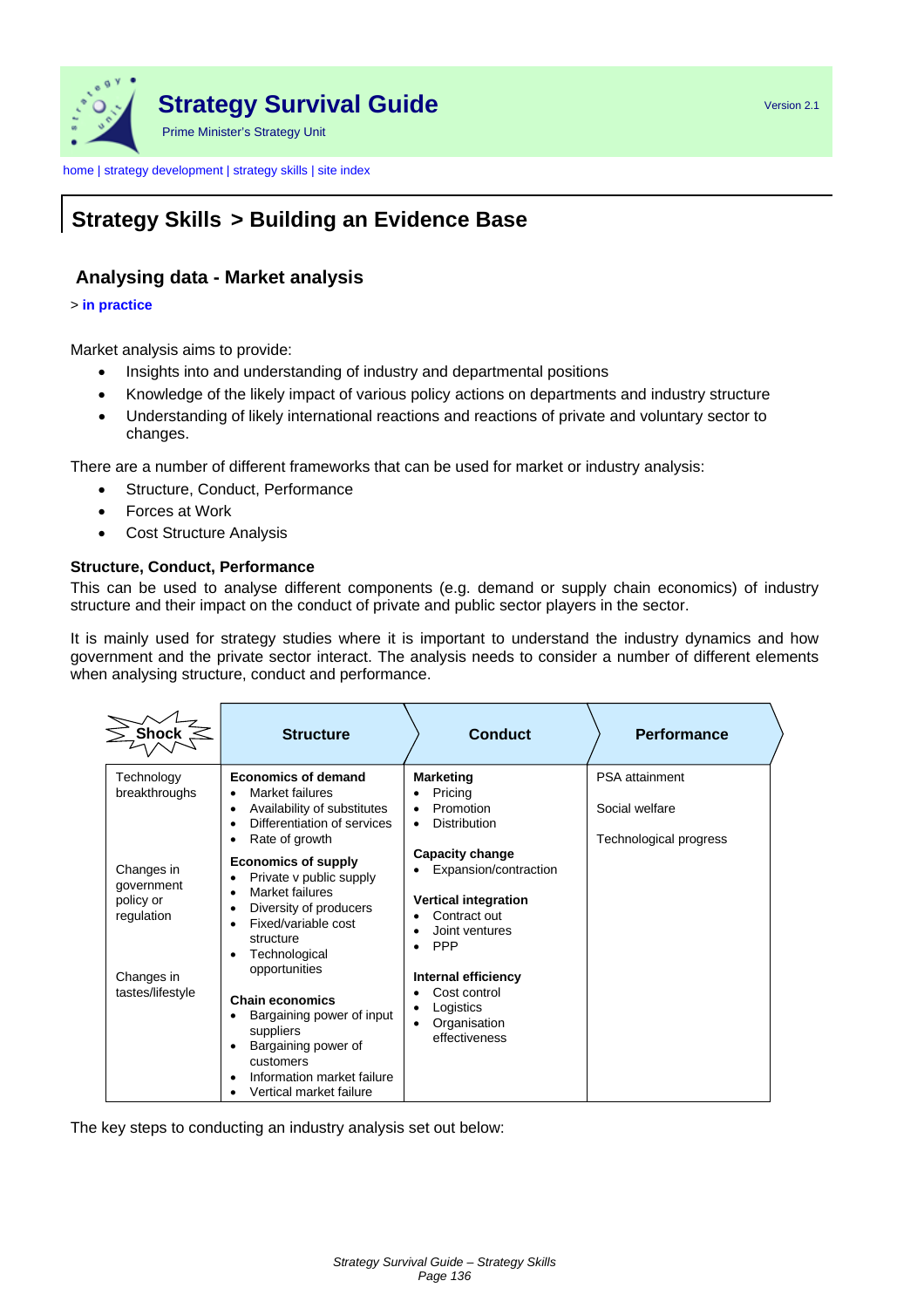| <b>Steps</b>           | Determine what to                                                                                                                                                                                                           | Desk and field data                                                                                                                                                                                                                                                                                                                                                                                                           | Interpret data in                                                                        |
|------------------------|-----------------------------------------------------------------------------------------------------------------------------------------------------------------------------------------------------------------------------|-------------------------------------------------------------------------------------------------------------------------------------------------------------------------------------------------------------------------------------------------------------------------------------------------------------------------------------------------------------------------------------------------------------------------------|------------------------------------------------------------------------------------------|
|                        | look for                                                                                                                                                                                                                    | collection                                                                                                                                                                                                                                                                                                                                                                                                                    | industry analysis                                                                        |
| Key<br><b>Features</b> | Focus on major issues<br>Avoid looking for<br>'anything about the<br>industry'<br>Start with overview<br>information<br>Only get raw data once<br>٠<br>issues identified<br>Most use if done early in<br>$\bullet$<br>study | Gather overview data first:<br>Identify key industry<br>players<br>Look for industry studies<br>Consult private sector<br>company reports<br>Consult public sector<br>٠<br>reports<br>Consult with department<br>$\bullet$<br>and external experts<br>Other published information:<br>Smart use of search<br>engines<br>Trade associations<br>Trade magazines<br><b>Business press</b><br>International government<br>sources | Examine which of the<br>$\bullet$<br>elements are unusual or<br>particularly influential |

### **Forces at Work**

This model presents an alternative for structuring industry assessments based on the suppliers, new entrants, buyers, substitutes and industry competitors:



The forces at work model provides a comprehensive checklist for analysing the structure of industries and sectors. The framework should not be used just to give a snapshot in time. It is important not just to describe the forces, but also to understand their future impact.

The five forces are not independent of each other. Pressures from one direction can trigger changes in another. For example, potential new entrants finding themselves blocked may find new routes to market by bypassing traditional distribution channels and selling directly to consumers.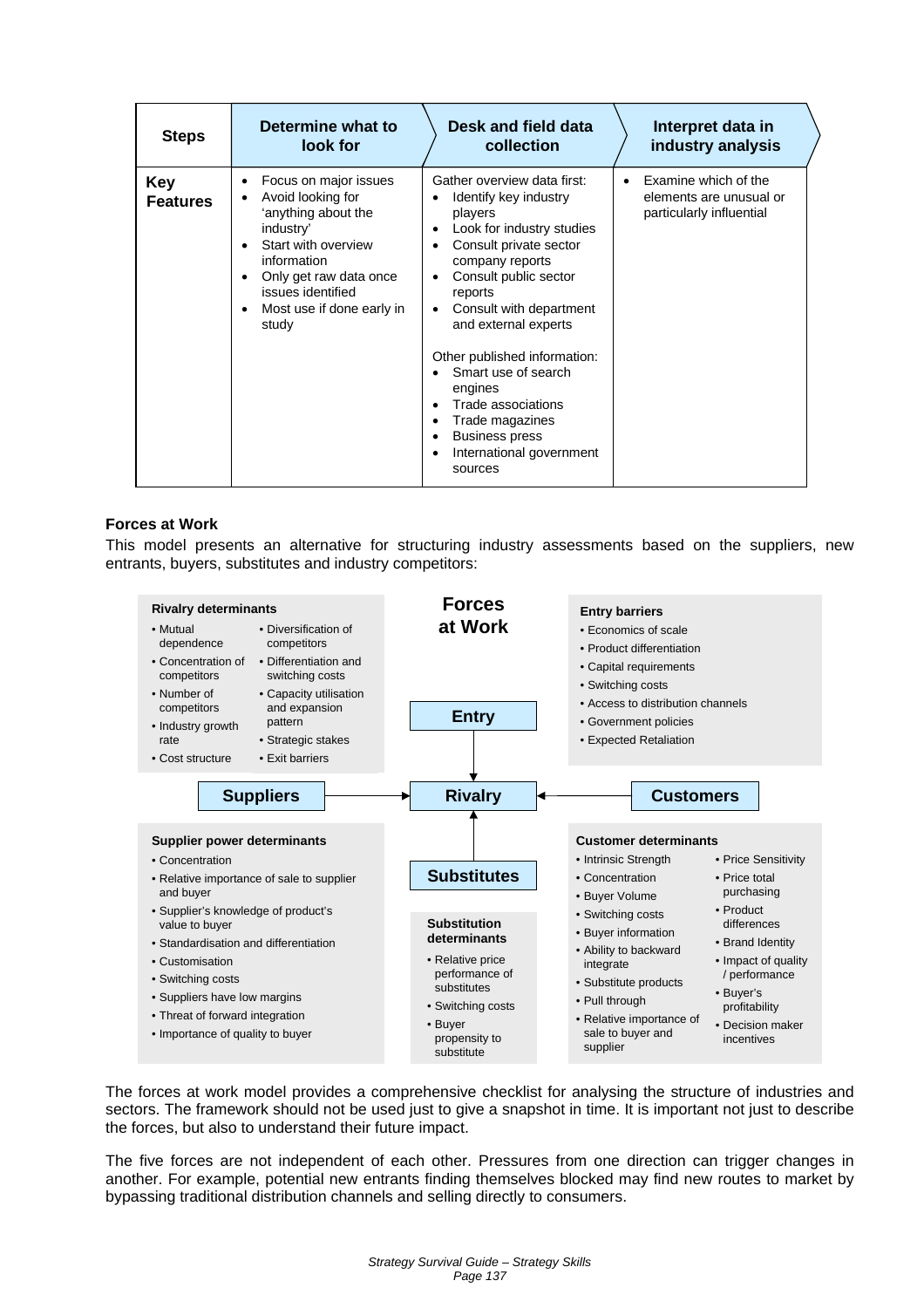The Five Forces Framework can be used to gain insights into the forces at work in the industry or environment, which need particular attention in the development of strategy. It is important to use the framework for more than simply listing the forces. The following questions help focus on the implications of these forces:

- What are the key forces at work in the environment? These will differ by type of industry.
- What are the underlying forces in the macro-environment that are driving these forces? For example, lower labour costs for software and service operators in India are both an opportunity and a threat to European and US companies.
- Is it likely that the forces will change, and if so, how?
- How do particular industries/departments stand in relation to these competitive forces? What are their strengths and weaknesses in relation to the key forces at work?
- What can we do to influence forces?

### **Cost Structure Analysis**

Cost structure analysis can help provide answers to questions such as:

- Is the good/service inherently expensive to supply, or might market conditions (excess demand and/or lack of competition) be pushing cost higher?
- How do costs behave as a supplier scales upwards? For example, are (dis)economies of scale experienced, are there stepped costs (e.g. in the case of telecoms networks as significant additional investment is needed to push capacity past certain thresholds)?
- Is the supply of the good/service dominated by fixed or variable costs?
- What sunk costs are incurred in setting up supply? Will these sunk costs limit new entrants and/or form the basis for games by incumbents?

Crucially, an understanding of such issues will provide insight as to how suppliers behave in the market, and how they might react to changes in government involvement – e.g. via subsidies and regulation. As such, cost analysis can suggest policy responses and help to predict the outcome of different policies.

Cost structure analysis forms one half of business modelling and profitability analysis. Such an approach enables a full break-out of cost and revenue drivers and allows an analysis of profitability by customer, type of good/service or division. In policy making terms, for example, this might mean the ability to estimate profitability by different types of Post Office customer, or the likely sustainability of childcare provision in different areas.

Steps to take:

| Define cost<br>buckets                                                                                                                                             | Gather<br>evidence                                                                                                                                                                    | Construct<br>spreadsheet<br>model                                                                                                                                      | Investigate<br>sensitivities                                                                                                                                                                         | Sense<br>check                                                                                                                                                                                                                                  |
|--------------------------------------------------------------------------------------------------------------------------------------------------------------------|---------------------------------------------------------------------------------------------------------------------------------------------------------------------------------------|------------------------------------------------------------------------------------------------------------------------------------------------------------------------|------------------------------------------------------------------------------------------------------------------------------------------------------------------------------------------------------|-------------------------------------------------------------------------------------------------------------------------------------------------------------------------------------------------------------------------------------------------|
| • Break costs into<br>mutually<br>exclusive<br>buckets<br>• Define a useful<br>split<br>$\bullet$ Refer to the<br>issue tree for<br>quidance<br>Potential insights | $\bullet$ Gather<br>management<br>account.<br>business plans,<br>annual reports<br>• Interview<br>managers of<br>supply or other<br>experts<br>• Use survey<br>data if<br>appropriate | $\bullet$ Create a<br>spreadsheet<br>model that will<br>allow the user<br>to vary all<br>inputs<br>$\bullet$ Refer to the<br>modelling<br>section for<br>more quidance | • Vary inputs by<br>$+/- 10\%$ and<br>see results<br>• Vary inputs to<br>model discrete<br>scenarios<br>• Construct<br>output tables.<br>charts or other<br>communication<br>tools as<br>appropriate | • Check results<br>and insights<br>versus other<br>evidence e.g.<br>business plans,<br>research<br>results.<br>interviews with<br>experts<br>• This IS crucial:<br>vou have<br>constructed a<br>bottom up<br>model: does it<br>reflect reality? |
|                                                                                                                                                                    |                                                                                                                                                                                       |                                                                                                                                                                        |                                                                                                                                                                                                      |                                                                                                                                                                                                                                                 |
| Mix of sunk, fixed, variable costs<br>٠                                                                                                                            |                                                                                                                                                                                       | • Key cost drivers                                                                                                                                                     |                                                                                                                                                                                                      | $\bullet$ Is the<br>model                                                                                                                                                                                                                       |
| Dominant cost categories<br>٠                                                                                                                                      |                                                                                                                                                                                       | Cost / profitability reaction to<br>changes in conditions                                                                                                              |                                                                                                                                                                                                      | reflecting<br>reality?                                                                                                                                                                                                                          |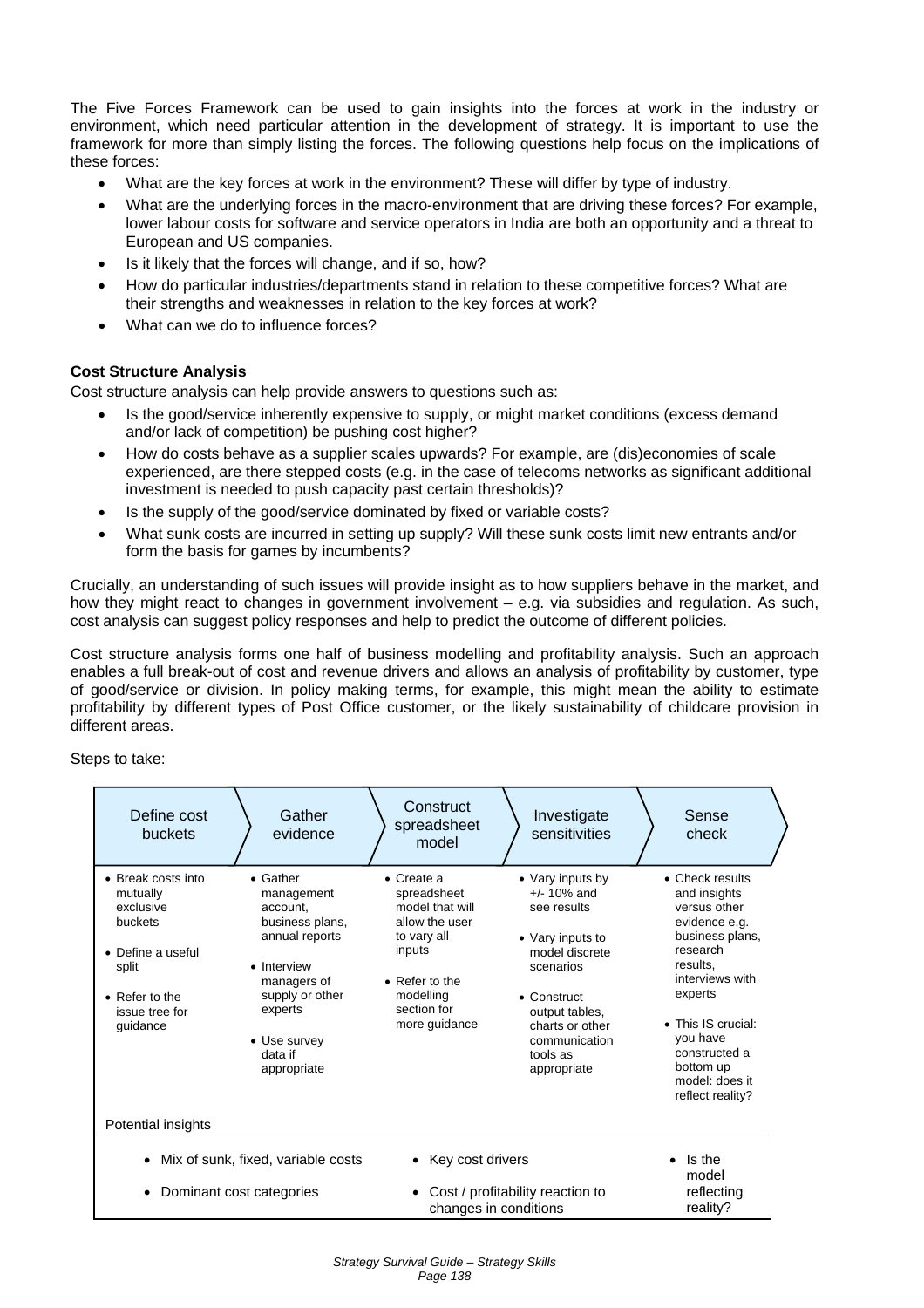### *Defining cost buckets*

Costs can be broken out according to a number of different splits. For example, a childcare provider's costs might be broken out according to age of child, or function, such as staff, child costs (food and consumables), property costs, administrative overheads etc. It is important to find a mutually exclusive split – where each cost can be placed in only one of the categories. A logic tree may help in this process.

#### *Gathering evidence*

In some cases, detailed management accounts from existing suppliers might be available. In other cases, estimates might need to be pulled together from a range of different sources. Be aware that you are attempting to analyse costs for one example supplier – it cannot and will not reflect everyone in the market. Thus the need to run sensitivities and sense checks later in the process.

#### *Constructing a spreadsheet model*

Theoretically, you could stop after the previous step and still gain insights into the likely operation of the market. However, by pulling the estimates of costs in different categories together into a spreadsheet, further analysis can be conducted on the sensitivity of costs and supply on particular elements. This, in turn, allows one to predict likely reactions to policy options or new regulations. The spreadsheet itself should be as adjustable as possible to allow sensitivities and scenarios to be run easily. Refer to the **modelling** section for advice on the construction of spreadsheet models.

#### *Investigating sensitivities*

The spreadsheet model will allow adjustment of the cost variables to investigate the overall effect on the cost of supply or the profitability of a supplier (if the revenue side has been added). In many cases, there will be numerous variables that can be changed. It is important to alter one at a time, in a methodological fashion, in order to derive the results from changes in one variable at a time. A second approach is to run specific scenarios on the model – changing all the variables at once according to one view of the world.

#### *Sense checking*

The cost structure analysis conducted will have been based on a series of assumptions. However well these assumptions have been grounded in hard evidence, it is crucial to check that the results of the assumptions acting altogether make sense. Results can be checked with experts in the field, existing suppliers and other business plans that are available. This triangulation of results in important to ensure confidence in the messages being drawn from the analysis. This also brings up a limitation to the analysis conducted: however sophisticated the modelling, it can only be based on a series of assumptions. It does not reflect an actual outcome. It can therefore give insights into key drivers and likely reactions, but is not "the answer".

#### **Strengths**

- The structure, conduct, performance model provides an overarching framework for assessing the industries being studied. It provides a useful insight into the context within which a department or industry has been operating.
- The forces at work model provides a comprehensive checklist for analysing the structure of industries and sectors. It can be used to identify what further analysis is required.
- Cost structure analysis is potential very powerful since it can feed into a better understanding of market functioning and likely reactions to changes in policy.
- In areas where evidence has tended to be based on anecdote, cost structure analysis and modelling can bring significant new insight to the debate.

#### **Weaknesses**

- A model of costs or profitability can only give a simplified indication of the way the world works. It must not be viewed by the team (or stakeholders) as "the answer". Key messages can be drawn from running sensitivities or scenarios on the model, but should be carefully sense checked.
- Attempts to allocate overhead (shared) costs such as administration between different products, people or plants are fraught with difficulty and should be approached with caution. Each stakeholder will have an opinion on how such costs ought to be allocated.
- Cost structure analysis and profitability analysis will involve many variables and the team may wish to run sensitivities on most if not all inputs. This makes it crucial that key messages are drawn out for communication to stakeholders, without getting bogged down in technical details. The right insights need to be communicated in an effective way. This may mean significant lengths of time spent interpreting results within the team prior to communication to stakeholders.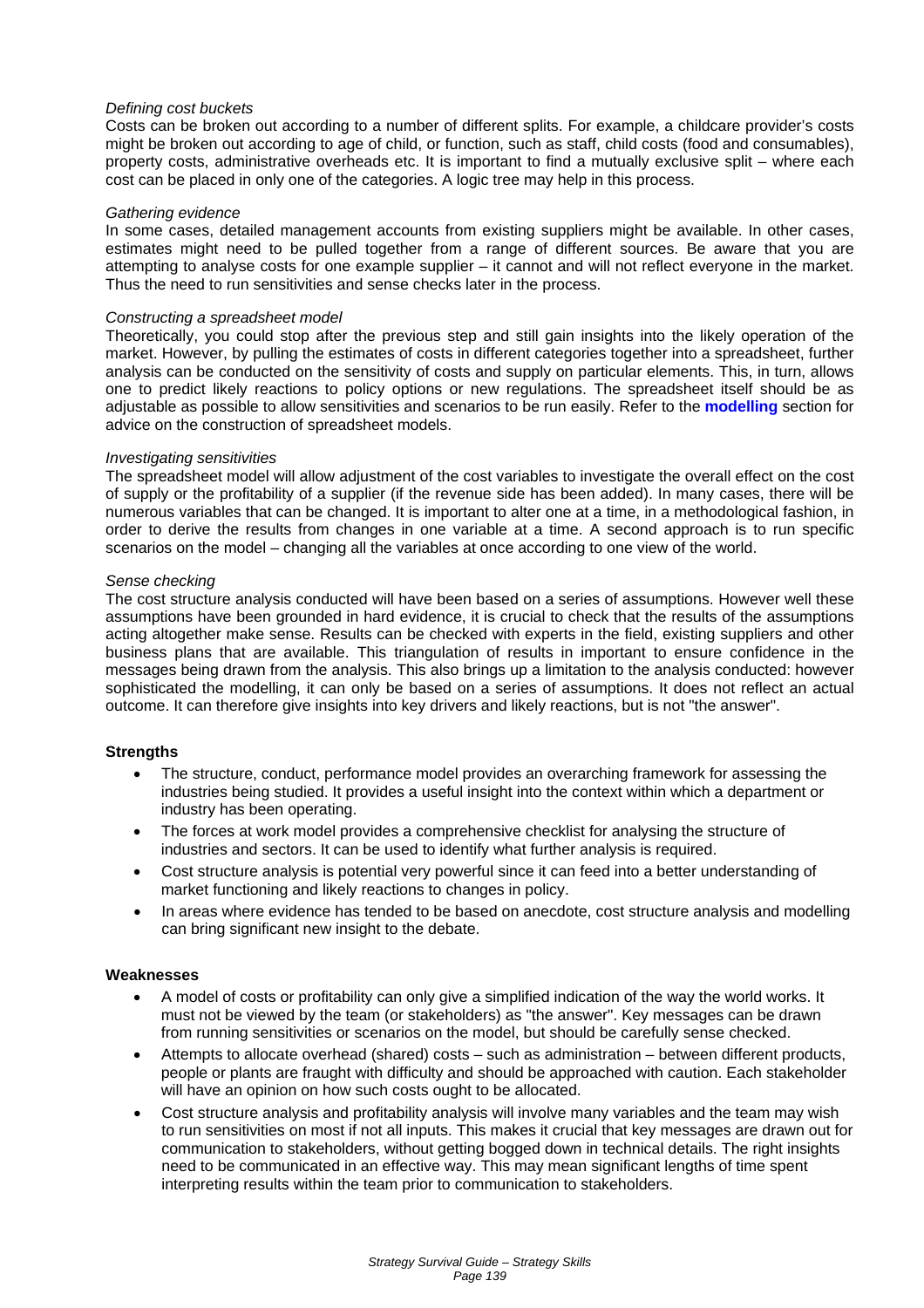### **References**

*Structure, Conduct, Performance*  Industrial Market Structure and Economic Performance, Ross 1990

*Forces at Work* 

Techniques for analysing industries and competitors, Porter 1980

*Cost Structure Analysis* 

Katz and Rosen, "Microeconomics", 3rd edition, 1998, McGraw Hill – provides an overview of microeconomic costs and cost structures (see chapter 9).

Begg, Fischer and Dornbusch, any edition, McGraw Hill – again, gives an overview of microeconomic costs. In the  $4<sup>th</sup>$  edition, this is found in chapter 8. Pages 20-24 also give a brief introduction to the principles of economic modelling.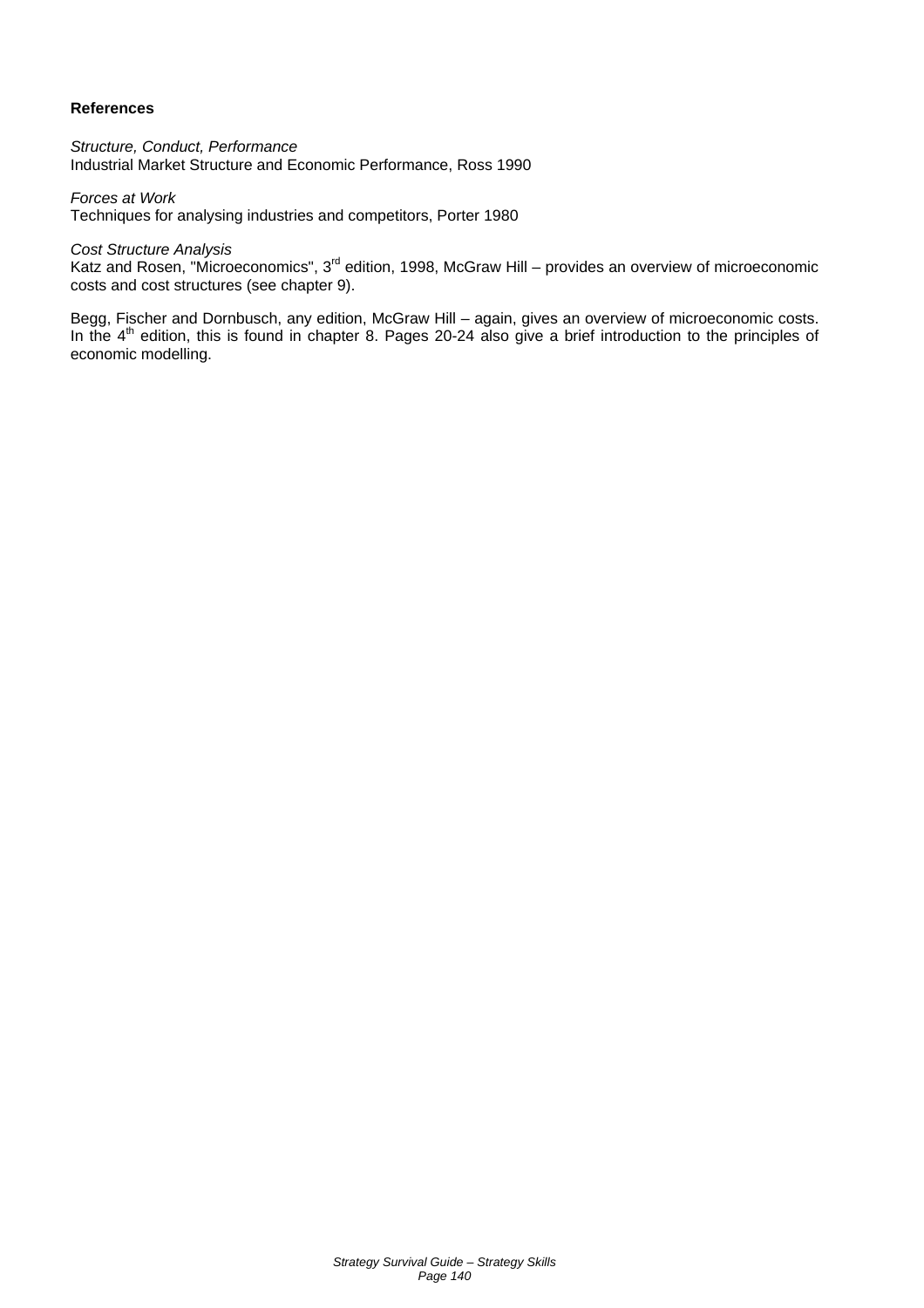# **Analysing data - Market analysis**

### **In Practice: SU Fisheries Project**

As part of the fisheries project, an Industry Analysis Workstream sought to understand the drivers in the Industry and the extent and location of the current crisis in the industry. On the basis of understanding the current drivers and issues we identified a number of long-term trends shaping the long-term picture for the industry.

# **Analysis of the Current State of the Industry**

We tried to answer a number of core questions:

- **What is the appropriate definition of the industry in which the UK fishing fleet is?** Here we looked at the UK, EU and global fish markets in order to assess the drivers of profitability for the UK fishing fleet.
- **What are the different product markets?** The UK fishing fleet can be split into separate fleets catching different type of fish. The three main categories are Pelagic, Whitefish and Shellfish. Since the fleet structures and economics of the different fleets are different it was important to look at them individually. It was also important because EU quota rules are specified at the species level.
- **What are the key drivers of profit in the industry?** Once we had defined the individual segments, we then set about understanding the drivers of profit within each segment. In order to do this we used a Porter's five forces analysis to tease out possible drivers across different segments. Example drivers were things like stock levels by different species, demand for different species, competition from foreign imports etc.
- Where is value being added across the supply chain? Using the analysis carried out within the 5 forces framework we also sought to explain the variations in profitability across the supply chain. By looking at the different customer needs across the supply chain, we were able to identify possible future trends in the industry as well as explain where value has been migrating to in the industry.

#### **Analysis of trends impacting future shape of the industry**

- **What are the major forces shaping demand in the fishing industry?** What are the income elasticities associated with fish? How will consumer demand change over time for exotic species? How global will demand be for fish? How different will the demand function for farmed products be compared with those of wild catch?
- **What is the outlook of supply in the industry going forward?** How endangered are global stocks compared with those around the UK? If there is a global market for fish products, how competitive will the UK fleet be in this market? What has been the experience of our international competitors?
- **What will be the market structure in the long run?** How will the fish market be structured and how will the transaction occur? Will there be vertical or horizontal integration? Will fish be sold using forward contracts or through auctions? How will developments in aquaculture cannibalise the wild fish product markets?
- **What are the technological, social and regulatory trends affecting industry structure in the long run?** How will technological developments impact the cost of fishing and the competitive industry structure? How will the EU regulation relating to tariff barriers etc. Impact the scale and scope of the market. How is regulation in terms of quota setting and monitoring likely to be conducted in the future?

#### **Input into other Workstreams**

Having investigated these trends we were able to make both qualitative and quantitative assumptions about what the industry could look like over our time horizon. At this stage we were able to feed this analysis and understanding into the other workstreams. For instance we were able to inform the "communities" workstream regarding how fishing communities may be impacted by industry developments. Additionally we were also able to feed into policy work being undertaken by explaining how the industry might react to specific policy measures.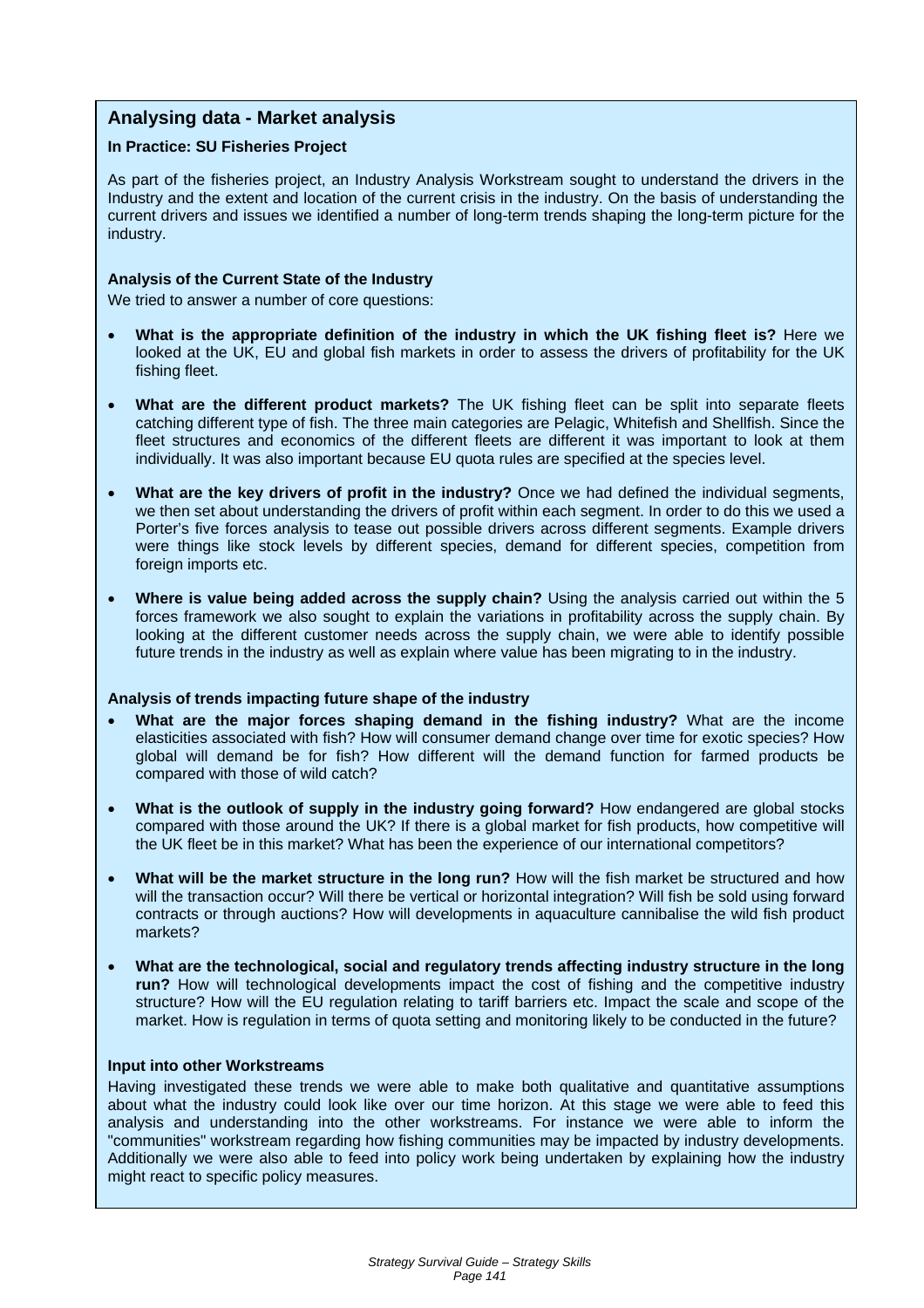

# **Strategy Skills > Building an Evidence Base**

# **Analysing data - Organisational analysis**

- > **template**
- > **in practice**

Organisational analysis aims to generate an understanding of the organisational structure and culture of the system the project is looking at. This can help in understanding the ease or difficulty with which new strategies can be adopted.

### **Resource Analysis**

A resource audit should be carried out to identify the quantity and quality of resources available to the organisations that will be involved with the implementation of the new strategy. The key areas to assess include:

- Availability of and sources of finance
- Skills: organisational, leadership, technical expertise
- Availability of physical resources e.g. buildings offices etc
- IT capacity
- HR capacity.

There are also some intangible organisational assets which should be assessed such as:

- goodwill
- branding
- contacts
- image etc.

The audit should be comprehensive, but should concentrate on identifying resources that are critical to the organisation's capabilities.

It can also be helpful to conduct historical analysis, looking at the deployment of resources of the organisation by comparison with previous years. This can help identify any significant changes and reveal trends which might not otherwise be apparent. **Benchmarking** to other similar organisations both in the UK and other countries can also help put the organisation into perspective.

Finally, it may be beneficial to undertake analysis as to the extent to which the organisation's resources are balanced as a whole. The three key aspects of resource balance analysis are:

- the extent to which various activities and resources of the organisation complement each other
- the degree of balance of the people within the organisation in terms of individual skills and personality types
- whether the degree of flexibility in the organisation's resources is appropriate for the level of uncertainty in the environment and the degree of risk the organisation is likely to take.

#### **Cultural Mapping**

The aim of cultural mapping is to understand how an organisation's culture will affect its ability to change and adapt to new policies or environments.

Faced with similar environments organisations respond differently. The collective behaviour of managers and employees is determined by frames of reference (the paradigm) which are created by the culture of the organisation (deeper level of basic assumptions and beliefs). The purpose of a cultural audit is to: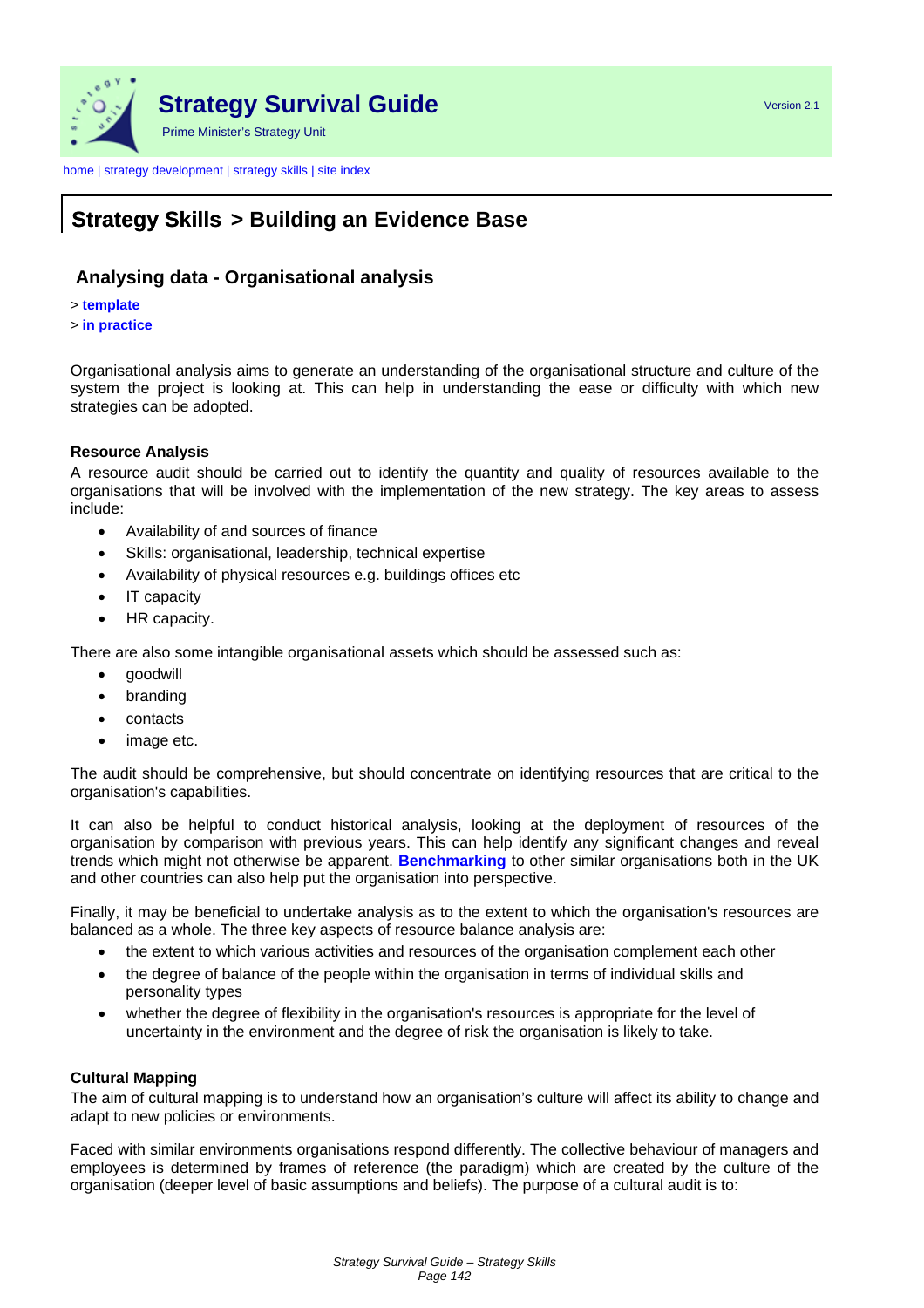- understand that culture;
- understand how the culture contributes to the problem; and
- work out how it needs to change in order for the organisation to deliver the strategy effectively.

The cultural audit analyses different aspects of the organisation's cultural web:



## See this **culture web template**

A cultural audit can be conducted through:

- Listening to people talk about their organisation
- Observing the organisation day to day operation
- Asking managers to undertake the audit themselves using a checklist

In addition, to identify the dominant culture of the organisation as a whole it is helpful to analyse the way its strategies have developed historically.

## **Checklist**

**Stories** 

- What core beliefs do stories reflect?
- How pervasive are these beliefs?
- Do stories relate to strengths or weaknesses, success or failures, conformity or mavericks
- Who are the heroes and villains?
- What norms do the mavericks deviate from?

## Routines and rituals

- Which routines are emphasised?
- Which would look odd if changed?
- What behaviour do routines encourage?
- What are the key rituals?
- What core beliefs do they reflect?
- What do training programmes emphasise?
- How easy are rituals/routines to change?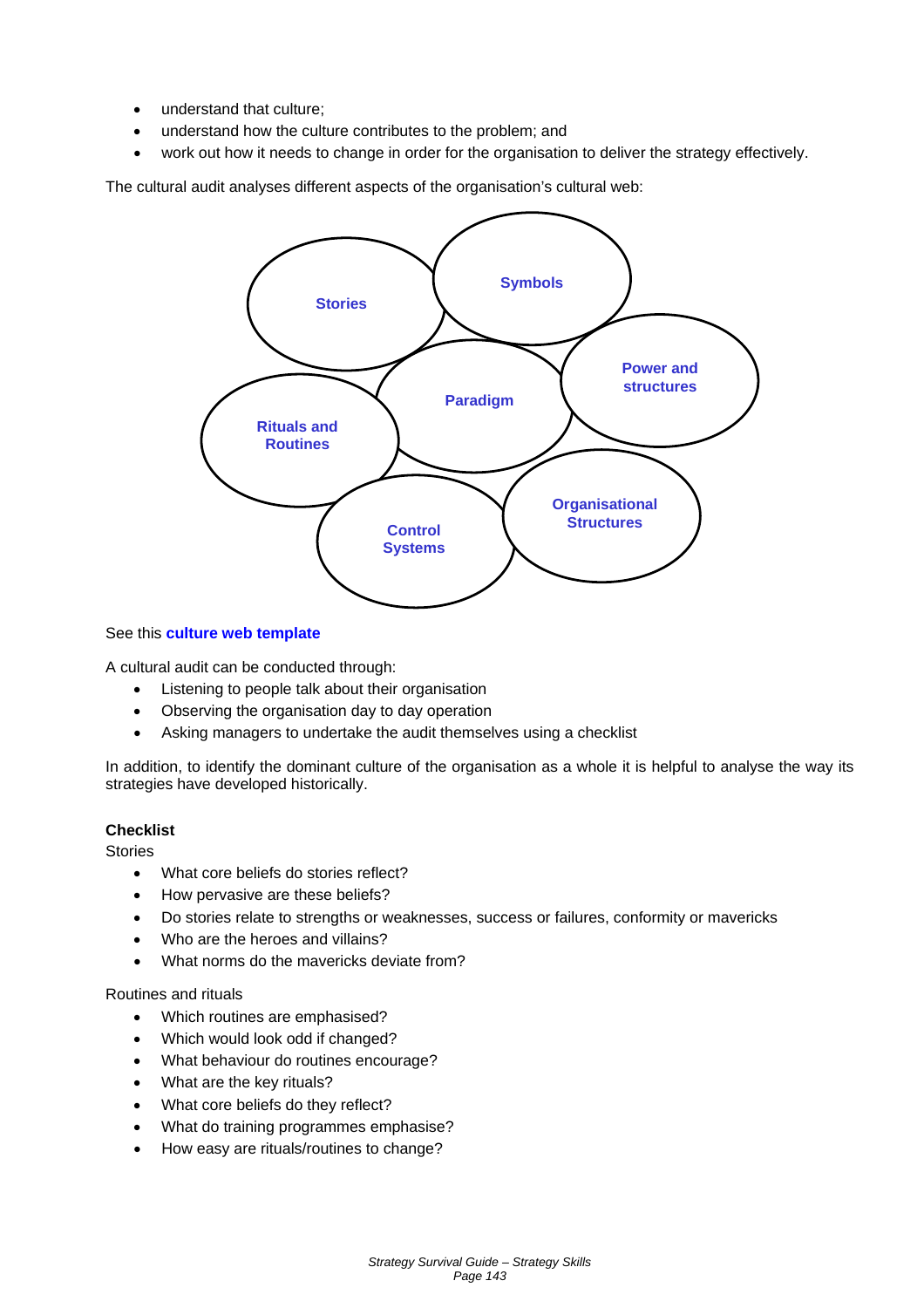## Symbols

- What language and jargon is used?
- How internal or accessible is it?
- What aspects of strategy are highlighted in publicity?
- What status symbols are there?
- Are there particular symbols which denote the organisation?

## Organisational structure

- How mechanistic/organic are the structures?
- How flat/hierarchical are the structures?
- How formal/informal are the structures?
- Do structures encourage collaboration or competition?
- What type of power structures do they support?

# Control Systems

- What is most closely monitored/controlled?
- Is emphasis on reward or punishment?
- Are controls related to history or current strategies?
- Are there many/few controls?

# Power Structures

- What are the core beliefs of the leadership?
- How strongly held are these beliefs?
- How is power distributed in the organisation ?
- Where are the main blockages to change?

## **Overall**

- What is the dominant culture?
- How easy is this to change?
- Are there any linking threads through the separate elements of the web?

(Source: Exploring Corporate Strategy-Gerry Johnson, Kevan Scholes)

# **Strengths**

- Organisational analysis allows you to understand the ease or difficulty with which new strategies can be adopted.
- Will help identify whether the organisation has the resources/competencies to deliver the new strategic direction, once identified.
- Will identify key areas of relevant expertise/knowledge within the organisation. Policies can then be developed to capitalise on this expertise.
- Feeds into **change management** and **implementation planning**
- Comprehensive assessment of organisational culture.

## **Weaknesses**

- Time consuming and often neglected during the knowledge gathering phase.
- Assessment may not be objective if conducted by the managers of the organisation

## **References**

Related Sections: comparison with other organisations - see **Benchmarking**

Exploring Corporate Strategy, Gerry Johnson & Kevan Scholes, Prentice Hall, 1993.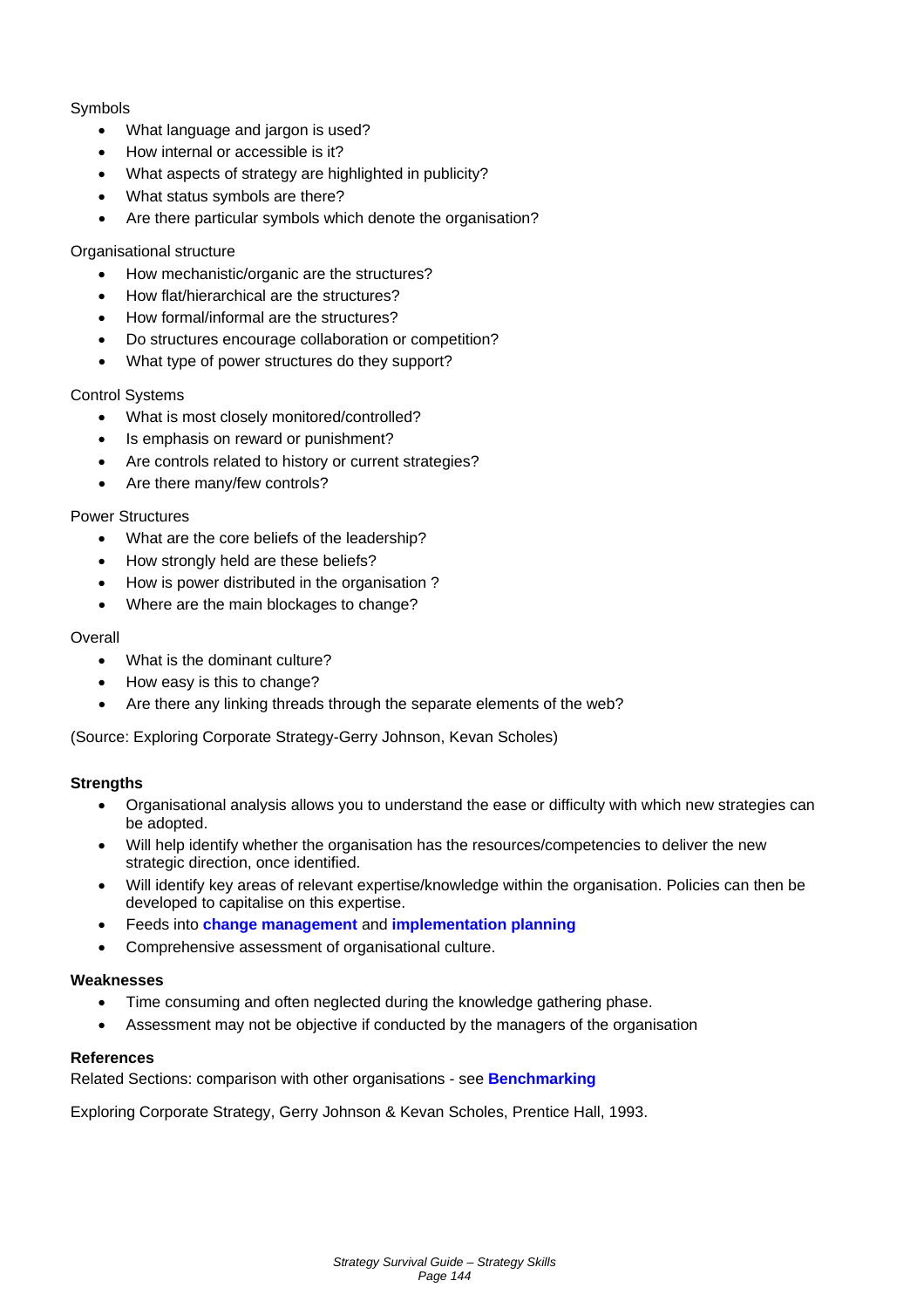# **Analysing data - Organisational analysis**

## **In Practice: A Local Authority**

A workshop was held for three departments of a local authority to explore the cultural barriers to introducing a new strategy that was focused on the needs of local users. Each department was represented by 4-5 managers. The managers were divided into groups and given a blank cultural web diagram and asked to fill it in. The cultural web produced by those from the Technical Services Departments, showed that:

- There was a strong commitment to producing a high quality service but that this was due to a focus on professional standards rather than satisfy users of the service.
- Departments tended to be silos headed by chief officers who worked closely with the elected members of the local government.
- There was a hierarchical and mechanistic approach to management with a strong emphasis on structuring and budgeting
- The service was reactive rather than proactive
- There was a blame culture. If something went wrong blame someone else.



The workshop concluded that the "culture was managing the strategy". It was therefore very difficult to develop a strategy that focused on local issues that crossed departments. The Group then identified barriers to change, these included: firefighting, departmental barons, the formality of management, stories of the good old days and the blame culture. The group then re-mapped the cultural web with behaviours that would be needed to support a new strategy. The team then compared the two cultural webs, identified the changes that would be required, assessed how difficult it would be to manage those changes and identified those changes that would have a high impact.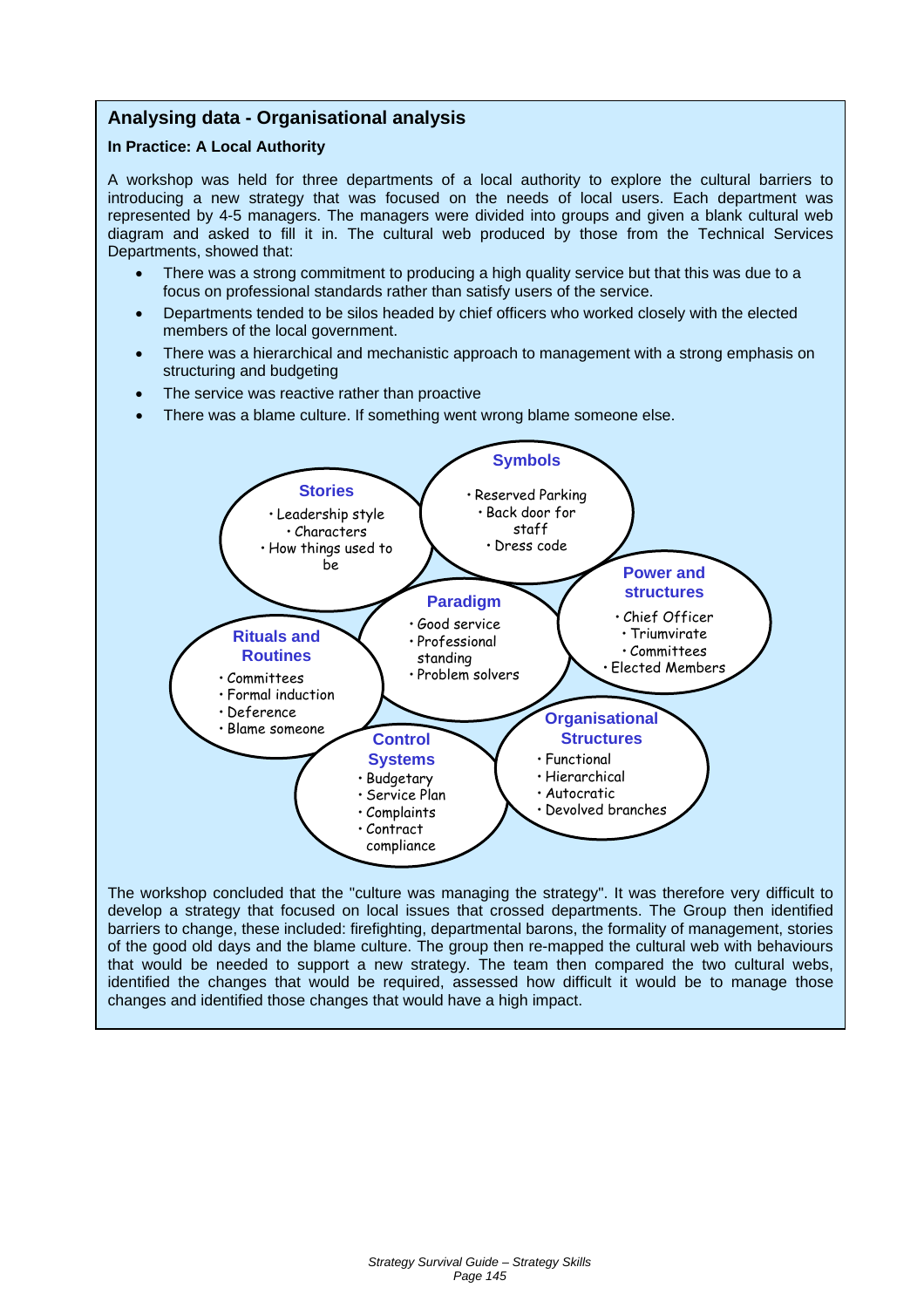

# **Strategy Skills > Building an Evidence Base**

## **Learning from others - International comparisons**

#### > **in practice**

International comparisons bring together information, data and analysis on approaches to tackling similar policy areas in other countries and draw out relevant experience that may be applied in the UK. They can be one of the only real ways of comparing effectiveness of different strategies aimed at the same or similar problems (if in different institutional and cultural contexts). **Benchmarking** of different countries can also provide pointers to how to improve UK performance across a wide range of issues – by pointing to countries which are leading the field (identifying positive deviance from the norm).

Often conducted as a stand-alone piece of work, the output is usually a written report but could also be a presentation or seminar. It can also feed into the overall project report.

#### **The Process**

#### *1. Identify problem or challenge*

In the early stages of analysis, it is often helpful to define the problem being considered fairly flexibly or broadly and without couching it in institution-specific terms that might inhibit cross-national comparison. Once potential comparator countries have been identified, it will be possible to focus on the particular issues where international comparisons might be most instructive. The key questions to be addressed and the information to be acquired from an international mapping exercise should be carefully defined. A pro forma can be a helpful tool, particularly to quide web-based searches.

#### *2. Identify comparator country/region*

It is often useful to survey a wide variety of countries to see which might be the best 'fit'. The ideal comparator is one where there is a similar policy environment i.e. where the issues faced are closely comparable, and also where the two countries are similar in cultural and socio-economic respects. Of course, two policy environments will never be identical, and it is a matter of judgement as to the extent to which differences in ideological, resource and institutional factors at either the macro or micro level impact on the ability to make worthwhile comparisons.

#### *3. Gather relevant evidence*

In gathering evidence to inform cross-border learning, it is advisable to consult as wide a range of relevant sources as possible. From a distance, it can be difficult to map out the inter-relationships between different stakeholders, and determine the significance of different elements of the institutional landscape. Gaining a wide variety of perspectives on an issue helps to fill in essential contextual information and provide a more rounded understanding.

In gathering relevant evidence, a key decision is whether to visit the country in question or to collect information at a distance. If you are planning to conduct country visits, sufficient time and budget should be allocated in the project management plan. For distance data gathering, the internet is of course the most useful resource, in addition to telephone calls, correspondence and video conferencing.

Consider meeting, or corresponding with, the following: policy-makers/decision-makers; programme sponsors, managers, staff and other stakeholders (where a specific government programme or policy is being considered); target participants; evaluation and research/academic community, and representatives from the media.

Other sources of information include international bodies (e.g. European Commission, OECD, UN, World Bank, IMF) and Universities which have comparative research expertise in the area in question.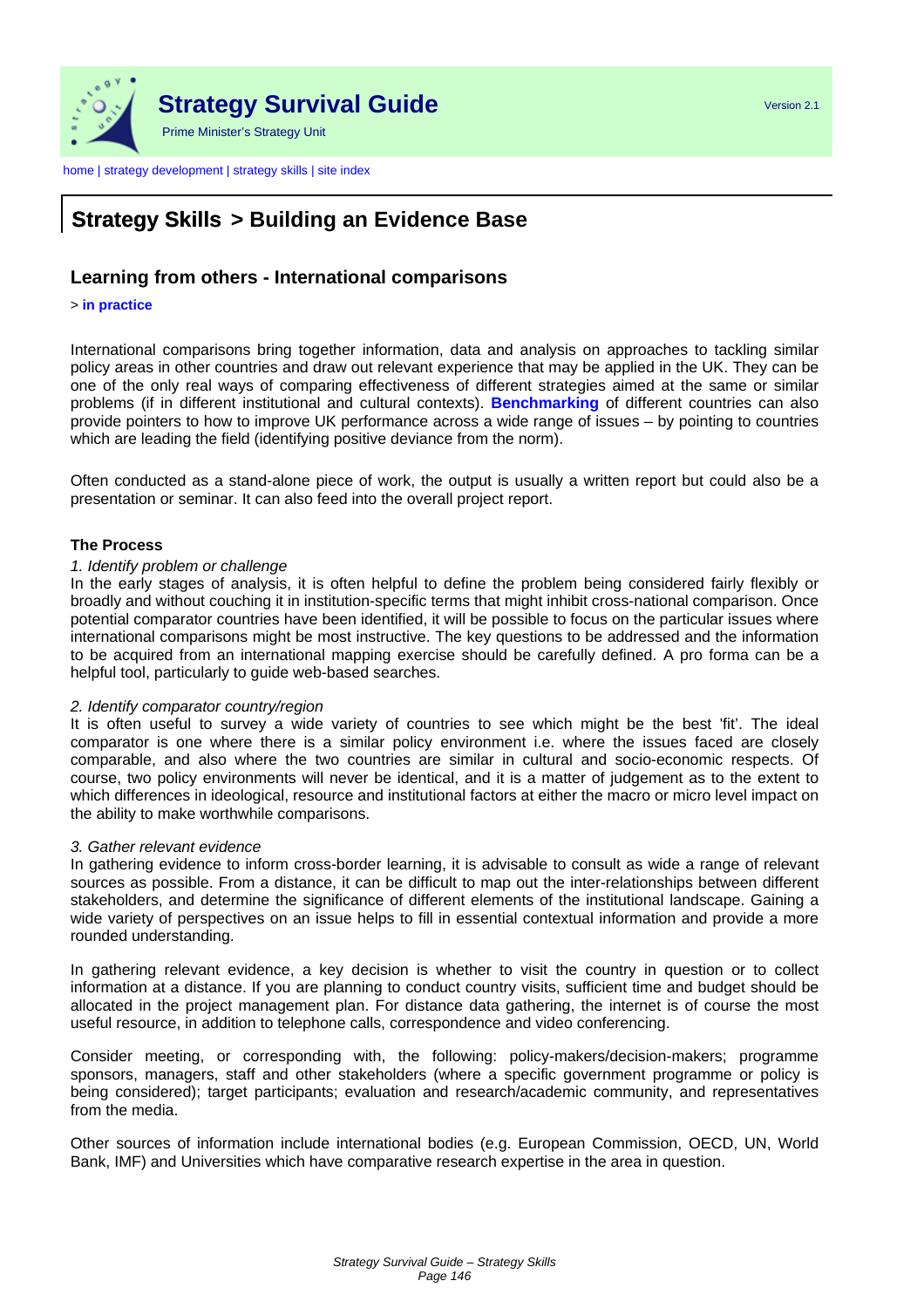Most Departments will have good international contacts and should be able to point you to the relevant institution or person. The Foreign Office (FCO) will also be able to provide contacts in the relevant countries. However, the FCO receives a large number of requests for assistance from different departments. It is therefore important to use the FCO only when essential and to be very specific as to the information required. For example it may be possible to obtain the information required from other projects or ongoing work. If it is necessary to go through the FCO, see below for guidance on **working with embassies**.

The following points should be noted when considering international trips

- The value of a trip can be greatly reduced if insufficient research is carried out in preparation beforehand.
- Difficulty in identifying people to meet/key players this can be far harder than it might appear ask as widely as possible, both here and in the country you are planning to visit. It is far preferable to have too many contacts than too few! Also important to identify what information and data you would like to obtain from each of the individuals you meet based on their specific areas of expertise.
- Actual practicalities of undertaking a trip in preparation and for the trip itself can both be very time consuming and tiring. Plan well in advance and be realistic about the number of meetings able to be accommodated on a trip.
- Follow-up after a trip making sure lessons are learnt are integrated into mainstream work, including disseminating them effectively to colleagues. This can be difficult because some information/lessons will not be needed until much further down the line. Recording all information (writing notes of all meetings during the visit), keeping good contact lists and filing all papers is essential – it is surprisingly easy to forget the detail once you are no longer immersed in it!

## *4. Interpret relevant evidence*

When interpreting international evidence it is important to bear in mind that whilst international experience can serve to inspire new lines of enquiry or, in some cases, constitute strong evidence that a particular policy idea is likely to be succeed or fail, it cannot itself give us the answers – potential solutions also need testing in the domestic context.

## **Tips for Undertaking International Comparisons**

- Building in international comparisons at the most useful stage in the project you need to have developed your own thinking sufficiently in order to ask detailed and focussed questions (especially if you are visiting in person) but it also needs to be early enough in the project to allow comparative international experience to shape your subsequent thinking
- Need to specify carefully a limited number of countries (around 6) and what is required in the comparison; context is very important.
- The team should be prepared to take the comparison work forward academics (if you ask one to do the study) are often not best placed to draw out the issues, gaps and implications for the UK.
- Difficulties in getting anything other than anecdotal evidence even from 'experts'. The quality of evidence available internationally may be fairly patchy, especially when there is a lack of comparability in data sets etc between countries. Lack of familiarity with a different policy setting, and lack of time available to devote to international comparisons, makes unpicking research carried out overseas more difficult than analysing the findings of UK research.

#### **Working through UK embassies abroad**

Staff at UK embassies abroad can be incredibly helpful in providing background information, finding appropriate contacts, setting up meetings and providing cultural commentary on emerging conclusions. However, each embassy individual has to cover a wide portfolio and is having to juggle a wide range of requests.

The FCO has produced best practice advice for working with posts in EU capitals, which is also appropriate for working with posts world-wide:

- Explain the background to the requests/instructions.
- Write clearly, and if your note is to be handed over, write for a non-English speaker.
- Identify which posts you need to approach.
- Allow time.
- Set out our position/thinking, and highlight key points
- Include a speaking note where possible.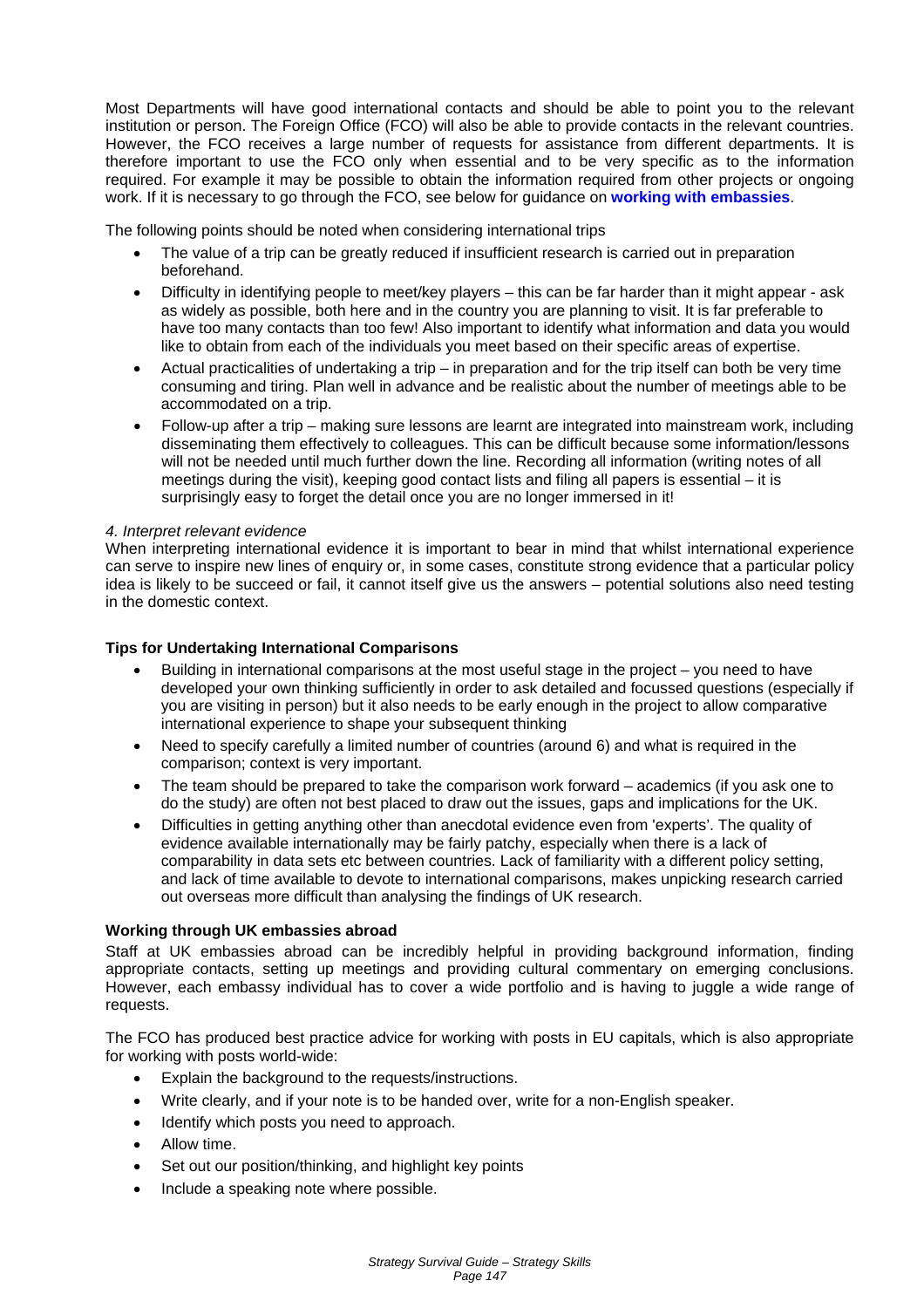- Put a contact name, telephone number and e-mail address at the bottom of your request, and do not send your email to a random name in the post.
- When in doubt, check with the FCO and seek our advice. Always keep us aware of what you are doing.
- Please provide feedback to posts on how helpful the information has been and copy them the results. It enables them to respond more effectively next time.

Other best practice tips include:

- The structure of embassies varies, as do titles/portfolios for individual posts, so a little research is required to ensure you are contacting the correct person. It is probably best to start by contacting the relevant FCO country desk officer in London, who can then direct you to the appropriate contact in Post.
- The staffing levels of embassies varies greatly and needs to be taken into account when commissioning work. Select which countries you really need examples from, consult FCO on likely embassy capacity and ask posts to highlight any particular local issues.
- When commissioning work, it is best to provide details of background sources, with web addresses where possible. Embassy contacts are usually not specialists and this helps them get up to speed on the issue.
- Always provide details of the situation in the UK. This provides information for the embassy contact to trade with local officials. Also, if you have asked for a return from the embassy, the UK details will provide a template indicating desired coverage and level of detail.
- Initial requests should be copied to the relevant geographical department in the FCO, as well as any subject-based FCO contact(s). This allows FCO to keep track of the non-FCO requests being put to Embassies.
- The FCO are developing a 'Science and Technology' network, with a UK-based hub which provides advice and can act as a conduit for requests. Other networks being established include the Environment network and the Energy network.
- Departments will have on-going contacts with embassies and sometimes have specialists in policy interactions with particular markets. Ensure that you talk to all UK-based contacts in parallel with posts.
- Ask Departmental and Embassy contacts about any in/formal bilaterals or conferences in your subject area. It may be possible to attend or ask that specific questions be raised on your behalf.
- If it is likely that other international comparisons are to be requested in the future, it is worth sending a warning to the relevant embassies. This will disappear in the maelstrom of paperwork in some posts, but others will start thinking and collecting relevant information on what may not be a specialist topic.
- Be aware that holiday seasons vary between countries. For example, Sweden takes its eight week summer holiday from mid-June to mid-August, and so arranging meetings in July can be difficult. UKREP contacts in Brussels recommend avoiding the first month of presidencies where possible.

## **Strengths**

- Provides a real insight into strategy development and context in other countries.
- Provides a framework for assessing UK performance and strategy/policy gaps.
- Provides ideas to pursue in the policy development stage of a project.
- International comparisons are best used when the issue being addressed is very clear-cut (the regulation of simple monopolies for example). They are least useful where important underlying circumstances are radically different.

#### **Weaknesses**

- It's easy to get bogged down in irrelevant details whilst trying to get to grips with a new policy setting – the trick is to isolate and focus on the most relevant facts.
- Having too many objectives and too wide a range of evidence you're looking for important to clearly define and focus your enquiry.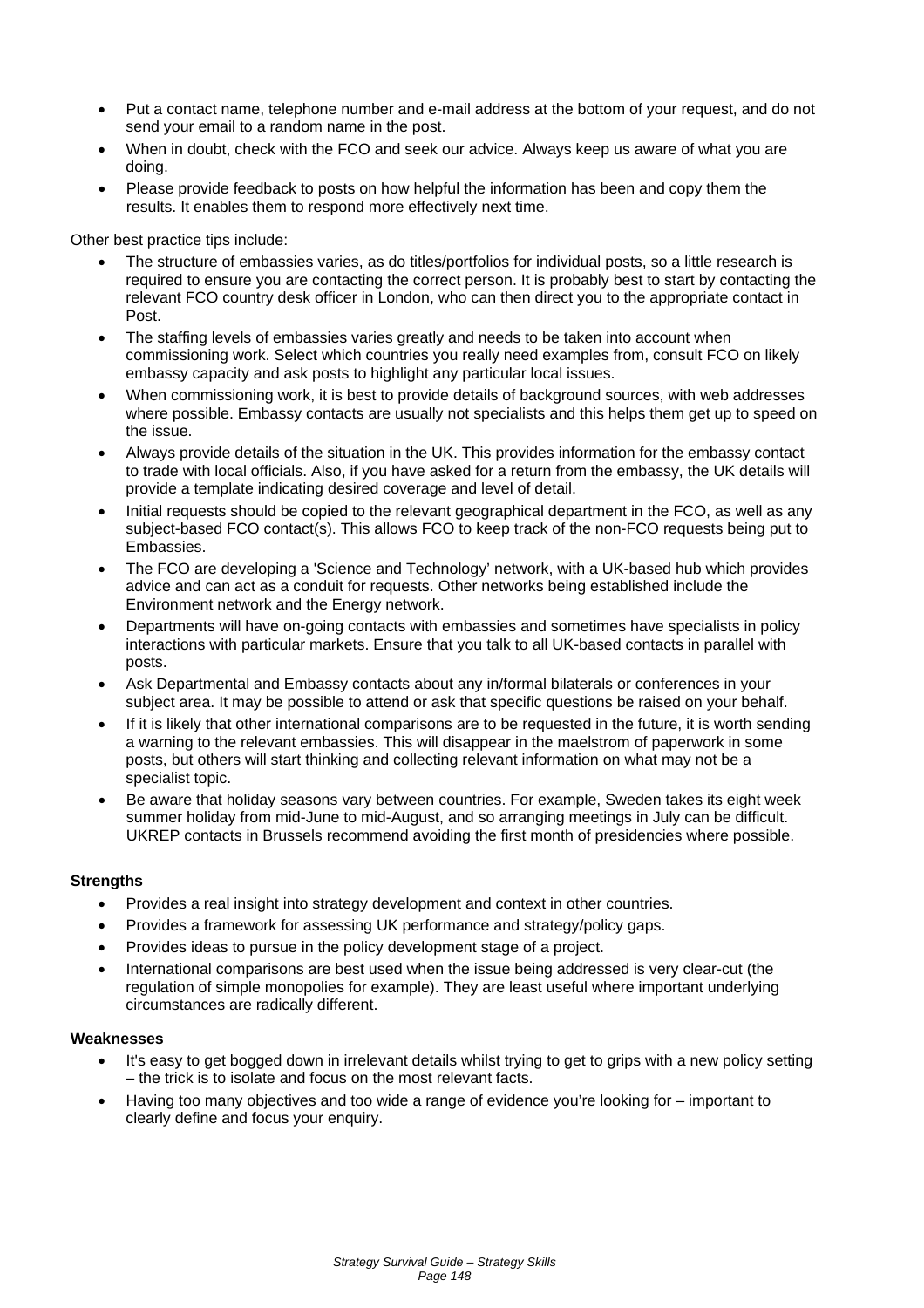### **Useful Sources of International Comparative Data**

**Reform Monitor**. This site tries to keep up to date with different government reforms instituted in the areas of social policy (health care, pensions provision, family policy, state welfare), labour market policy and industrial relations. It is international in scope (15 OECD-countries: Australia, Austria, Canada, Denmark, Finland, France, Germany, Italy, Japan, Netherlands, Spain, Sweden, Switzerland, United Kingdom and United States of America). It doesn't seem to keep completely up to date (certainly not in relation to UK policy) but provides some useful descriptive comparisons of policies in OECD countries.

**Campbell Collaboration**. Newly constituted international collaboration which aims to assess the actual effect of social and educational reforms more rigorously than has been done in the past. It is closely linked with its sister organisation, the **Cochrane Collaboration,** which aims to do the same assessment of "what works" for medical interventions.

**Economist Country Briefings.** The Economist has made many of its country-specific articles and surveys available on its website. These can provide useful context and background material.

**Public Management OECD Country Information.** The OECD maintains a country-by-country resource on developments in governance and public management.

International Comparisons toolkit on the **Policy Hub**

#### **References**

Almost every Strategy Unit project has undertaken international comparisons and these are worth a look, often to be found as annexes in reports. For example, see the **Adoption Review** (July 2000) and the **Ethnic Minorities in the Labour Market** report (Feb 2002).

There is a wealth of academic literature on comparative political science (focussing on the viability of making cross-national comparisons) and specifically on policy transfer ('exporting' policies from one setting to another).

**Global Comparisons in Policy-Making: the view from the Centre**, Geoff Mulgan, June 2003.

**Policy Hub** International Resources section provides a range of quidance and resources including the CMPS International Comparisons Toolkit that includes several case studies and a directory of information sources.

# **Learning from others - International comparisons**

#### **In Practice 1: SU Workforce Development Project**

International comparisons for Workforce Development were undertaken a well-respected academic in the field. He had already done much comparative work and could therefore put together a report in a relatively short space of time.

What we did:

- specify a time frame for the work (in this case, about 6 weeks);
- specify the countries we were interested in;
- supplied articles, contacts, and data that the team had already collected;
- organise a day in Paris, with the help of the British Embassy, to visit industry, union and Government representatives;

What he did:

- gave us an outline of themes to address;
- advised on which countries would make interesting and relevant comparisons;
- wrote a draft report and a subsequent final report to put on the internet;
- presented findings at a seminar;
- continued to be on hand to answer follow up questions from the team.

Further information can be found in Annex 9 of the **Workforce Development Report**.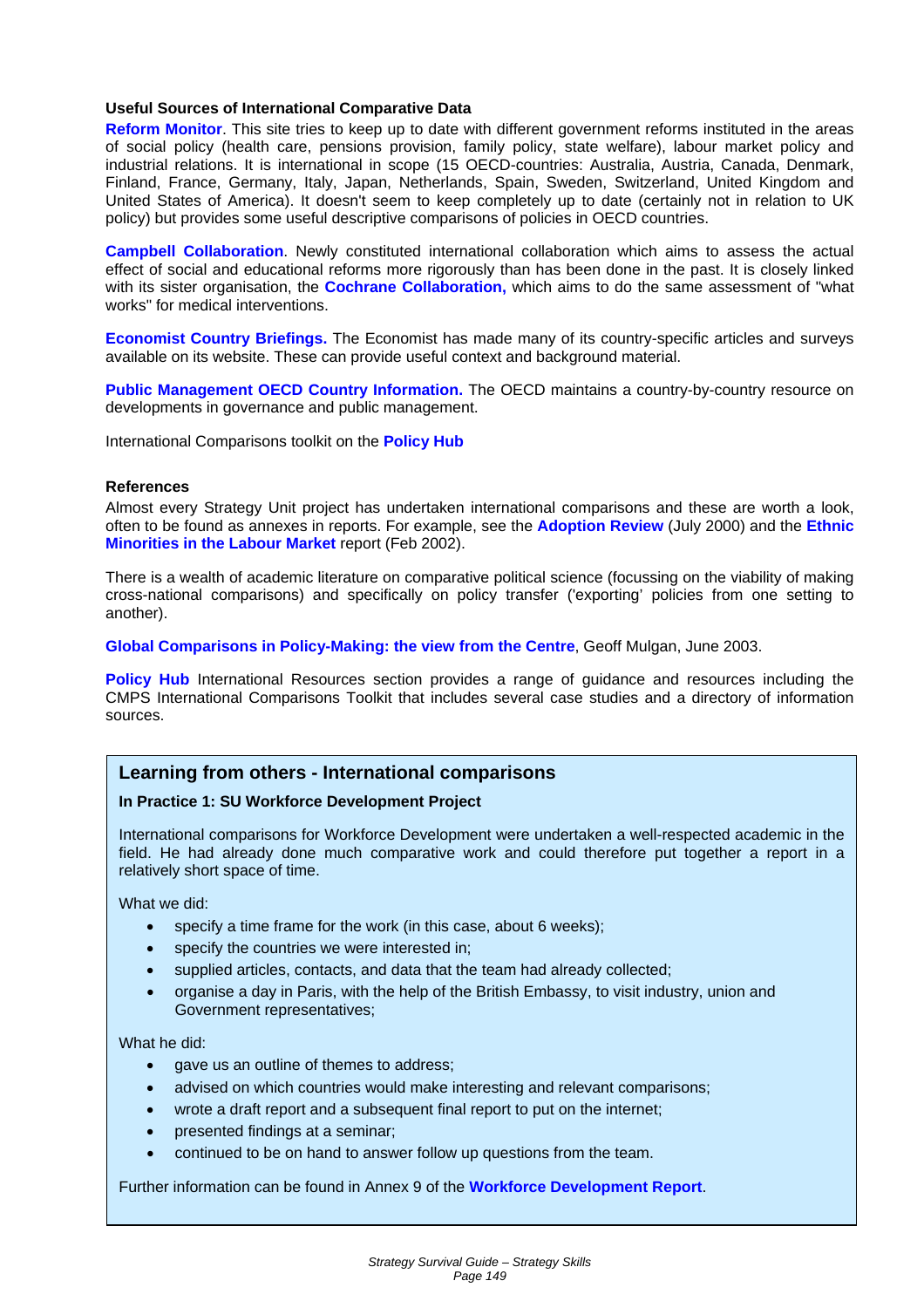# **Learning from others - International comparisons**

## **In Practice 2: SU Voluntary Sector Regulation Project**

*International mapping*: At an early stage in the project we mapped out the key characteristics of law and regulation relating to not-for-profit organisations in a wide number of countries (e.g. most European and Commonwealth countries, and the USA). This information was collected via requests to the Embassy in each country, and through other contacts.

Visit to Australia and New Zealand: Australia and New Zealand had both recently completed reviews with a scope which was extremely similar to that of the Strategy Unit project and both had an equivalent common law legal system. The 'problem' to be addressed was almost identical to that being addressed in the UK by the Strategy Unit team – although the reasons for addressing it, and the drivers behind the respective reviews were different – and some of the solutions being proposed looked to have promising potential for the UK context. Two members of the team visited both countries, conducting a round trip taking 10 days (including travel) and conducting face to face interviews with academics, policy makers from range of government departments in both administrations, voluntary organisations (especially umbrella organisations) and MPs/politicians. We identified the individuals we wished to meet partly by asking our UK contacts for leads, partly via searching the web and partly with the help of the High Commissions in both countries, who also offered some limited help with the organisation.

The visit to Australia and New Zealand was valuable in filling in essential contextual information (such as the political context, the drivers behind the review, and the reasoning behind the selection of particular policy options – the type of thing which would have been extremely difficult to ascertain at a distance). Without this, assessing the merits of the proposals and their applicability to the UK context, would have been difficult. The visit also brought a new perspective and new intellectual stimulus to our own challenge and challenged several of our key assumptions about our own situation. The exercise also clearly demonstrated that evidence of unsuccessful initiatives (i.e. what not to do) is equally valuable (although less visible in terms of final outputs).

# **Learning from others - International comparisons**

## **In Practice 3: SU Global Health Project**

The SU project on global health looked at ways to improve the international community's contribution to tackling HIV/AIDS, TB and malaria in developing countries. The team used **a pro forma** to guide their collection of material on existing programmes.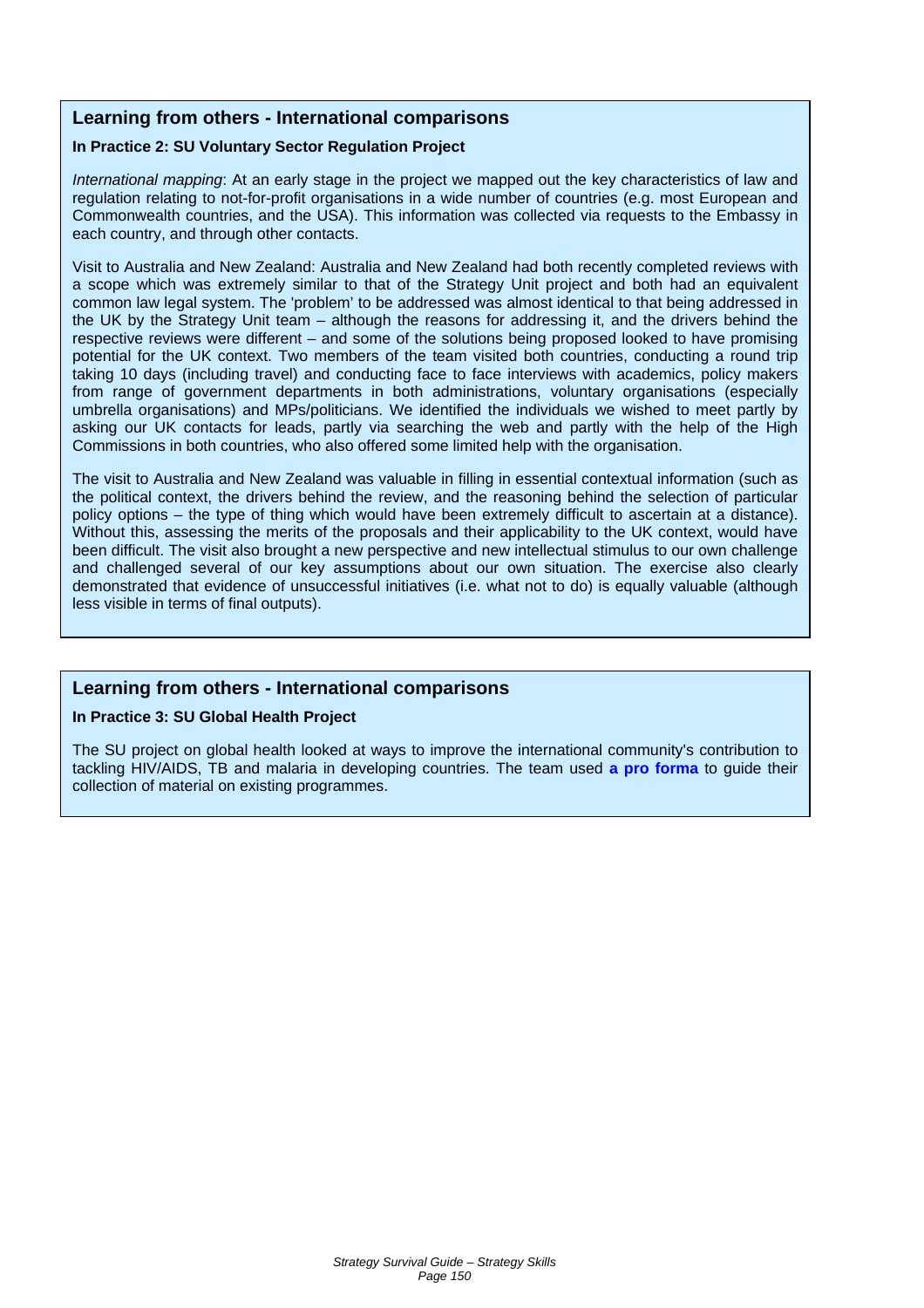

# **Strategy Skills > Building an Evidence Base**

# **Learning from others - Benchmarking**

#### > **in practice**

Comparing performance, or benchmarking, is a valuable means of improving understanding of capability and identifying areas for development in the delivery of a strategy or policy.

There are numerous definitions of benchmarking but essentially it involves learning, sharing information and adopting promising practices.

#### **What is Benchmarking?**

According to the **Public Sector Benchmarking Service,** benchmarking means "improving ourselves by learning from others". Most organisations tailor definitions of benchmarking to suit their own strategies and objectives. For example:

"Benchmarking is simply about making comparisons with other organisations and then learning the lessons that those comparisons throw up". *Source: The European Benchmarking Code of Conduct.* 

"Benchmarking is the continuous process of measuring products, services and practices against the toughest competitors or those companies recognised as industry leaders (best in class)". *Source: The Xerox Corporation.*

#### **Why Benchmark?**

When used appropriately, benchmarking has proved to be a very effective tool for bringing about improvements in performance. Benchmarking provides:

- An effective "wake up call" and helps to make a strong case for change
- Practical ways in which step changes in performance can be achieved by learning from others who have already undertaken comparable changes
- Impetus for seeking new ways of doing things and promotes a culture that is receptive to fresh approaches and ideas
- Opportunities for staff to learn new skills and be involved in the strategy development and formation process.

#### **Types of Benchmarking**

1. *Strategic Benchmarking* is used where organisations seek to improve their overall performance by examining the long-term strategies and general approaches that have enabled high-performers to succeed. It involves considering high level aspects such as core competencies, developing new products and services; changing the balance of activities; and improving capabilities for dealing with changes in the background environment. The changes resulting from this type of benchmarking may be difficult to implement and the benefits are likely to take a long time to materialise.

2. *Performance Benchmarking* or *Competitive Benchmarking* is used where organisations consider their positions in relation to performance characteristics of key products and services. Benchmarking partners are drawn from the same sector. However, in the commercial world, it is common for companies to undertake this type of benchmarking through trade associations or third parties to protect confidentiality.

3. *Process Benchmarking* is used when the focus is on improving specific critical processes and operations. Benchmarking partners are sought from best practice organisations that perform similar work or deliver similar services. Process benchmarking invariably involves producing process maps to facilitate comparison and analysis. This type of benchmarking can result in benefits in the short term.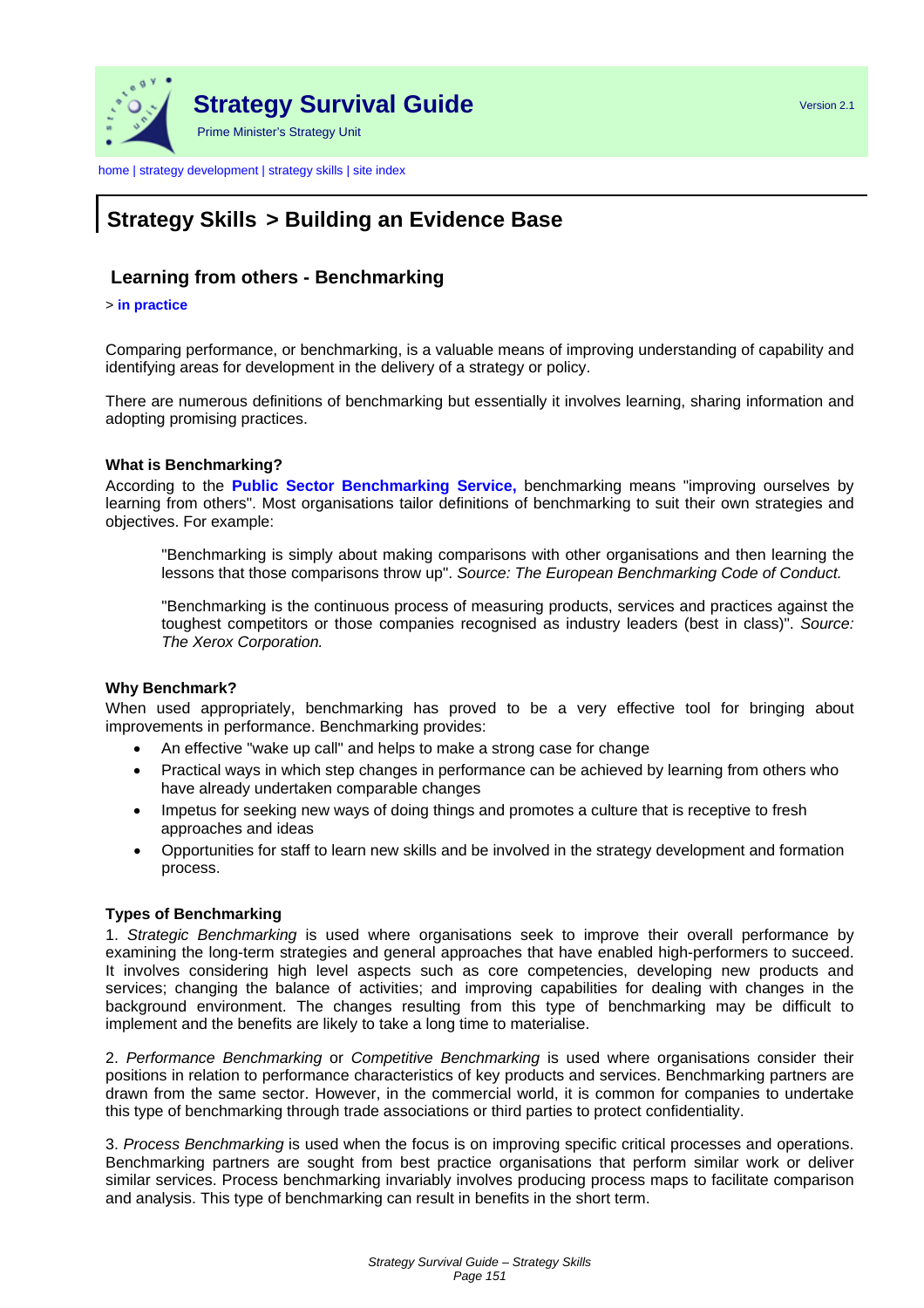4. *Functional Benchmarking* or *Generic Benchmarking* is used when organisations look to benchmark with partners drawn from different business sectors or areas of activity to find ways of improving similar functions or work processes. This sort of benchmarking can lead to innovation and dramatic improvements.

5. *Internal Benchmarking* involves seeking partners from within the same organisation, for example, from business units located in different areas. The main advantages of internal benchmarking are that access to sensitive data and information are easier; standardised data is often readily available; and, usually less time and resources are needed. There may be fewer barriers to implementation as practises may be relatively easy to transfer across the same organisation. However, real innovation may be lacking and best in class performance is more likely to be found through external benchmarking.

6. *External Benchmarking* involves seeking outside organisations that are known to be best in class. External benchmarking provides opportunities of learning from those who are at the leading edge, although it must be remembered that not every best practice solution can be transferred to others. In addition, this type of benchmarking may take up more time and resource to ensure the comparability of data and information, the credibility of the findings and the development of sound recommendations. External learning is also often slower because of the 'not invented here' syndrome.

7. *International Benchmarking* involves comparison with similar public-service providers in other countries to put an organisation's performance into perspective. It helps decide when a policy problem is tractable or actable and identify how much change to expect. Comparison of similar value activities, rather than a straight comparison of resources, is important for the strategic context to be maintained.

When benchmarking, it is essential to have sufficient data to allow meaningful comparisons. This could be either historical data over time, or cross sectional data. It is often useful to use the data to test a hypothesis.

## **Strengths**

- Successful benchmarking, in which gaps in performance are bridged by improvements, results in significant tangible benefits including step changes in performance and innovation, improving quality and productivity and improving performance measurement.
- Benchmarking can raise awareness about performance and promote greater openness on strengths and weaknesses
- Learning from others can result in greater confidence in developing and applying new approaches
- Increased willingness to share solutions to common problems and build consensus about what is needed to accommodate change
- Better understanding of the big picture and gaining a broader perspective on the interplay of the factors (or enablers) that facilitate the implementation of good practice.

#### **Weaknesses**

• Comparing performance of two different institutions/organisations/ countries can be misleading. For example different histories or cultures could explain differences in performance. Benchmarking should therefore be used to increase understanding, rather than prompt specific actions.

#### **References**

The **Public Sector Benchmarking Service**, a partnership between the Cabinet Office and HM Customs & Excise, aims to promote effective benchmarking and share good practices across the public sector. The website contains further information on what benchmarking is, the benefits and different types of benchmarking, and the benchmarking process itself.

In addition to the sources listed in **data types & sources**, the following provide useful benchmarking data:

**World Values Survey** 

**International Social Survey Programme** 

**Health and Behaviour in school-age children** (WHO website)

**International Crime Victimisation Survey** (Home Office website)

**Eurobarometer**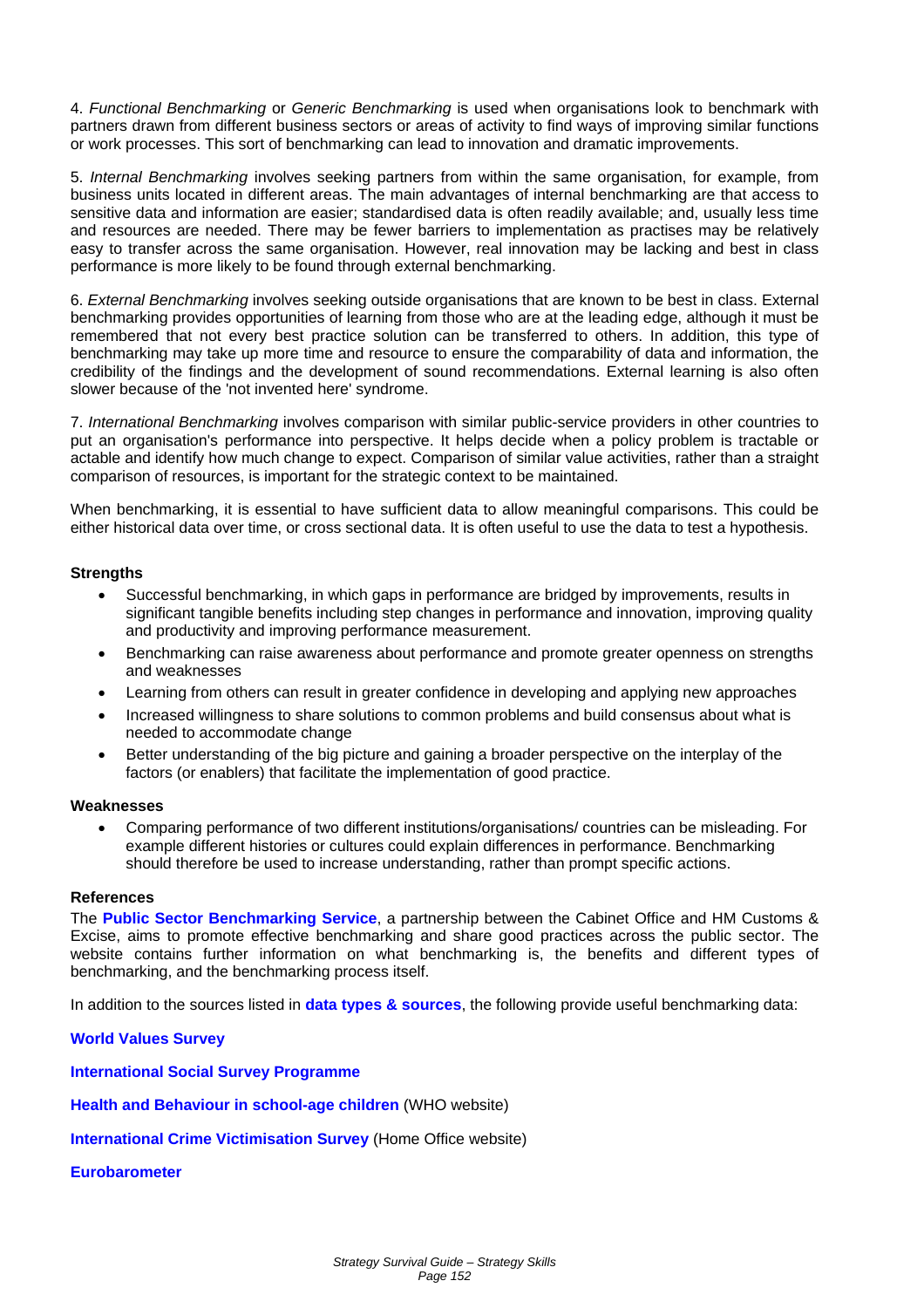# **Benchmarking**

## **In Practice: SU & DCMS Sport Project**

Development of policy for the Joint SU/DCMS report on sport "Game Plan: a strategy for delivering Government's sport and physical activity objectives".

The review team on the sports project used benchmarking in drawing up its recommendations on the two main areas of sport: grassroots sport and high performance sport.

The review team could not find a recent example of a country which has been able to obtain and maintain a successful balance between grassroots and high performance sport - many Governments fund one at the expense of the other (note that there is no firm evidence that strong grassroots sport and high participation levels leads to success in high performance sport, or vice versa).

The team did not want to make recommendations that focussed on just one area and so developed policy recommendations that would enable the Government to take a 'twin track' approach and thereby provide funding for both.

1. Grassroots sport

The team was keen to make recommendations aimed at developing a sport and physical exercise culture in the UK and so looked closely at the policies and interventions used by Governments in other countries in order to increase participation in sport.

Analysis of other countries' participation rates showed that, similar to the UK, almost all had a sharp falloff in participation rates at school leaving age, with the decline continuing with age. However, Scandanavian countries, and Finland in particular, had managed to reverse that decline. Whilst they too experienced a sharp fall at school leaving age, the decline reached a plateau in peoples mid-twenties. Participation rates then remained steady until to their early forties when participation rates actually started to increase.

This was instrumental in giving Finland participation rates of:

- Sport: 80%, compared with 46% in the UK
- Physical activity: 70%, compared with 32% in the UK

Members of the team visited Finland to find out more about this and examine the steps taken by the Finnish Government to help obtain these high participation rates. Their findings were used to help shape the final report, with one of the main recommendations being that the UK achieves Scandinavian levels of participation by 2020.

## 2. High Performance sport

Given a range of factors including population and GDP, Australia has achieved disproportionate levels of international success in sport in the last 25 years. Consequently, in developing recommendations in this area, the review team focussed on Australia as a good benchmark.

Analysis showed that Australian funding of sport breaks down to around 80% for high performance sport and 20% for grassroots sport. It is exactly the reverse in the UK. Also, the Australians have chosen to focus on achieving success in a smaller number of popular sports, whereas the UK spreads the funding thinner over a much wider range of sports.

The review team felt that it would not be desirable to replicate the Australian model of a 80%/20% funding split in favour of high performance sport, but that we ought to focus our attention and finance on those sports which offer the best return for the Government investment provided in terms of their:

- need for funding (to avoid funding 'rich' sports)
- potential to win medals/championships
- ability to deliver (does the sport have adequate management controls in place? etc)
- popularity (and consequently their ability to generate 'feel good factor' and national pride).

The resulting recommendations in 'Game Plan' are aimed at making the UK (or Home Countries where appropriate) teams and individuals sustain places in the top 5 world rankings by 2020.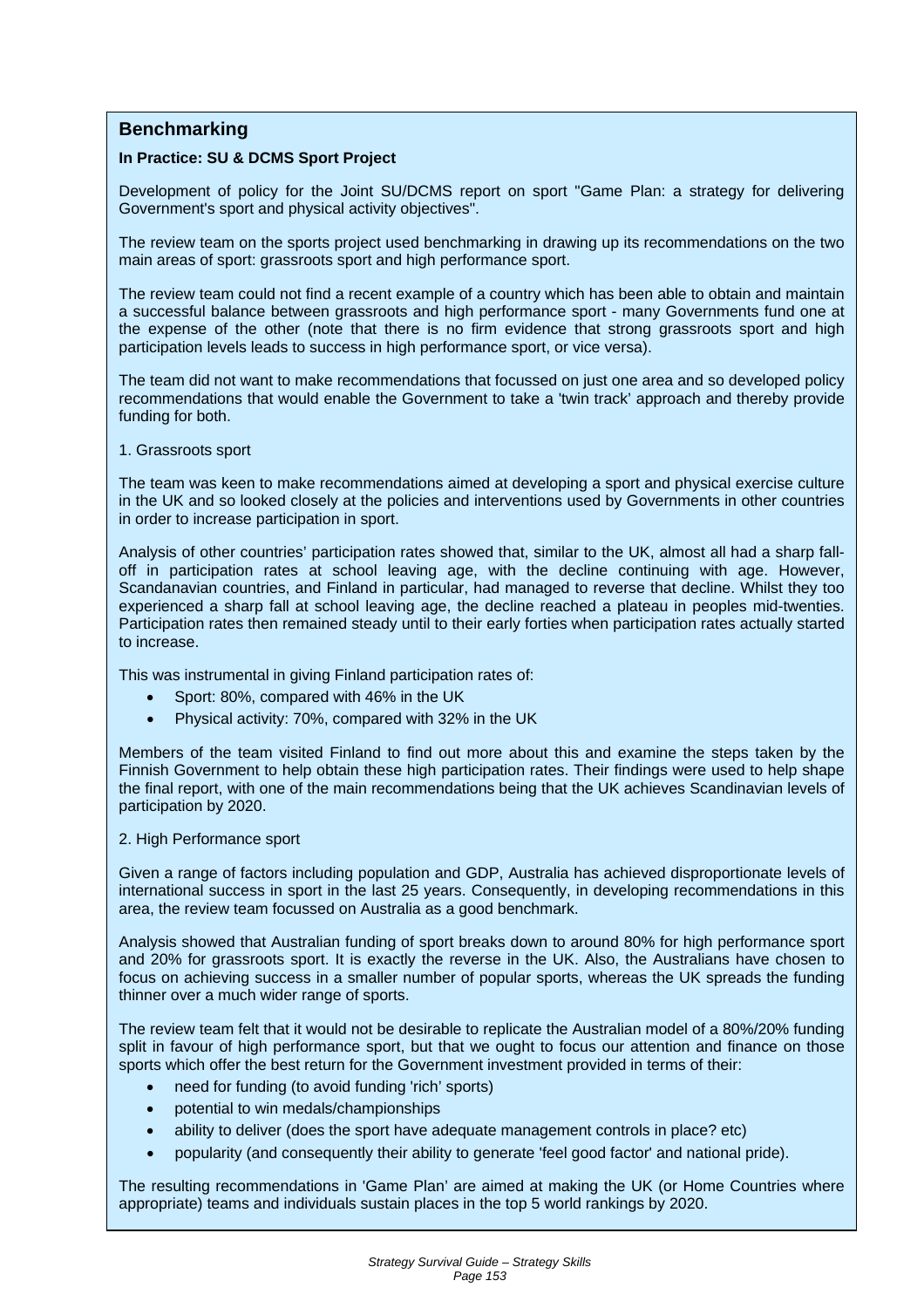

# **Strategy Skills > Building an Evidence Base**

# **Looking forward - Forecasting**

#### > **in practice**

Forecasting identifies and tracks past trends and extrapolates them into the future. Typically, it is used to track over time (time-series forecasting), and to make predictions about differences among people, firms or other objects (cross-sectional forecasting). As well as quantitative (statistical methods), it also includes the use of more qualitative (judgmental) methods.

As looking into the future naturally involves a varying degree of uncertainty, sometimes a distinction is drawn between forecasting and projections. In certain contexts, particularly economic ones, forecasting is used to refer to short-term extrapolations associated with a reasonable degree of certainty. Projections are considered to be longer-term, more sophisticated, but also less reliable. This distinction does not always hold true, for example demographic projections can be very reliable over the time span of a generation. For this reason this section distinguishes instead between quantitative and qualitative trend analysis.

#### **Quantitative Analysis**

Quantitative trend analysis is probably the most common forecasting method. It relies on the statistical analysis of historical data – in other words it is relatively objective. Quantitative techniques include extrapolation (such as moving averages, linear projections against time or exponential smoothing) and econometric methods (typically using regression techniques to estimate the effects of causal variables). This type of analysis is commonly used to forecast demographic and economic changes where extrapolating over time is believed to have some validity.

The Strategy Unit, **A Futurist's Toolbox**, identifies some of the main quantitative techniques used by forecasters. Other techniques for short to medium term analysis and forecasting include:

#### *Modelling*

Modelling is an extremely useful tool for quantitative analysis. Excel and econometric modelling techniques are outlined in the **modelling** section of the guide.

#### *Simple Moving Averages*

The best-known forecasting method is moving averages. It simply takes a certain number of past periods and adds them together, then divide by the number of periods. Simple Moving Averages (MA) is an effective and efficient provided the time series is stationary in both mean and variance. The following formula is used in finding the moving average of order n,  $MA(n)$  for a period  $t+1$ ,

$$
MA_{t+1} = [D_t + D_{t-1} + ... + D_{t-n+1}]/n
$$

where n is the number of observations used in the calculation.

The forecast for time period t+ 1 is the forecast for all future time periods. However, this forecast is revised only when new data becomes available.

#### *Weighted Moving Averages*

Very powerful and economical. They are widely used where repeated forecasts required-uses methods like sum-of-the-digits and trend adjustment methods. As an example, a Weighted Moving Averages is:

Weighted MA(3) = 
$$
w_1.D_t + w_2.D_{t-1} + w_3.D_{t-2}
$$

where the weights are any positive numbers such that:  $w1 + w2 + w3 = 1$ . A typical weights for this example is,  $w_1 = 3/(1 + 2 + 3) = 3/6$ ,  $w_2 = 2/6$ , and  $w_3 = 1/6$ .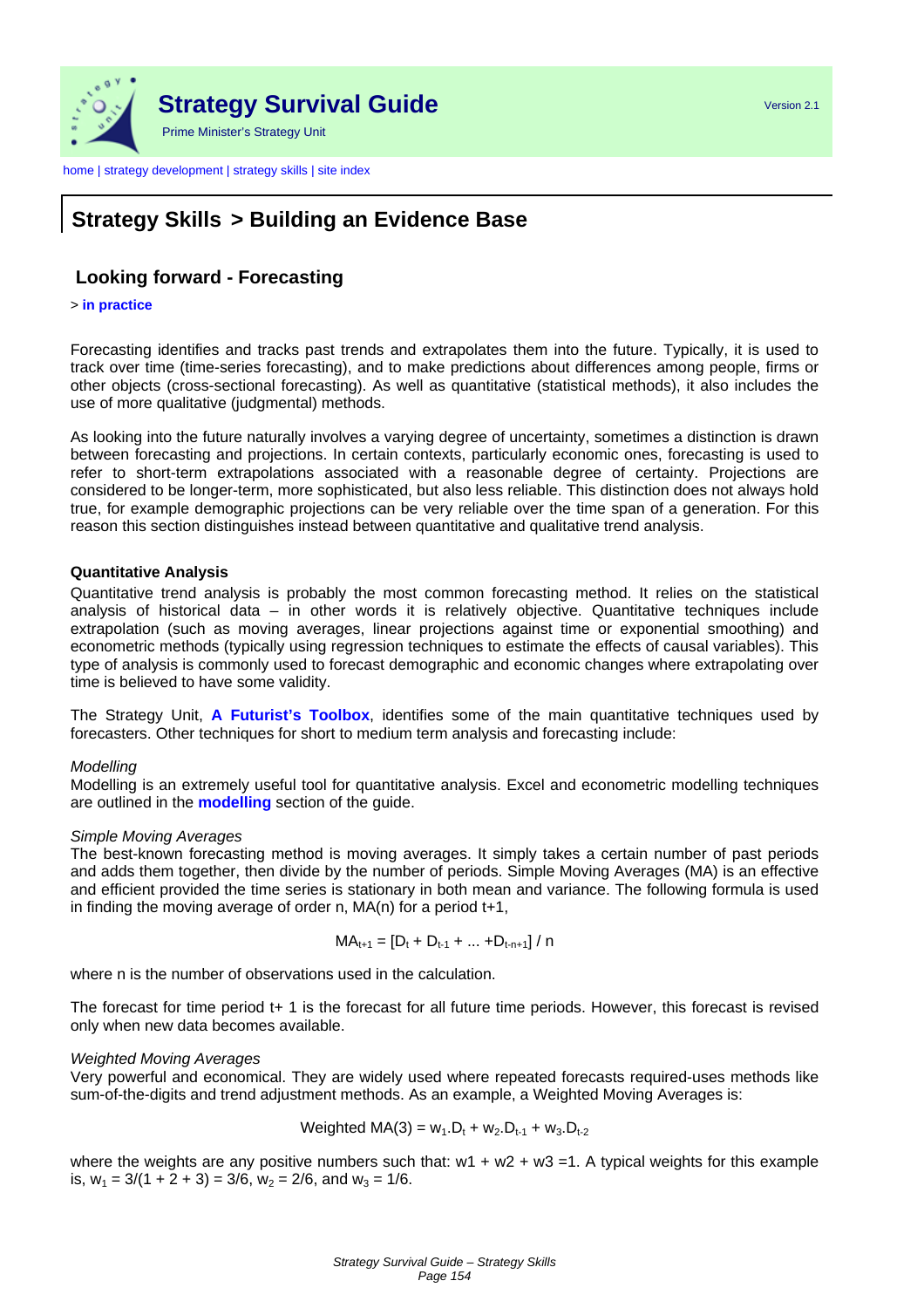## *Linear Projection*

Used to estimate values in future periods. By taking historical data, an actual growth rate can be determined. This rate is then applied to the last known year and run forward. The validity of the growth rate found in historical data depends largely on the number of reference points and the period over which they are found. Obviously, the more reference points and the longer the period, the better. Linear projection will only serve as a predictor of future values if future trend determinants are the same as historical determinants. Therefore, factors such as technological innovation, changes in behaviour and radical economic shifts can all mean that historical determinants are no guide to future trends.

Often it is difficult to find sufficient data to allow detailed quantitative analysis. Techniques to address this problem include estimation and triangulation:

#### *Estimation*

One of the key difficulties in conducting forecasting is a lack of available data. If this is the case, estimation may be suitable. The most common forms of estimation are:

- Ask an expert or group of experts to use their experience to formulate an opinion.
- Develop a case study. For example, how many gardens are there in the UK? You might discover from the Office of National Statistics site that there are x places of abode in the UK, of which b are units, c are detached and d are terraces. You might assume that all the detached and terrace properties have gardens and one third of the flats have gardens. The most important thing is to ensure that your assumptions are clearly noted, so that the model users are able to adjust the assumptions if more accurate data comes to light.
- Mirroring. This method can be used when you identify a corresponding event. For a particular prescription drug may always be bought in conjunction with another drug. You may be able to ascertain the sales of the second drug by adding up quantities from annual reports, and then 'mirror' that number to find an estimation of the number of sales of the first drug.

#### *Triangulation*

When developing a model, data is often incomplete or approximate. In other instances you may have several sources of data that conflict. One way of developing a base to work from is to triangulate the available information to develop a defensible average.

Three sources of comparable data are needed. These may be obtained by various methods – extrapolation, expert estimation, case studies, literature reviews, etc. Once the information from all sources is standardised (that is using the same base, units, denomination, etc), an average is taken. Usually it is a straight average, though sometimes you may weight some of the information sources – to reflect a higher quality data source.

## **Qualitative Analysis**

*Qualitative* trend analysis is more subjective and is concerned mainly with social, institutional, commercial and political themes (i.e. things which may not be linearly related to the past). For example, qualitative trend analyses deal with issues such as:

- What is the future of trade unions?
- What is the future of political parties or NGOs?
- What is the future of the entertainment business?

One of the most common forms of qualitative trend analysis is the identification of 'megatrends' – driving forces which can change society in all spheres e.g. politics, economics, technology, values and social relations. Other tools include **scenarios** and analogies.

Qualitative analyses can be applied to most areas, but work best when focusing on real change. Megatrends apply to all areas, within the defined time and setting. It is important, though, to be aware that mega-trends may themselves produce powerful counter-trends - and that they may interact with each other.

#### **Scenario Design**

Quantitative and qualitative trend analyses together form the basis for **scenario design**. Different combinations of key trends are used to describe possible pictures of the future, which can then be used to design or test policy.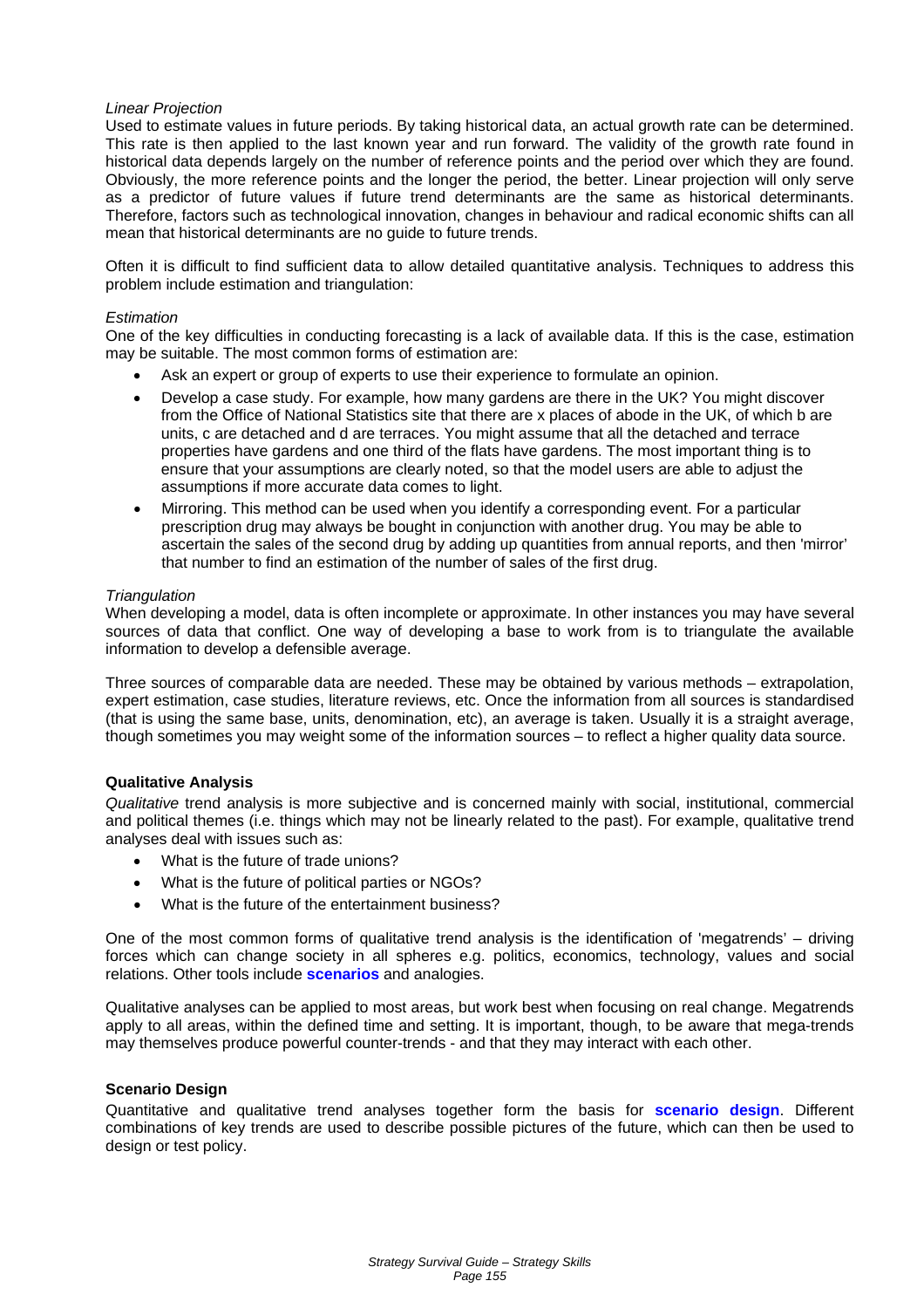## **Strengths**

- *Quantitative* forecasts are usually more objective, relatively inexpensive and easy to use (contingent upon some knowledge of statistics).
- *Qualitative* forecasts can be valuable predictors of new trends, by using the creativity and good judgement of experts.

#### **Weaknesses**

- *Quantitative* forecasts can be misleading. The past is not always predictive of the future. Such forecasts do not take into account unpredictable changes or discoveries (e.g. discovery of new natural resources) or 'wild cards' (e.g. unexpected acts of terrorism).
- When using *qualitative* techniques to identify possible new trends it will always be the case that some, or maybe even all of the results are eventually disproved. It is particularly difficult to distinguish between short term 'fads' and long term trends.

#### **References**

The Strategy Unit report **A Futurist's toolbox** sets out the basic steps for carrying out forecasting analysis. The report summarises the six key methodologies for futures work, covering most of the commonly used tools by professional futurists. Some of the elements of the report are outlined below.

**Short Survey of Published Material on Key UK Trends 2001-2011** This report was undertaken by the Strategy Unit with the Defence Science and Technology Laboratory (DSTL) to synthesise existing predictions on trends in several sectors including: the economy; demographics; the environment; housing; and, health. The data is broken down by time into a period of relative certainty (2001-2006) and a period of lower certainty (2006-2011).

**Strategic Futures Thinking: meta analysis of published material on Drivers and Trends**. This was another report produced in conjunction with the Defence Science and Technology Laboratory (DSTL). The report examines published literature on key futures issues. It identifies six key drivers of change; demographics, economics, science and technology, environment, governance and attitudes and beliefs. It is also a useful source document for other materials.

The **OECD International Futures Programme.** This is designed to help decision makers to understand the key factors affecting the long-term future. It provides monitoring of the long-term economic and social horizon. It also provides early warning on emerging issues, pinpointing of major developments and possible trend breaks.

For comprehensive information on all aspects of forecasting from methods to purposes to evaluation there is a useful website – the **Forecasting Principles site** run by Wharton Business School. The work outlines a number of different ways to approach forecasting and provides a forecasting methodology tree for determining which forecasting method is most appropriate. While Strategy Unit cannot vouch for the day to day currency of this site, at the time of writing it summarises much useful knowledge about forecasting. It is designed to be accessible to researchers, practitioners, and educators. This knowledge is provided as principles (guidelines, prescription, rules, conditions, action statements, or advice about what to do in given situations). There are many materials that can be downloaded.

## **Forecasting**

#### **In Practice 1: SU Ethnic Minorities and the Labour Market Project**

This project was set up to examine and improve the position of ethnic minorities in the UK labour market. As a first stage, an Interim report was produced in early 2002. Amongst other things, the interim report looked at the future size of the ethnic minority population within the UK, as well as the effects that this would have on the labour market as a whole. The project did not do it's own forecasting, but rather used existing forecasts produced in this area. This data is discussed on page 24 of the **Ethnic Minorities and the Labour Market report**.

The forecasts used were important in stressing the fact that the problems faced by ethnic minorities in the labour market are growing to a point at which they become a problem for the wider UK population. In other words, forecasting helped to show how a niche concern is likely to become a general one over time.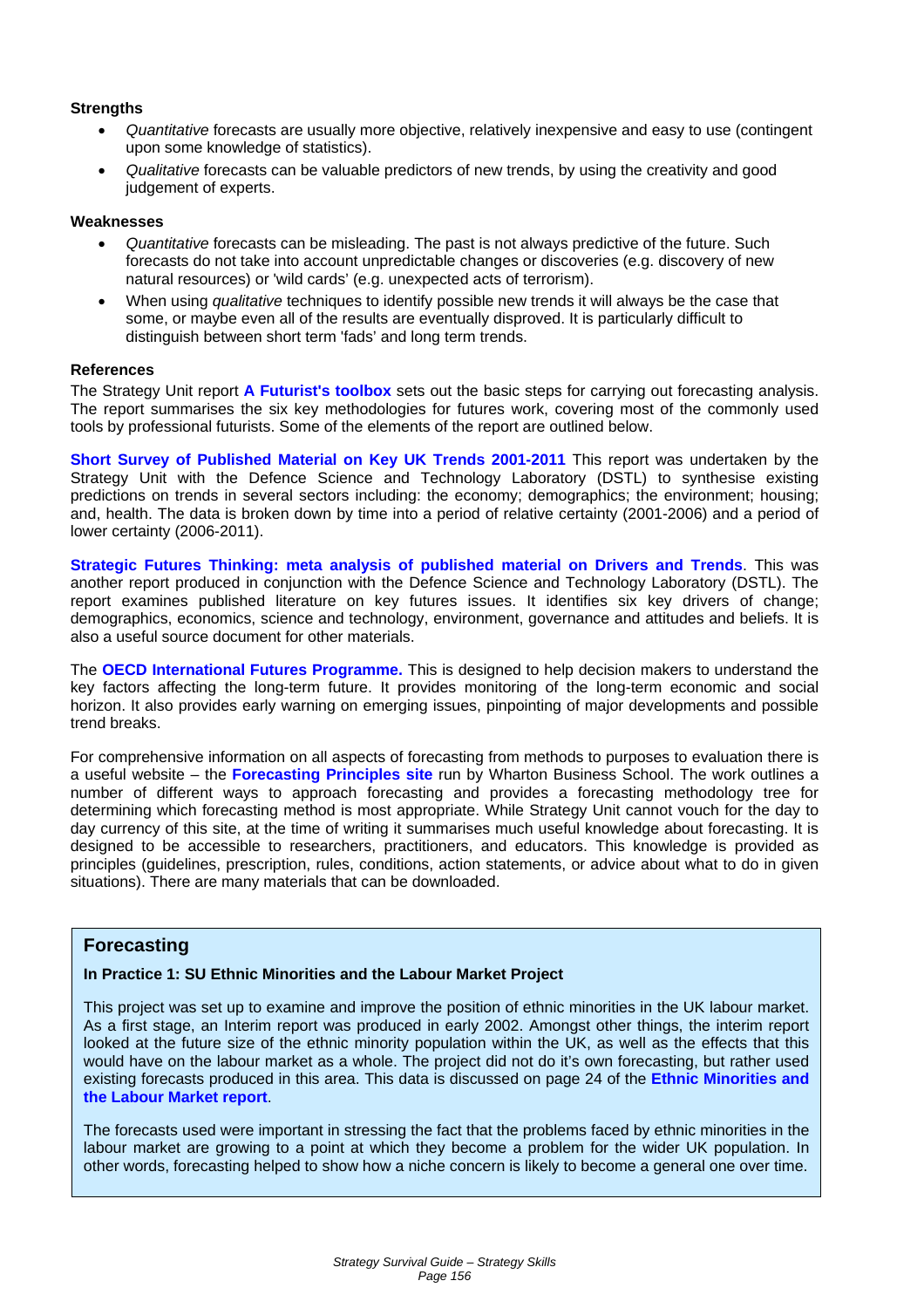## **Forecasting**

### **In practice 2: SU Waste Project**

The Waste Project utilised a linear projection model that projected, on an annual basis to 2020, volumes of municipal waste and waste management methods, volumes of recyclate, expenditure and facilities.

Prediction of the volume of arisings for the entire period was therefore a crucial part of the model. However, the extent to which linear projection was used in the Waste Project, to estimate growth rates of municipal waste, was limited due to lack of historical growth data. Detailed data was not collected until about 5 years before the study, and even that data was incomplete. Furthermore the data that did exist was controversial – industry sources questioned whether the numbers reported related solely to the stream in question, given the unrecorded transfers between, for example, municipal and commercial waste. To add further complication, there was no consensus over the growth drivers or trends, making linear projection difficult to do and defend as the sole method.

This problem was partly resolved by using linear projection, in conjunction with estimation, to run two different growth rates on top of each other. Firstly, a generic 3% growth rate, based on growth in the previous period, was used, with the default growth rate becoming 2.5% from 2010 onwards. Secondly, a set of waste minimisation programs in the scenario necessitated a separate growth rate for specific targeted materials in the waste stream, hence, a more complex series of estimations, which were not based on historical data, were overlaid the generic growth rate. These estimates were forward looking and based on how waste minimisation programs, e.g. reducing household waste through producer responsibility, home composting, disposable nappy reduction etc, would further reduce selected material streams. The growth rates resulting from the waste minimisation program were determined using a variety of sources.

In a modelling situation where there is uncertain data, or where more information is likely to emerge over time, which will alter the growth rate and/or increase the confidence of the estimation, it is useful to allow the model user to be able to change the questionable variable. The model must then be correctly linked to the variable data to be able to reflect such changes.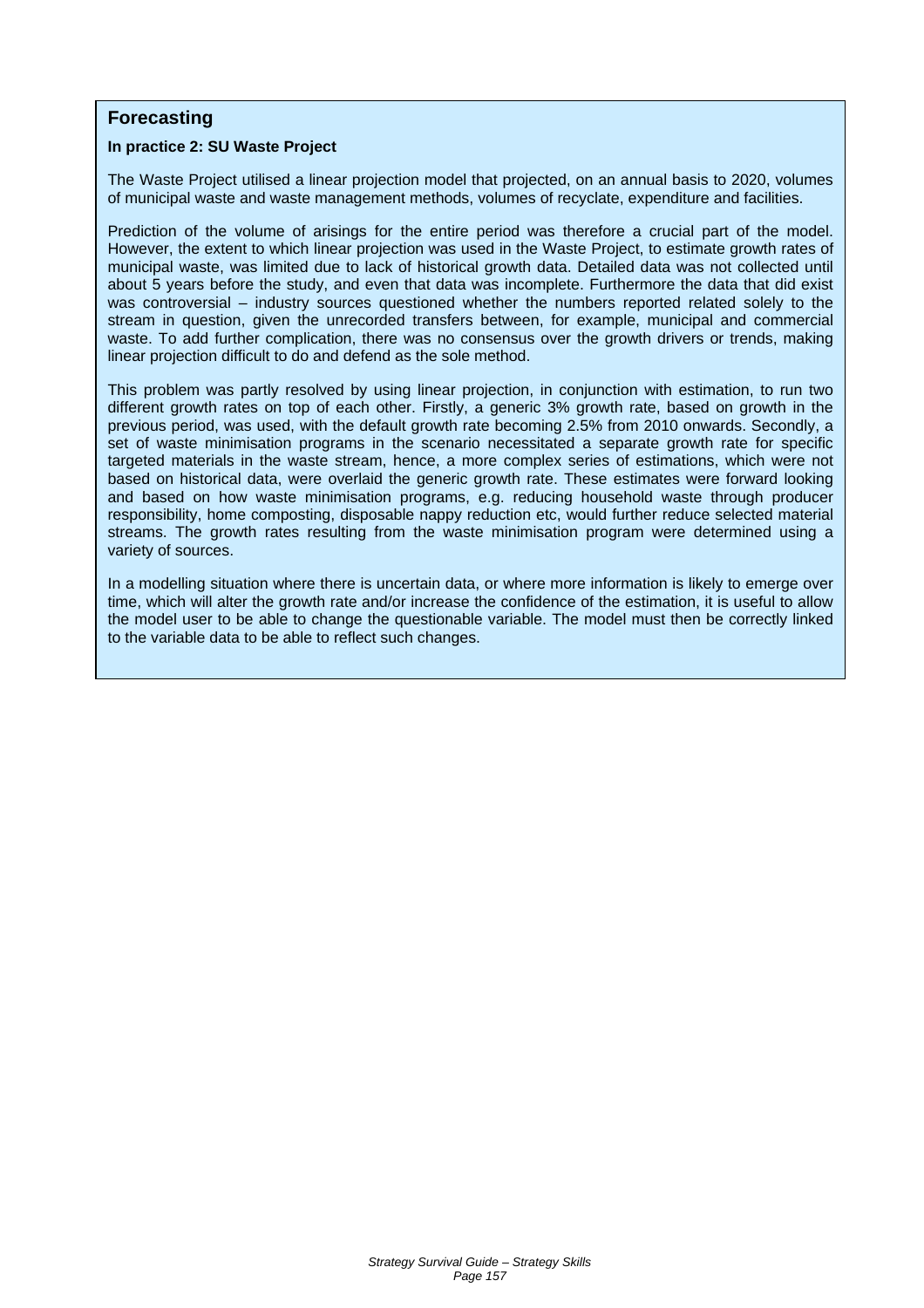

# **Strategy Skills > Building an Evidence Base**

# **Looking forward - Scenario development**

#### > **in practice**

Scenarios are used to identify a number of possible alternative futures and, optionally, how we might get there.

Scenarios are not predictions of the future. They show how different interpretations of the driving forces of change can lead to different possible futures. By setting up several scenarios a possibility space is created and it is within this space that the future is likely to unfold.

Scenarios are an important and useful tool in providing a neutral space (the future) for discussion, helping to build consensus on the key issues facing all stakeholders. They:

- Offer an inclusive and consultative process
- Can reflect the views and challenges facing all stakeholders
- Are a useful tool for organisational learning
- Use stories to describe strategic issues
- Allow detailed analysis to be woven in.

As well as being useful in strategy formulation, they can be used in policy development, conflict resolution, group learning and to aid rehearsal of management decisions. They can be used at many levels:

- **Nations**
- **Government**
- **Regions**
- **Sectors**
- Multi-national companies
- Small / Medium enterprises
- Single institutions
- Multi-organisation partnerships.

Scenarios can be used over any time scale, dependent on the primary objective for using them. Scenarios developed in order to aid team development, for example, are likely to be developed more quickly and have a shorter shelf life than those used for policy development.

#### **Scenario Development – background**

Societal, technological, economical, environmental and political drivers (as well as organisational and transactional environments) should be identified and used in constructing scenarios. Good scenarios:

- Are based on analysis of change drivers
- Allow critical uncertainties and predetermined elements to be distinguished
- Are compelling and credible
- Are internally logic and consistent.

Scenarios will not:

- Make the decisions
- Begin an unstoppable course of action
- Ever be entirely right (although elements of each scenario could be)
- Persuade everybody.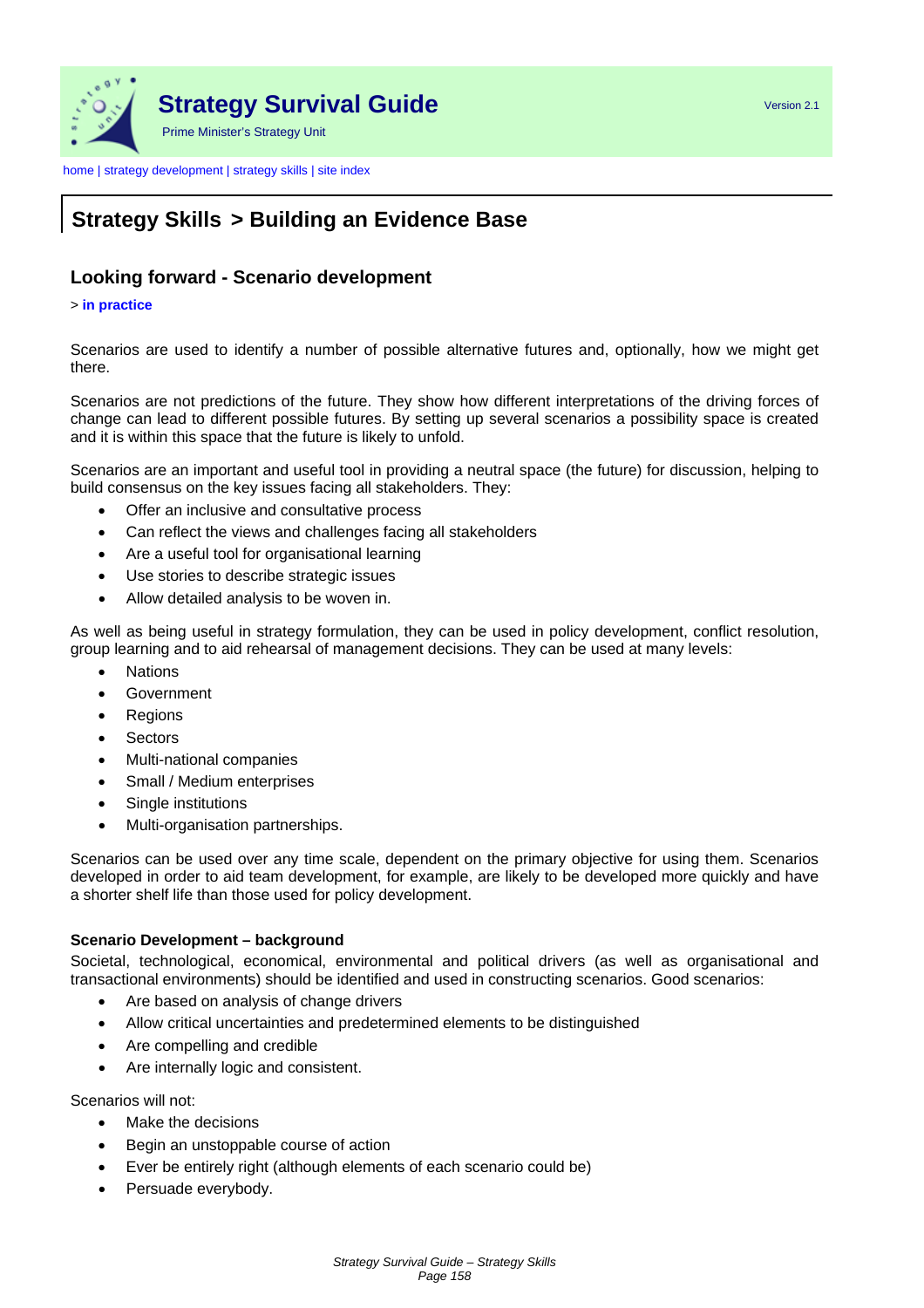When building scenarios, the focus of interest needs to be agreed, the change drivers identified and the key uncertainties mapped to determine the critical planning area for scenario development – the area of uncertain, important change drivers. The dynamics between these change drivers and how they play off each other are the starting point for developing different possible futures. For scenarios to be effective they need to plausible and compelling (as opposed to being implausible or obvious), as well as being stretching – taking their intended audience into what can be 'uncomfortable' territory. There is a risk or even likelihood that audiences may 'pull back' from such scenarios, for a number of reasons:

- People are not skilled at thinking about the future and therefore may find it difficult to understand where the scenarios have come from
- Scenarios invite people to lay bare their assumptions
- Scenario thinking removes the rules and structures of today, which makes some people defensive.
- Scenarios invite people to explore what might happen, and people want to control what will happen
- Understanding scenarios (the output) relies on understanding drivers and uncertainties (the input) and many people do not have a detailed understanding of the current situation.

For effective scenario generation therefore it is important to know well the intended use and audience for the scenarios. As far as possible, the audience should be used for developing the scenarios and testing and verifying the plausibility and areas of comfort or discomfort in each scenario.

#### **Scenario Development - process**

There are a number of factors which will affect the design of the scenario process. For example: is there one preferred or multiple explorative futures?

- The Normative method involves defining a preferred vision of the future and outlining different pathways from the goal to the present.
- The Explorative method meanwhile involves defining drivers, assessing their importance and outlining the scenarios.

Another important factor in the design process is whether new or contextualised scenarios are the goal. It is time consuming to generate scenarios from scratch. It can be more effective therefore to make use of existing generic scenarios, already developed and tested. Examples include the DTI scenarios produced for their 'futures lab' (**futurefocus@dti)** and the scenarios developed by Shell (see references). There are also many other 'off-the-shelf' scenarios.

A further factor for consideration is the extent of consultation that is desired and indeed possible. It may be decided to present stakeholders with the finished scenario. This is swift but it can be hard for stakeholders to engage with scenarios if they were not involved in their development. It is better if stakeholders can participate in building the scenarios. This can be time-consuming but if well managed it is possible to move from the first stage identification of raw drivers to final scenario generation within a couple of weeks (one of the hardest tasks being identification of key individuals for the process).

#### *Typical steps in scenario generation*

- 1. Assemble the scenario team
	- The core team will be responsible for project and workshop management, providing sponsoring departments' points of view and internal communications.
	- Experienced scenario-planners should also form part of the team to lead the process and ensure clarity about the focus of interest.
- 2. Identify drivers of change
	- It is often best to use workshops to do this. You should determine the 'mix' of stakeholder groups and size and number of workshops required (suggested bare minimum: 10 people, one half day workshop).
	- Ensure participants understand purpose, format and outputs from the workshop (and have good prebriefing materials).
	- Brainstorm on drivers of change: compiling an unfiltered list; disposing of obviously invalid drivers and sorting and categorising the list.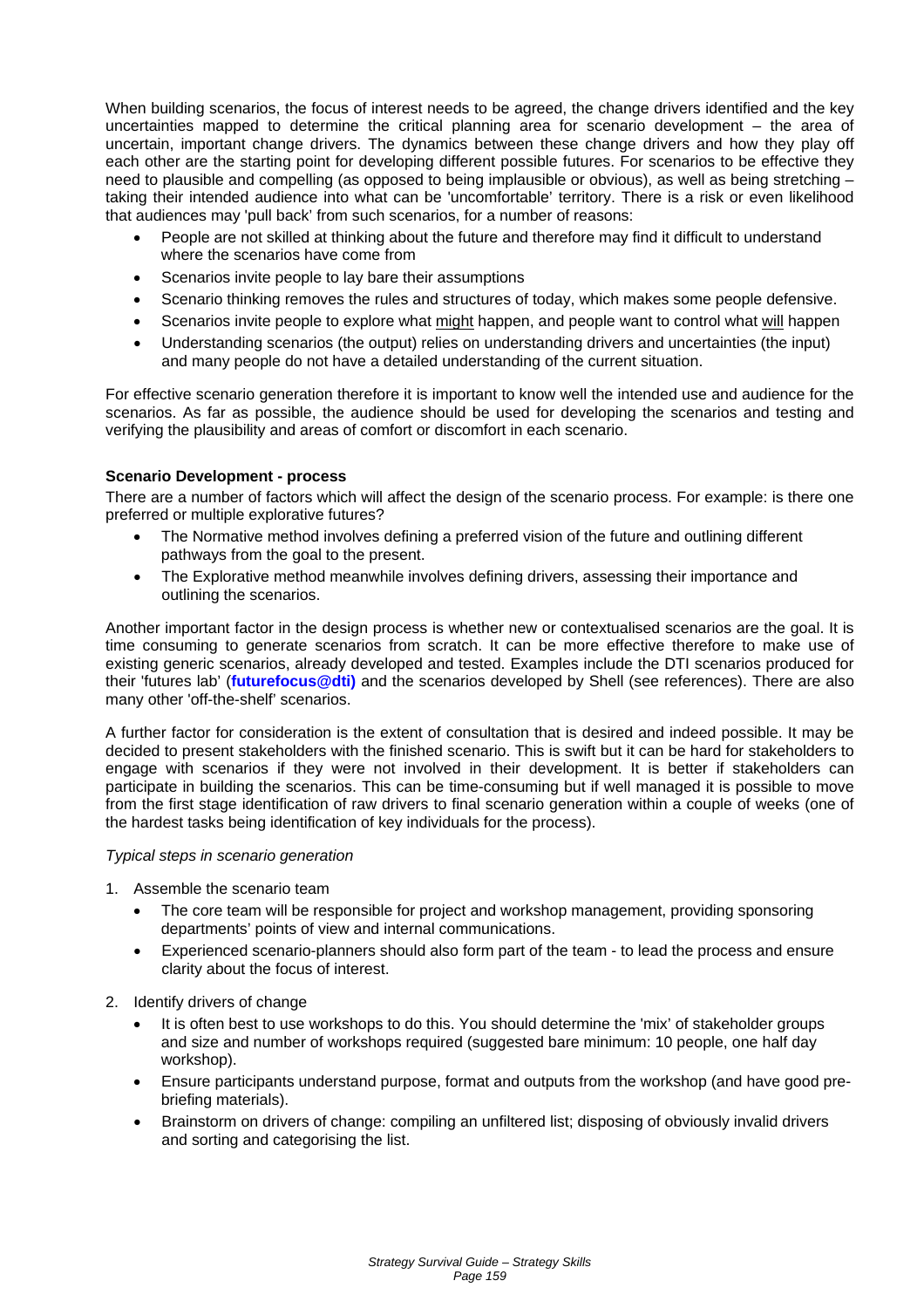- 3. Bring drivers together into a viable framework
	- The next step is to link these drivers together to provide a meaningful framework. This should involve grouping the drivers into combinations that are meaningful.
	- This is probably the most difficult conceptual step and intuition will be important.
- 4. Produce initial mini-scenarios
	- The outcome of the previous step is usually between seven and nine logical groupings of drivers.
	- Having placed factors in these groups work out, very approximately at this stage, what is the connection between them. What does each group of drivers represent?
- 5. Reduce scenarios
	- The main action at this stage is to reduce the seven to nine mini-scenarios into two or three larger scenarios. The challenge is to come down to finding just 2 or 3 "containers" into which all the topics can sensibly be fitted. This usually requires considerable amount of debate but usually producers fundamental insights into what are the really important issues.
	- The main reason for reducing to 2, 3 or 4 scenarios is a practical one. Managers who will be asked to use the final scenarios can only cope effectively with a small number of versions.
- 6. Testing the scenarios
	- Having grouped the drivers into scenarios, the next step is to test them for viability. Do they make sense? If they don't intuitively "hang together" then why not?
	- The usual problem is that one of more of the assumptions turns out to be unrealistic. If so, then you need to return to the second step.
	- The key point to remember is that developing scenarios is likely to be an iterative process.
- 7. Write the scenarios
	- Once tested for viability, the scenarios should be written up in the format most useful for the client.
	- Most scenarios will be in written form, especially where they will almost inevitably be qualitative. Other formats include adding "fictional" characters to the material, using numeric data or diagrams, or using more detailed fictional forms. An extreme example of the latter could be assuming the character of a leader writer in the Financial Times in the year 2010, for instance.
- 8. Validation of Scenarios
	- Once written up, the scenarios should go through a consultation phrase to allow them to be approved and revised. Original workshop delegates should always be consulted but the audience for scenario testing may be much wider - putting up on an electronic forum can be useful (but the scenarios should have a caveat stressing they are in development). The key message here is to cast your net wide.
	- Built into the whole scenario process must be the capacity to revise scenarios when there is some fundamental change to underpinning drivers. Thus a team member should be assigned to continually review the validity of scenarios – this is an iterative process not a 'one-off'.

## **Incorporation of scenarios into project, policy or organisational culture**

Scenarios must be completely embedded in the project or policy of which they form a part. If they are to become part of the organisational mindset then they will need careful dissemination to get good engagement. It is also important that they form part of the underpinning assumptions of future work not just the work they were originally commissioned for.

For good engagement with scenarios, they must be widely circulated. When distributing the scenarios, however, you should make clear whether they are being distributed for comment or for information.

The report - A **Futurist toolbox** outlines an explorative scenario process.

## **Strengths**

- Can help to identify opportunities.
- Can act as a checklist during planning to ensure that nothing has been forgotten.
- Can be used to give early warning to possible changes.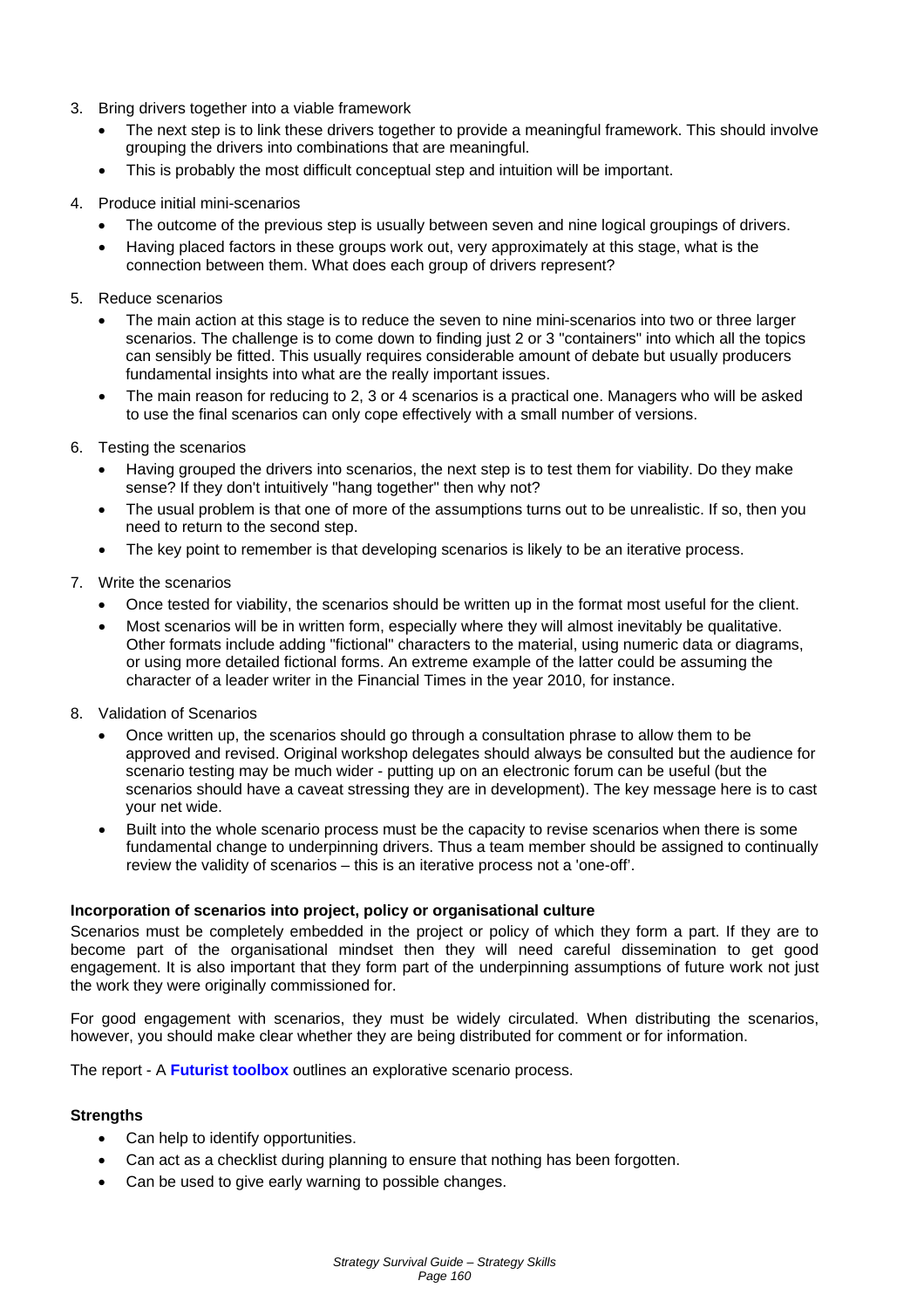- Can be used to envisage preferred futures.
- Remove some of today's constraints.
- Allow strategists to say "what if…?" "I like that…" "That would be a good outcome".
- Assist in separating tangled issues.
- Help to break 'group think' and conventional wisdom.
- Allow 'undiscussables' to be aired.
- Create a rich and shared picture of outcomes.

### **Weaknesses**

- Can be difficult to translate the outcomes into concrete decisions.
- The method is partly based on qualitative information that is imprecise.
- Beware of focussing too much on the scenarios at the expense of the actual objective for using them.

## **References**

The **Generic Scenarios paper** by the Strategy Unit Strategic Futures team (December 2002) presents summaries and provides links to generic scenario sets, in order to provide background materials to help those interested in using scenarios for their own projects.

*Exploring Corporate Strategy*, Johnson, G., and Scholes, K.

S.P Schnaars *'How to develop and use scenarios'* in R.G. Dyson Strategic Planning: Models and analytical techniques, Wiley 1990

*Scenarios shooting the rapids,* Wack, P. Havard Business Review Vol. 63 no 6

*Scenario Planning: Managing for the Future*, Ringland, G. 1998

The Sixth Sense: Accelerating Organisational Learning with Scenarios, Kees van der Heijden et al 2002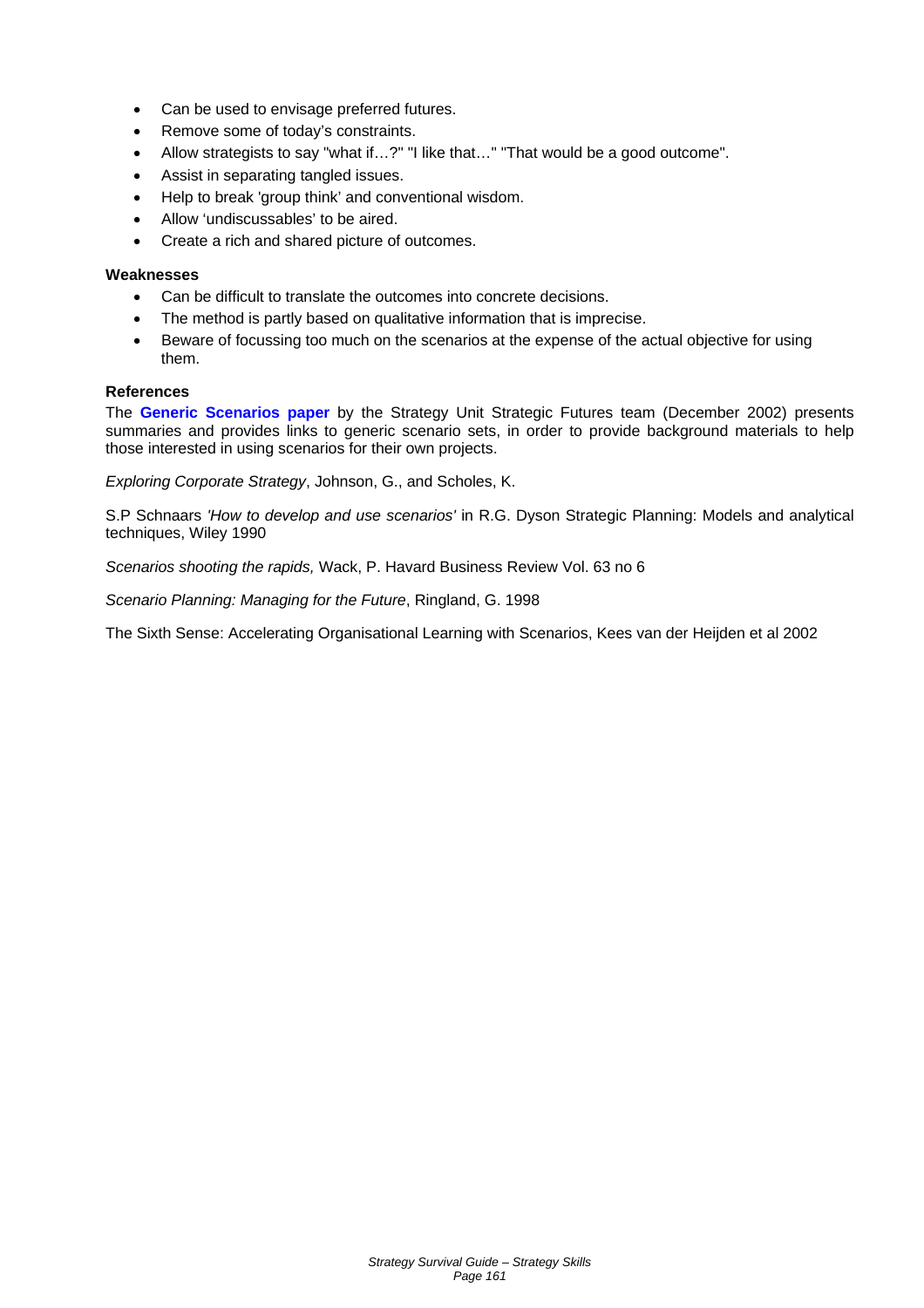# **Scenario development**

## **In Practice 1: SU Energy Review**

The DTI Foresight scenarios describe four futures based on two extremes of governance (global or local) and two extremes of social values (individual or communal). The scenarios are realistic in the sense that they represent value systems held by minority groups, but appear extreme when compared to the current culture.



The Foresight scenarios were used in the Energy review on two time scales. The first was to 2050 with a view to seeing the degree to which the scenarios were consistent with a low-carbon future. The second use was to 2020 where the main use was to explore the ways in which the electricity generating stations being decommissioned could be replaced. In both cases the scenarios were developed quantitatively with detailed projections of energy demands (by sector and type of demand; heat, power or transport). Each demand was forecast using a driver (such as number of households), level of energy services required (driven by GDP growth and curtailed by saturation effects) and improvements in energy efficiency (by both deliberate policy and technical progress).

The choice of supply options was harder to quantify in detail, but the different drivers in each scenario could be interpreted in terms of preferences. For example in both the "global" scenarios (World Markets and Global Sustainability) energy supply companies were assumed to be operating in a liberalised commercial market. This precludes the use of nuclear energy since the financial risks associated with investment in nuclear stations is regarded as too high for commercial companies. In the "regional" scenarios (Provincial Enterprise and Local Stewardship) the operating values encouraged national selfsufficiency which encouraged the use of local resources.

Striking conclusions from the scenarios included identifying the significance of old solid wall housing (although only 20% of the projected housing stock they accounted for 50% of domestic space heating demand) and the significance of air transport (the fastest growing sector with no sign of saturation). The scenarios also demonstrated the potential for improved energy efficiency in all cases.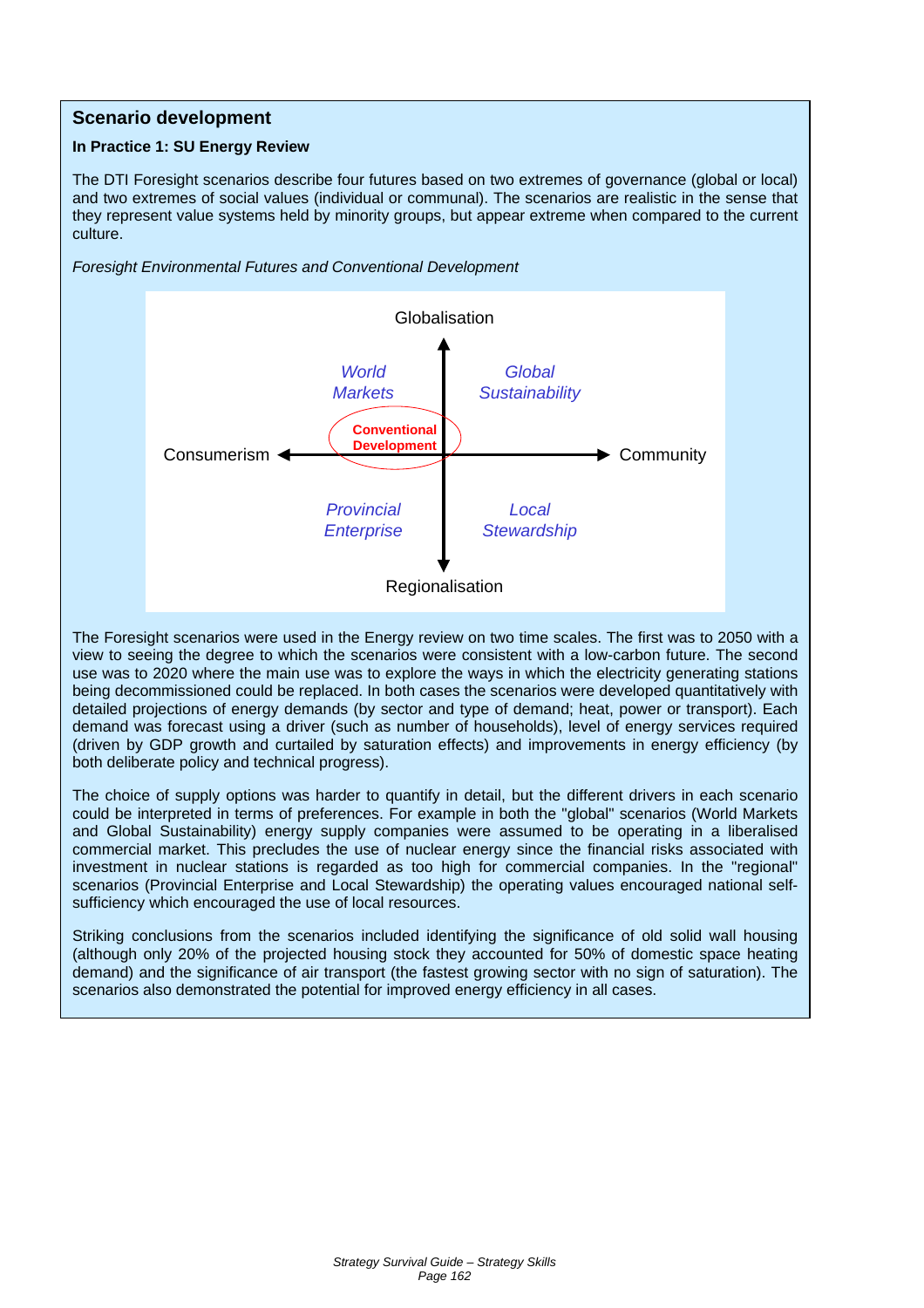# **Scenario development**

## **In Practice 2: SU GM Crops Project**

## **Why we used scenarios in our analysis**

The GM Crops team used a scenario-based approach to consider the range of costs and benefits that could be associated with the growing, or not growing, of GM crops in the UK. The central purpose was to consider the relative costs and benefits of alternative futures for the UK (over a 10-15 year time scale), both with and without the commercialisation of GM crops on UK farms. The scenarios did not predict the future, nor did they have probabilities attached to them. However, all of the scenarios were scrutinised to ensure that they were plausible and internally consistent.

There were a number of reasons why a scenario approach was deemed appropriate for this study:

- The use of scenarios meant that a range of possible future outcomes could be considered, without having to pre-judge the most likely outcome for what was a controversial subject area.
- Many different factors needed to be taken into account in this study. Assessing each of these in the abstract could have presented a confusing and misleading picture. Tying the assessment to specific scenarios helped to avoid this.
- A scenario-based approach was helpful in capturing the dynamics of the costs and benefits associated with GM crops. There is a dynamic to each of the individual scenarios (see below), but in addition, it is possible to envisage that over time, the UK situation could evolve from one scenario into another.
- The scenario-based approach helped to inform the policy-making process, without having to make judgements about the "best" policy approach – which was outside the scope of the study.

## **How we developed our scenarios**

The GM Crops team ran a one-day "scenario workshop" involving about 25 stakeholders and experts. The workshop was facilitated by independent scenario experts. Its purpose was to identify the key issues that would need to be taken into account in scenario definition and, in particular, to identify the two axes that would be used to define our scenarios. The scenarios were subsequently developed by the GM Crops team, in the light of discussions with Expert Advisory Groups and other stakeholders. Draft outputs – and a note of the scenario workshop – were published for comment by the wider public.

## **Description of the scenarios**

The scenarios represent possible future outcomes that could occur in about 10-15 years time. Four of the five scenarios were based around two axes:

- The *vertical axis* on regulations represents a range of possible regulatory regimes. At one extreme are "Non-GM-specific regulations", under which GM crops and foods are treated much like any other novel crop or food. At the other extreme are "GM-specific regulations", under which GM crops are subject to a comprehensive approvals process, conditions of use and monitoring requirements.
- The *horizontal axi*s represents a range of public attitudes. Public attitudes are complex and heterogeneous. The axis covers a range from public attitudes which are broadly positive to GM, through to public attitudes which are broadly negative. A distinct fifth scenario looked at the possibility that the UK may reject GM crops outright. The scenarios are illustrated below.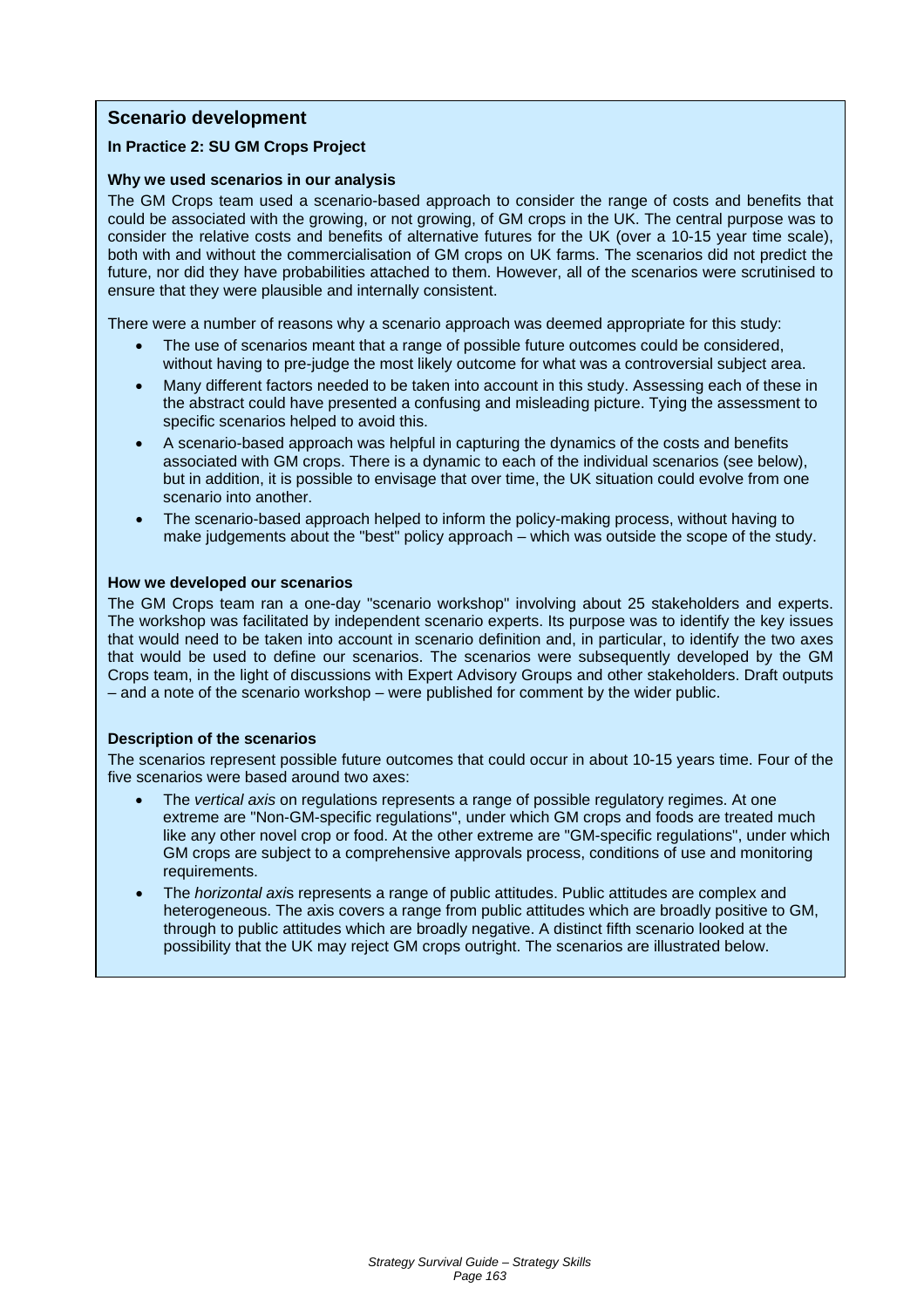

#### **The role played by the scenarios in the final report**

The five different scenarios played a crucial role in the final report. After we had defined the characteristics and conditions of each scenario, we considered the costs and benefits that would arise in each case. This enabled the study to highlight the importance of trade-offs and weighting of different costs and benefits. An example is attached at Annex A, for just one of the scenarios. As a final step, we also considered possible disrupters in each of the scenarios – how these might arise, how they would be dealt with and what the implications might be.

#### **Lessons learned**

Developing new scenarios is time-consuming - but definitely achievable. In some cases it will be possible to use "off the shelf" scenarios developed by other people. But in other cases, no existing scenarios will fit the bill. If so, it may well be worthwhile developing new scenarios, providing that sufficient time and resources are devoted to this exercise.

Scenarios are a tool, not an end in themselves. Scenarios should be defined and used in the way that is most helpful to the study - there are no right or wrong answers.

The importance of involving stakeholders and experts in scenario development. If scenarios are to be used, it is essential that they have widespread buy-in. The best way to achieve this is by giving the relevant people a "sense of ownership" of the scenarios.

This scenarios were crucially important in the GM study, where opinion was so polarised and we faced criticism that it was there to provide evidence for a predetermined Government decision to allow the commercialisation of GM. The scenarios illustrated that we were studying all possibilities, including a "no-GM" future.

The scenarios analysis enabled the SU to investigate whether government policy objectives could be supported across a range of possible outcomes.

Scenarios can be powerful tools - but they cannot do everything! Scenarios should be seen as a complement to other techniques, such as risk assessment or cost-benefit analysis - not as a substitute.

Scenarios need to have names! This may be one of the most difficult tasks in scenario development - but well-chosen scenario names are much more informative than 1, 2, 3 ... or A, B, C etc.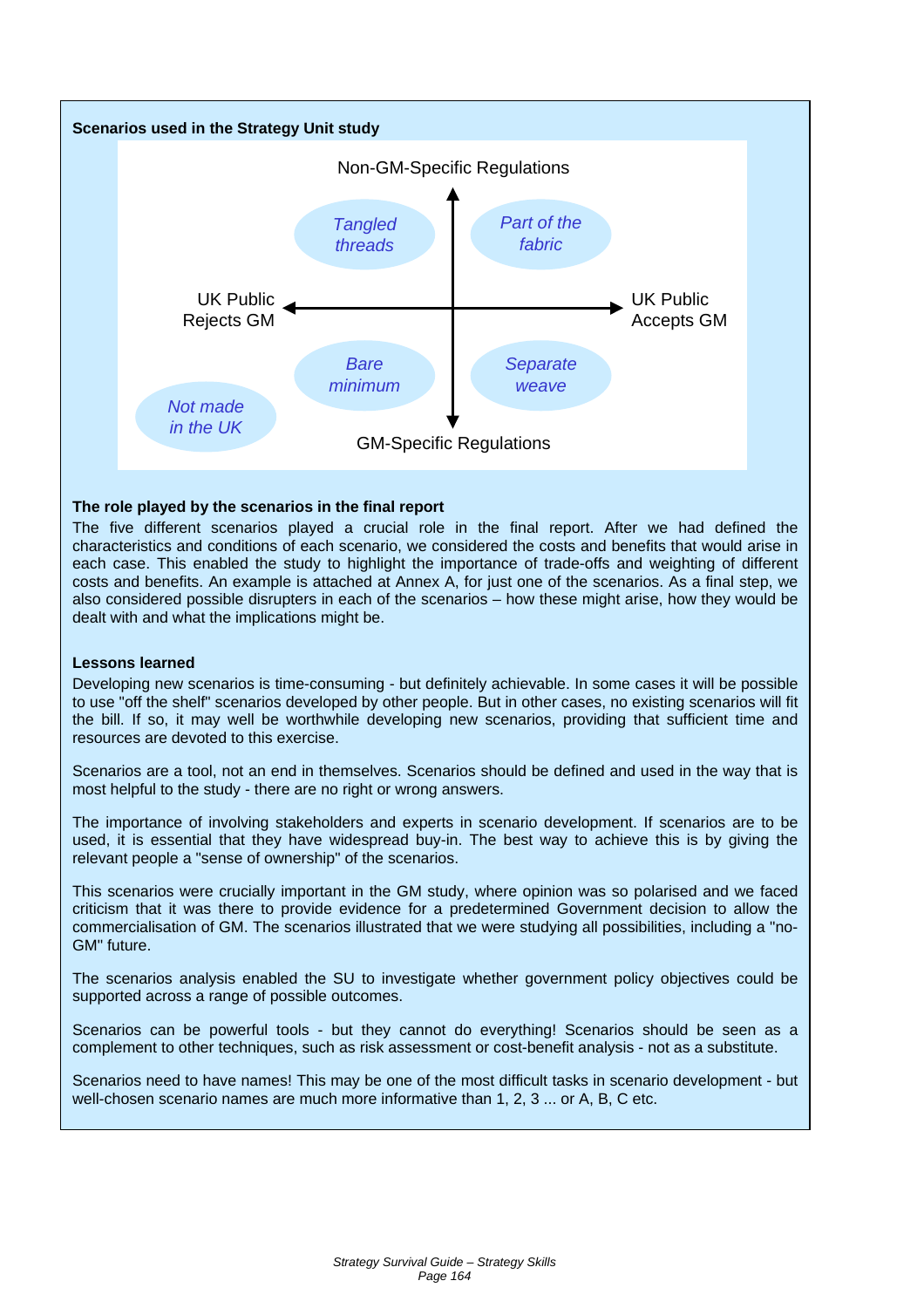

# **Strategy Skills > Building an Evidence Base**

# **Looking forward - Counterfactual analysis**

#### > **in practice**

Counterfactual analysis has theee broad aims:

- To establish evidence of a causal relationship between a new policy, or change in policy, and outcomes the policy seeks to influence
- To account for confounding factors, additional to the influence of policy, that might lead to measured change in outcomes
- To provide estimates of the impact of policy

#### **What is it?**

The counterfactual is an estimate of the circumstances that would have prevailed had a new policy or policy change not been introduced. By comparing counterfactual outcomes (often referred to as either control or comparison group outcomes) with outcomes measured for those units subject to the new policy or policy change, causality or attribution can be established.

A counterfactual analysis tool used by government to identify causality or attribution is the use of pilots. These enable the government to test new policies, or changes in existing policy, in a limited number of geographical areas prior to introducing them more widely. The objective is to determine whether the new policy gives rise to changes in the outcomes that policy seeks to alter. For example, counterfactual analysis might answer the question – is there a direct relationship between a new initiative to cut car crime and subsequent change in the number of reported car thefts, independent of other factor influencing car theft? Counterfactual analysis explicitly acknowledges the fact that the outcomes government attempts to influence are subject to a range of factors beyond the immediate scope of the policy being studied. For example, it can't necessarily be assumed that measures to cut worklessness are entirely responsible for an observed fall in aggregate unemployment.

Units exposed to the new policy or policy change are alternatively referred to as the programme, treatment or action group. In theory, causality can be attributed to the new policy because there are no systematic differences between the programme group and a 'true' counterfactual group, except for the fact that the programme group has been exposed to the new policy. Differences in average outcomes between the programme group and the 'true' counterfactual group therefore represents an unbiased measure of the programme's impact.

In reality, measuring the counterfactual is a difficult task. Evaluators use a variety of methods, depending on circumstances and opportunities open to them, to estimate the 'true' counterfactual. The following approaches can be used:

- Single group pre and post-test designs
- Two group pre and post-test designs
- Model-based econometric methods (simple regression adjustment, instrumental variables (IV), the Heckman selection estimator)
- Statistical matching designs (e.g., propensity score or cell matching)
- Interrupted time series analysis
- Regression discontinuity designs
- Randomised control trial (RCT) designs (alternatively referred to as random assignment, random allocation, experimental or randomised field trial designs).

It is the latter of these that is considered to be the most powerful method of establishing a net effect over and above the counterfactual. This is because programme evaluators explicitly construct control and programme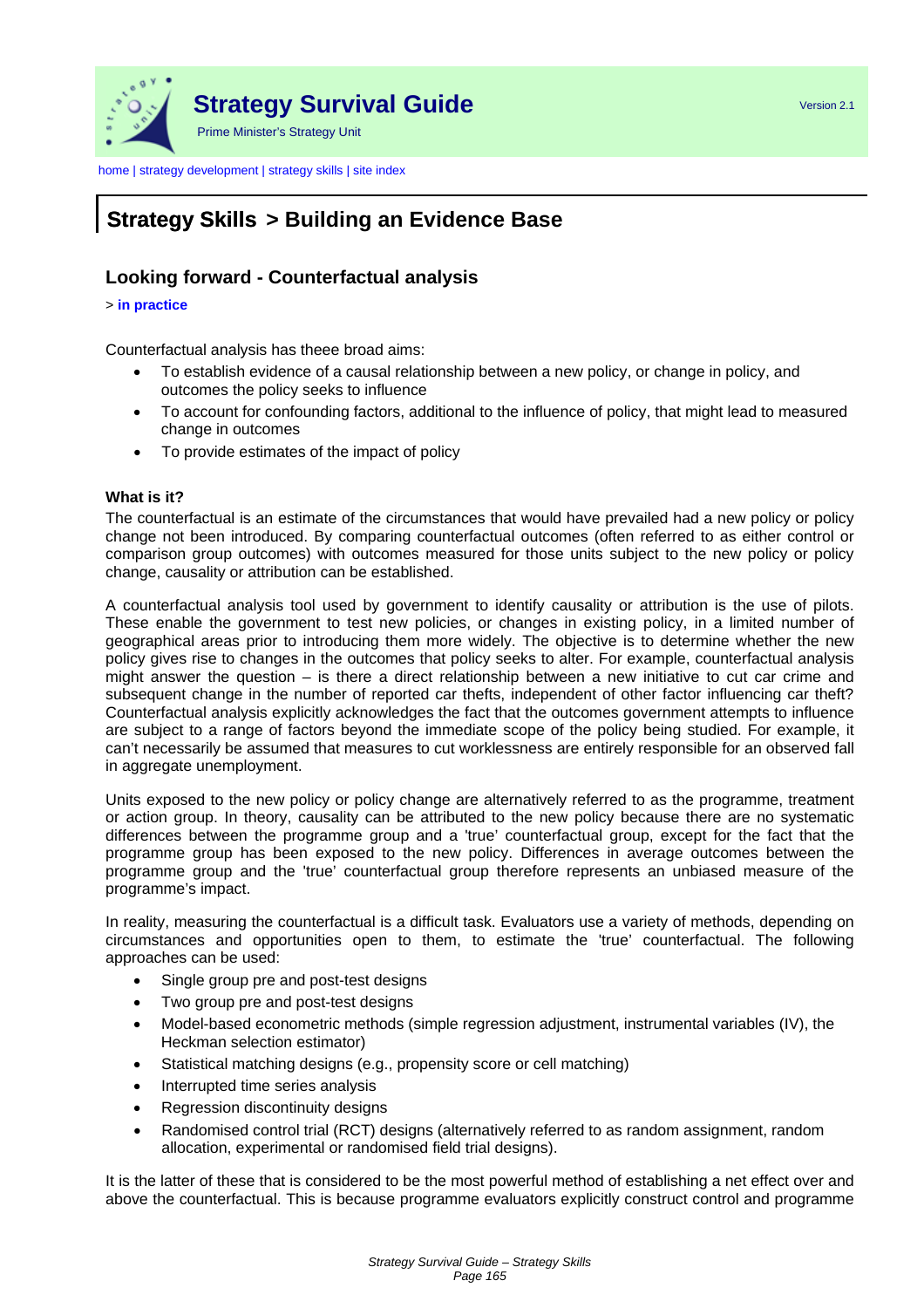groups at random. In other words, the two groups are statistically equivalent, the only systematic difference between them being that the programme group has been exposed to the policy being investigated. Evaluators can randomly assign individuals, or other units such as institutions (for example hospitals or schools), or geographical areas (for example Wards, or Local Authority Districts).

At present, this approach, while commonplace in clinical trials, is less often used to evaluate social programmes in the UK, although there are examples. It is, however, widely used in North America to investigate the impact of various interventions from changes in taxation, welfare reform programmes, initiatives in education and criminal rehabilitation.

## **Strengths of random assignment**

- If implemented correctly, it guarantees that the experimental and control groups will be identical. Thus it eliminates the influence of extraneous factors by ensuring that the only differences between the two groups arise by chance.
- Easy to interpret.

## **Weaknesses of random assignment**

- Two groups are unlikely to be identical apart from some policy intervention .
- Only provides a measure of average impact.
- Can be complicated to implement correctly- two administrative systems are required.
- Can create political problems by denying services to controls.
- Risk of contamination if those in the control group are not prevented from participating in the pilot programme.

Many of these practical problems can be avoided if whole areas are divided into intervention and control groups, but for practical reasons this is usually difficult to do.

## **References**

Cost Benefit Analysis, Boardman, Greenberg, Vining and Weimer (2001)

Research Methods for Policy Evaluation, Department for Work and Pensions, Research Working paper No 2. (Chapter 4 gives an excellent description of counterfactual analysis and the different methods available.)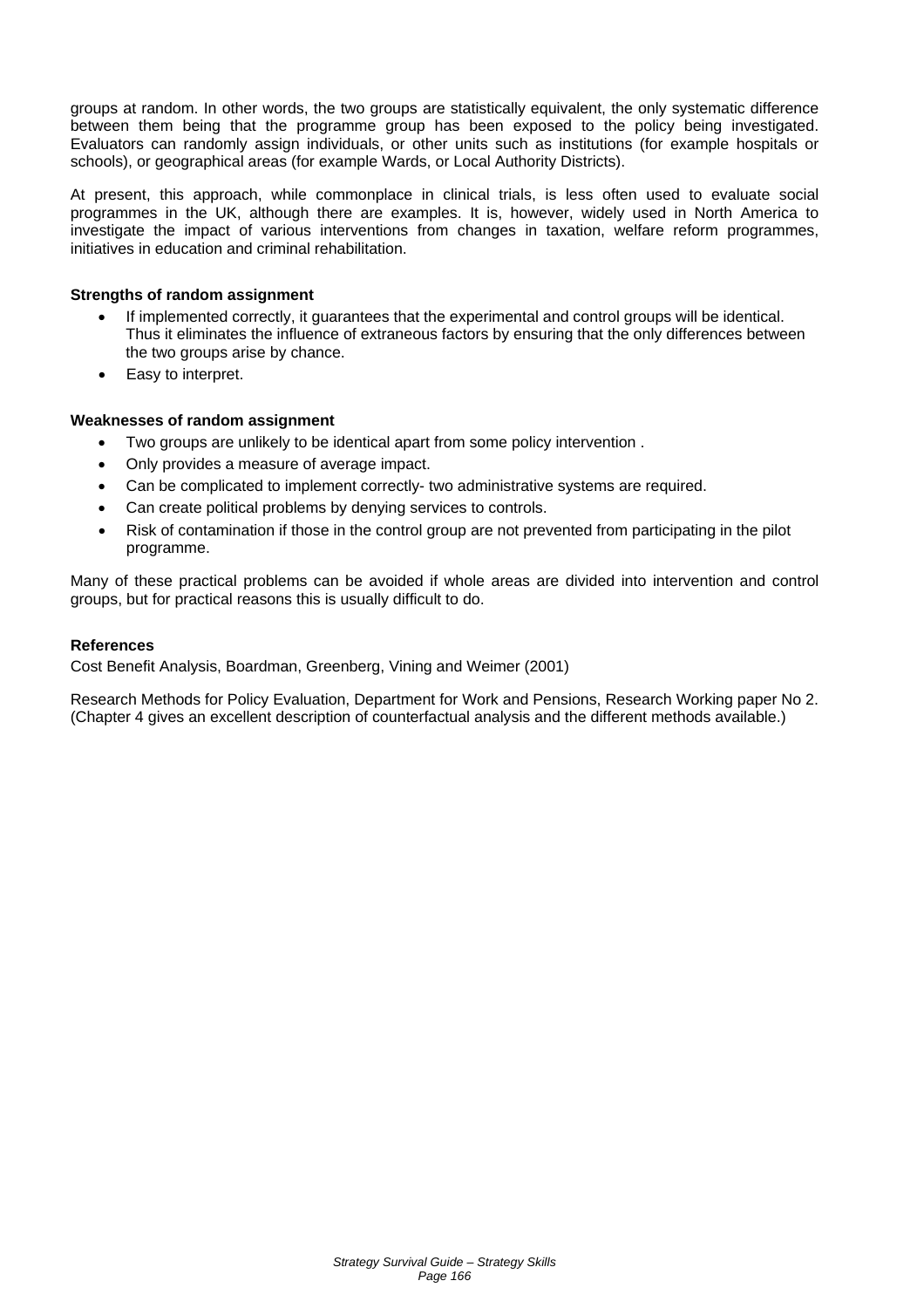# **Counterfactual analysis**

## **In Practice 1: SU Waste Project**

In choosing between options the impact of a "do nothing" option (i.e. what happens if current policies continue, or the counterfactual) must be considered. The waste team undertook such a counter factual analysis as part of their work.

To do this assumptions were made about future waste growth and waste composition (provided by a waste analysis expert working with the SU team). The team considered current waste funding and looked at the rate of progress over the last 5 years in recycling and incineration based on this funding. This showed that the recycling rate had been increasing at 1% per year and only one new incinerator had been built in the last 7 years. At this rate of progress, and without kerbside recycling or more bring sites, recycling was likely to remain below 25% of the waste stream even by 2015, notwithstanding the fact that this target was originally set for 2005. It was assumed that current levels of opposition to incinerators would continue and only those currently approved would get built.

This analysis established the amount of waste that would end up in landfill sites on unchanged policies and could be compared with EU Landfill Directive targets to which the UK was bound. It showed that, on unchanged policies, many more landfill sites would be needed, resulting in the UK falling further and further from meeting the Landfill Directive.

The chart below shows the results of the counter factual analysis, and the increasing gap between the Landfill Directive targets and the volume of municipal waste likely to be sent to landfill sites in England in future.





# **Counterfactual analysis**

## **In Practice 2: Jobseekers Allowance (JSA) interview**

Random assignment was used to evaluate the introduction of a Restart interview for Jobseekers in 1989/90. Those claiming benefit for six months were invited to an interview to encourage return to work. 8,000 people were randomly assigned to receive an interview (intervention group), while 500 people were randomly assigned to the control group that was not interviewed. The trial measured the average time it took both groups to get a job. Those receiving a Restart interview spent 5% less time claiming benefit.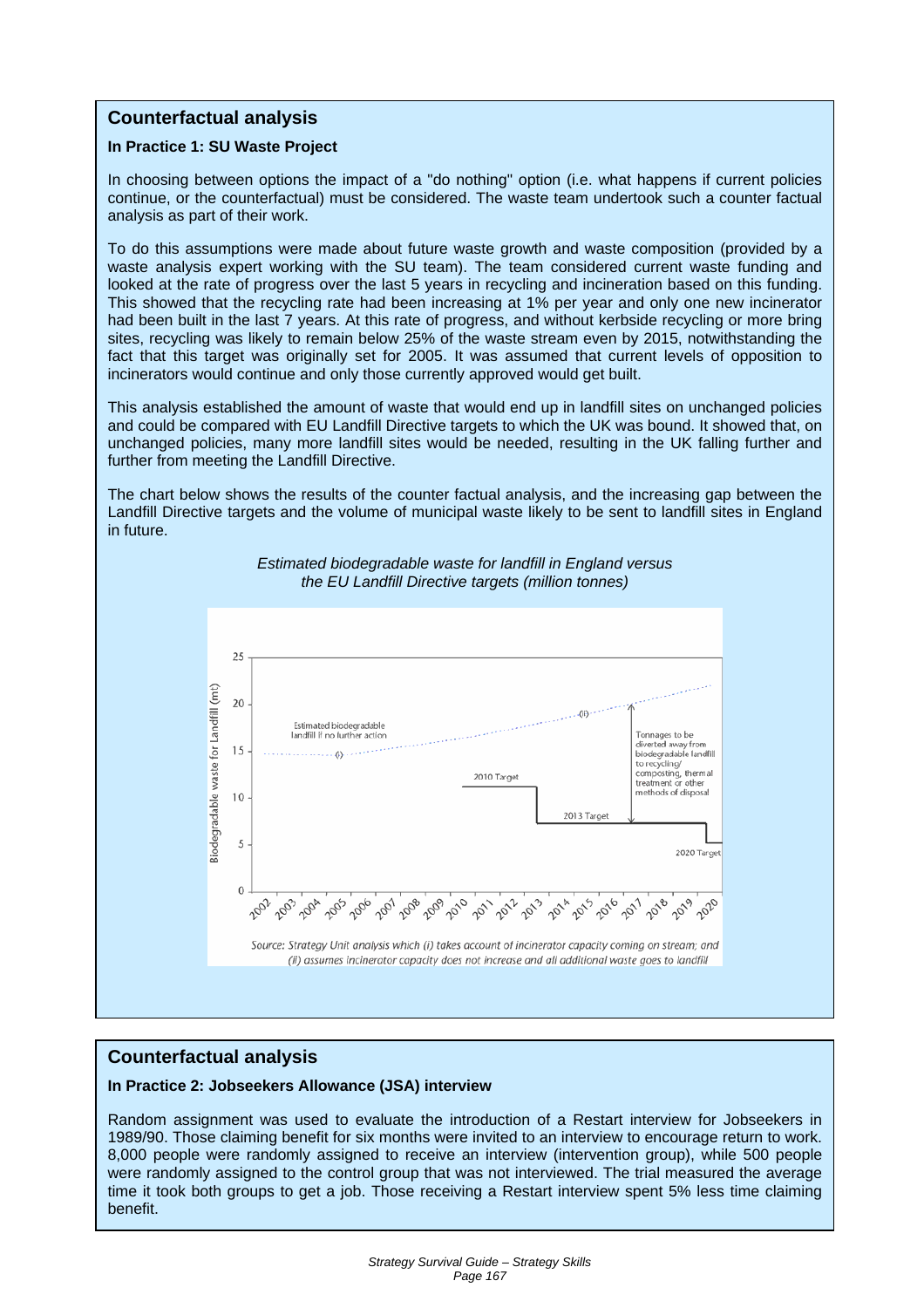

# **Strategy Skills > Appraising Options**

# **Tools & Approaches**

- Multi-criteria analysis
- Cost-benefit & costeffectiveness analysis
- Rationale for government intervention

It is unlikely that there will ever be one 'correct' response to a public policy issue or problem. Different stakeholders, and even different members of the team, may hold differing views on the most appropriate strategy and policies for addressing it.

Taking a strategic approach to solution generation means resisting the pressure to jump directly to a solution, and instead taking the time to consider the alternatives and use a rational and reasoned process for selecting the most suitable, feasible, and acceptable option.

Taking such an open-minded approach will not only serve to incorporate divergent viewpoints in the process, but also open the possibility of forging hybrid solutions.

The three **criteria** of suitability, feasibility and acceptability should underpin the iterative process of generating, detailing and appraising options. At the outset they may be applied informally to guide and shape the thinking, but as options are worked up and the final selection approaches more structured and rigorous appraisal methods are needed.

**Multi-criteria analysis** provides a structured process for determining the criteria by which the options will be assessed and the relative importance of the each of the criteria. This then enables a single preferred option to be identified.

Alternatively, **cost-benefit & cost-effectiveness analysis** can be used to determine the net cost or benefit of each option using a single metric. All options with a net benefit are worth doing – the one with the greatest net benefit is the most worth doing.

Underlying the appraisal of options should be an evaluation of the **rationale for government intervention**.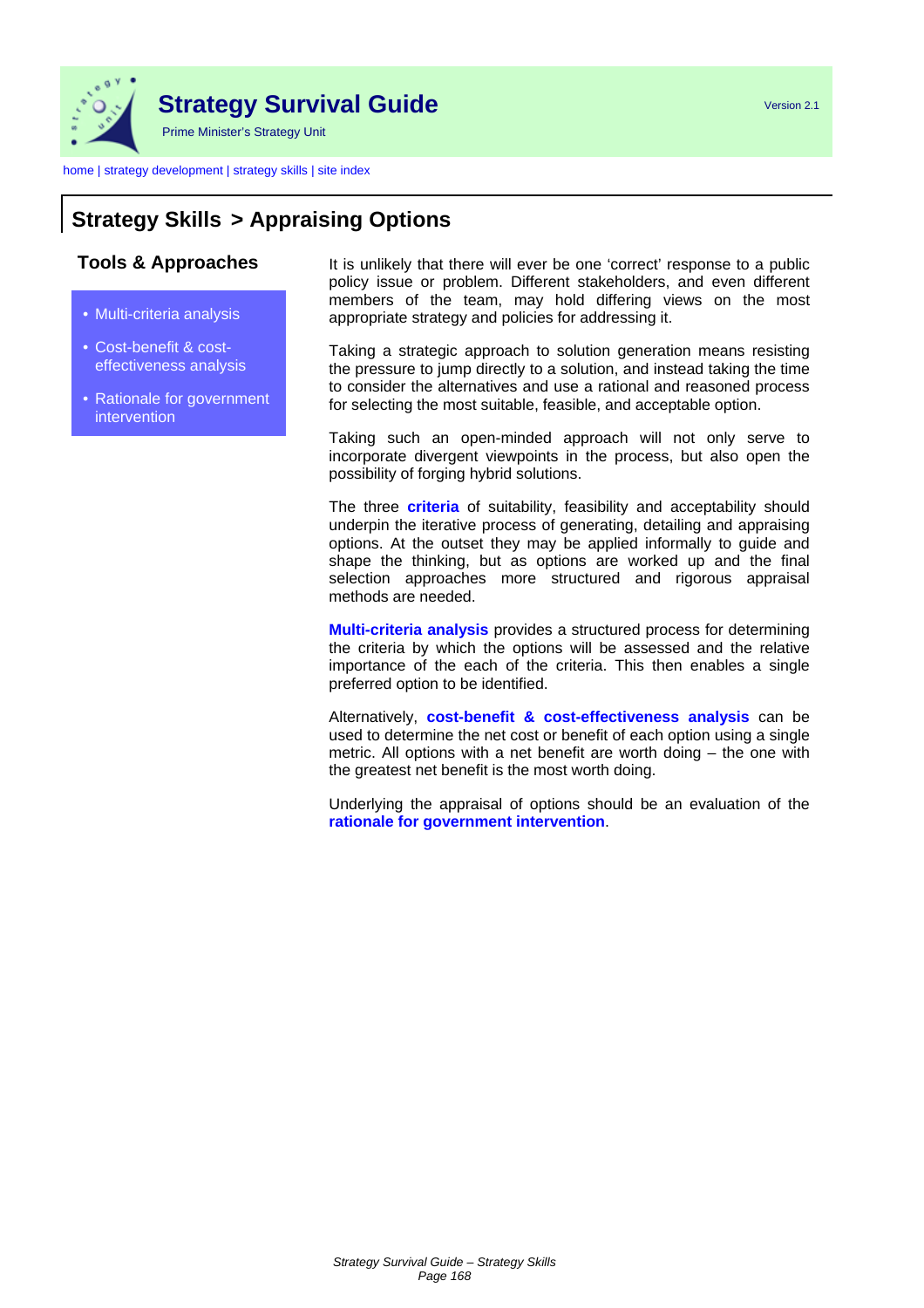

# **Strategy Skills > Appraising Options**

# **Multi-criteria analysis**

#### > **in practice**

Once the preferred strategic direction has been determined and policy options to achieve that direction have been designed, analysis is needed in order to select the preferred policy option. Multi-criteria analysis can be used for this purpose.

The term multi-criteria analysis (MCA) is applied to a nested family of techniques, all of which enable policy options to be assessed against a range of appraisal criteria. The different MCA techniques include some or all of the following stages:

- 1. Identify policy options for analysis
- 2. Identify criteria against which options will be assessed
- 3. Assess options against criteria using quantitative or qualitative data
- 4. Score options against criteria on a consistent basis
- 5. Weight criteria and compare options
- 6. Carry out sensitivity analysis & revisit conclusions.

#### **Process**

The Process is extremely important to enable successful multi-criteria analysis. However many of the above stages are employed, a key characteristic of MCA is the exercise of explicit judgements – for example in choosing options and criteria, determining scores, and weighting criteria against each other. This requires an answer to the question, "Whose judgements are being used?".

In some cases it may be reasonable for officials or for Ministers to exercise these judgements. But in a climate of public suspicion of government, and lack of trust in institutions more generally, this may not deliver sufficient credibility. Hence a more appropriate approach may be to use the general public (for example in a "Citizens' Jury") or stakeholders (for example in "Stakeholder Workshops") to make the judgements that are necessary. A decision on the most appropriate process to employ at each stage should be made at the planning stage for the MCA.

### **1. Identify policy options for appraisal**

MCA will typically be used to assess a number of options for achieving a policy objective, one of which should be a "do nothing" or "base case" scenario. Ideally, the starting list of options should be as comprehensive as possible. However, an iterative process may be necessary, in which new options are generated in response to the assessment of the initial options (e.g. if none of the initial options perform well).

#### **2. Identify criteria against which options will be assessed**

There are a number of different ways in which the range of possible criteria can be categorised, and each individual issue is likely to employ its own set of criteria. However, the criteria employed should certainly cover the:

- suitability
- feasibility
- acceptability
- risks of each of the options.

Risk can be defined as uncertainty of outcomes (whether positive or negative). There are two types of uncertainty: uncertainty that is a result of a lack of information, and uncertainty in terms of unpredictable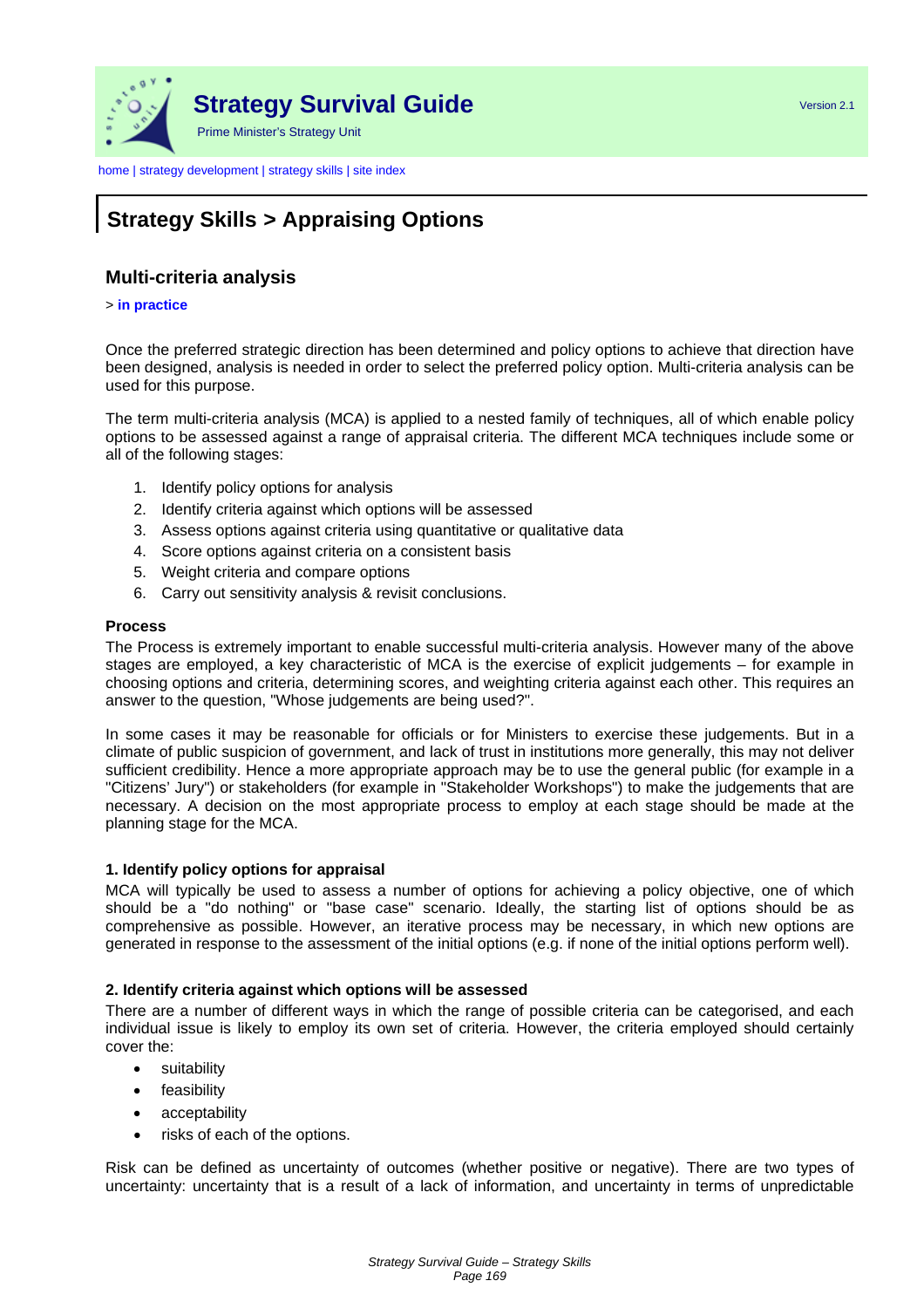events. There are a number of different techniques for identifying risks**,** these include check lists, prompt lists, workshops, questionnaires and brainstorming.

Work from the **organisational analysis** should also feed into the development of the criteria, particularly those looking at suitability, feasibility and acceptability. Understanding the organisational structure and culture of the department can help in understanding the ease or difficulty with which new strategies can be adopted. Some consideration should also be given to whether the Department has the resources and competencies available to deliver a new strategy. The key areas to assess include:

- Availability of and sources of finance
- Skills: organisational, leadership, technical expertise
- Availability of physical resources e.g. buildings, offices etc
- IT capacitv
- HR capacity.

The criteria should also encompass a range of different perspectives on the policy problem, including the following (where applicable):

- economic
- social
- environmental
- ethical
- legal
- scientific.

Sponsor, stakeholder and public attitudes should be reflected, together with relevant local, national (including the devolved administrations) and international perspectives. It should also include any specific values or principles that could underpin the success of future policy.

## **3. Assess options against criteria using quantitative or qualitative data**

Once the options have been agreed and the criteria determined, assessing each option against each criterion brings them together. All available evidence should be employed, both quantitative and qualitative. The results are then typically presented in a matrix format. If a wide range of criteria is employed, then the quality and type of information available to make each assessment will vary considerably. This will mean that the results in turn will vary in nature, including:

- monetary values
- other quantified data
- **rankings**
- naïve descriptions (e.g. positive/neutral/negative).

In principle, the MCA could stop at this stage (though preferably including stage 6) and the matrix presented in its raw form to decision-makers. The exercise has added value by presenting and appraising options in a systematic and comprehensive way. But unless one option clearly dominates all the others, implicit judgement is still required. Subsequent stages help to make the judgements involved in decision-making much more explicit.

## **4. Score options against criteria on a consistent basis**

Scoring takes place primarily as a pre-cursor to weighting, and is designed to present in a common format all of the results generated in stage 3. A typical approach is to decide a range of scores for each criterion, for example 0 (the lowest score) to 100 (the highest score). The end points are then fixed in relation to the raw results.

Example A: if the cost to the Treasury of an option varies from £1m to £10m, then a score of 100 may be assigned to £1m and a score of 0 assigned to £10m.

Example B: if options are ranked as "positive, neutral or negative", then a score of 100 may be assigned to "positive" and a score of 0 assigned to "negative", with "neutral" scored as 50.

Once end points are fixed for each criterion, intermediate scores are assigned, usually on a linear scale. The matrix can then be re-written using this common scoring basis.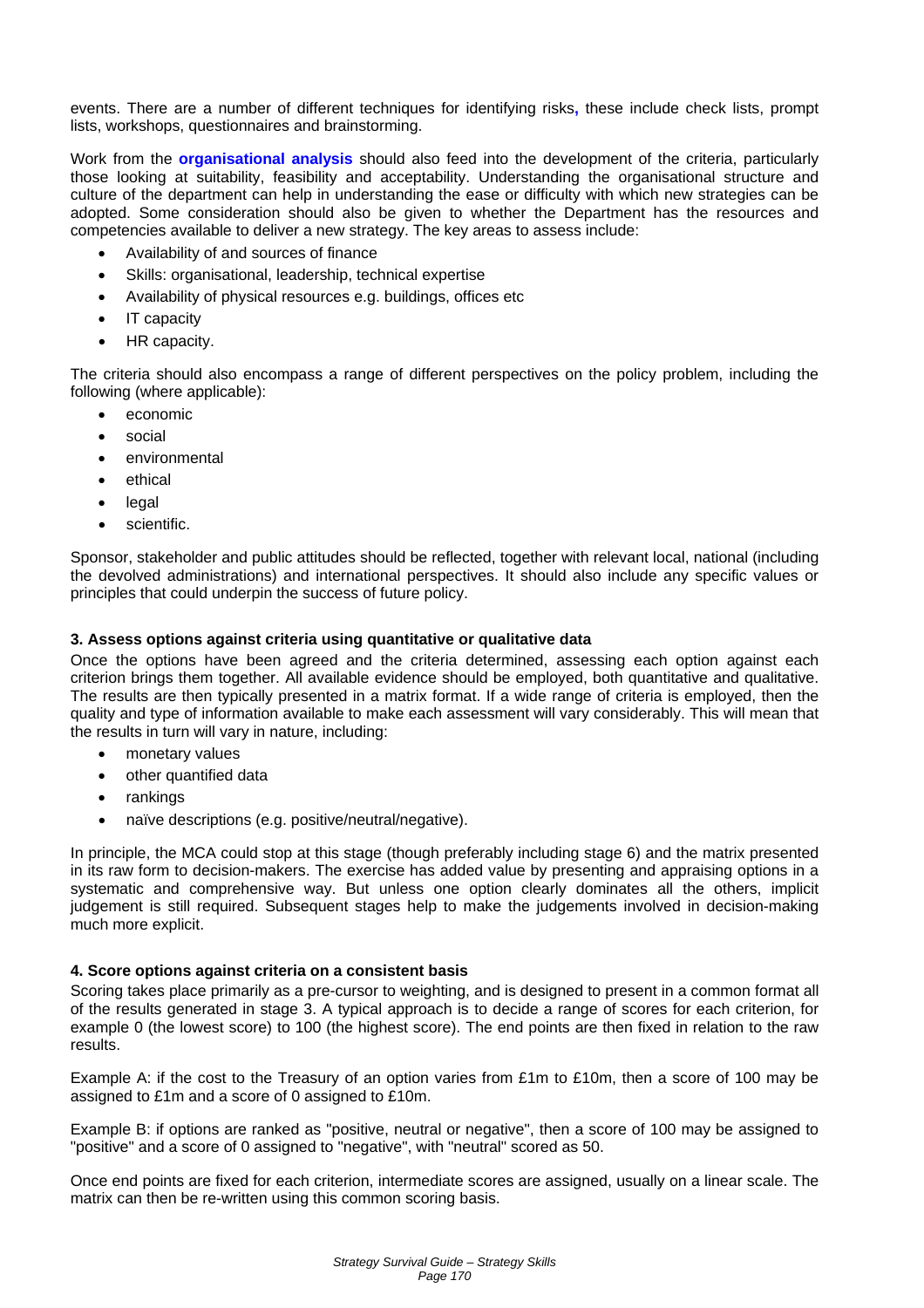### **5. Weight criteria and compare options**

The next step is to determine relative weightings for each criterion. This is in many ways the most difficult stage, and may be where public and stakeholder input is most crucial – different groups will have very different weightings. There are a number of approaches. One often-used approach is to divide a number of points (typically 100) between the criteria, in line with their perceived weighting relative to each other. Alternatively, a more qualitative approach may be used (e.g. "essential" versus "desirable" versus "irrelevant").

Once weights have been assigned, they are used to adjust (quantitatively or qualitatively) the scores from stage 4, so that options can be compared. This should enable an explicit ranking of options to be carried out.

#### **6. Carry out sensitivity analysis and revisit conclusion**

The ranking emerging from stage 5 may well be sensitive to some relatively small variations in data, scoring or weighting. The presence of uncertainty makes it almost inevitable that the assumptions and judgements employed in the analysis are less than firm. Hence before any decisions are taken, it is essential that sensitivity analysis is carried out on each of these aspects of the analysis. The question to be addressed is: "Do the rankings stay the same when data, scoring and weighting is adjusted within reasonable bounds?".

## **Strengths**

MCA can typically incorporate a wider range of criteria (e.g. social, environmental, ethical) than that employed in a typical financial analysis, and unlike a **cost-benefit analysis**, does not require monetisation of all costs and benefits. At the same time, it brings a systematic approach to appraising and comparing options with a wide range of quantifiable and non-quantifiable impacts, and is a more robust process than the implicit judgements that may otherwise be made.

#### **Weaknesses**

The main disadvantage is that – if carried out to its fullest extent – it can be a very time-consuming process.

#### **References**

HM Treasury's **Green Book**

Multi-Criteria Analysis – A Manual, appraisal guidance prepared for DETR by NERA, The Stationery Office (2000) ISBN 1 85112 454 3

The **Office of Government Commerce** Policy to Successful Delivery site provides some useful guidance on appraising options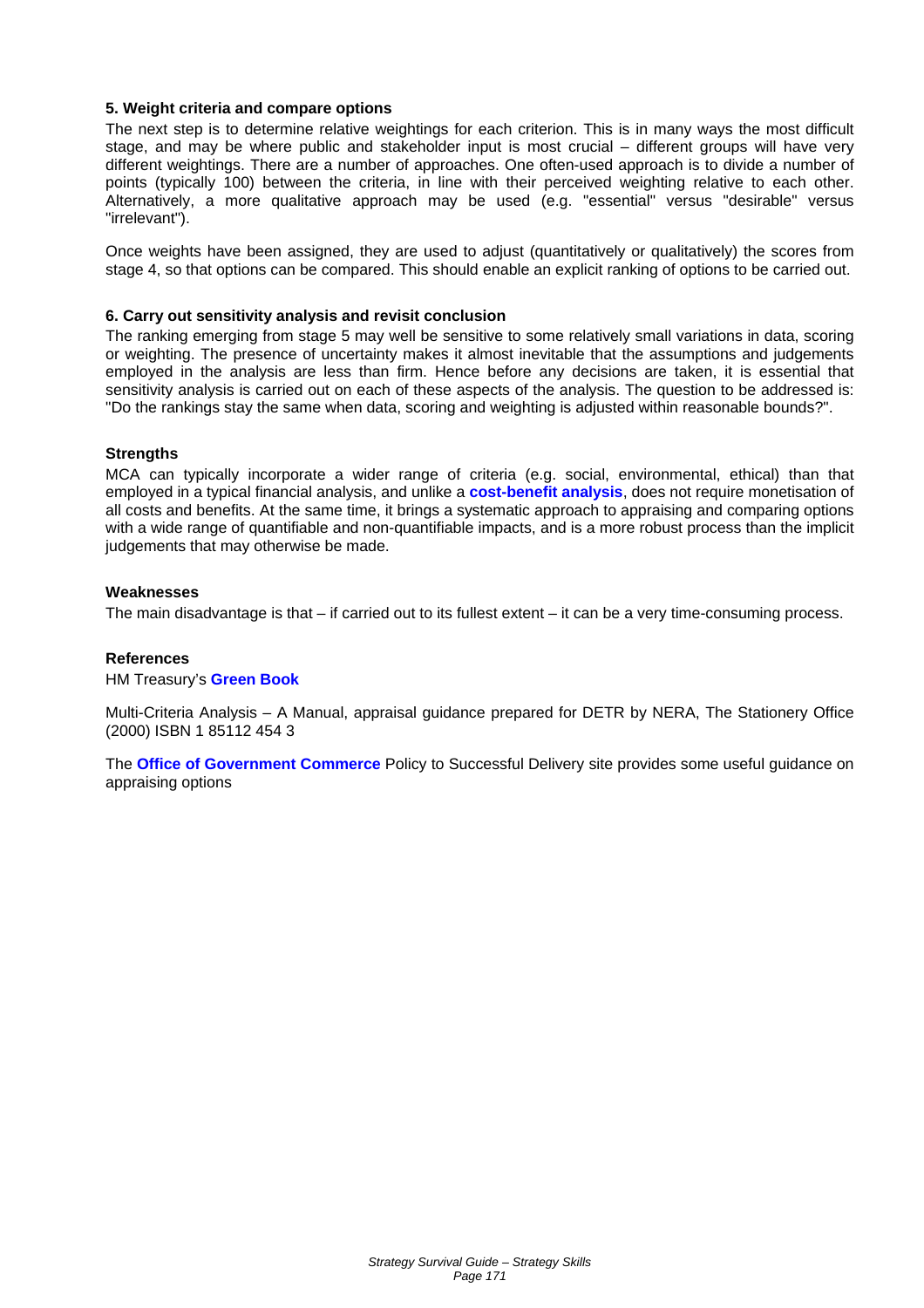# **Multi-criteria analysis**

## **In Practice 1: SU Global Health Project**

The **Global Health Project Matrix Framework** used by Global Health project to evaluate proposals assessed a number of proposed policy instruments against eight top-level criteria, beneath which were a number of sub-criteria. A matrix of scores was constructed, and the scores were then scaled to enable comparison, before the different criteria were weighted and the policy instruments compared.

## **Multi-criteria analysis**

## **In Practice 2: SU Waste Project**

## **Background and Approach**

A central aim of the SU Waste Project was to identify a preferred option for meeting the EU Landfill Directive which sets tough targets for the diversion of biodegradable municipal waste from landfill sites (historically, the main method of waste disposal in this country).

As the UK lags most other developed leading nations in waste management, the first step in identifying a preferred option was to benchmark and study the various waste management options used by other nations. The options in use included actions: to reduce waste streams; to re-use waste; to recycle and; to develop alternatives to landfill such as incineration and mechanical and biological treatment (MBT).

The benchmarking work showed that countries varied in the use made of these different actions. However, most countries generally intervene at all stages of the waste hierarchy whereas debate in the UK has tended to focus on the choice between recycling and incineration with little attention paid to actions that would result in reductions in waste streams.

Building on this benchmarking exercise, the SU Waste team consulted with UK waste experts and drew on modelling work to examine a range of options for tackling UK waste. The first option was the status quo. The other options covered a range of waste management options with varying degrees of emphasis on incineration or recycling as well as more balanced packages of action. Each option had to be able to meet the requirements of the Landfill Directive.

The options are outlined below:

- **Option 1** do nothing
- **Option 2** High incineration (50% + incineration and 25% recycling)
- **Option 3** High incineration (50% incineration and 35% recycling)
- **Option 4** Maximum recycling (60% recycling and incineration at current levels 10%)
- **Option 5** Reduce/recycle a more balanced package of waste reduction, recycling, greater variety of residual waste technologies etc

A lowest cost option was also considered initially (but abandoned early on as it was judged to meet none of the environmental criteria and to be a step back from current government waste policy).

## **Choosing between the options**

The options were compared using two analytical tools. The first of these examined the number of different waste facilities required for each option and the costs of those facilities over time. This allowed the present value cost of each option to be estimated over a 20 year period.

The second was adapted from an Environment Agency tool called "STOAT" – a Strategic Option Appraisal Tool. Essentially, this model is a multi-criteria analysis tool that allows one to analyse the benefits and risks of different waste management options including environmental impacts (e.g. C02 emissions, leeching), potential land use planning difficulties, consistency with public preferences and whether an option has been operated successfully in other countries. These criteria could be weighted in different ways to establish how this affected the preferred option.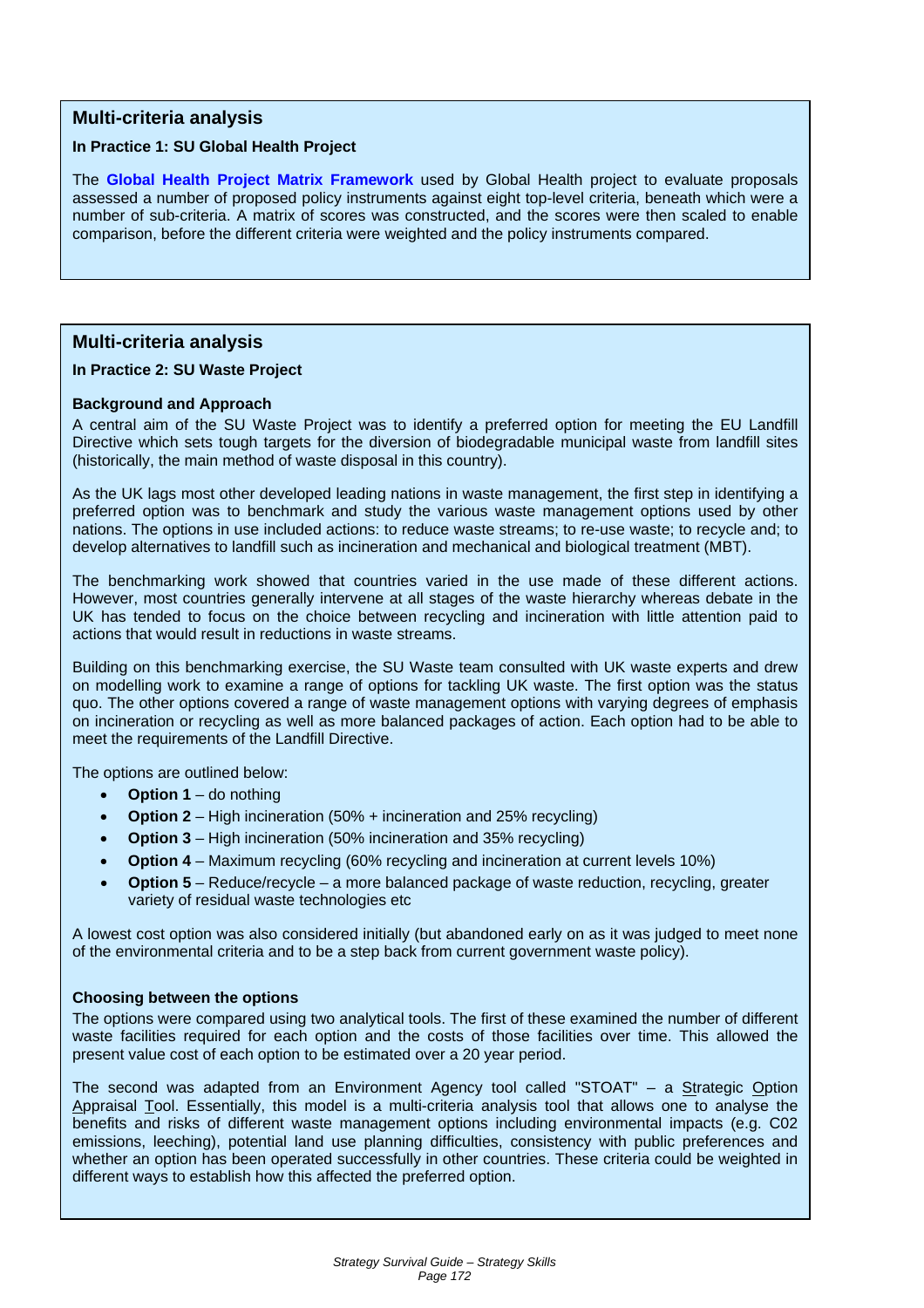An expert panel was used to assess the feasibility of each option as alternative ways of meeting the Landfill Directive and to assess the flexibility of each option (i.e. the extent to which it risked locking-in to one option). An overall judgement could then be made about the cost-benefit ranking of the different waste management options, and their respective strengths and weaknesses.

The options and the results of the analysis are summarised in table 1 below, which is taken from the SU waste report. It shows that a balanced package of measures with a focus on waste minimisation was judged the preferred option in cost-benefit terms (under a range of weightings for the benefits and risks).

Benefits and costs of alternative strategic approaches, 2002-2020

| Option                              | Costs<br>$(\text{\rm Ebn})^{(\text{a})}$ | Feasibility as a<br>way to meet<br>the Landfill<br><b>Directive</b> | Environmental<br>benefits  | Flexibility<br>(avoiding<br>locking-in to one<br>option) | Ranking        |
|-------------------------------------|------------------------------------------|---------------------------------------------------------------------|----------------------------|----------------------------------------------------------|----------------|
| Option 5:<br>Reduction/recycle      | 29.6                                     | $\sqrt{\sqrt{\sqrt{2}}}$                                            | $\sqrt{\sqrt{\ }}$         | $\sqrt{\sqrt{\}}$                                        | 1              |
| Option 3:<br>High incineration (ii) | 29.6                                     | $\sqrt{\sqrt{\}}$                                                   | $\boldsymbol{\mathcal{N}}$ | $\checkmark$                                             | $\overline{2}$ |
| Option 4:<br>Maximum recycling      | 31.0                                     | ✔                                                                   | $\sqrt{\sqrt{\}}$          | $\checkmark$                                             | 3              |
| Option 2:<br>High incineration (i)  | 28.9                                     | $\checkmark$                                                        | $\boldsymbol{\mathcal{N}}$ | ℐ                                                        | 4              |
| Option 1:<br>Status quo             | 27.4                                     | X                                                                   | X                          | X                                                        | 5              |

 $\sqrt{\checkmark}$  offers maximum benefits

 $\checkmark$   $\checkmark$  offers some benefits

 $\checkmark$  offers few benefits

**X** offers no benefits

Notes: (a) costs represent discounted waste management expenditure at local authority level from 2002 to 2020. *Source: SU Analysis* 

> *Strategy Survival Guide – Strategy Skills Page 173*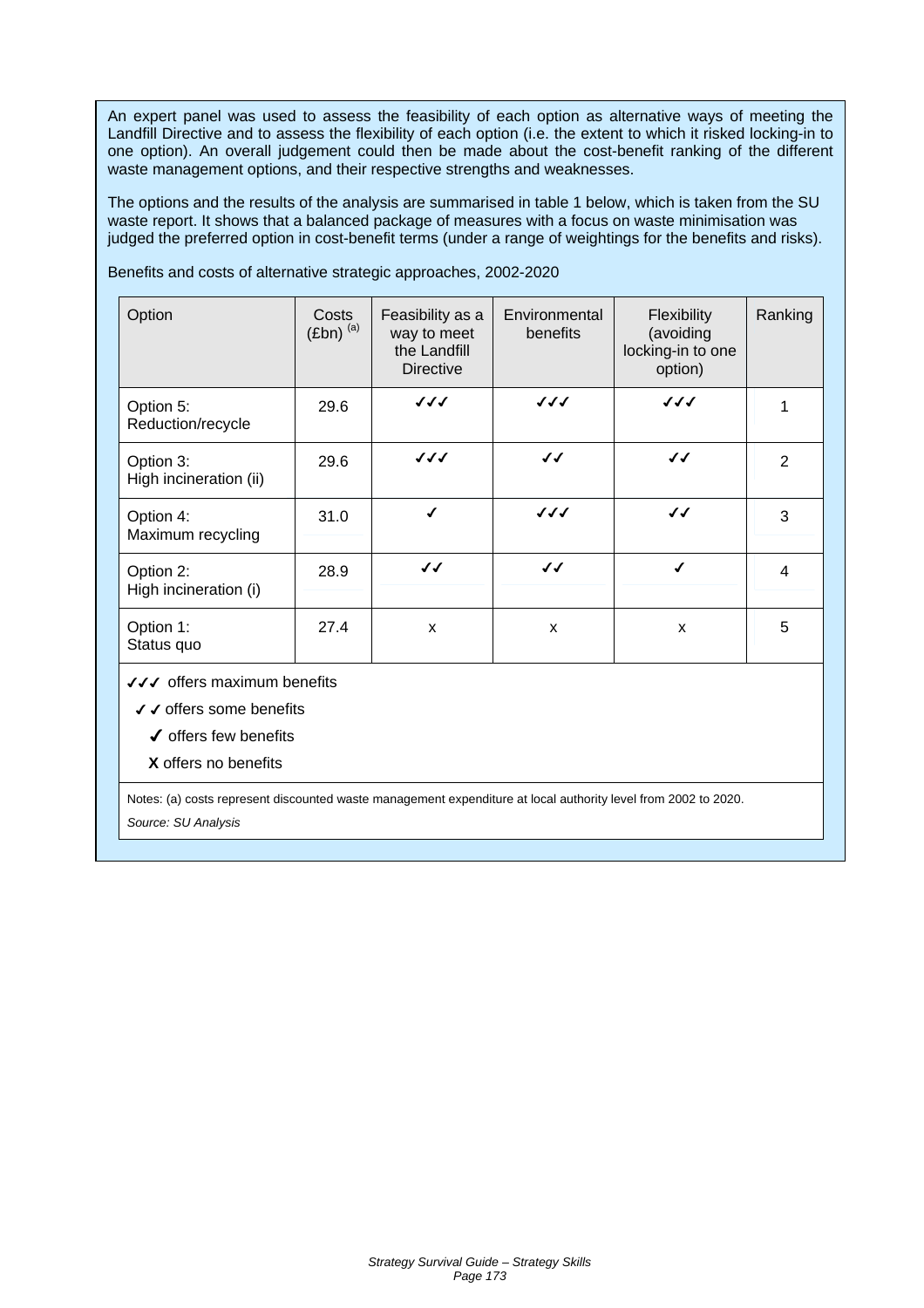

# **Strategy Skills > Appraising Options**

# **Cost-benefit & cost-effectiveness analysis**

#### > **in practice**

Cost-benefit and cost-effectiveness analysis sum up all of the costs and all of the benefits associated with an option using a common metric, typically monetary units. This enables the calculation of the net cost or benefit associated with an option. All options with a net benefit are worth doing - the one with the greatest net benefit is the most worth doing.

## **Cost-benefit analysis (CBA):**

Cost-benefit analysis suggests that a monetary value can be placed on all the costs and benefits of a strategy, including tangible and intangible returns to other people and organisations in addition to those immediately impacted.

Decisions are made by comparing the present value of the costs with the present value of the benefits of the strategy. Decisions are based on whether there is a net benefit or cost to the strategy, i.e. total benefits less total costs.

Costs and benefits that occur in the future have less weight attached to them in a cost-benefit analysis. To account for this, it is necessary to discount, or reduce, the value of future costs or benefits to place them on a par with costs and benefits incurred today. The current recommendation is that public sector activity should generally use a discount rate of 6%. This means that £1 in one year's time will be worth  $1 \div 1.06$  now; £1 in two year's time will be worth 1  $\div$  1.06<sup>2</sup> and so on. The sum of the discounted benefits of an option minus the sum of the discounted costs, all discounted to the same base date, is the net present value of the option.

Cost-benefit analysis should normally be undertaken for any strategy project which involves policy development, capital expenditure, use of assets or setting of standards. Depending on the nature of the issue, it will sometimes be very quick and easy. At other times it will require full-blown economic analysis. There are no set rules as to the level of detail required, but it should reflect the significance of the options being assessed. CBA should typically take a broad view of costs and benefits, including indirect and longerterm effects, reflecting the interests of taxpayers and users of public services and those affected in other ways by public sector activity.

Although in practice monetary valuation is often difficult, it can be done and, despite difficulties, cost-benefit analysis is an approach which is valuable if its limitations are understood. Its major benefit is in forcing people to be explicit about the various factors which should influence strategic choice.

## **Cost-effectiveness analysis (CEA)**

Cost-effectiveness analysis is an alternative to cost-benefit analysis. CEA is most useful when analysts face constraints which prevent them from conducting CBA. The most common constraint is the inability or unwillingness of analysts to monetise benefits.

CEA measures costs in a common monetary value (normally  $E$ ) and effectiveness in physical units. Because the two are incommensurable, they cannot be added or subtracted to obtain a single criterion measure. One can only compute the ratio of costs to effectiveness in the following ways:

> CE ratio =  $C_1/E_1$ EC ratio =  $E_1/C_1$

where:  $C_1$  = the cost of option 1 (in £); and  $E_1$  = the effectiveness of option 1 (in physical units).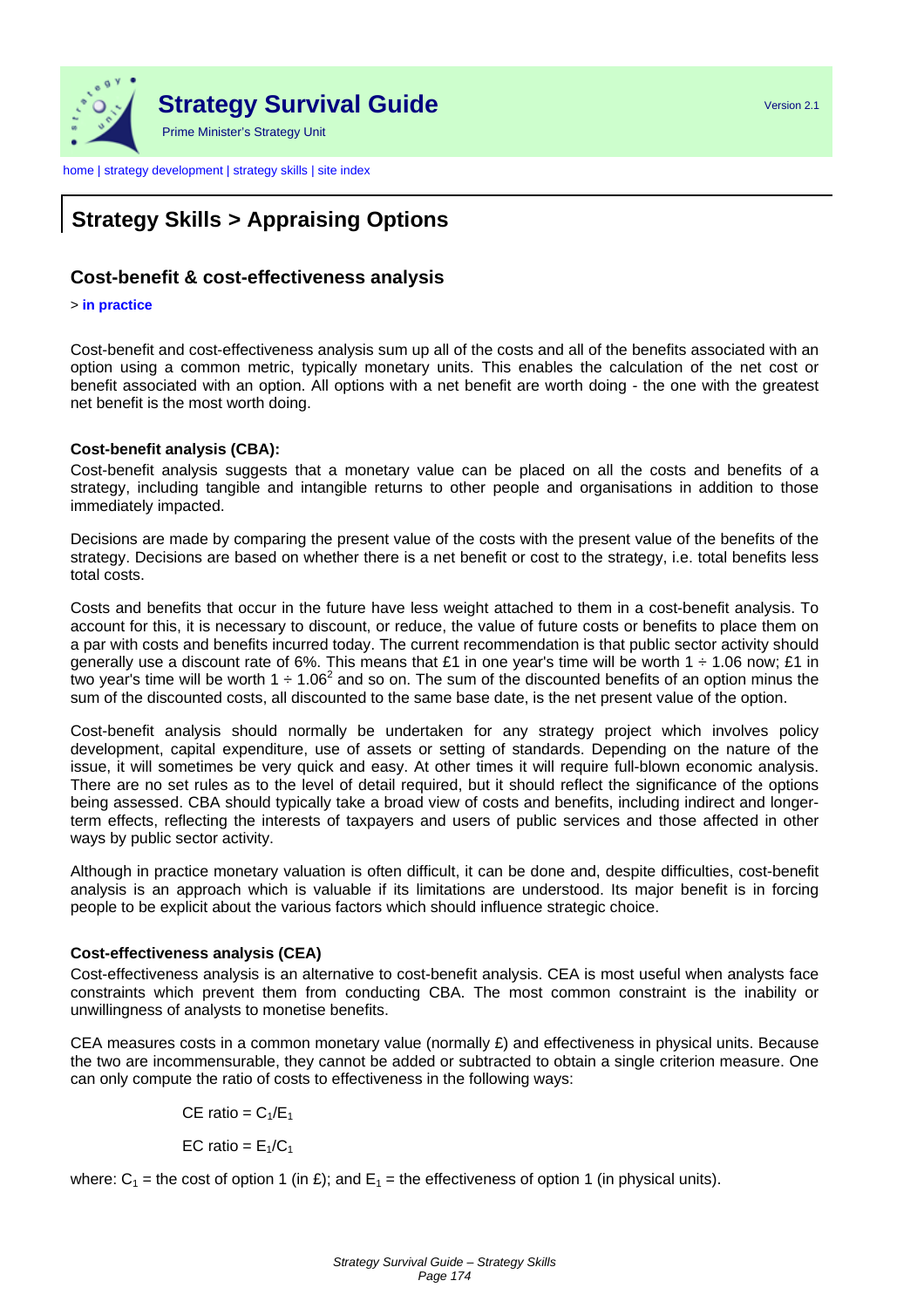Equation 1. represents the cost per unit of effectiveness (e.g. £/life saved). Projects can be rank ordered by CE ratio from lowest to highest. The most cost-effective project has the lowest CE ratio.

Equation 2. is the effectiveness per unit of cost (e.g. lives saved/£). Projects should be ranked from highest to lowest EC ratios.

The outputs to be ranked by cost-effectiveness analysis will often be social or environmental in nature. For example, work in health economics looking at the cost-effectiveness of different treatments, or work to assess the net costs of different ways of reducing greenhouse gases. As with CBA, the level of detail for the analysis will typically depend on the specific issue being addressed, but should take a broad view of costs and benefits to reflect public and taxpayer interests.

## **Process for carrying out a CBA/CEA**

There are 5 core elements to carrying out a successful CBA or CEA:

- define the objectives
- identify the options (including a base case)
- identify and, if possible, quantify and value the costs, benefits, risks and uncertainties
- analyse the information
- present the results.

#### **Strengths & Weaknesses**

CBA and related techniques are tools to be used in decision-making - they provide a means of systematically and rigorously balancing the costs and benefits of different options. They should be used intelligently, making use of relevant knowledge and expertise. CBA can be essential in setting out the costs and benefits associated with different options, and in making a rigorous choice between them. But it is rarely sufficient on its own, because other, typically more nebulous, factors will also need to be taken into account. The option identified as "best" from a CBA does not always need to be chosen - but any departure from the "best" option needs to be very carefully justified.

CBA is based on conventional welfare economics, which provides a utilitarian account whereby value relies upon individual self-interest. In practice, people express defined preferences for a much wider set of public goals. Even though in theory this should be compatible with traditional welfare economics, in practice analytical techniques such as CBA rarely give proper recognition to these wider public preferences.

In carrying out a CBA, there are probably two main pitfalls to avoid:

- The first and perhaps most serious is *missing out some key options, or some key costs and benefits*. If this occurs, the results of the analysis can be significantly skewed away from the actual "best" option. The way to avoid this is to spend some time making an exhaustive list of the options, and then all the different costs and benefits that could arise - even if some are later excluded.
- The second potential pitfall is *relying too much on the data*. Information on costs, benefits and risks is rarely known with certainty, especially when one looks to the future. This makes it essential that *sensitivity analysis* is carried out, testing the robustness of the CBA result to changes in some of the key numbers.

#### **References**

**The Treasury Green Book** is the main source for information on CBA and other appraisal techniques. This also contains a bibliography of other material.

The Civil Service College runs courses on cost-benefit analysis and related techniques. Details are available via the **CMPS** website.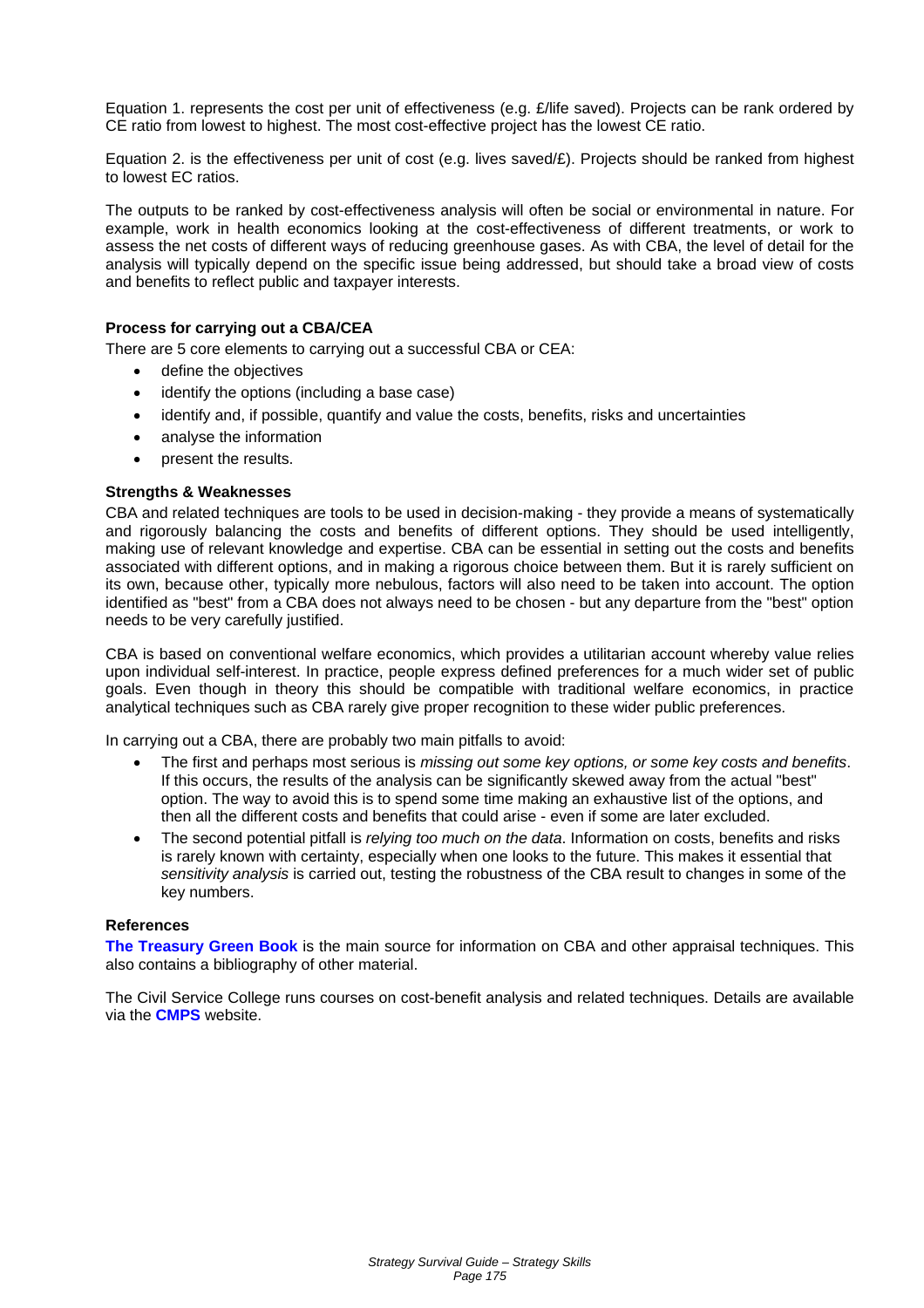# **Cost-benefit & cost-effectiveness analysis**

## **In Practice: SU Childcare Project**

The objective of the study was to provide a value for money analysis of Government investment in different types of childcare. The choice was between higher cost "integrated" childcare centres, providing a range of services to both children and parents, or lower cost "non-integrated" centres that provided basic childcare facilities.

In order to undertake a full cost-benefit analysis data must be available which allows the full costs and benefits of the policy to be converted into monetary units. This was not possible, owing to a lack of detailed evidence in all areas of the policy, and so in the case of the childcare review the team undertook a dual track approach:

- *A partial cost-benefit analysis*: to allow us to compare integrated and non-integrated childcare for areas where detailed evidence was available.
- *A variant of cost-effectiveness analysis*: to allow us to compare childcare to other policy areas such as employment, education and crime, where the evidence allowed us to quantify intermediate outputs from policy (e.g. improved educational attainment aged 18) but not the final outcomes of the policy (e.g. better overall life chances, higher skilled workforce and higher economy wide productivity growth).

For both analyses there was a 'hard exercise' and a 'soft exercise'. The hard exercise identified, quantified and monetised direct costs and benefits. The soft exercise identified and described qualitatively nonmonetisable impacts leading to option ranking.

There are always caveats involved in cost-benefit analysis and many assumptions were necessary:

For example an important assumption had to be made about the governments targeting of policies. A single childcare place will provide a 'bundle' of outcomes from increased parental employment levels to reduced future crime rates and improved educational attainment owing to better child development. These outcomes cannot be separated and so must be analysed together. However, in reality the provision of an additional childcare place may not achieve additional outcomes in all of these areas. A child may already be at very low risk from committing future crimes but their parents may use a childcare place so that they can return to work. In this case an additional employment benefit would be realised but no additional benefit from reduced future crime rates. An ex ante value for money analysis says nothing about whether the benefits of a future policy will actually accrue to targeted populations. In this analysis we calculated the full costs and benefits of the childcare place and then assumed that government would have to target programmes sufficiently to minimise loss from benefits that would have occurred anyway.

An Example Partial Cost-Benefit Analysis template is shown below:



*Strategy Survival Guide – Strategy Skills Page 176*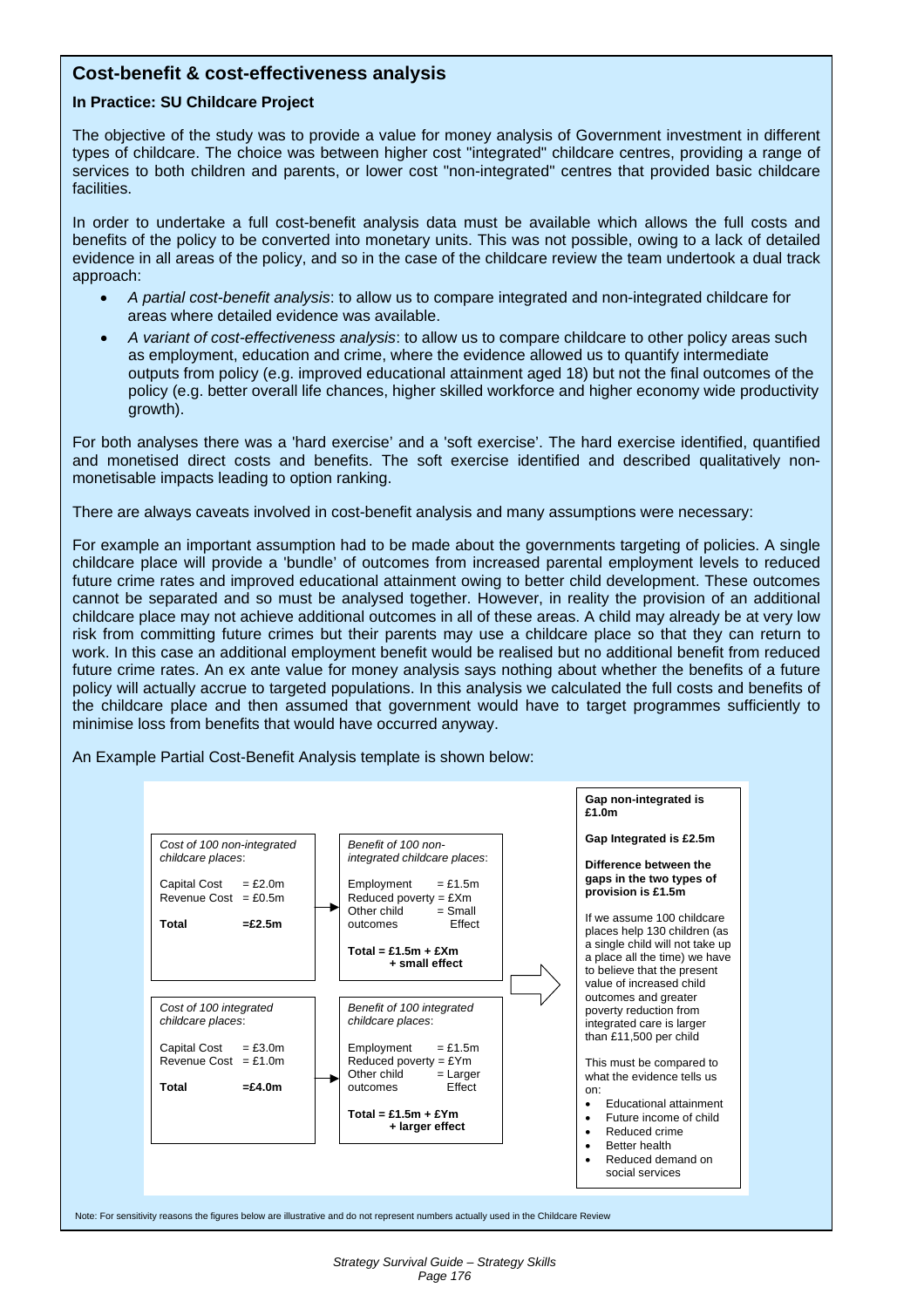In this illustrative example the quantifiable employment benefits are not sufficient to cover the total cost for either integrated or non-integrated childcare. The gap between costs and benefits for integrated childcare is £2.5m compared to £1m for non-integrated childcare. Thus for the government to choose to promote integrated childcare the 'soft exercise' would have to provide sufficiently strong evidence that the reduced poverty and other child outcomes (Y + larger effect) were greater than:

- The £2.5 million gap between the full costs and benefits of the integrated places
- The £11,500 difference per child from reduced poverty and other child outcomes given by nonintegrated childcare  $(X + small effect)$
- > See a full explanation of the **Childcare value for money analysis**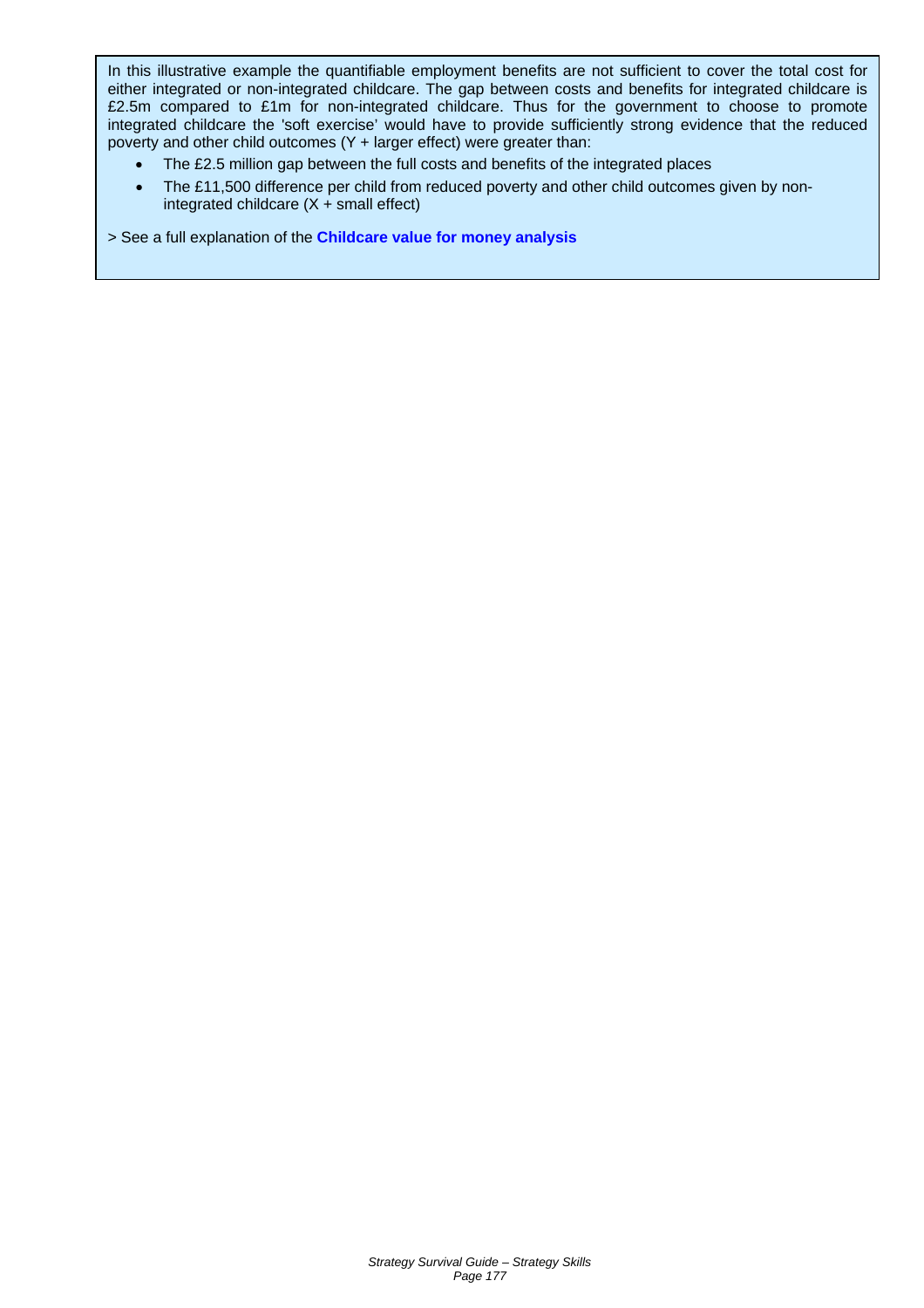

# **Strategy Skills > Appraising Options**

# **Rationale for government intervention**

#### > **in practice**

Identifying the rationale for government intervention is crucial to deciding when  $-$  and in what ways  $$ governments need to get involved.

The current draft of the HM Treasury **Green Book** identifies two basic justifications for government intervention:

- The enhancement of economic efficiency by addressing problems with the operation of markets and institutions
- The achievement of a social objective, such as promoting equity.

The existence of a problem does not in itself justify government intervention. Government itself does not function perfectly, and any form of government intervention may impose costs. This means that even when markets do not work effectively to deliver desirable goals, government must compare the costs of failing to deliver those goals against the potential costs of the intervention.

There are four key stages to justifying the rationale for government intervention:

- 1. Identify the set of policy goals to be achieved
- 2. Identify why these goals may not be delivered without government activity
- 3. Identify what actions are available to government in order to deliver the desired outcomes
- 4. Consider whether the costs of government intervention are justified.

## **1. Identify the set of policy goals to be achieved:**

This involves an assessment of the government's strategic goals and objectives, and the way in which they are translated to individual policy areas.

## **2. Identify why these goals may not be delivered without government activity:**

Economists identify two broad types of reason why government activity may be required:

**(I) Market failure**, of which there are several types:

- **Imperfect competition (market power)**. Economic theory demonstrates efficient outcomes will be delivered only where markets are actually or potentially competitive. As soon as there is an element of monopoly (on the side of the seller) or monopsony (on the side of the buyer) power that can be exercised, a less efficient outcome will occur. This may arise because of the natural characteristics of the market (e.g. very high costs of entry) or through strategic behaviour by incumbents (e.g. predatory pricing).
- **Externalities**. Externalities result when a particular activity produces benefits or costs for other activities that are not directly priced into the market. When this happens, the amount of the particular activity that takes place will generally be inefficient. Externalities can be "positive" or "negative". An example of a positive externality is the spill over effect into other areas that can occur as a result of research and development activity. A company or research institution will generally decide its level of R&D on the basis of the benefits that it can capture – ignoring benefits that might occur elsewhere. An example of a negative externality is pollution of the environment. A company or individual may reduce its own costs by failing to implement pollution controls, but this will generally impose costs on those affected by the pollution..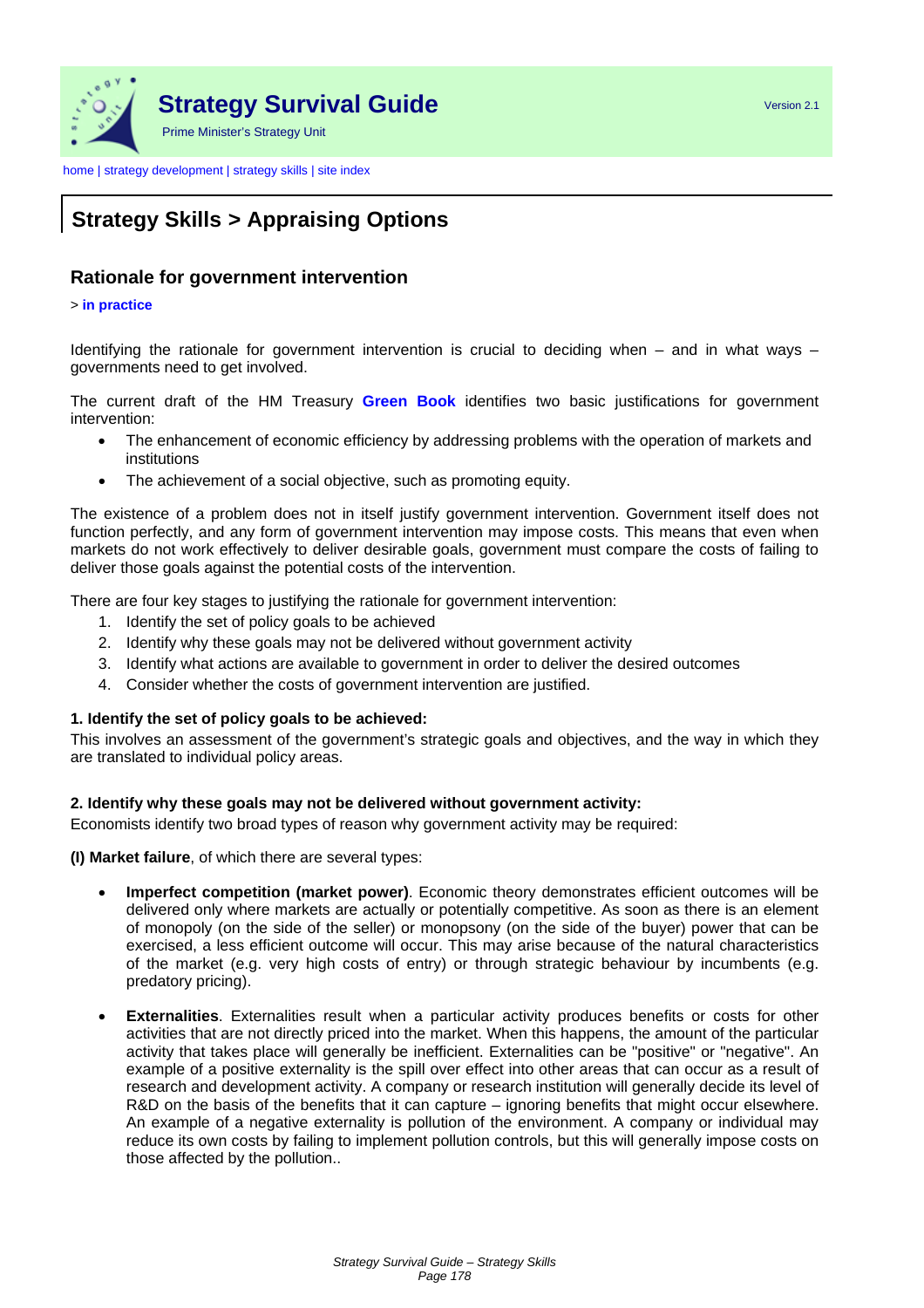- **Information failures**. The effective operation of markets relies on the fact that all the participants in the market have complete and perfect information relevant to that market. When this information is not available to all participants, this is described as asymmetry of information, and market failure can arise. Information asymmetries lead to sub-optimal outcomes. For example, a buyer may not have full information on the characteristics of a product or service he/she wishes to buy – this is known as adverse selection.
- **Public goods**. Markets work effectively to provide private goods and services, which are typically rival and excludable in nature – i.e. each specific item or service can only once be sold/bought, and once purchased, can be exclusively "enjoyed" by the purchaser. In contrast, public goods and services are non-rival and non-excludable – if one person purchases the good or service, that does not stop others from purchasing it; and there is generally no way to stop people from enjoying the good or service. True public goods and services are comparatively rare, but the provision of national defence and of law and order are typically used as illustrations.

**(II) Equity**, which is to do with the delivery of social or distributional objectives. Even where markets are working efficiently, they may result in a distribution of income (or other benefits/costs) that is unacceptable to society. This will often arise through a lack of incentives to improve equity, or because the necessary information is available only to government.

#### **3. Identify what actions are available to government in order to deliver the desired outcomes:**

As well as providing a useful checklist for justifying government activity, the issues outlined above can also be helpful in pointing towards the type of activity that government might want to undertake – Stage Three of the process. Government intervention should typically be directed at tackling the particular market failure that is occurring, or at delivering the specific social objective in question. A wide range of interventions is available to government, and it will often be appropriate to consider several options. Examples include tax incentives, grants, loans, and information campaigns.

#### **4. Consider whether the costs of government intervention are justified:**

There are two separate aspects to this stage of the process:

- The first stage is to identify the additional benefits that would arise as a result of government intervention. The concept of additionality is important – what should be measured is not the gross benefit, but the benefit net of what would have happened without intervention.
- The second stage is to identify the negative impacts of the government intervention. These negative impacts may include the direct costs of the intervention, but they may also include further negative impacts arising as a result of "government failure" – i.e. it is possible that government will get its intervention wrong, or that the intervention will have unintended consequences.

Only if the net benefit of intervention outweighs the costs of intervention is government action justified. In practice, this stage of the process may form part of the economic appraisal of the options for intervention, either through **cost-benefit/cost-effectiveness analysis** or through **multi-criteria analysis**.

#### **Strengths**

Using this four stage process – and in particular the list of market failures – is a good way of checking whether or not government should be involved in an issue.

#### **Weaknesses**

If applied incorrectly, the approach does contain pitfalls. For example, it is important to be sure that the net benefits of government intervention justify the costs. And even if an individual intervention is justified, it is also necessary to consider the overall burden imposed by government intervention – there may be a case for focusing intervention only on priority policy areas, so as to avoid "micro-management".

#### **References**

Micro-economics or public economics text-books include chapters on the basic market failures and how they should be dealt with.

**HM Treasury Green Book** and HMT micro-economics courses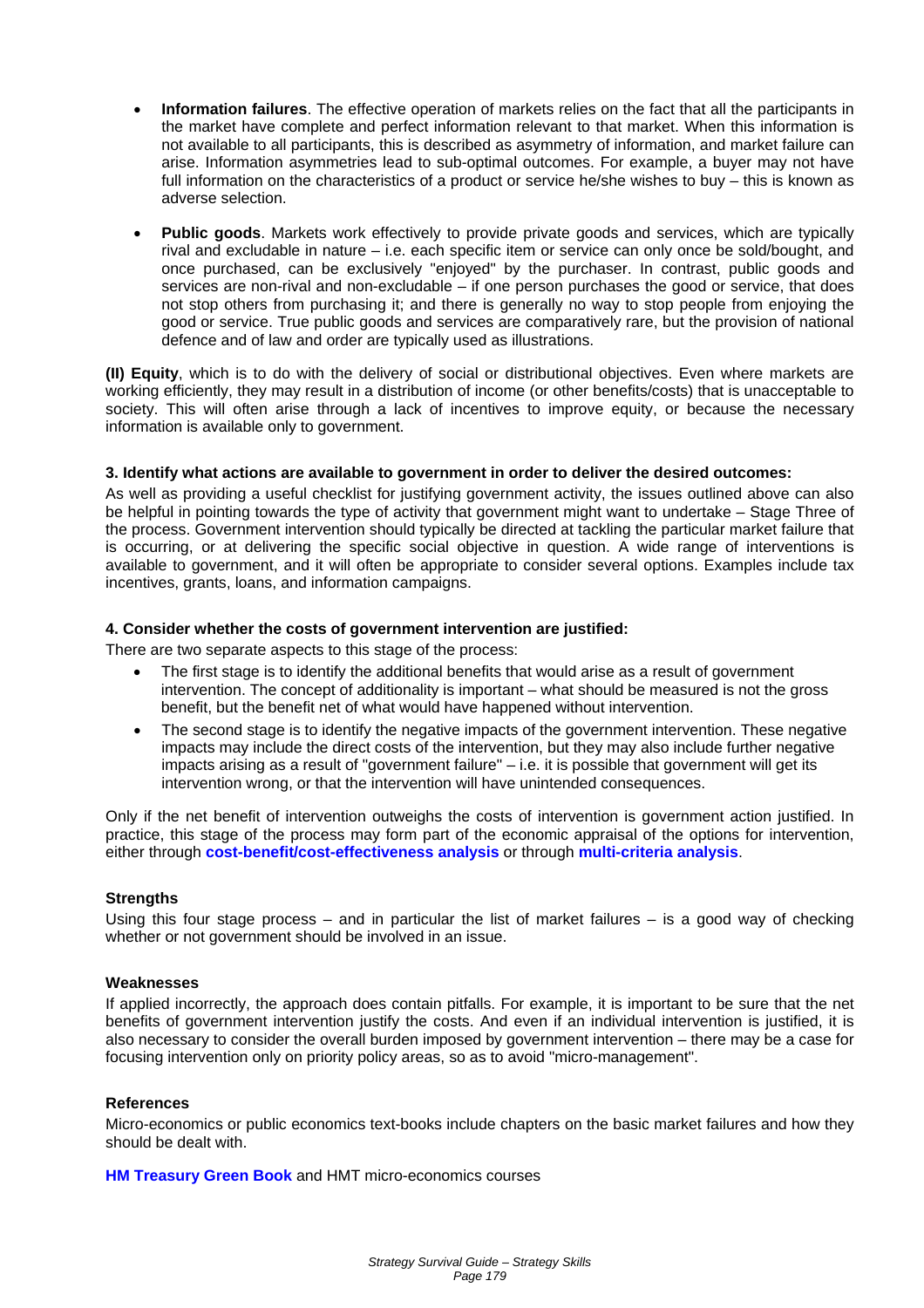For further material, see the **Rationale for Government Intervention in Delivering Public Services**

#### **Rationale for Government intervention**

#### **In Practice 1: PIU Resource Productivity Project**

Throughout the resource productivity report, **Resource Productivity: Making More with Less (PIU,**  2001) there are examples of the above approach as a justification for Government activity. Examples include:

- Barriers to progress in improving resource productivity: section 1.4.1
- Externalities and other barriers associated with innovation: section 2.4
- Failure to properly take into account the full impacts of economic decision-making: section 3.4
- Long-term uncertainty: section 4.2.1

However, the report also highlights the fact that there is a lot that businesses and households could and should be doing to improve resource productivity – and where this is the case, Government's role should be relatively "light touch".

#### **Rationale for Government intervention**

#### **In Practice 2: PIU Lending Support Project**

Section 3 of the report **Lending Support: Modernising the Government's use of loans** (PIU 2002) proposed criteria for assessing the rationale for Government intervention.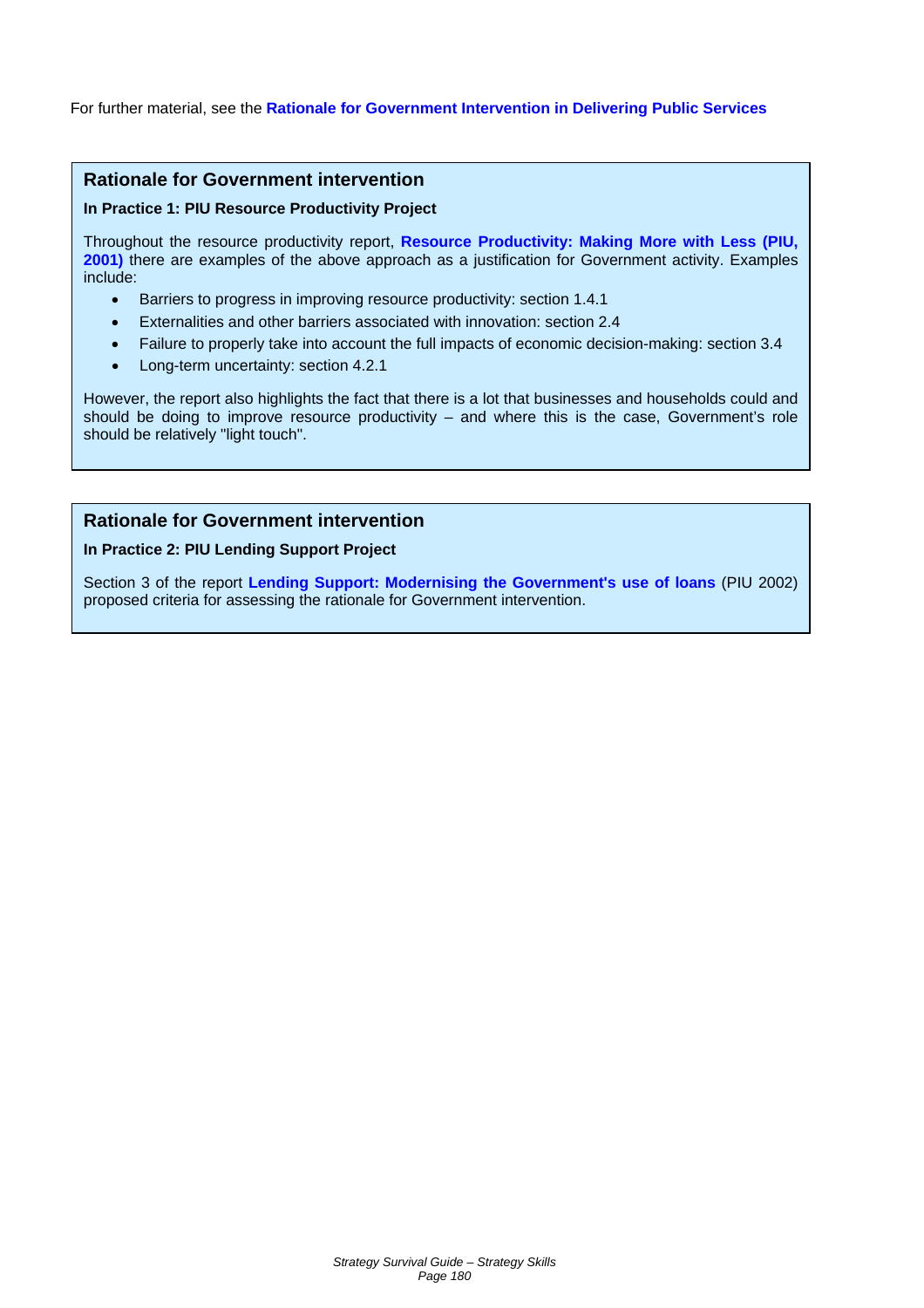

# **Strategy Skills > Planning Delivery**

## **Tools & Approaches**

- Change management
- Institutional change
- Designing an implementation plan

The development of strategy and the planning of its delivery should never be discrete or sequential tasks. Rather, an understanding of the delivery environment, particularly any constraints, should inform strategy work, such that only implementable strategies are developed.

It is important that the strategy team have a realistic expectation of the degree of change that their strategy will require and confidence that this can be achieved. Realising the full benefit of these changes will require an active approach to **change management**.

New policies often require **institutional change**, through changes to the structures, processes and culture of an organisation. It may be appropriate in certain circumstances to create and entirely new organisation to deliver the new strategy.

Given the significance of the delivery process to the success of the strategy, no strategy project should conclude without an agreed implementation plan. **Designing an implementation plan** is a means of documenting what needs to change, assigning responsibilities, and imposing deadlines.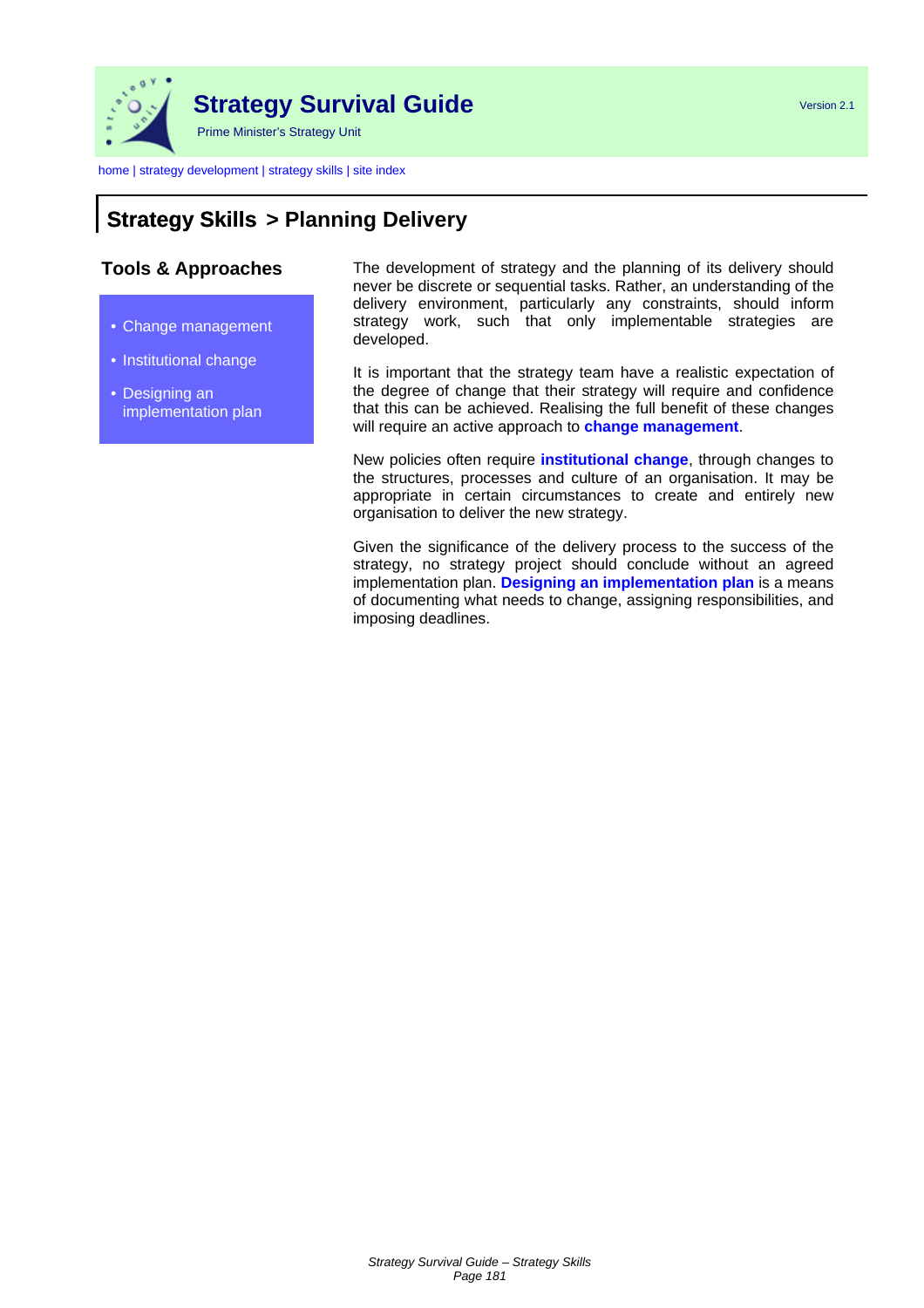

# **Strategy Skills > Planning Delivery**

#### **Change management**

#### > **in practice**

Because creating lasting change can be complex and difficult, successful implementation of the new strategic direction should be based on a clear strategy or plan, with senior level commitment to creating change. It is also important to ensure that the organisation has the capacity to deliver the desired outcome. Unless these issues are explicitly addressed as part of the implementation of a new strategy or policy, most change programmes will fail to deliver their full benefits.

Organisational change management can be thought of as a process with a number of steps, which have to be followed broadly in sequence to create successful and lasting change. One way of visualising this process is as a flow chart:



The first three stages in this process rely on the analytical work which is needed to create a robust case for change, leading up to a clear vision of the desired strategic direction. This will have been determined through the first three phases of the strategy development process.

Before embarking on the subsequent stages it is worth assessing the extent of the change required to achieve the vision. This can be defined in terms of two dimensions – the desired end result of the change, and the nature of the change. The desired end result can either be transformation – that is, fundamental change within an organisation; or it can be realignment - a less fundamental but still potentially substantial change to the organisation. The process itself can either be incremental – spread out over time; or a "big bang" implementation.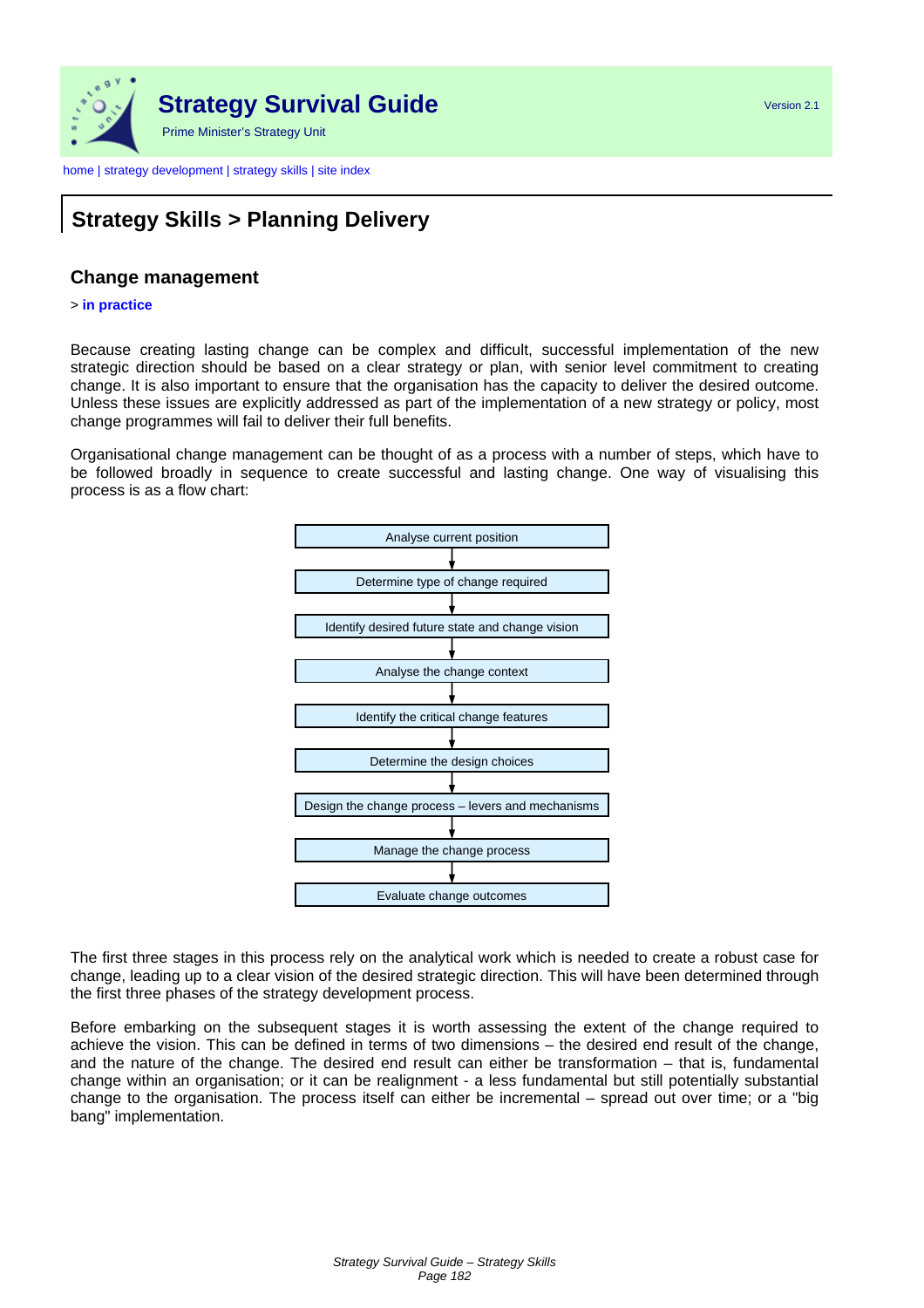

The resulting types of change vary in scope. Adaptation and reconstruction do not fundamentally challenge an organisation's beliefs, and so are often easier to achieve. Evolution can take a long period of time, but results in a fundamentally different organisation once completed. Revolution is likely to be a forced, reactive transformation using simultaneous initiatives on many fronts, and often in a relatively short space of time.

It is essential that those responsible for creating the change are aware of the implications of the type of change they are trying to achieve. This can only be done by carrying out a detailed analysis of the context within which change will sit. Useful features to assess when determining context include:

- *Time scale*: how quickly is change needed?
- *Scope*: what degree of change is needed?
- *Preservation*: what organisational resources and characteristics need to be maintained?
- *Diversity*: how homogeneous are the staff groups and divisions within the organisation?
- *Capability*: What is the managerial and personal capability to implement change?
- *Capacity*: what is the degree of change resource available?
- *Readiness*: how ready for change are the staff?
- *Power*: what power does the change leader have to impose change?

Some of these dimensions can be assessed relatively easily, e.g. time and scope. Others are likely to require more direct consultation with front-line staff and other stakeholders, for example assessing organisational readiness for change. The **organisational analysis** already undertaken in the **Research and Analysis** phase should have laid the groundwork for this task.

If the organisation has a low capacity or readiness for change, this could negatively impact the success of the new strategy. Depending on what is hampering change, the first approach should be to assess whether it is practical to change the organisation to deliver the new strategy e.g. through additional training and reorganisation or through recruitment of staff with suitable skills. Only if this is impractical or excessively costly, should the project team consider changing the policy objectives. This situation should not arise if the organisational analysis was adequately considered during the policy development phase.

#### **Key Success Factors**

At all stages of the organisational change flow chart there are some "Golden Rules" which should be followed in order to create successful change:

- Compelling vision for action
- Committed leadership
- Rigorous project management
- Securing stakeholder support
- **Effective communications**
- Infrastructure alignment.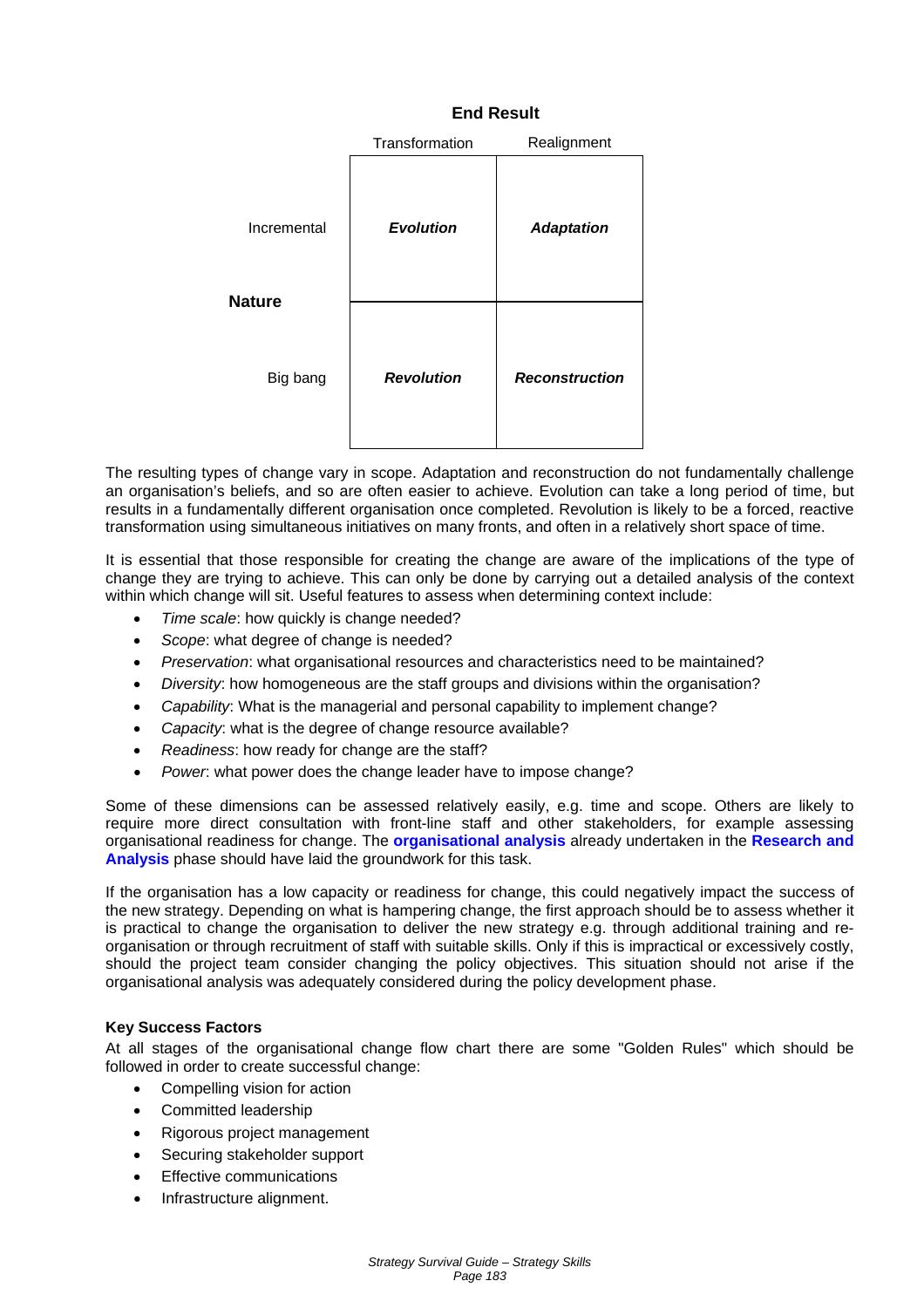**Compelling vision for action** – the most important starting point for any change programme is to have a clearly documented case for change based on rigorous analysis. This should set out why action is needed, and how the proposed action will add value. It should also set out a new and compelling vision, articulated in such a way as to engage stakeholders.

**Committed leadership** – at all levels of the organisation, in particular with strong and visible support from senior management. The change programme should be sponsored by high calibre and credible managers, and led by capable line managers.

**Rigorous project management** – the organisation needs to commit the right resources to making sure the change programme is delivered on time. Project team members should have clear accountabilities for delivery of project outcomes, using disciplined and well-managed project processes. They should use rigorous project plans, including milestones, timeframes and risk assessments, and should have monitoring mechanisms in place to track progress.

**Stakeholder support** – it is critical to identify key stakeholders and engage them with the change programme. This does not just apply to senior stakeholders, but also to staff members whose participation in the change programme will be essential. Clear, consistent and persuasive communication is needed to share the new vision with stakeholders, to keep them updated on progress, and to ensure that they are aware of their own role in the process. Depending on the magnitude of the change, it can often be a good idea to have a system in place to monitor morale and attitudes in the organisation during the change programme.

**Effective communications** - there are a different elements of the change programme which will need to be communicated to front-line staff and other key stakeholders including, potentially, the public. These will include reasons for the need for change, what the change is intended to achieve or what is involved in the changes. Communication will also help minimise the risk of rumours, gossip and storytelling. It may be important to clarify and simplify further the priorities of the strategy. A three-theme approach is often advocated, emphasising a limited number of key aspects of the strategy, rather than expecting to be able to communicate the overall complexity and ramifications. Communication also needs to be a two-way process. Feedback to communication is important, particularly if the changes to be introduced are difficult to understand, threatening or if it is critically important to get the changes right.

**Infrastructure alignment** – change has to be backed up with appropriate elements of infrastructure to support the new arrangements – particularly budgets, performance metrics, HR policies and processes and IT resources. It will also be important to ensure that there are sufficient staff with the relevant skills in place.

#### **Strengths**

The only way to deliver lasting change is through a rigorous and well-designed change management programme carried out during implementation of the new strategy or policy. This is a highly complex area, which gets proportionately more difficult depending on the extent of the change and the number of people involved. Ensuring that all the factors listed above have been explicitly addressed in the transition to implementation phase of strategy work will help to create lasting change.

#### **Weaknesses**

There are a number of pitfalls that could jeopardise successful change:

- Lack of clarity around the new vision.
- Lack of senior commitment to change.
- Overestimating the ability of the organisation to deliver the new vision.
- Underestimating the time required to create the change, particularly if change in culture is required.
- Failure to design processes, structures and incentives that reward change.
- Lack of attention to stakeholders to ensure they are fully committed to the new vision.
- "Change fatigue" organisations have been subjected to so many change programmes that they disengage.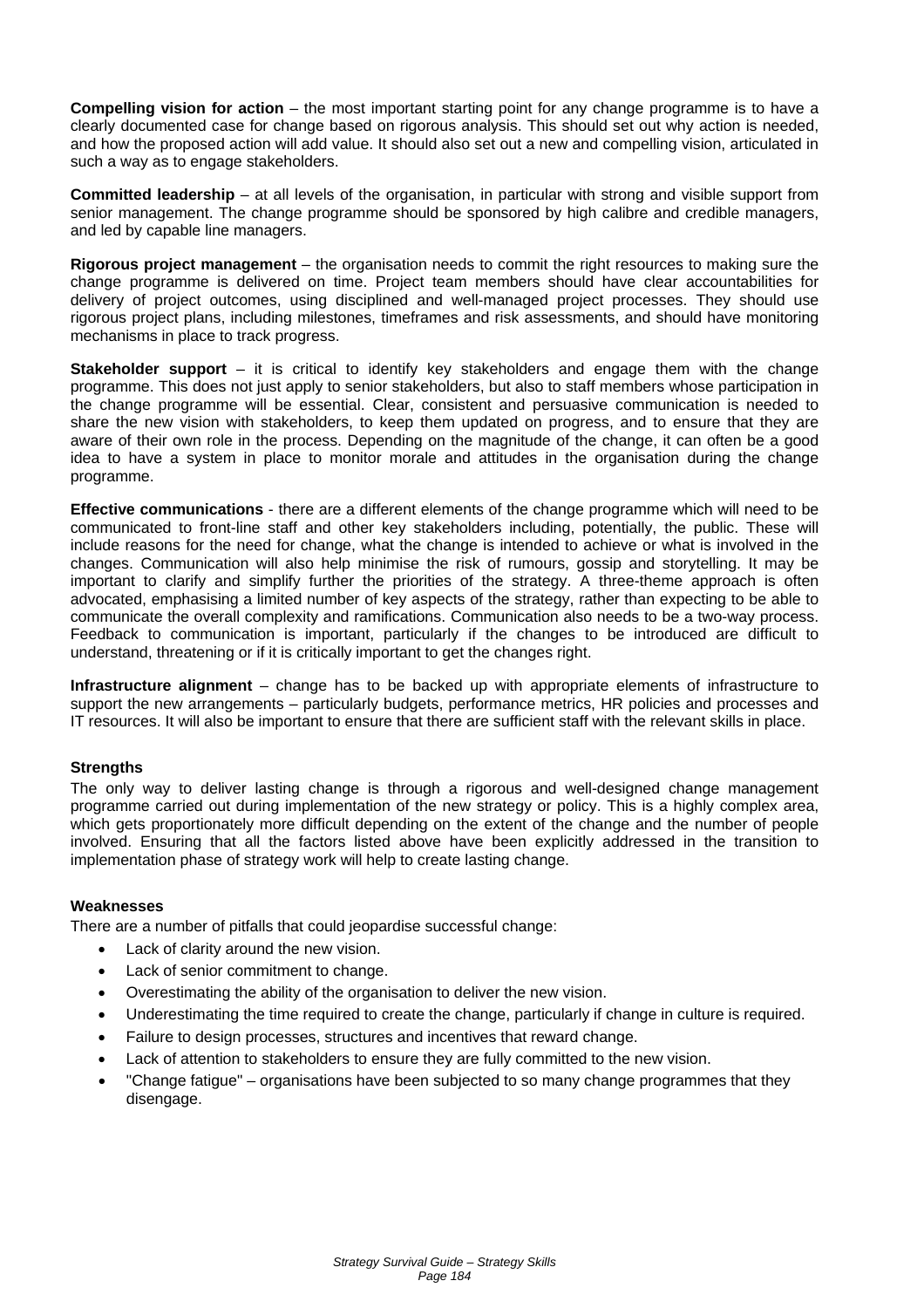#### **References**

Many of the frameworks in this short piece have been drawn from "*Exploring Strategic Change*" by Julia Balogun and Veronica Hope Hailey (Prentice Hall, 1999), which is a good source of further advice on these topics.

"Exploring Corporate Strategy" by Gerry Johnson and Kevan Scholes. Chapter 11 on Managing Strategic Change provides pointers to successful change management.

**Effecting Change in Higher Education** from the University of Luton contains articles, theories, tools, case studies and other materials related to change which draw on experience from inside and outside the HE sector.

#### **Change management**

#### **In Practice: SU Waste Project**

This project was tasked by the Prime Minister with addressing what more could be done to reduce the growing quantities of municipal household waste going to landfill and to meet the EU Landfill Directive. In order to assess the scale of the challenge, and how the transition to a more sustainable waste management system could best be managed, the project was organised into a number of distinct phases.

At the outset of the project in November 2001, a Waste Summit of key stakeholders from across central and local Government, the waste industry and NGOs was held. This provided valuable material on the scale and nature of the waste problem and options for overcoming it.

A scoping note setting out the key issues to be addressed was published on the Strategy Unit web site in December 2001 and included a consultation page, inviting comment on the degree of change required. Following this, a series of workshops and bilaterals were held with stakeholders and experts to consult on the pros and cons of waste management options. Many stakeholders felt that the Government had made a start in tackling the waste problem (for example by introducing statutory recycling targets for local authorities) but that much more of a focus was required on delivery mechanisms if England was to meet the high diversion rates from landfill required by the EU Landfill **Directive** 

The team then reviewed the economic and regulatory frameworks for waste management used by other nations. They found that there were significant lead times involved - countries which had developed sustainable waste management systems had taken 10-15 years to do so. This helped the team press the case for prompt action to address England's waste problems, despite the Landfill Directive not coming into effect until 2010.

Some visits were made to local authorities to ask for their views on the main barriers to progress and the main options for taking forward more sustainable waste management. The most important elements of change that local authorities wanted to see included a new economic and regulatory framework (particularly a rise in the rate of landfill tax and reform of the Landfill Tax Credit Scheme to help incentivise and fund alternative waste treatment options).

Community sector representatives were asked their views on how ready the public was for change. MORI was also commissioned to carry out some focus group research into public perceptions of the waste problem and attitudes towards reducing household waste and recycling. The project team found that the case for action was accepted by the public, who when presented with choices between different waste management options, wanted more opportunities to recycle. However, the public also said that the provision of more convenient recycling facilities would be key to their take-up. As a result, widespread kerbside recycling together with a national communications strategy became important facets of the report's recommendations.

Throughout, the team also collated data from experts and developed models in order to analyse the costs and benefits of different options looking into the future.

Drawing on the outcome of all these phases, the project team was able to work up and present a vision for sustainable waste management and a strategy for achieving it, including the change required to funding requirements, the economic and regulatory framework, and delivery structures.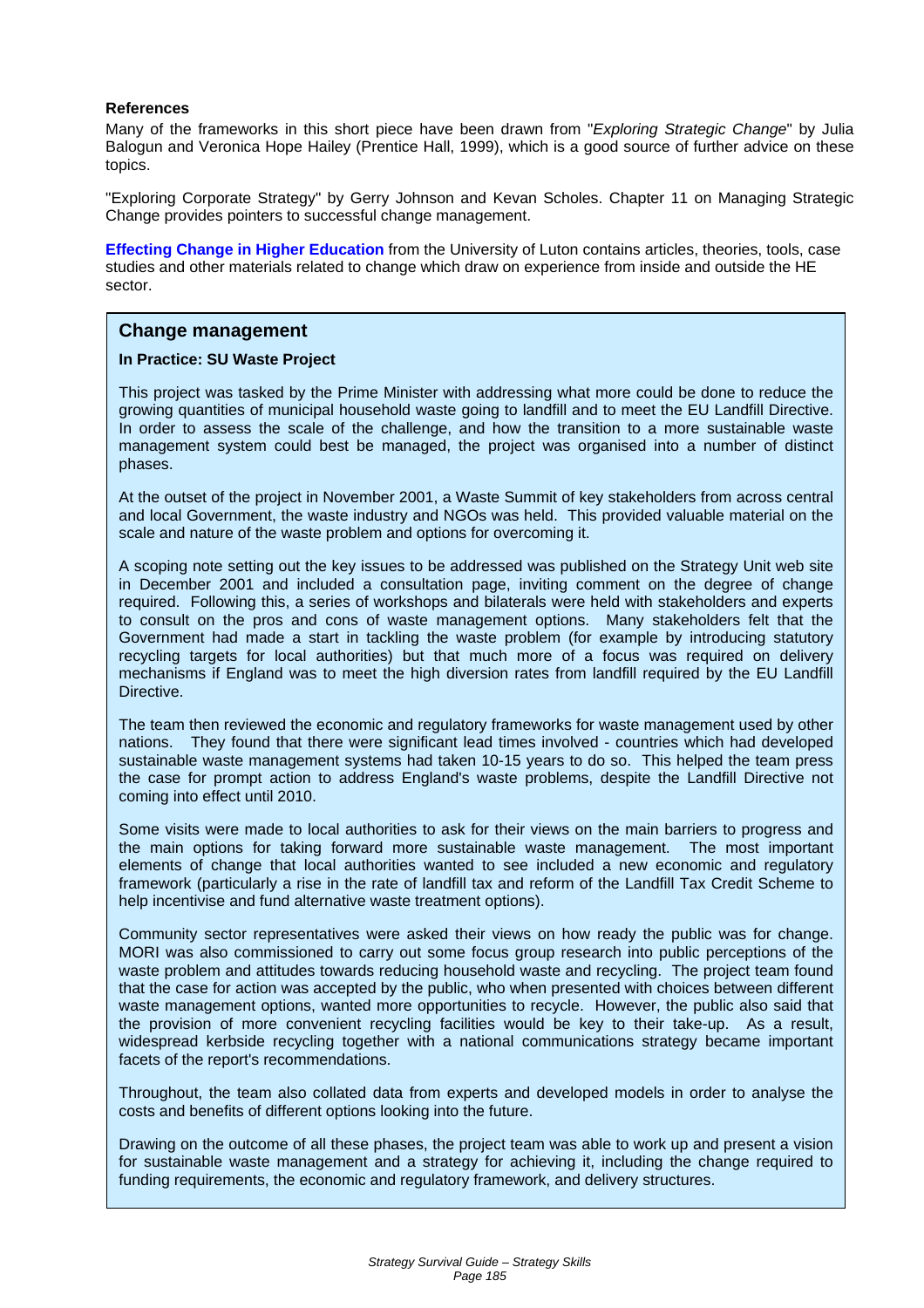

# **Strategy Skills > Planning Delivery**

### **Institutional change**

#### > **in practice**

The implementation of new policies often calls for changes to existing institutions, or the creation of new organisations. Institutional change is therefore an important part of detailed policy design, involving structures, processes and cultures.

It can be harder to create institutional change within an existing organisation than to create a new body, whose culture and approach can be specifically designed around required activities. Conversely, structural change can be time-consuming and divert scarce resources and energy. Further guidance on planning for organisational change can be found under **organisational analysis** and **change management**.

The extent of the institutional change required will depend on the degree to which the new policy differs from current policies. At the simplest level, a new policy can be incorporated within the work of an existing department, while at the most complex level a whole new organisation may need to replace one or more existing departments.

In all instances, however, there are a number of common criteria that should be assessed, whether designing a new institution or changing an existing institution to deliver a new policy:

- What is the role and remit of the new institution? How should it meet the needs of its consumers and  $\frac{1}{2}$
- How is the new institution distinct from other institutions? Will it replace existing structures or is it entirely new? How should it work with related bodies?
- To whom is the new institution accountable? What performance measures need to be introduced? What are the Ministerial reporting arrangements?
- How should the new institution be organised? What internal governance structures are required?
- What capabilities are required within the new institution? How are suitable employees to be identified, recruited and trained?
- What capacity does the new institution need (in terms of caseload, number of users etc.)?
- How will employees of the new institution be incentivised to deliver its objectives?
- What infrastructure will the new institution need (IT systems, premises, vehicles etc.)? Can these be adapted from existing organisations or must they be built from scratch?
- What funding does the new institution need? What are the possible sources of funding? Will existing funds be redirected or are new funds needed?

There may well be options under each of these criteria, so it is important to make explicit trade-offs between different approaches. One way to do this is to generate a number of alternative structures for the new institution, which can then be discussed with key stakeholders to select the final organisational design.

It is also important to consider the degree of difficulty involved in creating the new organisation – this should be one of the criteria that is taken into account when deciding on the final organisational design. A key part of this is ensuring clear communication with all staff who are involved, particularly if an existing institution is being changed.

#### **Strengths**

- Ensures that the organisation which will be responsible for implementing a new policy has the right skills and resources to do so.
- Makes explicit the trade-offs between various approaches.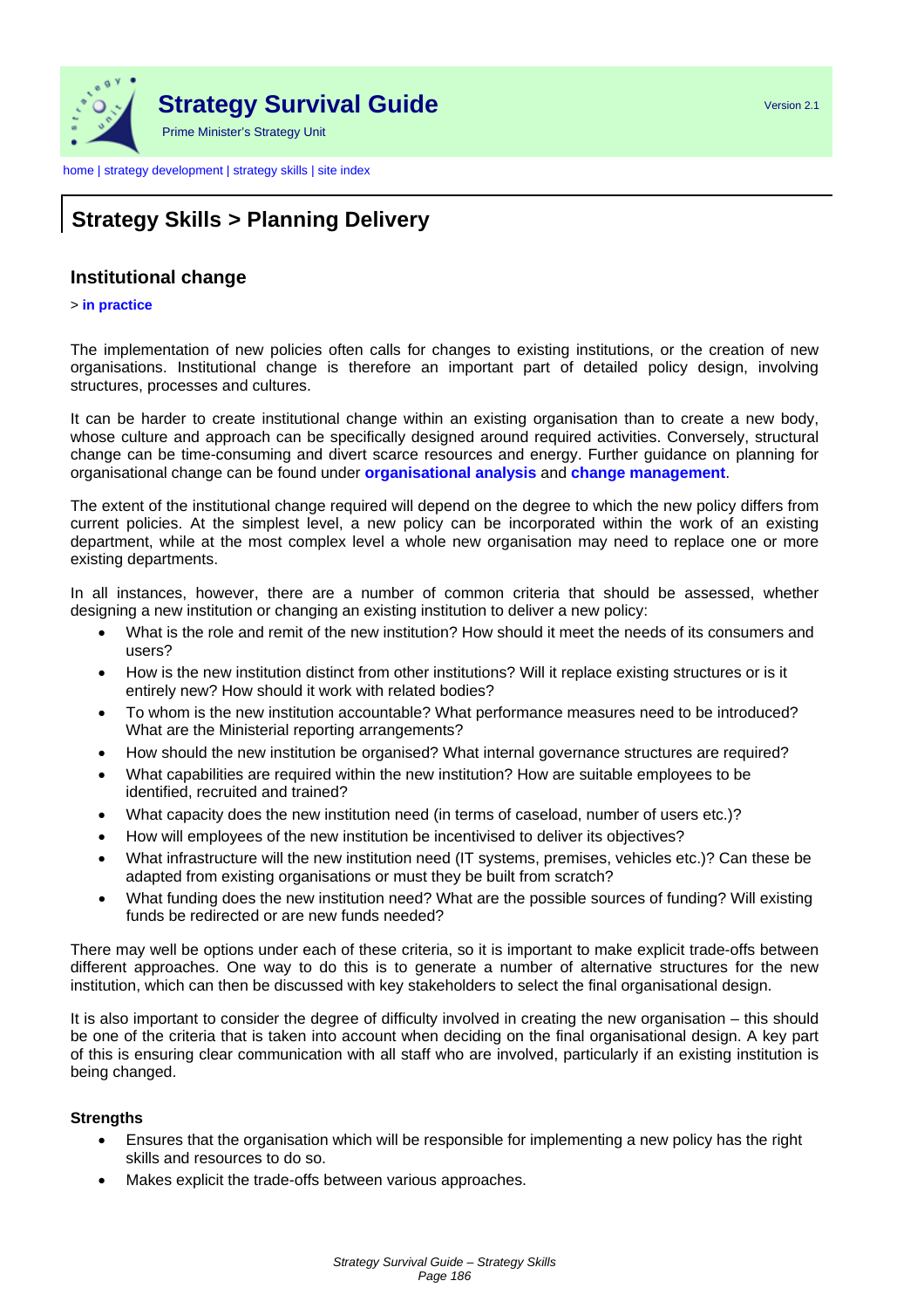- Ensures that the accountability, governance and incentive structures of the new institution are focused on delivering its objectives.
- Demonstrates commitment to delivering the objectives of the new policy.

#### **Weaknesses**

- While it is relatively straightforward to design an organisation on paper, creating a new culture and working style is extremely challenging. It is important to allow the managers of the new institution the chance to take part in the design of the final structure, and to adapt it if necessary once it becomes operational.
- Institutional change can have serious implications for individual's careers. Correct HR procedures should always be followed to ensure that all employees are treated in an appropriate manner.
- New institutions will create new boundaries and new interfaces, which need to be mapped, understood and managed.

#### **Pitfalls**

- Not "sizing" the new institution correctly, so it ends up over or under resourced.
- Not taking into account the possible reaction of existing stakeholders to a new body.

#### **Institutional change**

#### **In Practice: SU Childcare Project**

The SU Childcare project envisaged a new role for local authorities in the provision of childcare:

*A detailed audit of existing delivery structures was carried out by the Childcare team*: the team mapped out existing policies, funding mechanisms, and delivery mechanisms from the perspective of the different organisations – including those who directly consumed or provided the services.

*As part of that audit work, the team mapped out the accountability arrangements*: it was important to establish who was accountable for what, and how responsibilities were reinforced or undermined by the governance structures and reporting requirements.

*The analysis was bottom up*: the team started with delivery structures on the ground, and then looked at how they related to structures within central government.

*The team agreed their findings with key stakeholders*: it was useful to discuss and agree the diagnosis of the problem(s) before developing policy options and recommendations. This also allowed key stakeholders to agree the relative priority of the problem areas.

*The team considered and discussed a wide range of options*: it was important to discuss a number of options, including more radical structures. Each was assessed against the key objectives, wider policy developments, and ease of implementation. We deliberately held back from defining options until other elements of the policy package had been agreed so that we were clear about the objectives of institutional change.

*The team were all clear about implications*: as it became clearer which options related to which elements of the diagnosis, it was important to be clear about what this would mean: opportunity costs and ease of implementation, resource implications, performance management and use of incentives to drive performance, monitoring and evaluation.

*The team then sought a steer from Ministers*: Ministers were then invited to agree the relative priority of problem areas and where this led in terms of policy responses.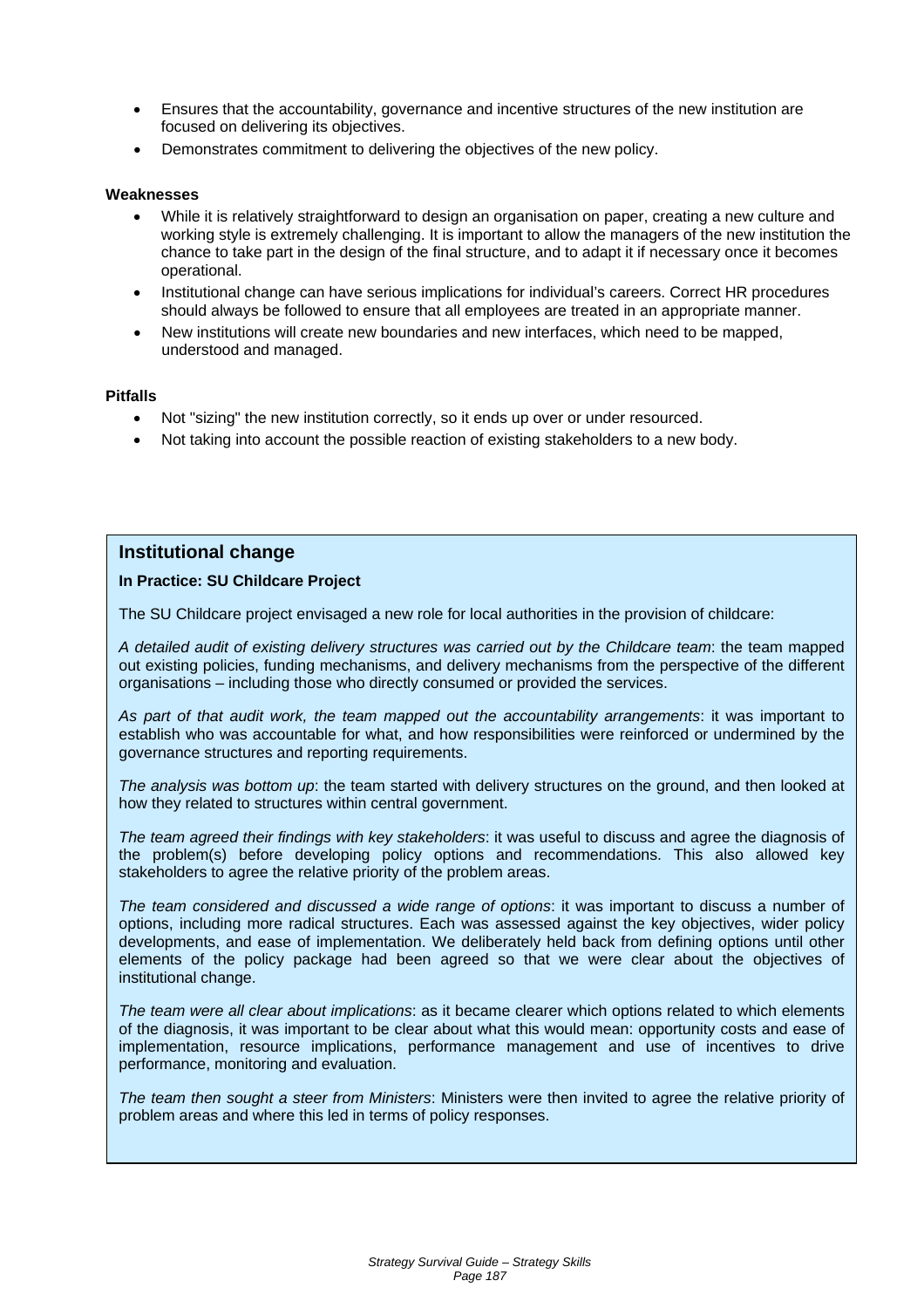

# **Strategy Skills > Planning Delivery**

## **Designing an implementation plan**

> **in practice** 

The **change management** planning process considers the overall changes required to achieve the desired strategic direction. As part of this, it will be necessary to prepare a detailed implementation plan. This will help to ensure that those responsible for implementation are aware of exactly which activities are required, by whom and by when. It will also assist monitoring and evaluation of progress in implementation.

The aim of the plan is to ensure agreement for each specific recommendation on:

- what needs to happen
- by when
- lead responsibility for delivery
- potential risks to delivery
- who else needs to be involved.

The process for agreeing an implementation plan can help to deliver ownership and buy-in, not only to specific tasks but also to the overall conclusions of the project.

There are a number of ways to approach implementation planning, depending on the overall objectives of the project and the nature of the project outputs. Some projects will contain an implementation plan as an annex to a final report. Others may separately agree an implementation plan with the relevant departments responsible for implementing the recommendations. The nature of the plan may also differ between projects. For example some may contain very specific timed actions while others may create a framework for further action and thinking.

Whatever the context, the following steps should be taken when defining an implementation plan:

- *Define structure:* an implementation plan can take a number of different forms. The product may depend to a significant extent on what other stakeholders need or want. The more specific a plan can be, the better. As a minimum an implementation plan should be clear about who is responsible for delivering what by when.
- *Define the outputs/recommendations and the tasks required for implementation:* clarifying what is required and breaking this down into specific actions. For example any single conclusion from a project may lead to a range of outcomes, a number of specified outputs, and many clear activities and deliverables. The aim should be to define specific, measurable, achievable, realistic and timed (SMART) tasks.
- *Define the milestones:* be clear about the critical outputs and outcomes and the key milestones to achieving them.
- *Define the sequence:* some tasks and outputs may be inter-dependent. It is important to map out the inter-dependencies and ensure that tasks and events are properly sequenced.
- *Clarify and agree responsibilities:* the process of designing and agreeing an implementation plan can form a key component of the overall objective of securing stakeholder buy-in to a project's conclusions. Ultimately the responsibilities for delivering tasks should be clear and agreed by all key stakeholders.
- *Identify potential risks to delivery:* there are likely to be risks to delivery of the strategy. By conducting a risk mapping exercise, to identify the likelihood and impact of potential risks, plans can be put in place to mitigate any high probability, high impact risks.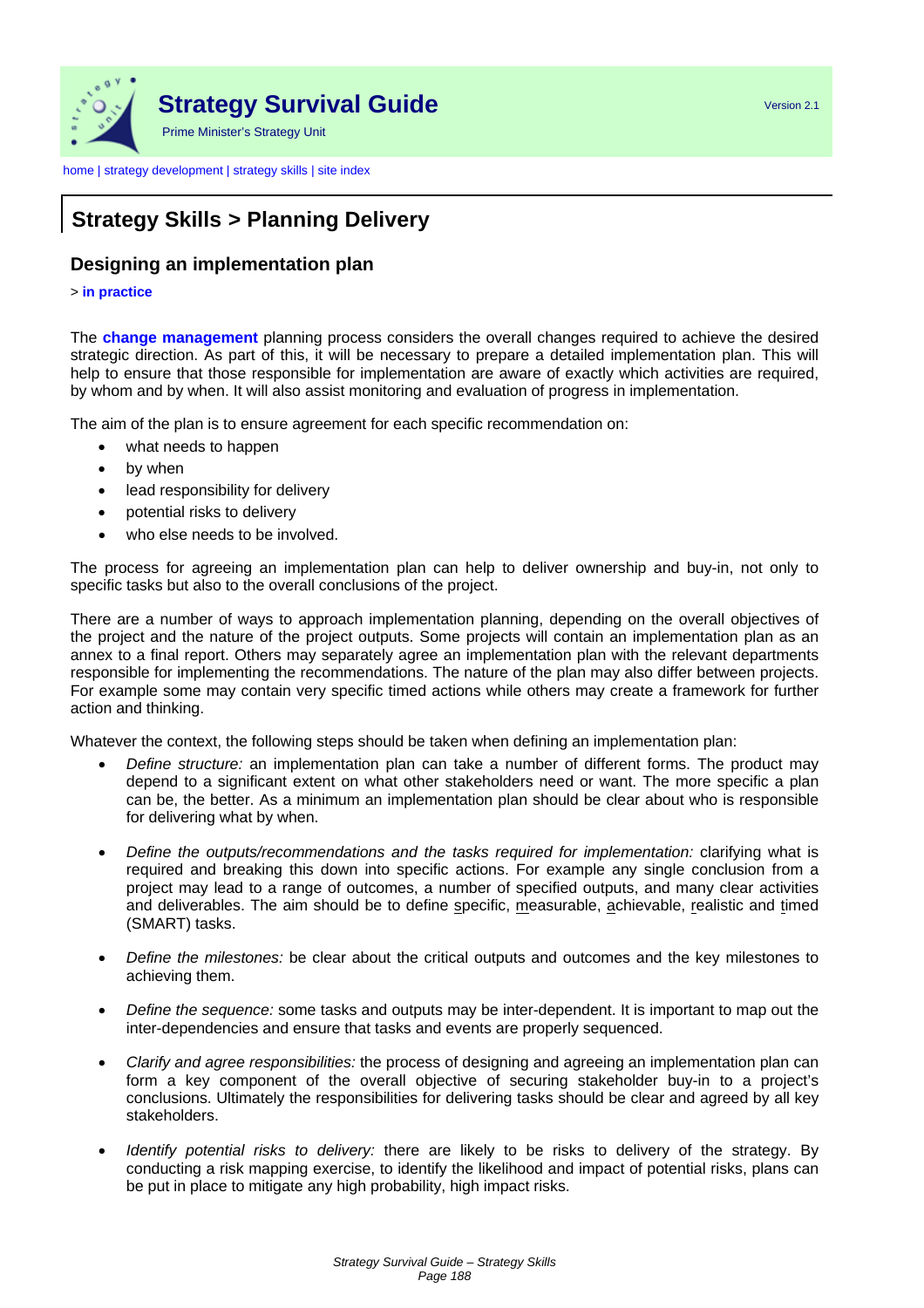- *Be clear about the monitoring and evaluation arrangements*: part of the implementation planning process should consider what success might look like. A plan might specify success criteria and key issues and mechanisms for monitoring and measuring progress; alternatively a plan could be clear about the need for the lead Department to design a monitoring and evaluation framework within a specified timetable.
- *Document agreements:* the process of putting together an implementation plan, and securing agreement from key stakeholders, will be critical in ensuring that conclusions are put in to practice. The outcome of this process should be written up and shared with stakeholders as a document through which further progress can be monitored and chased.

It is important to start thinking about implementation very early in the strategy development process. Working to achieve buy-in from those responsible for implementation during the strategy development process will make actual implementation much easier. Ideally, there would be someone on the project team who will be responsible for implementation and for designing the implementation plan.

Similarly, designing an implementation plan can take time. Sufficient resources should be allocated to do the task properly. Unless it is factored into the project plan, key team members may have left before implementation is considered.

#### **Strengths**

- Helps ensure that the project is implemented in an effective and timely manner.
- Connects general conclusions to specific actions.
- Process for agreeing a plan can help achieve stakeholder buy-in.
- Holds stakeholders to account to deliver specific tasks.
- Sets a framework for monitoring and evaluation.

#### **Weaknesses**

- Stakeholders can get immersed in the detail to the exclusion of getting to grips with the bigger picture.
- It can be easy and tempting to agree a plan that is too bland to have any real meaning...
- ...But a detailed implementation plan can lead to difficult negotiation. There is a risk that some aspects may be fudged.

#### **References**

The **Policy to Successful Delivery website** within the Office of Government Commerce Successful Delivery Toolkit site provides additional guidance on delivery planning.

The online **Prime Minister's Delivery Unit (PMDU) Toolbox** also provides information on how the Prime Minister's Delivery Unit works, tried and tested ways of working to help strengthen delivery and communication between PMDU and departments. It includes guidance on the production of delivery plans. This was produced for PSA target owners but it provides information that may prove helpful in the development of implementation plans.

The **Risk Support Team** at HM Treasury provides guidance on managing risks to the public.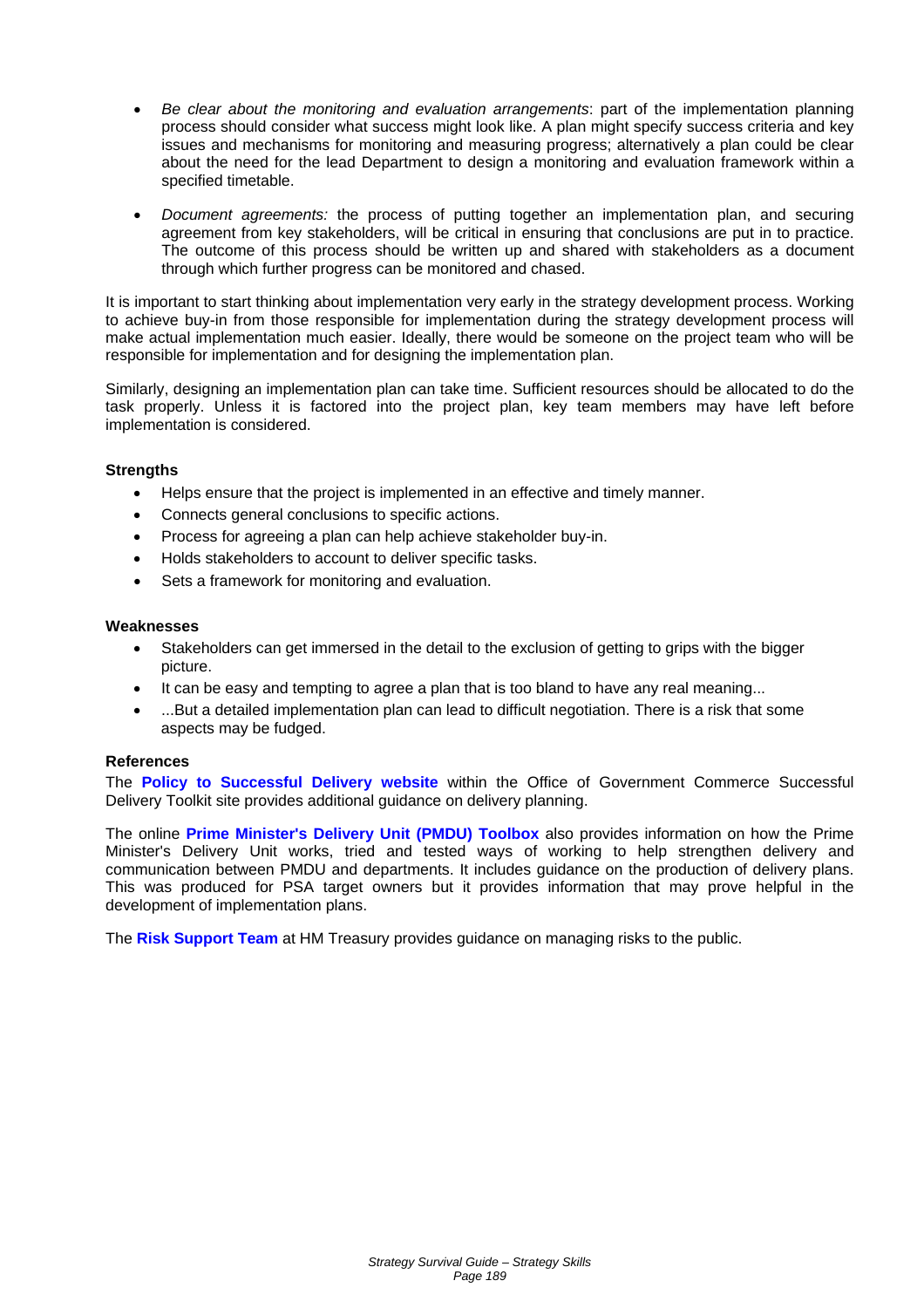### **Designing an implementation plan**

#### **In Practice: SU Childcare Project**

- The Strategy Unit Childcare project team specified the need for an implementation plan at an early stage: stakeholders were clear that an implementation plan would be one of the final deliverables from the project, and felt that they could own the process.
- The team involved key players in thinking through implementation: they set up working groups on specific project strands and specified the key deliverables. They delegated as much of the detailed work as possible to the lead players to establish ownership and buy-in to the specific tasks as well as the overall conclusions.
- The team presented the plan in a tabular form: the plan specified key conclusions, outputs, activities, lead responsibility, key stakeholders, and timetable. For the Ministerial version the team inserted an additional column for further comments.
- The plan was published as an annex to the report: so that key stakeholders could be held to account for delivering against it.

See the Implementation Plan in Annex 2 of the **Delivering for Children and Families Strategy Unit Report 2002**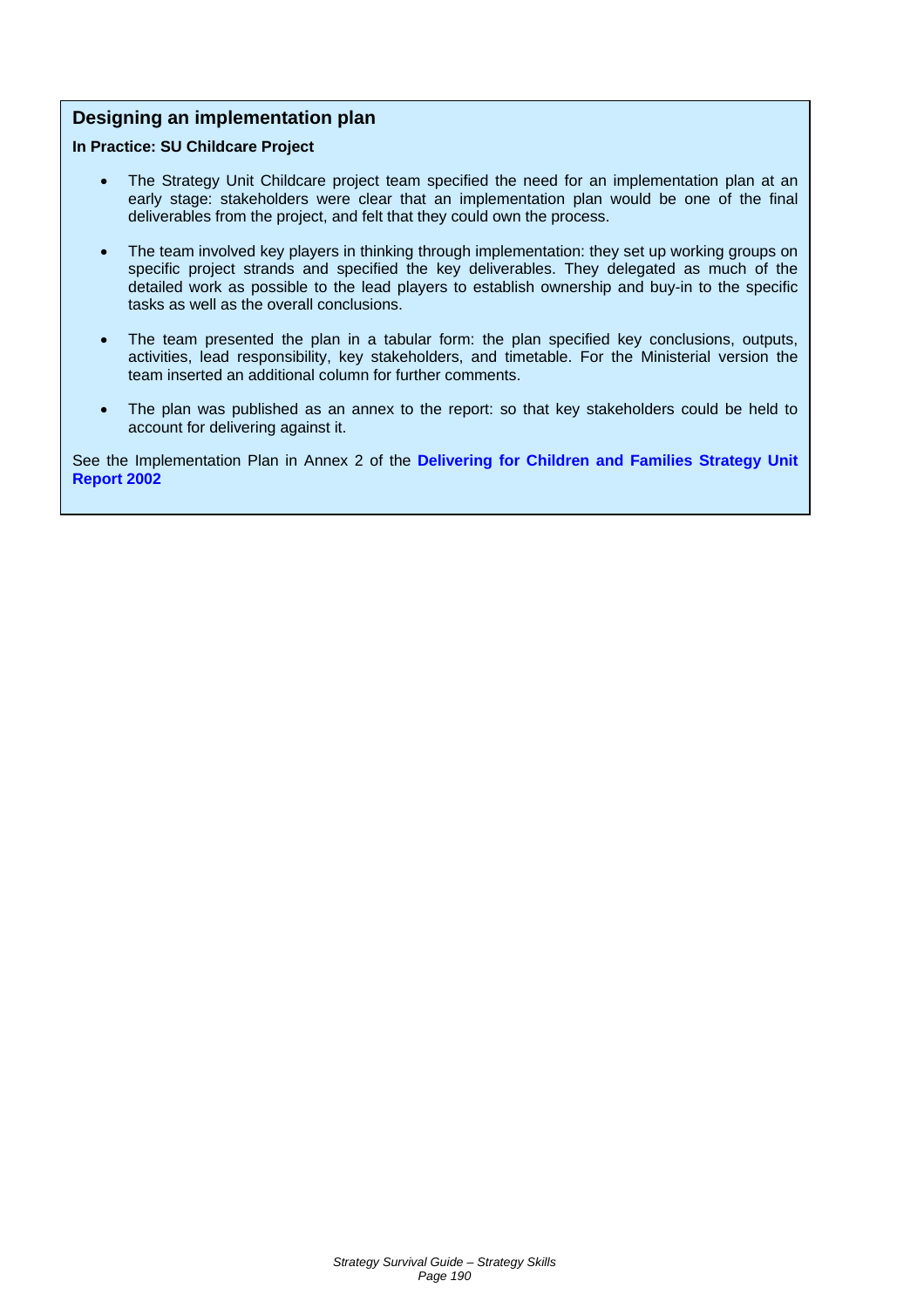

## **External Links**

**Adoption Review**  http://www.number10.gov.uk/output/Page3675.asp

**Alternatives to Regulation**  http://www.cabinet-office.gov.uk/regulation/ria-guidance/content/alt-regulation/index.asp

**Bank of England Monetary and Financial Statistics**  http://www.bankofengland.co.uk/mfsd/

**Better Policy Delivery and Design**  http://www.number10.gov.uk/files/pdf/betterpolicy.pdf

**Brainstorming**  http://www.brainstorming.co.uk

**Business Dynamics: Systems Thinking and Modelling for a Complex World.**  http://web.mit.edu/jsterman/www/BusDyn2.html

**Campbell Collaboration**  http://campbell.gse.upenn.edu/

**CIA World Factbook**  http://www.cia.gov/

**Childcare project issue tree**  http://www.strategy.gov.uk/su/survivalguide/eg/issuex.pdf

**Childcare value for money analysis**  http://www.strategy.gov.uk/su/survivalguide/eg/costchild.pdf

**CMPS**  http://www.cmps.gov.uk/

**Cochrane Collaboration**  http://www.update-software.com/cochrane/cochrane-frame.html

## **COI Communications**

http://www.coi.gov.uk/

**Collective Agreement**  http://www.cabinet-office.gov.uk/cabsec/2003/guide/index.htm

**Comunidad de Madrid**  http://www.comadrid.es/

**Consultation Code of Practice** 

http://www.cabinet-office.gov.uk/regulation/Consultation/Code.htm

#### **Contact the Strategic Capability Team**

strategic.capability@cabinet-office.x.gsi.gov.uk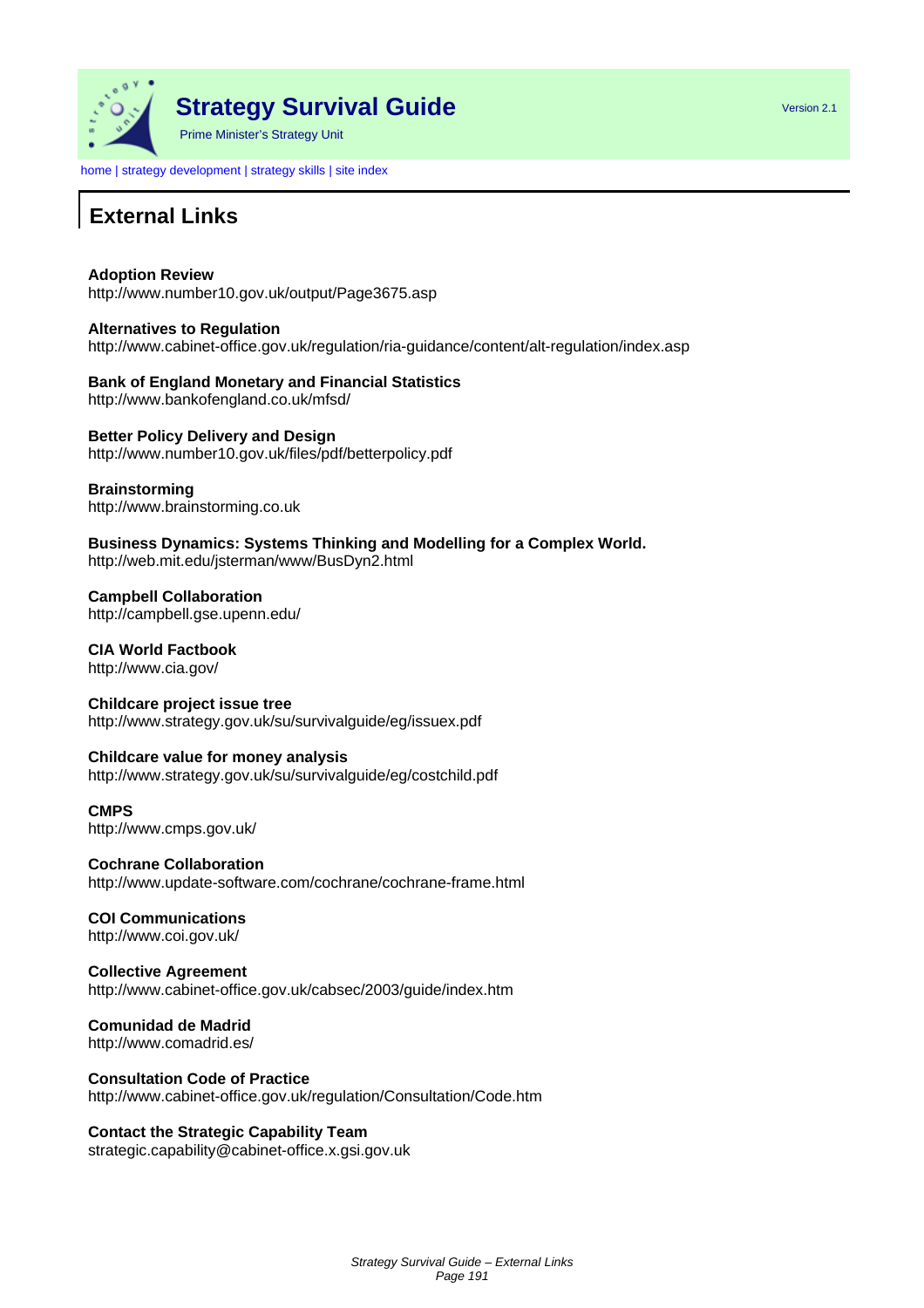**Creating Public Value**  http://www.number-10.gov.uk/su/pv/public\_value.pdf

**Creativityatwork**  http://www.creativityatwork.com/

**Creativitypool**  http://www.creativitypool.com/

**Delivering for Children and Families Strategy Unit Report 2002**  http://www.number-10.gov.uk/su/childcare/index.htm

**Economist**  http://www.economist.com/

**Economist Country Briefings**  http://www.economist.com/countries/

**EconData**  http://www.inform.umd.edu/econdata/Econdata.html

**Econlit**  www.econlit.org

**Ecowin**  http://www.ecowin.com/

**Edward De Bono**  http://www.edwdebono.com/

**Effecting Change in Higher Education**  http://www.effectingchange.luton.ac.uk

**EPPI-Centre Library**  http://eppi.ioe.ac.uk/EPPIWeb/home.aspx

**ESRC Evidence Network**  http:\\evidncenetwork.org

**Ethnic Minorities in the Labour Market**  http://www.number10.gov.uk/output/page695.asp

**Eurobarometer** 

http://europa.eu.int/comm/public\_opinion/standard\_en.htm

#### **Eurostat**

http://www.europa.eu.int/

**Financial Times**  http://news.ft.com/home/uk

**Forecasting Principles website**  http://www-marketing.wharton.upenn.edu/forecast/tofc.html

**Foresight**  http://www.foresight.gov.uk/

**Futurist Toolbox**  http://www.number-10.gov.uk/su/toolbox.pdf

**Gocreate**  http://gocreate.com/index.htm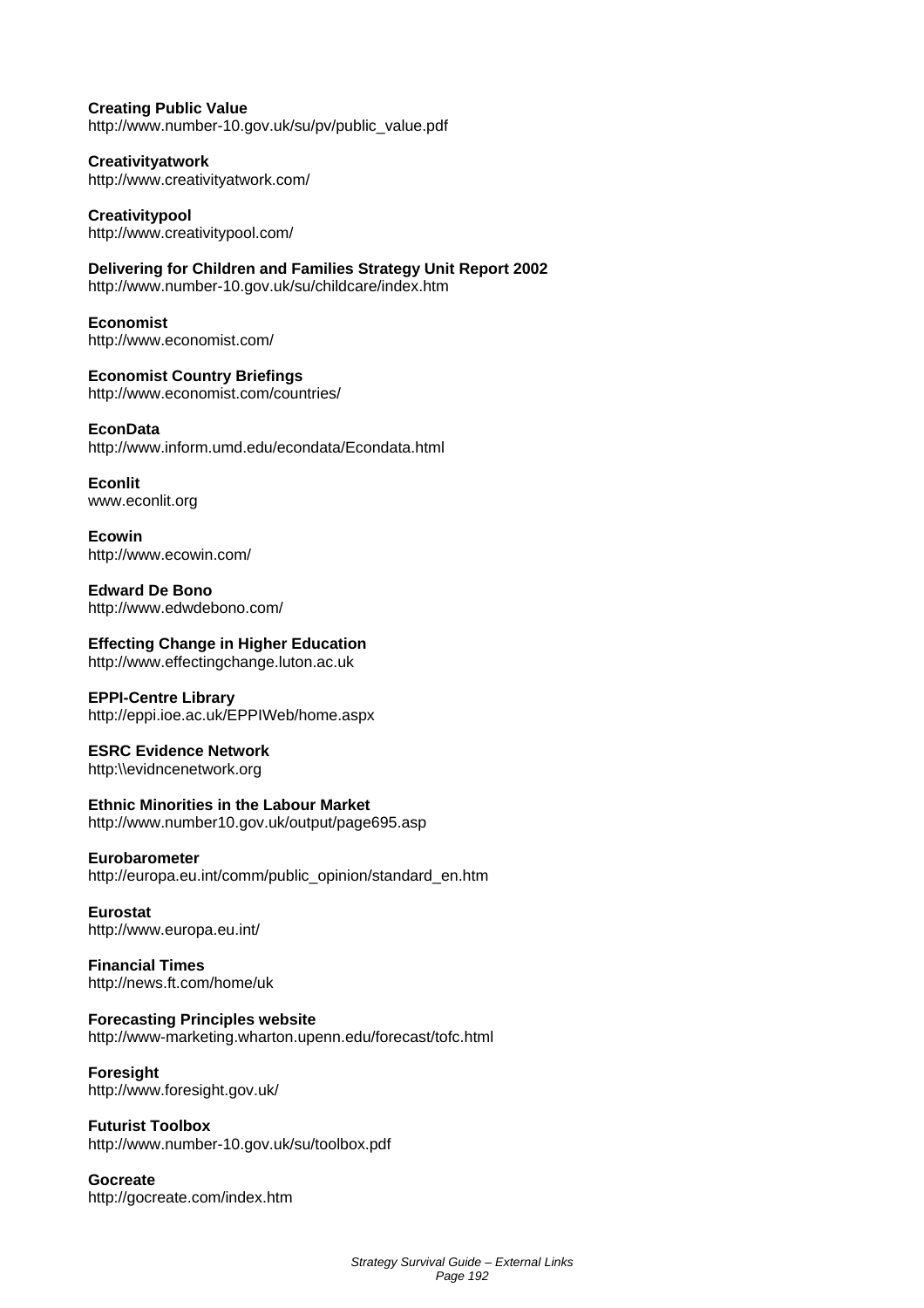**Green Book, HMT. Appraisal and Evaluation in Central Government**  http://greenbook.treasury.gov.uk/

**Global Comparisons in Policy-Making: the view from the Centre**  http://www.opendemocracy.net/debates/article-8-85-1280.jsp

**Global Health Project International Comparisons Pro Forma**  http://www.strategy.gov.uk/su/survivalguide/eg/Intproforma.pdf

**Global Health Project MCA Matrix Framework**  http://www.strategy.gov.uk/su/survivalguide/eg/Matrix.pdf

**Globalideasbank**  http://www.globalideasbank.org/site/home/

**Government Economic Service**  http://www.ges.gov.uk

**Government Operational Research Service**  http://www.operational-research.gov.uk

**Government Social Research** 

http://www.gsr.gov.uk/

**Guide to Official Statistics**  http://www.statistics.gov.uk/downloads/theme\_compendia/GOS2000\_v5.pdf

**Home Office**  http://www.homeoffice.gov.uk/

**HM Treasury**  http://www.hm-treasury.gov.uk/

**Institute for Fiscal Studies** 

http://www.ifs.org.uk/

**IMF**  http://www.imf.org/

**International Social Survey Programme** 

http://www.issp.org/

**Ithink**  http://www.hps-inc.com/

**Lending support: Modernising the Government's use of loans**  http://www.number-10.gov.uk/su/loans/report/default.htm

#### **Magenta Book**

http://www.policyhub.gov.uk/evalpolicy/magenta/guidance-notes.asp

**Management Learning Resources Ltd**  http://www.mlruk.com/

**MIMAS**  www.mimas.ac.uk/

**Mind Tools**  http://www.mindtools.com/

**National Electronic Library of Health**  www.nelh.nhs.uk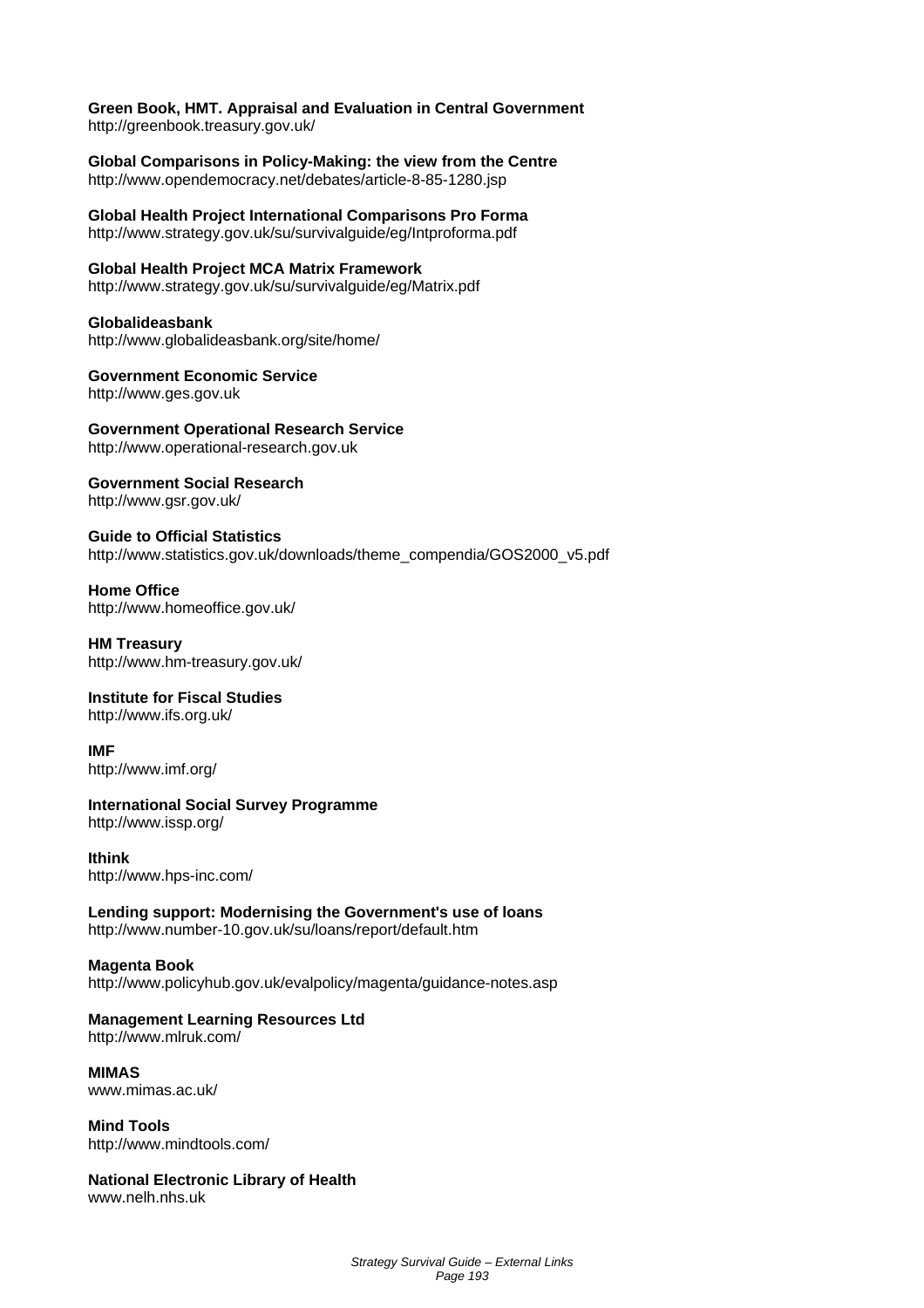#### **National Statistics**

http://www.statistics.gov.uk/

**OECD**  http://www.oecd.org/home/

#### **OECD Country Information**

http://www.campbellcollaboration.org/

#### **OECD International Futures Programme**

http://www.oecd.org/department/0,2688,en\_2649\_33707\_1\_1\_1\_1\_1,00.html

## **Office of Government Commerce**

http://www.ogc.gov.uk/

**Office of Science and Technology**  http://www.ost.gov.uk

**PAIS**  www.pais.org

**Policy Hub**  http://www.policyhub.gov.uk/

**Policy Library**  http://www.policylibrary.com/

**Policy to Successful Delivery Website**  http://www.ogc.gov.uk/sdtoolkit/keyissues/getting/index.htm

#### **Powersim**

http://www.powersim.com/default.asp

## **Prime Minister's Delivery Unit (PMDU) Toolbox**

http://www.pmdutoolbox.gsi.gov.uk/output/Page1.asp

#### **PRINCE2**

http://www.ogc.gov.uk/prince/

#### **Principles of Public Service Reform**  http://www.civil-service.gov.uk/reform/about\_delivery/principles.asp

#### **Public Sector Benchmarking Service**

http://www.benchmarking.gov.uk/default1.asp

**Rationale for Government Intervention in Delivering Public Services**  http://www.strategy.gov.uk/su/survivalguide/eg/rationale.pdf

#### **Reform Monitor**  http://www.reformmonitor.org/

**Regulatory Impact Assessment**  http://www.cabinet-office.gov.uk/regulation/ria/index.asp

#### **Resource Productivity: Making More with Less (PIU, 2001)**

http://www.number-10.gov.uk/su/resource/default.htm

#### **Rich Pictures**

http://www-staff.mcs.uts.edu.au/~igorh/cscw/tools/analcomm/richpic.htm

## **Risk Support Team**

http://www.risk-support.gov.uk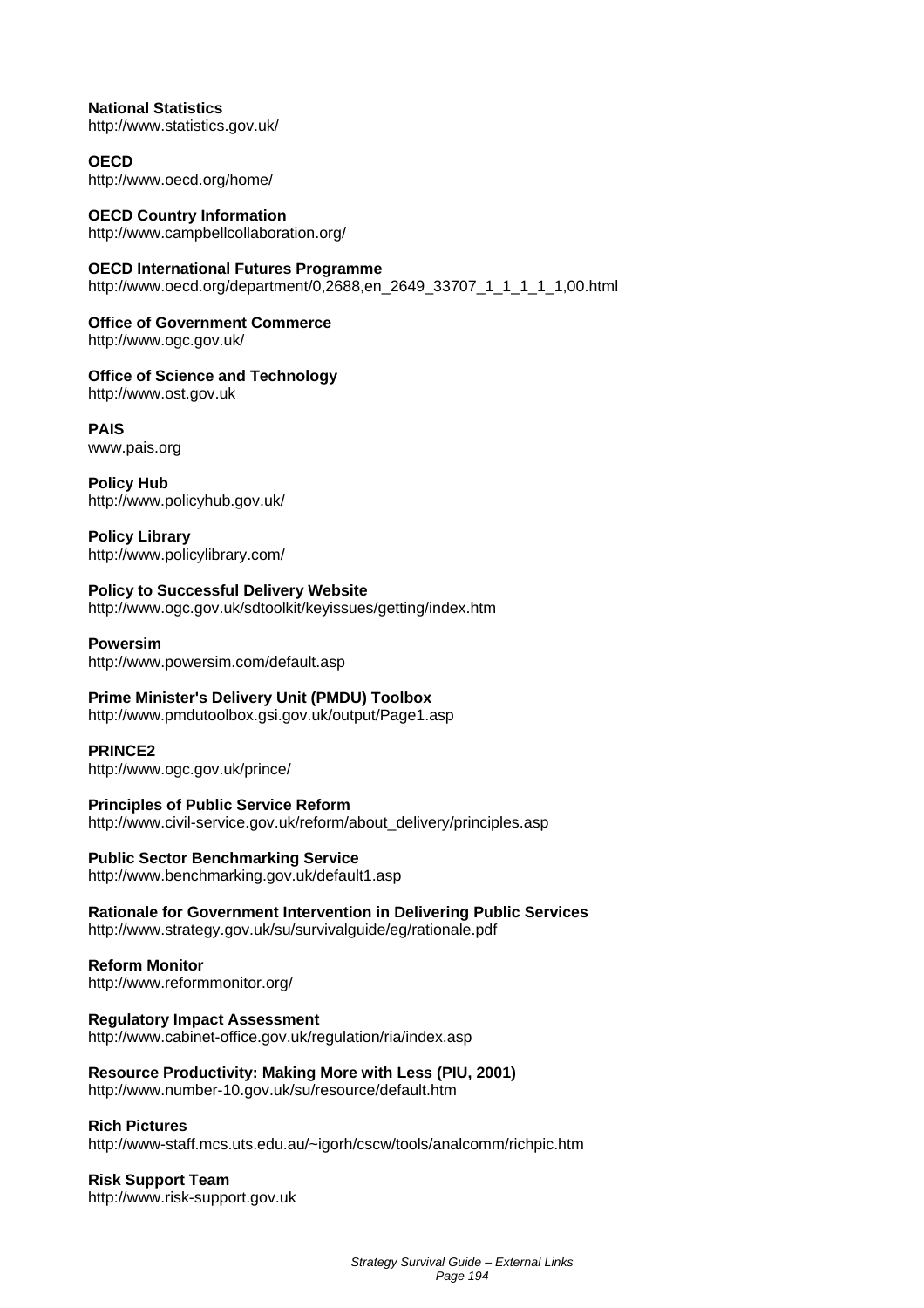#### **Satisfaction with Public Services**

http://www.number10.gov.uk/files/pdf/satisfaction.pdf

#### **Short Survey of Published Material on Key UK Trends 2001-2011**

http://www.number-10.gov.uk/su/key.pdf

#### **Short Survey of Published Material on Key UK Trends 2001-2011**

http://www.number-10.gov.uk/su/meta.pdf

#### **Strategic Futures Thinking: meta analysis of published material on Drivers and Trends**  http://www.number-10.gov.uk/su/meta.pdf

**Synectics** 

http://www.synecticsworld.com

**The Fifth Discipline Fieldbook**  http://www.fieldbook.com/

## **The Role of Pilots in Policy Making**

http://www.policyhub.gov.uk/docs/rop.pdf

#### **UK Data Archive**

http://www.data-archive.ac.uk/

#### **Vensim**

http://www.ventanasystems.co.uk/vensim.html

#### **Verax**

www.verax.co.uk

#### **Voluntary Sector Review Communications Strategy**

http://www.strategy.gov.uk/su/survivalguide/eg/CommunicationsPlan.pdf

#### **?What If!**

http://www.whatif.co.uk/

#### **Workforce Development Report**

http://www.number10.gov.uk/output/Page3717.asp

#### **Workforce Development Project Evaluation**

http://www.strategy.gov.uk/su/survivalguide/eg/WfDevaluation.pdf

#### **World Bank**

http://www.worldbank.org/

#### **World Health Organisation**  http://www.who.int/en/

#### **World Value Survey**  http://wvs.isr.umich.edu/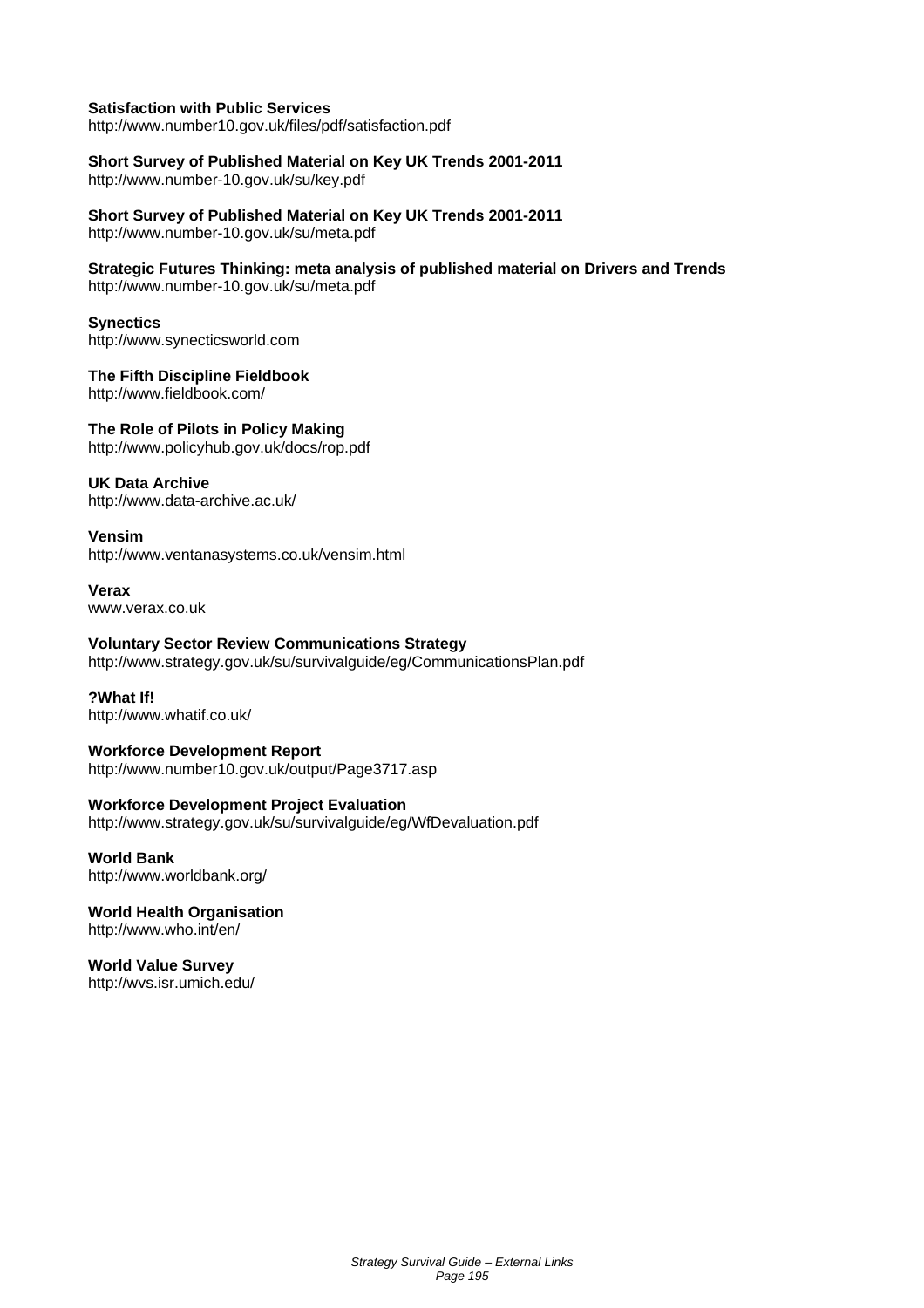

## **Strategy Development > Policy & Delivery Design > Output**

Template: Final report

| 1. Foreword                                                                            | 5. Where do we want to get to/what is the vision?                                |
|----------------------------------------------------------------------------------------|----------------------------------------------------------------------------------|
| PM or Sponsor Minister                                                                 | What is the long-term strategy?<br>$\bullet$                                     |
| Include status of report (agreed government policy, consultation<br>document etc)      | What are the key themes in getting there?<br>$\bullet$                           |
|                                                                                        | 6. How do we get there/solutions                                                 |
| 2. Executive Summary                                                                   | Analysis of the role of government, the private sector and/or other<br>$\bullet$ |
| Key points (the story on one page)                                                     | players                                                                          |
| The problem/issue and why it matters                                                   | Analysis of possible interventions/changes<br>$\bullet$                          |
| Causes/barriers to change                                                              | Recommendations<br>$\bullet$                                                     |
| Solutions - main themes                                                                | 7. Implementation plan/monitoring and evaluation                                 |
| Most important conclusions                                                             | Responsibilities and timetable<br>$\bullet$                                      |
| 3. Introduction                                                                        |                                                                                  |
|                                                                                        | Implications for devolved administrations<br>$\bullet$                           |
| Background to the report                                                               | Monitoring arrangements<br>٠                                                     |
| Scope of study/coverage                                                                | Evaluating impact/key success measures<br>$\bullet$                              |
| How it was carried out                                                                 | 8. Annexes                                                                       |
| Financial implications                                                                 | Project team, Sponsor Minister, Advisory Group<br>$\bullet$                      |
| Structure of the report                                                                |                                                                                  |
|                                                                                        | Methodology<br>$\bullet$                                                         |
| 4. Analysis of the problems/issues                                                     | Summary of research and consultation<br>$\bullet$                                |
| What is happening and why it matters                                                   | Organisations consulted<br>$\bullet$                                             |
| What are the causes/barriers to change                                                 | References                                                                       |
| What are the underlying market or government failures that are<br>creating the problem | International comparisons/lessons from overseas<br>$\bullet$                     |
|                                                                                        |                                                                                  |
|                                                                                        |                                                                                  |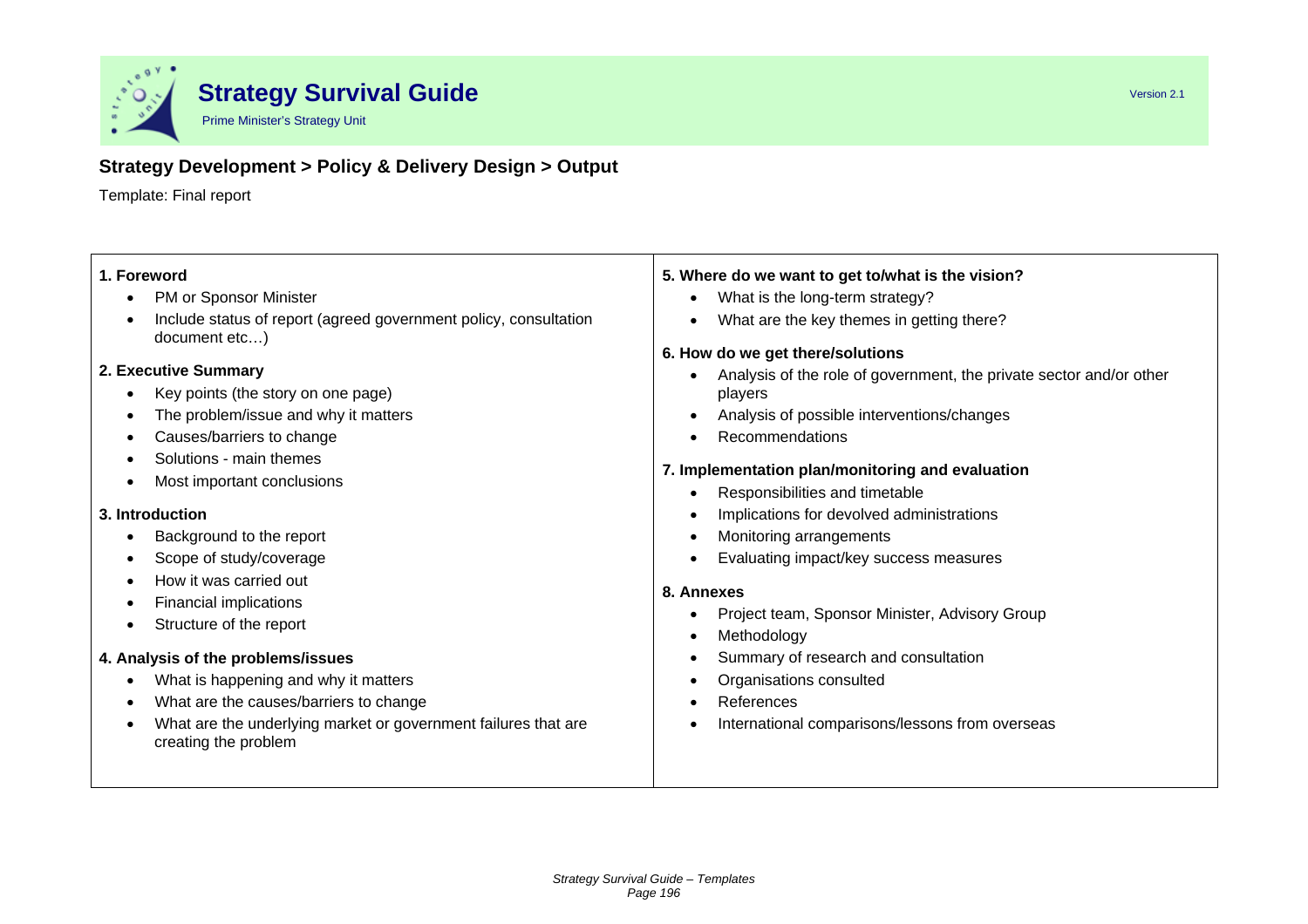

## **Strategy Skills > Effectively managing stakeholders**

Template: Stakeholder Map



**Support**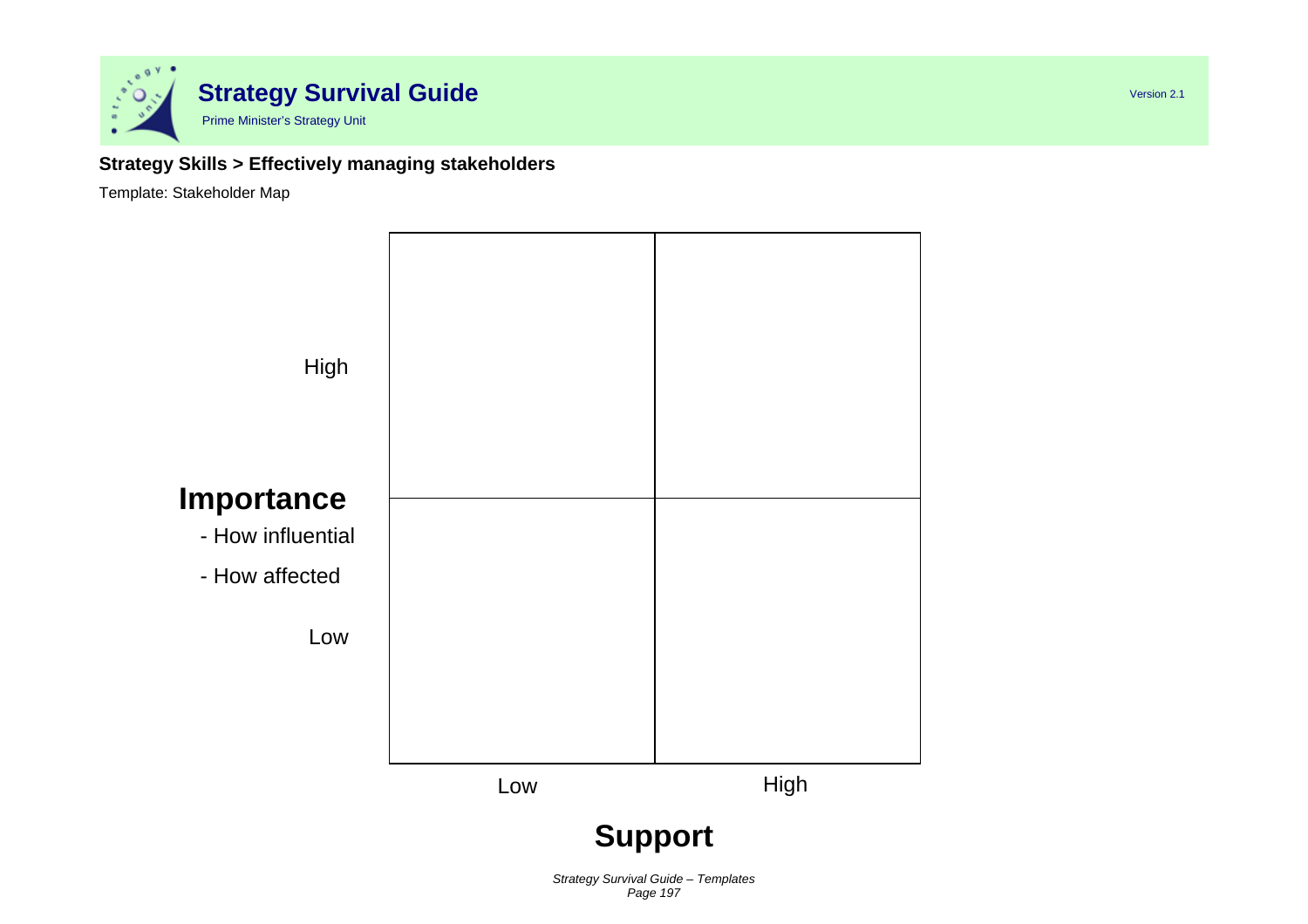

## **Strategy Skills > Developing a Stakeholder Engagment Plan**

Template: Stakeholder Engagement Plan

|             | Assessment                           |                 |               | <b>Action Plan</b> |                             |                              |                        |
|-------------|--------------------------------------|-----------------|---------------|--------------------|-----------------------------|------------------------------|------------------------|
| Stakeholder | Key issues, concerns,<br>perspective | How Supportive? | How Affected? | How Influential?   | How will we<br>engage them? | When will we<br>engage them? | Who is<br>responsible? |
|             |                                      |                 |               |                    |                             |                              |                        |
|             |                                      |                 |               |                    |                             |                              |                        |
|             |                                      |                 |               |                    |                             |                              |                        |
|             |                                      |                 |               |                    |                             |                              |                        |
|             |                                      |                 |               |                    |                             |                              |                        |
|             |                                      |                 |               |                    |                             |                              |                        |
|             |                                      |                 |               |                    |                             |                              |                        |
|             |                                      |                 |               |                    |                             |                              |                        |
|             |                                      |                 |               |                    |                             |                              |                        |
|             |                                      |                 |               |                    |                             |                              |                        |
|             |                                      |                 |               |                    |                             |                              |                        |
|             |                                      |                 |               |                    |                             |                              |                        |
|             |                                      |                 |               |                    |                             |                              |                        |
|             |                                      |                 |               |                    |                             |                              |                        |
|             |                                      |                 |               |                    |                             |                              |                        |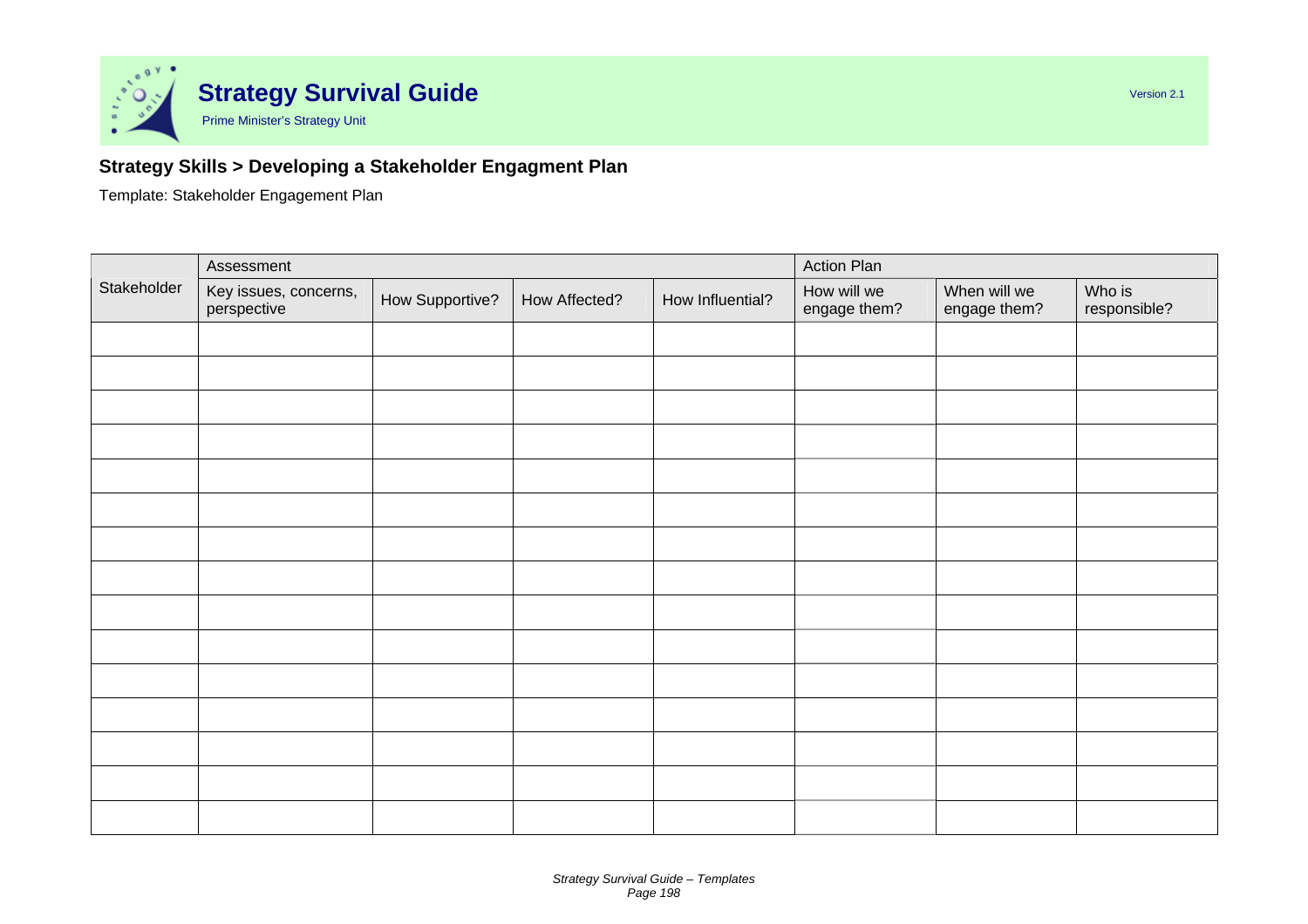

## **Strategy Skills > Structuring the Thinking – Issue trees**



*Page 199*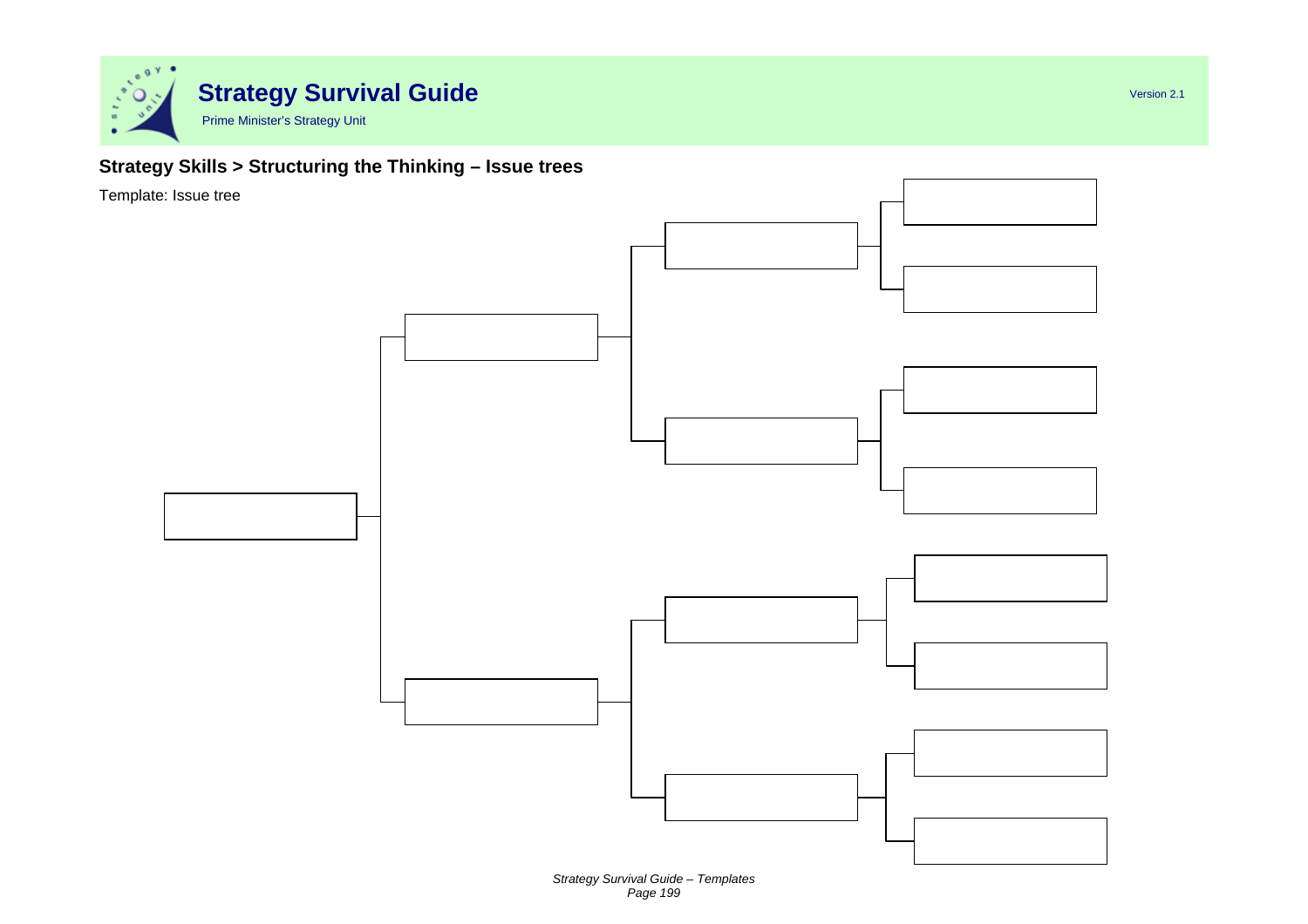

## **Strategy Skills > Organisational Analysis**

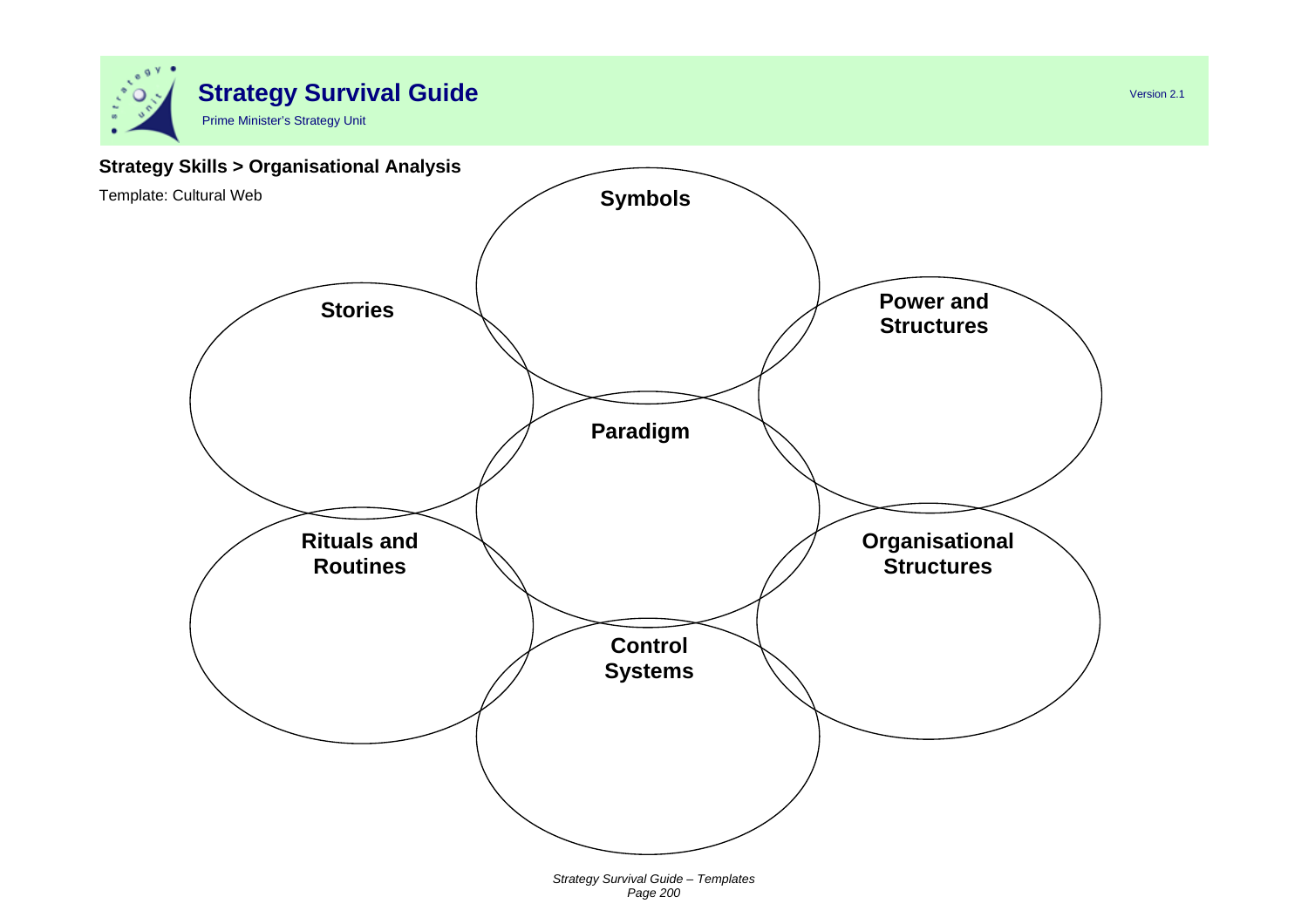

Prime Minister's Strategy Unit

home | strategy development | strategy skills | site index

# **Subject Index**

| Acceptability                                                                                                                                                                                                                                                                                                                                                                                              | 9, 32, 39                                                                                               |
|------------------------------------------------------------------------------------------------------------------------------------------------------------------------------------------------------------------------------------------------------------------------------------------------------------------------------------------------------------------------------------------------------------|---------------------------------------------------------------------------------------------------------|
| Accountability                                                                                                                                                                                                                                                                                                                                                                                             | 38, 39, 72                                                                                              |
| Aims                                                                                                                                                                                                                                                                                                                                                                                                       | 6, 32                                                                                                   |
| Analysing knowledge                                                                                                                                                                                                                                                                                                                                                                                        | 24                                                                                                      |
| Appraisal criteria                                                                                                                                                                                                                                                                                                                                                                                         | 8, 34, 39                                                                                               |
| Appraising policy options                                                                                                                                                                                                                                                                                                                                                                                  | 39                                                                                                      |
| Appraising options                                                                                                                                                                                                                                                                                                                                                                                         | 168                                                                                                     |
| Away days                                                                                                                                                                                                                                                                                                                                                                                                  | 52                                                                                                      |
| Benchmarking                                                                                                                                                                                                                                                                                                                                                                                               | 24, 151                                                                                                 |
| Building a team                                                                                                                                                                                                                                                                                                                                                                                            | 49                                                                                                      |
| <b>Building an Evidence Base</b>                                                                                                                                                                                                                                                                                                                                                                           | 113                                                                                                     |
| <b>Bravery</b>                                                                                                                                                                                                                                                                                                                                                                                             | 59                                                                                                      |
| Change management                                                                                                                                                                                                                                                                                                                                                                                          | 40, 182                                                                                                 |
| Clarifying the issues                                                                                                                                                                                                                                                                                                                                                                                      | 16                                                                                                      |
| Collective agreement                                                                                                                                                                                                                                                                                                                                                                                       | 41                                                                                                      |
| Communications management                                                                                                                                                                                                                                                                                                                                                                                  | 20, 27, 34, 42, 76                                                                                      |
| Communication with the media                                                                                                                                                                                                                                                                                                                                                                               | 85                                                                                                      |
| Components of a strategic approach                                                                                                                                                                                                                                                                                                                                                                         | $\overline{7}$                                                                                          |
| <b>Contact Us</b>                                                                                                                                                                                                                                                                                                                                                                                          | 12                                                                                                      |
| Controlled experiments                                                                                                                                                                                                                                                                                                                                                                                     | 40                                                                                                      |
| Cost structure analysis                                                                                                                                                                                                                                                                                                                                                                                    | 138                                                                                                     |
| Counterfactual analysis                                                                                                                                                                                                                                                                                                                                                                                    | 24, 165                                                                                                 |
| Creative behaviours                                                                                                                                                                                                                                                                                                                                                                                        | 56                                                                                                      |
| Creativity techniques                                                                                                                                                                                                                                                                                                                                                                                      | 107                                                                                                     |
| Critical path                                                                                                                                                                                                                                                                                                                                                                                              | 68                                                                                                      |
| Culture mapping                                                                                                                                                                                                                                                                                                                                                                                            | 142                                                                                                     |
| <b>Cultural web</b>                                                                                                                                                                                                                                                                                                                                                                                        | 142                                                                                                     |
| Data,<br>analysing<br>collecting<br>definitions<br>types and sources<br>Defining accountability<br>Defining strategic aims and objectives<br>Delivery capability<br>Detailing policy option<br>Developing a stakeholder engagement plan<br>Developing guiding principles<br>Developing policy options<br>Developing the plan<br>Disconfirmation, model of satisfaction<br>Drawing up a communications plan | 24, 113<br>23, 113<br>6<br>114<br>72<br>32<br>7, 25, 38, 142<br>38<br>82<br>30<br>37<br>64<br>121<br>83 |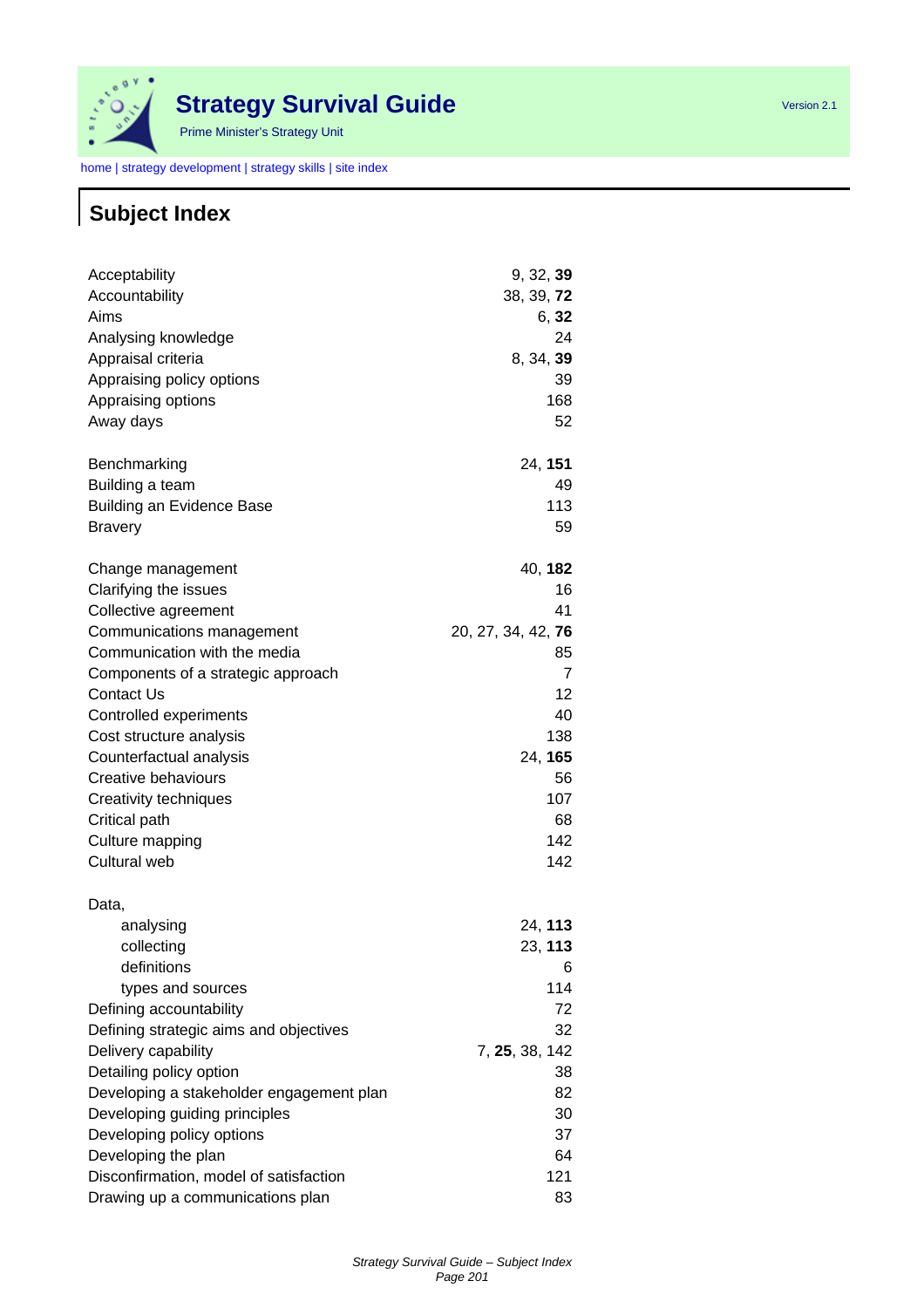| Driver trees                                  | 97                        |
|-----------------------------------------------|---------------------------|
| Econometric modelling                         | 132                       |
| Effectively engaging with stakeholders        | 79                        |
| Encouraging creativity                        | 56                        |
| Estimation                                    | 158                       |
| Evaluating communications                     | 86                        |
| Evidence                                      | 7, 24, 113                |
| Evaluating the project                        | 74                        |
| Excel modelling                               | 129                       |
| Expert advisory group                         | 72                        |
| Feasibility                                   | 9, 32, 39                 |
| Feedback,                                     |                           |
| giving & receiving                            | 61                        |
| loops                                         | 97                        |
| Final report & delivery plan                  | 41                        |
| First principles thinking                     | 7, 15, 90, 94             |
| Forces at work                                | 137                       |
| Focus groups                                  | 126                       |
| Forecasting                                   | 24, 154                   |
| Freshness                                     | 56                        |
| Futurist's toolbox                            | 156                       |
|                                               |                           |
| Gathering knowledge                           | 23                        |
| Greenhousing                                  | 56                        |
| Guiding principles                            | 30                        |
| How to use the Guide                          | 10                        |
| Hypothesis tree                               | 92                        |
| Identifying key stakeholders and their issues | 77                        |
| Influence diagrams                            | 96                        |
| International comparisons                     | 24, 113, 146              |
| Interviews                                    | 126                       |
| Impact trees                                  | 97                        |
| Implementation plan                           | 40, 188                   |
| In Practice                                   |                           |
| A Local Authority                             | 145                       |
| <b>Communidad Madrid</b>                      | 125                       |
| Jobseekers Allowance                          | 167                       |
| <b>PIU Lending Support Project</b>            | 180                       |
| PIU Resource Productivity Project             | 180                       |
| SU & DCMS Sports Project                      | 153                       |
| SU & HO Police Reform Project                 | 65                        |
| <b>SU Alcohol Misuse Project</b>              | 60, 69, 95, 103, 106, 124 |
| <b>SU Benchmarking Exercise</b>               | 117                       |
| <b>SU Childcare Project</b>                   | 67, 93, 176, 187, 190     |
| <b>SU Deprived Areas Project</b>              | 100                       |
| <b>SU Disability Project</b>                  | 48                        |
| <b>SU Drugs Project</b>                       | 55                        |
| <b>SU Education Project</b>                   | 89                        |
| <b>SU Energy Review</b>                       | 50, 162                   |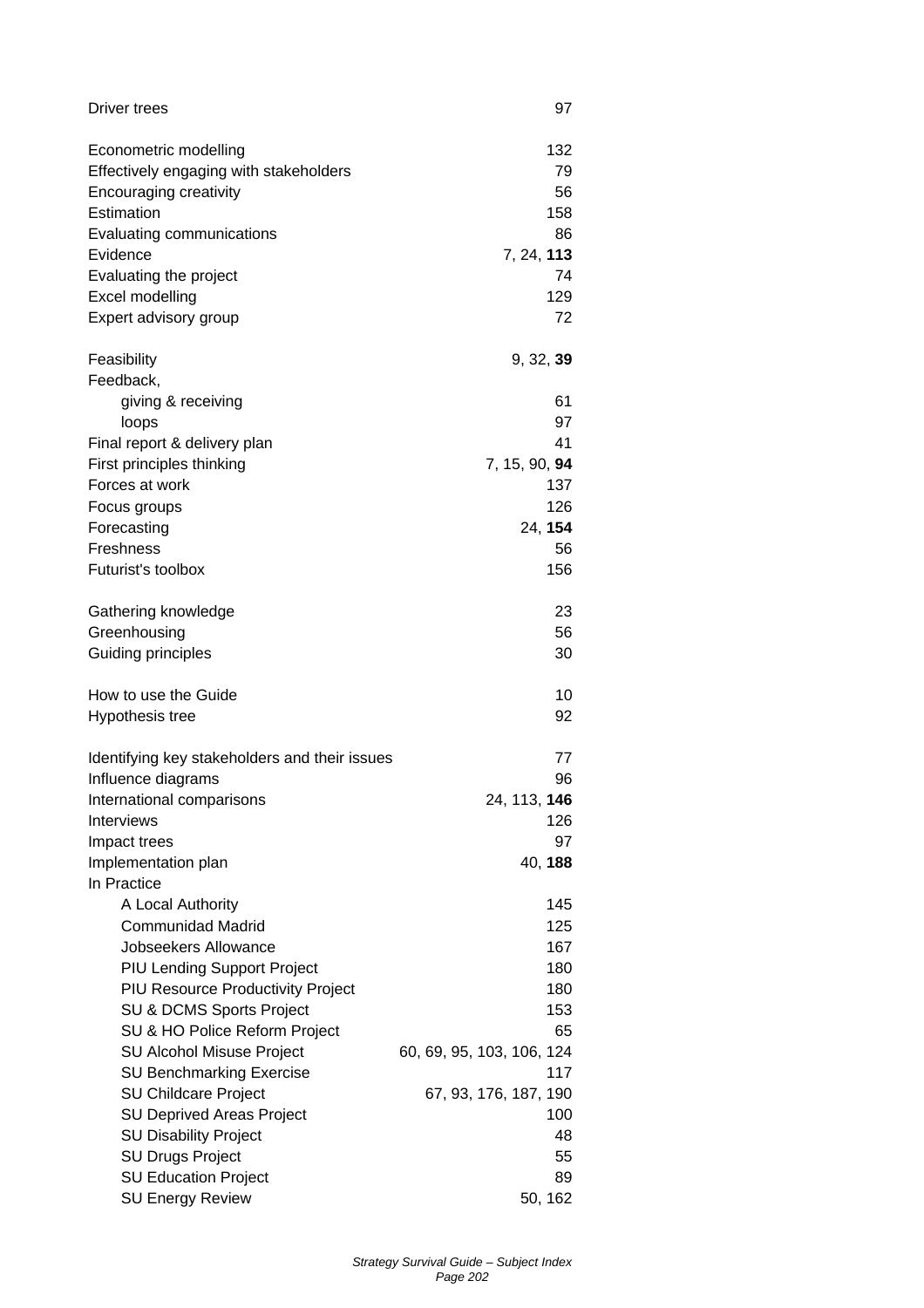| SU Ethnic Minorities and the Labour Market Project | 134, 156           |
|----------------------------------------------------|--------------------|
| <b>SU Fisheries Project</b>                        | 78, 81, 141        |
| SU Global Health Project                           | 150, 172           |
| <b>SU GM Crops Project</b>                         | 48, 71, 81, 163    |
| <b>SU Local Government Project</b>                 | 63                 |
| SU Modernising the Post Office Project             | 128                |
| <b>SU Voluntary Sector Review</b>                  | 84, 150            |
| <b>SU Waste Project</b>                            | 157, 167, 172, 185 |
| SU Workforce Development Project                   | 75, 112, 128, 149  |
| Interim analytical report                          | 26                 |
| <b>Issue trees</b>                                 | 16, 66, 91         |
| Justification & Set Up                             | 14                 |
| Justifying the project                             | 15                 |
| Kick-off meetings                                  | 51                 |
| Knowledge management                               | 27, 42             |
| Learning from others                               | 113                |
| Looking forward                                    | 113                |
| Lessons learned                                    | 42, 74             |
| Linear projection                                  | 155                |
| Market analysis                                    | 24, 113, 136       |
| Management issues                                  | 20, 27, 34, 42     |
| Managing People and the Project                    | 45                 |
| Managing risks                                     | 70                 |
| <b>Managing Stakeholders and Communications</b>    | 76                 |
| Milestones                                         | 68                 |
| Modelling                                          | 24, 129, 154       |
| Momentum                                           | 58                 |
| Multi-criteria analysis                            | 39, 169            |
| Objectives                                         | 6, 29, 32          |
| Organisational analysis                            | 142                |
| <b>PESTLE</b>                                      | 104                |
| People management                                  | 20, 27, 34, 42, 45 |
| Pilot programmes                                   | 40                 |
| <b>Planning Delivery</b>                           | 182                |
| Planning the project                               | 17,64              |
| Planing the roll out                               | 40                 |
| Policy & Delivery Design                           | 36                 |
| Policy,                                            |                    |
| appraising options                                 | 39, 168            |
| definitions                                        | 6                  |
| instruments                                        | 37                 |
| Preferred strategic direction                      | 33                 |
| Preparing presentations                            | 34, 87             |
| Project,                                           |                    |
| failure                                            | 75                 |
| framework                                          | 13                 |
| governance                                         | 17, 72             |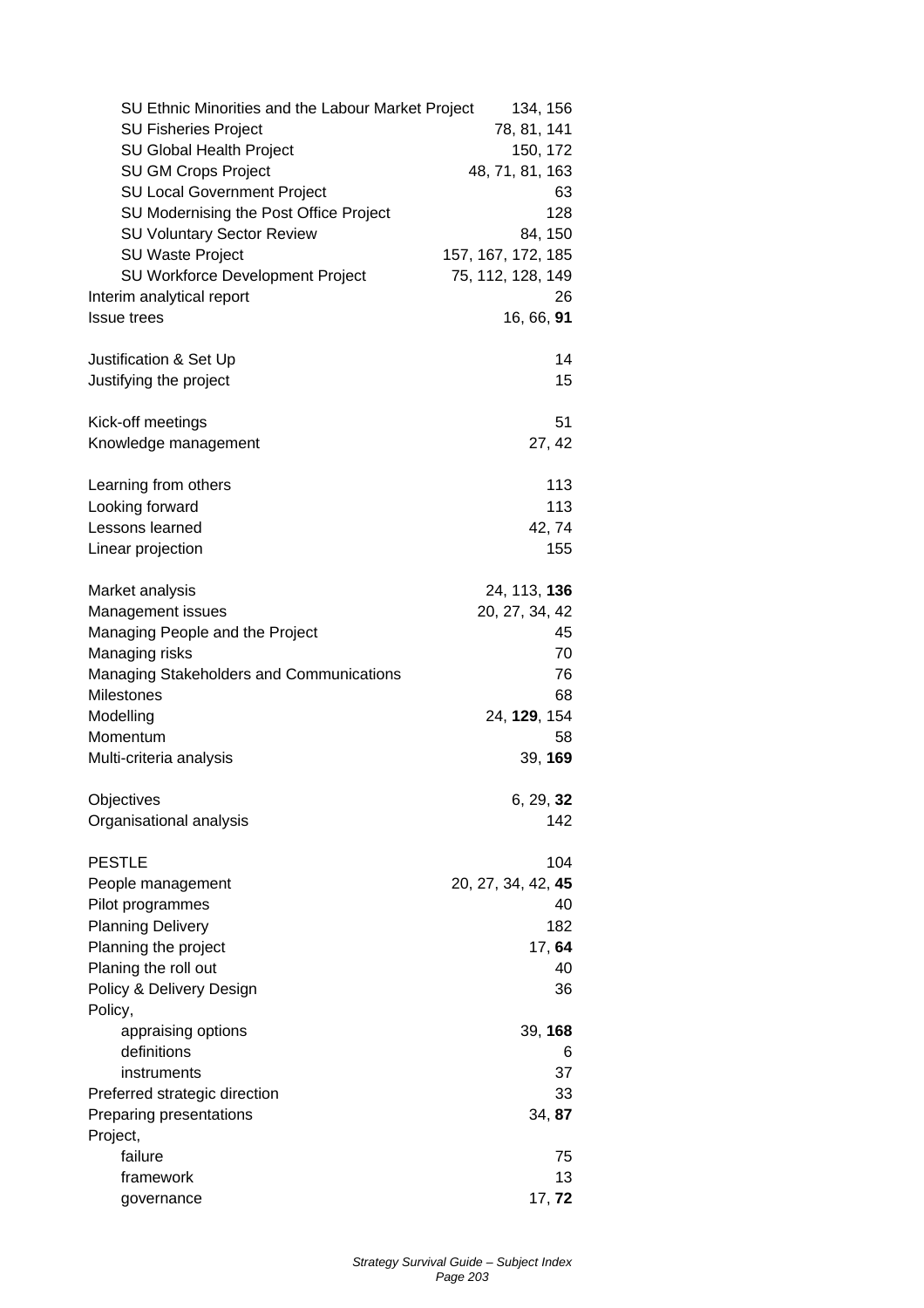| management                            | 17, 20, 27, 34, 45 |
|---------------------------------------|--------------------|
| outputs                               | 13, 19, 26, 33, 41 |
| phases                                | 13, 14, 22, 29, 36 |
| plan                                  | 64                 |
| proposal & plan                       | 19                 |
| sponsor                               | 15                 |
| tasks                                 | 13                 |
| Public value                          | 5                  |
|                                       |                    |
| Qualitative analysis                  | 154                |
| Quantitative analysis                 | 153                |
| Questions to ask                      | 7, 21, 28, 35, 43  |
| Understanding the problem             | 15, 16, 31         |
| Rationale for government intervention | 15, 30, 178        |
| <b>Realness</b>                       | 58                 |
| Recruitment                           | 46                 |
| Regulation, alternatives              | 37                 |
| Relationship,                         |                    |
| between strategy and policy           | 6                  |
| between strategy and delivery         | $\overline{7}$     |
| Regulatory impact assessment          | 39                 |
| Research & Analysis                   | 22                 |
|                                       |                    |
| Resource analysis                     | 25, 142            |
| Reviewing organisational capacity     | 25                 |
| <b>Risk</b>                           | 39, 70, 188        |
| Sampling                              | 119                |
| Scenarios                             | 24, 32, 39, 158    |
| Scenario development                  | 158                |
| Scoping note                          | 19                 |
| Setting milestones                    | 68                 |
| Setting up the team                   | 18                 |
| Signalling                            | 58                 |
| Simulations                           | 40                 |
| <b>SMART</b> tasks                    | 188                |
| Solution generation                   | 8, 37              |
| Stakeholders,                         | 7, 9               |
|                                       |                    |
| engaging with                         | 30, 47, 79, 82     |
| engagement plan                       | 82                 |
| identifying                           | 77                 |
| managing                              | 20, 27, 34, 42, 76 |
| perspectives                          | 7, 23, 31, 77      |
| participation                         | 37,79              |
| Steering group                        | 72                 |
| Storyboarding                         | 87                 |
| <b>Strategic Capability Team</b>      | 11, 12             |
| <b>Strategic Direction Setting</b>    | 29                 |
| Strategic                             |                    |
| approach                              | 5, 7               |
| capability                            | 9, 11              |
| direction                             | 6, 33              |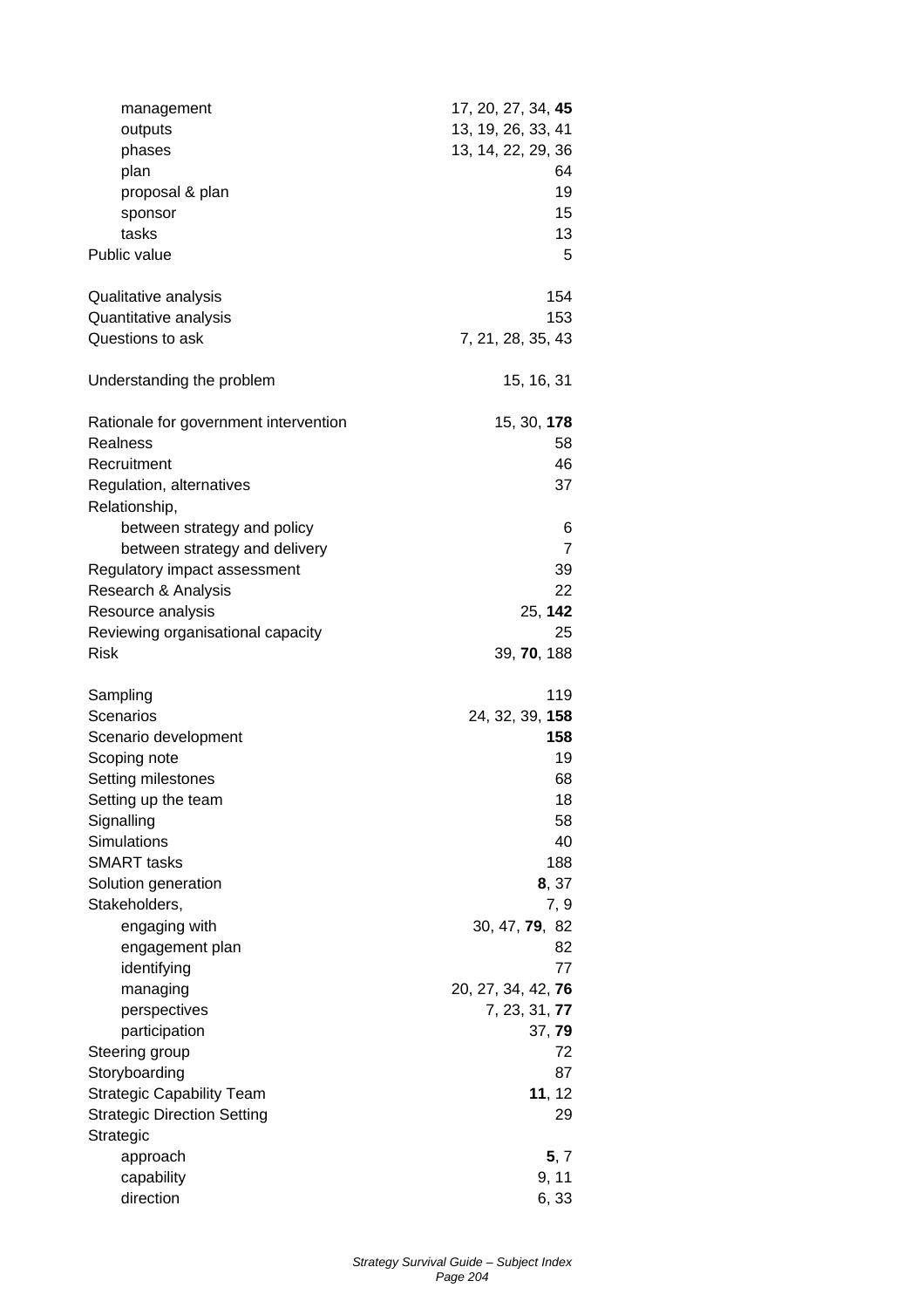| framework                       | 6, 13     |
|---------------------------------|-----------|
| perspective                     | 9         |
| solution generation             | 8         |
| thinking                        | 8         |
| <b>Strategy Development</b>     | 7, 13     |
| Strategy,                       |           |
| definition                      | 6         |
| in government                   | 5         |
| process                         | 13        |
| <b>Strategy Skills</b>          | 7, 44     |
| <b>Strategy Unit</b>            | 11        |
| Structure, conduct, performance | 136       |
| <b>Structuring the Thinking</b> | 90        |
| Structuring the work            | 66        |
| Success measures                | 40, 189   |
| Suitability                     | 9, 32, 39 |
| Survey,                         | 118       |
| data types                      | 119       |
| designing                       | 119       |
| question types                  | 120       |
| presenting                      | 121       |
| types of                        | 121       |
| <b>SWOT</b>                     | 101       |
| Systems thinking                | 96        |
| Team,                           |           |
| building                        | 18, 49    |
| building events                 | 50        |
| communications                  | 53        |
| development                     | 49        |
| leader                          | 47        |
| meetings                        | 52        |
| recruiting                      | 18, 46    |
| size                            | 46        |
| skills                          | 46        |
| successful                      | 49        |
| working as a                    | 18, 51    |
| working appraisal               | 54        |
| Triangulation                   | 158       |
| Vision                          | 6, 7, 31  |
| Values                          | 7, 30     |